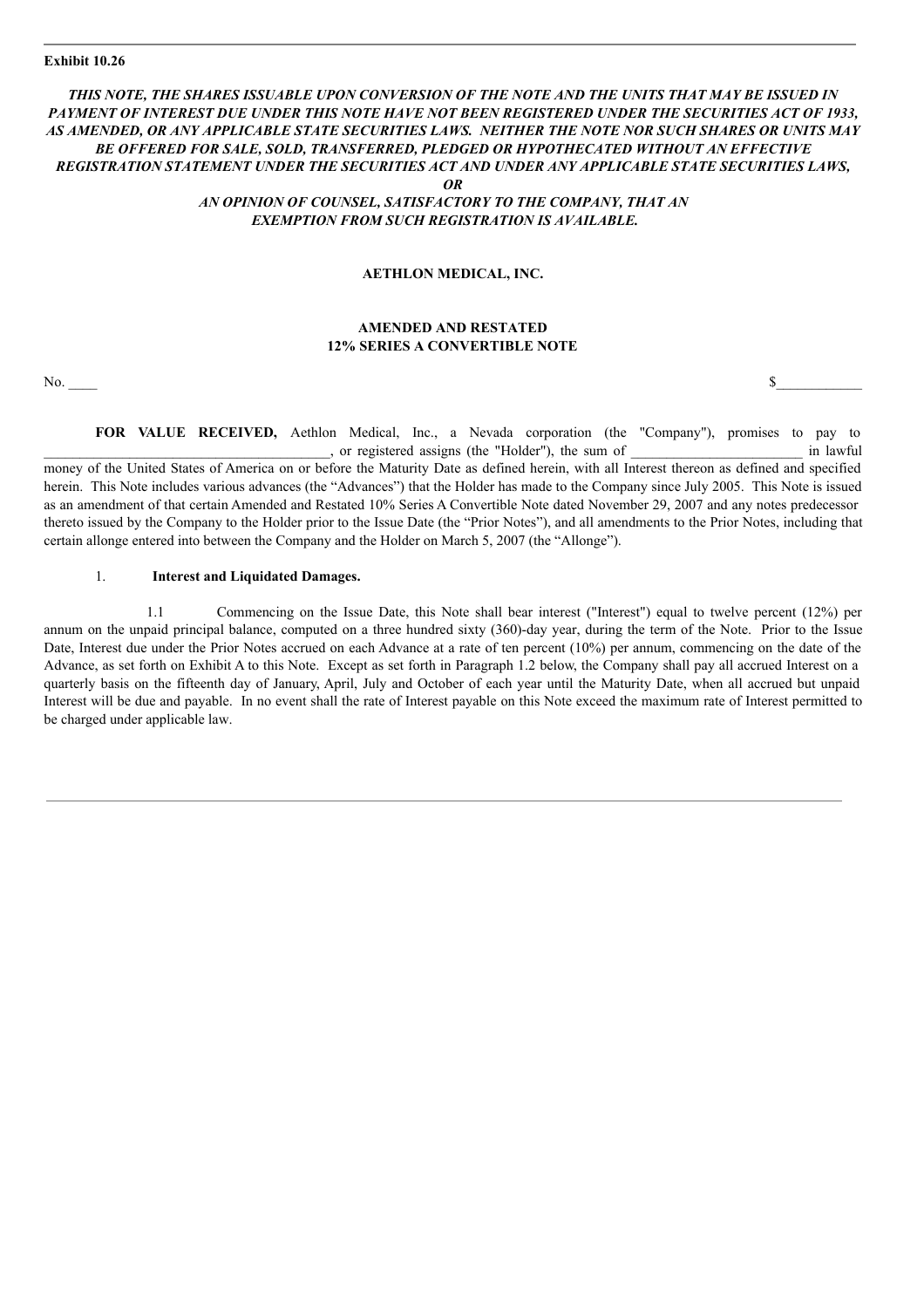1.2 On June 14, 2010 (the "Interest Payment Date"), the Company will pay Interest and Default Interest (as defined in Paragraph 11.5) accrued under this Note and the Prior Notes from February 1, 2010 through the Interest Payment Date and will prepay Interest scheduled to accrue under this Note following the Interest Payment Date through December 31, 2010 (the "Combined Interest Payment"). On the Interest Payment Date, the Company also will pay liquidated damages due through July 31, 2010 under that certain Registration Rights Agreement dated as of November 29, 2007 between the Holder and the Company (the "November 2007 Registration Rights Agreement"). The Company will pay the Combined Interest Payment and the liquidated damages in units ("Units") at the rate of \$0.20 per Unit (the "Interest Payment Rate"). Each Unit shall be composed of one share of the Company's Common Stock and one Amended and Restated Class A Common Stock Purchase Warrant (the "Amended Class A Warrant"). The Company shall pay the Combined Interest Payment and the liquidated damages by issuing \_\_\_\_\_\_\_\_\_\_\_\_\_\_\_\_\_\_\_\_\_\_\_\_Units and shall pay all accrued Interest thereafter in Units at the Interest Payment Rate. Each Amended Class A Warrant will be exercisable to purchase one share of Common Stock at a price of \$0.20 per share. The form of Amended Class A Warrant is set forth as Exhibit C. The Company previously issued to the Holder Class A Common Stock Purchase Warrants (the "Prior Class A Warrants") in satisfaction of Interest and Default Interest accrued under the Prior Notes through January 31, 2010 and liquidated damages due through September 30, 2008 under the November 2007 Registration Rights Agreement. Concurrently herewith, the Company will issue **Amended Class A Warrants to the Holder as an amendment of such** Prior Class A Warrants.

1.3 All Interest accrued but unpaid under this Note after the Interest Payment Date will, at the option of the Company, be payable in cash or in Units, valued at the Interest Payment Rate, as such term is defined in this Note; provided that, if, subsequent to the Combined Interest Payment, the Company is in default under this Note at the time an Interest payment becomes due and payable, it will be the Holder's option as to whether to accept payment of such Interest in cash or in Units. No fractional shares will be issued. In lieu thereof, the Company will pay cash for fractional share amounts equal to the fair market value of the Common Stock as quoted as the closing bid price of the Common Stock on the date of payment.

1.4 The Company previously issued to the Holder Class A-1 Common Stock Purchase Warrants (the "Prior Class A-1 Warrants") in satisfaction of the liquidated damages due the Holder through November 29, 2007 under that certain Registration Rights Agreement dated April 21, 2007 between the Holder and the Company. Concurrently herewith, the Company will issue Amended and Restated Class A-1 Common Stock Purchase Warrants (the "Amended Class A-1 Warrants") to the Holder as an amendment of such Prior Class A-1 Warrants. Each Amended Class A-1 Warrant will be exercisable to purchase one share of Common Stock at a price of \$0.20 per share. The form of Amended Class A-1 Warrant is set forth as Exhibit D.

1.5 In connection with the issuance of a Prior Note, the Company issued to the Holder a Class A Principal Common Stock Purchase Warrant (the "Prior Class A Principal Warrant") exercisable to purchase a total of shares of Common Stock. Concurrently herewith, the Company will issue an Amended and Restated Class A Principal Common Stock Purchase Warrant (the "Amended Class A Principal Warrant") to the Holder as an amendment of such Prior Class A Principal Warrant. The Amended Class A Principal Warrant will be exercisable to purchase a total of the shares of Common Stock at a price of \$0.20 per share. The form of Amended Class A Principal Warrant is set forth as Exhibit E.

 $-2$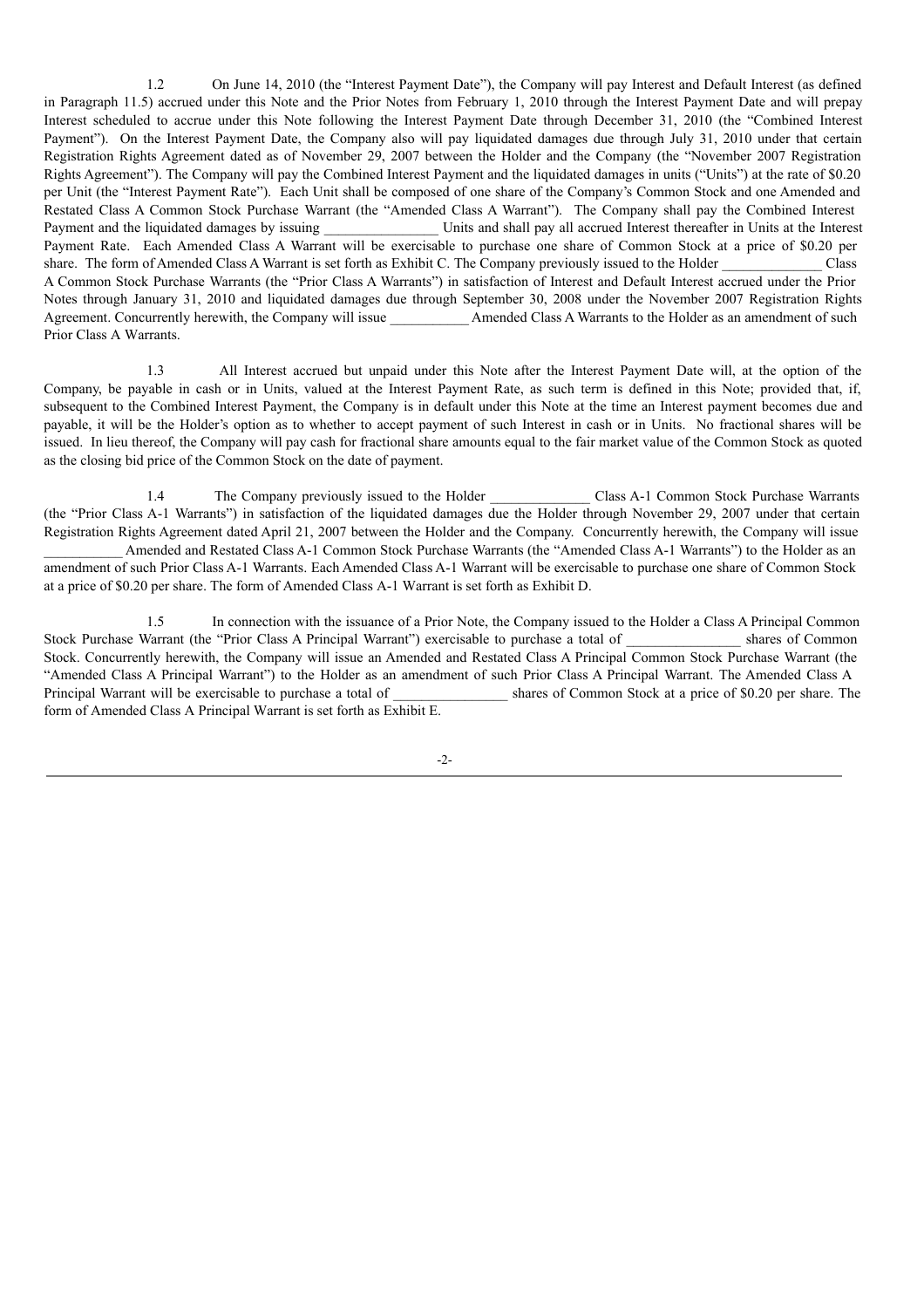1.6 Under certain conditions, upon the exercise of certain of the Prior Class A Warrants and Prior Class A-1 Warrants (collectively, the "Prior Warrants"), the Holder would have been entitled to receive an additional warrant for every two (2) shares of Common Stock purchased upon such exercise. Concurrently herewith, the Company will issue Class B Common Stock Purchase Warrants (the "Class B Warrants") to the Holder in lieu of the warrants that would have been issuable to the Holder upon any such exercise of the Prior Warrants. The Class B Warrants will be exercisable to purchase one share of Common Stock at a price of \$0.20 per share. The form of Class B Warrant is set forth as Exhibit F. The Amended Class A Warrants, the Amended Class A-1 Warrants, the Amended Class A Principal Warrant and the Class B Warrants are referred to collectively as the "Warrants."

1.7 *Series of Notes*. This Note has been issued as an amendment of the Prior Notes and Allonge issued to the Holder. This Note is one of a series of Notes issued by the Company as of the date hereof (the "Amended Notes") as amendments of prior notes held by their respective Holders.

2. **Payments***.* All payments under this Note shall first be credited against costs and expenses provided for in this Note, second to the payment of any penalties, third to the payment of accrued and unpaid Interest, if any, and the remainder shall be credited against principal. All cash payments due hereunder shall be payable in legal tender of the United States of America, and in same day funds delivered to the Holder by cashier's check, certified check, bank wire transfer or any other means of guaranteed funds to the mailing address provided below, or at such other place as the Holder shall designate in writing for such purpose from time to time. If a payment under this Note otherwise would become due and payable on a Saturday, Sunday or legal holiday (any other day being a "Business Day"), the due date of the payment shall be extended to the next succeeding Business Day, and Interest, if any, shall be payable thereon during such extension.

3. **Pre-Payments and Maturity Date.** This Note shall be due and payable in full, including all accrued Interest thereon, on December 31, 2010 (the "Maturity Date"). At any time on or prior to the Maturity Date, the Company shall have the right to prepay this Note, in whole or in part, on ten (10) days' advance notice to the Holder and subject to the right of the Holder to convert in advance of such prepayment date and provided that, on such prepayment date, the Company will pay in respect of the redeemed Note cash equal to the face amount plus accrued but unpaid Interest on the Note (or portion thereof) redeemed. At any time after the Maturity Date, the Company shall have the right to repay this Note, in whole or in part, on ten (10) days' advance notice to the Holder and subject to the right of the Holder to convert in advance of such repayment date. The Company may prepay this Note at any time after issuance without penalty.

4. **Equal Rank.** This Note represents one of a series of Amended Notes that are amendments of a series of One Million Dollars (\$1,000,000) principal amount of 10% Series A Convertible Notes previously issued by the Company. All Amended Notes rank equally and ratably without priority over one another.

### 5. **Conversion of Note and Issuance of Shares**.

5.1 The unpaid principal amount of this Note is convertible, at the option of the Holder, into shares of the Company's Common Stock (the "Common Stock") at any time after the Issue Date prior to the close of business on the Business Day prior to the date of repayment of such principal amount at the rate of \$0.20 per share (the "Conversion Price"), subject to adjustment as hereinafter provided. No fractional shares will be issued. In lieu thereof, the Company will pay cash for fractional share amounts equal to the Fair Market Value of the Common Stock on the date of conversion.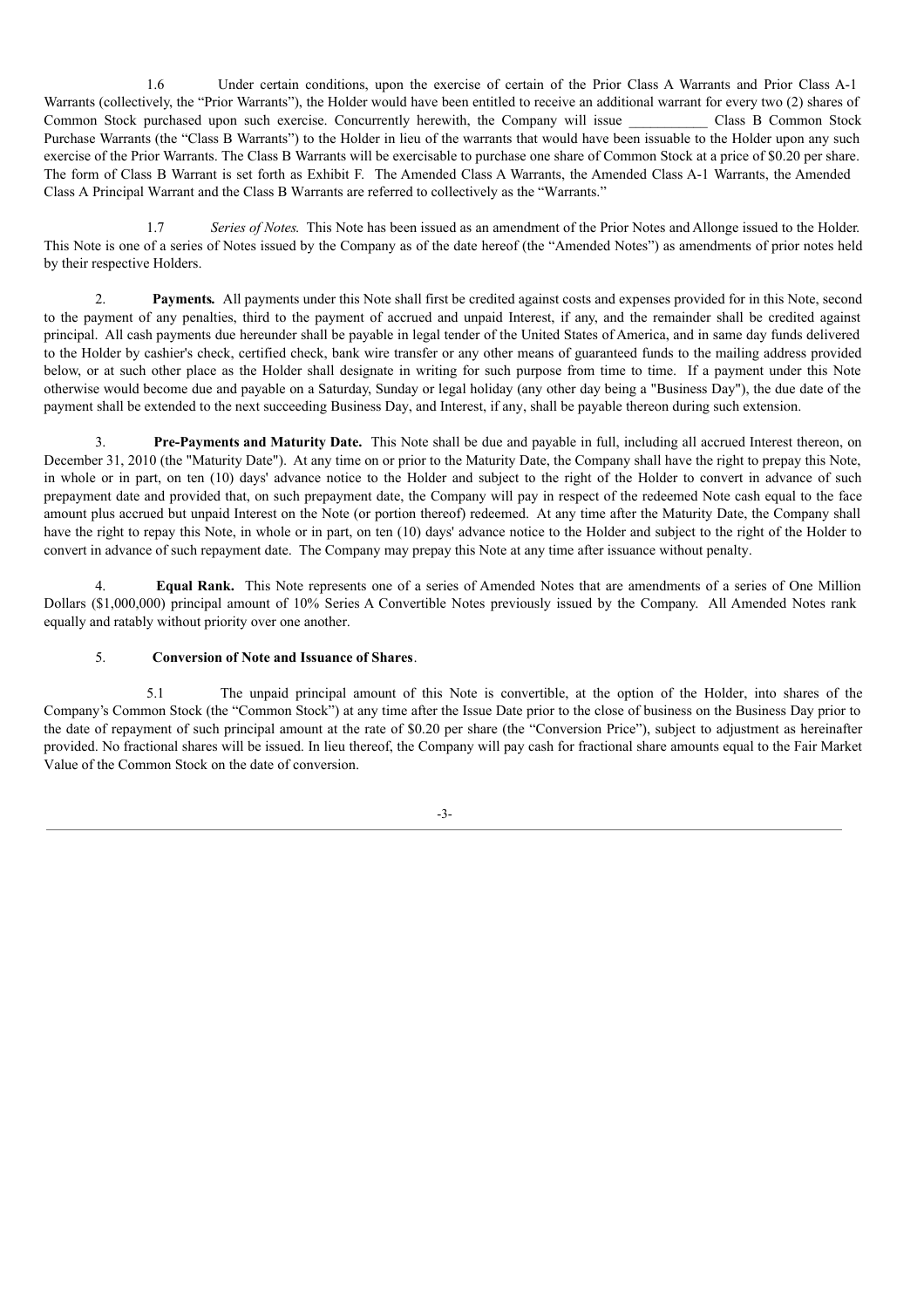5.2 *Limitation on Conversion Rights.* Notwithstanding any other provision of Paragraph 5 to the contrary, the Holder shall not be entitled to convert this Note in excess of that number of shares of Common Stock which, upon giving effect to such conversion, would cause the aggregate number of shares of Common Stock beneficially owned by the Holder and its Affiliates to exceed 9.9% of the outstanding shares of the Common Stock following such conversion. For purposes of the foregoing provision, the aggregate number of shares of Common Stock beneficially owned by the Holder and its Affiliates shall include the number of shares of Common Stock beneficially owned and those shares issuable upon conversion of this Note and all Related Notes with respect to which the determination of such proviso is being made, but shall exclude the number of shares of Common Stock that would be issuable upon (i) conversion of the remaining principal amount of this Note and the Related Notes beneficially owned by the Holder and its Affiliates and (ii) exercise or conversion of the unexercised or unconverted portion of any other securities of the Company into Common Stock beneficially owned by the Holder and its Affiliates that are subject to a limitation on conversion or exercise analogous to the limitation contained in this Note. For purposes of this Paragraph, in determining the number of outstanding shares of Common Stock the Holder may rely on the number of outstanding shares of Common Stock as reflected in (a) the Company's most recent Form 10-Q or Form 10-K, as the case may be, or (b) a more recent public announcement by the Company or (c) any other written communication by the Company or its Transfer Agent setting forth the number of shares of Common Stock outstanding. Upon the reasonable written or oral request of the Holder, the Company shall promptly confirm orally and in writing to the Holder the number of shares of Common Stock then outstanding. In any case, the number of outstanding shares of Common Stock shall be determined after giving effect to any conversions, exercises or purchases by the Holder since the date as of which such number of outstanding shares of Common Stock was reported. Except as otherwise set forth herein, beneficial ownership shall be determined in accordance with Section 13(d) of the Securities Exchange Act of 1934, as amended. If the foregoing 9.9% limitation is ever reached and the Holder desires to convert this Note or part thereof into equity, the Company will acknowledge the conversion in writing, but not issue the Holder any additional shares of Common Stock at that point. Under such circumstances the Holder will have the right to receive additional shares of Common Stock as a result of the conversion only at such point and to the extent that its beneficial ownership subsequently becomes less than 9.9% and such issuance will not cause the Holder's beneficial ownership to exceed 9.9%. Upon written notice to this effect given by the Holder, the Company will issue such additional shares in accordance with Paragraph 5.7, "Issuance of Certificate."

5.3 *Adjustment Based Upon Stock Dividends, Combination of Shares or Recapitalization.* The Conversion Price shall be adjusted in the event that the Company shall at any time (i) pay a stock dividend on the Common Stock; (ii) subdivide its outstanding Common Stock into a greater number of shares; (iii) combine its outstanding Common Stock into a smaller number of shares; (iv) issue by reclassification of its Common Stock any other special capital stock of the Company; or (v) distribute to all holders of Common Stock evidences of indebtedness or assets (excluding cash dividends) or rights or warrants to subscribe for Common Stock (other than those mentioned above). No adjustment of the Conversion Price will be required until cumulative adjustments amount to One Dollar (\$1.00) per Note or more. Upon the occurrence of an event requiring adjustment of the Conversion Price, and thereafter, the Holder, upon surrender of this Note for conversion, shall be entitled to receive the number of shares of Common Stock or other capital stock of the Company that the Holder would have owned or been entitled to receive after the happening of any of the events described above had this Note been converted immediately prior to the happening of such event.

-4-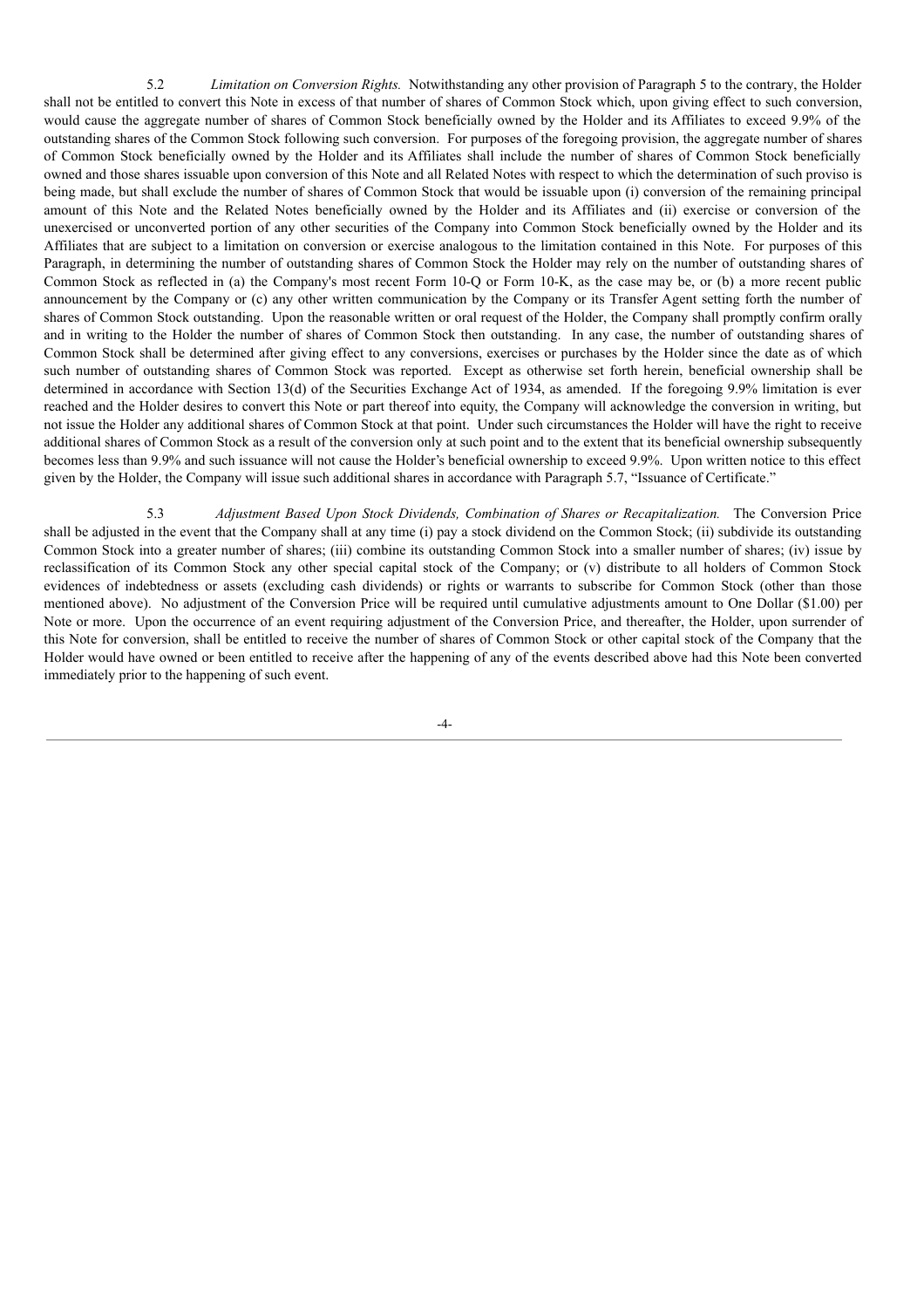5.4 *Adjustment Based Upon Merger or Consolidation.* In case of any consolidation or merger to which the Company is a party (other than a merger in which the Company is the surviving entity and which does not result in any reclassification of or change in the outstanding Common Stock of the Company), or in case of any sale or conveyance to another person, firm, or corporation of the property of the Company as an entirety or substantially as an entirety, the Holder shall have the right to convert this Note into the kind and amount of securities and property (including cash) receivable upon such consolidation, merger, sale or conveyance by the Holder of the number of shares of Common Stock into which such Note might have been converted immediately prior thereto.

### 5.5 *Exercise of Conversion Privilege*.

5.5.1 The conversion right provided for in this Note shall be exercisable by the Holder by written notice to the Company or its successor and the surrender of this Note in exchange for the number of shares of Common Stock (or other securities and property, including cash, in the event of an adjustment of the Conversion Price) into which this Note is convertible based upon the Conversion Price.

5.5.2 The Holder's conversion right set forth in this Paragraph 5 may be exercised at any time and from time to time but prior to payment in full of the principal amount and the accrued Interest on this Note. Conversion rights will expire at the close of business on the Business Day prior to the redemption date of this Note.

5.5.3 The Holder may exercise the right to convert all or any portion of the principal amount and accrued Interest on this Note by delivery of (i) this Note and (ii) a completed Conversion Notice in the form attached as Exhibit B on a Business Day to the Company's principal executive offices. Such conversion shall be deemed to have been made immediately prior to the close of business on the Business Day of such delivery of a conversion notice (the "Conversion Date"), and the Holder shall be treated for all purposes as the record holder of the shares of Common Stock into which this Note is converted as of such date.

5.5.4 Upon conversion of the entire principal amount and accrued Interest of this Note and the delivery of shares of Common Stock upon conversion of this Note, except as otherwise provided in Paragraph 22, "Representations and Warranties to Survive Closing," the Company shall be forever released from all of its obligations and liabilities under this Note.

5.6 *Corporate Status of Common Stock to be Issued.* All shares of Common Stock (or other securities in the event of an adjustment of the Conversion Price) which may be issued upon the conversion of this Note shall, upon issuance, be fully paid and nonassessable.

-5-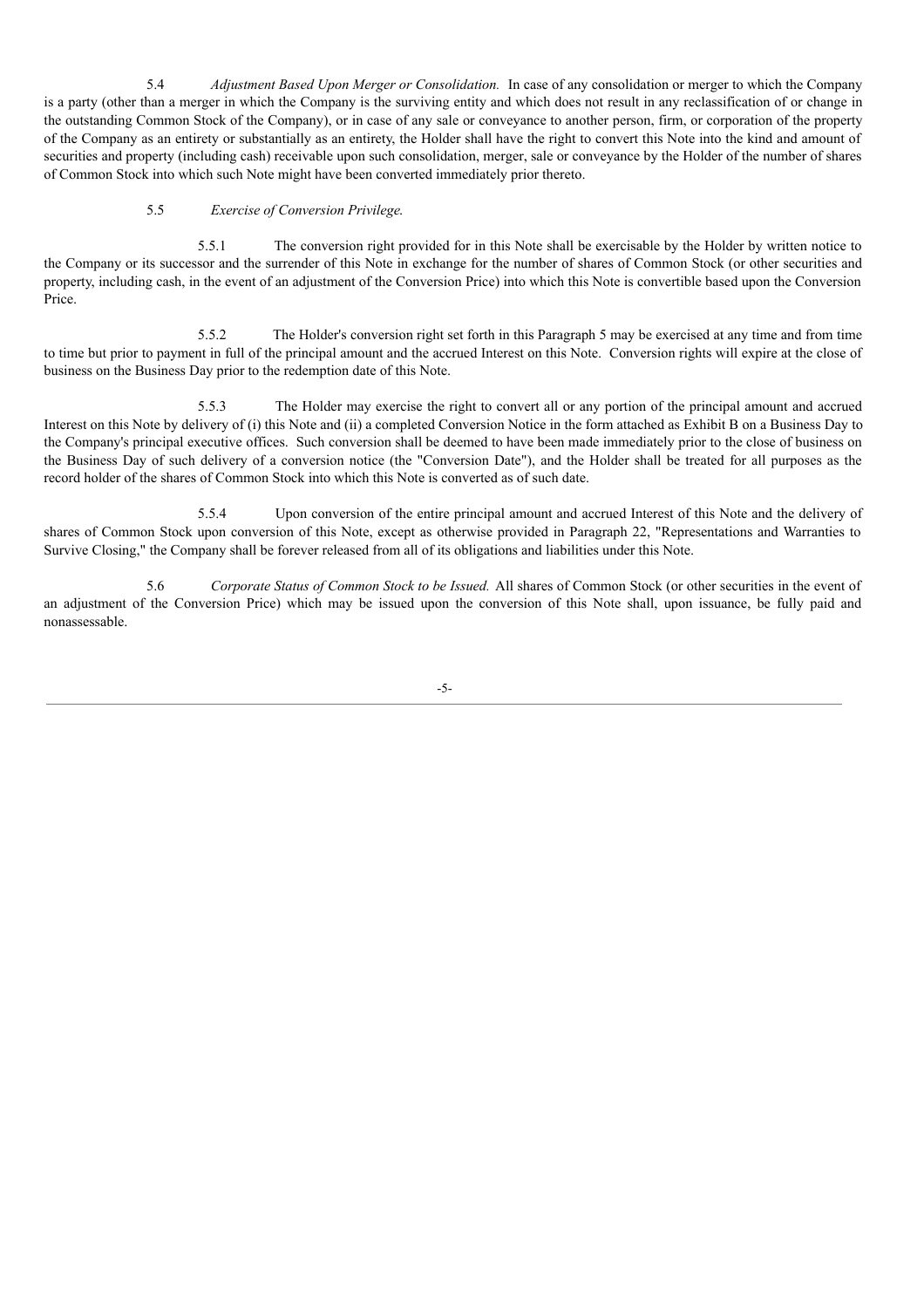5.7 *Issuance of Certificate.* Upon the conversion of this Note, the Company shall, within five (5) Business Days of such conversion, issue to the Holder a certificate or certificates representing the number of shares of Common Stock (or other securities in the event of an adjustment of the Conversion Price) to which the conversion relates.

5.8 *Price Protection*. In the event that the Company shall sell any of its equity securities or issue securities convertible into, or exercisable or exchangeable for, Common Stock at a price per share that is less than \$0.20 (the "New Price"), then, in such event, the Conversion Price shall automatically, and without further action on the part of the Holder or the Company, be adjusted to the New Price. Notwithstanding the foregoing, the provisions of this Section 5.8 shall not apply to the issuance of stock options to the Company's management, directors, employees, consultants and advisors so long as such options are issued with exercise prices per share that are no less than the fair market value of a share of Common Stock at the time of issuance.

6. **Status of Holder of Note.** This Note shall not entitle the Holder to any voting rights or other rights as a shareholder of the Company or to any rights whatsoever except the rights herein expressed, and no dividends shall be payable or accrue in respect of this Note or the securities issuable upon the conversion hereof unless and until this Note shall be converted. Upon the conversion of this Note, the Holder shall, to the extent permitted by law, be deemed to be the holder of record of the shares of Common Stock issuable upon such conversion, notwithstanding that the stock transfer books of the Company shall then be closed or that the certificates representing such shares of Common Stock shall not then be actually delivered.

7. **Reserve of Shares of Common Stock.** The Company shall reserve out of its authorized shares of Common Stock, and other securities in the event of an adjustment of the Conversion Price, a number of shares sufficient to enable it to comply with its obligation to issue shares of Common Stock, and other securities in the event of an adjustment of the Conversion Price, upon the conversion of this Note.

### 8. **Transfer Restrictions; Exemption from Registration.**

8.1 The Holder agrees that (i) this Note and the Common Stock issuable upon conversion have not been registered under the Securities Act of 1933, as amended (the "Act"), and may not be sold or transferred without registration under the Act or unless an exemption from such registration is available; (ii) the Holder has acquired this Note and will acquire the Common Stock for its own account for investment purposes only and not with a view toward resale or distribution; and (iii) if a registration statement that includes the Common Stock is not effective at the time Common Stock is issued to Holder upon conversion under this Note, and the Common Stock is not exempt from registration under Rule 144, then the Common Stock shall be inscribed with the following legend:

-6-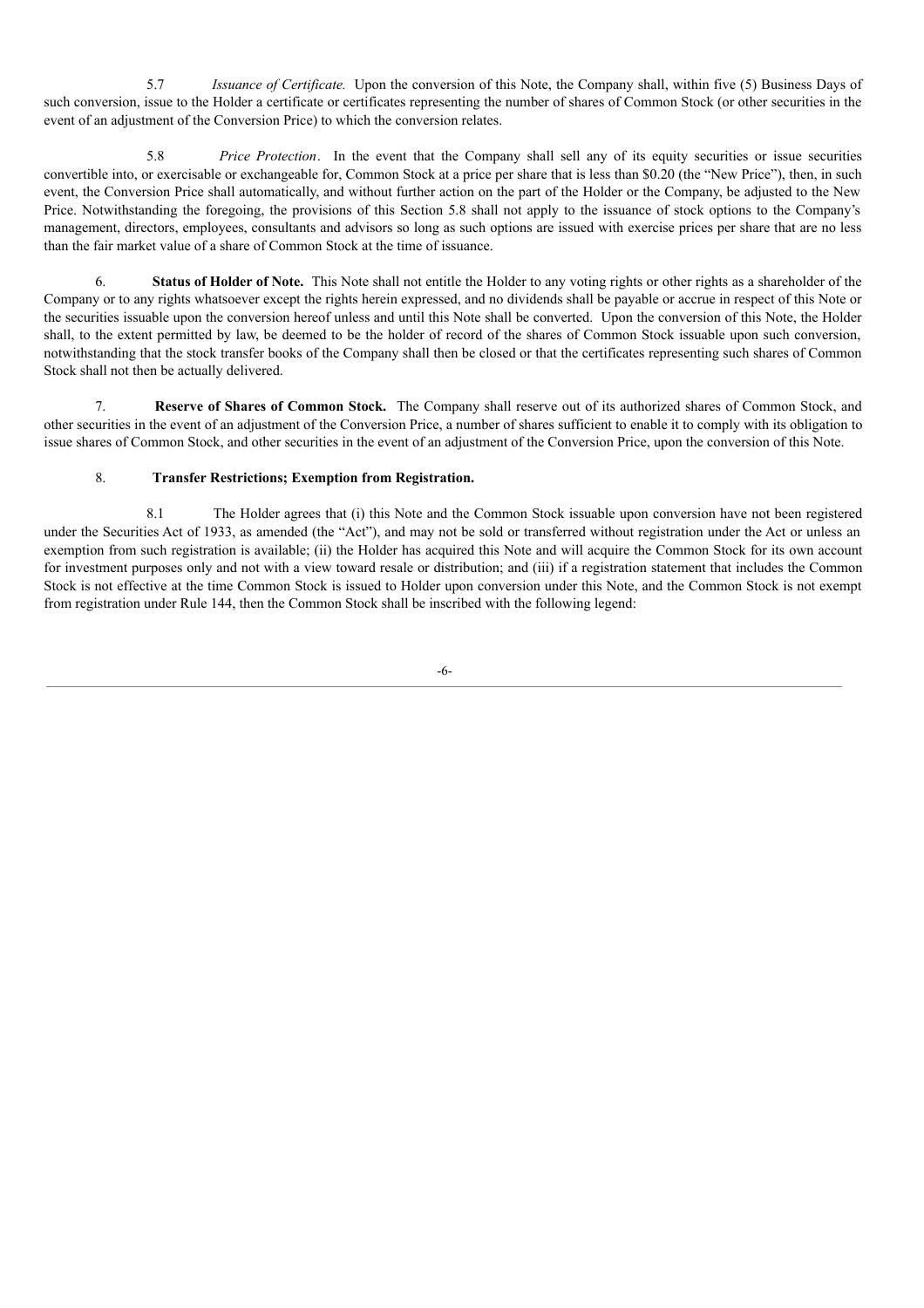THE SECURITIES REPRESENTED BY THIS CERTIFICATE HAVE NOT BEEN REGISTERED UNDER THE SECURITIES ACT OF 1933, AS AMENDED, OR APPLICABLE STATE SECURITIES LAWS. THE SECURITIES HAVE BEEN ACQUIRED FOR INVESTMENT AND MAY NOT BE OFFERED FOR SALE, SOLD, TRANSFERRED OR ASSIGNED IN THE ABSENCE OF AN EFFECTIVE REGISTRATION STATEMENT FOR THE SECURITIES UNDER THE SECURITIES ACT OF 1933, AS AMENDED, OR APPLICABLE STATE SECURITIES LAWS, OR AN OPINION OF HOLDER'S COUNSEL, IN A CUSTOMARY FORM, THAT REGISTRATION IS NOT REQUIRED UNDER SAID ACT OR APPLICABLE STATE SECURITIES LAWS OR UNLESS SOLD PURSUANT TO RULE 144 UNDER SAID ACT.

8.2 If an opinion of counsel of Holder provides that registration is not required for the proposed conversion or transfer of this Note or the proposed transfer of the shares of Common Stock issuable upon conversion and that the proposed conversion or transfer in the absence of registration would require the Company to take any action including executing and filing forms or other documents with the Securities and Exchange Commission (the "SEC") or any state securities agency, or delivering to the Holder any form or document in order to establish the right of the Holder to effectuate the proposed conversion or transfer, the Company agrees promptly, at its expense, to take any such action; and provided, further, that the Company will reimburse the Holder in full for any expenses (including but not limited to the fees and disbursements of such counsel, but excluding brokers' commissions) incurred by the Holder or owner of the Common Stock on his, her or its behalf in connection with such conversion or transfer of the Note or transfer of the Common Stock.

9. **Registration Rights.** The Holder shall have the right, under the terms of the Amended and Restated Registration Rights Agreement of even date herewith between the Holder and the Company, to cause the Company to register the Common Stock underlying the Warrants in a registration statement under the Act, filed by the Company with the SEC.

10. **Rule 144.** If the Company (a) has registered or registers a class of securities under Section 12 of the Securities Exchange Act of 1934, as amended (the "Exchange Act") or (b) files or commences to file reports under Section 13 or 15(d) of the Exchange Act, then, at the request of any Holder who proposes to sell securities in compliance with Rule 144 of the SEC, the Company will (i) forthwith furnish to such holder a written statement of compliance with the filing requirements of the SEC as set forth in Rule 144, as such rules may be amended from time to time and (ii) make available to the public and such Holder such information and take such other action as is requested by the Holder to enable the Holder to make sales pursuant to Rule 144.

11. **Default.** The Company shall perform its obligations and covenants hereunder and in each and every other agreement between the Company and Holder pertaining to the Indebtedness evidenced hereby. The following provisions shall apply upon failure of the Company so to perform.

11.1 *Event of Default.* Any of the following events shall constitute an "Event of Default" hereunder:

11.1.1 Failure by the Company to pay principal of any of this Note when due and payable on the Maturity

Date;

### -7-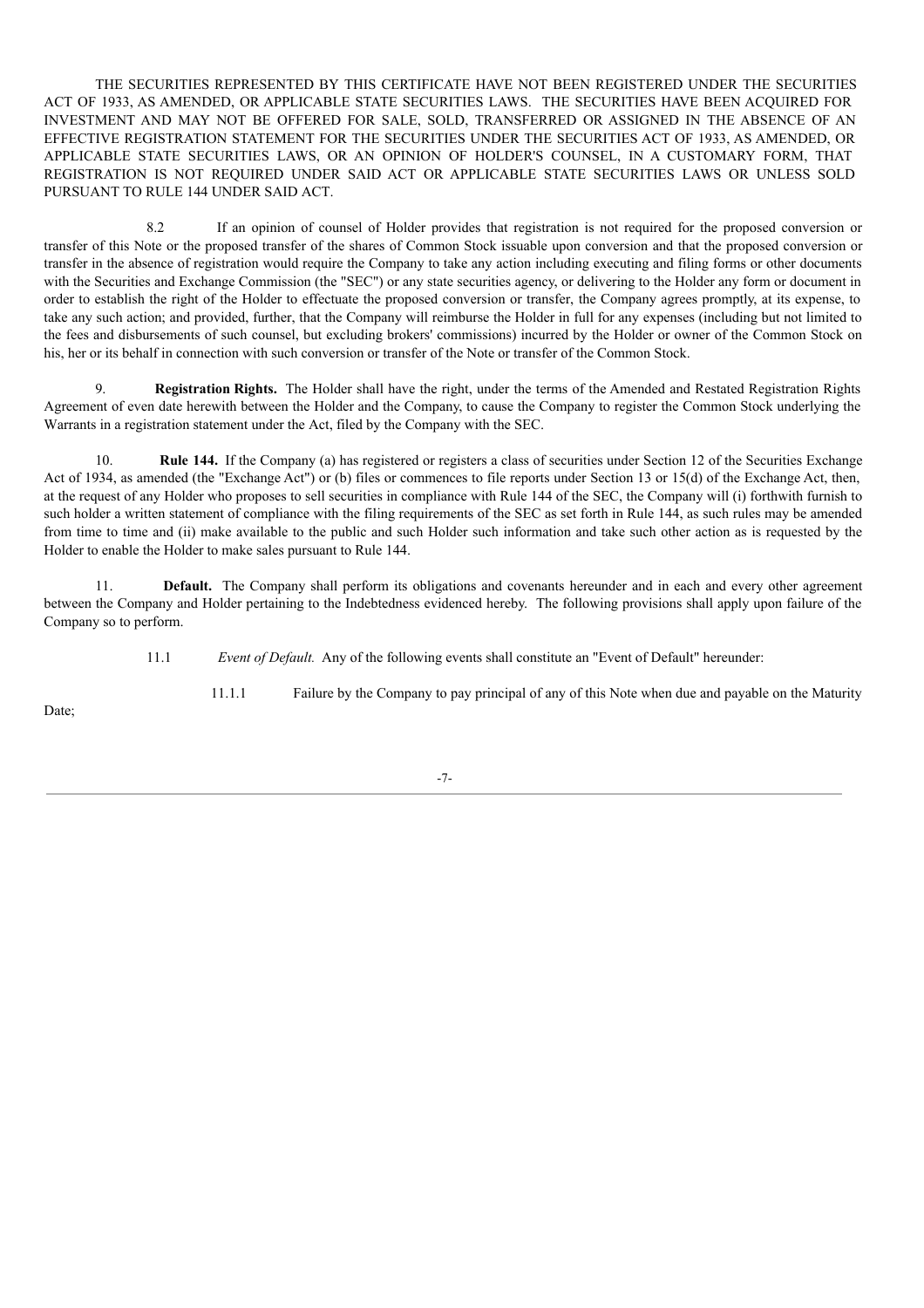### 11.1.2 Failure of the Company to pay Interest when due hereunder; or

11.1.3 Except as set forth in Paragraphs 11.1.1 and 11.1.2, failure of the Company to perform any of the covenants, conditions, provisions or agreements contained herein, or in any other agreement between the Company and Holder, which failure continues for a period of thirty (30) days after notice of default has been given to the Company by the Holders of not less than twenty-five percent (25%) of the principal amount of the Notes then outstanding; provided, however, that if the nature of the Company's obligation is such that more than thirty (30) days are required for performance, then an Event of Default shall not occur if the Company commences performance within such thirty (30) day period and thereafter diligently prosecutes the same to completion; or

11.1.4 The entry of an order for relief under the Federal Bankruptcy Code as to the Company or entry of any order appointing a receiver or trustee for the Company or approving a petition in reorganization or other similar relief under bankruptcy or similar laws in the United States of America or any other competent jurisdiction, and if such order, if involuntary, is not satisfied or withdrawn within sixty (60) days after entry thereof; or the filing of a petition by the Company seeking any of the foregoing, or consenting thereto; or the filing of a petition to take advantage of any debtor's act; or making a general assignment for the benefit of creditors; or admitting in writing inability to pay debts as they mature.

11.2 *Acceleration.* Upon any Event of Default (in addition to any other rights or remedies provided for under this Note), at the option of the Holders of not less than twenty-five percent (25%) of the principal amount of the Notes then outstanding, all sums evidenced hereby, including all principal, Interest, fees and all other amounts due hereunder, shall become immediately due and payable. If an Event of Default in the payment of principal or Interest should occur and be continuing with respect to the Note, any one or more holders of the Notes then outstanding may declare the principal of the Notes to be immediately due and payable. In the Event of a Default due to a breach of any other covenant or term, Holders representing twenty-five percent (25%) of the principal amount of the Notes may take action to accelerate the Notes.

11.3 *Notice by Company.* Upon the happening of any Event of Default specified in this paragraph that is not cured within the respective periods prescribed above, the Company will give prompt written notice thereof to the Holder of this Note.

11.4 *No Waiver.* Failure of the Holder to exercise any option hereunder shall not constitute a waiver of the right to exercise the same in the event of any subsequent Event of Default, or in the event of continuance of any existing Event of Default after demand or performance thereof.

11.5 *Default Interest.* "Default Interest" will accrue on an unpaid principal or Interest due hereunder at the rate of fifteen percent (15%) per annum upon the occurrence of any Event of Default until the Event of Default is cured; provided that, effective January 1, 2010, such rate will become twenty percent (20%) per annum.

-8-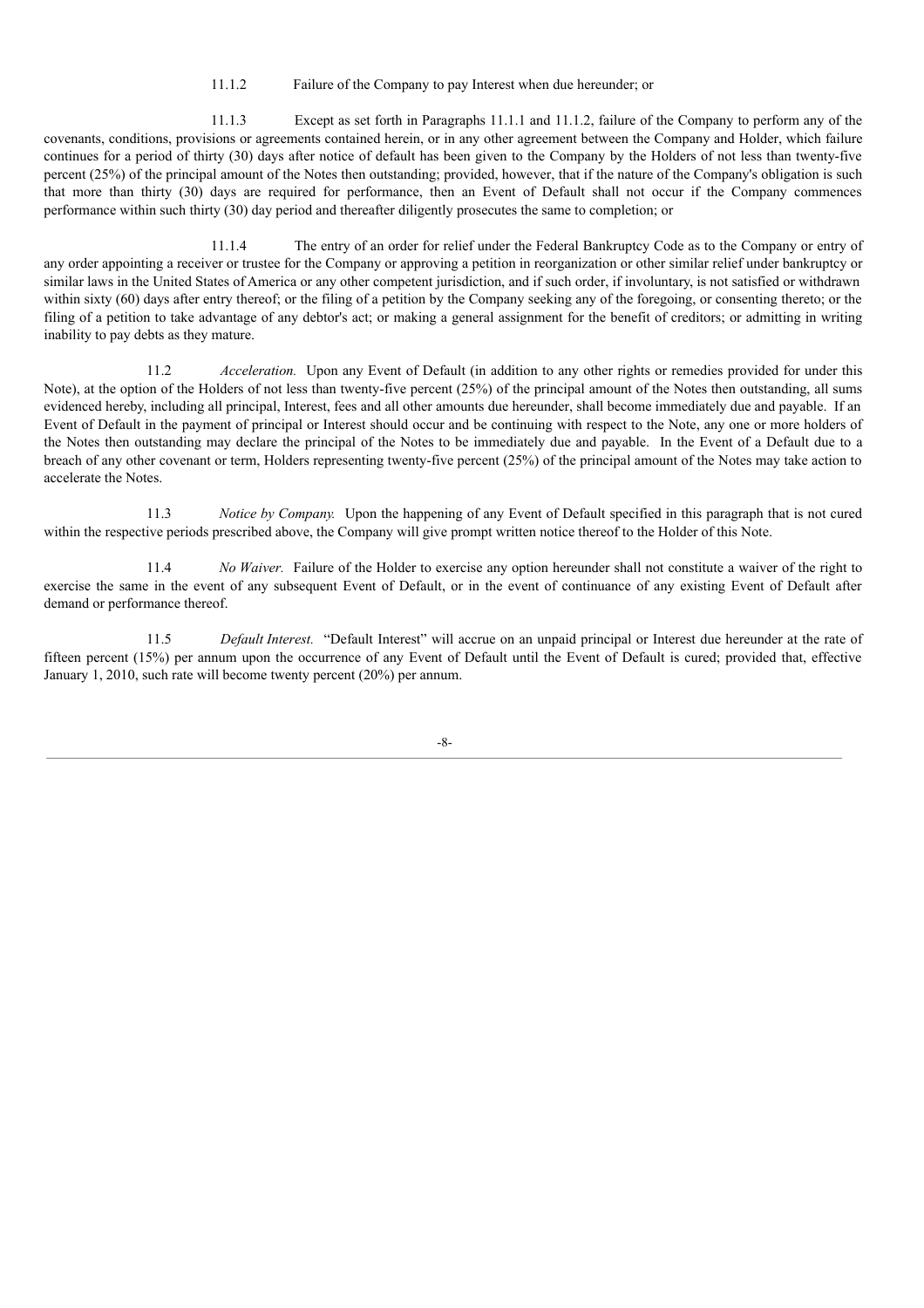11.6 *Pursuit of any Remedy.* No Holder of a Note may pursue any remedy under the Notes unless (i) the Company shall have received written notice of a continuing Event of Default from the Holder and (ii) the Company shall have received a request from Holders of at least twenty-five percent (25%) of principal amount of the Notes to pursue such remedy. The Holders of fifty-one percent (51%) of principal amount of the Notes then outstanding have the right to direct the time, method and place of conducting any proceeding for exercising any remedy available to the Noteholders under the Notes.

### **12. Assignment, Transfer or Loss of the Note.**

12.1 No Holder of this Note may assign, transfer, hypothecate or sell all or any part of this Note or in any way alienate or encumber the Note without the express written consent of the Company, the granting or denial of which shall be within the absolute discretion of the Company. Any attempt to effect such transfer without the consent of the Company shall be null and void. The Company has not registered this Note under the Act or the applicable securities laws of any state in reliance on exemptions from registration. Such exemptions depend upon the investment intent of the Holder at the time he acquires his Note. The Holder is acquiring this Note for his own account for investment purposes only and not with a view toward distribution or resale of such Note within the meaning of the Act and the applicable securities laws of any state. The Company shall be under no duty to register the Note or to comply with an exemption in connection with the sale, transfer or other disposition under the applicable laws and regulations of the Act or the applicable securities laws of any state. The Company may require the Holder to provide, at his expense, an opinion of counsel satisfactory to the Company to the effect that any proposed transfer or other assignment of the Note will not result in a violation of the applicable federal or state securities laws or any other applicable federal or state laws or regulations.

12.2 All expenses, including reasonable legal fees incurred by the Company in connection with any permitted transfer, assignment or pledge of this Note will be paid by the Holder requesting such transfer, assignment or pledge.

12.3 Upon receipt of evidence reasonably satisfactory to the Company of the loss, theft, destruction or mutilation of any Note and, in the case of any such loss, theft or destruction of any Note, upon delivery of an indemnity bond in such reasonable amount as the Company may determine (or, in the case of any Note held by the original Noteholder, of an indemnity agreement reasonably satisfactory to the Company), or, in the case of any such mutilation, upon the surrender of such Note to the Company at is principal office for cancellation, the Company at its expense will execute and deliver, in lieu thereof, a new Note of like tenor, dated the date to which interest hereunder shall have been paid on such lost, stolen, destroyed or mutilated Note.

-9-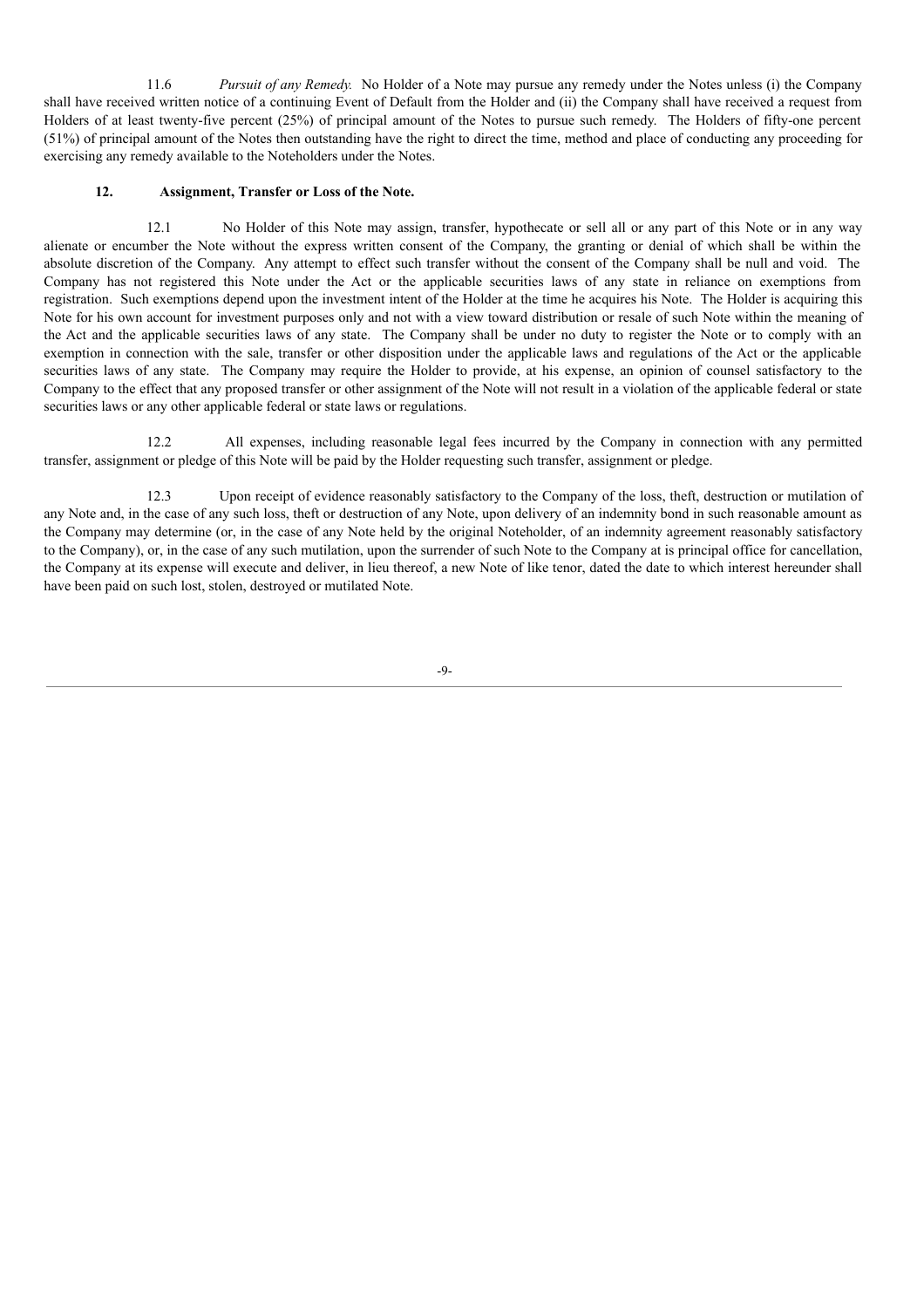12.4 Subject to Subparagraph 12.1 above, the Holder may, at his option, either in person or by duly authorized attorney, surrender this Note for registration of transfer at the principal office of the Company and, upon payment of any expenses associated with the transfer, receive in exchange therefor a Note or Notes, dated as of the date to which interest has been paid on the Note so surrendered, each in the principal amount of \$1,000 or any multiple thereof, for the same aggregate unpaid principal amount as the Note so surrendered and registered as payable to such person or persons as may be designated by the Holder. Every Note surrendered for registration of transfer shall be duly endorsed or shall be accompanied by a written instrument of transfer duly executed by the Holder or his attorney duly authorized in writing. Every Note, so made and delivered by the Company in exchange for any Note surrendered, shall in all other respects be in the same form and have the same terms as the Note surrendered. No transfer of any Note shall be valid unless made in such manner at the principal office of the Company.

12.5 The Company may treat the person in whose name this Note is registered as the owner and Holder of this Note for the purpose of receiving payment of all principal of and all Interest on this Note, and for all other purposes whatsoever, whether or not such Note shall be overdue and, except for transfers effected in accordance with this subparagraph, the Company shall not be affected by notice to the contrary.

13. **Modifications and Amendments.** After notice given by the Company to the Holders of all Notes at the time outstanding, the Company may from time to time and at any time enter into an agreement or agreements supplemental to the provisions of this Note for the purpose of adding any provisions to or changing in any manner or eliminating any of the provisions of the Notes or of modifying in any manner the rights of the Holders of the Notes; *provided, however*, that no such supplemental agreement, modification or amendment may, without the consent of the holder of each Note then outstanding affected thereby, (i) reduce the percentage of principal amount of Notes whose Holders may consent to an amendment, supplement or waiver; (ii) reduce the rate or change the time for payment of interest, including Default Interest, on any Note; (iii) reduce the principal amount of any Note or change the Maturity Date of the Notes; (iv) make any Note payable in money other than that stated in the Note; (v) impair the right to institute suit for the enforcement of any payment of principal of, or premium, if any, or interest on, any Note; (vi) make any change in the percentage of principal amount of Notes necessary to waive compliance with certain provisions of the Note; or (vii) waive a continuing default or Event of Default in the payment of principal of, premium, if any, or Interest on the Notes. The modifications and amendments of the Notes may be made by the Company without the consent of any Holders of Notes in certain limited circumstances, including (a) to cure any ambiguity, omission, defect or inconsistency, (b) to provide for the assumption of the obligations of the Company under the Notes upon the merger, consolidation or sale or other disposition of all or substantially all of the assets of the Company, or (c) to make any change that does not adversely affect the rights of any holder of Notes. The Holders of a majority in aggregate principal amount of the Notes then outstanding may waive any past default under the Notes, except a default in the payment of principal, premium, if any, or Interest. Promptly after execution by the Company and Holders of the Notes of a supplemental agreement pursuant to the provisions of this paragraph, the Company shall deliver a copy of such supplemental agreement to all Holders of the Notes at the time outstanding.

**Notices.** All notices provided for herein shall be validly given if in writing and delivered personally or sent by certified mail, postage prepaid, to the office of the Company or such other address as the Company may from time to time designate in writing sent by certified mail, postage prepaid, to the Holder at his address set forth below or such other address as the Holder may from time to time designate in writing to the Company by certified mail, postage prepaid.

 $-10-$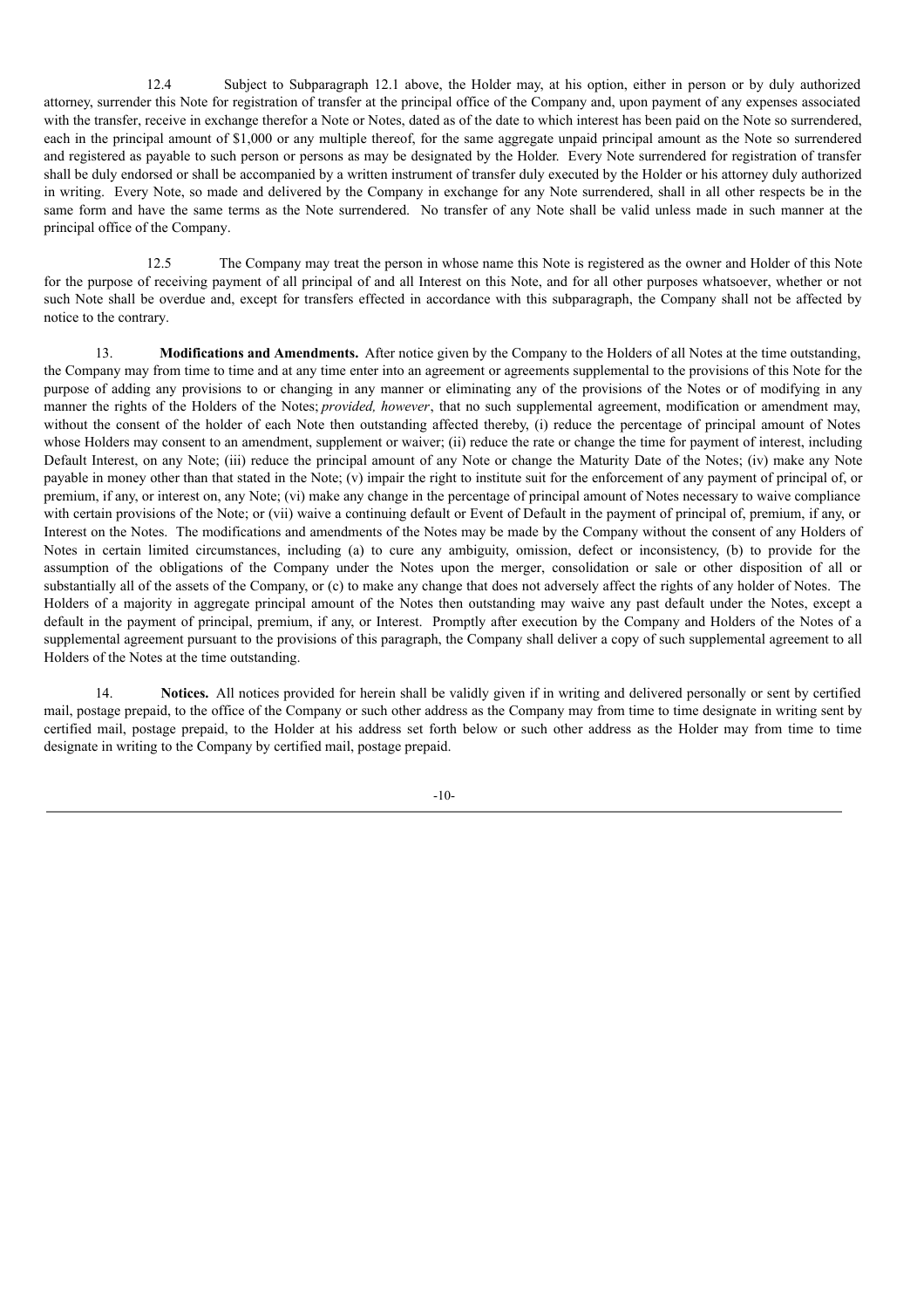15. **Usury.** All Interest, Default Interest, fees, charges, goods, things in action or any other sums or things of value, or other contractual obligations (collectively, the "Additional Sums") paid by the Company hereunder, whether pursuant to this Note or otherwise, with respect to the Indebtedness evidenced hereby, or any other document or instrument in any way pertaining to the Indebtedness, which, under the laws of the State of California may be deemed to be Interest with respect to such loan or Indebtedness, shall, for the purpose of any laws of the State of California, which may limit the maximum amount of Interest to be charged with respect to such loan or Indebtedness, be payable by the Company as, and shall be deemed to be, Interest and for such purposes only, the agreed upon and contracted rate of Interest shall be deemed to be increased by the Additional Sums. Notwithstanding any provision of this Note to the contrary, the total liability for payments in the nature of Interest under this Note shall not exceed the limits imposed by applicable law. The Company shall not assert a claim, and shall actively resist any attempts to compel it to assert a claim, respecting a benefit under any present or future usury laws against any Holder of this Note.

16. **Binding Effect.** This Note shall be binding upon the parties hereto and their respective heirs, executors, administrators, representatives, successors and permitted assigns.

17. **Collection Fees.** Except as otherwise provided herein, the Company shall pay all costs of collection, including reasonable attorneys' fees and all costs of suit and preparation for such suit (and whether at trial or appellate level), in the event the unpaid principal amount of this Note, or any payment of Interest is not paid when due, or in the event Holder is made party to any litigation because of the existence of the Indebtedness evidenced by this Note, or if at any time Holder should incur any attorneys' fees in any proceeding under the Federal Bankruptcy Code (or other similar laws for the protection of debtors generally) in order to collect any Indebtedness hereunder or to preserve, protect or realize upon any security for, or guarantee or surety of, such Indebtedness whether suit be brought or not, and whether through courts of original jurisdiction, as well as in courts of appellate jurisdiction, or through a bankruptcy court or other legal proceedings.

18. **Construction.** This Note shall be governed as to its validity, interpretation, construction, effect and in all other respects by and in accordance with the laws and interpretations thereof of the State of California. Unless the context otherwise requires, the use of terms in singular and masculine form shall include in all instances singular and plural number and masculine, feminine and neuter gender.

19. **Severability.** In the event any one or more of the provisions contained in this Note or any future amendment hereto shall for any reason be held to be invalid, illegal or unenforceable in any respect, such invalidity, illegality or unenforceability shall not affect any other provision of this Note or such other agreement, and in lieu of each such invalid, illegal or unenforceable provision there shall be added automatically as a part of this Note a provision as similar in terms to such invalid, illegal or unenforceable provision as may be possible and be valid, legal and enforceable.

-11-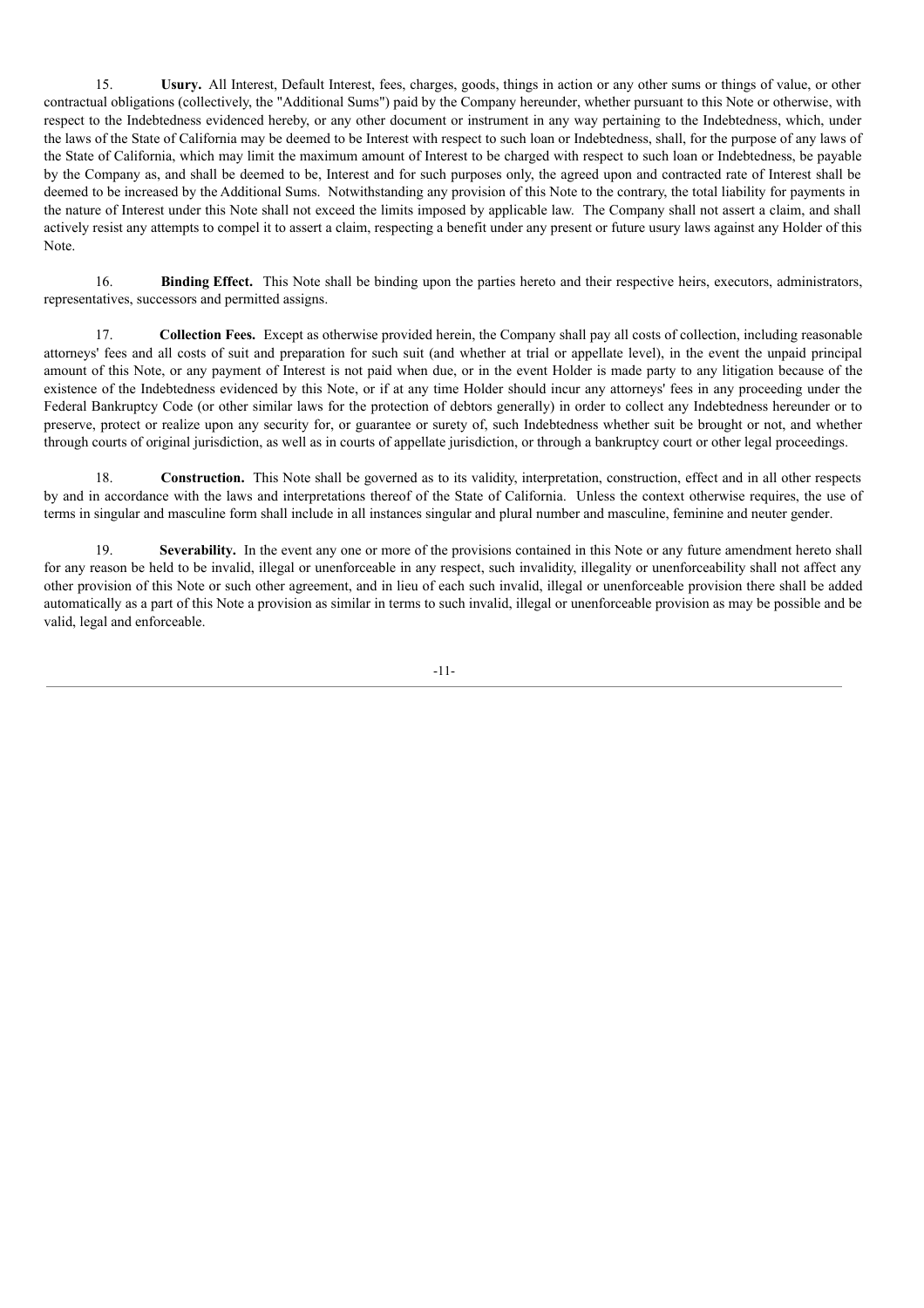20. **Entire Agreement.** This Note Agreement represents the entire agreement and understanding between the parties concerning the subject matter hereof and supersedes all prior and contemporaneous agreements, understandings, representations and warranties with respect thereto.

21. **Governing Law; Jurisdiction; Jury Trial.** The corporate laws of the State of Nevada shall govern all issues concerning the relative rights of the Company and its shareholders. All other questions concerning the construction, validity, enforcement and interpretation of this Note shall be governed by the internal laws of the State of California, without giving effect to any choice of law or conflict of law provision or rule (whether of the State of California or any other jurisdictions) that would cause the application of the laws of any jurisdictions other than the State of California. Each party hereby irrevocably submits to the exclusive jurisdiction of the state and federal courts sitting in the City of San Diego for the adjudication of any dispute hereunder or in connection herewith or therewith, or with any transaction contemplated hereby or discussed herein, or in any manner arising in connection with or related to the transactions contemplated hereby or involving the parties hereto whether at law or equity and under any contract, tort or any other claim whatsoever and hereby irrevocably waives, and agrees not to assert in any suit, action or proceeding, any claim that it is not personally subject to the jurisdiction of any such court, that such suit, action or proceeding is brought in an inconvenient forum or that the venue of such suit, action or proceeding is improper. Each party hereby irrevocably waives personal service of process and consents to process being served in any such suit, action or proceeding by mailing or faxing a copy thereof to such party at the address for such notices as listed in this Note and agrees that such service shall constitute good and sufficient service of process and notice thereof. Nothing contained herein shall be deemed to limit in any way any right to serve process in any manner permitted by law. EACH PARTY HEREBY IRREVOCABLY WAIVES ANY RIGHT IT MAY HAVE TO, AND AGREES NOT TO REQUEST, A JURY TRIAL FOR THE ADJUDICATION OF ANY DISPUTE HEREUNDER OR IN CONNECTION HEREWITH OR ARISING OUT OF THIS NOTE OR ANY TRANSACTION CONTEMPLATED HEREBY.

22. **Representations and Warranties to Survive Closing.** All representations, warranties and covenants contained herein shall survive the execution and delivery of this Note and the issuance of any shares of Common Stock upon the conversion hereof.

23. **Headings.** The headings used in this Note are used for convenience only and are not to be considered in construing or interpreting this Note.

### 24. **Definitions.**

*"Af iliate"* of any specified Person means any other Person directly or indirectly controlling or controlled by or under direct or indirect common control with such specified Person. For the purposes of this definition, "control" when used with respect to any specified Person means the power to direct the management and policies of such Person directly or indirectly, whether through the ownership of Voting Stock, by contract or otherwise; and the terms "controlling" and "controlled" have meanings correlative to the foregoing.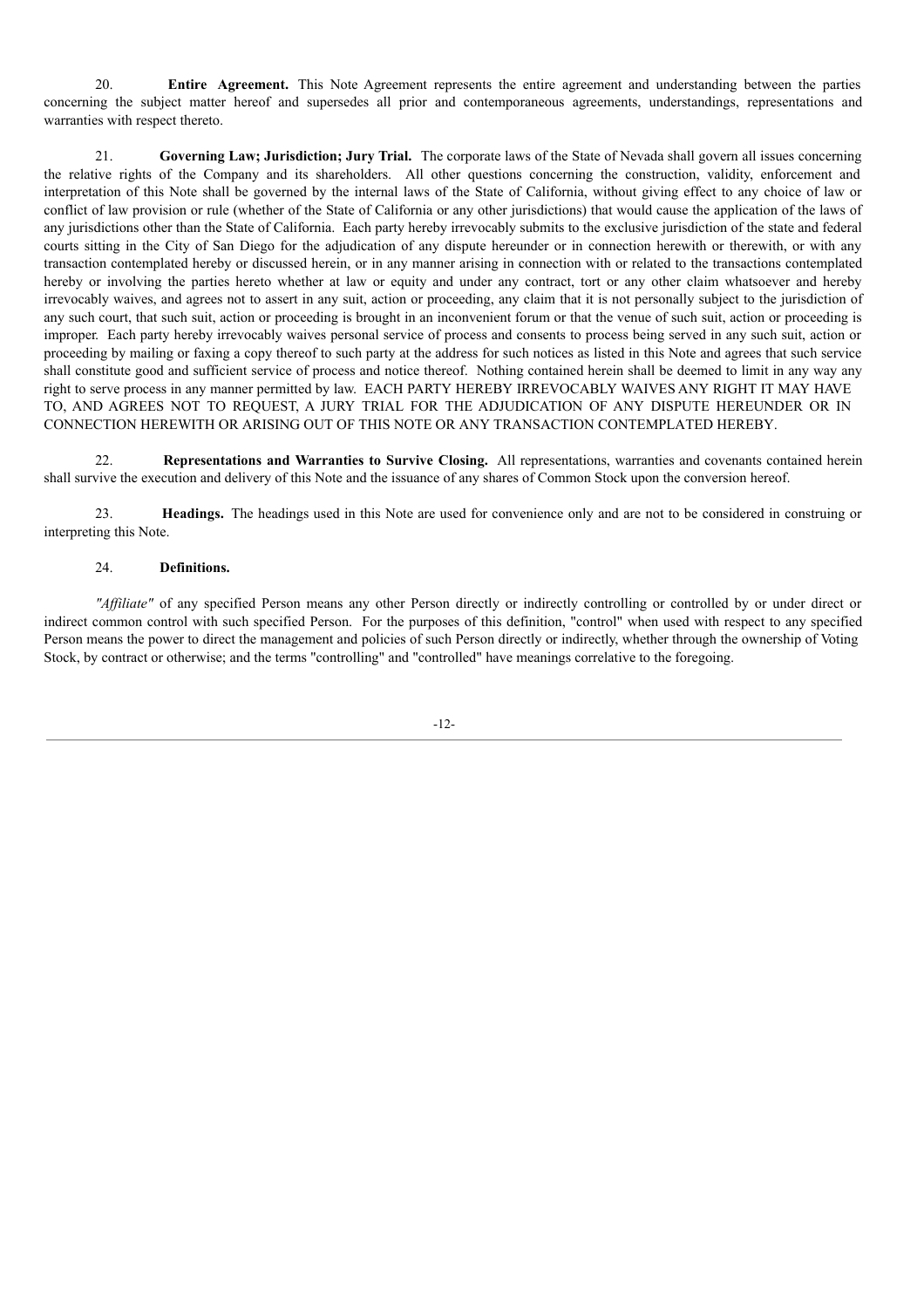*"Board of Directors"* means, with respect to any Person, the Board of Directors of such Person or any committee of the Board of Directors of such Person duly authorized to act on behalf of the Board of Directors of such Person.

*"Capital Stock"* means, with respect to any Person, any and all shares, interests, equity participations or other equivalents (however designated) of corporate stock or partnership interests and any and all warrants, options and rights with respect thereto (whether or not currently exercisable), including each class of common stock and preferred stock of such Person.

*"Fair Market Value"* means, as of any date, the value of a share of the Company's Common Stock determined as follows:

(a) if such Common Stock is publicly traded and is then listed on a national securities exchange, its closing price on the date of determination on the principal national securities exchange on which the Common Stock is listed or admitted to trading;

(b) if such Common Stock is quoted on the NASDAQ National Market or the NASDAQ Capital Market, its closing price on the NASDAQ National Market or the NASDAQ Capital Market, respectively, on the date of determination;

(c) if such Common Stock is not listed on a national securities exchange or quoted on the NASDAQ National Market or the NASDAQ Capital Market, but is traded in the over-the-counter market, the average of the bid and ask prices for a share of Common Stock on the most recent date on which the Common Stock was publicly traded;

(d) if none of the foregoing is applicable, by the Company's Board of Directors in good faith.

*"GAAP"* means generally accepted accounting principles as in effect in the United States of America as of the Issue Date.

*"Holder"* means a Person in whose name a Note is registered on the Company's books.

*"Indebtedness"* means, without duplication, with respect to any Person, (a) all obligations of such Person (i) in respect of borrowed money (whether or not the recourse of the lender is to the whole of the assets of such person or only to a portion thereof); (ii) evidenced by bonds, notes, debentures or similar instruments; (iii) representing the balance deferred and unpaid of the purchase price of any property or services (other than accounts payable or other obligations arising in the ordinary course of business); (iv) evidenced by bankers' acceptances or similar instruments issued or accepted by banks, (v) for the payment of money relating to a capitalized lease obligation under GAAP; or (vi) evidenced by a letter of credit or a reimbursement obligation of such Person with respect to any letter of credit; (b) all net obligations of such Person under interest rate swap obligations and foreign currency hedges; (c) all liabilities of others of the kind described in the preceding clauses (a) or (b) that such Person has guaranteed or that are otherwise its legal liability; (d) Indebtedness (as otherwise defined in this definition) of another Person secured by lien on any asset of such Person, whether or not such Indebtedness is assumed by such Person, the amount of such obligations being deemed to be the lesser of (1) the full amount of such obligations so secured, and (2) the fair market value of such asset, as determined in good faith by the Board of Directors of such Person, which determination shall be evidenced by a board resolution; and (e) any and all deferrals, renewals, extensions, refinancings and refundings (whether direct or indirect) of, or amendments, modifications or supplements to, any liability of the kind described in any of the preceding clauses (a), (b), (c), (d) or this clause (e), whether or not between or among the same parties.

-13-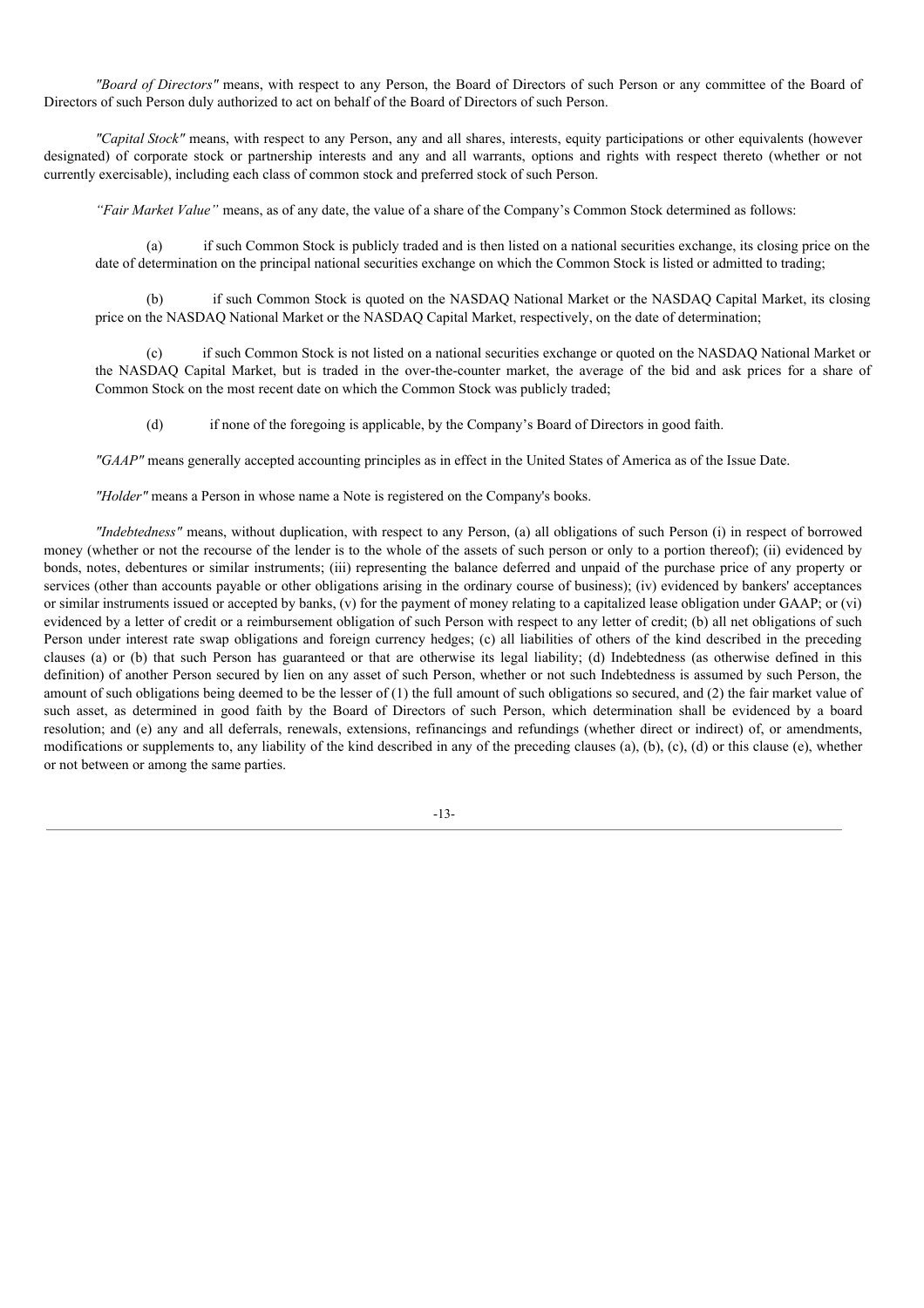*"Issue Date"* means February 15, 2009.

#### *"Maturity Date"* means December 31, 2010.

*"Person"* means any individual, corporation, partnership, joint venture, trust, estate, unincorporated organization or government or any agency or political subdivision thereof.

*"Senior Indebtedness"* means any Indebtedness of the Company, outstanding prior to the date of this Note, unless such Indebtedness is *pari passu* with or contractually subordinate or junior in right to payment of this Note, except Indebtedness to any Affiliate of the Company, which shall be junior and subordinate to this Note.

*"Subordinated Indebtedness of the Company"* means any Indebtedness of the Company incurred after the date of this Note.

A *"subsidiary"* of any Person means (i) a corporation a majority of whose Voting Stock is at the time, directly or indirectly, owned by such Person, by one or more subsidiaries of such Person or by such Person and one or more subsidiaries of such Person, (ii) a partnership in which such Person or a subsidiary of such Person is, at the date of determination, a general or limited partner of such partnership, but only if such Person or its subsidiary is entitled to receive more than fifty percent (50%) of the assets of such partnership upon its dissolution, or (iii) any other Person (other than a corporation or partnership) in which such Person, directly or indirectly, at the date of determination thereof, has (x) at least a majority ownership interest or (y) the power to elect or direct the election of a majority of directors or other governing body of such Person.

#### *"Subsidiary"* means any subsidiary of the Company.

*"Voting Stock"* means, with respect to any Person, securities of any class or classes of Capital Stock in such Person entitling the holders thereof, whether at all times or only so long as no senior class of stock has voting power by reason of any contingency, to vote in the election of members of the Board of Directors or other governing body of such Person.

25. **Miscellaneous.** Except as otherwise provided herein, the Company waives demand, diligence, presentment for payment and protest, notice of extension, dishonor, maturity and protest. Time is of the essence with respect to the performance of each and every covenant, condition, term and provision hereof.

-14-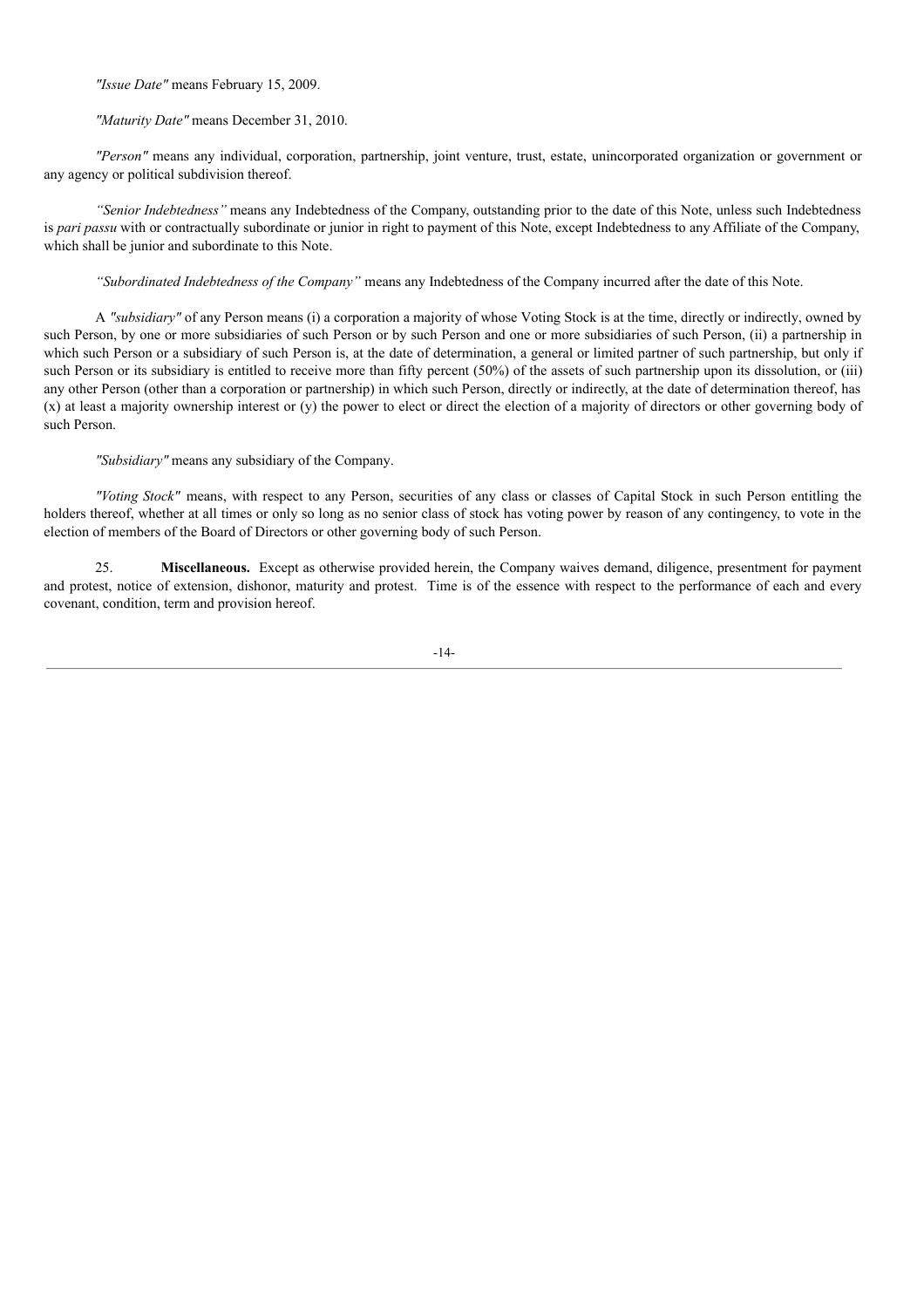### 26. **Covenants of the Company.** The Company covenants to perform the following:

26.1 The Warrants will have a term expiring seven (7) years from their respective dates of issuance. All Warrants will be assignable by their holders.

26.2 The Company will hold Board meetings, whether formal or informal, at a frequency consistent with its past

practices.

26.3 Upon the execution of this Note, the Company will pay a total of \$64,153.14 for all of the fees and related costs of Quarles & Brady, LLP, legal counsel of the Holder by (i) issuing to Quarles & Brady a promissory note on the same terms and conditions as this Note; provided that such note will bear interest at the rate of twelve percent (12%) per annum from the date of the original invoices for services rendered, and (ii) issuing to Quarles & Brady Common Stock purchase warrants providing a "net exercise" or "cashless exercise" option. The forms of promissory note and warrants to be issued under this Paragraph 26.3 are set forth as Exhibits G, H and I.

26.4 The Company will execute such other documents as may be necessary or appropriate to carry out the provisions of this Note and the Warrants. The Company will bear all reasonable costs associated with the preparation and implementation of this Note and the Warrants.

### 27. **Senior Subordinated Indebtedness.**

27.1 This Note constitutes Senior Subordinated Indebtedness of the Company and is unsecured.

27.2 The Indebtedness evidenced by this Note and all of the Notes will be subordinated to the prior payment when due of the principal of, and premium, if any, and accrued and unpaid interest on, all existing Senior Indebtedness. This Note will be senior to, in right of payment of principal of, premium, if any, and accrued and unpaid interest on, any Subordinated Indebtedness of the Company.

27.3 Upon any distribution of assets of the Company in any dissolution, winding up, liquidation or reorganization of the Company, all holders of Senior Indebtedness of the Company must be paid in full before any payment or distribution is made with respect to this Note. The Company shall pay all principal or distribution to the holders of Subordinated Indebtedness.

#### -15-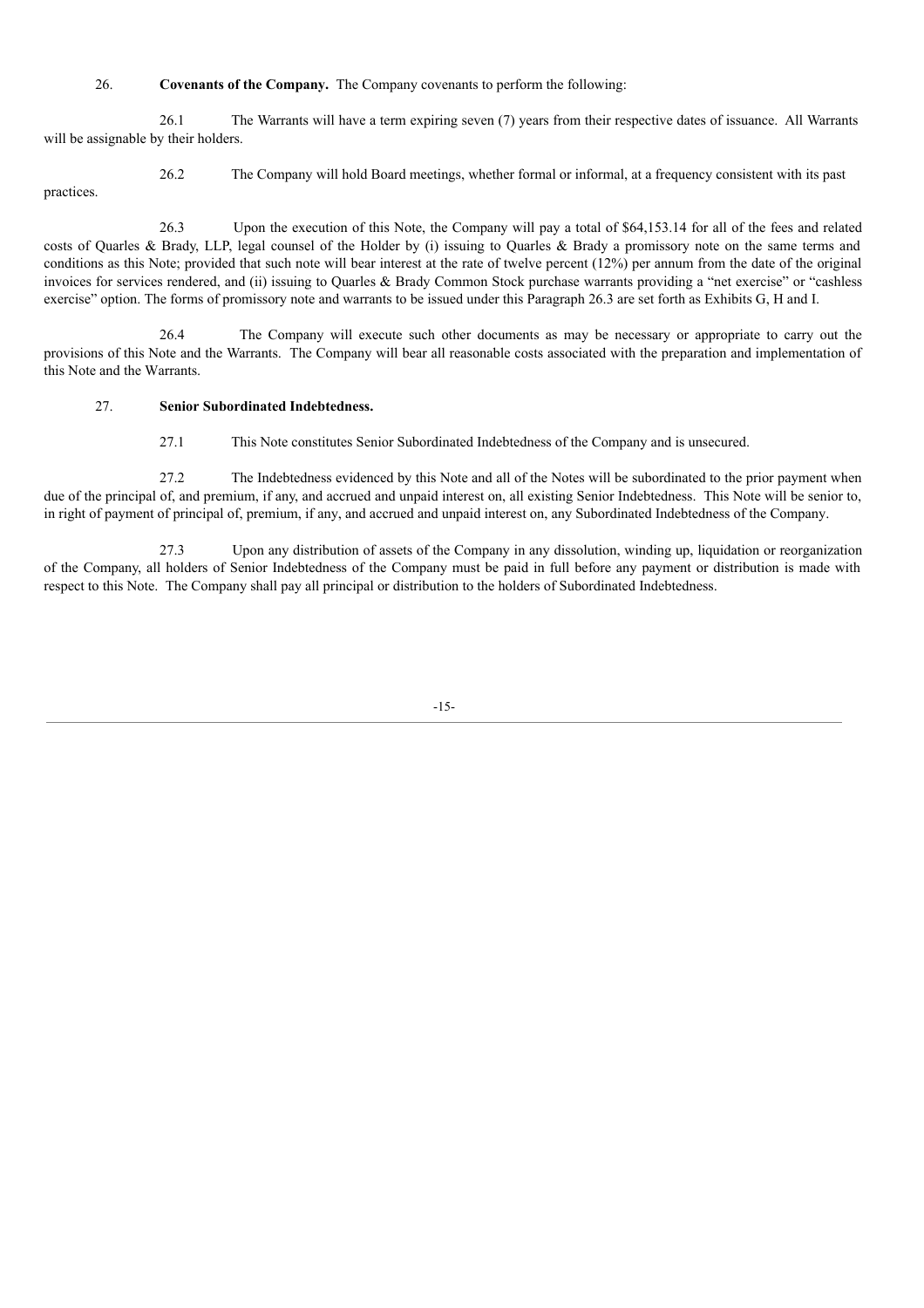**IN WITNESS WHEREOF,** this Note has been executed on the 14 th day of June, 2010.

AETHLON MEDICAL, INC.

By: /s/ James B. Frakes

James B. Frakes Senior Vice President - Finance

Accepted and agreed to:

By: \_\_\_\_\_\_\_\_\_\_\_\_\_\_\_\_\_\_\_\_\_\_\_\_\_\_\_\_

-16-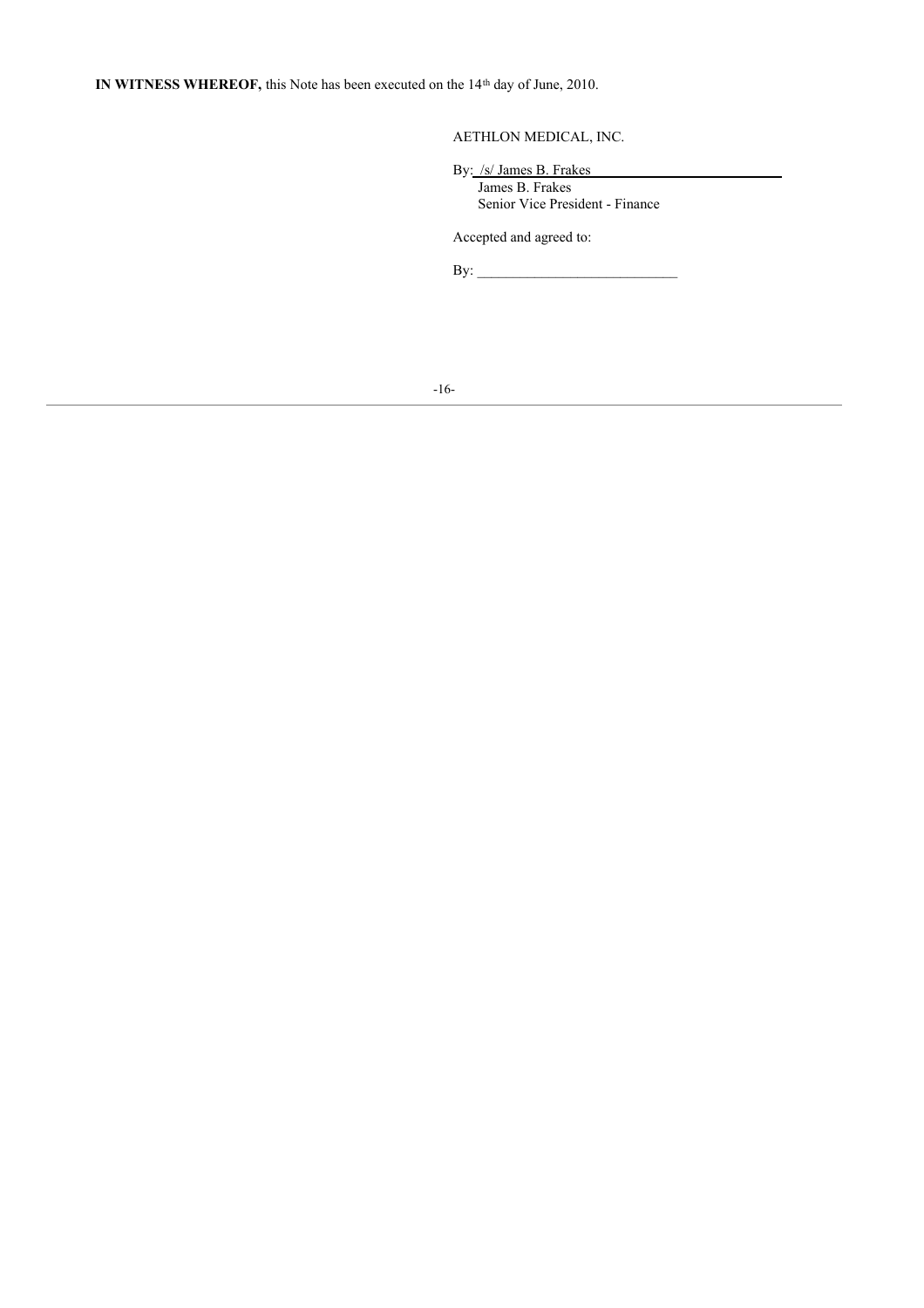Mailing Address of Holder:  $\mathcal{L}_\text{max}$ 

 $\_$ 

Mailing Address of Company: 8910 University Center Lane Suite 660 San Diego, CA 92122

-17-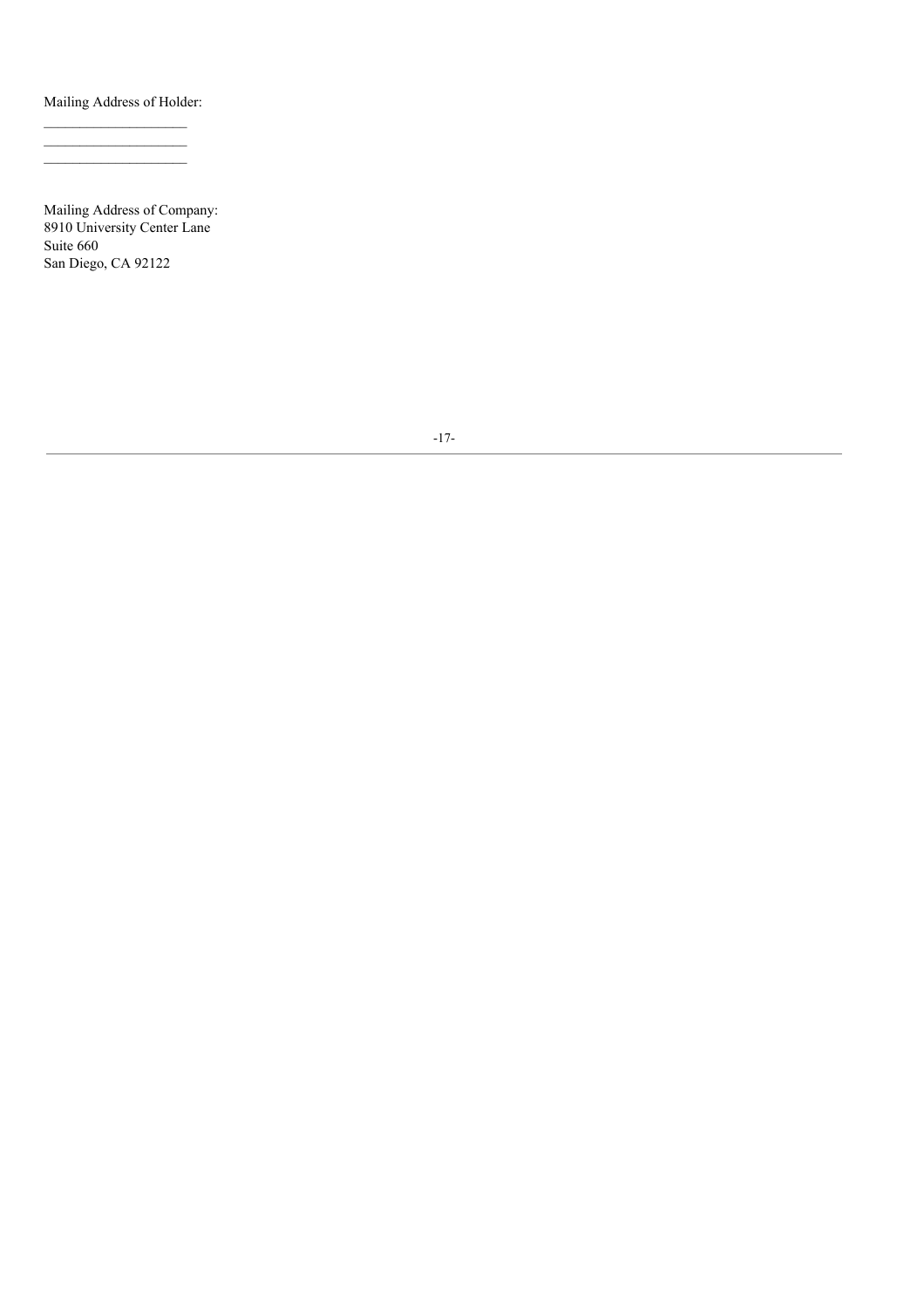# **EXHIBIT A**

# **SCHEDULE OF ADVANCES**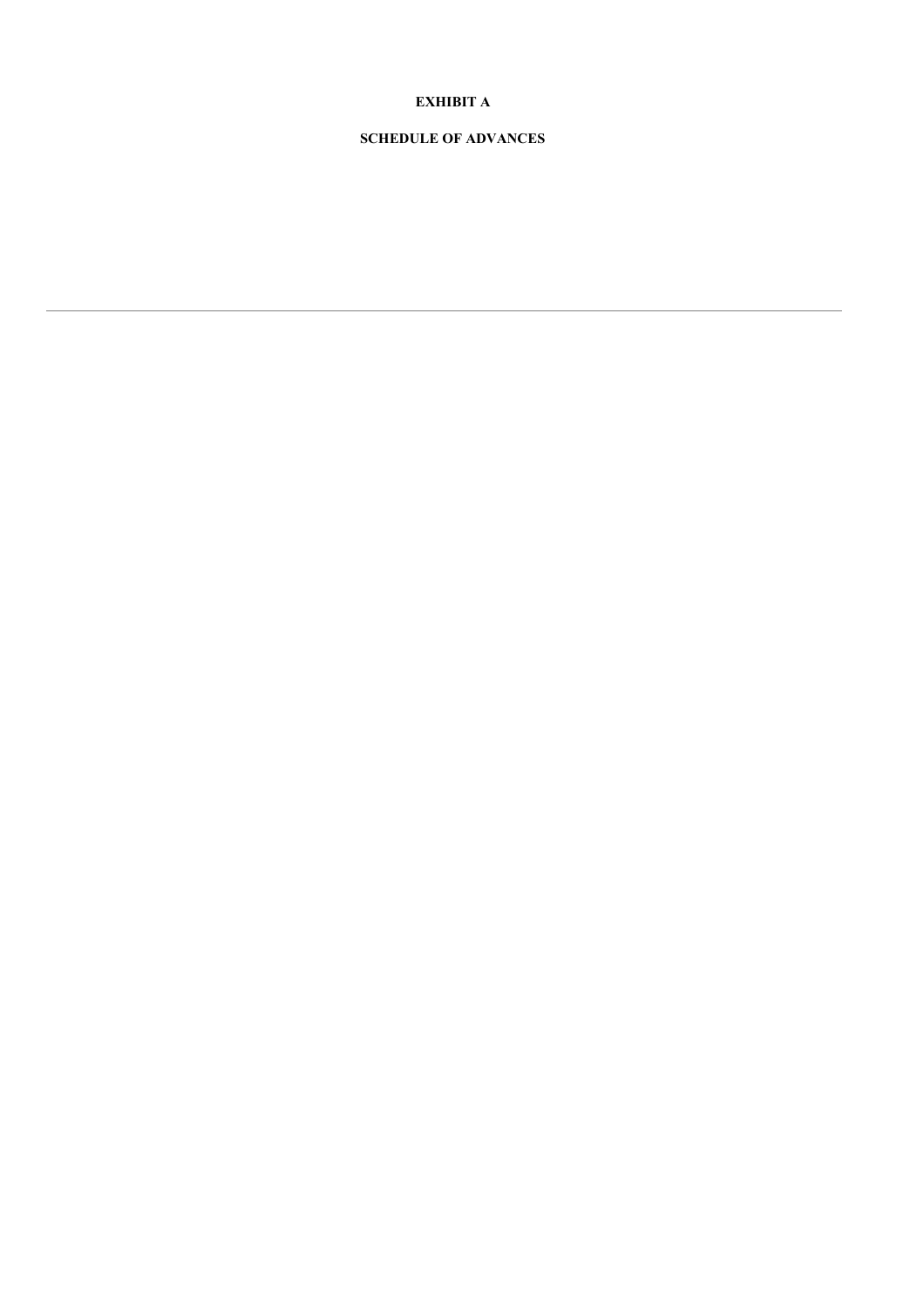### **EXHIBIT B**

### **CONVERSION NOTICE**

(To be signed only upon conversion of this Note)

### TO: **AETHLON MEDICAL, INC.**

The undersigned, the registered holder of the Amended and Restated 12 % Series A Convertible Note (the "Note") of **AETHLON MEDICAL, INC.** (the "Company"), hereby surrenders the Note for conversion into shares of Common Stock of the Company (the "Common Stock") to the extent of \$ unpaid principal amount of the Note and \$ unpaid accrued Interest due under the Note, all in accordance with the provisions of such Note. The undersigned requests (i) that a certificate representing the shares, bearing the appropriate legends, be issued to the undersigned, and (ii) if the unpaid principal amount so converted is less than the entire unpaid principal amount of the Note, that a new substitute note representing the portion of said unpaid principal amount that is not so converted be issued in accordance with the provisions of the Note.

(Signature and name of the registered holder)

Print Name

Dated: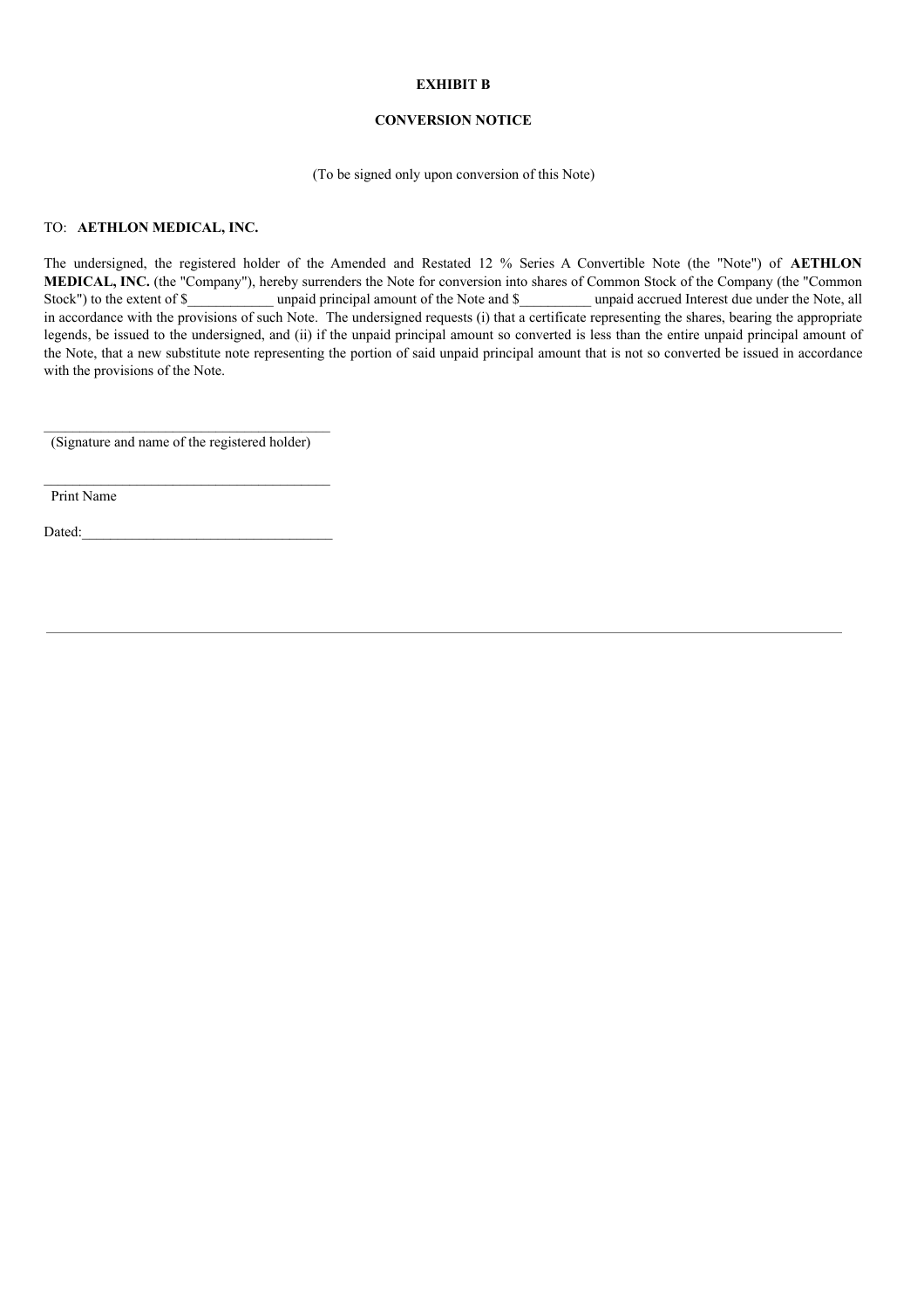# **EXHIBIT C**

# **FORM OF AMENDED CLASS A WARRANT**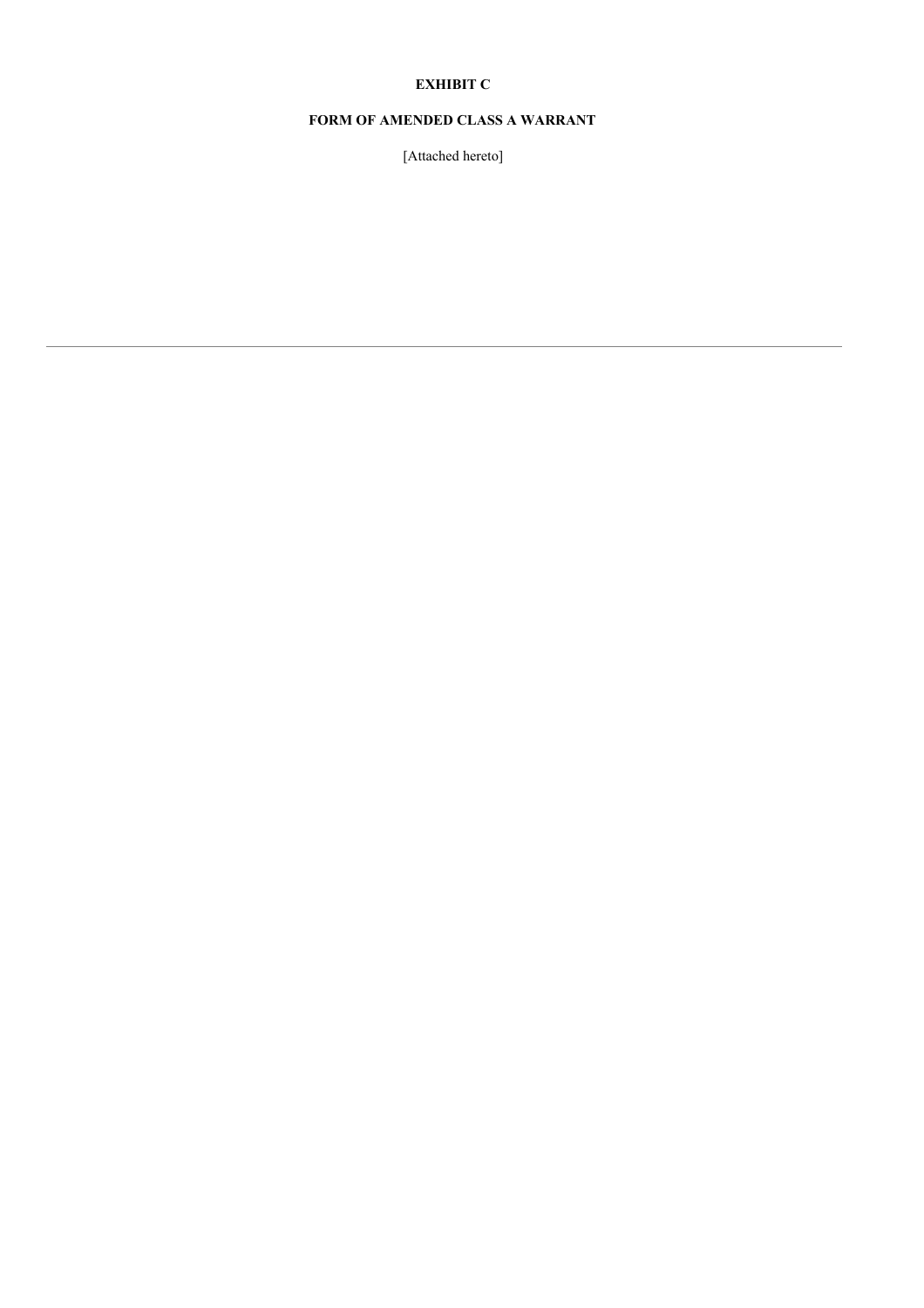# **EXHIBIT D**

# **FORM OF AMENDED CLASS A-1 WARRANT**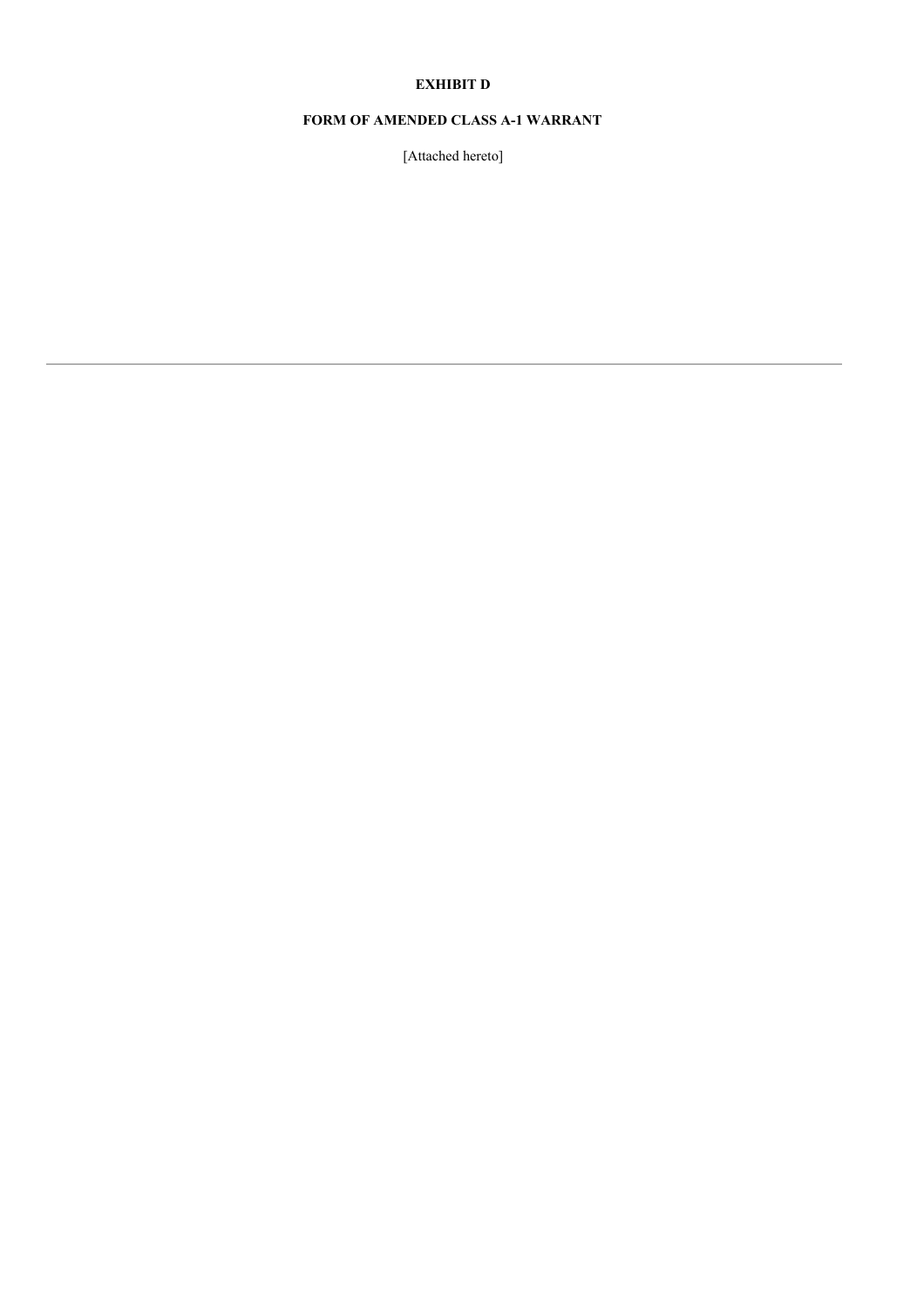# **EXHIBIT E**

# **FORM OF AMENDED CLASS A PRINCIPAL WARRANT**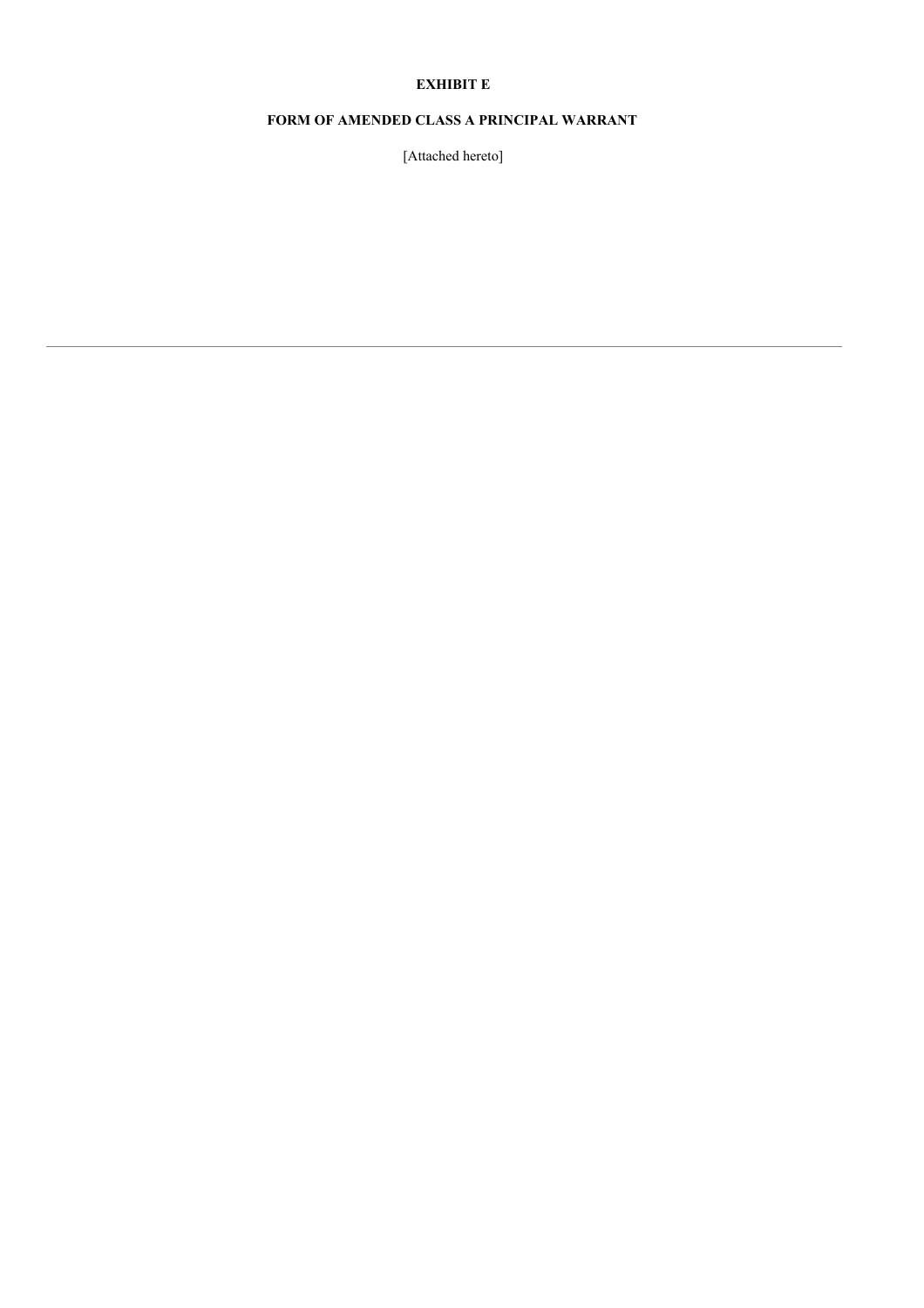### **EXHIBIT F**

# **FORM OF CLASS B WARRANT**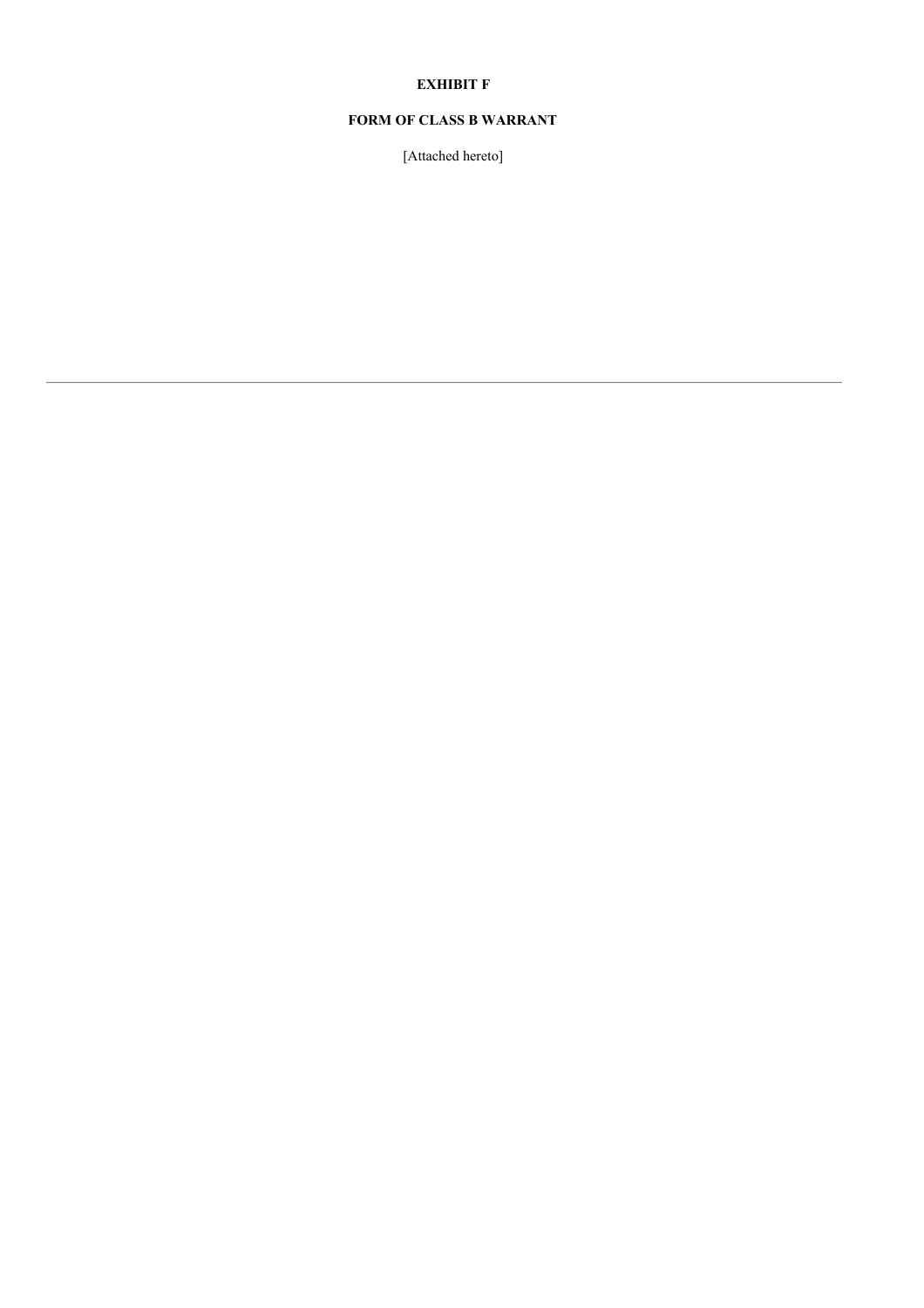### **EXHIBIT G**

#### **FORM OF QUARLES & BRADY, LLP PROMISSORY NOTE**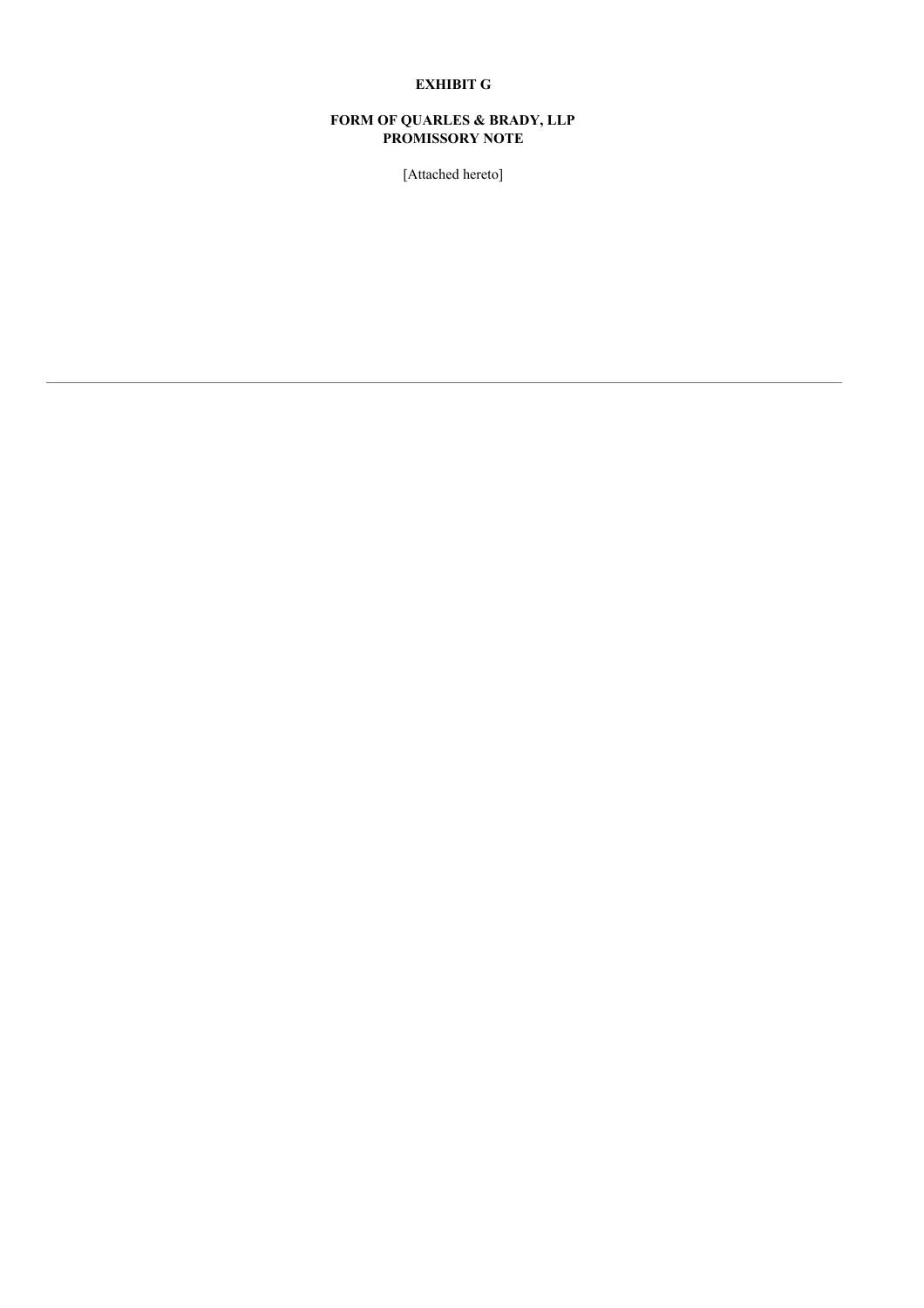### **EXHIBIT H**

### **FORM OF QUARLES & BRADY, LLP AMENDED AND RESTATED CLASS A COMMON STOCK PURCHASE WARRANT**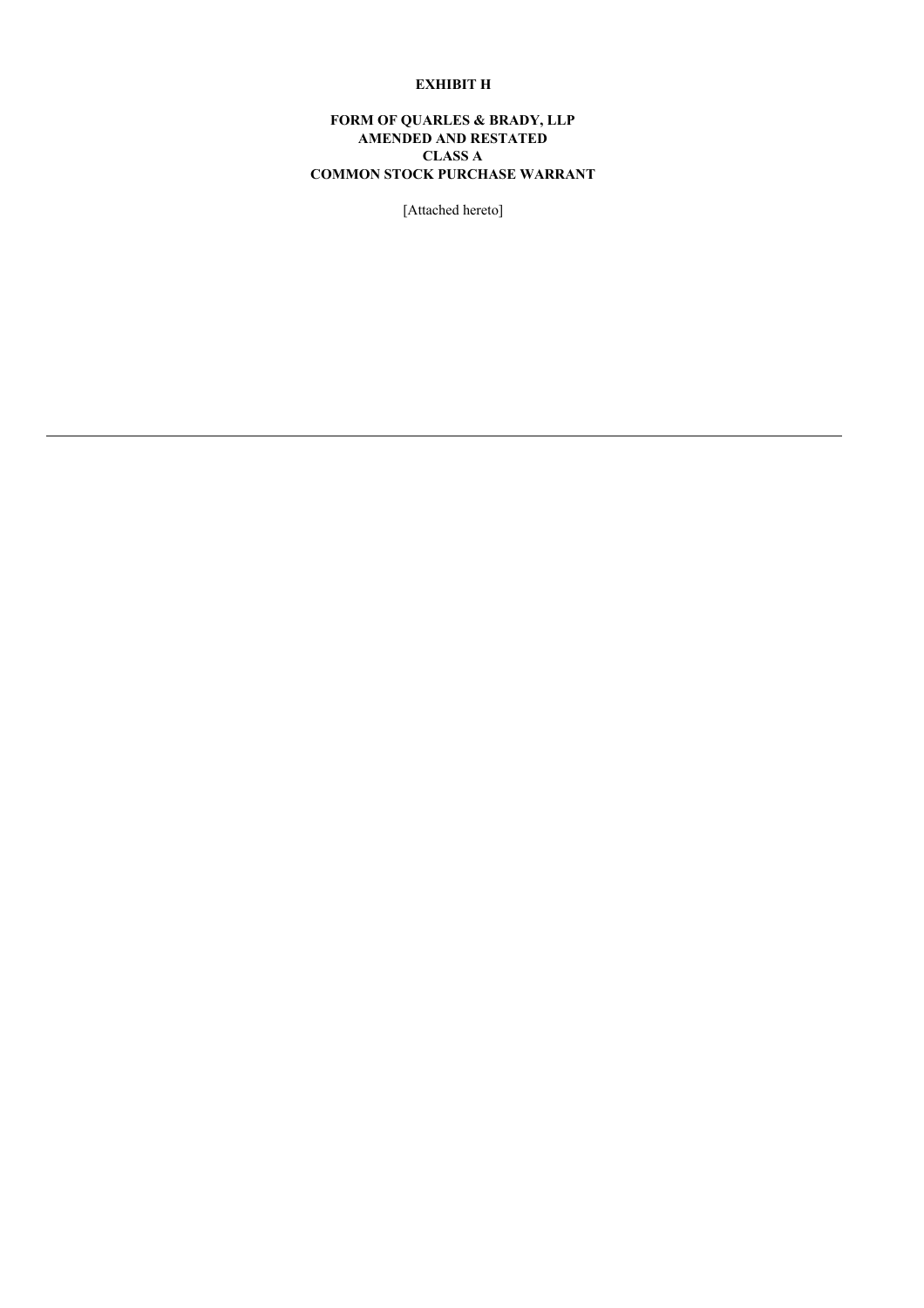### **EXHIBIT I**

### **FORM OF QUARLES & BRADY, LLP AMENDED AND RESTATED CLASS A PRINCIPAL COMMON STOCK PURCHASE WARRANT**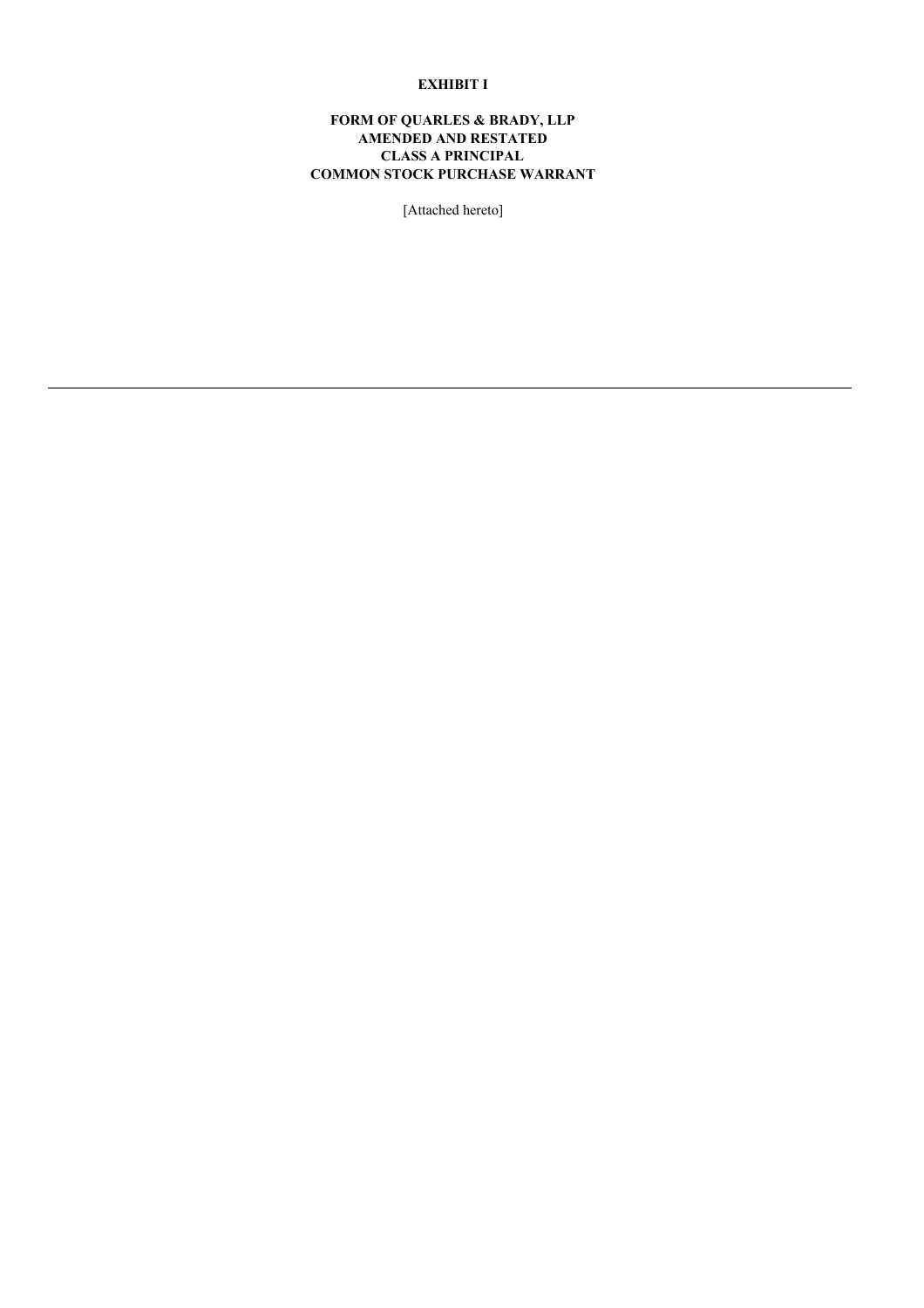#### **Exhibit 10.27**

THESE SECURITIES MAY NOT BE OFFERED OR SOLD UNLESS AT THE TIME OF SUCH OFFER OR SALE, THE PERSON *MAKING SUCH OFFER OR SALE DELIVERS A PROSPECTUS MEETING THE REQUIREMENTS OF SECTION 10 OF THE SECURITIES ACT OF 1933, AS AMENDED ("ACT"), FORMING A PART OF A REGISTRATION STATEMENT, OR POST-EFFECTIVE AMENDMENT THERETO, WHICH IS EFFECTIVE UNDER SAID ACT, UNLESS IN THE OPINION OF COUNSEL TO THE CORPORATION, SUCH OFFER AND SALE IS EXEMPT FROM THE PROVISIONS OF SECTION 5 OF SAID ACT.*

**Warrant No: \_\_\_\_\_\_\_**

### **AMENDED AND RESTATED CLASS \_\_ COMMON STOCK PURCHASE WARRANT ("AMENDED CLASS \_\_ WARRANT") OF**

#### **AETHLON MEDICAL, INC.**

Aethlon Medical, Inc., a Nevada corporation (the "Company"), hereby certifies that, for value received of \$.001 per Warrant, \_\_\_\_\_\_\_\_\_\_\_\_\_\_\_\_\_\_\_\_\_\_\_\_\_\_\_ (the "Holder"), whose address is \_\_\_\_\_\_\_\_\_\_\_\_\_\_\_\_\_\_\_\_\_\_\_\_\_\_\_\_\_\_\_\_\_, is entitled, subject to the terms set forth below at any time or from time to time after the Exercise Commencement Date (as defined below) and before the Expiration Date (as defined below), to purchase from the Company \_\_\_\_\_\_\_\_\_\_\_\_\_\_\_ (\_\_\_\_\_\_\_\_\_\_) shares (the "Shares") of Common Stock, \$.001 par value, at a price of \$0.20 per Share (the purchase price per Share, as adjusted from time to time pursuant to the provisions hereunder set forth, is referred to in this Warrant as the "Purchase Price"). This Warrant is being issued as a part of a Unit consisting of this Warrant and one share of Common Stock in consideration for accrued interest due under that certain Amended and Restated 12% Series A Convertible Note entered into between the Company and the Holder (the "Note") and certain predecessor notes thereto, or as an amendment of certain Class A Common Stock Purchase Warrants previously issued to the Holder by the Company.

### 1. **Terms of the Warrant**.

1.1 *Time of Exercise.* Subject to the provisions of Sections 1.5, "Transfer and Assignment," and 3.1, "Registration and Legends," this Warrant may be exercised at any time and from time to time after 9:00 a.m., P.S.T., on February 15, 2009 (the "Exercise Commencement Date"), but no later than 5:00 p.m., P.S.T., February 15, 2016 (the "Expiration Date"), at which point it shall become void and all rights under this Warrant shall cease.

### *1.2 Manner of Exercise.*

1.2.1 Upon compliance with and subject to the conditions set forth in this Warrant, the Holder may exercise this Warrant, in whole or in part, upon surrender of this Warrant with the form of subscription attached hereto duly executed to the Company at its corporate office at the address indicated in this Warrant, together with the full Purchase Price for each Share to be purchased (i) in lawful money of the United States, or by certified check, bank draft or postal or express money order payable in United States dollars to the order of the Company or (ii) in a manner acceptable to the Company.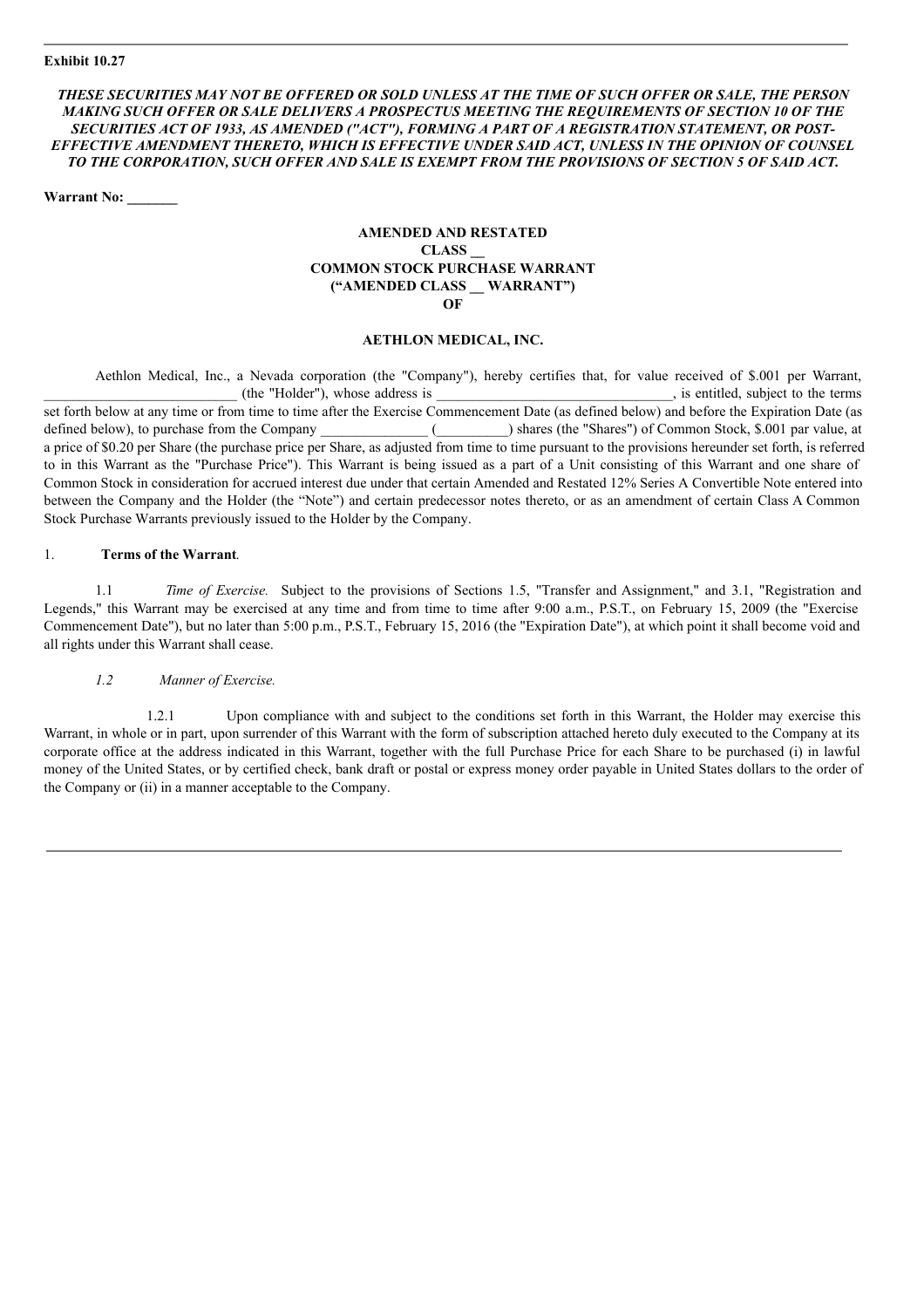1.2.2 Upon receipt of this Warrant with the form of subscription duly executed and accompanied by payment of the aggregate Purchase Price for the Shares for which this Warrant is then being exercised, the Company shall cause to be issued certificates or other evidence of ownership, for the total number of whole Shares for which this Warrant is being exercised in such denominations as are required for delivery to the Holder, and the Company shall thereupon deliver such documents to the Holder or its nominee.

If the Holder exercises this Warrant with respect to fewer than all of the Shares that may be purchased under this Warrant, the Company shall execute a new Warrant for the balance of the Shares that may be purchased upon exercise of this Warrant and deliver such new Warrant to the Holder.

1.2.4 The Company covenants and agrees that it will pay when due and payable any and all taxes which may be payable in respect of the issue of this Warrant, or the issue of any Shares upon the exercise of this Warrant. The Company shall not, however, be required to pay any tax which may be payable in respect of any transfer involved in the issuance or delivery of this Warrant or of the Shares in a name other than that of the Holder at the time of surrender, and until the payment of such tax, the Company shall not be required to issue such Shares.

1.2.5 The Company shall, at the time of any exercise of all or part of this Warrant, upon the request of the Holder hereof, acknowledge in writing its continuing obligation to afford to such Holder any rights to which such Holder shall continue to be entitled after such exercise in accordance with the provisions of this Warrant, provided that if the Holder of this Warrant shall fail to make any such request, such failure shall not affect the continuing obligations of the Company to afford to such Holder any such rights.

1.3 *Exchange of Warrant.* This Warrant may be split-up, combined or exchanged for another Warrant or Warrants of like tenor to purchase a like aggregate number of Shares. If the Holder desires to split-up, combine or exchange this Warrant, it shall make such request in writing delivered to the Company at its corporate office and shall surrender this Warrant and any other Warrants to be so split-up, combined or exchanged. The Company shall execute and deliver to the person entitled thereto a Warrant or Warrants, as the case may be, as so requested. The Company shall not be required to effect any split-up, combination or exchange which will result in the issuance of a Warrant entitling the Holder to purchase upon exercise a fraction of a Share. The Company may require the Holder to pay a sum sufficient to cover any tax or governmental charge that may be imposed in connection with any split-up, combination or exchange of Warrants. The term "Warrant" as used herein includes any Warrants issued in substitution for or replacement of this Warrant, or into which this Warrant may be divided or exchanged.

1.4 *Holder as Owner.* Prior to due presentment for registration of transfer of this Warrant, the Company may deem and treat the Holder as the absolute owner of this Warrant (notwithstanding any notation of ownership or other writing hereon) for the purpose of any exercise hereof and for all other purposes, and the Company shall not be affected by any notice to the contrary. Irrespective of the date of issue and delivery of certificates for any Shares issuable upon the exercise of the Warrant, each person in whose name any such certificate is issued shall be deemed to have become the holder of record of the Shares represented thereby on the date on which all or a portion of the Warrant surrendered in connection with the subscription therefor was surrendered and payment of the purchase price was tendered. No surrender of all or a portion of the Warrant on any date when the stock transfer books of the Company are closed, however, shall be effective to constitute the person or persons entitled to receive Shares upon such surrender as the record holder of such Shares on such date, but such person or persons shall be constituted the record holder or holders of such Shares at the close of business on the next succeeding date on which the stock transfer books are opened. Each person holding any Shares received upon exercise of the Warrant shall be entitled to receive only dividends or distributions payable to holders of record on or after the date on which such person shall be deemed to have become the holder of record of such Shares.

-2-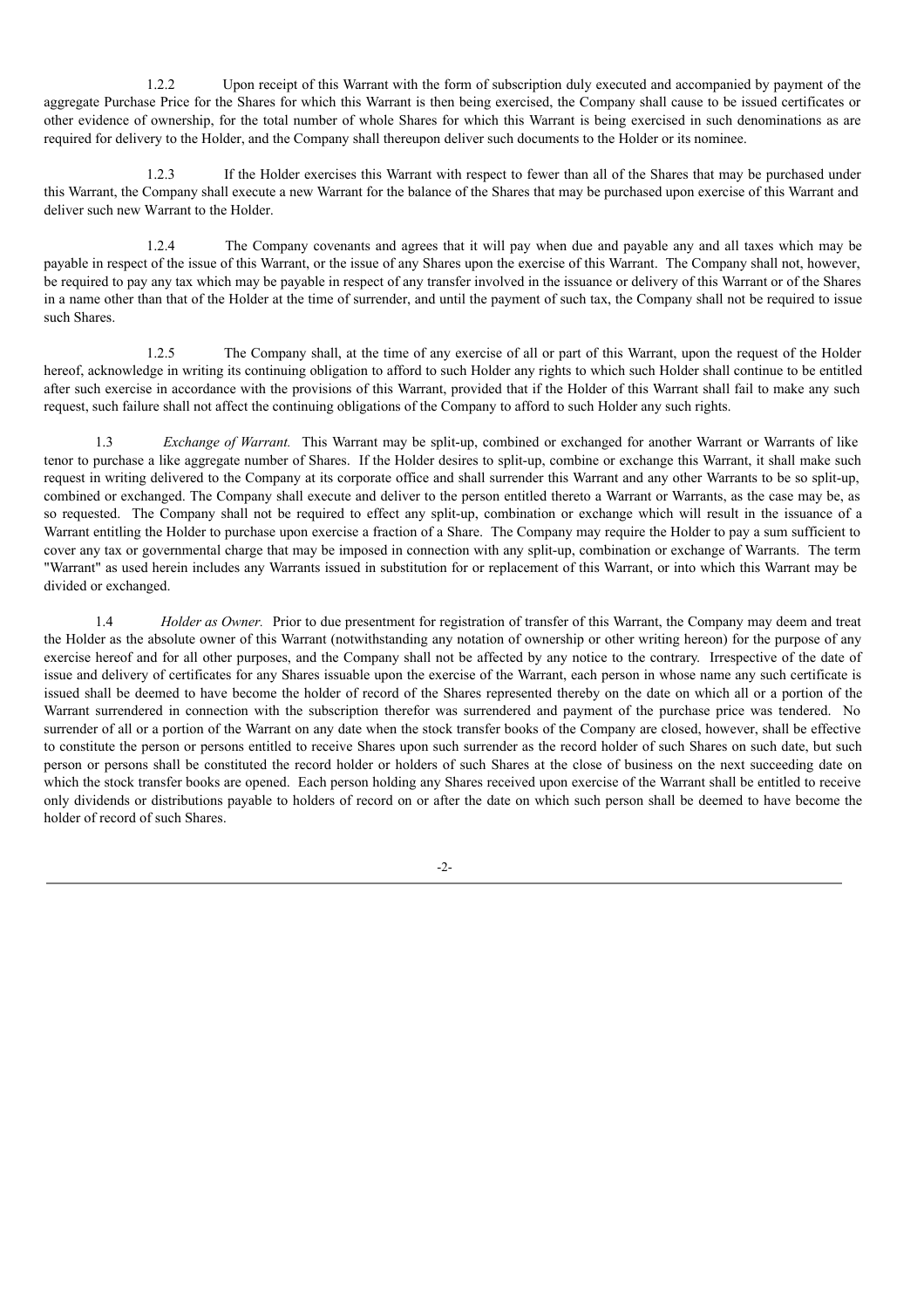1.5 *Transfer and Assignment.* This Warrant may not be sold, hypothecated, exercised, assigned or transferred except in accordance with and subject to the provisions of the Securities Act of 1933, as amended (the "Act"), including limiting such transfers to Accredited Investors as that term is defined under Regulation D of the Act.

1.6 *Method for Assignment.* Any assignment permitted under this Warrant shall be made by surrender of this Warrant to the Company at its principal office with the form of assignment attached hereto duly executed and funds sufficient to pay any transfer tax. In such event, the Company shall, without charge, execute and deliver a new Warrant in the name of the assignee designated in such instrument of assignment and this Warrant shall promptly be canceled. This Warrant may be divided or combined with other Warrants which carry the same rights upon presentation thereof at the corporate office of the Company together with a written notice signed by the Holder, specifying the names and denominations in which such new Warrants are to be issued.

1.7 *Rights of Holder.* Nothing contained in this Warrant shall be construed as conferring upon the Holder the right to vote or consent or receive notice as a stockholder in respect of any meetings of stockholders for the election of directors or any other matter, or as having any rights whatsoever as a stockholder of the Company. If, however, at any time prior to the expiration of this Warrant and prior to its exercise, any of the following shall occur:

1.7.1 The Company shall take a record of the holders of its shares of Common Stock for the purpose of entitling them to receive a dividend or distribution payable otherwise than in cash, or a cash dividend or distribution payable otherwise than out of current or retained earnings, as indicated by the accounting treatment of such dividend or distribution on the books of the Company; or

1.7.2 The Company shall offer to the holders of its Common Stock any additional shares of capital stock of the Company or securities convertible into or exchangeable for shares of capital stock of the Company, or any option, right or warrant to subscribe therefor; or

1.7.3 There shall be proposed any capital reorganization or reclassification of the Common Stock, or a sale of all or substantially all of the assets of the Company, or a consolidation or merger of the Company with another entity; or

1.7.4 There shall be proposed a voluntary or involuntary dissolution, liquidation or winding up of the Company;

then, in any one or more of said cases, the Company shall cause to be mailed to the Holder, at the earliest practicable time (and, in any event, not less than thirty (30) days before any record date or other date set for definitive action), written notice of the date on which the books of the Company shall close or a record shall be taken to determine the stockholders entitled to such dividend, distribution, convertible or exchangeable securities or subscription rights, or entitled to vote on such reorganization, reclassification, sale, consolidation, merger, dissolution, liquidation or winding up, as the case may be. Such notice shall also set forth such facts as shall indicate the effect of such action (to the extent such effect may be known at the date of such notice) on the Purchase Price and the kind and amount of the Common Stock and other securities and property deliverable upon exercise of this Warrant. Such notice shall also specify the date as of which the holders of the Common Stock of record shall participate in said distribution or subscription rights or shall be entitled to exchange their Common Stock for securities or other property deliverable upon such reorganization, reclassification, sale, consolidation, merger, dissolution, liquidation or winding up, as the case may be (on which date, in the event of voluntary or involuntary dissolution, liquidation or winding up of the Company, the right to exercise this Warrant shall terminate). Without limiting the obligation of the Company to provide notice to the holder of actions hereunder, it is agreed that failure of the Company to give notice shall not invalidate such action of the Company.

-3-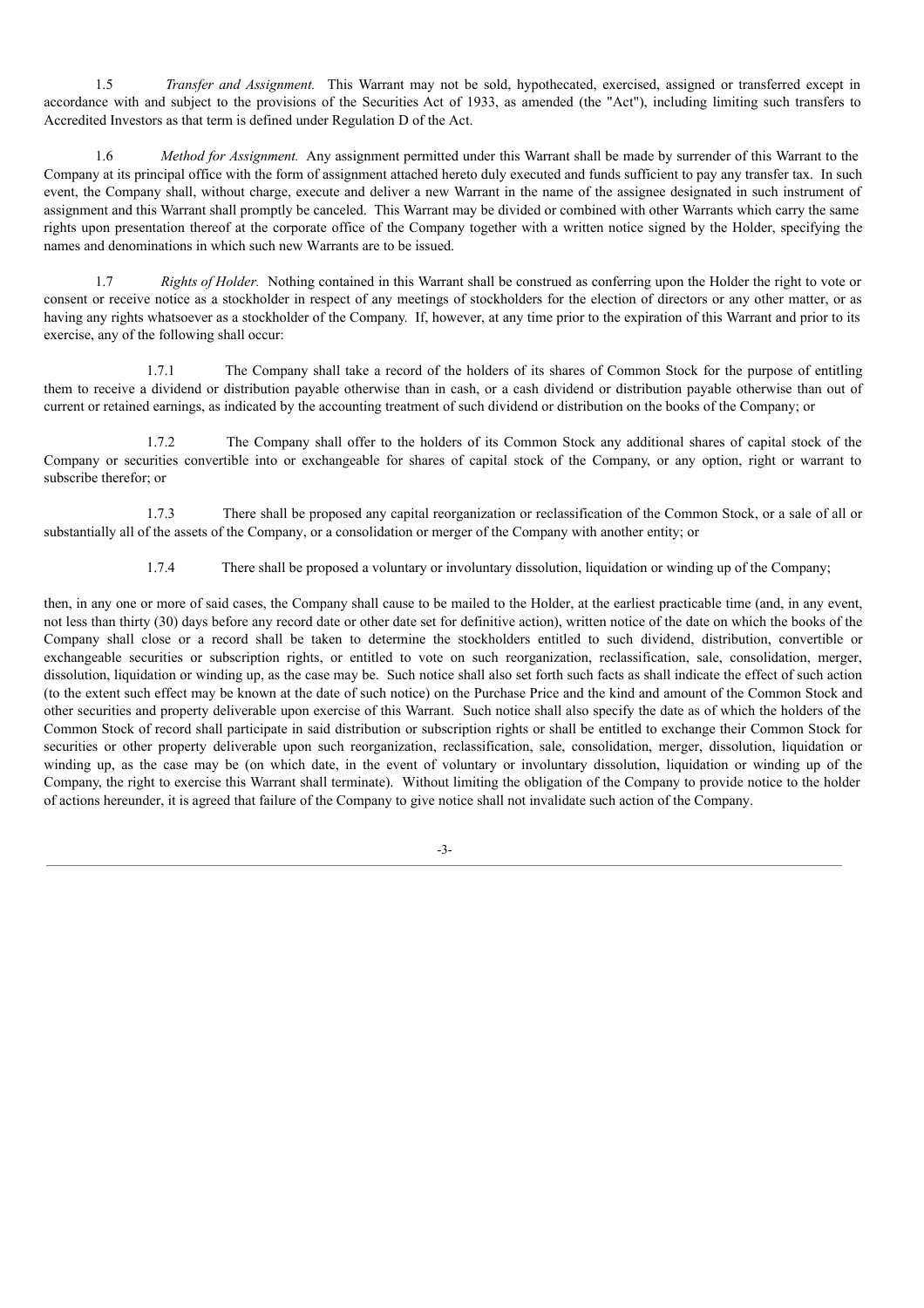1.8 *Lost Warrant Certificate(s).* Upon receipt by the Company of evidence satisfactory to it of the loss, theft, destruction or mutilation of this Warrant, and, in the case of loss, theft or destruction, of reasonably satisfactory indemnification, including a surety bond if required by the Company, and upon surrender and cancellation of this Warrant, if mutilated, the Company will cause to be executed and delivered a new Warrant of like tenor and date. Any such new Warrant executed and delivered shall constitute an additional contractual obligation on the part of the Company, whether or not this Warrant so lost, stolen, destroyed, or mutilated shall be at any time enforceable by anyone.

1.9 *Covenants of the Company.* The Company covenants and agrees as follows:

1.9.1 At all times it shall reserve and keep available for the exercise of this Warrant into Common Stock such number of authorized shares of Common Stock as are sufficient to permit the exercise in full of this Warrant into Common Stock; and

1.9.2 All Shares issued upon exercise of the Warrant shall be duly authorized, validly issued and outstanding, fully paid and non-assessable.

1.10 *Limitation on Exercise Rights*. Notwithstanding any other provision of Section 1 to the contrary, the Holder shall not be entitled to exercise this Warrant and any other Warrant (the "Related Warrants") issued by the Company to the Holder or convert any of the Notes issued by the Company to the Holder into Common Stock in excess of that number of shares of Common Stock which, upon giving effect to such conversion, would cause the aggregate number of shares of Common Stock beneficially owned by the Holder and its Affiliates to exceed 9.9% of the outstanding shares of the Common Stock following such conversion. For purposes of the foregoing provision, the aggregate number of shares of Common Stock beneficially owned by the Holder and its Affiliates shall include the number of shares of Common Stock beneficially owned and those shares issuable upon conversion of all Notes and Related Warrants with respect to which the determination of such provision is being made, but shall exclude the number of shares of Common Stock that would be issuable upon (i) conversion of the remaining principal amount(s) of all Notes and the Related Warrants beneficially owned by the Holder and its Affiliates and (ii) exercise or conversion of the unexercised or unconverted portion of any other securities of the Company into Common Stock beneficially owned by the Holder and its Affiliates that are subject to a limitation on conversion or exercise analogous to the limitation contained in this Warrant. For purposes of this Section, in determining the number of outstanding shares of Common Stock the Holder may rely on the number of outstanding shares of Common Stock as reflected in (a) the Company's most recent Form 10-Q or Form 10-K, as the case may be, or (b) a more recent public announcement by the Company or (c) any other written communication by the Company or its Transfer Agent setting forth the number of shares of Common Stock outstanding. Upon the reasonable written or oral request of the Holder, the Company shall promptly confirm orally and in writing to the Holder the number of shares of Common Stock then outstanding. In any case, the number of outstanding shares of Common Stock shall be determined after giving effect to any conversions, exercises or purchases by the Holder since the date as of which such number of outstanding shares of Common Stock was reported. Except as otherwise set forth herein, beneficial ownership shall be determined in accordance with Section 13(d) of the Securities Exchange Act of 1934, as amended (the "Exchange Act"). For purposes of this Warrant, an "Affiliate" of any specified Person means any other Person directly or indirectly controlling or controlled by or under common control with such specified Person. A "Person" means any individual, corporation, partnership, joint venture, trust, estate or unincorporated organization.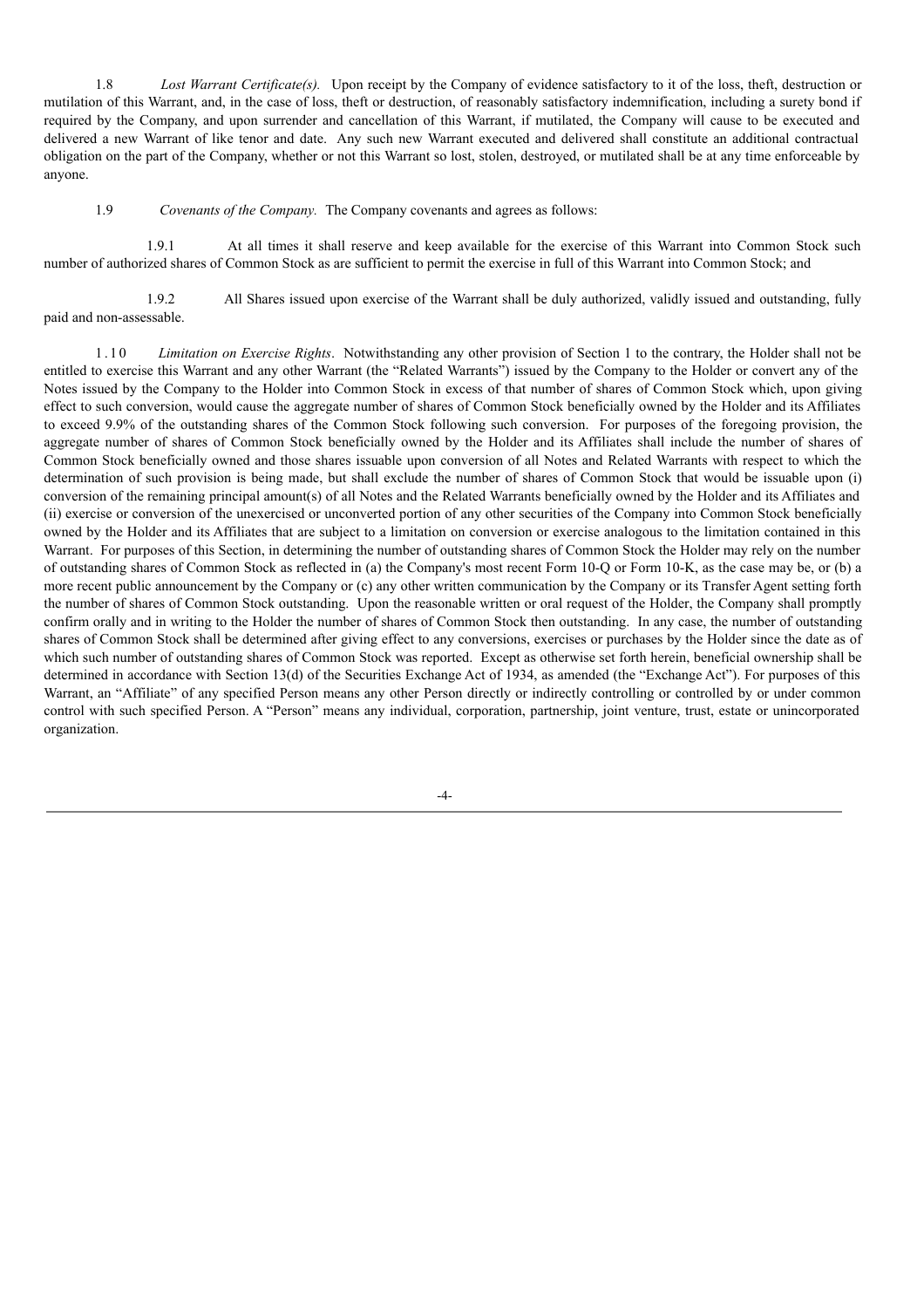#### **2. Adjustment of Purchase Price and Number of Shares Purchasable Upon Exercise.**

2.1 *Recapitalization.* The number of Shares purchasable on exercise of this Warrant and the Purchase Price therefor shall be subject to adjustment from time to time in the event that the Company shall: (i) pay a dividend in, or make a distribution of, shares of Common Stock; (ii) subdivide its outstanding shares of Common Stock into a greater number of shares; (iii) combine its outstanding shares of Common Stock into a smaller number of shares; or (iv) spin-off a subsidiary by distributing, as a dividend or otherwise, shares of the subsidiary to its stockholders. In any such case, the total number of shares purchasable on exercise of this Warrant immediately prior thereto shall be adjusted so that the Holder shall be entitled to receive, at the same aggregate purchase price, the number of shares of Common Stock that the Holder would have owned or would have been entitled to receive immediately following the occurrence of any of the events described above had this Warrant been exercised in full immediately prior to the occurrence (or applicable record date) of such event. An adjustment made pursuant to this Section 2 shall, in the case of a stock dividend or distribution, be made as of the record date and, in the case of a subdivision or combination, be made as of the effective date thereof. If, as a result of any adjustment pursuant to this Section 2, the Holder shall become entitled to receive shares of two or more classes of series of securities of the Company, the Board of Directors of the Company shall equitably determine the allocation of the adjusted purchase price between or among shares or other units of such classes or series and shall notify the Holder of such allocation.

2.2 *Merger or Consolidation.* In the event of any reorganization or recapitalization of the Company or in the event the Company consolidates with or merges into another entity or transfers all or substantially all of its assets to another entity, then, and in each such event, the Holder, on exercise of this Warrant as provided herein, at any time after the consummation of such reorganization, recapitalization, consolidation, merger or transfer, shall be entitled, and the documents executed to effectuate such event shall so provide, to receive the stock or other securities or property to which the Holder would have been entitled upon such consummation if the Holder had exercised this Warrant immediately prior thereto. In such case, the terms of this Warrant shall survive the consummation of any such reorganization, recapitalization, consolidation, merger or transfer and shall be applicable to the shares of stock or other securities or property receivable on the exercise of this Warrant after such consummation.

2.3 *Price Protection*. In the event that the Company shall sell any of its equity securities or issue securities convertible into, or exercisable or exchangeable for, Common Stock at a price per share that is less than \$0.20 (the "New Price"), then, in such event, the Purchase Price shall automatically, and without further action on the part of the Holder or the Company, be adjusted to the New Price. Notwithstanding the foregoing, the provisions of this Section 2.3 shall not apply to the issuance of stock options to the Company's management, directors, employees, consultants and advisors so long as such options are issued with exercise prices per share that are no less than the fair market value of a share of Common Stock at the time of issuance.

-5-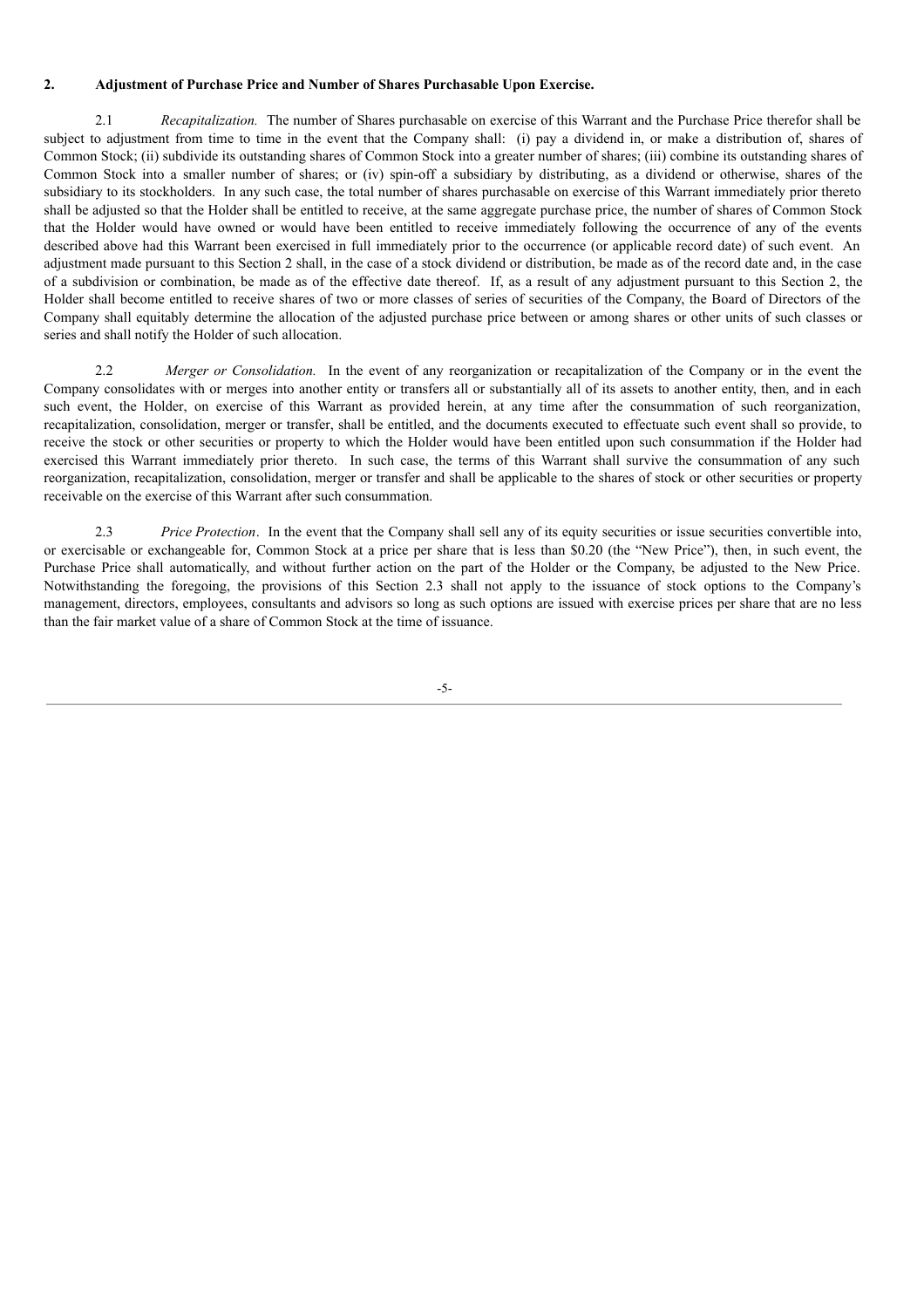2.4 *Notice of Dissolution or Liquidation.* Except as otherwise provided in Section 2.2, "Merger or Consolidation," in the case of any sale or conveyance of all or substantially all of the assets of the Company in connection with a plan of complete liquidation of the Company, or in the case of the dissolution, liquidation or winding-up of the Company, all rights under this Warrant shall terminate on a date fixed by the Company, such date so fixed to be not earlier than the date of the commencement of the proceedings for such dissolution, liquidation or winding-up and not later than thirty (30) days after such commencement date. Notice of such termination of purchase rights shall be given to the Holder at least thirty (30) days prior to such termination date.

2.5 *Statement of Adjustment.* Any adjustment pursuant to the provisions of this Section 2 shall be made on the basis of the number of Shares which the Holder would have been entitled to acquire by exercise of this Warrant immediately prior to the event giving rise to such adjustment and, as to the Purchase Price in effect immediately prior to the event giving rise to such adjustment. Whenever any such adjustment is required to be made, the Company shall forthwith determine the new number of Shares which the Holder hereof shall be entitled to purchase hereunder and/or such new Purchase Price and shall prepare, retain on file and transmit to the Holder within ten (10) days after such preparation a statement describing in reasonable detail the method used in calculating such adjustment.

2.6 *No Fractional Shares.* The Company shall not issue any fraction of a Share in connection with the exercise of this Warrant, and in any case where the Holder would, except for the provisions of this Section 2.6, be entitled under the terms of this Warrant to receive a fraction of a Share upon such exercise, the Company shall upon the exercise and receipt of the Purchase Price, issue the largest number of whole Shares purchasable upon exercise of this Warrant. The Company shall not be required to make any cash or other adjustment in respect of such fraction of a Share to which the Holder would otherwise be entitled. The Holder, by the acceptance of this Warrant, expressly waives his right to receive a certificate for any fraction of a Share upon exercise hereof.

2.7 *No Change in Form Required.* The form of Warrant need not be changed because of any change pursuant to this Section 2 in the Purchase Price or in the number of Shares purchasable upon the exercise of a Warrant, and may state the same Purchase Price and the same number of shares of Common Stock as are stated in the Warrants initially issued.

-6-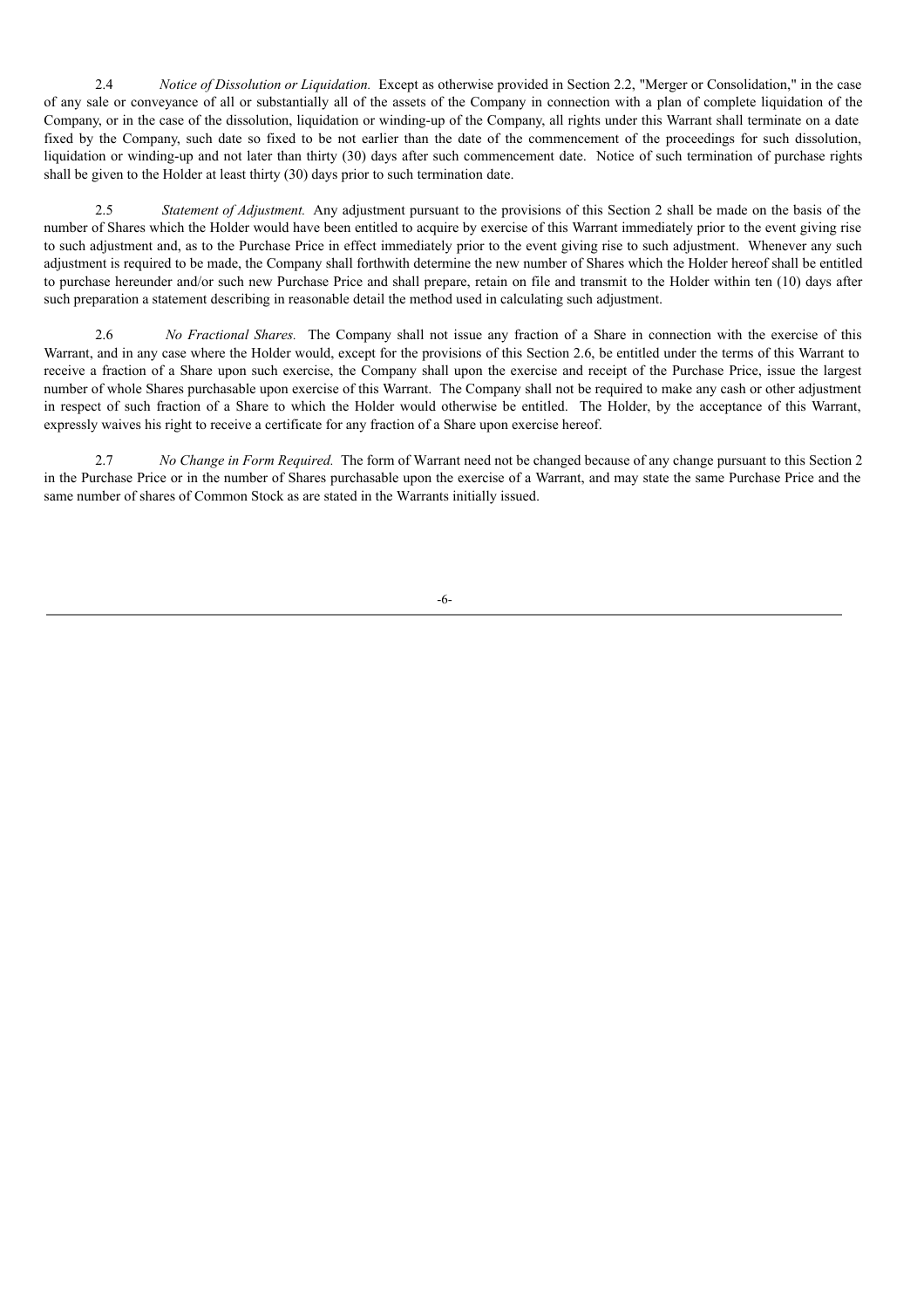#### **3. Registration Under the Securities Act of 1933.**

3.1 *Registration and Legends.* The Holder understands that (i) the Company has not registered the Warrant or the Shares under the Act or the applicable securities laws of any state in reliance on exemptions from registration and (ii) such exemptions depend upon the Holder's investment intent at the time the Holder acquires the Warrant or the Shares. The Holder therefore represents and warrants that it is acquiring the Warrant, and will acquire the Shares, for the Holder's own account for investment and not with a view to distribution, assignment, resale or other transfer of the Warrant or the Shares. Because the Warrant and the Shares are not registered, the Holder is aware that the Holder must hold them indefinitely unless they are registered under the Act and any applicable securities laws or the Holder must obtain exemptions from such registration. Upon exercise, in part or in whole, of this Warrant, the Shares shall bear the following legend:

The shares of Common Stock represented by this certificate have not been registered under the Securities Act of 1933, as amended ("Act"), or any applicable state securities laws, and they may not be offered for sale, sold, transferred, pledged or hypothecated without an effective registration statement under the Act and under any applicable state securities laws, or an opinion of counsel, satisfactory to the company, that an exemption from such registration is available.

3.2 *No-Action Letter.* The Company agrees that it will be satisfied that no post-effective amendment or new registration is required for the public sale of the Shares if it shall be presented with a letter from the Staff of the Securities and Exchange Commission (the "Commission") stating in effect that, based upon stated facts which the Company shall have no reason to believe are not true in any material respect, the Staff will not recommend any action to the Commission if such Shares are offered and sold without delivery of a prospectus, and that, therefore, no registration statement under which such Shares are to be registered is required to be filed.

3.3 *Registration Rights*. The Holder shall have the right, under the terms of an Amended and Restated Registration Rights Agreement of even date herewith between the Holder and the Company, to cause the Company to register the Common Stock underlying this Warrant in a registration statement under the Act filed by the Company with the Commission.

3.4 *Rule 144*. If the Company (a) has registered or registers a class of securities under Section 12 of the Exchange Act or (b) files or commences to file reports under Section 13 or 15(d) of the Exchange Act, then, at the request of any Holder who proposes to sell securities in compliance with Rule 144 of the Commission, the Company will (i) forthwith furnish to such holder a written statement of compliance with the filing requirements of the Commission as set forth in Rule 144, as such rules may be amended from time to time and (ii) make available to the public and such Holder such information and take such other action as is requested by the Holder as will enable the Holder to make sales pursuant to Rule 144.

-7-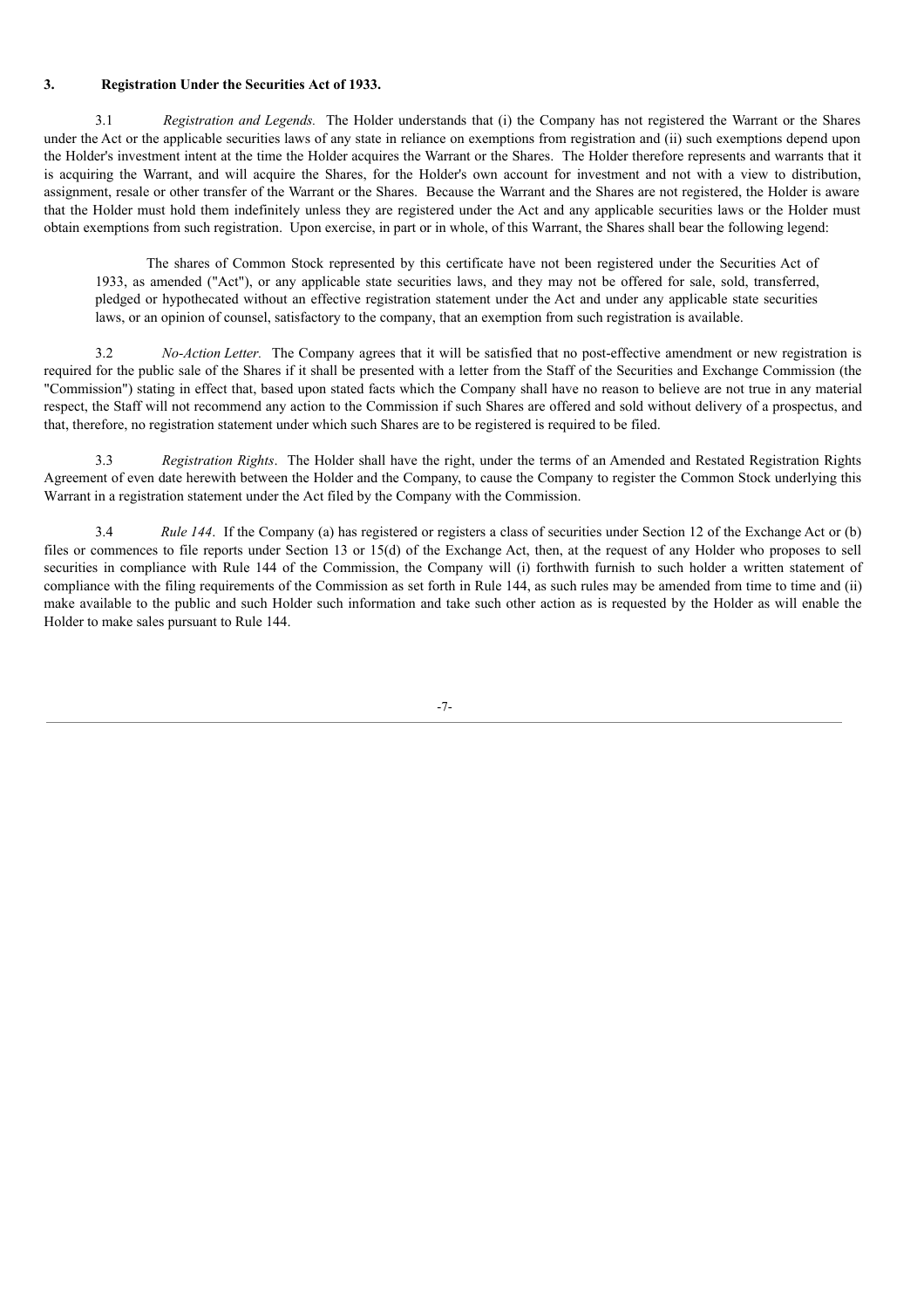3.5 *Agreements.* The agreements in this Section shall continue in effect regardless of the exercise and surrender of this Warrant.

4. **Reservation of Shares.** The Company shall at all times reserve, for the purpose of issuance on exercise of this Warrant, such number of shares of Common Stock or such class or classes of capital stock or other securities as shall from time to time be sufficient to comply with this Warrant, and the Company shall take such corporate action as may, in the opinion of its counsel, be necessary to increase its authorized and unissued Common Stock or such other class or classes of capital stock or other securities to such number as shall be sufficient for that purpose.

5. **Survival.** All agreements, covenants, representations and warranties herein shall survive the execution and delivery of this Warrant and any investigation at any time made by or on behalf of any parties hereto and the exercise, sale and purchase of this Warrant (and any other securities or property issuable on exercise hereof).

6. **Remedies.** The Company agrees that the remedies at law of the Holder, in the event of any default or threatened default by the Company in the performance or compliance with any of the terms of this Warrant, may not be adequate and such terms may, in addition to and not in lieu of any other remedy, be specifically enforced by a decree of specific performance of any agreement contained herein or by an injunction against a violation of any of the terms hereof or otherwise.

### **7. Other Matters.**

7.1 *Binding Effect.* All the covenants and provisions of this Warrant by or for the benefit of the Company shall bind and inure to the benefit of its successors and assigns hereunder.

7.2 *Notices.* Notices or demands pursuant to this Warrant to be given or made by the Holder to or on the Company shall be sufficiently given or made if sent by certified or registered mail, return receipt requested, postage prepaid, and addressed, until another address is designated in writing by the Company, as follows:

> Aethlon Medical, Inc. 8910 University Center Lane Suite 660 San Diego, CA 92122 Attn: President

> > -8-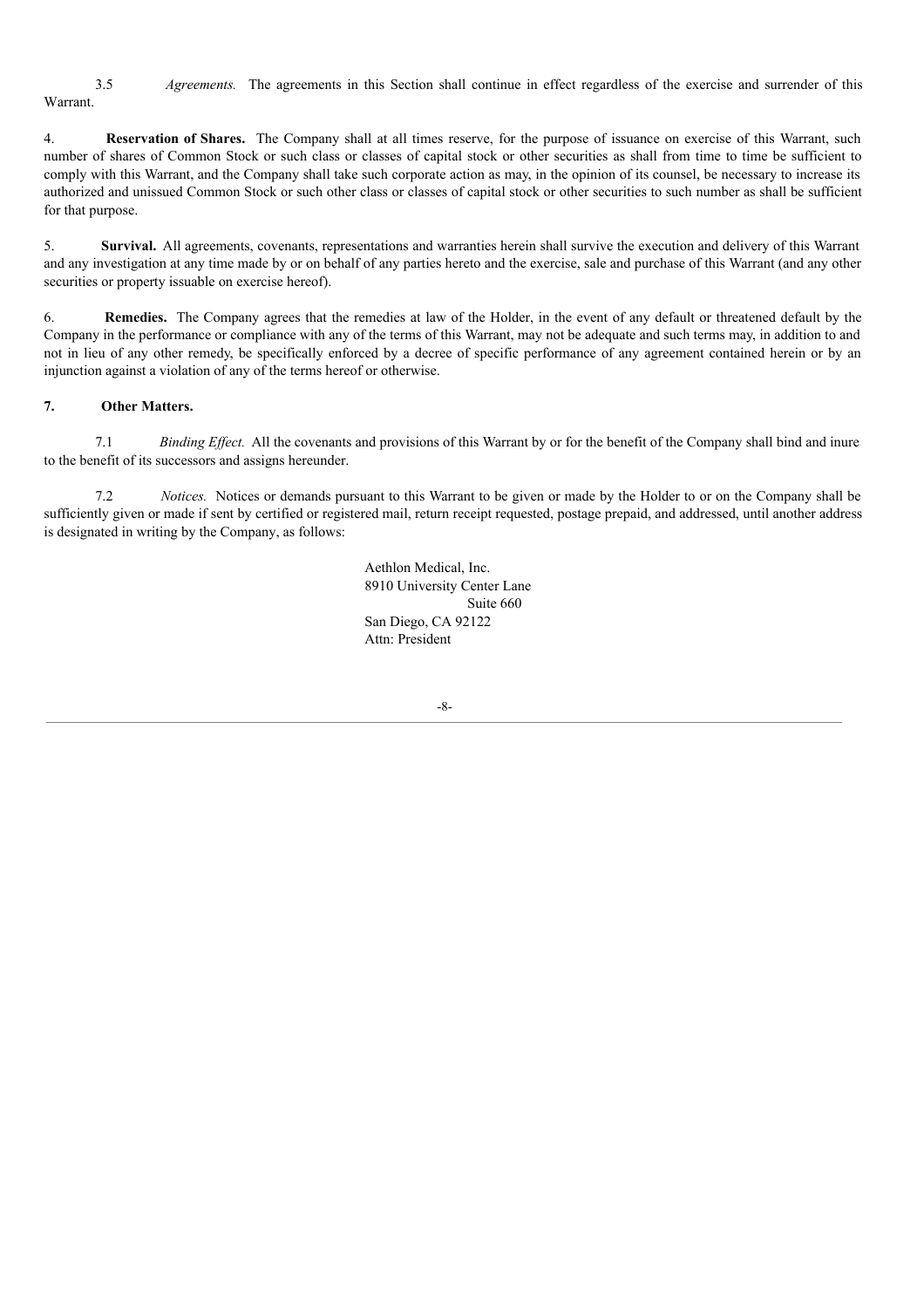Notices to the Holder provided for in this Warrant shall be deemed given or made by the Company if sent by certified or registered mail, return receipt requested, postage prepaid, and addressed to the Holder at the Holder's last known address as it shall appear on the books of the Company.

7.3 *Governing Law.* The validity, interpretation and performance of this Warrant shall be governed by the laws of the State of California.

7.4 *Parties Bound and Benefitted.* Nothing in this Warrant expressed and nothing that may be implied from any of the provisions hereof is intended, or shall be construed, to confer upon, or give to, any person or corporation other than the Company and the Holder any right, remedy or claim under promise or agreement hereof, and all covenants, conditions, stipulations, promises and agreements contained in this Warrant shall be for the sole and exclusive benefit of the Company and its successors and of the Holder, its successors and, if permitted, its assignees.

7.5 *Headings.* The Article headings herein are for convenience only and are not part of this Warrant and shall not affect the interpretation thereof.

IN WITNESS WHEREOF, this Warrant has been duly executed by the Company under its corporate seal as of the  $14<sup>th</sup>$  day of June, 2010.

AETHLON MEDICAL, INC.

By: /s/ James B. Frakes James B. Frakes Senior Vice President - Finance

-9-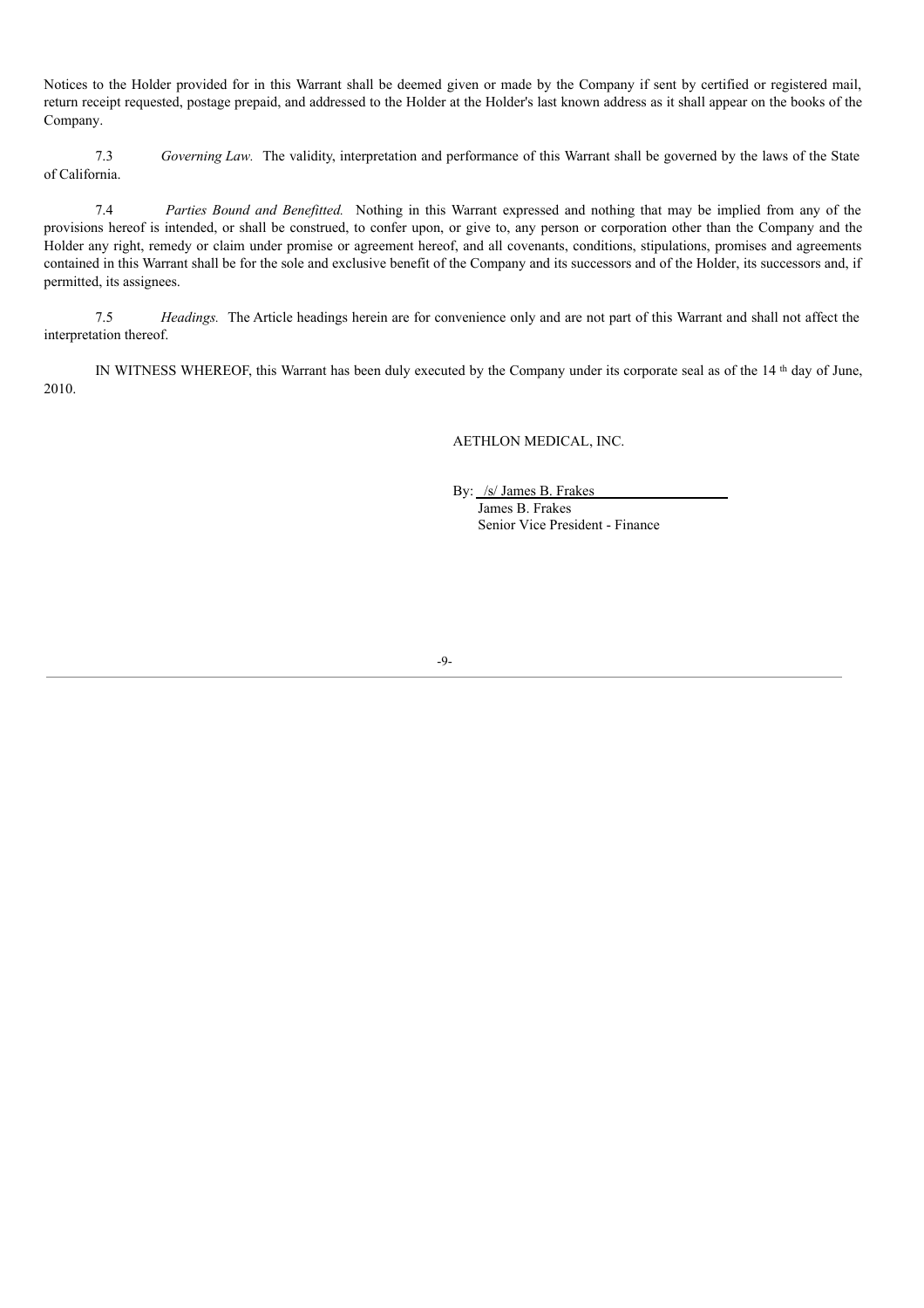# **AETHLON MEDICAL, INC.**

### **Assignment**

|                                                                                | <b>FOR</b> |  | VALUE RECEIVED, |                                                                                     |  | hereby | sells. | assigns and transfers      |              |
|--------------------------------------------------------------------------------|------------|--|-----------------|-------------------------------------------------------------------------------------|--|--------|--------|----------------------------|--------------|
| unto                                                                           |            |  |                 |                                                                                     |  |        |        | the within Warrant and the |              |
| rights represented thereby, and does hereby irrevocably constitute and appoint |            |  |                 |                                                                                     |  |        |        |                            | Attorney, to |
|                                                                                |            |  |                 | transfer said Warrant on the books of the Company, with full power of substitution. |  |        |        |                            |              |
|                                                                                |            |  |                 |                                                                                     |  |        |        |                            |              |

Dated:\_\_\_\_\_\_\_\_\_\_\_\_\_\_\_\_\_\_\_\_\_\_\_\_\_\_

Signed:\_\_\_\_\_\_\_\_\_\_\_\_\_\_\_\_\_\_\_\_\_\_\_\_\_\_\_\_\_\_\_\_\_\_\_\_\_\_\_\_\_\_\_

Print Name:\_\_\_\_\_\_\_\_\_\_\_\_\_\_\_\_\_\_\_\_\_\_\_\_\_\_\_\_\_\_\_\_\_\_\_\_\_\_\_\_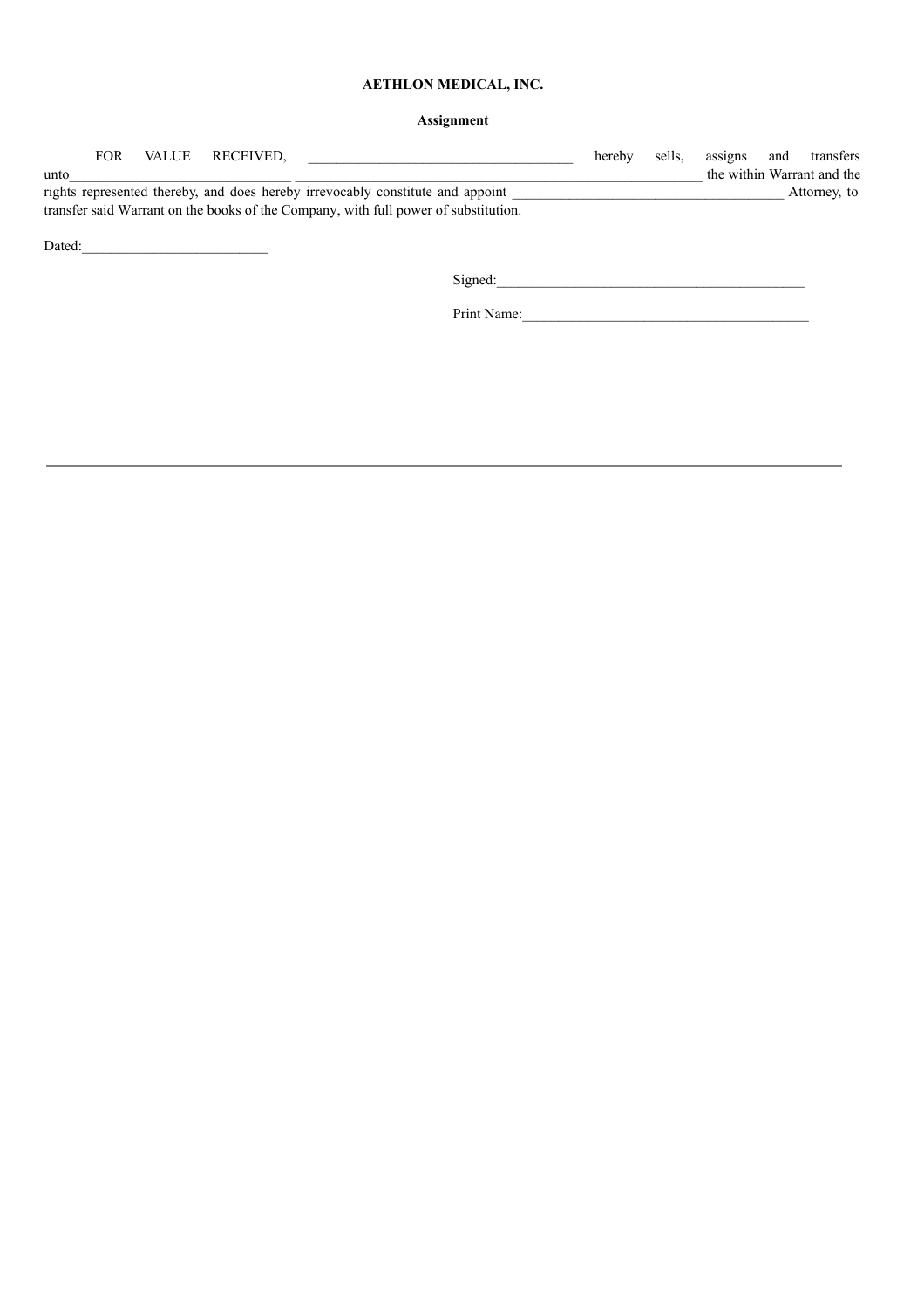#### **Subscription Form**

### **Aethlon Medical, Inc. 8910 University Center Lane Suite 660, San Diego, CA 92122**

The undersigned hereby irrevocably subscribes for the purchase of \_\_\_\_\_ shares of Common Stock (the "Shares"), pursuant to and in accordance with the terms and conditions of this Warrant, and herewith makes payment, covering the purchase of the Shares, which should be delivered to the undersigned at the address stated below, and, if such number of Shares shall not be all of the Shares purchasable hereunder, then a new Warrant of like tenor for the balance of the remaining Shares purchasable under this Warrant should be delivered to the undersigned at the address stated below.

The undersigned agrees that: (1) the undersigned will not offer, sell, transfer or otherwise dispose of any such Shares, unless either (a) a registration statement, or post-effective amendment thereto, covering such Shares shall have been filed with the Securities and Exchange Commission pursuant to the Securities Act of 1933, as amended (the "Act"), and such sale, transfer or other disposition is accompanied by a prospectus meeting the requirements of Section 10 of the Act forming a part of such registration statement, or post-effective amendment thereto, which is in effect under the Act covering the Shares to be so sold, transferred or otherwise disposed of, or (b) counsel to Aethlon Medical, Inc. (the "Company") satisfactory to the undersigned has rendered an opinion in writing and addressed to the Company that such proposed offer, sale, transfer or other disposition of the Shares is exempt from the provisions of Section 5 of the Act in view of the circumstances of such proposed offer, sale, transfer or other disposition; (2) the Company may notify the transfer agent for its Common Stock that the certificates for the Common Stock acquired by the undersigned are not to be transferred unless the transfer agent receives advice from the Company that one or both of the conditions referred to in  $(1)(a)$  and  $(1)(b)$  above have been satisfied; and  $(3)$  the Company may affix the legend set forth in Section 3.1 of this Warrant to the certificates for Shares hereby subscribed for, if such legend is applicable.

Dated: Signed: Signed: Signed: Signed: Signed: Signed: Signed: Signed: Signed: Signed: Signed: Signed: Signed: Signed: Signed: Signed: Signed: Signed: Signed: Signed: Signed: Signed: Signed: Signed: Signed: Signed: Signed:

Address:

 $\mathcal{L}_\text{max}$  and  $\mathcal{L}_\text{max}$  and  $\mathcal{L}_\text{max}$  and  $\mathcal{L}_\text{max}$  and  $\mathcal{L}_\text{max}$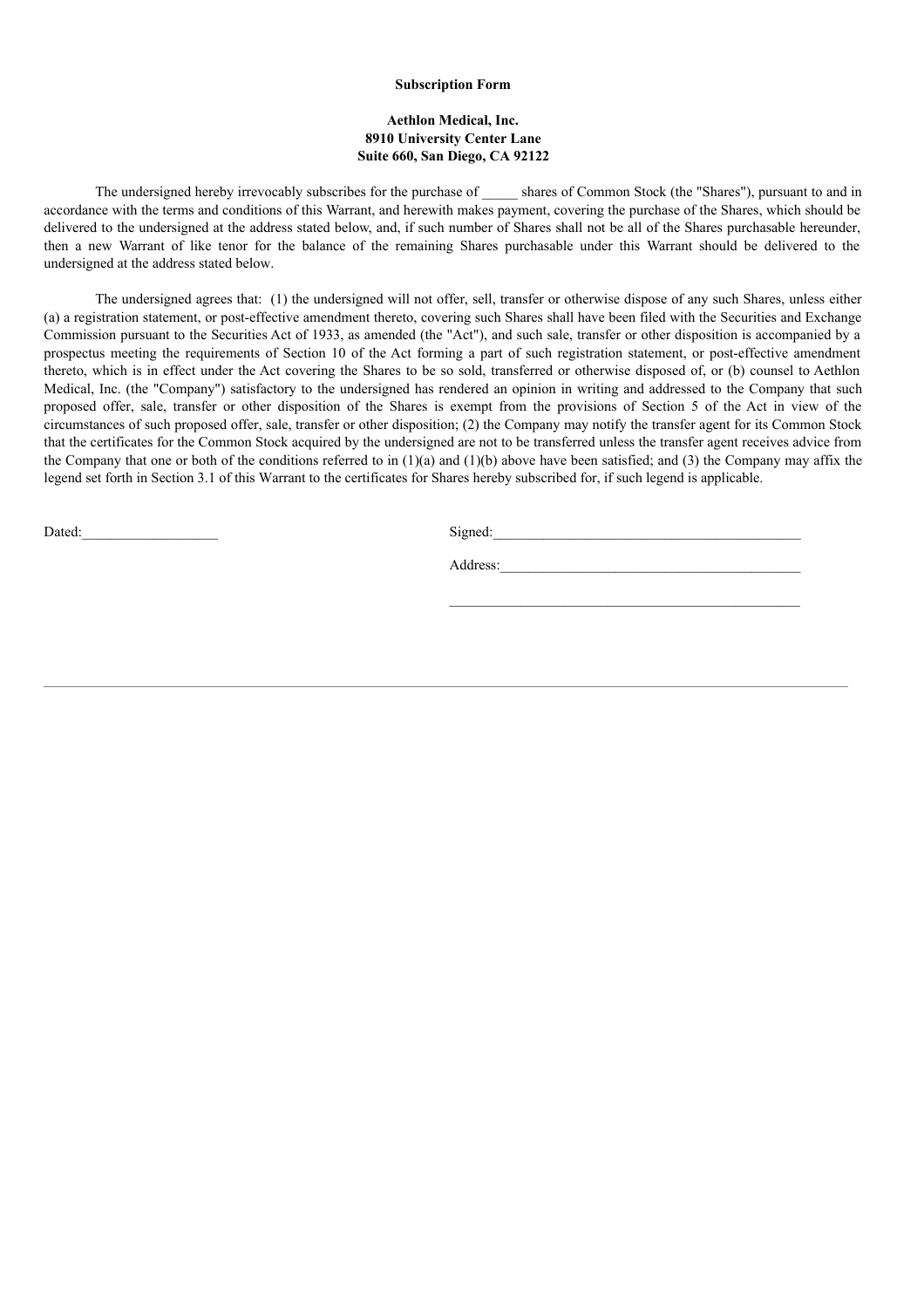#### **Exhibit 10.28**

### THESE SECURITIES MAY NOT BE OFFERED OR SOLD UNLESS AT THE TIME OF SUCH OFFER OR SALE. THE PERSON *MAKING SUCH OFFER OR SALE DELIVERS A PROSPECTUS MEETING THE REQUIREMENTS OF SECTION 10 OF THE SECURITIES ACT OF 1933, AS AMENDED ("ACT"), FORMING A PART OF A REGISTRATION STATEMENT, OR POST-EFFECTIVE AMENDMENT THERETO, WHICH IS EFFECTIVE UNDER SAID ACT, UNLESS IN THE OPINION OF COUNSEL TO THE CORPORATION, SUCH OFFER AND SALE IS EXEMPT FROM THE PROVISIONS OF SECTION 5 OF SAID ACT.*

**Warrant No: \_\_\_\_\_\_\_\_**

### **AMENDED AND RESTATED CLASS \_\_\_ COMMON STOCK PURCHASE WARRANT (QB) ("AMENDED CLASS \_\_\_ WARRANT (QB)") OF AETHLON MEDICAL, INC.**

Aethlon Medical, Inc., a Nevada corporation (the "Company"), hereby certifies that, for value received of \$.001 per Warrant, Quarles & Brady LLP (the "Holder"), whose address is \_\_\_\_\_\_\_\_\_\_\_\_\_\_\_\_\_\_\_\_, is entitled, subject to the terms set forth below at any time or from time to time after the Exercise Commencement Date (as defined below) and before the Expiration Date (as defined below), to purchase from the Company (exceptional company of Common Stock, \$.001 par value, at a price of \$0.20 per Share (the purchase price per Share, as adjusted from time to time pursuant to the provisions hereunder set forth, is referred to in this Warrant as the "Purchase Price"). This Warrant is being issued pursuant to terms contained in the Amended and Restated 12% Series A Convertible Note issued to the Ellen R. Weiner Family Trust in the principal amount of \$660,000, dated as of February 15, 2009.

#### 1. **Terms of the Warrant**.

1.1 *Time of Exercise.* Subject to the provisions of Sections 1.5, "Transfer and Assignment," and 3.1, "Registration and Legends," this Warrant may be exercised at any time and from time to time after 9:00 a.m., P.S.T., on February 15, 2009 (the "Exercise Commencement Date"), but no later than 5:00 p.m., P.S.T., February 15, 2016 (the "Expiration Date"), at which point it shall become void and all rights under this Warrant shall cease.

1.2 *Manner of Exercise.*

1.2.1 Upon compliance with and subject to the conditions set forth in this Warrant, the Holder may exercise this Warrant, in whole or in part, upon surrender of this Warrant with the form of subscription attached hereto duly executed to the Company at its corporate office at the address indicated in this Warrant, (i) together with the full Purchase Price for each Share to be purchased (A) in lawful money of the United States, or by certified check, bank draft or postal or express money order payable in United States dollars to the order of the Company or (B) in a manner acceptable to the Company; or (ii) stating in such form of subscription that the Holder desires to exercise the cashless exercise feature of this Warrant set forth in Section 1.2.2.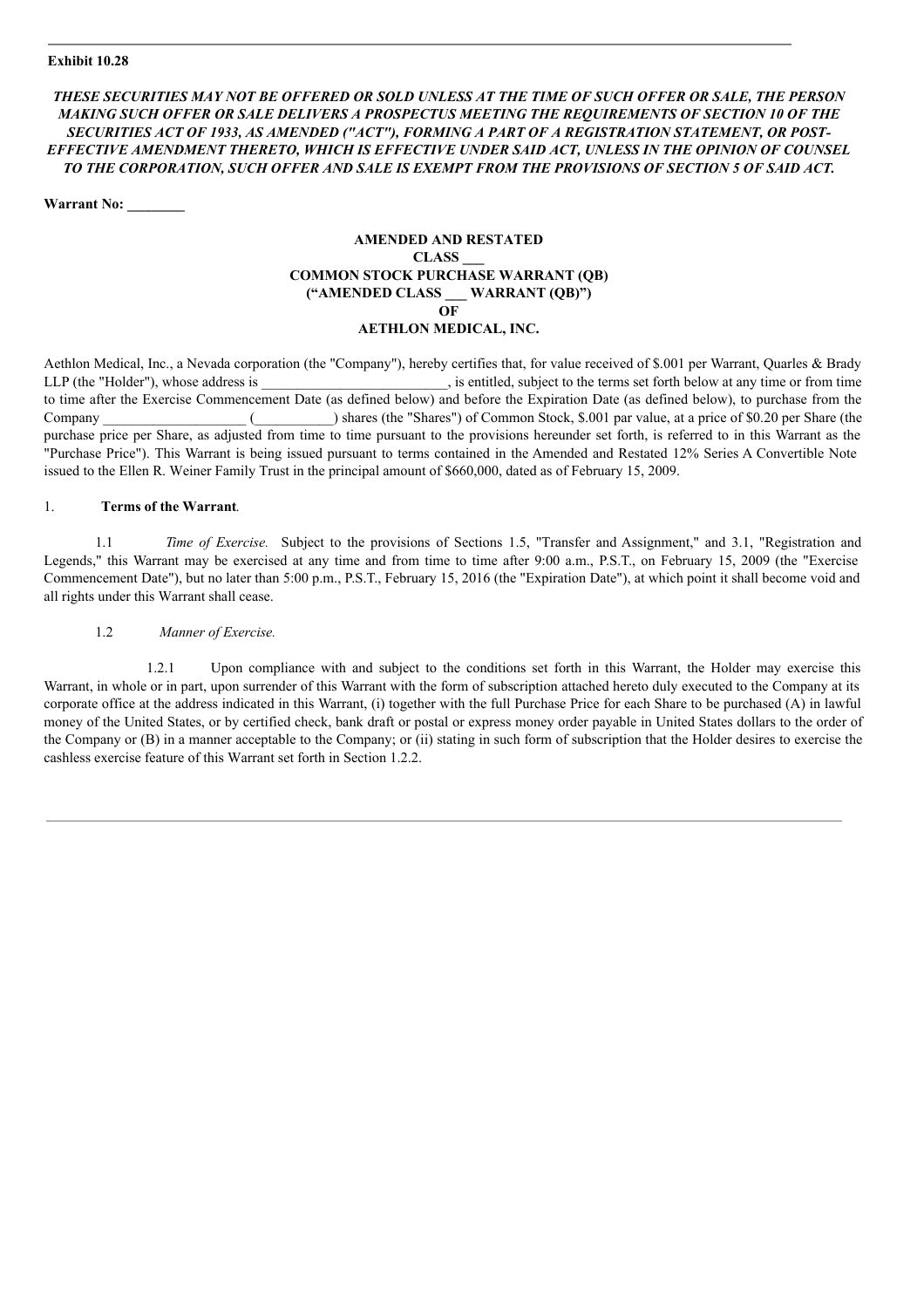1.2.2 If there is no effective Registration Statement registering the resale of the Shares by the Holder, then this Warrant may be exercised at such time by means of a "cashless exercise" pursuant to which the Holder will be entitled to receive a certificate for the number of Shares equal to the quotient obtained by dividing  $[(A-B)$  times  $(X)]$  by  $(A)$ , where:

 $(A)$  = the Fair Market Value of a Share on the business day immediately preceding the date of such exercise;

 $(B)$  = the Purchase Price, as adjusted; and

 $(X)$  = the number of Shares issuable upon exercise of this Warrant in accordance with the terms of this Warrant by means of a cash exercise rather than a cashless exercise.

1.2.3 Upon receipt of this Warrant with the form of subscription duly executed and accompanied by payment, if applicable, of the aggregate Purchase Price for the Shares for which this Warrant is then being exercised, the Company shall cause to be issued certificates or other evidence of ownership, for the total number of whole Shares for which this Warrant is being exercised in such denominations as are required for delivery to the Holder, and the Company shall thereupon deliver such documents to the Holder or its nominee.

1.2.4 If the Holder exercises this Warrant with respect to fewer than all of the Shares that may be purchased under this Warrant, the Company shall execute a new Warrant for the balance of the Shares that may be purchased upon exercise of this Warrant and deliver such new Warrant to the Holder.

1.2.5 The Company covenants and agrees that it will pay when due and payable any and all taxes which may be payable in respect of the issue of this Warrant, or the issue of any Shares upon the exercise of this Warrant. The Company shall not, however, be required to pay any tax which may be payable in respect of any transfer involved in the issuance or delivery of this Warrant or of the Shares in a name other than that of the Holder at the time of surrender, and until the payment of such tax, the Company shall not be required to issue such Shares.

1.2.6 The Company shall, at the time of any exercise of all or part of this Warrant, upon the request of the Holder hereof, acknowledge in writing its continuing obligation to afford to such Holder any rights to which such Holder shall continue to be entitled after such exercise in accordance with the provisions of this Warrant, provided that if the Holder of this Warrant shall fail to make any such request, such failure shall not affect the continuing obligations of the Company to afford to such Holder any such rights.

1.3 *Exchange of Warrant.* This Warrant may be split-up, combined or exchanged for another Warrant or Warrants of like tenor to purchase a like aggregate number of Shares. If the Holder desires to split-up, combine or exchange this Warrant, it shall make such request in writing delivered to the Company at its corporate office and shall surrender this Warrant and any other Warrants to be so split-up, combined or exchanged. The Company shall execute and deliver to the person entitled thereto a Warrant or Warrants, as the case may be, as so requested. The Company shall not be required to effect any split-up, combination or exchange which will result in the issuance of a Warrant entitling the Holder to purchase upon exercise a fraction of a Share. The Company may require the Holder to pay a sum sufficient to cover any tax or governmental charge that may be imposed in connection with any split-up, combination or exchange of Warrants. The term "Warrant" as used herein includes any Warrants issued in substitution for or replacement of this Warrant, or into which this Warrant may be divided or exchanged.

-2-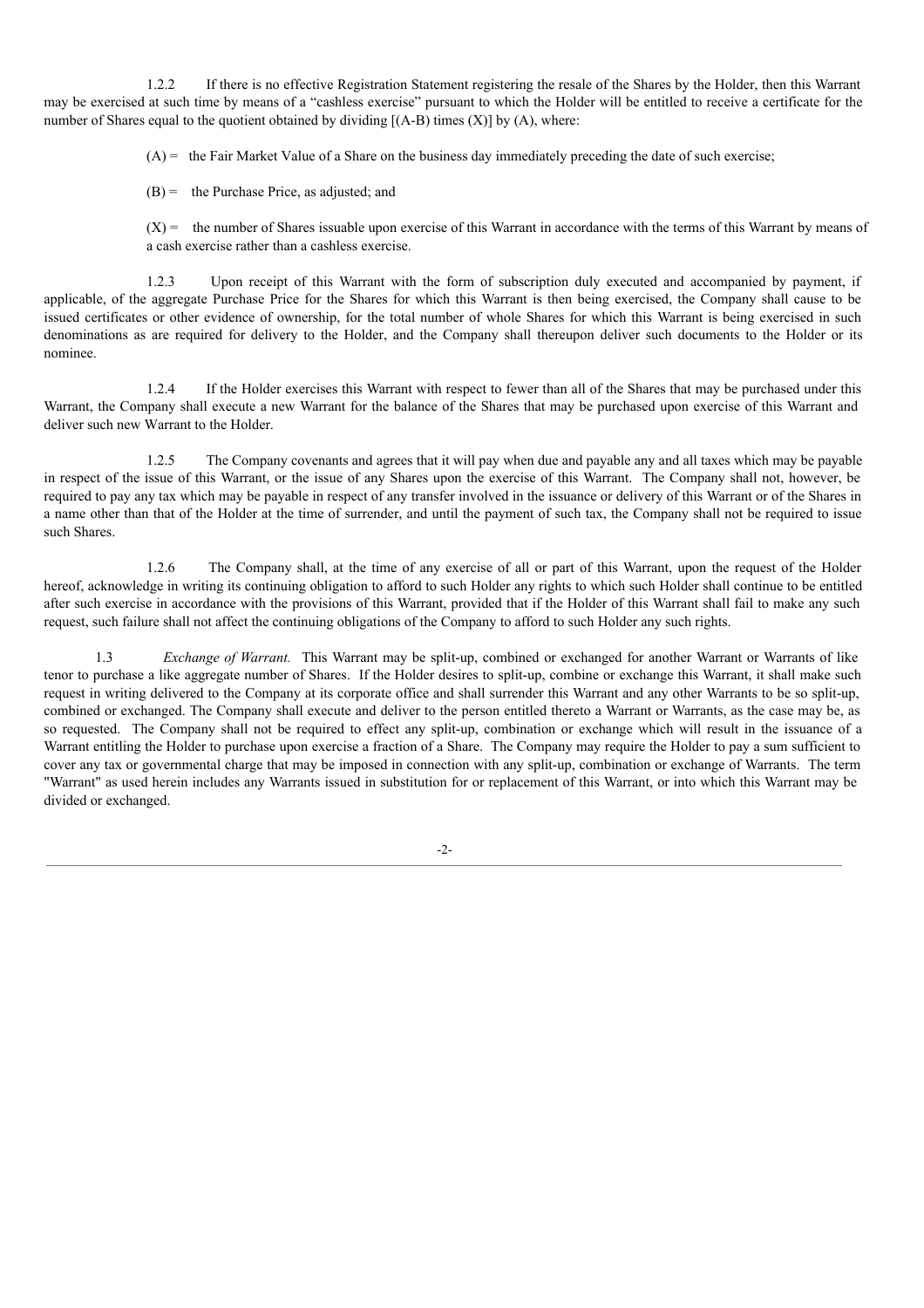1.4 *Holder as Owner.* Prior to due presentment for registration of transfer of this Warrant, the Company may deem and treat the Holder as the absolute owner of this Warrant (notwithstanding any notation of ownership or other writing hereon) for the purpose of any exercise hereof and for all other purposes, and the Company shall not be affected by any notice to the contrary. Irrespective of the date of issue and delivery of certificates for any Shares issuable upon the exercise of the Warrant, each person in whose name any such certificate is issued shall be deemed to have become the holder of record of the Shares represented thereby on the date on which all or a portion of the Warrant surrendered in connection with the subscription therefor was surrendered and payment of the purchase price was tendered. No surrender of all or a portion of the Warrant on any date when the stock transfer books of the Company are closed, however, shall be effective to constitute the person or persons entitled to receive Shares upon such surrender as the record holder of such Shares on such date, but such person or persons shall be constituted the record holder or holders of such Shares at the close of business on the next succeeding date on which the stock transfer books are opened. Each person holding any Shares received upon exercise of the Warrant shall be entitled to receive only dividends or distributions payable to holders of record on or after the date on which such person shall be deemed to have become the holder of record of such Shares.

1.5 *Transfer and Assignment.* This Warrant may not be sold, hypothecated, exercised, assigned or transferred except in accordance with and subject to the provisions of the Securities Act of 1933, as amended (the "Act"), including limiting such transfers to Accredited Investors as that term is defined under Regulation D of the Act.

1.6 *Method for Assignment.* Any assignment permitted under this Warrant shall be made by surrender of this Warrant to the Company at its principal office with the form of assignment attached hereto duly executed and funds sufficient to pay any transfer tax. In such event, the Company shall, without charge, execute and deliver a new Warrant in the name of the assignee designated in such instrument of assignment and this Warrant shall promptly be canceled. This Warrant may be divided or combined with other Warrants which carry the same rights upon presentation thereof at the corporate office of the Company together with a written notice signed by the Holder, specifying the names and denominations in which such new Warrants are to be issued.

1.7 *Rights of Holder.* Nothing contained in this Warrant shall be construed as conferring upon the Holder the right to vote or consent or receive notice as a stockholder in respect of any meetings of stockholders for the election of directors or any other matter, or as having any rights whatsoever as a stockholder of the Company. If, however, at any time prior to the expiration of this Warrant and prior to its exercise, any of the following shall occur:

1.7.1 The Company shall take a record of the holders of its shares of Common Stock for the purpose of entitling them to receive a dividend or distribution payable otherwise than in cash, or a cash dividend or distribution payable otherwise than out of current or retained earnings, as indicated by the accounting treatment of such dividend or distribution on the books of the Company; or

-3-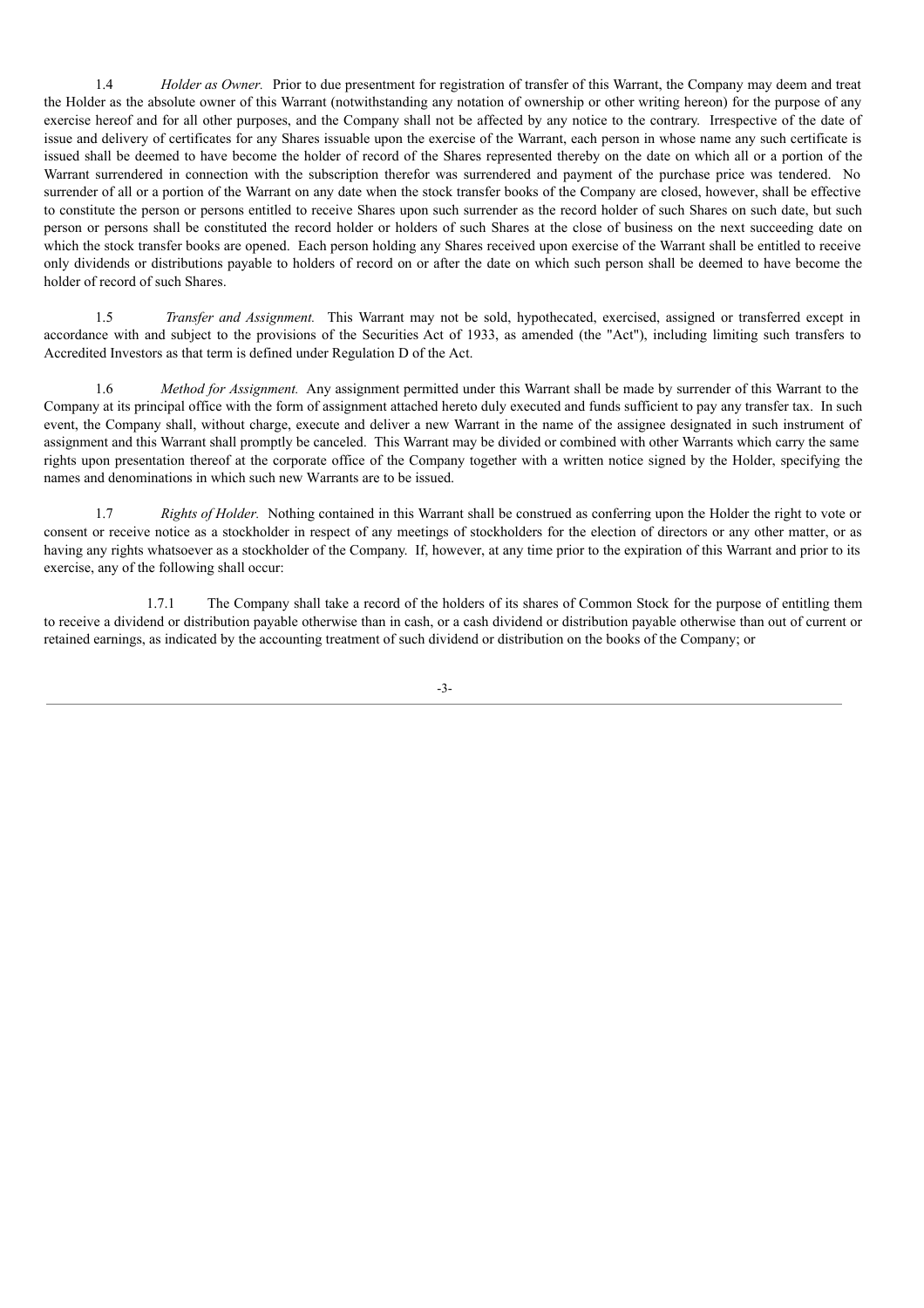1.7.2 The Company shall offer to the holders of its Common Stock any additional shares of capital stock of the Company or securities convertible into or exchangeable for shares of capital stock of the Company, or any option, right or warrant to subscribe therefor; or

1.7.3 There shall be proposed any capital reorganization or reclassification of the Common Stock, or a sale of all or substantially all of the assets of the Company, or a consolidation or merger of the Company with another entity; or

1.7.4 There shall be proposed a voluntary or involuntary dissolution, liquidation or winding up of the Company;

then, in any one or more of said cases, the Company shall cause to be mailed to the Holder, at the earliest practicable time (and, in any event, not less than thirty (30) days before any record date or other date set for definitive action), written notice of the date on which the books of the Company shall close or a record shall be taken to determine the stockholders entitled to such dividend, distribution, convertible or exchangeable securities or subscription rights, or entitled to vote on such reorganization, reclassification, sale, consolidation, merger, dissolution, liquidation or winding up, as the case may be. Such notice shall also set forth such facts as shall indicate the effect of such action (to the extent such effect may be known at the date of such notice) on the Purchase Price and the kind and amount of the Common Stock and other securities and property deliverable upon exercise of this Warrant. Such notice shall also specify the date as of which the holders of the Common Stock of record shall participate in said distribution or subscription rights or shall be entitled to exchange their Common Stock for securities or other property deliverable upon such reorganization, reclassification, sale, consolidation, merger, dissolution, liquidation or winding up, as the case may be (on which date, in the event of voluntary or involuntary dissolution, liquidation or winding up of the Company, the right to exercise this Warrant shall terminate). Without limiting the obligation of the Company to provide notice to the holder of actions hereunder, it is agreed that failure of the Company to give notice shall not invalidate such action of the Company.

1.8 *Lost Warrant Certificate(s).* Upon receipt by the Company of evidence satisfactory to it of the loss, theft, destruction or mutilation of this Warrant, and, in the case of loss, theft or destruction, of reasonably satisfactory indemnification, including a surety bond if required by the Company, and upon surrender and cancellation of this Warrant, if mutilated, the Company will cause to be executed and delivered a new Warrant of like tenor and date. Any such new Warrant executed and delivered shall constitute an additional contractual obligation on the part of the Company, whether or not this Warrant so lost, stolen, destroyed, or mutilated shall be at any time enforceable by anyone.

1.9 *Covenants of the Company.* The Company covenants and agrees as follows:

1.9.1 At all times it shall reserve and keep available for the exercise of this Warrant into Common Stock such number of authorized shares of Common Stock as are sufficient to permit the exercise in full of this Warrant into Common Stock; and

-4-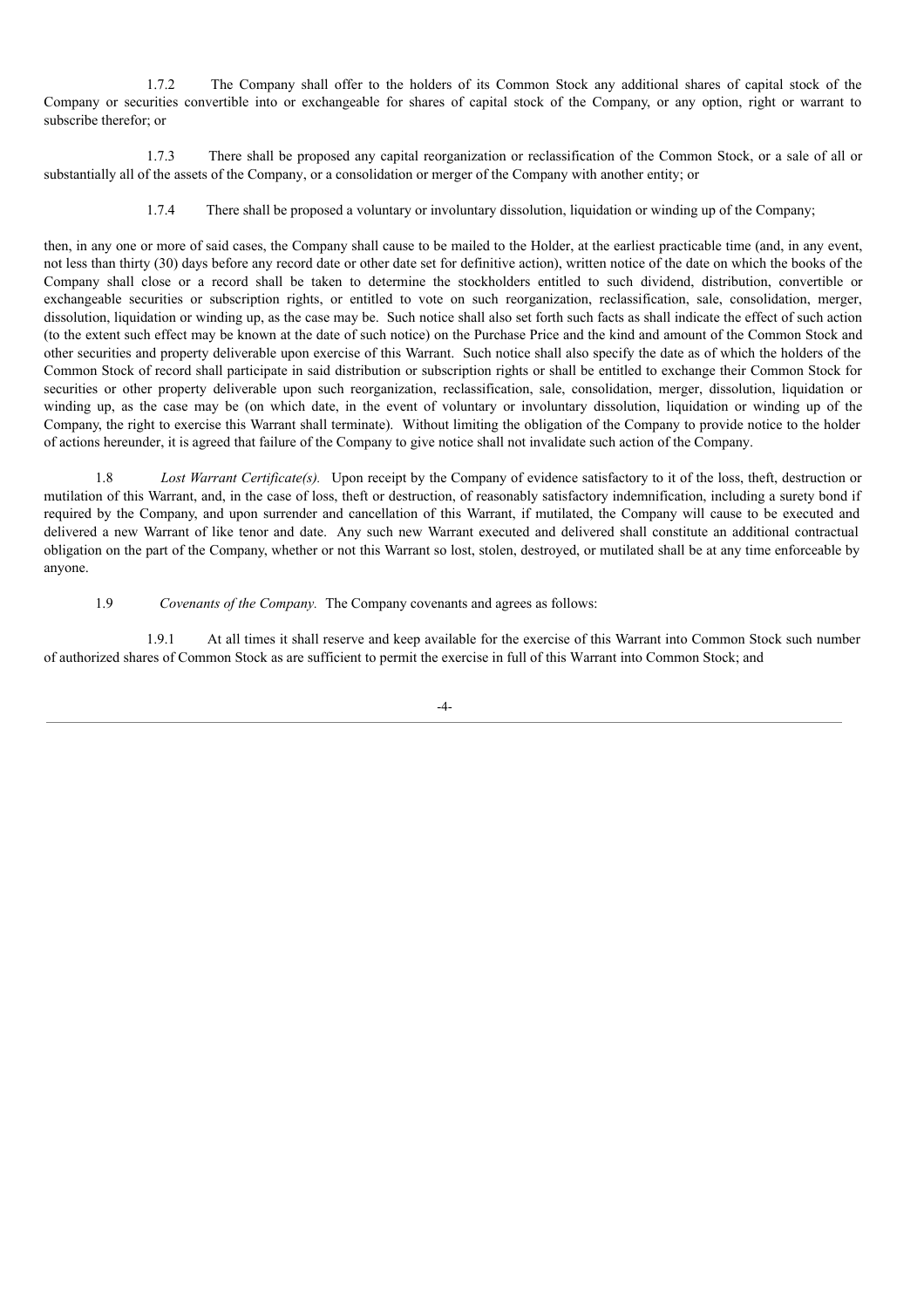1.9.2 All Shares issued upon exercise of the Warrant shall be duly authorized, validly issued and outstanding, fully paid and non-assessable.

1.10 *Limitation on Exercise Rights*. Notwithstanding any other provision of Section 1 to the contrary, the Holder shall not be entitled to exercise this Warrant and any other Warrant (the "Related Warrants") issued by the Company to the Holder or convert any of the Notes issued by the Company to the Holder into Common Stock in excess of that number of shares of Common Stock which, upon giving effect to such conversion, would cause the aggregate number of shares of Common Stock beneficially owned by the Holder and its Affiliates to exceed 9.9% of the outstanding shares of the Common Stock following such conversion. For purposes of the foregoing provision, the aggregate number of shares of Common Stock beneficially owned by the Holder and its Affiliates shall include the number of shares of Common Stock beneficially owned and those shares issuable upon conversion of all Notes and Related Warrants with respect to which the determination of such provision is being made, but shall exclude the number of shares of Common Stock that would be issuable upon (i) conversion of the remaining principal amount(s) of all Notes and the Related Warrants beneficially owned by the Holder and its Affiliates and (ii) exercise or conversion of the unexercised or unconverted portion of any other securities of the Company into Common Stock beneficially owned by the Holder and its Affiliates that are subject to a limitation on conversion or exercise analogous to the limitation contained in this Warrant. For purposes of this Section, in determining the number of outstanding shares of Common Stock the Holder may rely on the number of outstanding shares of Common Stock as reflected in (a) the Company's most recent Form 10-Q or Form 10-K, as the case may be, or (b) a more recent public announcement by the Company or (c) any other written communication by the Company or its Transfer Agent setting forth the number of shares of Common Stock outstanding. Upon the reasonable written or oral request of the Holder, the Company shall promptly confirm orally and in writing to the Holder the number of shares of Common Stock then outstanding. In any case, the number of outstanding shares of Common Stock shall be determined after giving effect to any conversions, exercises or purchases by the Holder since the date as of which such number of outstanding shares of Common Stock was reported. Except as otherwise set forth herein, beneficial ownership shall be determined in accordance with Section 13(d) of the Securities Exchange Act of 1934, as amended (the "Exchange Act"). For purposes of this Warrant, an "Affiliate" of any specified Person means any other Person directly or indirectly controlling or controlled by or under common control with such specified Person. A "Person" means any individual, corporation, partnership, joint venture, trust, estate or unincorporated organization.

#### **2. Adjustment of Purchase Price and Number of Shares Purchasable Upon Exercise.**

2.1 *Recapitalization.* The number of Shares purchasable on exercise of this Warrant and the Purchase Price therefor shall be subject to adjustment from time to time in the event that the Company shall: (i) pay a dividend in, or make a distribution of, shares of Common Stock; (ii) subdivide its outstanding shares of Common Stock into a greater number of shares; (iii) combine its outstanding shares of Common Stock into a smaller number of shares; or (iv) spin-off a subsidiary by distributing, as a dividend or otherwise, shares of the subsidiary to its stockholders. In any such case, the total number of shares purchasable on exercise of this Warrant immediately prior thereto shall be adjusted so that the Holder shall be entitled to receive, at the same aggregate purchase price, the number of shares of Common Stock that the Holder would have owned or would have been entitled to receive immediately following the occurrence of any of the events described above had this Warrant been exercised in full immediately prior to the occurrence (or applicable record date) of such event. An adjustment made pursuant to this Section 2 shall, in the case of a stock dividend or distribution, be made as of the record date and, in the case of a subdivision or combination, be made as of the effective date thereof. If, as a result of any adjustment pursuant to this Section 2, the Holder shall become entitled to receive shares of two or more classes of series of securities of the Company, the Board of Directors of the Company shall equitably determine the allocation of the adjusted purchase price between or among shares or other units of such classes or series and shall notify the Holder of such allocation.

-5-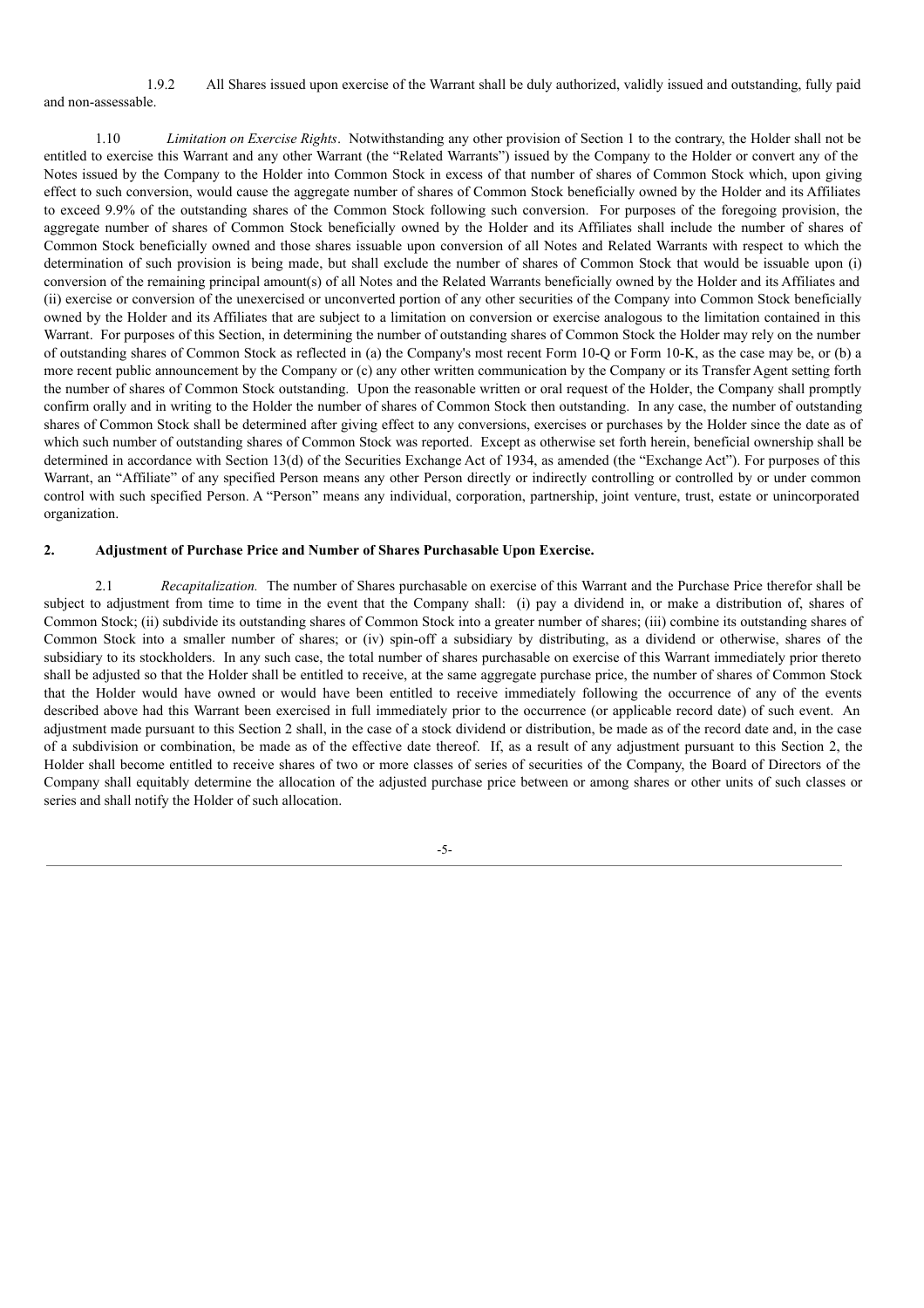2.2 *Merger or Consolidation.* In the event of any reorganization or recapitalization of the Company or in the event the Company consolidates with or merges into another entity or transfers all or substantially all of its assets to another entity, then, and in each such event, the Holder, on exercise of this Warrant as provided herein, at any time after the consummation of such reorganization, recapitalization, consolidation, merger or transfer, shall be entitled, and the documents executed to effectuate such event shall so provide, to receive the stock or other securities or property to which the Holder would have been entitled upon such consummation if the Holder had exercised this Warrant immediately prior thereto. In such case, the terms of this Warrant shall survive the consummation of any such reorganization, recapitalization, consolidation, merger or transfer and shall be applicable to the shares of stock or other securities or property receivable on the exercise of this Warrant after such consummation.

2.3 *Price Protection*. In the event that the Company shall sell any of its equity securities or issue securities convertible into, or exercisable or exchangeable for, Common Stock at a price per share that is less than \$0.20 (the "New Price"), then, in such event, the Purchase Price shall automatically, and without further action on the part of the Holder or the Company, be adjusted to the New Price. Notwithstanding the foregoing, the provisions of this Section 2.3 shall not apply to the issuance of stock options to the Company's management, directors, employees, consultants and advisors so long as such options are issued with exercise prices per share that are no less than the fair market value of a share of Common Stock at the time of issuance.

2.4 *Notice of Dissolution or Liquidation.* Except as otherwise provided in Section 2.2, "Merger or Consolidation," in the case of any sale or conveyance of all or substantially all of the assets of the Company in connection with a plan of complete liquidation of the Company, or in the case of the dissolution, liquidation or winding-up of the Company, all rights under this Warrant shall terminate on a date fixed by the Company, such date so fixed to be not earlier than the date of the commencement of the proceedings for such dissolution, liquidation or winding-up and not later than thirty (30) days after such commencement date. Notice of such termination of purchase rights shall be given to the Holder at least thirty (30) days prior to such termination date.

2.5 *Statement of Adjustment.* Any adjustment pursuant to the provisions of this Section 2 shall be made on the basis of the number of Shares which the Holder would have been entitled to acquire by exercise of this Warrant immediately prior to the event giving rise to such adjustment and, as to the Purchase Price in effect immediately prior to the event giving rise to such adjustment. Whenever any such adjustment is required to be made, the Company shall forthwith determine the new number of Shares which the Holder hereof shall be entitled to purchase hereunder and/or such new Purchase Price and shall prepare, retain on file and transmit to the Holder within ten (10) days after such preparation a statement describing in reasonable detail the method used in calculating such adjustment.

-6-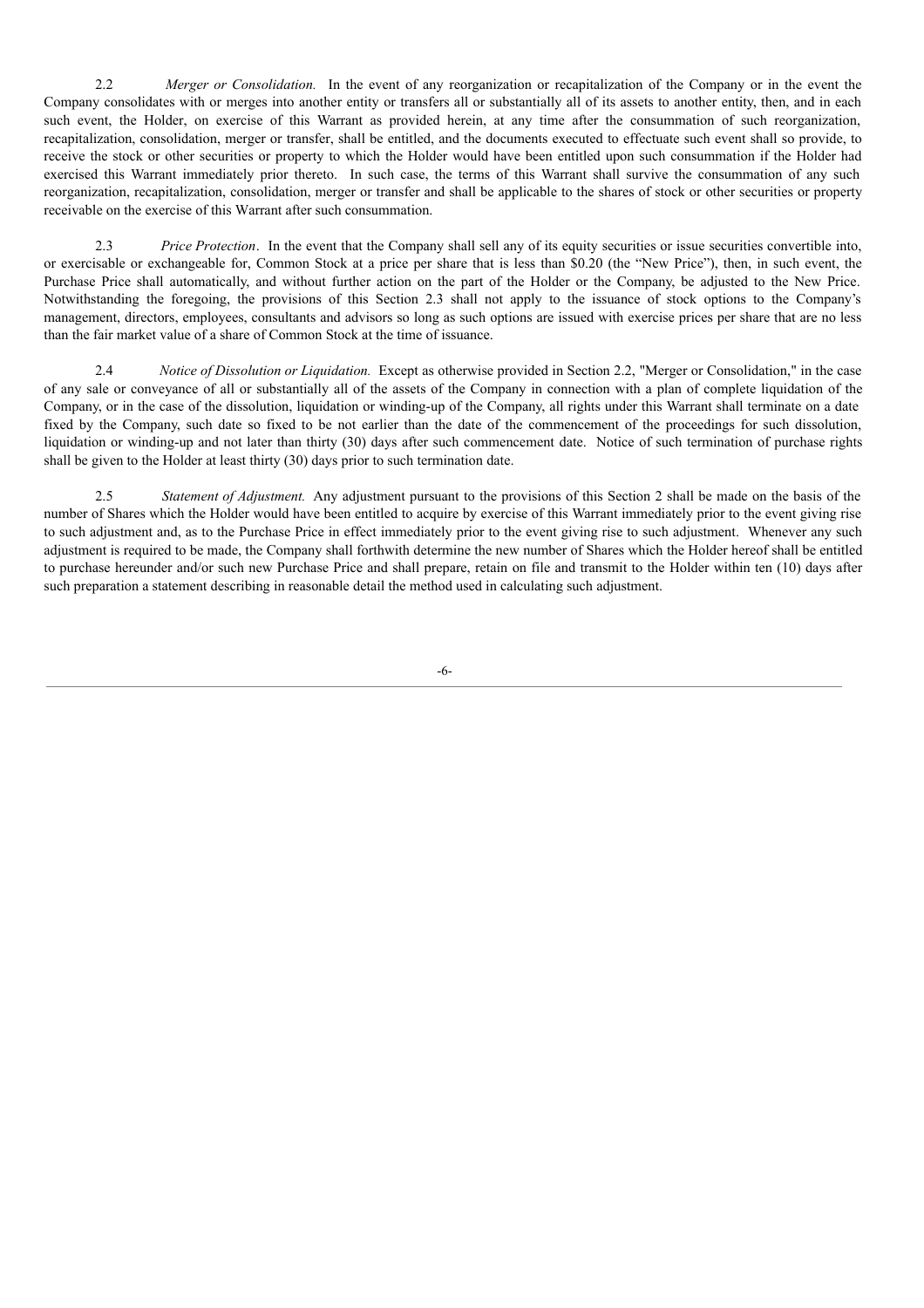2.6 *No Fractional Shares.* The Company shall not issue any fraction of a Share in connection with the exercise of this Warrant, and in any case where the Holder would, except for the provisions of this Section 2.6, be entitled under the terms of this Warrant to receive a fraction of a Share upon such exercise, the Company shall upon the exercise and receipt of the Purchase Price, issue the largest number of whole Shares purchasable upon exercise of this Warrant. The Company shall not be required to make any cash or other adjustment in respect of such fraction of a Share to which the Holder would otherwise be entitled. The Holder, by the acceptance of this Warrant, expressly waives his right to receive a certificate for any fraction of a Share upon exercise hereof.

2.7 *No Change in Form Required.* The form of Warrant need not be changed because of any change pursuant to this Section 2 in the Purchase Price or in the number of Shares purchasable upon the exercise of a Warrant, and may state the same Purchase Price and the same number of shares of Common Stock as are stated in the Warrants initially issued.

#### **3. Registration Under the Securities Act of 1933.**

3.1 *Registration and Legends.* The Holder understands that (i) the Company has not registered the Warrant or the Shares under the Act or the applicable securities laws of any state in reliance on exemptions from registration and (ii) such exemptions depend upon the Holder's investment intent at the time the Holder acquires the Warrant or the Shares. The Holder therefore represents and warrants that it is acquiring the Warrant, and will acquire the Shares, for the Holder's own account for investment and not with a view to distribution, assignment, resale or other transfer of the Warrant or the Shares. Because the Warrant and the Shares are not registered, the Holder is aware that the Holder must hold them indefinitely unless they are registered under the Act and any applicable securities laws or the Holder must obtain exemptions from such registration. Upon exercise, in part or in whole, of this Warrant, the Shares shall bear the following legend:

The shares of Common Stock represented by this certificate have not been registered under the Securities Act of 1933, as amended ("Act"), or any applicable state securities laws, and they may not be offered for sale, sold, transferred, pledged or hypothecated without an effective registration statement under the Act and under any applicable state securities laws, or an opinion of counsel, satisfactory to the company, that an exemption from such registration is available.

3.2 *No-Action Letter.* The Company agrees that it will be satisfied that no post-effective amendment or new registration is required for the public sale of the Shares if it shall be presented with a letter from the Staff of the Securities and Exchange Commission (the "Commission") stating in effect that, based upon stated facts which the Company shall have no reason to believe are not true in any material respect, the Staff will not recommend any action to the Commission if such Shares are offered and sold without delivery of a prospectus, and that, therefore, no registration statement under which such Shares are to be registered is required to be filed.

-7-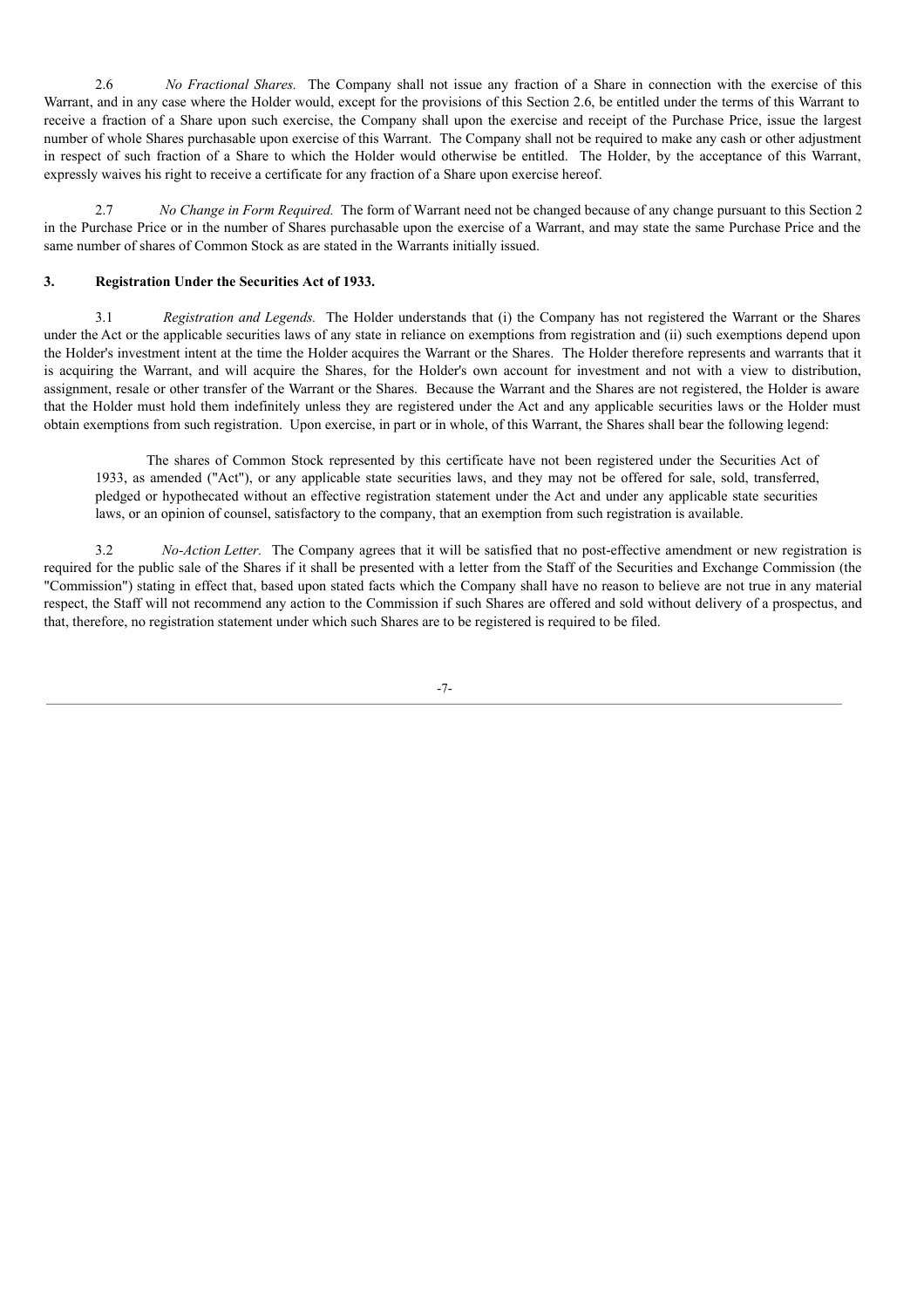3.3 *Registration Rights*. The Holder shall have the right, under the terms of an Amended and Restated Registration Rights Agreement dated as of February 15, 2009 among the Company and the holders signatory thereto, to cause the Company to register the Common Stock underlying this Warrant in a registration statement under the Act filed by the Company with the Commission.

3.4 *Rule 144*. If the Company (a) has registered or registers a class of securities under Section 12 of the Exchange Act or (b) files or commences to file reports under Section 13 or 15(d) of the Exchange Act, then, at the request of any Holder who proposes to sell securities in compliance with Rule 144 of the Commission, the Company will (i) forthwith furnish to such holder a written statement of compliance with the filing requirements of the Commission as set forth in Rule 144, as such rules may be amended from time to time and (ii) make available to the public and such Holder such information and take such other action as is requested by the Holder as will enable the Holder to make sales pursuant to Rule 144.

3.5 *Agreements.* The agreements in this Section shall continue in effect regardless of the exercise and surrender of this Warrant.

4. **Reservation of Shares.** The Company shall at all times reserve, for the purpose of issuance on exercise of this Warrant, such number of shares of Common Stock or such class or classes of capital stock or other securities as shall from time to time be sufficient to comply with this Warrant, and the Company shall take such corporate action as may, in the opinion of its counsel, be necessary to increase its authorized and unissued Common Stock or such other class or classes of capital stock or other securities to such number as shall be sufficient for that purpose.

5. **Survival.** All agreements, covenants, representations and warranties herein shall survive the execution and delivery of this Warrant and any investigation at any time made by or on behalf of any parties hereto and the exercise, sale and purchase of this Warrant (and any other securities or property issuable on exercise hereof).

6. **Remedies.** The Company agrees that the remedies at law of the Holder, in the event of any default or threatened default by the Company in the performance or compliance with any of the terms of this Warrant, may not be adequate and such terms may, in addition to and not in lieu of any other remedy, be specifically enforced by a decree of specific performance of any agreement contained herein or by an injunction against a violation of any of the terms hereof or otherwise.

-8-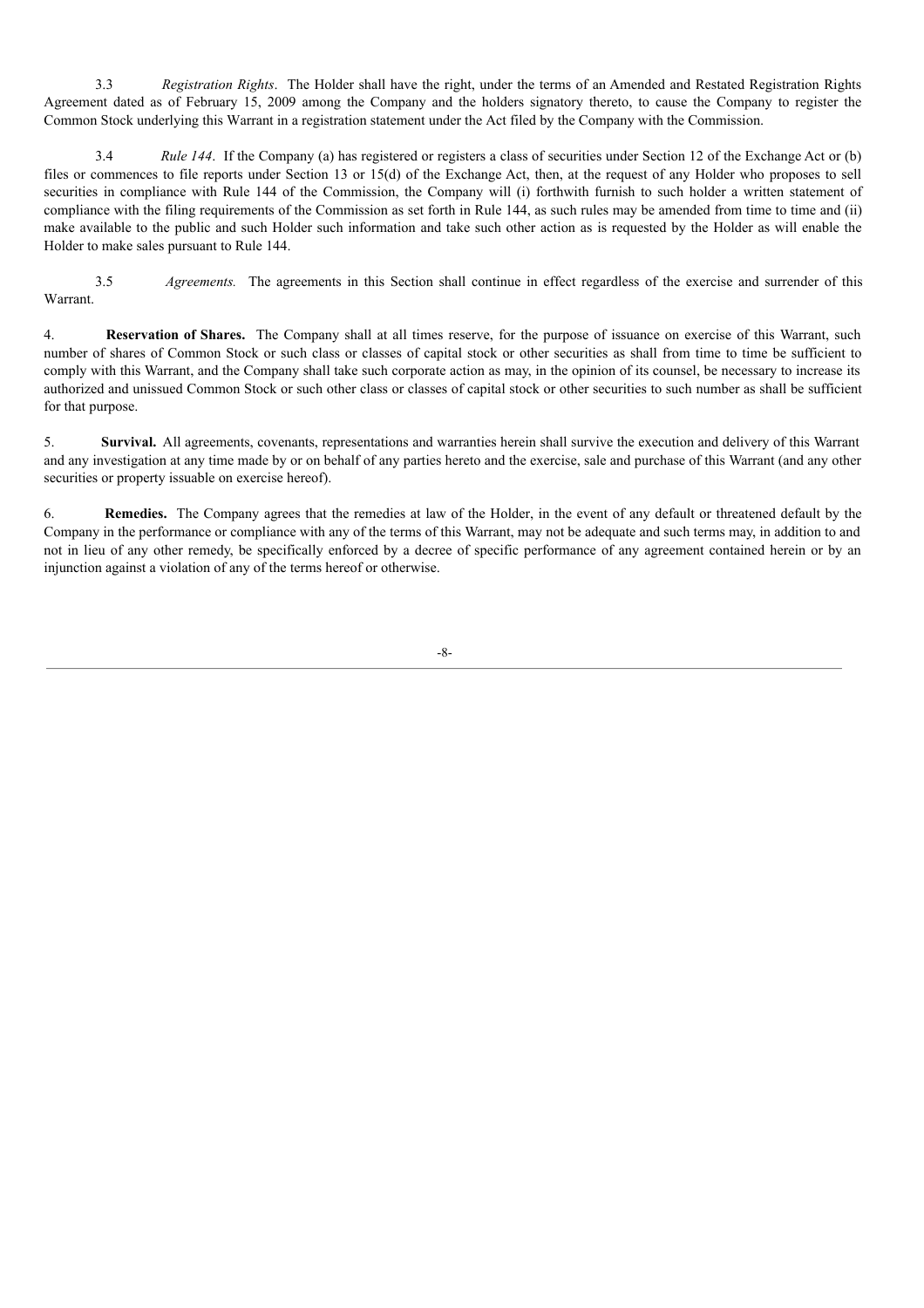### 7. **Other Matters.**

7.1 *Binding Effect.* All the covenants and provisions of this Warrant by or for the benefit of the Company shall bind and inure to the benefit of its successors and assigns hereunder.

7.2 *Notices.* Notices or demands pursuant to this Warrant to be given or made by the Holder to or on the Company shall be sufficiently given or made if sent by certified or registered mail, return receipt requested, postage prepaid, and addressed, until another address is designated in writing by the Company, as follows:

> Aethlon Medical, Inc. 8910 University Center Lane Suite 660 San Diego, CA 92122 Attn: President

Notices to the Holder provided for in this Warrant shall be deemed given or made by the Company if sent by certified or registered mail, return receipt requested, postage prepaid, and addressed to the Holder at the Holder's last known address as it shall appear on the books of the Company.

7.3 *Governing Law.* The validity, interpretation and performance of this Warrant shall be governed by the laws of the State of California.

7.4 *Parties Bound and Benefitted.* Nothing in this Warrant expressed and nothing that may be implied from any of the provisions hereof is intended, or shall be construed, to confer upon, or give to, any person or corporation other than the Company and the Holder any right, remedy or claim under promise or agreement hereof, and all covenants, conditions, stipulations, promises and agreements contained in this Warrant shall be for the sole and exclusive benefit of the Company and its successors and of the Holder, its successors and, if permitted, its assignees.

7.5 *Headings.* The Article headings herein are for convenience only and are not part of this Warrant and shall not affect the interpretation thereof.

IN WITNESS WHEREOF, this Warrant has been duly executed by the Company under its corporate seal as of the  $14<sup>th</sup>$  day of June, 2010.

AETHLON MEDICAL, INC.

By: /s/ James B. Frakes

James B. Frakes Senior Vice President - Finance

-9-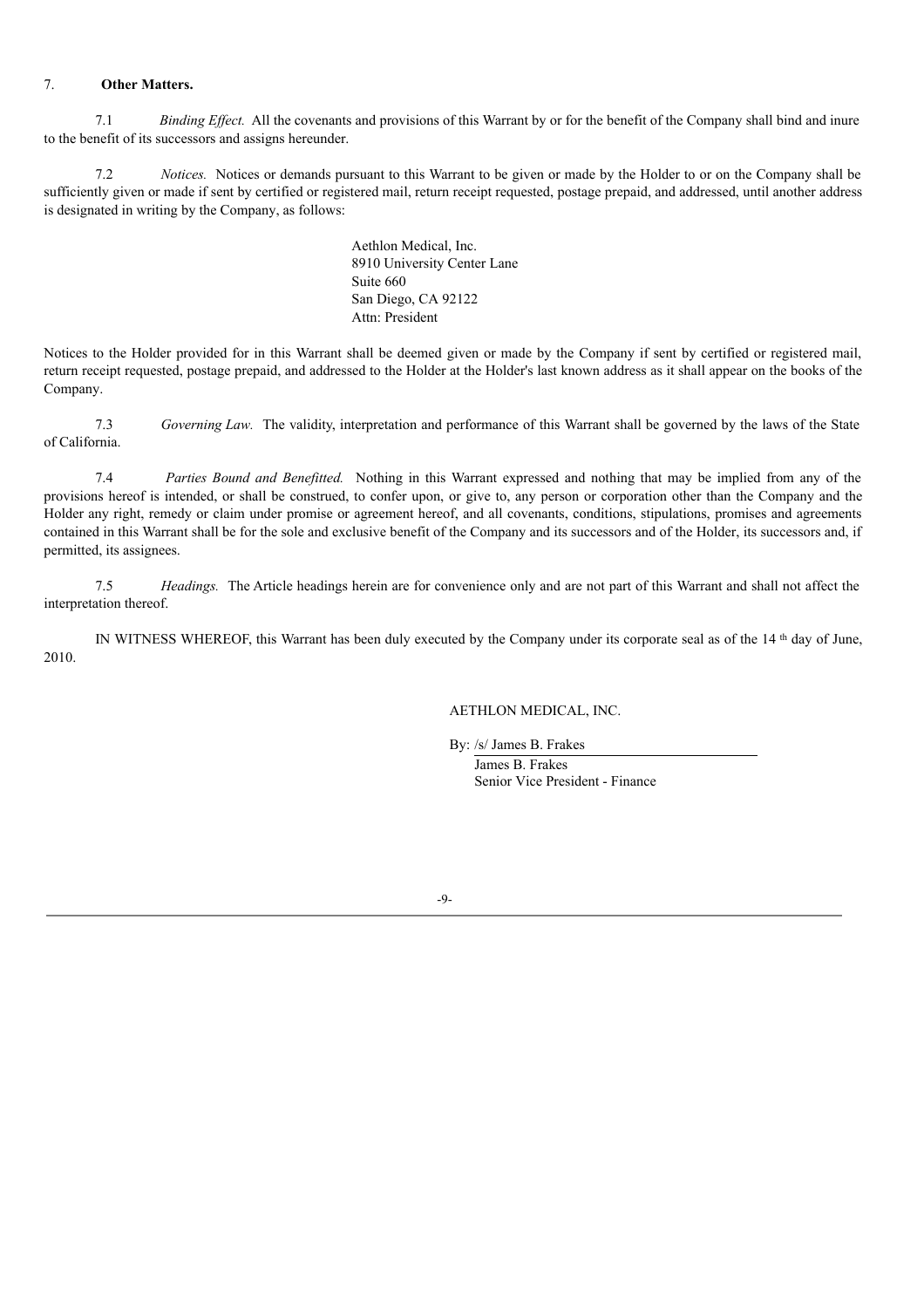# **AETHLON MEDICAL, INC.**

### **Assignment**

| FOR | VALUE RECEIVED,                                                                     | hereby | sells. | assigns | and transfers unto         |              |
|-----|-------------------------------------------------------------------------------------|--------|--------|---------|----------------------------|--------------|
|     |                                                                                     |        |        |         | the within Warrant and the |              |
|     | rights represented thereby, and does hereby irrevocably constitute and appoint      |        |        |         |                            | Attorney, to |
|     | transfer said Warrant on the books of the Company, with full power of substitution. |        |        |         |                            |              |
|     |                                                                                     |        |        |         |                            |              |

Dated:\_\_\_\_\_\_\_\_\_\_\_\_\_\_\_\_\_\_\_\_\_\_\_\_\_\_\_\_

 $Signal:$ 

Print Name:\_\_\_\_\_\_\_\_\_\_\_\_\_\_\_\_\_\_\_\_\_\_\_\_\_\_\_\_\_\_\_\_\_\_\_\_\_\_\_\_\_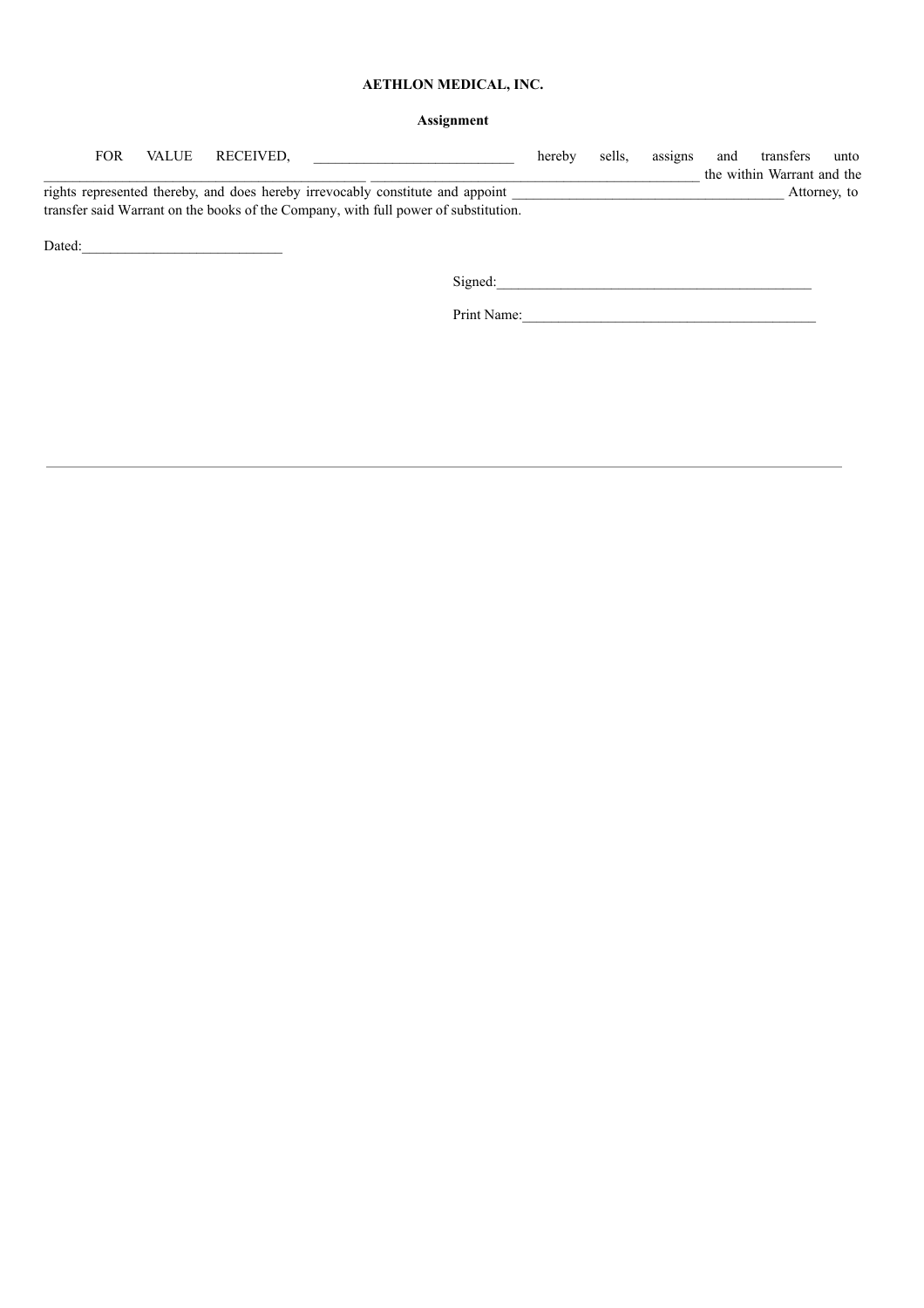#### **Subscription Form**

### **Aethlon Medical, Inc. 8910 University Center Lane Suite 660, San Diego, CA 92122**

The undersigned hereby irrevocably subscribes for the purchase of \_\_\_\_\_ shares of Common Stock (the "Shares"), pursuant to and in accordance with the terms and conditions of this Warrant, and herewith makes payment or, elects to effect a cashless exercise pursuant to Section 1.2.2 hereof, covering the purchase of the Shares, which should be delivered to the undersigned at the address stated below, and, if such number of Shares shall not be all of the Shares purchasable hereunder, then a new Warrant of like tenor for the balance of the remaining Shares purchasable under this Warrant should be delivered to the undersigned at the address stated below.

The undersigned agrees that: (1) the undersigned will not offer, sell, transfer or otherwise dispose of any such Shares, unless either (a) a registration statement, or post-effective amendment thereto, covering such Shares shall have been filed with the Securities and Exchange Commission pursuant to the Securities Act of 1933, as amended (the "Act"), and such sale, transfer or other disposition is accompanied by a prospectus meeting the requirements of Section 10 of the Act forming a part of such registration statement, or post-effective amendment thereto, which is in effect under the Act covering the Shares to be so sold, transferred or otherwise disposed of, or (b) counsel to Aethlon Medical, Inc. (the "Company") satisfactory to the undersigned has rendered an opinion in writing and addressed to the Company that such proposed offer, sale, transfer or other disposition of the Shares is exempt from the provisions of Section 5 of the Act in view of the circumstances of such proposed offer, sale, transfer or other disposition; (2) the Company may notify the transfer agent for its Common Stock that the certificates for the Common Stock acquired by the undersigned are not to be transferred unless the transfer agent receives advice from the Company that one or both of the conditions referred to in (1)(a) and (1)(b) above have been satisfied; and (3) the Company may affix the legend set forth in Section 3.1 of this Warrant to the certificates for Shares hereby subscribed for, if such legend is applicable.

Dated: \_\_\_\_\_\_\_\_\_\_\_\_\_\_\_\_\_\_\_\_\_\_ Signed:\_\_\_\_\_\_\_\_\_\_\_\_\_\_\_\_\_\_\_\_\_\_\_\_\_\_\_\_\_\_\_\_\_\_\_\_\_\_\_\_\_\_\_\_

Address: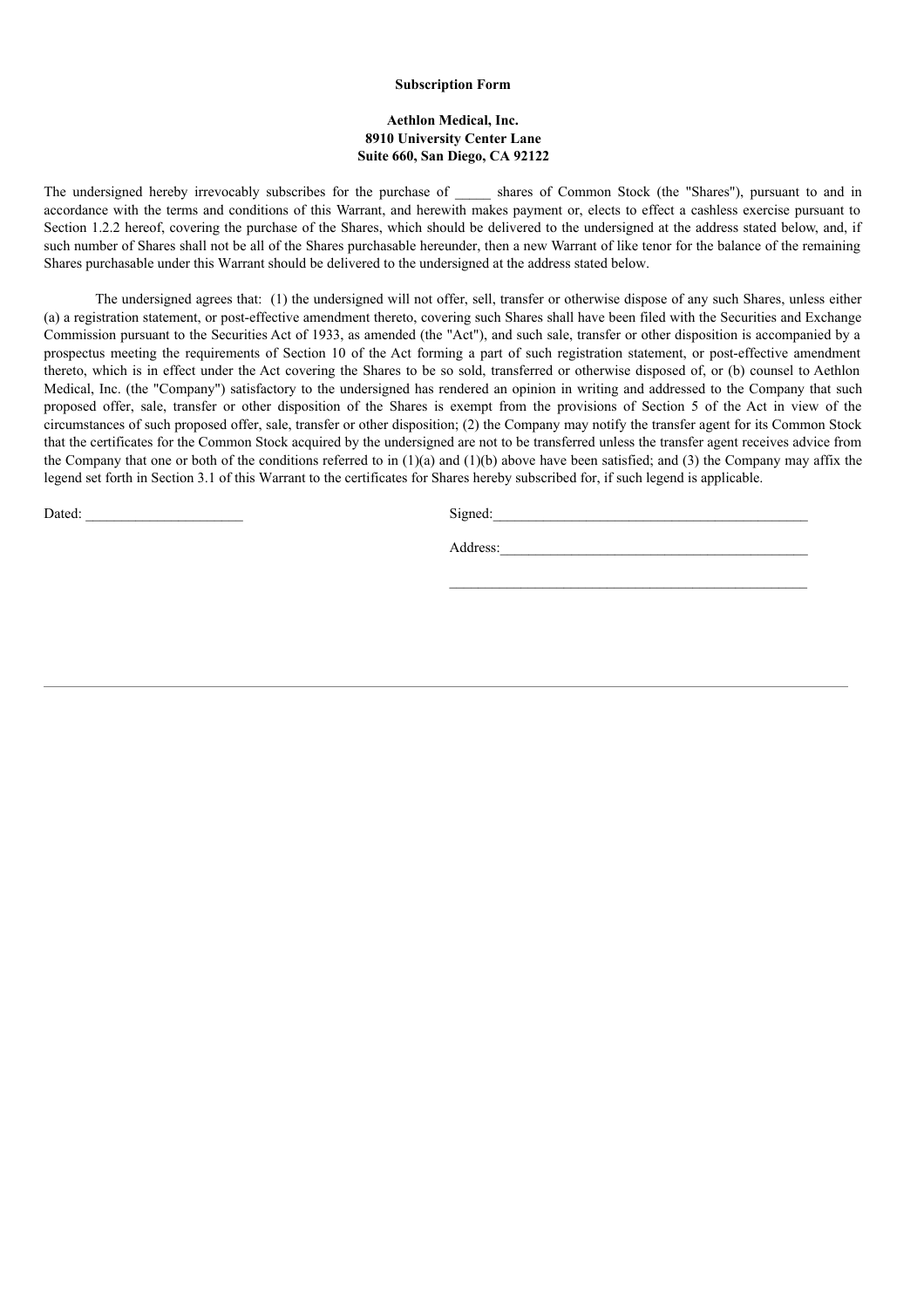### **AMENDED AND RESTATED REGISTRATION RIGHTS AGREEMENT**

This AMENDED AND RESTATED REGISTRATION RIGHTS AGREEMENT (the "Agreement") is entered into as of February 15, 2009, by and among AETHLON MEDICAL, INC., a Nevada corporation (the "Company"), and the parties who are signatories to this Agreement (collectively referred to as the "Holders").

WHEREAS, the Company and the Holders entered into certain Amended and Restated 12% Series A Convertible Promissory Notes (the "Notes") as amendments of certain prior promissory notes ("Prior Notes") and allonges ("Allonges");

WHEREAS, in order to induce the Holders to amend the Prior Notes, the Company has entered into this Agreement to register under the Securities Act of 1933, as amended (the "Securities Act"), in accordance with the provisions of this Agreement, the shares of Common Stock issuable upon exercise of the Amended and Restated Class A Principal Common Stock Purchase Warrants ("Class A Principal Warrants"), Amended and Restated Class A Common Stock Purchase Warrants (the "Class A Warrants"), Amended and Restated Class A-1 Common Stock Purchase Warrants (the "Class A-1 Warrants") and the Class B Common Stock Purchase Warrants (the "Class B Warrants") issued to the Holders in connection with the Notes.

NOW, THEREFORE, in consideration of the mutual promises and covenants contained in this Agreement, the parties hereto agree as follows:

#### 1. **Definitions.**

As used in this Agreement, the following terms shall have the following meanings. Other capitalized terms in this Agreement will have the meanings set forth in the Notes and the Warrants, as the case may be.

1.1 "Business Day" means any day except Saturday, Sunday and any day which shall be a legal holiday or a day on which banking institutions in the State of New York or the State of California are authorized or required by law or other government actions to close.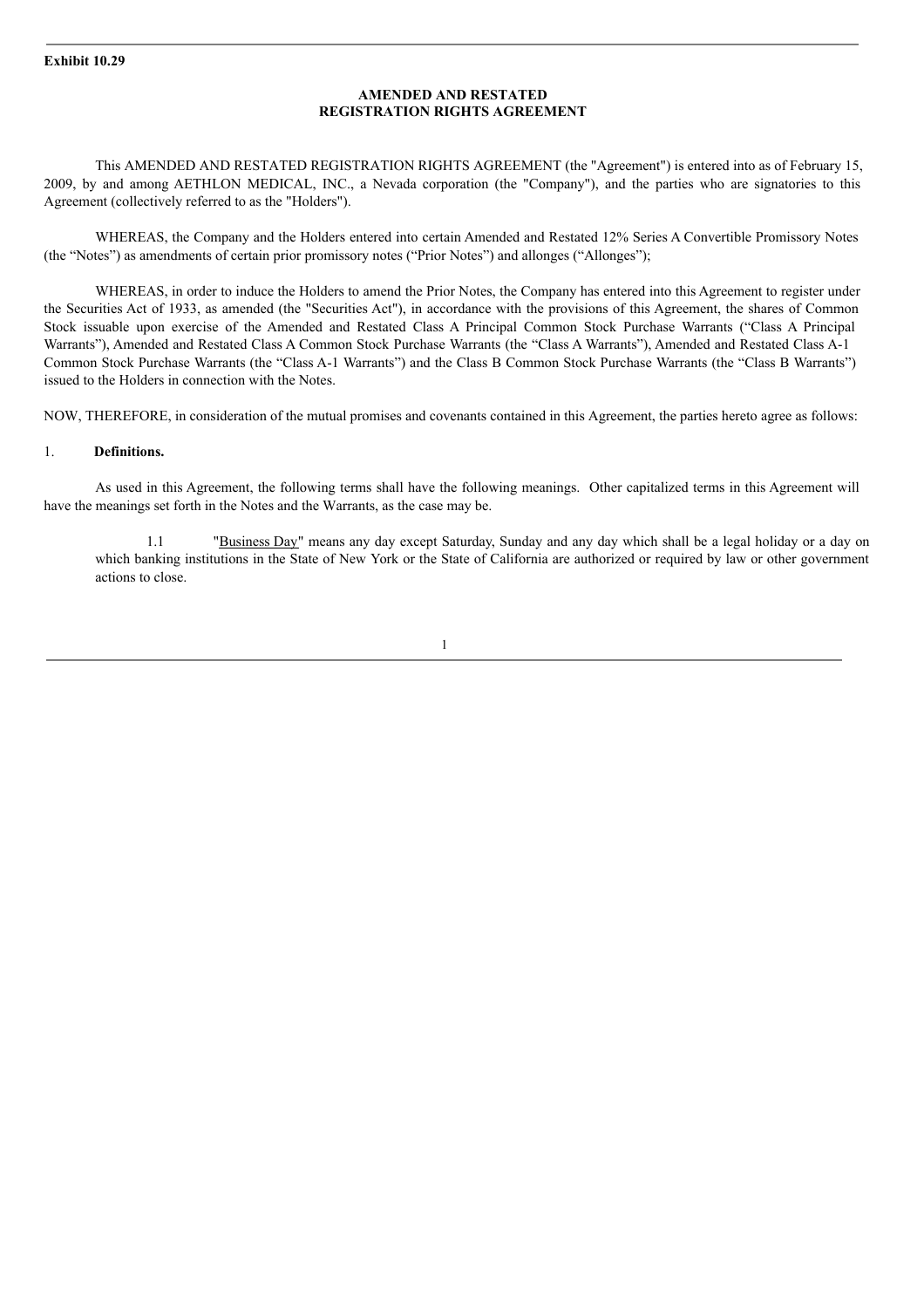1.2 "Effectiveness Date" means, with respect to the initial Registration Statement required to be filed hereunder as to shares of Common Stock underlying the Warrants, the ninetieth (90<sup>th</sup>) calendar day following the Filing Date and, with respect to any additional Registration Statements which may be required hereunder, the ninetieth (90<sup>th</sup>) calendar day following the date on which the Company first knows, or reasonably should have known, that such additional Registration Statement is required hereunder; provided, however, if the Company is notified by the Securities and Exchange Commission (the "Commission") that one of the above Registration Statements will not be reviewed or is no longer subject to further review and comments, the Effectiveness Date as to such Registration Statement shall be the tenth  $(10<sup>th</sup>)$  Trading Day following the date on which the Company is so notified if such date precedes the dates required above; provided further, however, that if the period between the Filing Date and the corresponding Effective Date includes the date that is 135 days following the latest date of the Company's financial statements included in its most recently filed Quarterly Report on Form 10-Q for the third quarter (the "Financial Statement Stale Date") and the Commission has not declared the Registration Statement effective prior to the Financial Statement Stale Date, the Effectiveness Date as to such Registration Statement shall be the sixtieth (60<sup>th</sup>) day following the filing of the Company's Annual Report on Form 10-K for the corresponding fiscal year-end.

1.3 "Effectiveness Period" shall have the meaning set forth in Section 2.1.

1.4 "Filing Date" means, with respect to the initial Registration Statement required to be filed hereunder as to shares of Common Stock underlying the Warrants, July 31, 2010, and, with respect to any additional Registration Statements which may be required hereunder, the thirtieth (30<sup>th</sup>) day following the date on which the Company first knows, or reasonably should have known that such additional Registration Statement is required hereunder.

1.5 "Holder" or "Holders" means the holder or holders, as the case may be, from time to time of Registrable Securities.

1.6 "Indemnified Party" shall have the meaning set forth in Section 5.3.

1.7 "Indemnifying Party" shall have the meaning set forth in Section 5.3.

1.8 "Prospectus" means the prospectus included in a Registration Statement (including, without limitation, a prospectus that includes any information previously omitted from a prospectus filed as part of an effective registration statement in reliance upon Rule 430A promulgated under the Securities Act), as amended or supplemented by any prospectus supplement, with respect to the terms of the offering of any portion of the Registrable Securities covered by a Registration Statement, and all other amendments and supplements to the Prospectus, including post-effective amendments, and all material incorporated by reference or deemed to be incorporated by reference in such Prospectus.

1.9 "Registrable Securities" means all of the shares of Common Stock issuable upon the exercise of the Warrants together with any securities issued or issuable upon any stock split, dividend or other distribution, recapitalization or similar event with respect to the foregoing.

1.10 "Registration Statement" means the initial registration statement and any additional registration statements required to be filed hereunder, including (in each case) the Prospectus, amendments and supplements to such registration statement or Prospectus, including pre- and post-effective amendments, all exhibits thereto, and all material incorporated by reference or deemed to be incorporated by reference in such registration statement.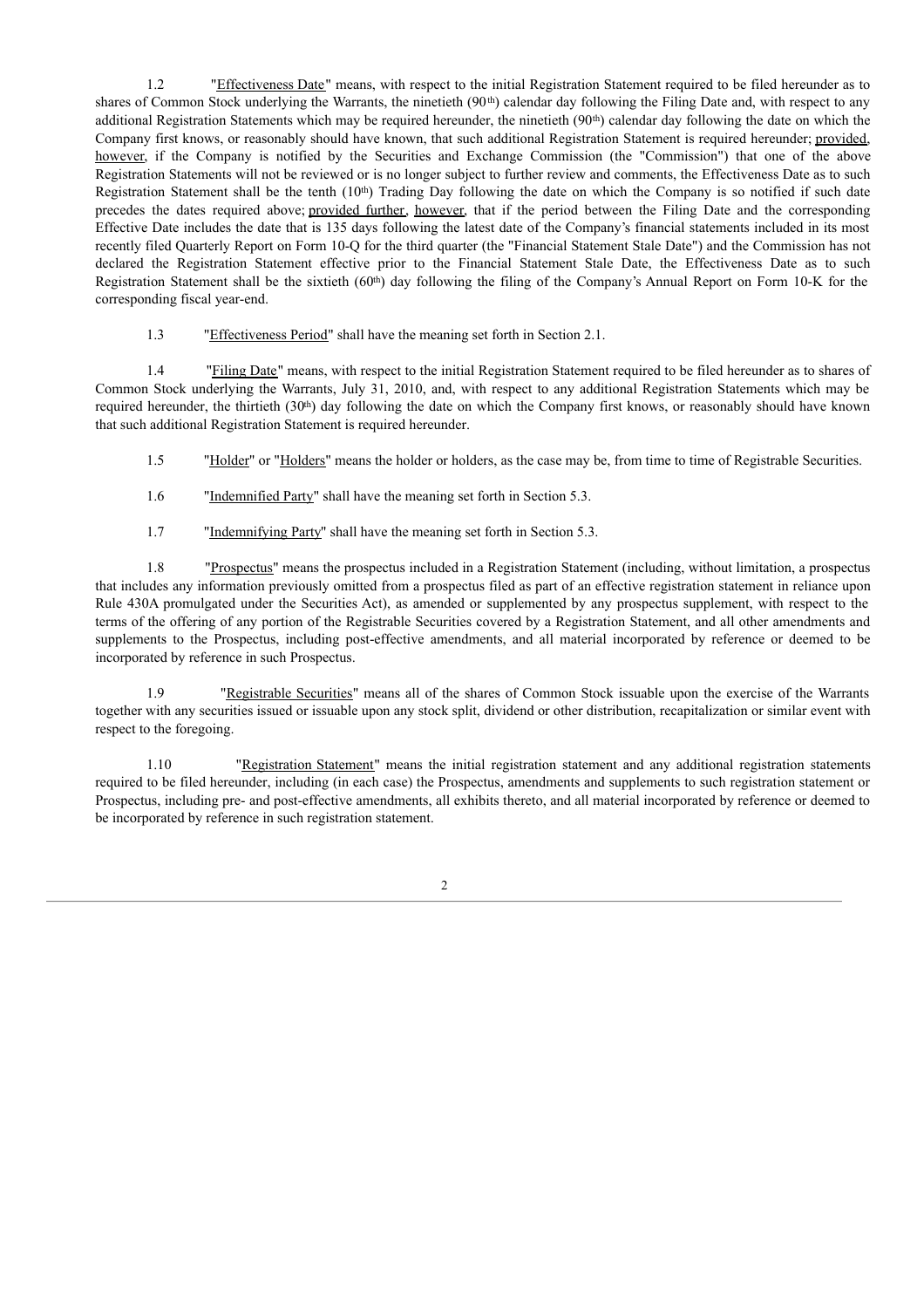1.11 "Rule 415" means Rule 415 promulgated by the Commission pursuant to the Securities Act, as such Rule may be amended from time to time, or any similar rule or regulation hereafter adopted by the Commission having substantially the same effect as such Rule.

1.12 "Rule 424" means Rule 424 promulgated by the Commission pursuant to the Securities Act, as such Rule may be amended from time to time, or any similar rule or regulation hereafter adopted by the Commission having substantially the same effect as such Rule.

1.13 "Special Counsel" means one special counsel for the Holders, the cost of whose services will be reimbursed by the Company pursuant to Section 4.

1.14 "Warrants" shall mean the Class A Principal Warrants, Class A Warrants, Class A-1 Warrants and Class B Warrants issued to the Holders in connection with the Notes.

#### 2. **Shelf Registration.**

2.1 On or prior to each Filing Date, the Company shall prepare and file with the Commission a "Shelf" Registration Statement covering the resale of all Registrable Securities applicable to such Filing Date for an offering to be made on a continuous basis pursuant to Rule 415. The Registration Statement shall be on Form S-3 (except if the Company is not then eligible to register for resale the Registrable Securities on Form S-3, in which case such registration shall be on Form S-1 or another appropriate form in accordance herewith) and shall contain (except if otherwise directed by the Holders) the "Plan of Distribution" in substantially the form attached hereto as Exhibit A. The Company shall use its best efforts to cause the Registration Statement to be declared effective under the Securities Act as promptly as possible after the filing thereof, but in any event prior to the applicable Effectiveness Date, and shall use its best efforts to keep such Registration Statement continuously effective under the Securities Act until the date which is two years after the expiration date of the Warrants or such earlier date when all Registrable Securities covered by such Registration Statement have been sold or may be sold pursuant to Rule 144, as determined by the counsel to the Company pursuant to a written opinion letter to such effect, addressed and acceptable to the Company's transfer agent and the affected Holders (the "Effectiveness Period").

2.2 The Registration Statements to be filed hereunder shall include a number of shares of Common Stock equal to no less than the number of shares of Common Stock issuable upon exercise in full of the Registrable Securities subject to such Registration Statement.

2.3 The Company shall be subject to the provisions of Sections 2.4 if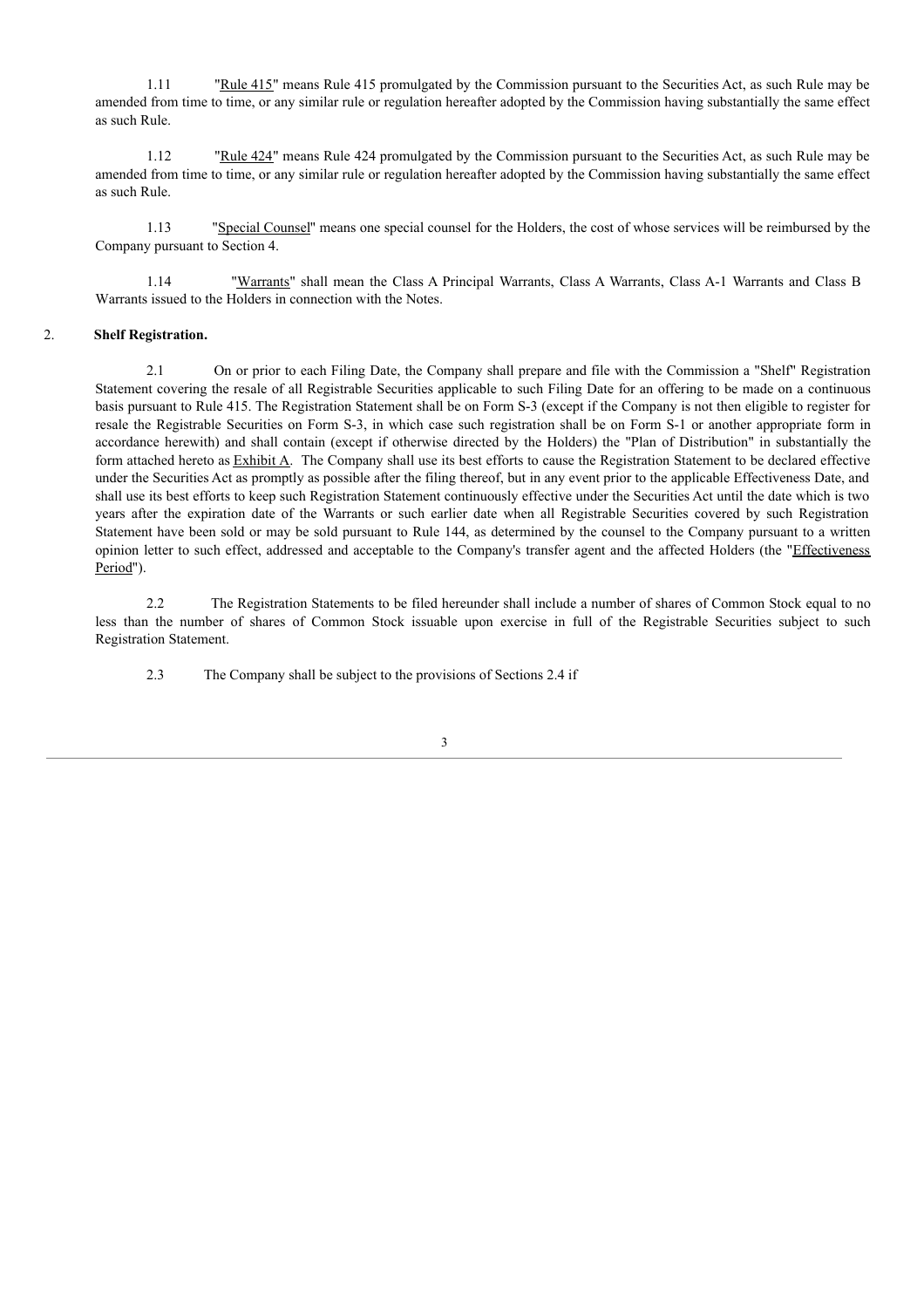2.3.1 a Registration Statement is not filed on or prior to its respective Filing Date (if the Company files such Registration Statement without affording the Holder the opportunity to review and comment on the same as required by Section 3.1 hereof, the Company shall not be deemed to have satisfied this Subsection 2.3.1); or

2.3.2 a Registration Statement filed hereunder is not declared effective by the Commission on or prior to its Effectiveness Date; or

2.3.3 after a Registration Statement is filed with and declared effective by the Commission, such Registration Statement ceases to be effective as to all Registrable Securities to which it is required to relate at any time prior to the expiration of the Effectiveness Period without being succeeded within ten (10) Business Days by an amendment to such Registration Statement or by a subsequent Registration Statement filed with and declared effective by the Commission; or

2.3.4 the Common Stock shall be delisted or suspended from trading on the New York Stock Exchange, American Stock Exchange, the Nasdaq Stock Market or the Nasdaq OTC Bulletin Board (each, a "Subsequent Market") for more than twenty (20) Business Days (which need not be consecutive Business Days); or

Any failure or breach set forth in this Section 2.3 is referred to as an "Event." The following are referred to as "Event Date": for purposes of Subsections 2.3.1 and 2.3.2, the date on which such Event occurs, or for purposes of Subsections 2.3.3 and 2.3.4, the date on which such ten (10) and twenty (20) Business Day periods are exceeded.

2.4 On an Event Date, the Company shall pay to each Holder, as liquidated damages and not as a penalty, an amount in cash equal to one percent (1.0%) of the original principal amount of the Notes of such Holder. On every month after the Event Date until the applicable Event is cured, the Company shall pay to each Holder, as liquidated damages and not as a penalty, an amount in cash equal to one and one-half percent (1.5%) of the original principal amount of the Notes. If the Warrants have been issued and are "in the money," the penalties shall be computed based on the value of any outstanding Warrants on an Event Date and on each month following an Event Date until the Event is cured. The value of the Warrants for such purposes shall be the difference between the closing price of the Common Stock on the Event Date (and after the Event Date, the average of the closing sales prices during the applicable month) and the exercise price multiplied by the number of shares of Common Stock issuable upon exercise of the Warrants. If the Company fails to pay any liquidated damages pursuant to this Section in full within seven (7) days after the date payable, the Company will pay interest thereon at a rate of twelve (12%) per annum (or such lesser maximum amount that is permitted to be paid by applicable law) to the Holder, accruing daily from the date such liquidated damages are due until such amounts, plus all such interest thereon, are paid in full. At the option of the Company, shares of Common Stock may be issued to the Holder in lieu of a cash payment for such liquidated damages based upon the Conversion Price then in effect, provided that such shares have been registered for resale by such Holder and the Company provides the Holder with at least five (5) Business Days' irrevocable notice prior to the date such payment is due. The liquidated damages pursuant to the terms hereof shall apply on a pro-rata basis for any portion of a month prior to the cure of an Event.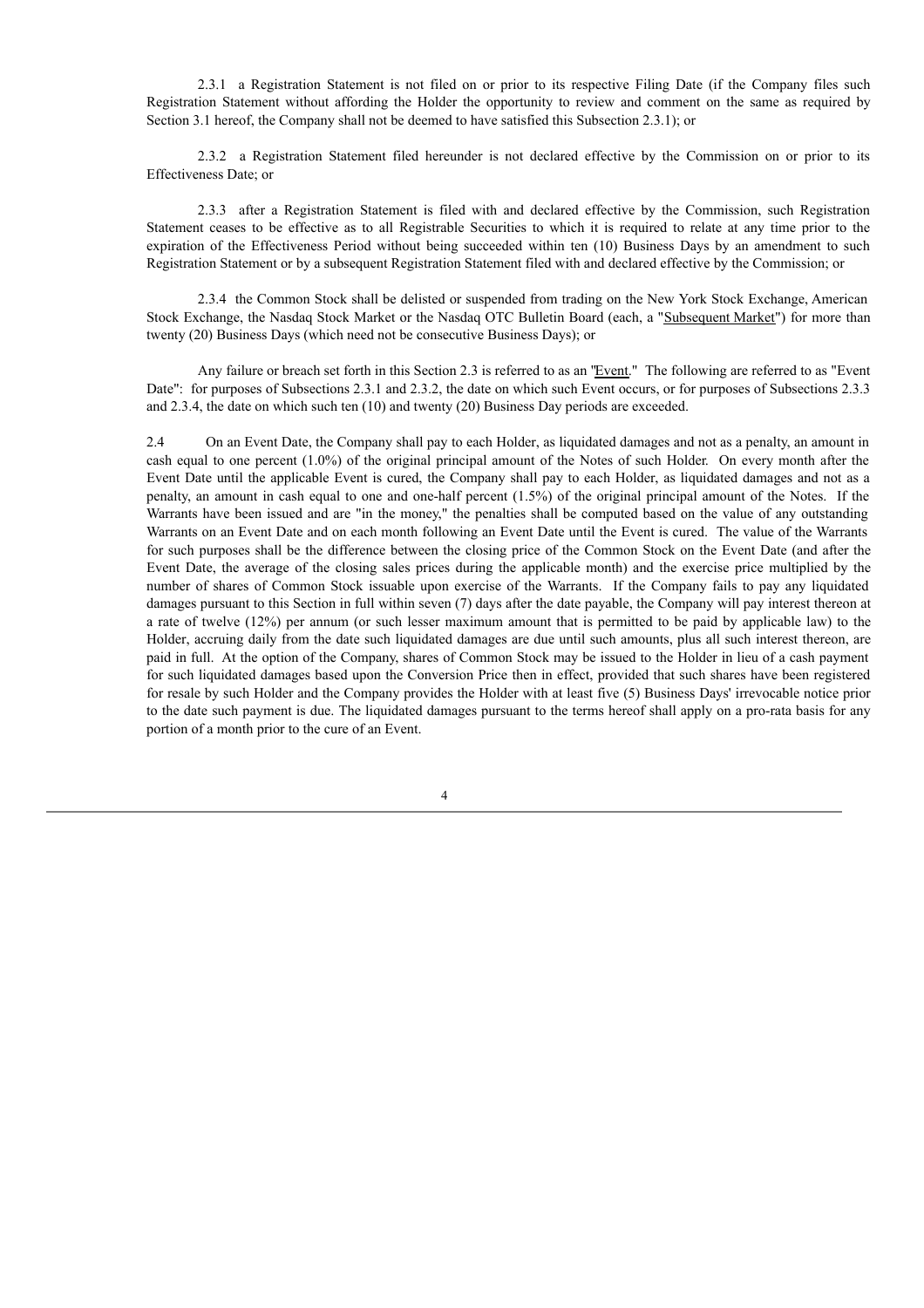### 3. **Registration Procedures**. In connection with the Company's registration obligations hereunder, the Company shall:

3.1 Not less than five (5) Business Days prior to the filing of each Registration Statement or any related Prospectus or any amendment or supplement thereto (including any document that would be incorporated or deemed to be incorporated therein by reference), (i) furnish to the Holders and their Special Counsel copies of all such documents proposed to be filed, which documents (other than those incorporated or deemed to be incorporated by reference) will be subject to the review of such Holders and their Special Counsel, and (ii) cause its officers and directors, counsel and independent certified public accountants to respond to such inquiries as shall be necessary, in the reasonable opinion of respective counsel to conduct a reasonable investigation within the meaning of the Securities Act. The Company shall not file the Registration Statement or any such Prospectus or any amendments or supplements thereto to which the Holders of a majority of the Registrable Securities and their Special Counsel shall reasonably object, provided the Company is notified of such objection no later than five (5) Business Days after the Holders have been so furnished copies of such documents and provided, further, that such objections relate to the selling shareholder information, the plan of distribution, any information relating to the Holders, either directly or indirectly, or the compliance under the Securities Act of such Registration Statement or Prospectus as to form.

3.2 (i) Prepare and file with the Commission such amendments, including post-effective amendments, to a Registration Statement and the Prospectus used in connection therewith as may be necessary to keep a Registration Statement continuously effective as to the applicable Registrable Securities for the Effectiveness Period and prepare and file with the Commission such additional Registration Statements in order to register for resale under the Securities Act all of the Registrable Securities; (ii) cause the related Prospectus to be amended or supplemented by any required Prospectus supplement, and as so supplemented or amended to be filed pursuant to Rule 424; (iii) respond as promptly as reasonably possible, and in any event within ten (10) days, to any comments received from the Commission with respect to a Registration Statement or any amendment thereto and as promptly as reasonably possible provide the Holders true and complete copies of all correspondence from and to the Commission relating to a Registration Statement; and (iv) comply in all material respects with the provisions of the Securities Act and the Exchange Act of 1934, as amended (the "Exchange Act") with respect to the disposition of all Registrable Securities covered by a Registration Statement during the applicable period in accordance with the intended methods of disposition by the Holders thereof set forth in such Registration Statement as so amended or in such Prospectus as so supplemented.

3.3 On or prior to each anniversary of the date the initial Registration Statement was filed, file a Registration Statement covering any Registrable Securities issued after the filing of the most recently filed Registration Statement.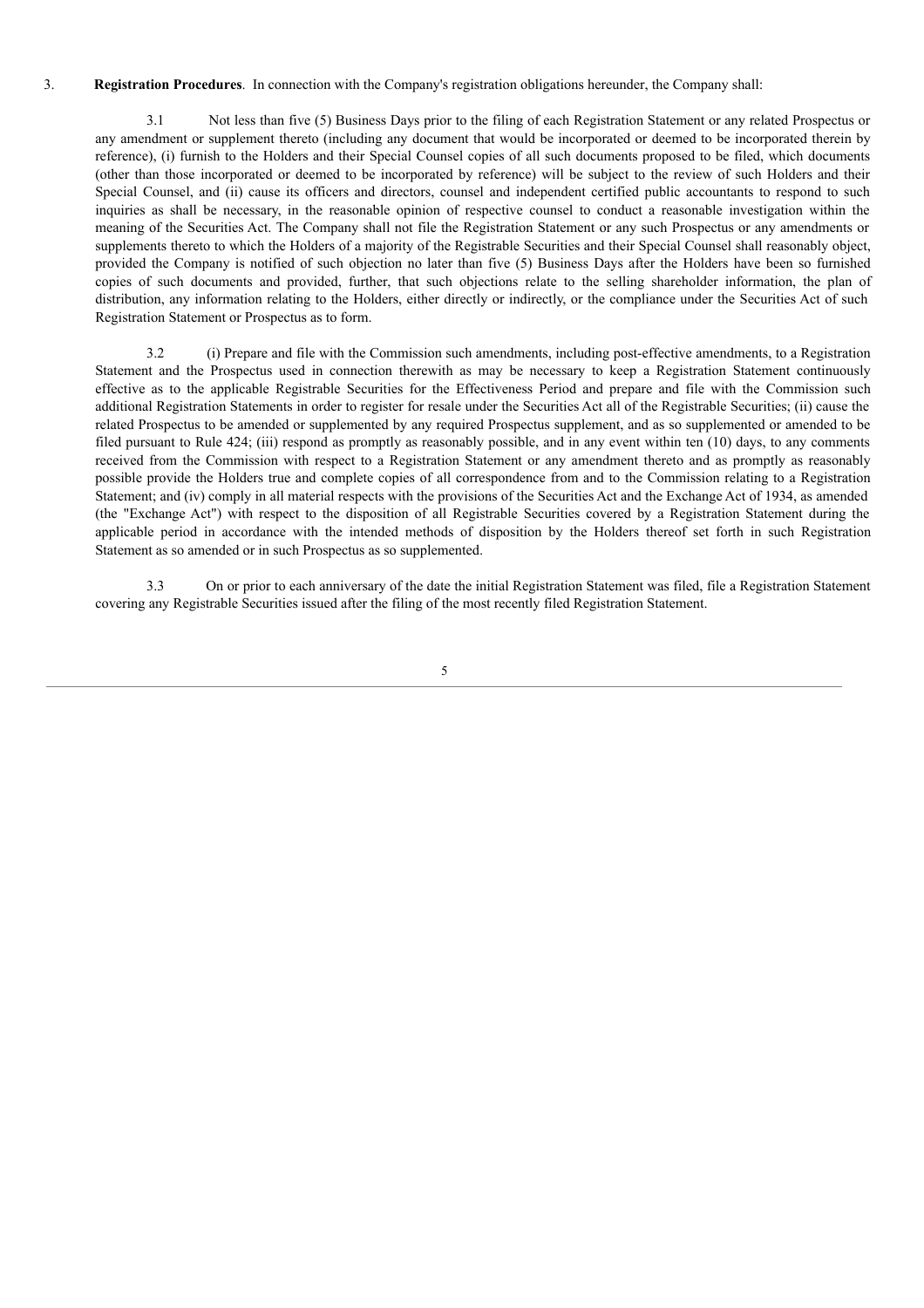3.4 Notify the Holders of Registrable Securities to be sold and their Special Counsel as promptly as reasonably possible (and, in the case of (i)(A) below, not less than five (5) Business Days prior to such filing) and (if requested by any such Person) confirm such notice in writing no later than one Business Day following the day (i)(A) when a Prospectus or any Prospectus supplement or post-effective amendment to a Registration Statement is proposed to be filed; and (B) with respect to a Registration Statement or any post-effective amendment, when the same has become effective; (ii) of the issuance by the Commission of any stop order suspending the effectiveness of a Registration Statement covering any or all of the Registrable Securities or the initiation of any Proceedings for that purpose; (iii) of the receipt by the Company of any notification with respect to the suspension of the qualification or exemption from qualification of any of the Registrable Securities for sale in any jurisdiction, or the initiation or threatening of any Proceeding for such purpose; and (iv) of the occurrence of any event or passage of time that makes the financial statements included in a Registration Statement ineligible for inclusion therein or any statement made in a Registration Statement or Prospectus or any document incorporated or deemed to be incorporated therein by reference untrue in any material respect or that requires any revisions to a Registration Statement, Prospectus or other documents so that, in the case of a Registration Statement or the Prospectus, as the case may be, it will not contain any untrue statement of a material fact or omit to state any material fact required to be stated therein or necessary to make the statements therein, in light of the circumstances under which they were made, not misleading.

3.5 Promptly deliver to each Holder and their Special Counsel, without charge, as many copies of the Prospectus or Prospectuses, including each form of Prospectus, and each amendment or supplement thereto as such Persons may reasonably request. The Company hereby consents to the use of such Prospectus and each amendment or supplement thereto by each of the selling Holders in connection with the offering and sale of the Registrable Securities covered by such Prospectus and any amendment or supplement thereto.

3.6 Prior to any public offering of Registrable Securities, use its best efforts to register or qualify or cooperate with the selling Holders and their Special Counsel in connection with the registration or qualification (or exemption from such registration or qualification) of such Registrable Securities for offer and sale under the securities or Blue Sky laws of such jurisdictions within the United States as any Holder requests in writing, to keep each such registration or qualification (or exemption therefrom) effective during the Effectiveness Period and to do any and all other acts or things necessary or advisable to enable the disposition in such jurisdictions of the Registrable Securities covered by a Registration Statement; provided, that the Company shall not be required to qualify generally to do business in any jurisdiction where it is not then so qualified or subject the Company to any material tax in any such jurisdiction where it is not then so subject.

3.7 Cooperate with the Holders to facilitate the timely preparation and delivery of certificates representing Registrable Securities to be delivered to a transferee pursuant to a Registration Statement, which certificates shall be free, to the extent permitted by law, of all restrictive legends, and to enable such Registrable Securities to be in such denominations and registered in such names as any such Holders may request.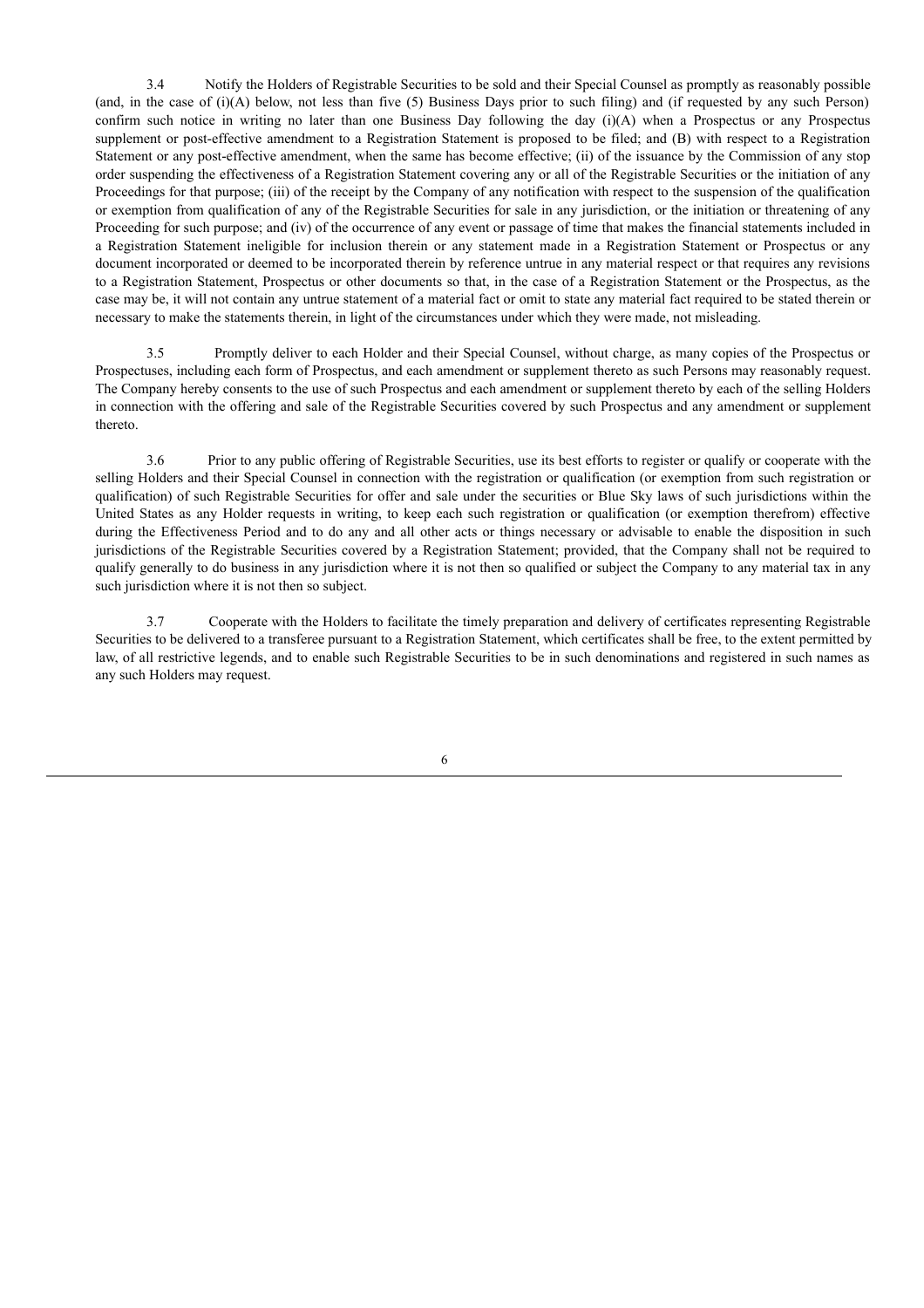3.8 Upon the occurrence of any event contemplated this Section 3, as promptly as reasonably possible, prepare a supplement or amendment, including a post-effective amendment, to a Registration Statement or a supplement to the related Prospectus or any document incorporated or deemed to be incorporated therein by reference, and file any other required document so that, as thereafter delivered, neither a Registration Statement nor such Prospectus will contain an untrue statement of a material fact or omit to state a material fact required to be stated therein or necessary to make the statements therein, in light of the circumstances under which they were made, not misleading.

3.9 Comply with all applicable rules and regulations of the Commission.

3.10 Use its best efforts to avoid the issuance of, or, if issued, obtain the withdrawal of (i) any order suspending the effectiveness of a Registration Statement, or (ii) any suspension of the qualification (or exemption from qualification) of any of the Registrable Securities for sale in any jurisdiction, at the earliest practicable moment.

3.11 Furnish to each Holder and their Special Counsel, without charge, at least one conformed copy of each Registration Statement and each amendment thereto, including financial statements and schedules, all documents incorporated or deemed to be incorporated therein by reference, and all exhibits to the extent requested by such Person (including those previously furnished or incorporated by reference) promptly after the filing of such documents with the Commission.

3.12 Notwithstanding anything herein to the contrary, if at any time or from time to time during the Effectiveness Period, the Company notifies the Holders in writing of the existence of a Potential Material Event (as defined below), the Holders shall not offer or sell any Securities from the time of the giving of notice with respect to a Potential Material Event until the Holders receive written notice from the Company that such Potential Material Event either has been disclosed to the public or no longer constitutes a Potential Material Event; provided, however, that, subject to Subsections 3.12.1 and 3.12.2, the Company may not so suspend the right to such holders of Securities for more than sixty (60) calendar days in the aggregate during any twelve-month period, and if such period is exceeded, such period shall be deemed an "Event" and the Company shall be liable to the Holder for liquidated damages pursuant to Section 2(c); provided, further, subject to Subsections 3.12.1 and 3.12.2, the failure to maintain a Registration Statement for not more than sixty (60) calendar days in the aggregate during any twelve (12) month period as a result of a Potential Material Event shall not be deemed a breach of this Agreement, provided the Company timely pays the Holder such liquidated damages. The Company must give the Holders at least thirty (30) calendar days' prior written notice that such a blackout period (without indicating the nature of such blackout period) will occur and such notice must be acknowledged in writing by the Holders. Failure to provide the Holders with such notice shall constitute an Event during the entire applicable period that the Registration Statement is suspended. "Potential Material Event" means any of the following:

3.12.1 The Board of Directors of the Company determines, in its good faith judgment, that the use of any Prospectus would require the disclosure of important information which the Company has a bona fide business purpose for preserving as confidential or the disclosure of which would impede the Company's ability to consummate a significant transaction, in which event such period may be extended for up to thirty (30) additional days in any twelve (12) month period;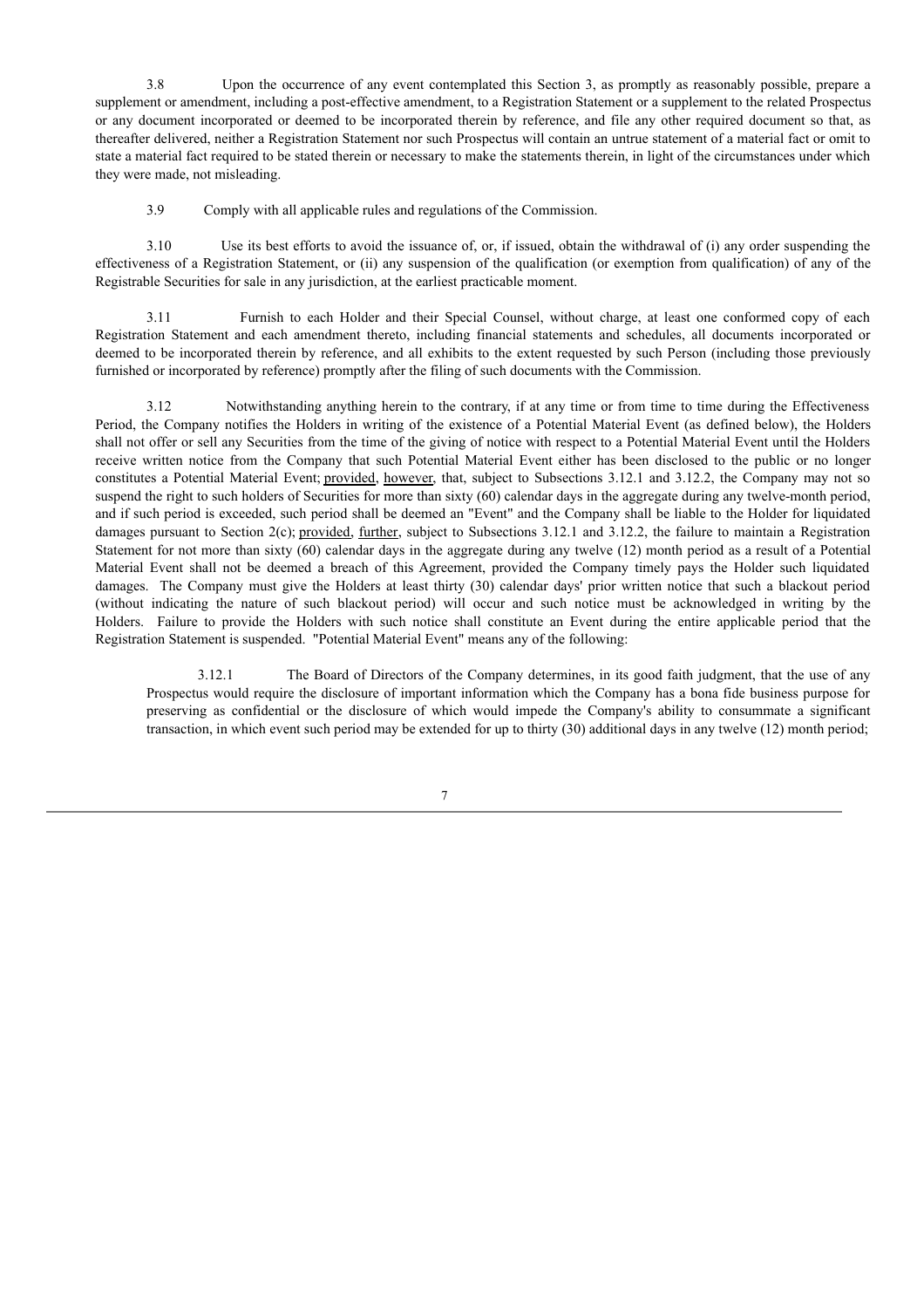3.12.2 The Company consummates any business combination for purposes of Rule 3-05 or Article 11 of Regulation S-X under the Securities Act, in which event such restricted period may be extended until the date on which the Company has filed such reports or obtained the financial information required by Rule 3-05 or Article 11 of Regulation S-X to be included in the Registration Statement, but in no event more sixty (60) additional days in any twelve (12) month period;

3.12.3 After one year from the Closing Date, the Company files or proposes to file a registration statement in an underwritten primary equity offering initiated by the Company (other than any registration by the Company on Form S-8, or a successor or substantially similar form, of (i) an employee stock option, stock purchase or compensation plan or of securities issued or issuable pursuant to any such plan, or (ii) a dividend reinvestment plan), for which the underwriters are reasonably acceptable to a majority in interest of the Holders, in which event such restricted period may be extended for thirty (30) days prior to the effective date of the registration statement covering such underwritten primary equity offering and ending on the date specified by such managing underwriter in such written request to each Holder, which date shall be no more than thirty (30) days after such effective date, during which the Holder agrees, if requested in writing by the managing underwriter or underwriters administering such offering, not to effect any offer, sale or distribution of Company securities (or any option or right to acquire Company securities;

4 . **Registration Expenses**. All fees and expenses incident to the performance of or compliance with this Agreement by the Company shall be borne by the Company whether or not any Registrable Securities are sold pursuant to the Registration Statement. The fees and expenses referred to in the foregoing sentence shall include, without limitation, (i) all registration and filing fees (including, without limitation, fees and expenses (A) with respect to filings required to be made with the Nasdaq OTC Bulletin Board and any Subsequent Market on which the Common Stock is then listed for trading, and (B) in compliance with applicable state securities or Blue Sky laws (including, without limitation, fees and disbursements of counsel for the Company in connection with Blue Sky qualifications or exemptions of the Registrable Securities and determination of the eligibility of the Registrable Securities for investment under the laws of such jurisdictions as requested by the Holders)); (ii) printing expenses (including, without limitation, expenses of printing certificates for Registrable Securities and of printing prospectuses requested by the Holders); (iii) messenger, telephone and delivery expenses; (iv) fees and disbursements of counsel for the Company; and (v) fees and expenses of all other Persons retained by the Company in connection with the consummation of the transactions contemplated by this Agreement; and (vi) and fees and expenses of the Special Counsel up to \$20,000. In addition, the Company shall be responsible for all of its internal expenses incurred in connection with the consummation of the transactions contemplated by this Agreement (including, without limitation, all salaries and expenses of its officers and employees performing legal or accounting duties), the expense of any annual audit and the fees and expenses incurred in connection with the listing of the Registrable Securities on any securities exchange as required hereunder.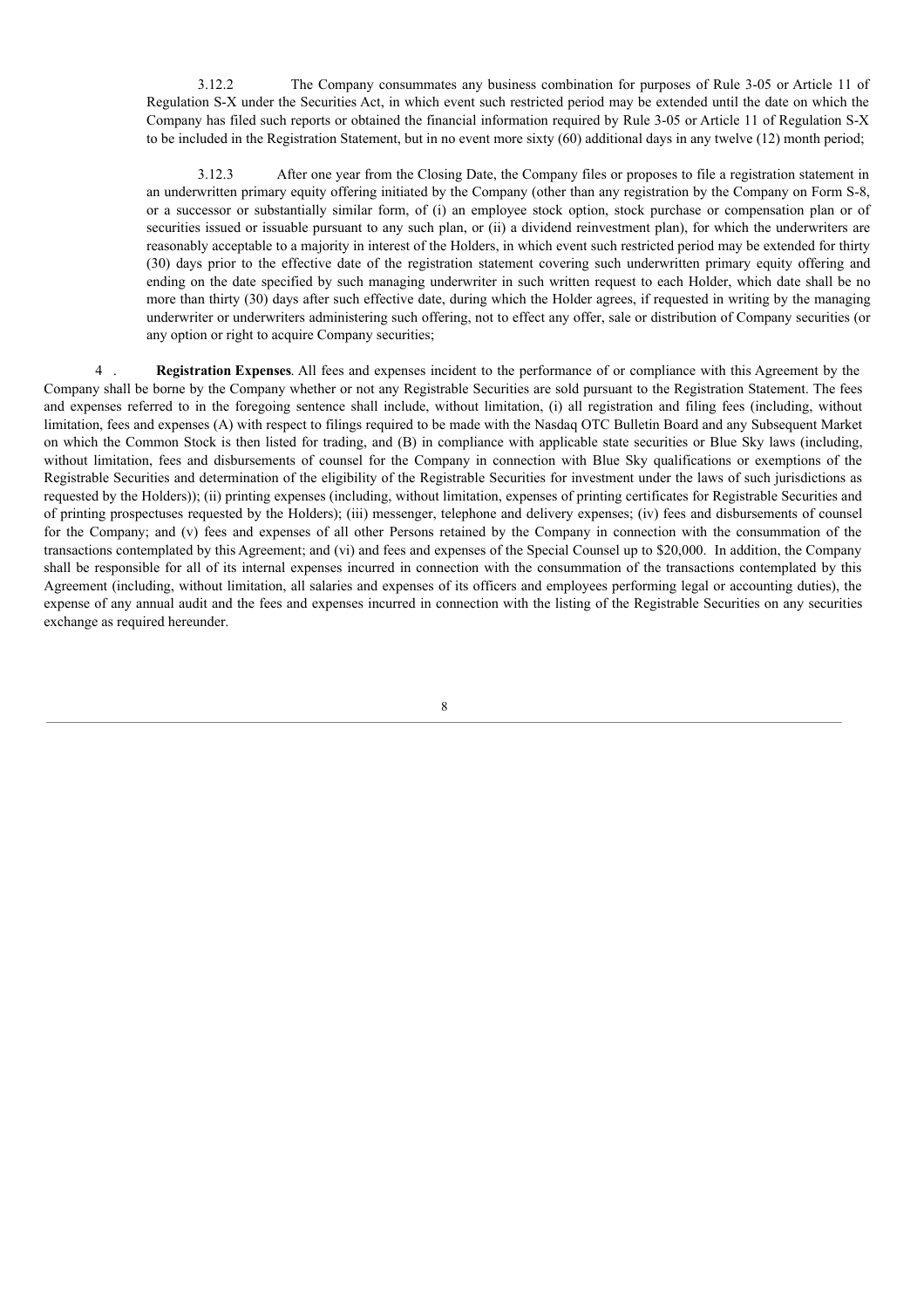#### 5. **Indemnification.**

5 . 1 *Indemnification by the Company*. The Company shall, notwithstanding any termination of this Agreement, indemnify and hold harmless each Holder, the officers, directors, agents, brokers (including brokers who offer and sell Registrable Securities as principal as a result of a pledge or any failure to perform under a margin call of Common Stock), investment advisors and employees of each of them, each Person who controls any such Holder (within the meaning of Section 15 of the Securities Act or Section 20 of the Exchange Act) and the officers, directors, agents and employees of each such controlling Person, to the fullest extent permitted by applicable law, from and against any and all losses, claims, damages, liabilities, costs (including, without limitation, costs of preparation and attorneys' fees) and expenses (collectively, "Losses"), as incurred, arising out of or relating to any untrue or alleged untrue statement of a material fact contained in a Registration Statement, any Prospectus or any form of prospectus or in any amendment or supplement thereto or in any preliminary prospectus, or arising out of or relating to any omission or alleged omission of a material fact required to be stated therein or necessary to make the statements therein (in the case of any Prospectus or form of prospectus or supplement thereto, in light of the circumstances under which they were made) not misleading, except to the extent, but only to the extent, that (i) such untrue statements or omissions are based solely upon information regarding such Holder furnished in writing to the Company by such Holder expressly for use therein, or to the extent that such information relates to such Holder or such Holder's proposed method of distribution of Registrable Securities and was reviewed and expressly approved in writing by such Holder expressly for use in a Registration Statement, such Prospectus or such form of Prospectus or in any amendment or supplement thereto or (ii) in the case of an occurrence of an event of the type specified in Section 3.4(ii)-(vi), the use by such Holder of an outdated or defective Prospectus after the Company has notified such Holder in writing that the Prospectus is outdated or defective and prior to the receipt by such Holder of the Advice contemplated in Section 6.5. The Company shall notify the Holders promptly of the institution, threat or assertion of any Proceeding of which the Company is aware in connection with the transactions contemplated by this Agreement.

5 . 2 *Indemnification by Holders*. Each Holder shall, severally and not jointly, indemnify and hold harmless the Company, its directors, officers, agents and employees, each Person who controls the Company (within the meaning of Section 15 of the Securities Act and Section 20 of the Exchange Act), and the directors, officers, agents or employees of such controlling Persons, to the fullest extent permitted by applicable law, from and against all Losses (as determined by a court of competent jurisdiction in a final judgment not subject to appeal or review) arising out of or based upon any untrue statement of a material fact contained in any Registration Statement, any Prospectus, or any form of prospectus, or in any amendment or supplement thereto, or arising solely out of or based solely upon any omission of a material fact required to be stated therein or necessary to make the statements therein not misleading to the extent, but only to the extent, that such untrue statement or omission is contained in any information so furnished in writing by such Holder to the Company specifically for inclusion in such Registration Statement or such Prospectus or to the extent that (i) such untrue statements or omissions are based solely upon information regarding such Holder furnished in writing to the Company by such Holder expressly for use therein, or to the extent that such information relates to such Holder or such Holder's proposed method of distribution of Registrable Securities and was reviewed and expressly approved in writing by such Holder expressly for use in the Registration Statement, such Prospectus or such form of Prospectus or in any amendment or supplement thereto or (ii) in the case of an occurrence of an event of the type specified in Section 3(d)(ii)-(vi), the use by such Holder of an outdated or defective Prospectus after the Company has notified such Holder in writing that the Prospectus is outdated or defective and prior to the receipt by such Holder of the Advice contemplated in Section 6(e). In no event shall the liability of any selling Holder hereunder be greater in amount than the dollar amount of the net proceeds received by such Holder upon the sale of the Registrable Securities giving rise to such indemnification obligation.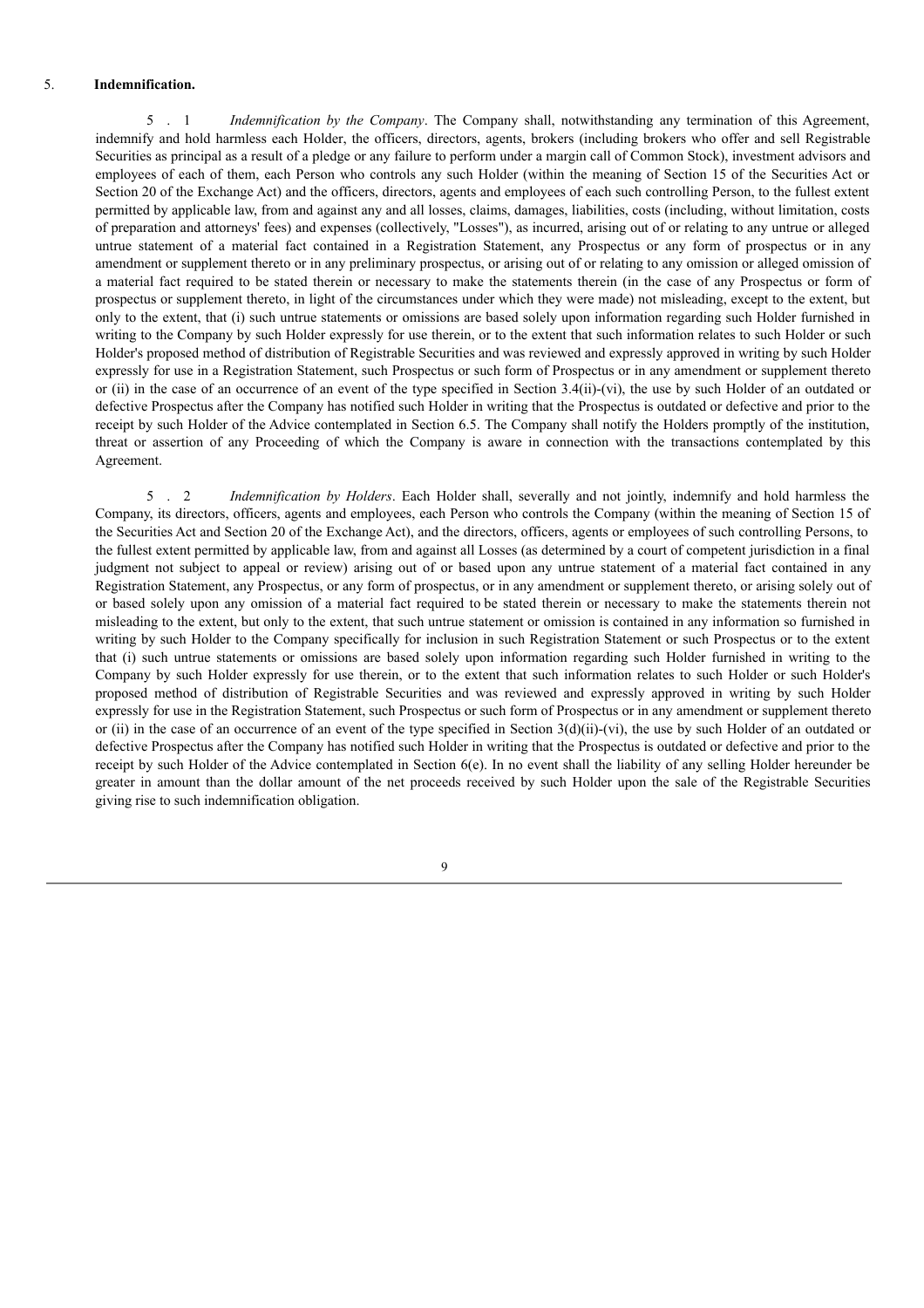### 5.3 *Conduct of Indemnification Proceedings*.

5.3.1 If any Proceeding shall be brought or asserted against any Person entitled to indemnity hereunder (an "Indemnified Party"), such Indemnified Party shall promptly notify the Person from whom indemnity is sought (the "Indemnifying Party") in writing, and the Indemnifying Party shall assume the defense thereof, including the employment of counsel reasonably satisfactory to the Indemnified Party and the payment of all fees and expenses incurred in connection with defense thereof; provided, that the failure of any Indemnified Party to give such notice shall not relieve the Indemnifying Party of its obligations or liabilities pursuant to this Agreement, except (and only) to the extent that it shall be finally determined by a court of competent jurisdiction (which determination is not subject to appeal or further review) that such failure shall have proximately and materially adversely prejudiced the Indemnifying Party.

5.3.2 An Indemnified Party shall have the right to employ separate counsel in any such Proceeding and to participate in the defense thereof, but the fees and expenses of such counsel shall be at the expense of such Indemnified Party or Parties unless: (i) the Indemnifying Party has agreed in writing to pay such fees and expenses; or (ii) the Indemnifying Party shall have failed promptly to assume the defense of such Proceeding and to employ counsel reasonably satisfactory to such Indemnified Party in any such Proceeding; or (iii) the named parties to any such Proceeding (including any impleaded parties) include both such Indemnified Party and the Indemnifying Party, and such Indemnified Party shall have been advised by counsel that a conflict of interest is likely to exist if the same counsel were to represent such Indemnified Party and the Indemnifying Party (in which case, if such Indemnified Party notifies the Indemnifying Party in writing that it elects to employ separate counsel at the expense of the Indemnifying Party, the Indemnifying Party shall not have the right to assume the defense thereof and such counsel shall be at the expense of the Indemnifying Party). The Indemnifying Party shall not be liable for any settlement of any such Proceeding effected without its written consent, which consent shall not be unreasonably withheld. No Indemnifying Party shall, without the prior written consent of the Indemnified Party, effect any settlement of any pending Proceeding in respect of which any Indemnified Party is a party, unless such settlement includes an unconditional release of such Indemnified Party from all liability on claims that are the subject matter of such Proceeding.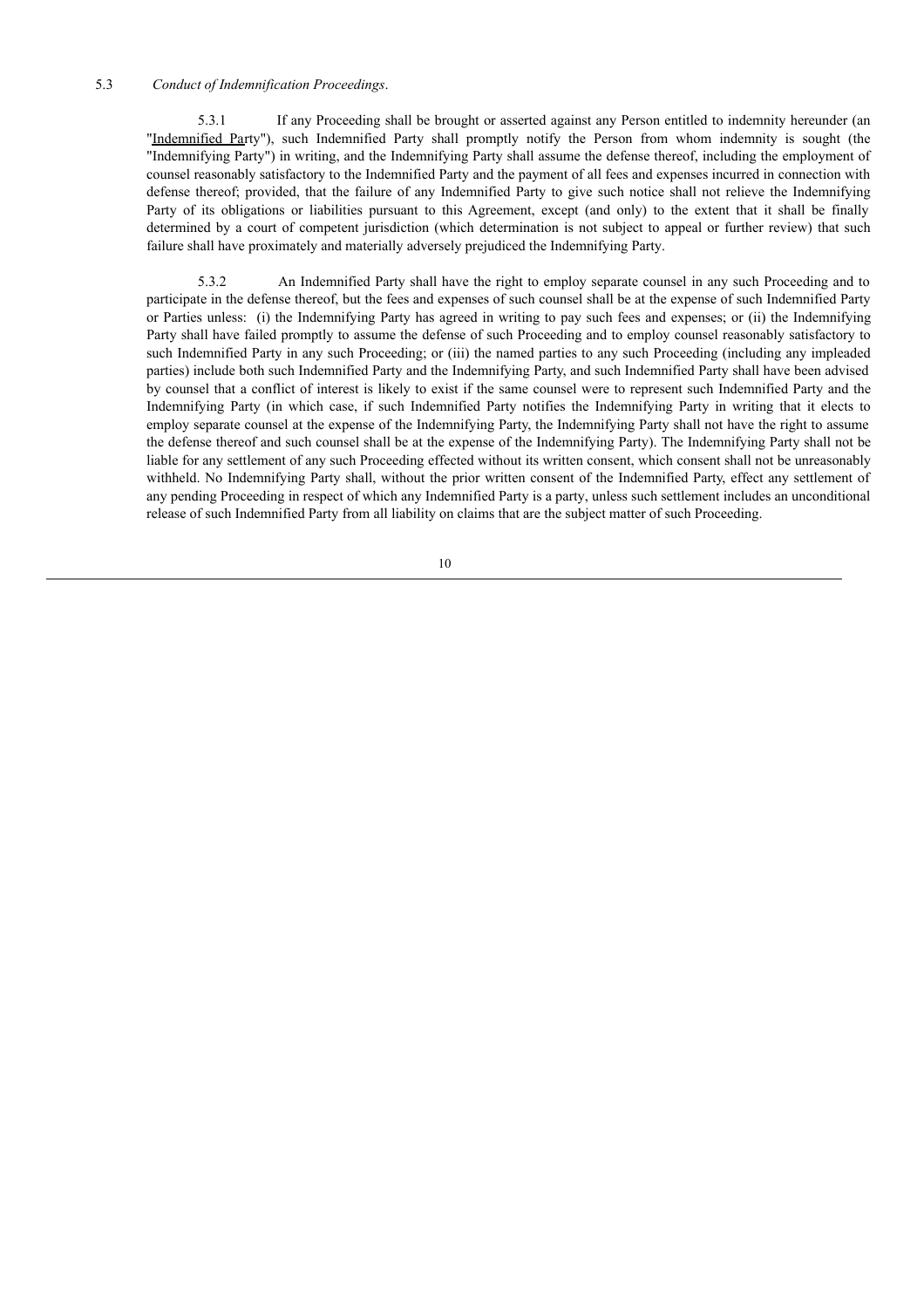5.3.3 All fees and expenses of the Indemnified Party (including reasonable fees and expenses to the extent incurred in connection with investigating or preparing to defend such Proceeding in a manner not inconsistent with this Section) shall be paid to the Indemnified Party, as incurred, within ten (10) Business Days of written notice thereof to the Indemnifying Party (regardless of whether it is ultimately determined that an Indemnified Party is not entitled to indemnification hereunder; provided, that the Indemnifying Party may require such Indemnified Party to undertake to reimburse all such fees and expenses to the extent it is finally judicially determined that such Indemnified Party is not entitled to indemnification hereunder).

#### 5.4 *Contribution*.

5.4.1 If a claim for indemnification under Section 5.1 or 5.2 is unavailable to an Indemnified Party (by reason of public policy or otherwise), then each Indemnifying Party, in lieu of indemnifying such Indemnified Party, shall contribute to the amount paid or payable by such Indemnified Party as a result of such Losses, in such proportion as is appropriate to reflect the relative fault of the Indemnifying Party and Indemnified Party in connection with the actions, statements or omissions that resulted in such Losses as well as any other relevant equitable considerations. The relative fault of such Indemnifying Party and Indemnified Party shall be determined by reference to, among other things, whether any action in question, including any untrue or alleged untrue statement of a material fact or omission or alleged omission of a material fact, has been taken or made by, or relates to information supplied by, such Indemnifying Party or Indemnified Party, and the parties' relative intent, knowledge, access to information and opportunity to correct or prevent such action, statement or omission. The amount paid or payable by a party as a result of any Losses shall be deemed to include, subject to the limitations set forth in Section 5.3, any reasonable attorneys' or other reasonable fees or expenses incurred by such party in connection with any Proceeding to the extent such party would have been indemnified for such fees or expenses if the indemnification provided for in this Section was available to such party in accordance with its terms.

5.4.2 The parties hereto agree that it would not be just and equitable if contribution pursuant to this Section 5.4 were determined by pro rata allocation or by any other method of allocation that does not take into account the equitable considerations referred to in the immediately preceding paragraph. Notwithstanding the provisions of this Section 5.4, no Holder shall be required to contribute, in the aggregate, any amount in excess of the amount by which the proceeds actually received by such Holder from the sale of the Registrable Securities subject to the Proceeding exceeds the amount of any damages that such Holder has otherwise been required to pay by reason of such untrue or alleged untrue statement or omission or alleged omission.

5.4.3 The indemnity and contribution agreements contained in this Section are in addition to any liability that the Indemnifying Parties may have to the Indemnified Parties.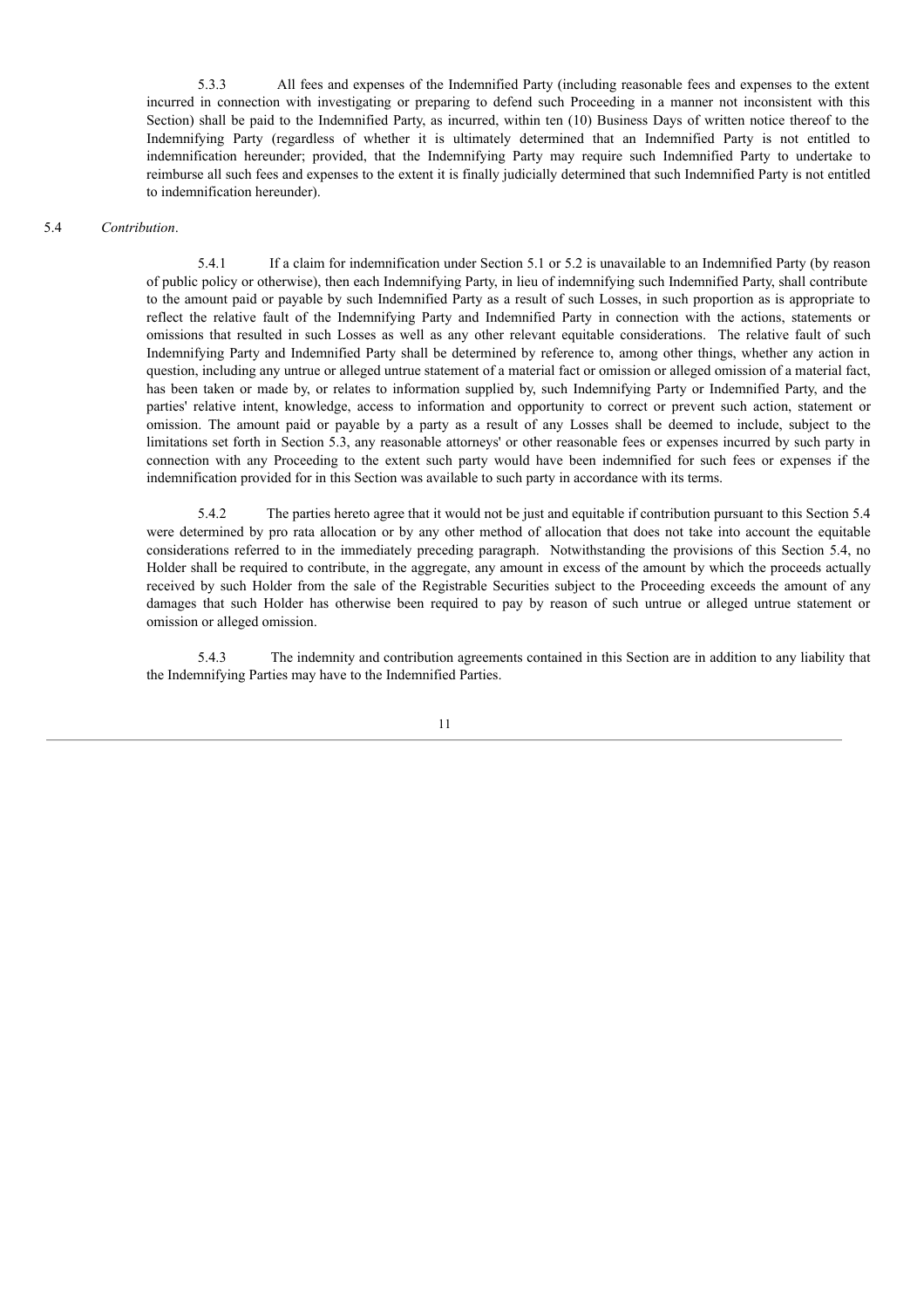#### 6. **Miscellaneous.**

6.1 *Amendments and Waivers*. The provisions of this Agreement, including the provisions of this sentence, may not be amended, modified or supplemented, and waivers or consents to departures from the provisions hereof may not be given, unless the same shall be in writing and signed by the Company and the Holders of at least two-thirds of the then outstanding Registrable Securities. Notwithstanding the foregoing, a waiver or consent to depart from the provisions hereof with respect to a matter that relates exclusively to the rights of Holders and that does not directly or indirectly affect the rights of other Holders may be given by Holders of at least a majority of the Registrable Securities to which such waiver or consent relates; provided, however, that the provisions of this sentence may not be amended, modified, or supplemented except in accordance with the provisions of the immediately preceding sentence.

6.2 *No Inconsistent Agreements*. Neither the Company nor any of its subsidiaries has entered, as of the date hereof, nor shall the Company or any of its subsidiaries, on or after the date of this Agreement, enter into any agreement with respect to its securities, that would have the effect of impairing the rights granted to the Holders in this Agreement or otherwise conflicts with the provisions hereof. Except as and to the extent specified in Schedule 6.2 hereto, neither the Company nor any of its subsidiaries has previously entered into any agreement granting any registration rights with respect to any of its securities to any Person that have not been satisfied in full.

6.3 *No Piggyback on Registrations*. Except as and to the extent specified in Schedule 6.3 hereto, neither the Company nor any of its security holders (other than the Holders in such capacity pursuant hereto) may include securities of the Company in the Registration Statement other than the Registrable Securities, and the Company shall not after the date hereof enter into any agreement providing any such right to any of its security holders.

6.4 *Compliance*. Each Holder covenants and agrees that it will comply with the prospectus delivery requirements of the Securities Act as applicable to it in connection with sales of Registrable Securities pursuant to the Registration Statement.

6.5 *Discontinued Disposition*. Each Holder agrees by its acquisition of such Registrable Securities that, upon receipt of a notice from the Company of the occurrence of any event of the kind described in Sections 3.4, such Holder will forthwith discontinue disposition of such Registrable Securities under a Registration Statement until such Holder's receipt of the copies of the supplemented Prospectus and/or amended Registration Statement contemplated by Section 3.8, or until it is advised in writing (the "Advice") by the Company that the use of the applicable Prospectus may be resumed, and, in either case, has received copies of any additional or supplemental filings that are incorporated or deemed to be incorporated by reference in such Prospectus or Registration Statement. The Company may provide appropriate stop orders to enforce the provisions of this paragraph.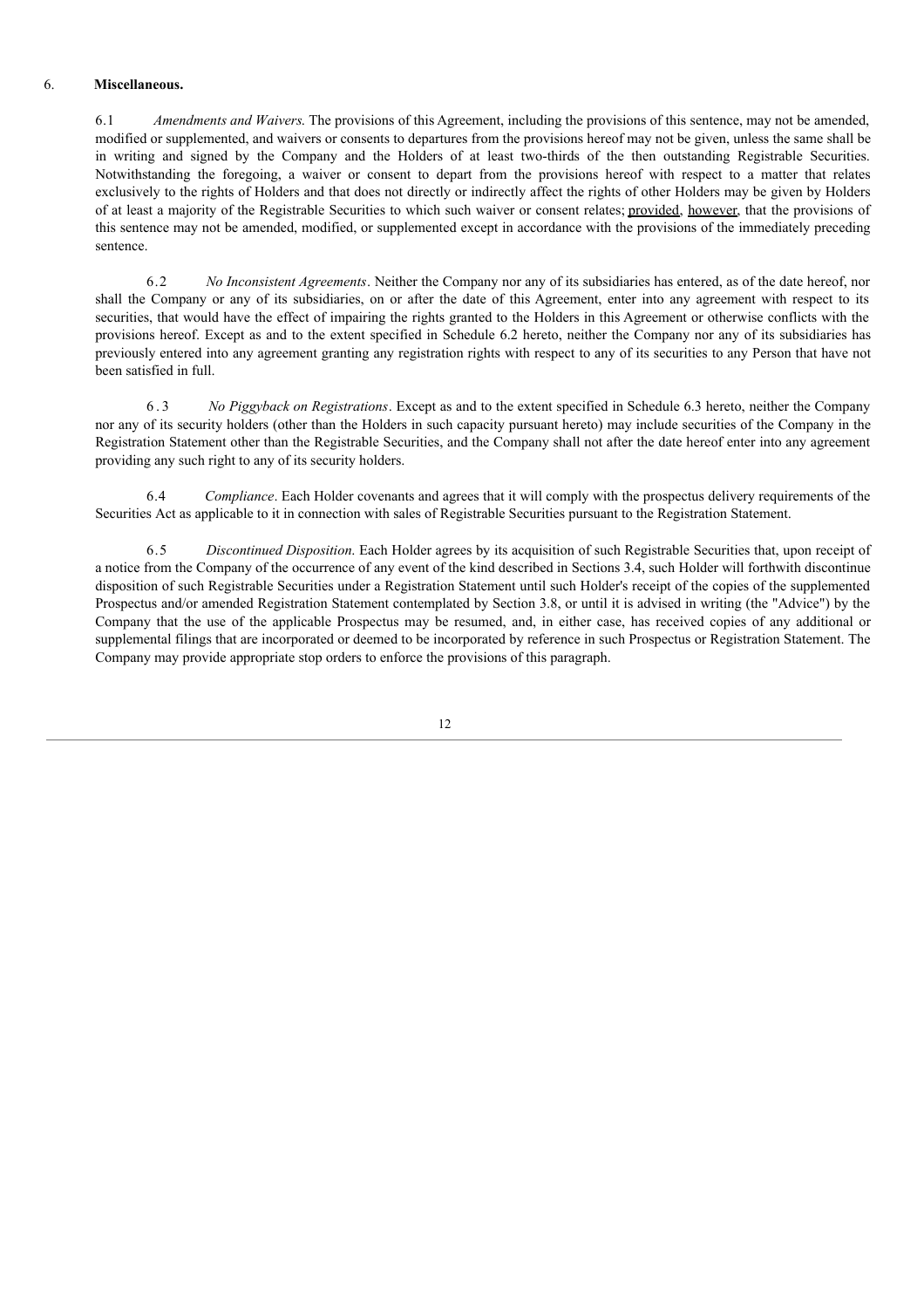6 . 6 *Piggy-Back Registrations*. If at any time during the Effectiveness Period there is not an effective Registration Statement covering all of the Registrable Securities and the Company shall determine to prepare and file with the Commission a registration statement relating to an offering for its own account or the account of others under the Securities Act of any of its equity securities, other than on Form S-4 or Form S-8 (each as promulgated under the Securities Act) or their then equivalents relating to equity securities to be issued solely in connection with any acquisition of any entity or business or equity securities issuable in connection with stock option or other employee benefit plans, then the Company shall send to each Holder written notice of such determination and, if within fifteen (15) days after receipt of such notice, any such Holder shall so request in writing, the Company shall include in such registration statement all or any part of such Registrable Securities such holder requests to be registered, subject to customary underwriter cutbacks applicable to all Holders of registration rights; provided, that, the Company shall not be required to register any Registrable Securities pursuant to this Section 6.6 that are eligible for resale pursuant to Rule 144 promulgated under the Securities Act.

6.7 *Notices*. Any and all notices or other communications or deliveries required or permitted to be provided hereunder shall be delivered as set forth in the Purchase Agreement.

6 . 8 *Successors and Assigns*. This Agreement shall inure to the benefit of and be binding upon the successors and permitted assigns of each of the parties and shall inure to the benefit of each Holder. The Company may not assign its rights or obligations hereunder without the prior written consent of each Holder. Each Holder may assign their respective rights hereunder in the manner and to the Persons as permitted under the Purchase Agreement.

6 . 9 *Counterparts*. This Agreement may be executed in any number of counterparts, each of which when so executed shall be deemed to be an original and, all of which taken together shall constitute one and the same Agreement. In the event that any signature is delivered by facsimile transmission, such signature shall create a valid binding obligation of the party executing (or on whose behalf such signature is executed) the same with the same force and effect as if such facsimile signature were the original thereof.

6 . 1 0 *Governing Law*. All questions concerning the construction, validity, enforcement and interpretation of this Agreement shall be governed by and construed and enforced in accordance with the internal laws of the State of California, without regard to the principles of conflicts of law thereof. Each party hereby irrevocably submits to the exclusive jurisdiction of the state and federal courts sitting in the City of San Diego, for the adjudication of any dispute hereunder or in connection herewith or with any transaction contemplated hereby or discussed herein, and hereby irrevocably waives, and agrees not to assert in any suit, action or proceeding, any claim that it is not personally subject to the jurisdiction of any such court, that such suit, action or proceeding is improper. Each party hereby irrevocably waives personal service of process and consents to process being served in any such suit, action or proceeding by mailing a copy thereof to such party at the address in effect for notices to it under this Agreement and agrees that such service shall constitute good and sufficient service of process and notice thereof. Nothing contained herein shall be deemed to limit in any way any right to serve process in any manner permitted by law. Each party hereto hereby irrevocably waives, to the fullest extent permitted by applicable law, any and all right to trial by jury in any legal proceeding arising out of or relating to this Agreement or the transactions contemplated hereby. If either party shall commence a Proceeding to enforce any provisions of this Agreement, then the prevailing party in such Proceeding shall be reimbursed by the other party for its attorney's fees and other costs and expenses incurred with the investigation, preparation and prosecution of such Proceeding.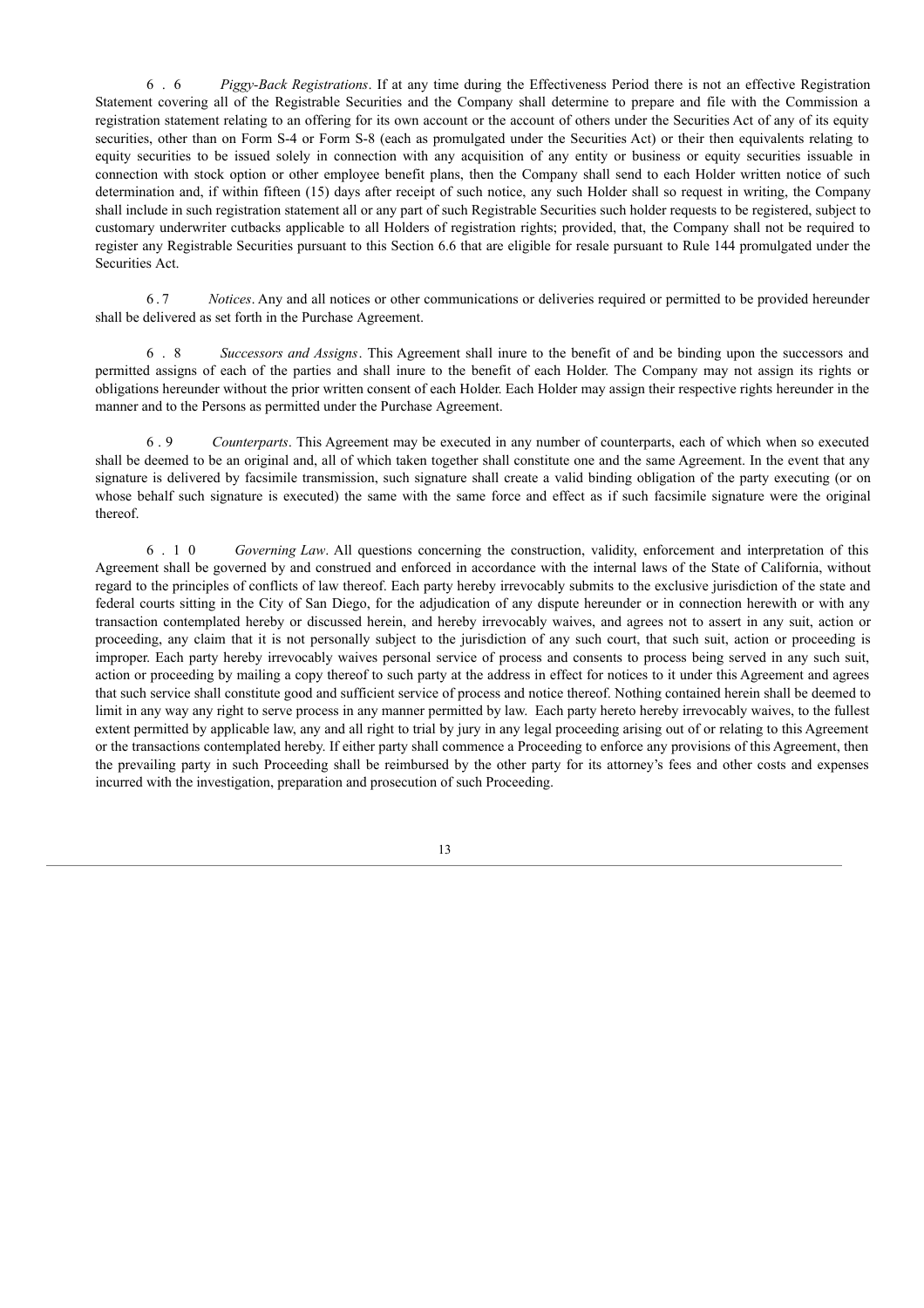6.11 *Cumulative Remedies*. The remedies provided herein are cumulative and not exclusive of any remedies provided by law.

6 . 1 2 *Severability*. If any term, provision, covenant or restriction of this Agreement is held by a court of competent jurisdiction to be invalid, illegal, void or unenforceable, the remainder of the terms, provisions, covenants and restrictions set forth herein shall remain in full force and effect and shall in no way be affected, impaired or invalidated, and the parties hereto shall use their reasonable efforts to find and employ an alternative means to achieve the same or substantially the same result as that contemplated by such term, provision, covenant or restriction. It is hereby stipulated and declared to be the intention of the parties that they would have executed the remaining terms, provisions, covenants and restrictions without including any of such that may be hereafter declared invalid, illegal, void or unenforceable.

6.13 *Headings*. The headings in this Agreement are for convenience of reference only and shall not limit or otherwise affect the meaning hereof.

6 . 1 4 *Independent Nature of Purchasers' Obligations and Rights*. The obligations of each Purchaser hereunder are several and not joint with the obligations of any other Purchaser hereunder, and no Purchaser shall be responsible in any way for the performance of the obligations of any other Purchaser hereunder. Nothing contained herein or in any other agreement or document delivered at any closing, and no action taken by any Purchaser pursuant hereto or thereto, shall be deemed to constitute the Purchasers as a partnership, an association, a joint venture or any other kind of entity, or create a presumption that the Purchasers are in any way acting in concert with respect to such obligations or the transactions contemplated by this Agreement. Each Purchaser shall be entitled to protect and enforce its rights, including without limitation the rights arising out of this Agreement, and it shall not be necessary for any other Purchaser to be joined as an additional party in any proceeding for such purpose.

IN WITNESS WHEREOF, the parties have executed this Registration Rights Agreement as of the date first written above.

#### **AETHLON MEDICAL, INC.**

By: /s/ James B. Frakes Name: James B. Frakes Title: Senior Vice President - Finance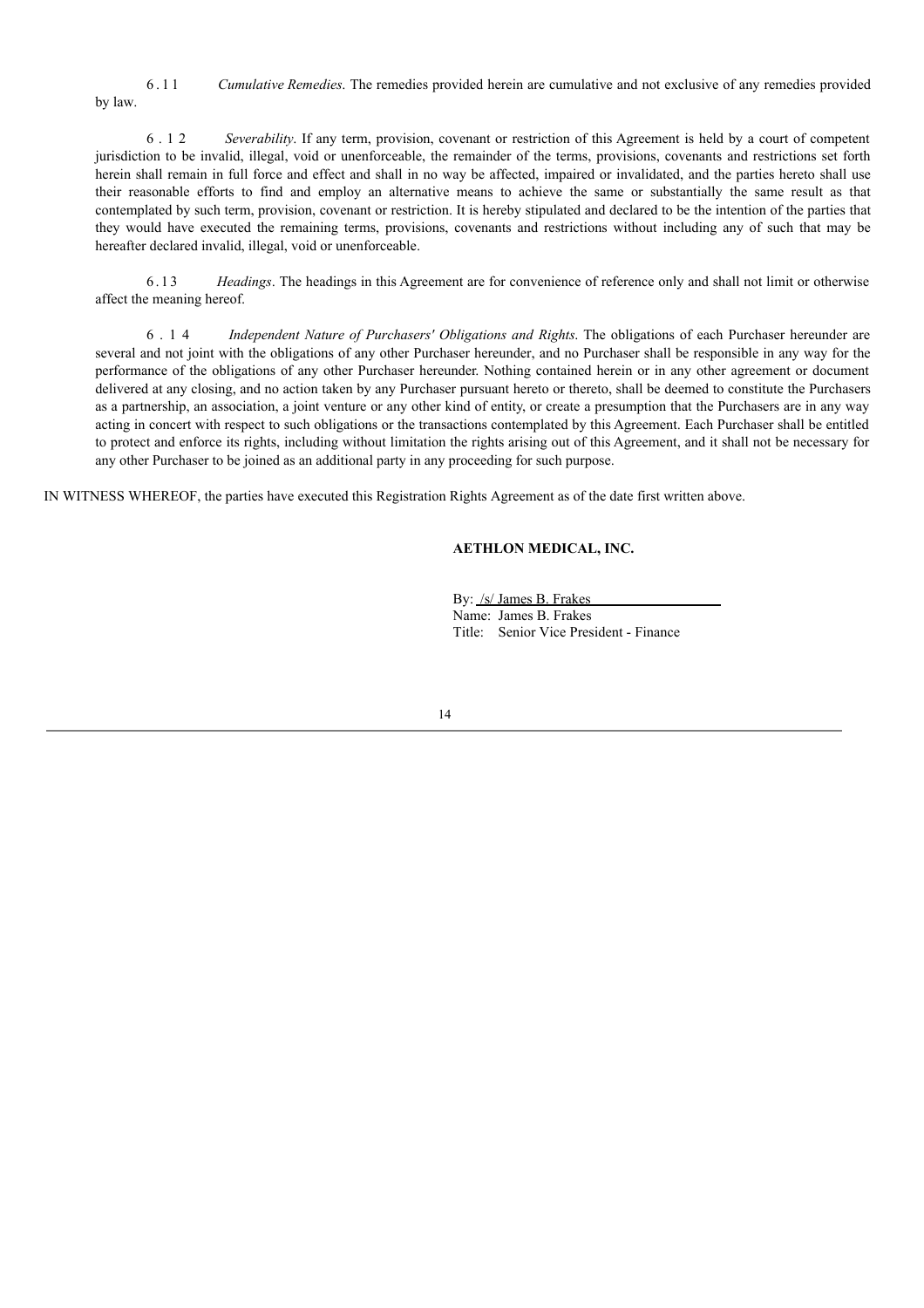## **HOLDER SIGNATURE PAGE TO REGISTRATION RIGHTS AGREEMENT**

By:\_\_\_\_\_\_\_\_\_\_\_\_\_\_\_\_\_\_\_

Its:\_\_\_\_\_\_\_\_\_\_\_\_\_\_\_\_\_\_\_

Outstanding Principal Amount of Notes: \$\_\_\_\_\_\_\_\_\_\_

 $\mathcal{L}_\text{max}$  , we can also the contribution of  $\mathcal{L}_\text{max}$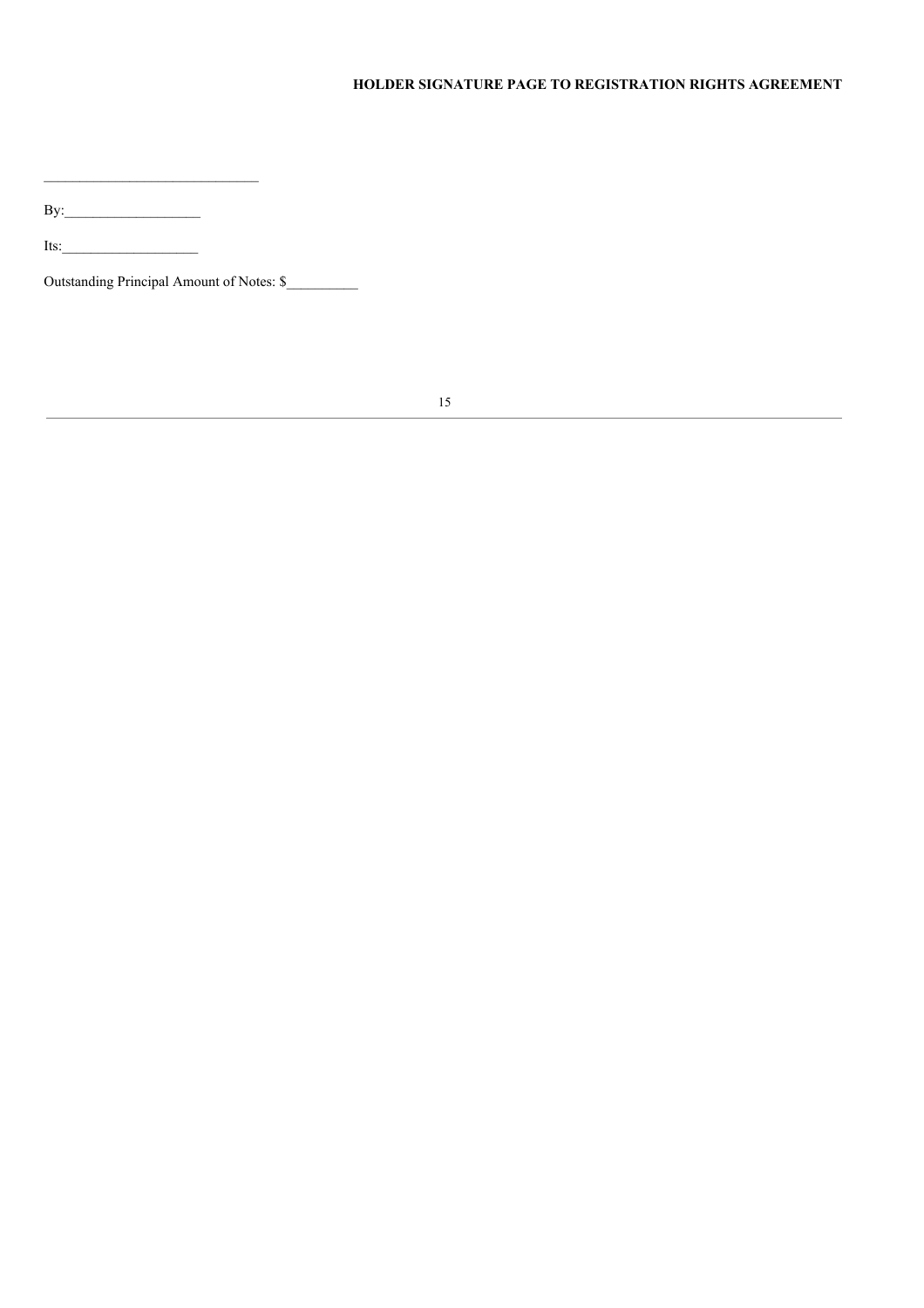### **EXHIBIT A**

#### **Plan of Distribution**

The Selling Stockholders and any of their pledgees, assignees and successors-in-interest may, from time to time, sell any or all of their shares of Common Stock on any stock exchange, market or trading facility on which the shares are traded or in private transactions. These sales may be at fixed or negotiated prices. The Selling Stockholders may use any one or more of the following methods when selling shares:

- ordinary brokerage transactions and transactions in which the broker-dealer solicits purchasers;
- · block trades in which the broker-dealer will attempt to sell the shares as agent but may position and resell a portion of the block as principal to facilitate the transaction;
- · purchases by a broker-dealer as principal and resale by the broker-dealer for its account;
- an exchange distribution in accordance with the rules of the applicable exchange;
- privately negotiated transactions:
- short sales;
- · broker-dealers may agree with the Selling Stockholders to sell a specified number of such shares at a stipulated price per share;
- a combination of any such methods of sale; and
- any other method permitted pursuant to applicable law.

The Selling Stockholders may also sell shares under Rule 144 under the Securities Act of 1933, if available, rather than under this prospectus. Broker-dealers engaged by the Selling Stockholders may arrange for other brokers-dealers to participate in sales. Broker-dealers may receive commissions or discounts from the Selling Stockholders (or, if any broker-dealer acts as agent for the purchaser of shares, from the purchaser) in amounts to be negotiated. The Selling Stockholders do not expect these commissions and discounts to exceed what is customary in the types of transactions involved.

The Selling Stockholders may from time to time pledge or grant a security interest in some or all of the Shares or Common Stock or Warrant owned by them and, if they default in the performance of their secured obligations, the pledgees or secured parties may offer and sell the shares of common stock from time to time under this prospectus, or under an amendment to this prospectus under Rule 424(b)(3) or other applicable provision of the Securities Act amending the list of Selling Stockholders to include the pledgee, transferee or other successors in interest as Selling Stockholders under this prospectus.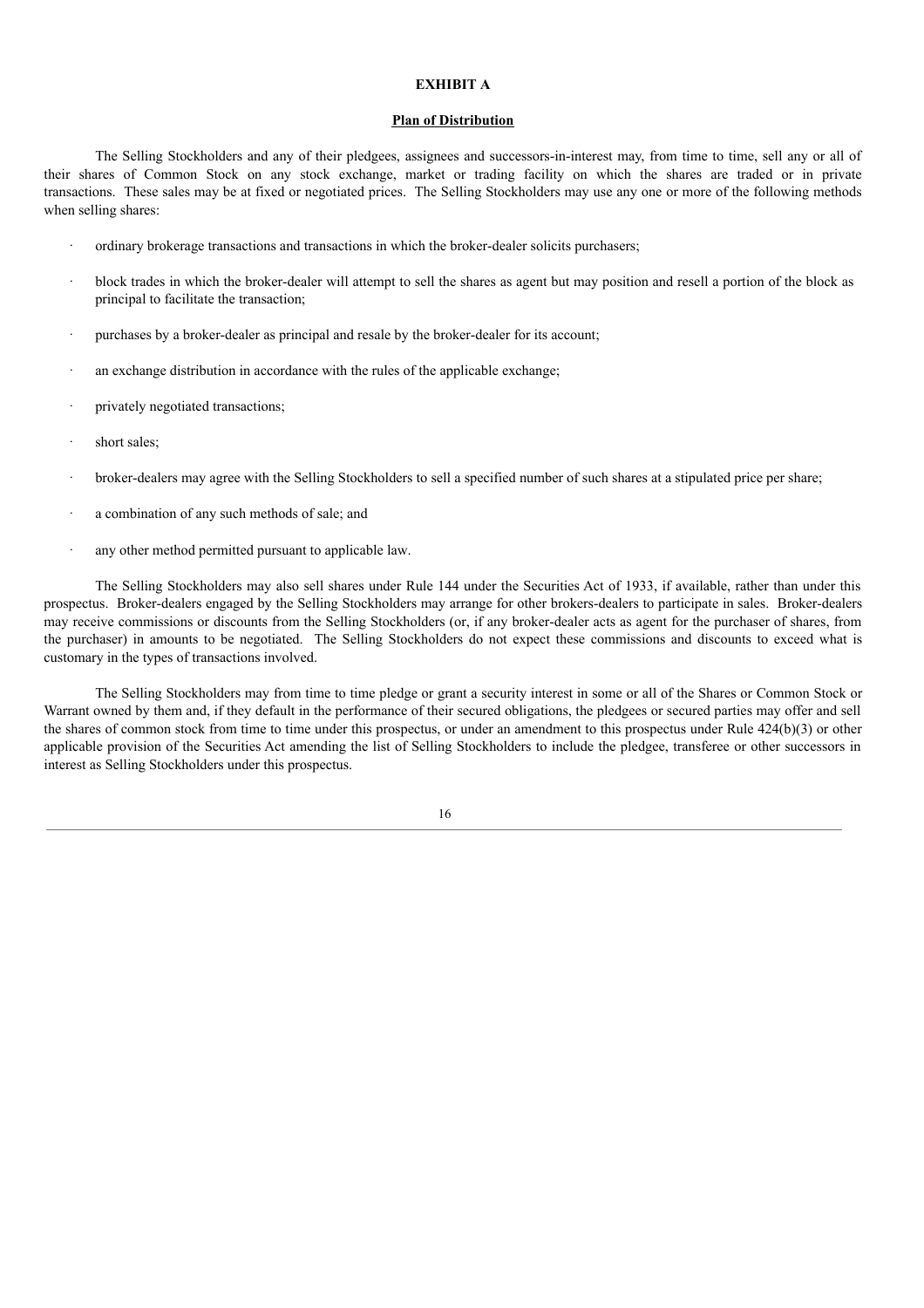The Selling Stockholders also may transfer the shares of Common Stock in other circumstances, in which case the transferees, pledgees or other successors in interest will be the selling beneficial owners for purposes of this prospectus.

The Selling Stockholders and any broker-dealers or agents that are involved in selling the shares may be deemed to be "underwriters" within the meaning of the Securities Act in connection with such sales. In such event, any commissions received by such broker-dealers or agents and any profit on the resale of the shares purchased by them may be deemed to be underwriting commissions or discounts under the Securities Act. The Selling Stockholders have informed the Company that it does not have any agreement or understanding, directly or indirectly, with any person to distribute the Common Stock.

The Company is required to pay all fees and expenses incident to the registration of the shares. The Company has agreed to indemnify the Selling Stockholders against certain losses, claims, damages and liabilities, including liabilities under the Securities Act.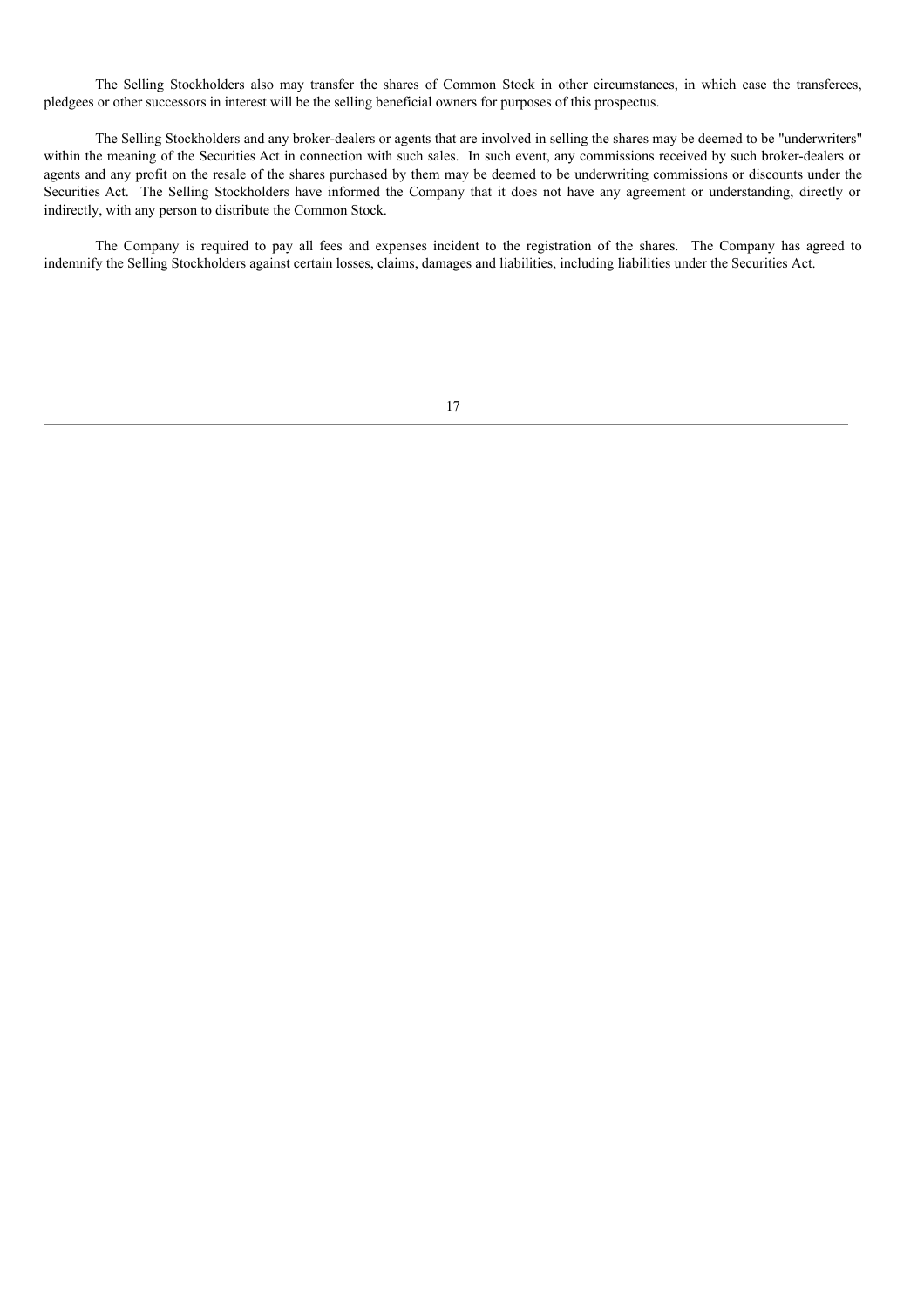### LIST OF SUBSIDIARIES OF AETHLON MEDICAL, INC.

Exosome Sciences, Inc., a Nevada corporation.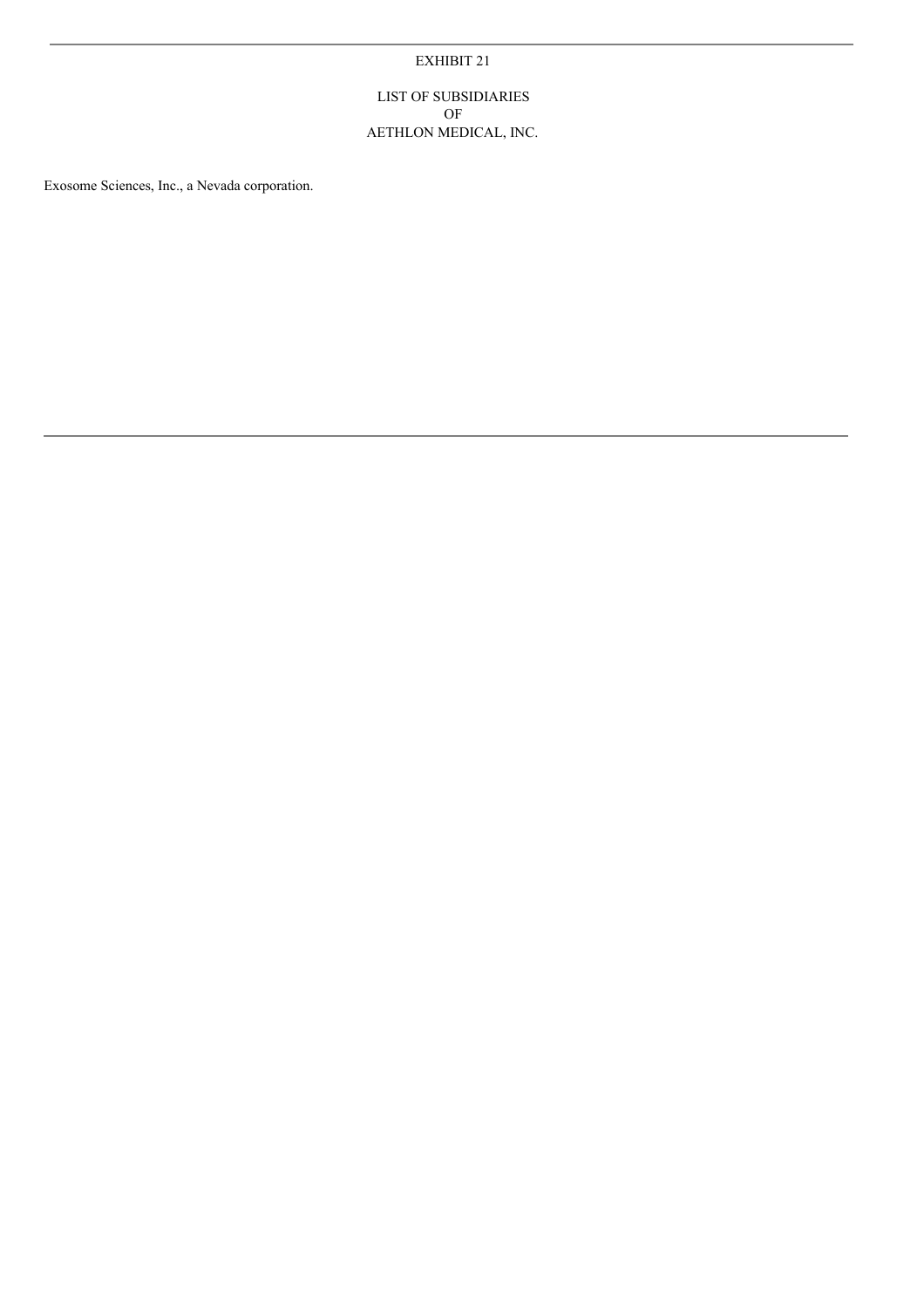#### **Exhibit 23.1**

### **CONSENT OF INDEPENDENT REGISTERED PUBLIC ACCOUNTING FIRM**

We hereby consent to the incorporation by reference in the previously filed Registration Statements of Aethlon Medical, Inc. on Form S-8 (File Nos. 333-164939, 333-160532, 333-145290, 333-127911, 333-114017 and 333-49896) of our report, dated June 30, 2010 on the consolidated financial statements of Aethlon Medical, Inc. and Subsidiaries as of March 31, 2010 and 2009 and for each of the two years in the two year period ended March 31, 2010 and the period January 31, 2004 (inception) through March 31, 2010 (which includes an explanatory paragraph expressing substantial doubt as to the Company's ability to continue as a goingconcern)appearing in this Annual Report on Form 10-K of Aethlon Medical, Inc. for the year ended March 31, 2010.

> /s/ Squar, Milner, Peterson, Miranda & Williamson, LLP Squar, Milner, Peterson, Miranda & Williamson, LLP

Newport Beach, California June 30, 2010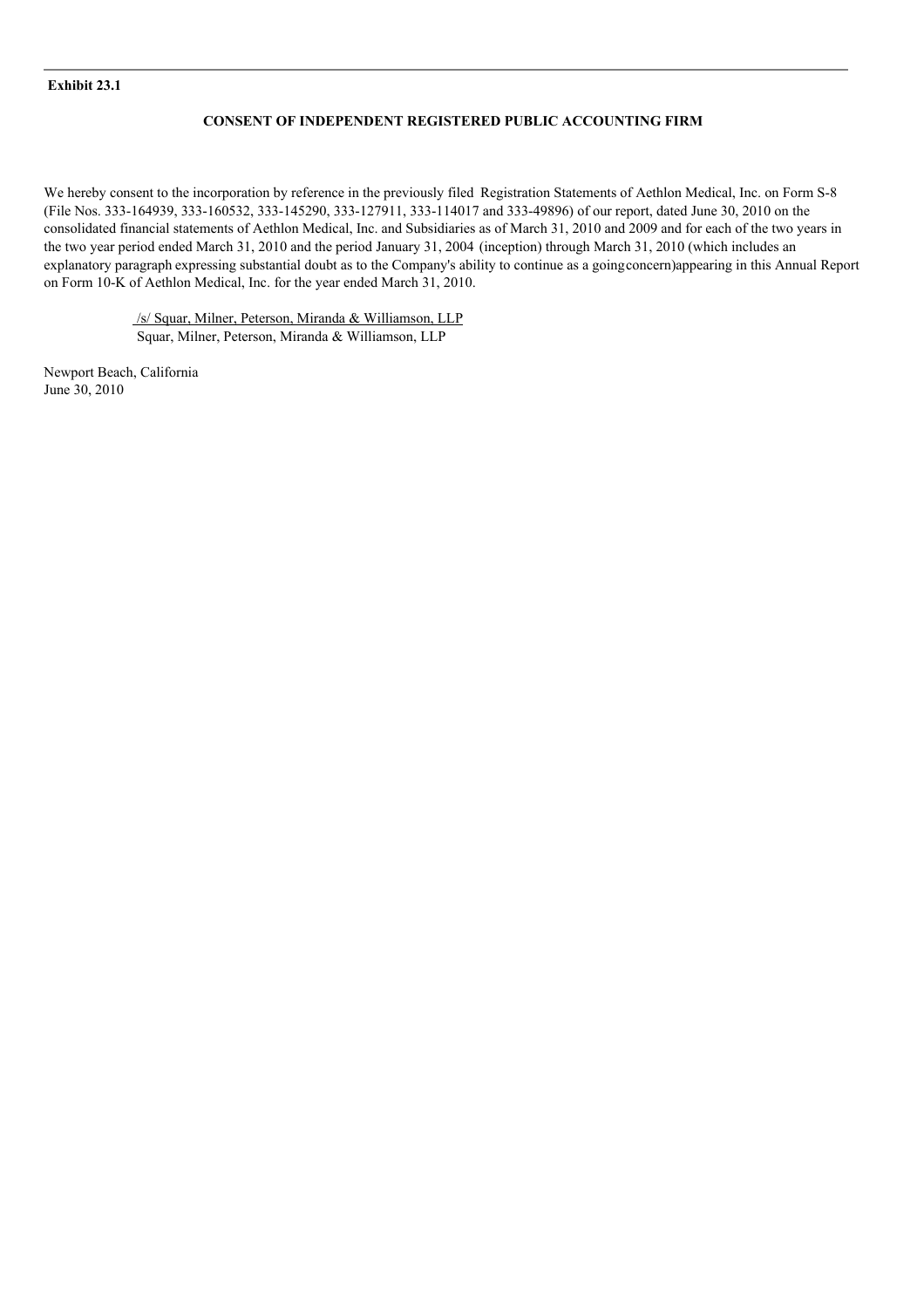### EXHIBIT 31.1

#### CERTIFICATION PURSUANT TO 18 U.S.C. SECTION 1350, AS ADOPTED PURSUANT TO SECTION 302 OF THE SARBANES-OXLEY ACT OF 2002

I, James Joyce, certify that:

1. I have reviewed this Annual Report on Form 10-K of Aethlon Medical, Inc.;

2. Based on my knowledge, this Annual Report does not contain any untrue statement of a material fact or omit to state a material fact necessary to make the statements made, in light of the circumstances under which such statements were made, not misleading with respect to the period covered by this Report;

3. Based on my knowledge, the financial statements, and other financial information included in this Report, fairly present in all material respects the financial condition, results of operations and cash flows of the smaller reporting company as of, and for, the periods presented in this Report;

4. The registrant's other certifying officer(s) and I are responsible for establishing and maintaining disclosure controls and procedures (as defined in Exchange Act Rules 13a-15(e) and 15d-15(e)) and internal control over financial reporting (as defined in Exchange Act Rules 13a-15(f) and 15d-15(f)) for the registrant and have:

(a) Designed such disclosure controls and procedures, or caused such disclosure controls and procedures to be designed under our supervision, to ensure that material information relating to the registrant, including its consolidated subsidiaries, is made known to us by others within those entities, particularly during the period in which this Report is being prepared;

(b) Designed such internal control over financial reporting, or caused such internal control over financial reporting to be designed under our supervision, to provide reasonable assurance regarding the reliability of financial reporting and the preparation of financial statements for external purposes in accordance with generally accepted accounting principles;

Evaluated the effectiveness of the registrant's disclosure controls and procedures and presented in this Report and our conclusions about the effectiveness of the disclosure controls and procedures, as of the end of the period covered by this Report based on such evaluation; and

(d) Disclosed in this Report any change in the registrant'sinternal control over financial reporting that occurred during the registrant's most recent fiscal quarter (the registrant's fourth fiscal quarter in the case of an annual report) that has materially affected, or is reasonably likely to materially affect, the registrant's internal control over financial reporting; and

5. The registrant's other certifying officer(s) and I have disclosed, based on our most recent evaluation of internal control over financial reporting, to the registrant's auditors and the audit committee of the registrant's board of directors (or persons performing the equivalent functions):

(a) All significant deficiencies and material weaknesses in the design or operation of internal control over financial reporting which are reasonably likely to adversely affect the registrant's ability to record, process, summarize and report financial information; and

(b) Any fraud, whether or not material, that involves management or other employees who have a significant role in the smaller reporting company's internal control over financial reporting.

Date: July 2, 2010

/S/ JAMES A. JOYCE JAMES A. JOYCE CHIEF EXECUTIVE OFFICER AND CHIEF ACCOUNTING OFFICER (PRINCIPAL EXECUTIVE OFFICER AND PRINCIPAL ACCOUNTING OFFICER)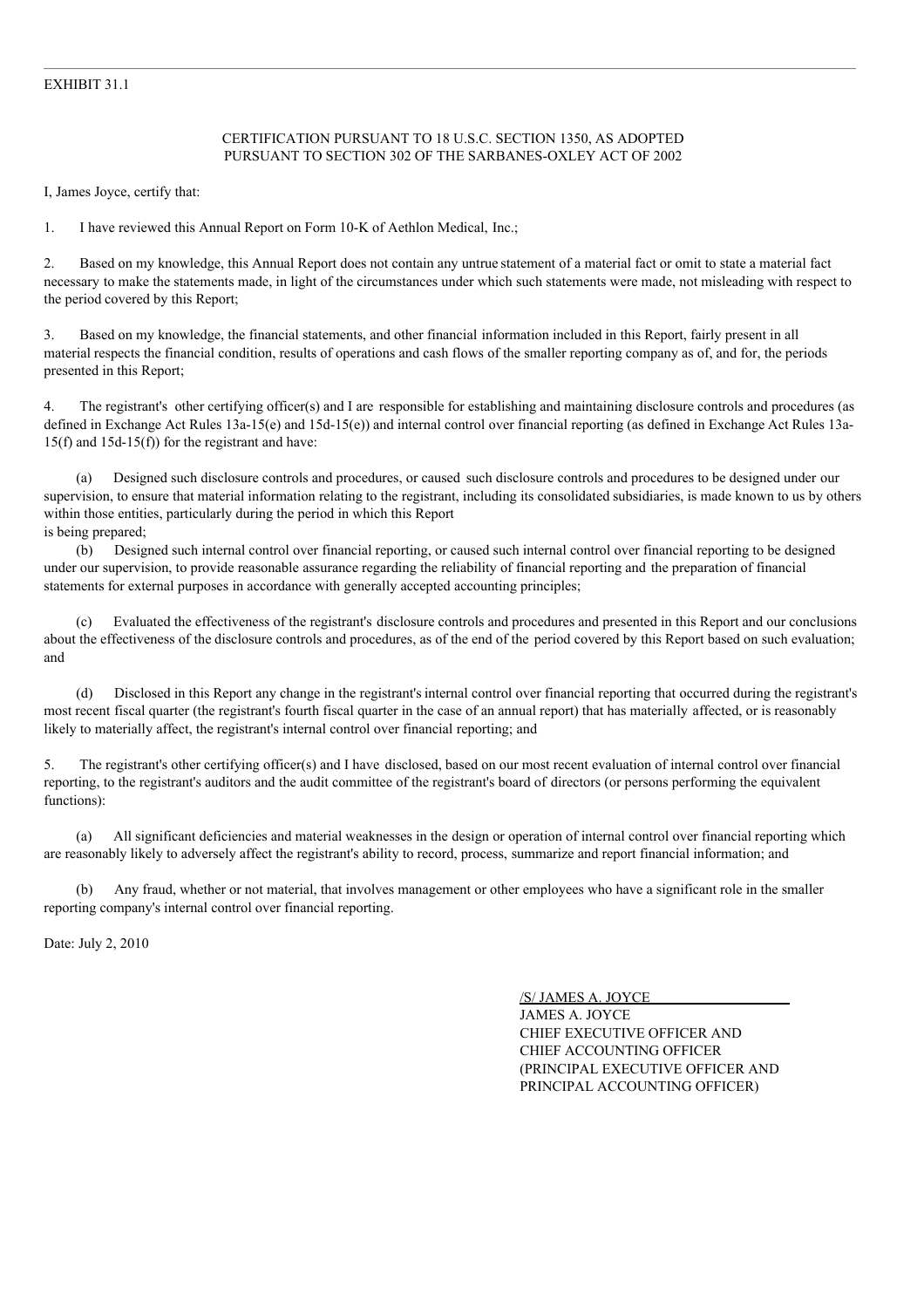#### **EXHIBIT 32.1**

### **CERTIFICATION PURSUANT TO 18 U.S.C. SECTION 1350, AS ADOPTED PURSUANT TO SECTION 906 OF THE SARBANES-OXLEY ACT OF 2002**

In connection with the Annual Report of Aethlon Medical, Inc. on Form 10-K for the fiscal year ended March 31, 2010 as filed with the Securities and Exchange Commission on the date hereof, I, James A. Joyce, Chief Executive Officer and Chief Accounting Officer of the Company, certify, pursuant to 18 U.S.C. Section 1350, as adopted pursuant to Section 906 of the Sarbanes-Oxley Act of 2002, that:

- 1. Based on my knowledge, the Annual Report fully complies with therequirements of Section 13(a) or 15(d) of the Securities Exchange Act of 1934, as amended, and
- 2. The information contained in such Annual Report on Form 10-K fairlypresents, in all material respects, the financial condition and results of operations of Aethlon Medical, Inc.

Date: July 2, 2010

By: /s/ James A. Joyce James A. Joyce Chief Executive Officer and Chief Accounting Officer

A signed original of this written statement required by Section 906, or other document authenticating, acknowledging, or otherwise adopting the signature that appears in typed form within the electronic version of this written statement required by Section 906, has been provided to Aethlon Medical, Inc. and will be retained by Aethlon Medical, Inc. and furnished to the Securities and Exchange Commission or its staff upon request.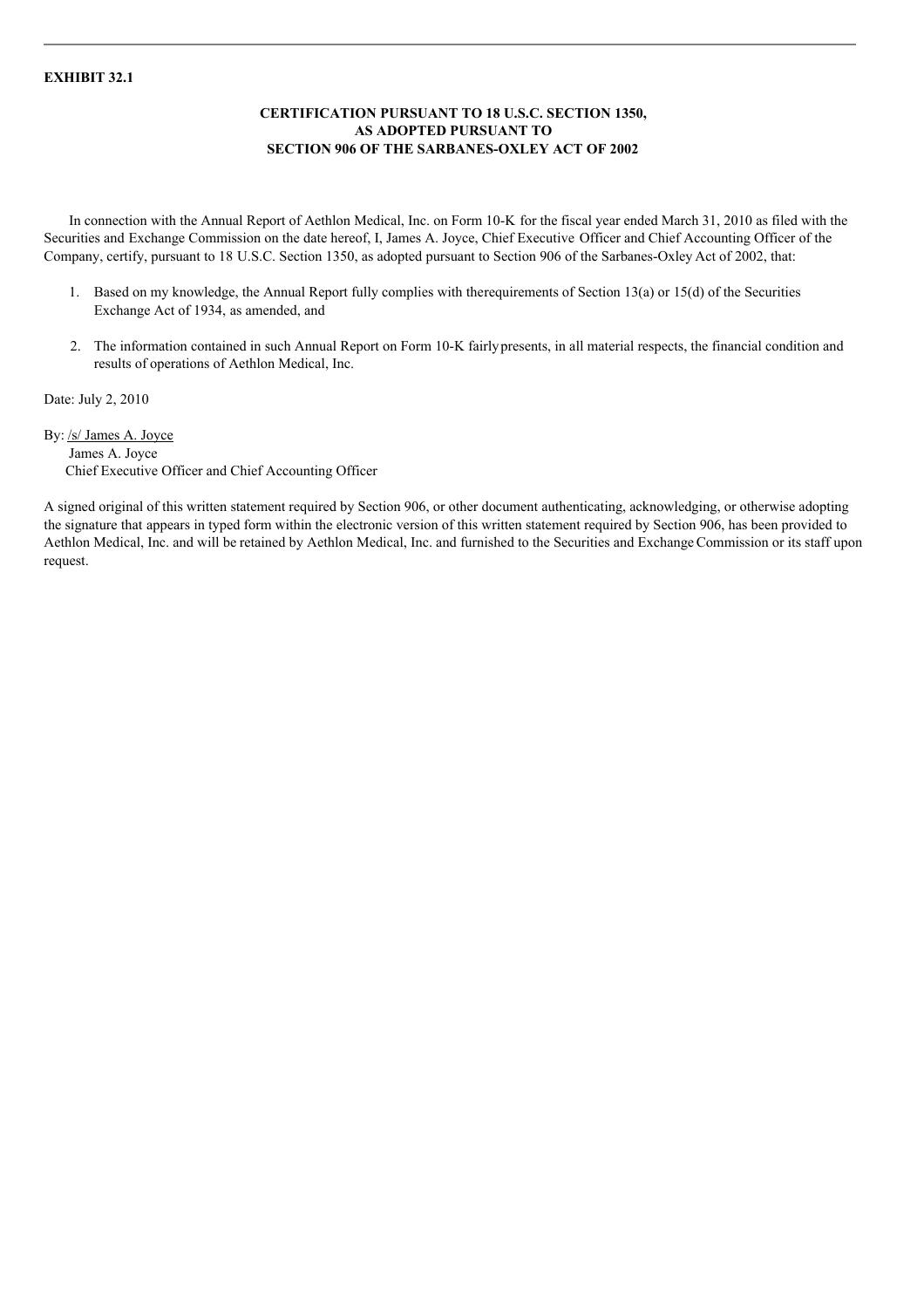#### UNITED STATES SECURITIES AND EXCHANGE COMMISSION WASHINGTON, D.C. 20549 FORM 10-K

#### (MARK ONE)

[X] ANNUAL REPORT PURSUANT TO SECTION 13 OR 15(d) OF THE SECURITIES EXCHANGE ACT OF 1934

For the fiscal year ended March 31, 2010

OR

[ ] TRANSITION REPORT PURSUANT TO SECTION 13 OR 15(d) OF THE SECURITIES EXCHANGE ACT OF 1934

For transition period from \_\_\_\_\_\_\_\_ to \_\_\_\_\_\_\_\_\_\_

COMMISSION FILE NUMBER 000-21846

AETHLON MEDICAL, INC. (Exact name of registrant as specified in its charter)

| <b>NEVADA</b>                   | 13-3632859          |
|---------------------------------|---------------------|
| (State or other jurisdiction of | (I.R.S. Employer)   |
| incorporation or organization)  | Identification No.) |

8910 University Center Lane, Suite 660, San Diego, California 92122 (Address of principal executive office) (Zip Code)

REGISTRANT'S TELEPHONE NUMBER, INCLUDING AREA CODE (858) 459-7800

#### SECURITIES REGISTERED PURSUANT TO SECTION 12(b) OF THE EXCHANGE ACT:

NAME OF EACH EXCHANGE TITLE OF EACH CLASS ON WHICH REGISTERED ------------------- -------------------

NONE NONE

SECURITIES REGISTERED UNDER SECTION 12(g) OF THE ACT:

COMMON STOCK--\$.001 PAR VALUE (TITLE OF CLASS)

Indicate by check mark if the registrant is a well-known seasoned issuer, as defined in Rule 405 of the Securities Act. Yes [ ] No [X]

Indicate by check mark if the registrant is not required to file reports pursuant to Section 13 or 15(d) of the Act. Yes  $\lceil \cdot \rceil$  No  $\lceil X \rceil$ 

Indicate by check mark whether the registrant (1) has filed all reports required to be filed by Section 13 or 15(d) of the Securities Exchange Act of 1934 during the preceding 12 months (or for such shorter period that the registrant was required to file such reports), and (2) has been subject to such filing requirements for the past 90 days. Yes [X] No [ ]

Indicate by check mark whether the registrant has submitted electronically and posted on its corporate Web site, if any, every Interactive Data File required to be submitted and posted pursuant to Rule 405 of Regulation S-T during the preceding 12 months (or for such shorter period that the registrant was required to submit and post such files). Yes  $\lceil \cdot \rceil$  No  $\lceil \cdot \rceil$ 

Indicate by check mark if disclosure of delinquent filers pursuant to Item 405 of Regulation S-K is not contained herein, and will not be contained, to the best of registrant's knowledge, in definitive proxy or information statements incorporated by reference in Part III of this Form 10-K or any amendment to this Form 10-K.[ ]

Indicate by check mark whether the Registrant is a large accelerated filer, an accelerated filer, a non-accelerated filer, or a smaller reporting company. See the definitions of "large accelerated filer," "accelerated filer" and "smaller reporting company" in Rule 12b-2 of the Exchange Act.

Large accelerated filer [ ] Accelerated filer [ ]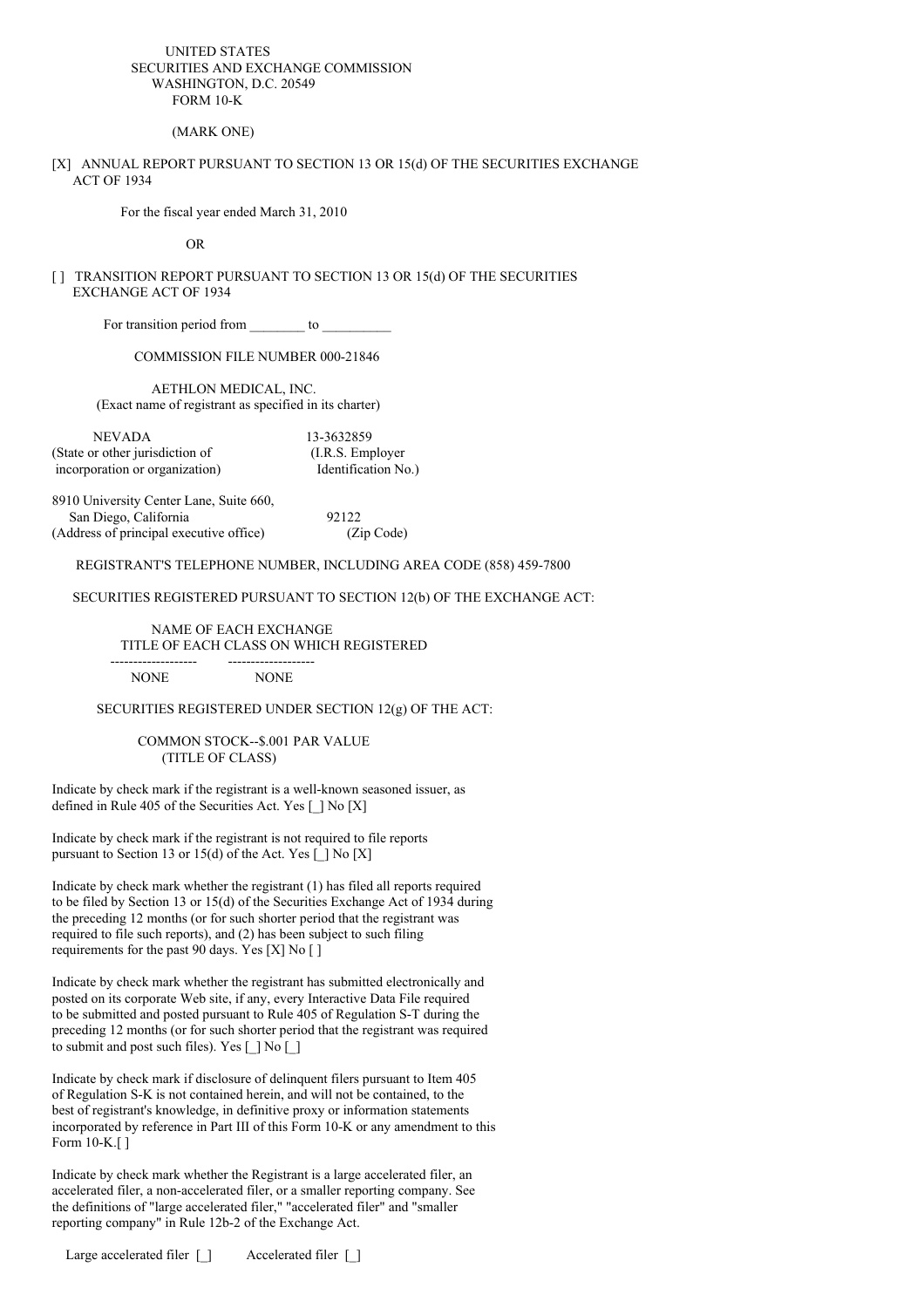Non accelerated filer [ ] Smaller reporting company [X]

(Do not check if a smaller reporting company)

Indicate by check mark whether the registrant is a shell company. Yes [\_] No [X]

The registrant had no revenue for the fiscal year ended March 31, 2010.

The aggregate market value of the common stock held by non-affiliates of the Registrant as of September 30, 2009 was approximately \$14.9 million, computed by reference to the closing sale price of the common stock of \$0.28 per share on the OTC Bulletin Board on September 30, 2009. Shares of common stock held by each executive officer and director and by each person who owns 10% or more of the outstanding common stock have been excluded in that such persons may be deemed to be affiliates. The determination of affiliate status is not necessarily a conclusive determination for other purposes.

The number of shares of the Common Stock of the registrant outstanding as of June 22, 2010 was 66,975,522.

#### TABLE OF CONTENTS

#### PAGE ----

#### PART I.

| Item 1.     |                                                                                                                       |
|-------------|-----------------------------------------------------------------------------------------------------------------------|
| Item 1A.    |                                                                                                                       |
| Item 1B.    |                                                                                                                       |
| Item 2.     |                                                                                                                       |
| Item 3.     |                                                                                                                       |
| Item 4.     |                                                                                                                       |
|             | PART II.                                                                                                              |
| Item 5.     | Market for Registrant's Common Equity and Related Stockholder<br>Matters and Issuer Purchases of Equity Securities 18 |
| Item 6.     |                                                                                                                       |
| Item 7.     | Management's Discussion and Analysis of Financial Condition                                                           |
| Item 7A     | Quantitative and Qualitative Disclosures about Market Risk 28                                                         |
| Item 8.     |                                                                                                                       |
| Item 9.     | Changes in and Disagreements with Accountants on Accounting                                                           |
|             |                                                                                                                       |
| Item 9B.    |                                                                                                                       |
|             | PART III.                                                                                                             |
| Item $10$ . | Directors, Executive Officers and Corporate Governance 30                                                             |
| Item 11.    |                                                                                                                       |
| Item $12$ . | Security Ownership of Certain Beneficial Owners and Management                                                        |
| Item $13.$  | Certain Relationships and Related Transactions                                                                        |
| Item 14.    | Principal Accountant Fees and Services 41                                                                             |
| Item $15$ . |                                                                                                                       |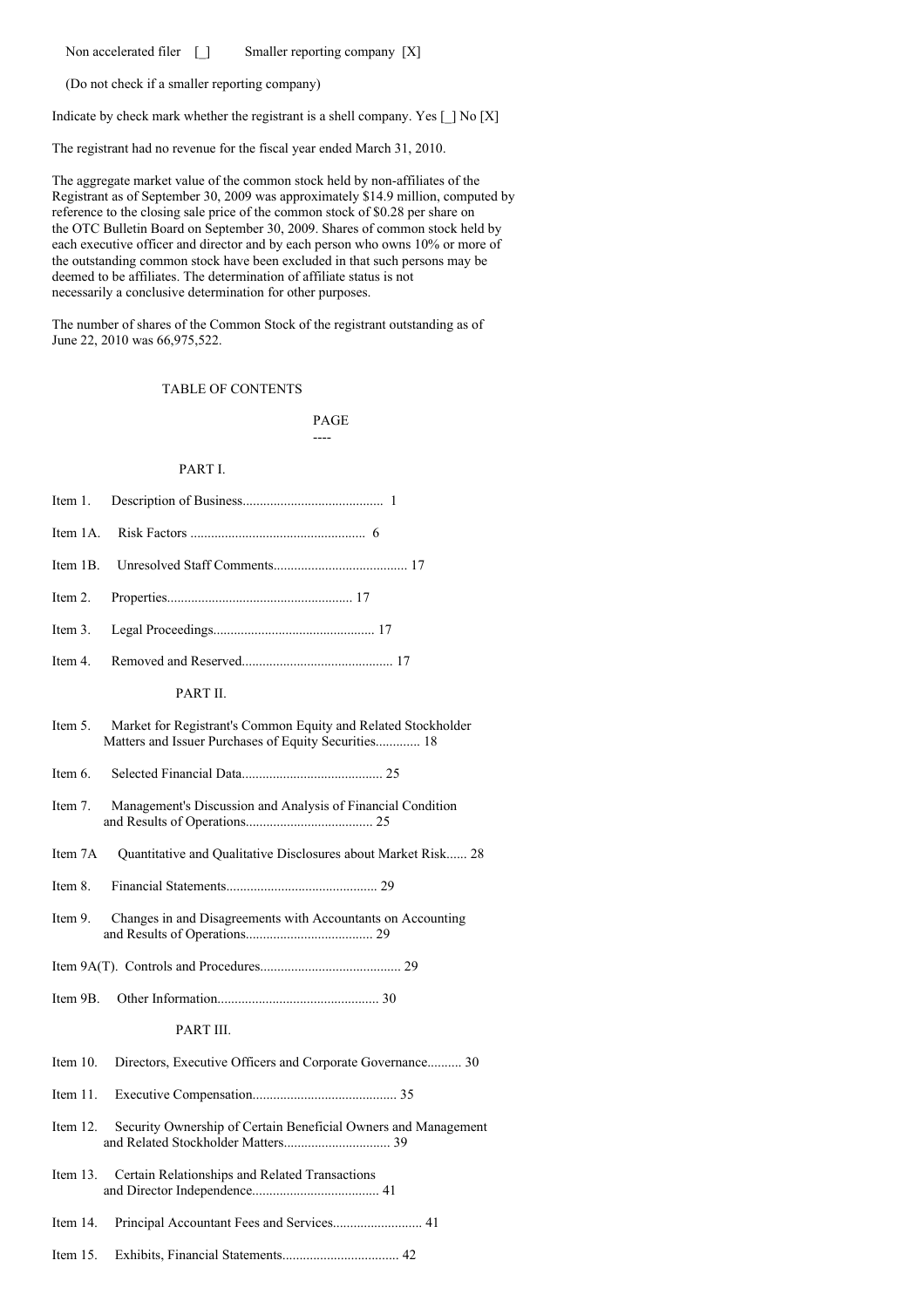#### Certifications

i

### PART I

### ITEM 1. DESCRIPTION OF BUSINESS

#### GENERAL OVERVIEW

We are a developmental stage company focused on creating medical devices that address infectious disease and cancer. Our devices are designed to be novel platform solutions that fill significant therapeutic voids or aid in disease diagnosis and monitoring. We believe that our Hemopurifier(R) is the first medical device to selectively target the removal of infectious viruses and immunosuppressive proteins from the entire circulatory system. We have also discovered that our Hemopurifier(R) captures tumor-secreted exosomes, known to kill off the immune cells of those afflicted with cancer. Currently, a therapeutic strategy to directly inhibit or reverse the immunosuppressive destruction caused by exosomes does not exist in cancer care but we believe the Hemopurifier can be developed for that use. By eliminating this mechanism deployed by all cancers to survive, we believe our Hemopurifier(R) could fill an unmet clinical need that offers the potential benefit of an immune-based therapy without adding drug toxicity or interaction risks to established and emerging treatment strategies. Through in vitro studies we have demonstrated that our Hemopurifier(R) captures exosomes underlying ovarian cancer and have since initiated collaborations with universities and research institutes to determine if the Hemopurifier(R) has broad-spectrum capability to address exosomes underlying other types of cancers. Upon the completion of in vitro studies, we also hope to initiate human pilot studies to demonstrate the clinical effect of removing exosomes from cancer patients.

In previously conducted human studies, we have documented the ability of the Hemopurifier(R) to safely reduce viral load in both Hepatitis-C virus (HCV) and Human Immunodeficiency Virus (HIV) infected patients without the administration of antiviral drugs. However, our initial clinical and commercialization focus is to establish the Hemopurifier(R) as an adjunct therapy to enhance the benefit of both infectious disease and cancer treatment regimens. Earlier this year, we established "good manufacturing practice" (GMP) manufacturing of the Hemopurifier(R) in an FDA-approved facility in San Diego, California. We now plan to initialize commercialization in India as we advance clinical strategies in the United States and the European Union.

Our Hemopurifier(R) is a multi-patented platform technology whose mechanism of action can be leveraged to provide therapeutic, diagnostic, and biomarker discovery solutions. As a therapeutic candidate, the Hemopurifier(R) is a single-use disposable cartridge designed for implementation within the established infrastructure of dialysis machines and other blood circulatory pumps already located in hospitals and clinics worldwide. In design, our Hemopurifier(R) is a selective filtration device containing affinity agents that tightly bind to high-mannose structures unique to the surface of exosomes produced by cancer and glycoproteins residing on the envelope of viruses. These agents are immobilized around approximately 2800 porous hollow fibers that run the interior length of our device. The resulting design provides us the novel ability to separate both exosome and viral targets away from blood cells so they can then be selectively and permanently removed from the circulatory system. In application, blood circulation is established into the Hemopurifier(R) via a catheter or other blood access device. Once blood flow has been established, treatment benefit is immediate as the entire circulatory system can pass through the Hemopurifier(R) in as little as 15 minutes.

We believe our Hemopurifier(R) provides us a future pipeline into four significant market opportunities:

#### 1.) Cancer:

Provides a broad-spectrum cancer treatment strategy to improve patient responsiveness to established cancer therapies by removing immunosuppressive exosomes from circulation.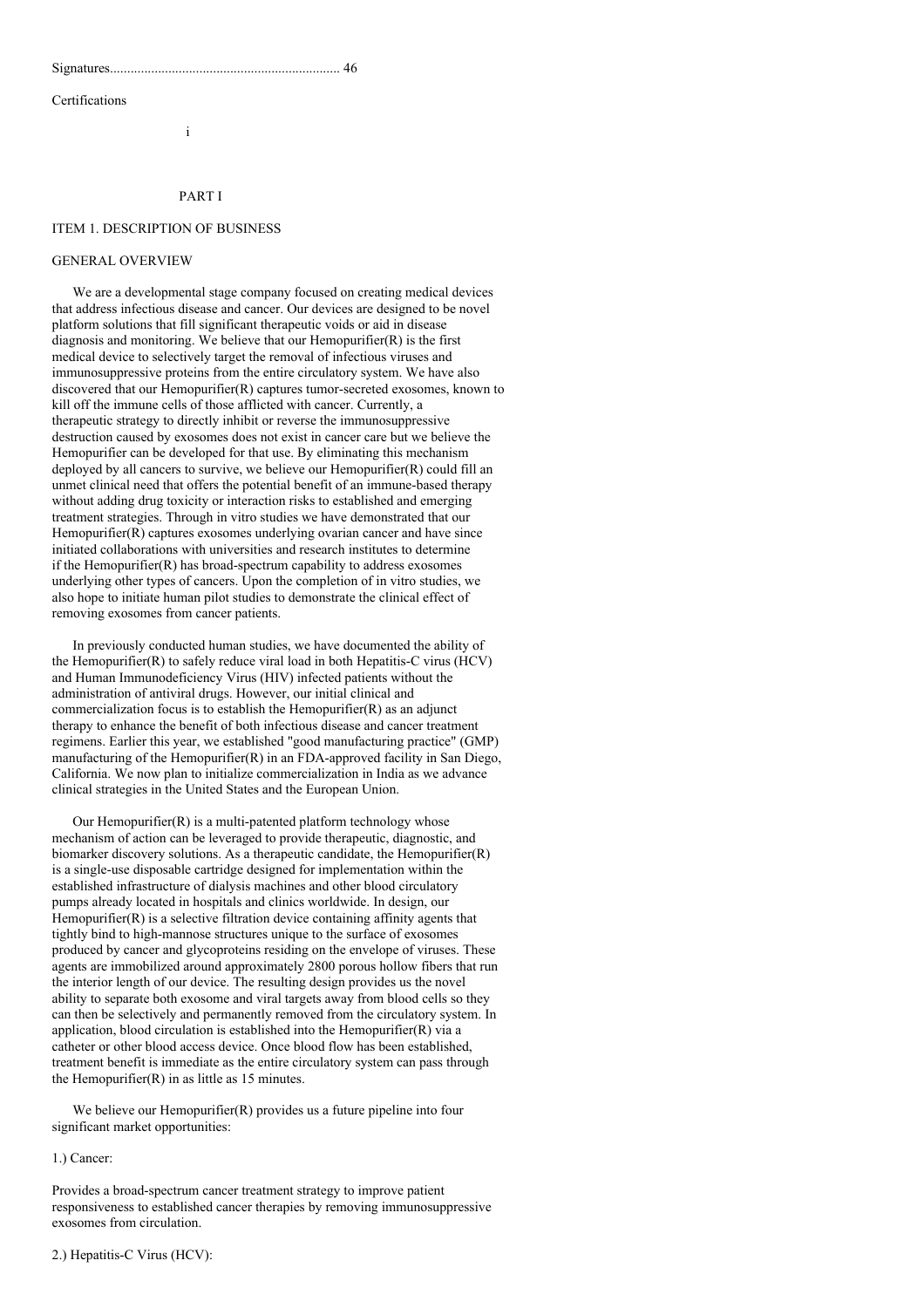Based on clinical evidence that therapeutic filtration can improve patient cure rates, the Hemopurifier(R) is positioned as an adjunct therapy to accelerate viral load reduction at the outset of standard of care drug regimens.

3.) Human Immunodeficiency Virus (HIV):

Provides a potential therapeutic option for HIV-infected individuals to manage disease progression once they become resistant to antiviral drug regimens.

4.) Bioterror and Pandemic Threats:

Based on human safety data and pre-clinical studies conducted with leading government and non-government research institutes, the Hemopurifier(R) provides the most advanced broad-spectrum treatment strategy against untreatable bioterror and emerging pandemic threats.

1

Summary highlights of the Hemopurifier(R) include:

- o Multi-patented first-in-class medical device that selectively capture viruses and immunosuppressive toxins from the entire circulatory system.
- o Preserves immune cells needed to combat cancer and viral infections.
- o Inhibits viral replication by clearing circulating viruses prior to cell and organ infection.
- o Provides expansive treatment pipeline into both cancer and infectious disease.
- o Establishes a possible therapeutic strategy to address immunosuppressive particles released by cancer.
- o Initial safety of the device has been demonstrated in 68 human treatment experiences conducted at research hospitals in Delhi, India.
- o Significant reduction of viral load demonstrated in HCV infected patients and also observed in our first HIV proof of principal study, which also documented an improved immune function in a clinically defined AIDS patient.
- o Presently working to establish the commercialization opportunity in India.
- o GMP manufacturing has been established.
- o Treatment mechanism is being leveraged to create high-sensitivity diagnostic and biomarker discovery products through our wholly-owned subsidiary Exosome Sciences, Inc.

## CANCER RESEARCH

We have licensed an invention and related patent rights for a method to treat cancer under an assignment agreement with the London Health Science Center Research, Inc. The invention provides for the "Depression of anticancer immunity through extracorporeal removal of microvesicular particles" (including exosomes) for which patent applications have been filed in the United States and abroad. The agreement provides that we are responsible for paying certain patent application and filing costs as well as a 2% royalty on any future net sales. Under the license agreement, we will not own the patents outright, but will continue to have the right to utilize them in our research and device development.

Related to these patent submissions, we recently initiated in vitro studies to document our ability to remove immunosuppressive exosomes that are found in the blood and fluids of cancer patients. In a study led by Dr. Douglas Taylor at the University of Louisville, it was demonstrated that the capture of tumor secreted exosomes by the Hemopurifier(R) does result in reversing immunosuppressive activity. Dr. Taylor is a recognized authority on the causative effects of immune suppression in cancer patients. He is credited with the initial characterization of exosomes and is a leading peer-reviewed author on the subject.

In the studies, our  $H$ emopurifier $(R)$  removed the immunosuppressive activity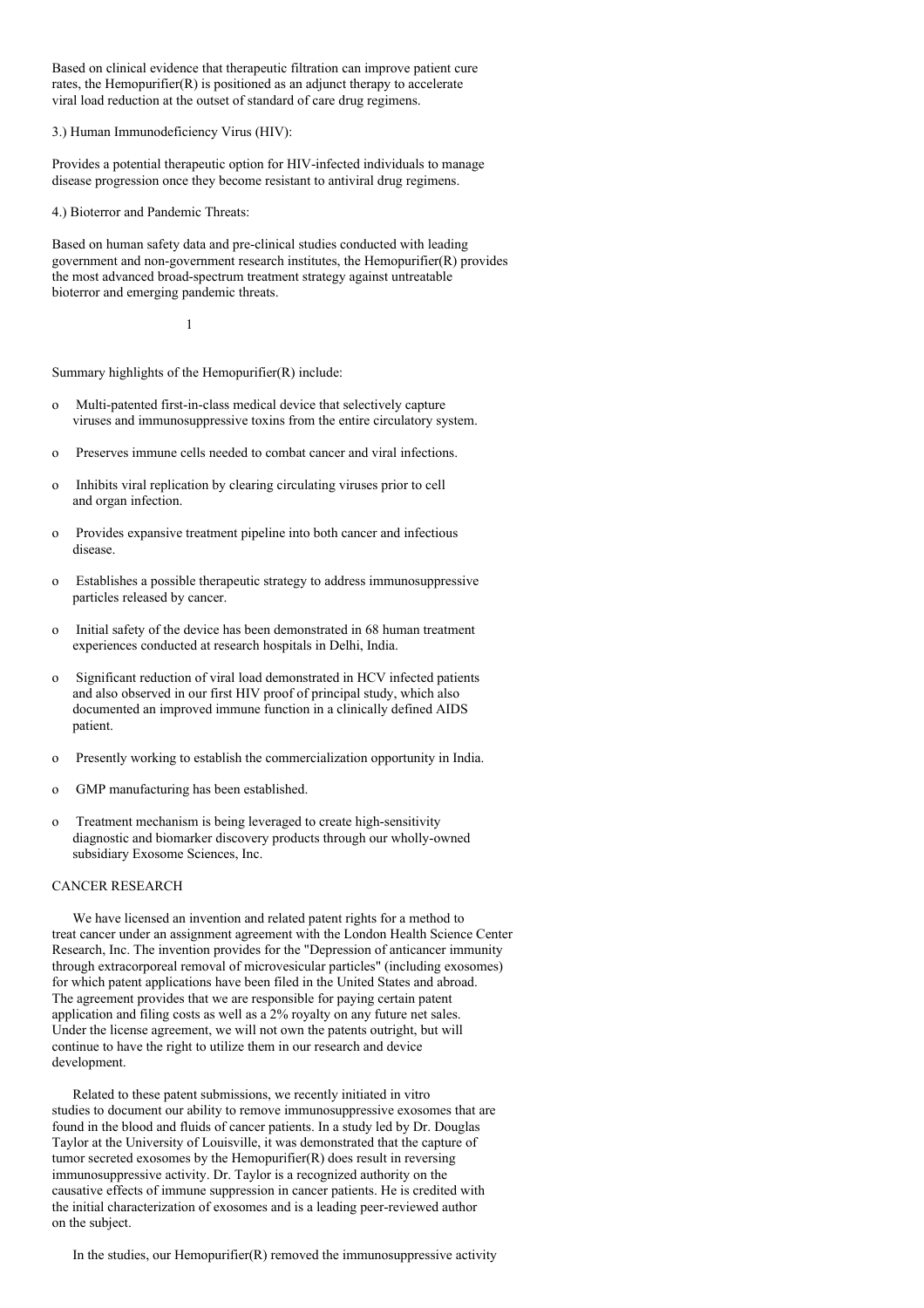normally found in the ascites fluid of ovarian cancer patients. Immunosuppressive activity in ovarian cancer patients is known to correlate with disease progression and long-term survival. The studies measured the expression of two biological markers required for T-cell activation. The markers, Jak-3 kinase and CD3-zeta chain expression are respectively required for interleukin (cytokine) activation of cell proliferation and T-cell receptor mediated activation. Both markers are highly expressed in T-cell lines. When cells were subjected to ovarian cancer ascites fluid, both markers were consistently absent. However, the circulation of the same ascites fluid through the Hemopurifier(R) allowed the expression of both biological markers necessary to activate the immune response.

Previously, Dr. Taylor documented that 60% of circulating exosomes were removed from the blood of ovarian cancer patients during first pass (approximately 10 minutes) through a small scale  $H$ emopurifier $(R)$ . The capture data was consistent over the course of five different studies. Exosomes, are released by solid tumors, lymphomas, and leukemia. They induce T-cell apoptosis (programmed cell death), and block T-cell signaling, proliferation, and cytokine production. High concentrations of circulating exosomes correlate with reduced T-cell production and tumor progression in cancer patients. The ability to reduce the presence of circulating exosomes would likely reverse immune suppression and increase patient responsiveness to both immunotherapy and chemotherapy. For this reason, we believe the Hemopurifier(R) can address a significant unmet medical need in cancer care.

 $\overline{2}$ 

We have also exercised an option to exclusively license a pending patent entitled, "Method to Inhibit Proliferation and Growth of Metastases" from The Trustees of Boston University. The license provides a rapid development strategy for new cancer therapies by uniting drug agents that inhibit the spread of cancer-related metastases, with filtration techniques already proven in the Aethlon Hemopurifier(R). The resulting devices would inhibit tumor growth by reducing the presence of circulating growth factors without interfering with surgical wound healing or the recovery of tissue injured by radiation therapy. While the market for anti-growth factor drug agents exceeds \$5 billion, there remains a significant unmet clinical need, as these drug agents may not be indicated for use in conjunction with surgical procedures or radiation treatment as they inhibit wound healing and tissue recovery. Depending on the applications, if we commercialize a product based upon this license, we will pay royalties up to a maximum of 3.5 percent of net sales.

## HEPATITIS-C VIRUS (HCV) RESEARCH

In HCV care, we believe the Hemopurifier(R) can inhibit viral replication through selective adsorption of circulating HCV and augment the immune response by removing toxic proteins shed from HCV to kill-off immune cells. HCV represents our initial treatment focus based on our human treatment outcomes in India, the magnitude of the HCV market opportunity, and previous clinical validations that HCV viral filtration can increase cure rates. Our treatment goal in HCV is to increase patient cure rates by implementing our Hemopurifier(R) as an adjunct treatment to enhance the benefit of the standard of care drug therapy administered to HCV infected patients.

## HUMAN IMMUNODEFICIENCY VIRUS (HIV) RESEARCH

Antiviral drug regimens provide HIV infected patients with an effective tool to inhibit disease progression. However, many patients inevitably become resistant to their drug therapies and are left with limited treatment options. We believe our Hemopurifier(R) provides a device-based antiviral and immunotherapeutic mechanism to inhibit the spread of all HIV strains, thus providing fully drug resistant patients with a treatment strategy to inhibit disease progression.

## BIOLOGICAL WEAPONS AND PANDEMIC THREAT RESEARCH

The Hemopurifier(R) is also a broad-spectrum treatment candidate against drug and vaccine resistant bioterror and pandemic threats. These threats include viral pathogens known as "Category A" agents, which are considered by the Centers for Disease Control ("CDC") to pose a threat through natural emergence or if weaponized as an agent of bioterrorism. Pre-clinical in vitro studies have demonstrated the ability of our Hemopurifier(R) to capture Ebola Virus, Dengue Virus, Lassa Virus, West Nile Virus, Monkeypox Virus, H5N1 Avian Influenza Virus, the 2009 H1N1 Swine Flu Virus, and the reconstructed H1N1 Spanish Flu of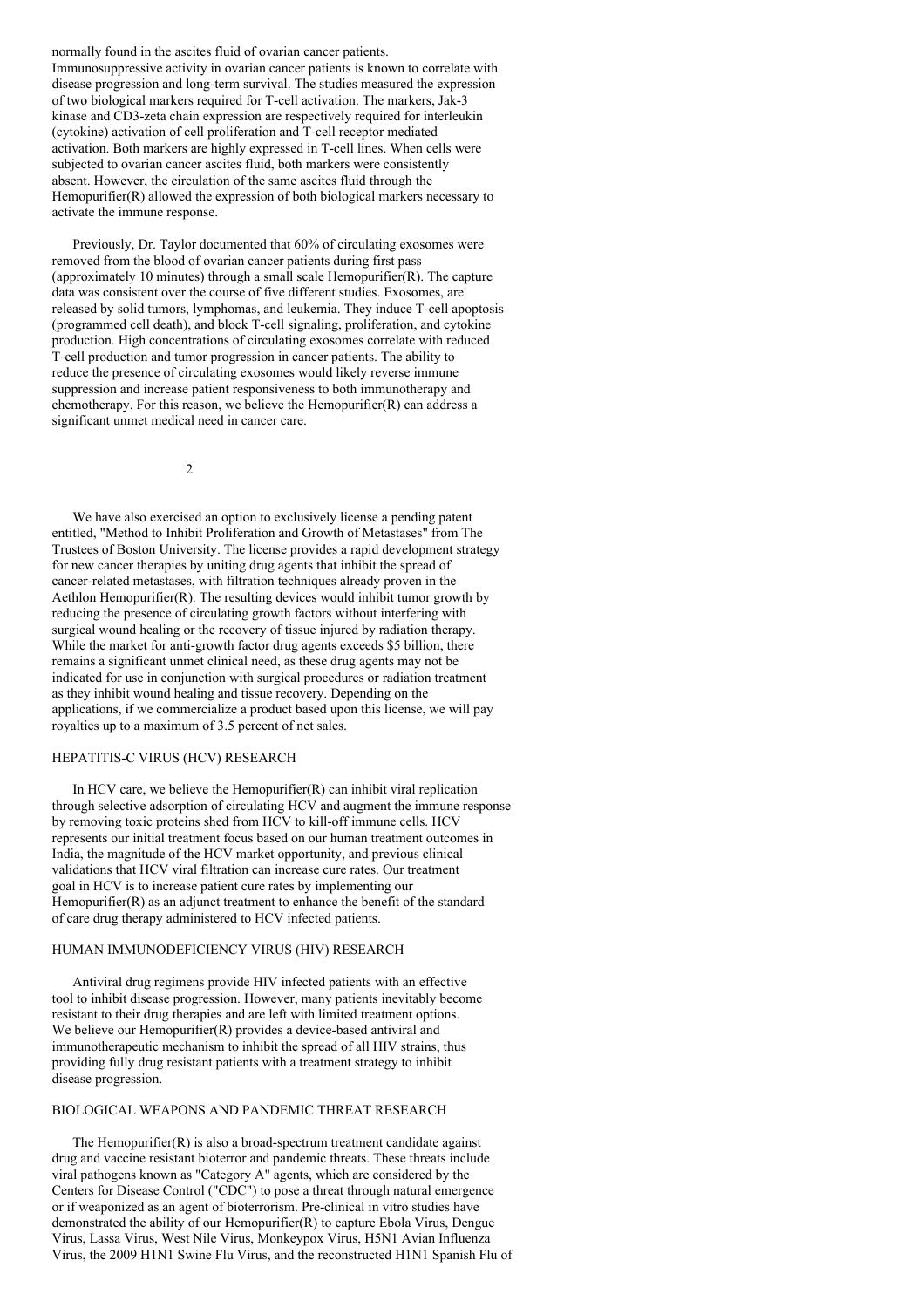1918 virus. In March 2007, we submitted an Investigational Device Exemption ("IDE") with the FDA related to a proposed human safety study of the Hemopurifier(R) in the United States related to such bioterror and pandemic threats.

## CORPORATE HISTORY

On March 10, 1999, Aethlon, Inc., a California corporation ("Aethlon"), Hemex, Inc., a Delaware corporation ("Hemex"), the accounting predecessor to the Company and Bishop, Inc. ("Bishop"), a publicly traded "shell" company completed an Agreement and Plan of Reorganization (the "Plan") structured to result in Bishop's acquisition of all of the outstanding common shares of Aethlon and Hemex (the "Reorganization"). The Reorganization was intended to qualify as a tax-free transaction under Section 368(a)(1)(B) of the 1986 Internal Revenue Code, as amended. Under the Plan's terms Bishop issued 733,500 and 1,350,000 shares of its common stock to the common stock shareholders of Aethlon and Hemex, respectively, such that Bishop then owned 100% of each company. Upon completion of the transaction, Bishop was renamed Aethlon Medical, Inc.

On January 10, 2000, we acquired all of the outstanding common stock of Syngen Research, Inc. ("Syngen") in exchange for 65,000 shares of our common stock in order to establish research facilities in San Diego, California, as well as to employ Dr. Richard Tullis, the founder of Syngen. Dr. Tullis is a recognized research scientist in the area of DNA synthesis and antisense. Syngen has no significant assets, liabilities or operations and primarily served as the entity through which Dr. Tullis performed research consulting services. As such, the acquisition was accounted for as an acquisition of assets in the form of an employment contract with Dr. Tullis and not as a business combination. Dr. Tullis is presently the chief scientific officer and board member of Aethlon Medical, Inc.

3

On April 6, 2000, we completed the acquisition of Cell Activation, Inc. ("Cell"). In accordance with the Purchase Agreement, we issued 99,152 shares of restricted common stock and 50,148 options to purchase common stock in exchange for all of the outstanding common shares and options to purchase common stock of Cell. After the transaction, Cell became a wholly-owned subsidiary of the Company. The acquisition was accounted for as a purchase. At March 31, 2001, we determined that goodwill recorded during the acquisition of Cell was impaired due to the permanent suspension of operations by Cell and, accordingly, treated the related goodwill as fully impaired.

## RESEARCH AND DEVELOPMENT

The cost of research and development, all of which has been charged to operations, amounted to approximately \$1,173,000 over the last two fiscal years.

#### PATENTS

We currently own or have license rights to a number of U.S. and foreign patents and patent applications and endeavor to continually improve our intellectual property position. We consider the protection of our technology, whether owned or licensed, to the exclusion of use by others, to be vital to our business. While we intend to focus primarily on patented or patentable technology, we may also rely on trade secrets, unpatented property, know-how, regulatory exclusivity, patent extensions and continuing technological innovation to develop our competitive position.

The following table lists our issued patents and patent applications, including their ownership status:

#### $<$ TABLE $>$ <CAPTION>

## PATENT ISSUED IN THE UNITED STATES

| <b>PATENT#</b>       | ISSUANCE OWNED OR<br><b>PATENT NAME</b><br><b>DATE</b>                                        | LICENSED             |
|----------------------|-----------------------------------------------------------------------------------------------|----------------------|
| $\ll S$<br>7,226,429 | <( ≫<br><( $>$<br>Method for removal of viruses from blood by lectin<br>affinity hemodialysis | 01/20/04<br>Owned    |
| 6.528.057            | Method for removal of HIV and other viruses from blood                                        | Licensed<br>03/04/03 |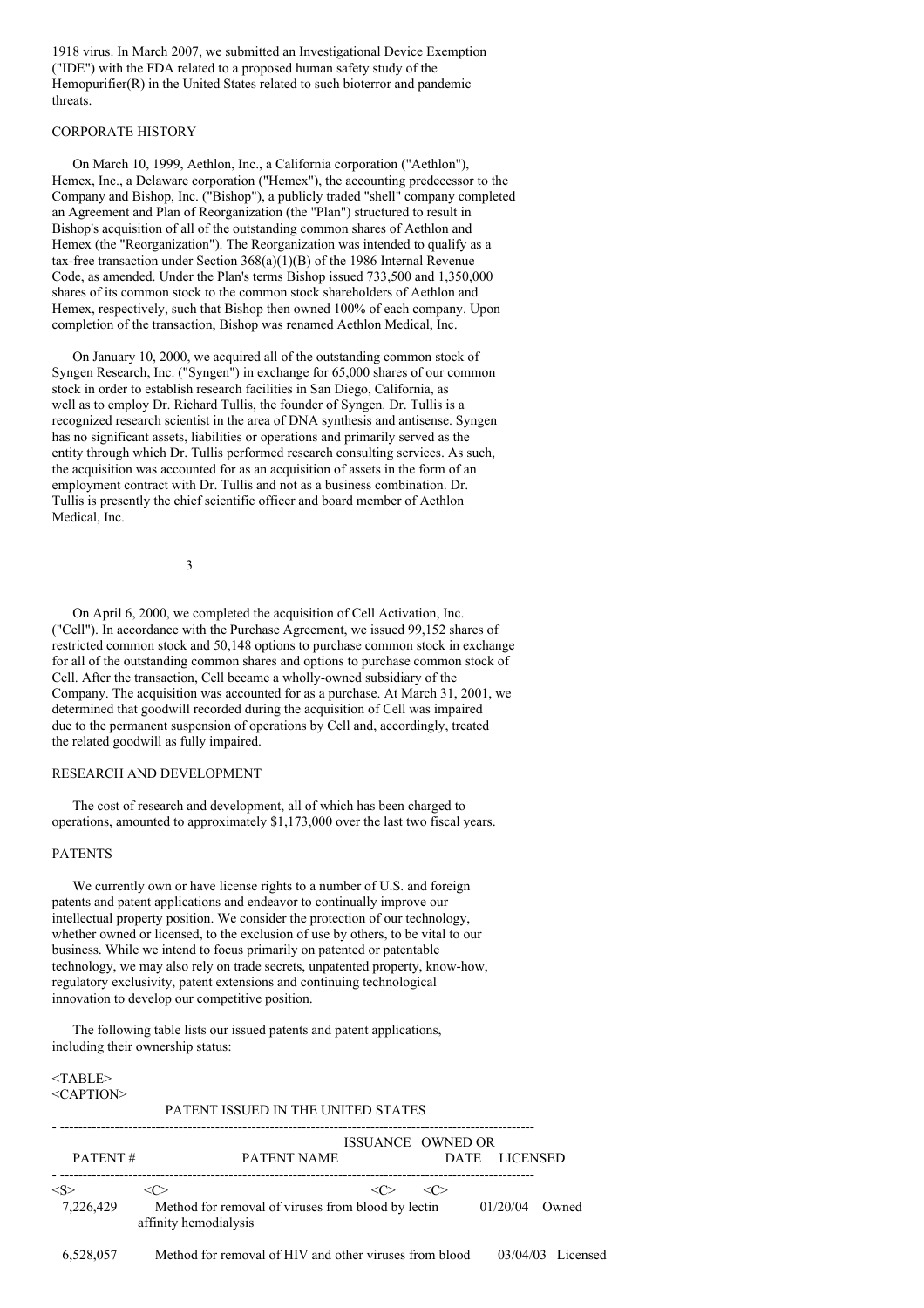| 6,071,412                                    | Extracorporeal device containing immobilized chelator<br>06/06/00 Owned                                                                                                                                                                                                                                                                                                                                                                 |
|----------------------------------------------|-----------------------------------------------------------------------------------------------------------------------------------------------------------------------------------------------------------------------------------------------------------------------------------------------------------------------------------------------------------------------------------------------------------------------------------------|
| $<$ TABLE>                                   | on silica substrate and use thereof                                                                                                                                                                                                                                                                                                                                                                                                     |
| <table></table>                              |                                                                                                                                                                                                                                                                                                                                                                                                                                         |
| <caption></caption>                          |                                                                                                                                                                                                                                                                                                                                                                                                                                         |
|                                              | <b>INTERNATIONAL PATENTS ISSUED</b>                                                                                                                                                                                                                                                                                                                                                                                                     |
|                                              | ISSUANCE OWNED OR<br>$\begin{tabular}{c} \bf \texttt{PATENT}\# \end{tabular} \begin{tabular}{p{0.5cm}p{0.8cm}p{0.8cm}} \begin{tabular}{p{0.8cm}p{0.8cm}p{0.8cm}} \multicolumn{3}{c}{\textbf{PATE}} \end{tabular} \begin{tabular}{p{0.8cm}p{0.8cm}p{0.8cm}} \multicolumn{3}{c}{\textbf{PATE}} \end{tabular} \begin{tabular}{p{0.8cm}p{0.8cm}p{0.8cm}} \multicolumn{3}{c}{\textbf{PATE}} \end{tabular} \begin{tabular}{p{0.8cm}p{0.8cm}p$ |
| $\langle S \rangle$ $\langle C \rangle$      | $\langle C \rangle$ $\langle C \rangle$                                                                                                                                                                                                                                                                                                                                                                                                 |
|                                              | 2,353,399 Method for removal of viruses from blood by lectin affinity 01/20/04 Owned<br>hemodialysis                                                                                                                                                                                                                                                                                                                                    |
|                                              | 770,344 Method for removal of HIV and other viruses from blood<br>06/03/04 Licensed                                                                                                                                                                                                                                                                                                                                                     |
|                                              | 69929986.1-08 Method for removal of HIV and other viruses from blood<br>02/22/06 Licensed<br>1,109,564 Method for removal of HIV and other viruses from blood<br>02/22/06 Licensed                                                                                                                                                                                                                                                      |
|                                              | 1,109,564 Method for removal of HIV and other viruses from blood<br>$02/22/06$ Licensed<br>1,109,564 Method for removal of HIV and other viruses from blood<br>02/22/06 Licensed                                                                                                                                                                                                                                                        |
| $<$ TABLE>                                   | 1,109,564 Method for removal of HIV and other viruses from blood<br>02/22/06 Licensed                                                                                                                                                                                                                                                                                                                                                   |
| $<$ TABLE>                                   |                                                                                                                                                                                                                                                                                                                                                                                                                                         |
| <caption></caption>                          |                                                                                                                                                                                                                                                                                                                                                                                                                                         |
|                                              | PATENT APPLICATIONS IN THE UNITED STATES                                                                                                                                                                                                                                                                                                                                                                                                |
|                                              | FILING OWNED OR                                                                                                                                                                                                                                                                                                                                                                                                                         |
|                                              | ${\small \bf APPLICATION\#}\qquad {\small \bf APPLICATION\ NAME}\qquad {\small \bf DATE\quad LICENSED}$                                                                                                                                                                                                                                                                                                                                 |
| < <c><br/><math>&lt;\!\!S\!\!&gt;</math></c> | $\langle C \rangle$ $\langle C \rangle$<br>11/756543 Method for removal of viruses from blood by lectin affinity 05/31/07 Owned                                                                                                                                                                                                                                                                                                         |
|                                              | hemodialysis                                                                                                                                                                                                                                                                                                                                                                                                                            |
|                                              | 12/600236 Device and method for purifying virally infected blood 11/13/09 Owned<br>60/989043 Affinity capture of circulating cancer biomarkers 12/20/08 Owned                                                                                                                                                                                                                                                                           |
|                                              | 12/282152 Extracorporeal removal of microvesicular particles 05/26/09 Licensed                                                                                                                                                                                                                                                                                                                                                          |
|                                              | (exosomes)<br>PCT/US2006/027746 Removal of growth factors during surgery<br>07/20/08 Licensed                                                                                                                                                                                                                                                                                                                                           |
| $<$ TABLE>                                   |                                                                                                                                                                                                                                                                                                                                                                                                                                         |
| $<$ TABLE><br><caption></caption>            | INTERNATIONAL PATENT APPLICATIONS (SOME MAY MOVE TO THE US DURING NATIONAL PHASE OF APPLICATION PROCESS)<br>------------------------------                                                                                                                                                                                                                                                                                              |
| <b>APPLICATION #</b>                         | FILING OWNED OR<br><b>APPLICATION NAME</b><br>DATE LICENSED                                                                                                                                                                                                                                                                                                                                                                             |
| $<\!\!S\!\!>$                                | $<\infty$<br>$\langle C \rangle$<br>$\langle C \rangle$                                                                                                                                                                                                                                                                                                                                                                                 |
|                                              | 4,703,673 Method for removal of viruses from blood by lectin affinity 01/20/04 Owned<br>hemodialysis                                                                                                                                                                                                                                                                                                                                    |
|                                              | 2,516,403 Method for removal of viruses from blood by lectin affinity 01/20/04 Owned<br>hemodialysis                                                                                                                                                                                                                                                                                                                                    |
|                                              | Method for removal of viruses from blood by lectin affinity 01/20/04 Owned                                                                                                                                                                                                                                                                                                                                                              |
| 200,480,006,996                              | hemodialysis<br>Method for removal of viruses from blood by lectin affinity 01/00/00 Owned                                                                                                                                                                                                                                                                                                                                              |
| 2006-501076                                  | 0 hemodialysis<br>Method for removal of viruses from blood by lectin affinity 01/20/04 Owned<br>hemodialysis                                                                                                                                                                                                                                                                                                                            |
| PCT/US2008/063946                            | Method for removal of viruses from blood by lectin affinity 05/16/08 Owned<br>hemodialysis                                                                                                                                                                                                                                                                                                                                              |
|                                              | Method for removal of viruses from blood by lectin affinity 05/16/08 Owned                                                                                                                                                                                                                                                                                                                                                              |
| 8201/DELNP/2009                              | hemodialysis<br>PCT/US2009/066626 Affinity capture of circulating cancer biomarkers<br>12/03/09 Owned                                                                                                                                                                                                                                                                                                                                   |
| PCT/US2008/016922                            | Method and apparatus for increasing containment clearance<br>12/19/08 Owned<br>rates during extracorporeal fluid treatment                                                                                                                                                                                                                                                                                                              |
|                                              | 2,342,203 Method for removal of HIV and other viruses from blood<br>08/30/99 Licensed<br>PCT/US2007/006101 Extracorporeal removal of microvesicular particles<br>03/09/07 Licensed                                                                                                                                                                                                                                                      |
|                                              | (exosomes)                                                                                                                                                                                                                                                                                                                                                                                                                              |
|                                              | 7,752,779 Extracorporeal removal of microvesicular particles<br>03/09/07 Licensed                                                                                                                                                                                                                                                                                                                                                       |
|                                              | (exosomes)<br>9,104,741 Extracorporeal removal of microvesicular particles<br>03/09/07 Licensed                                                                                                                                                                                                                                                                                                                                         |
|                                              | (exosomes)<br>PCT/US2007/006101 Extracorporeal removal of microvesicular particles<br>$08/12/08$ Licensed<br>(exosomes)                                                                                                                                                                                                                                                                                                                 |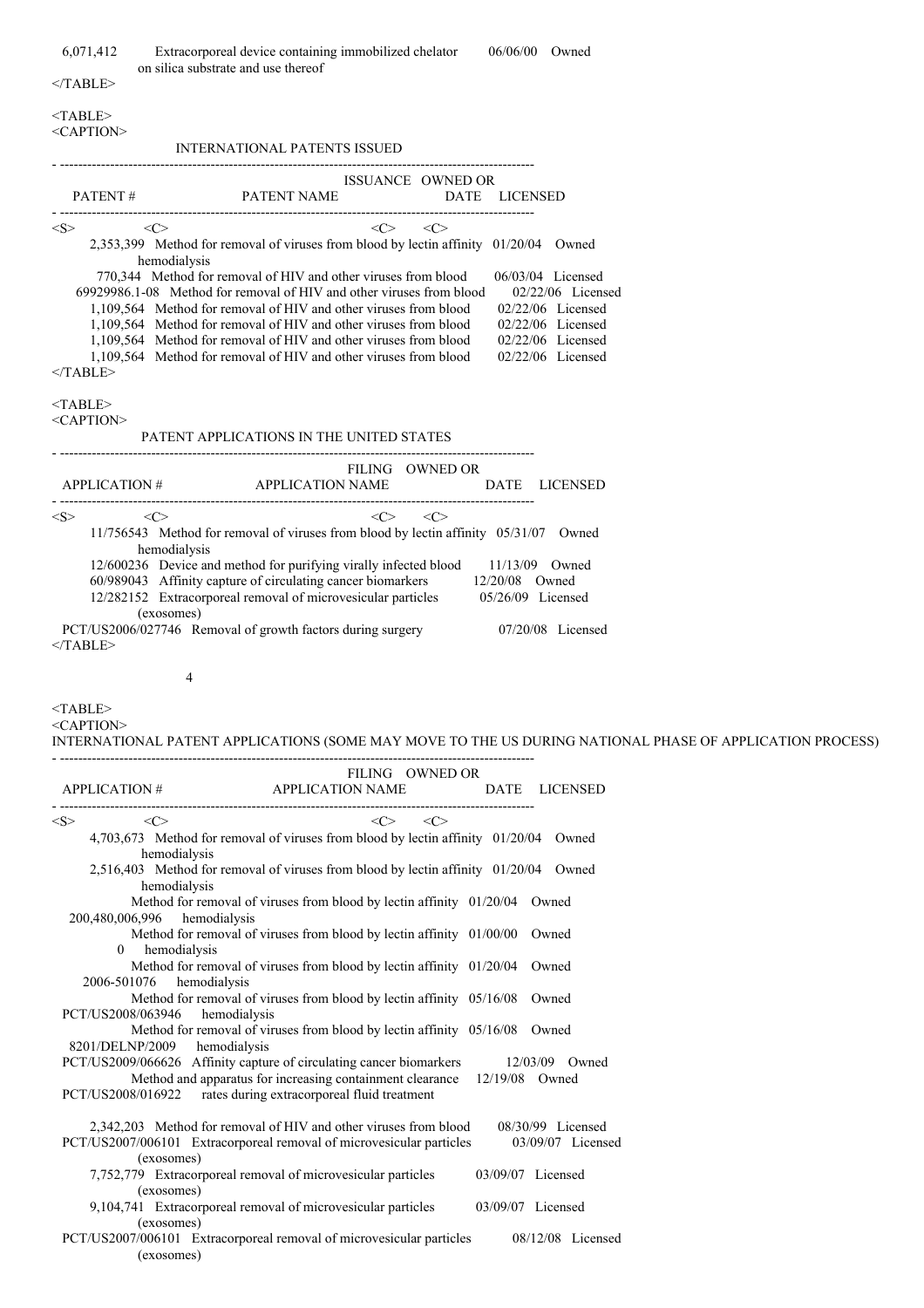8139/DELNP/2008 Extracorporeal removal of microvesicular particles 03/09/07 Licensed (exosomes) Device and method for purifying virally infected blood in PCT/US2009/046123 combination with antiviral therapies 06/03/09 Owned Methods and systems for reducing viral load of hepatitis PCT/US2009/057013 C virus in hemodialysis patients 09/15/09 Owned PCT/US2006/027746 Removal of growth factors during surgery 07/18/06 Licensed 6,787,633 Removal of growth factors during surgery 05/27/08 Licensed<br>
752006/027746 Removal of growth factors during surgery 07/20/08 Licensed PCT/US2006/027746 Removal of growth factors during surgery

PCT/US2006/027746 Removal of growth factors during surgery 07/31/08 Licensed  $<$ /TABLE>

In certain countries, medical devices are not patentable or only recently have become patentable, and enforcement of intellectual property rights in some countries has been limited or non-existent. Future enforcement of patents and proprietary rights in many countries can be expected to be problematic or unpredictable. We cannot guarantee that any patents issued or licensed to us will provide us with competitive advantages or will not be challenged by others. Furthermore, we cannot be certain that others will not independently develop similar products or will not design around patents issued or licensed to us. We cannot guarantee that patents that are issued will not be challenged, invalidated or infringed upon or designed around by others, or that the claims contained in such patents will not infringe the patent claims of others, or provide us with significant protection against competitive products, or otherwise be commercially valuable. We may need to acquire licenses under patents belonging to others for technology potentially useful or necessary to us. If any such licenses are required, we cannot be certain that they will be available on terms acceptable to us, if at all. To the extent that we are unable to obtain patent protection for our products or technology, our business may be materially adversely affected by competitors who develop substantially equivalent technology.

#### INDUSTRY

The industry for treating infectious disease and cancer is extremely competitive, and companies developing new treatment procedures face significant capital and regulatory challenges. Additionally, as the Hemopurifier(R) is a first-in-class device, we have the additional challenge of establishing medical industry support for our technology in the marketplace.

5

#### **COMPETITION**

We are advancing our Hemopurifier(R) as a treatment strategy to enhance and prolong current drug therapies by removing the viral strains that cause drug resistance. We are also advancing the Hemopurifier as a tool for cancer treatment in conjunction with existing, and to be developed, cancer therapies. The Hemopurifier(R) also may prolong life for infected patients who have become drug resistant or have been infected with a viral pathogen for which there is no drug or vaccine therapy. We believe our Hemopurifier(R) augments the benefit of drug therapies and should not be considered a competitor to such treatments. However, if the industry considered the Hemopurifier(R) to be a potential replacement for drug therapy, or a device that limited the need or volume of existing drug therapies, then the marketplace for the Hemopurifier(R) would be extremely competitive. We believe our  $Hempurifier(R)$  is the sole therapeutic device able to selectively remove viruses and immunosuppressive proteins from circulation. However, we are aware that Asahi Kasei Kurary Medical (Asahi) based in Japan has created a double filtration plasmapheresis system that indiscriminately removes particles from blood in a certain molecule range that includes HCV. Asahi is now marketing this device in Japan as an adjunct therapy for HCV. We may also face competition from producers of antiviral drugs and vaccines.

## LICENSING AGREEMENTS

Effective January 1, 2000, we entered into an agreement with a related party under which an invention and related patent rights for a method of removing HIV and other viruses from the blood using the Hemopurifier(R) were assigned to us by the inventors in exchange for a royalty to be paid on future sales of the patented product or process and shares of our common stock. On March 4, 2003, the related patent was issued and we issued 196,078 shares of restricted common stock.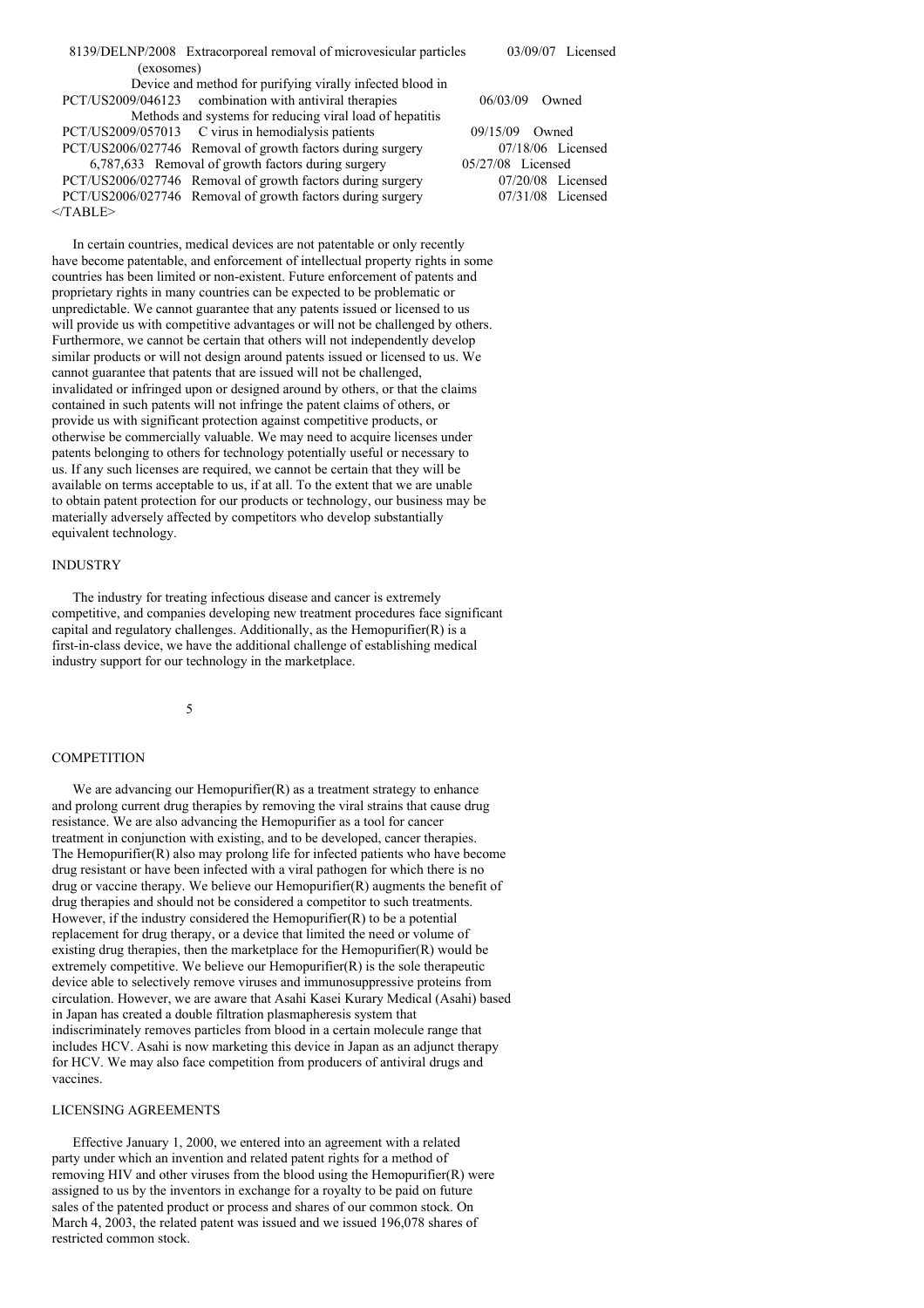On February 9, 2006, we entered into an option agreement with the Trustees of Boston University which provides for the right to negotiate an exclusive license for a Boston University patent BU05-41, "Method to Prevent Proliferation and Growth of Metastases." On February 8, 2007 we entered into an amendment to this agreement to extend its term until August 9, 2007. On April 22, 2008, we entered into the actual license agreement for this patent and as the initial payment under this license we issued shares of our common stock equivalent to 115% of \$5,000.

This license agreement with the Trustees of Boston University calls for annual license fees in the amount of \$5,000 (or 115% of \$5,000 if paid in our common stock) until products utilizing the license are commercialized. In January 2009, we issued 23,566 shares of our common stock to Boston University, which was equivalent to 115% of the \$5,000 annual license fee, for the second year of the license.

On November 7, 2006 we entered into an assignment agreement with the London Health Science Center Research, Inc. and Thomas Ichim under which an invention and related patent rights for a method to treat cancer were assigned to the Company. The invention provides for the "Extracorporeal removal of Microvesicular Particles" for which a patent application was filed in the United States by the licensor. The agreement provides that the Company will pay certain patent application and filing costs as well as a 2% royalty on any future net sales.

### GOVERNMENT REGULATION

The Hemopurifier(R) is a medical device subject to extensive and rigorous regulation by FDA, as well as other federal and state regulatory bodies in the United States and comparable authorities in other countries. Therefore, we cannot assure that our technology will successfully complete any regulatory clinical trial for any of our proposed applications.

We intend to update our IDE with the FDA in order to address our primary intended device applications of infectious disease and cancer.

6

#### CLINICAL TRIALS.

Clinical trials are almost always required to support an FDA premarket application. In the United States, these trials generally require submission of an application for an Investigational Device Exemption, or IDE, to the FDA. The IDE application must be supported by appropriate data, such as animal and laboratory testing results, showing that it is safe to test the device in humans and that the testing protocol is scientifically sound. The IDE must be approved in advance by the FDA for a specific number of patients unless the product is deemed a non-significant risk device eligible for more abbreviated IDE requirements. Clinical trials for significant risk devices may not begin until the IDE application is approved by the FDA and the appropriate institutional review boards, or IRBs, at the clinical trial sites. Our clinical trials must be conducted under the oversight of an IRB at the relevant clinical trial sites and in accordance with FDA regulations, including but not limited to those relating to good clinical practices. We are also required to obtain patients' informed consent that complies with both FDA requirements and state and federal privacy regulations. We, the FDA or the IRB at each site at which a clinical trial is being performed may suspend a clinical trial at any time for various reasons, including a belief that the risks to study subjects outweigh the benefits. Even if a trial is completed, the results of clinical testing may not demonstrate the safety and efficacy of the device, may not be equivocal or may otherwise not be sufficient to obtain approval of the product.

## PERVASIVE AND CONTINUING U.S. REGULATION.

Should our device be cleared for market use in the United States by the FDA, numerous regulatory requirements continue to apply. These include:

o FDA's Quality System Regulation, or QSR, which requires manufacturers, including third-party manufacturers, to follow stringent design, testing, control, documentation and other quality assurance procedures during all aspects of the manufacturing process;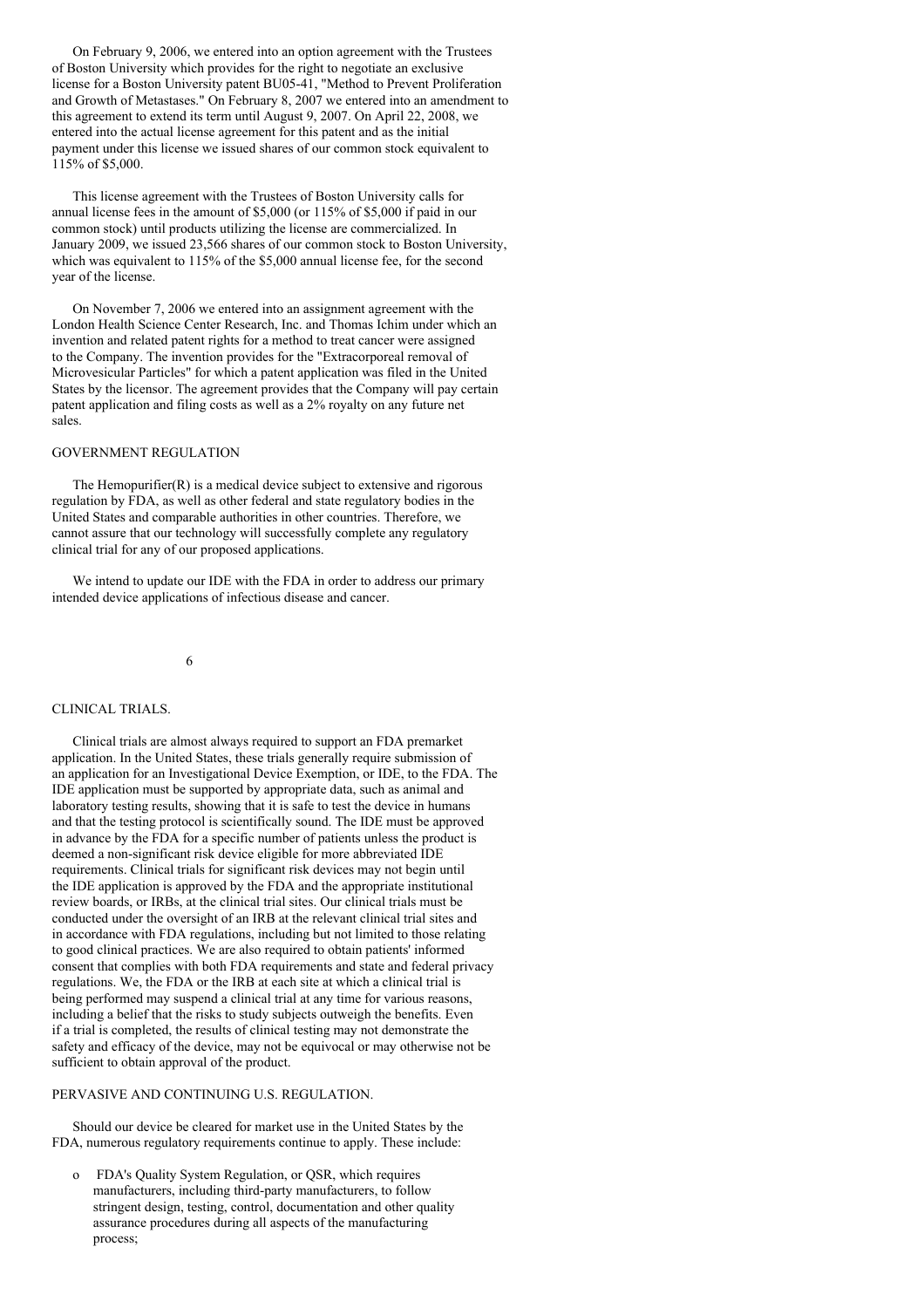- o labeling regulations and FDA prohibitions against the promotion of products for uncleared, unapproved or off-label uses;
- o clearance or approval of product modifications that could significantly affect safety or efficacy or that would constitute a major change in intended use;
- o medical device reporting, or MDR, regulations, which require that manufacturers report to the FDA if their device may have caused or contributed to a death or serious injury or malfunctioned in a way that would likely cause or contribute to a death or serious injury if the malfunction were to recur; and
- o post-market surveillance regulations, which apply when necessary to protect the public health or to provide additional safety and effectiveness data for the device.

After a device receives a PMA, any modification that could significantly affect its safety or effectiveness, or that would constitute a major change in its intended use, will require a new clearance or approval. The FDA requires each manufacturer to make this determination initially, but FDA can review any such decision and can disagree with a manufacturer's determination.

The regulations also require that we report to FDA any incident in which our product may have caused or contributed to a death or serious injury or in which our product malfunctioned and, if the malfunction were to recur, would likely cause or contribute to death or serious injury.

7

### FRAUD AND ABUSE.

We may also directly or indirectly be subject to various federal and state laws pertaining to healthcare fraud and abuse, including anti-kickback laws. In particular, the federal healthcare program Anti-Kickback Statute prohibits persons from knowingly and willfully soliciting, offering, receiving or providing remuneration, directly or indirectly, in exchange for or to induce either the referral of an individual, or the furnishing, arranging for or recommending a good or service, for which payment may be made in whole or part under federal healthcare programs, such as the Medicare and Medicaid programs. Penalties for violations include criminal penalties and civil sanctions such as fines, imprisonment and possible exclusion from Medicare, Medicaid and other federal healthcare programs. The Anti-Kickback Statute is broad and prohibits many arrangements and practices that are lawful in businesses outside of the healthcare industry. In implementing the statute, the Office of Inspector General ("OIG") has issued a series of regulations, known as the "safe harbors." These safe harbors set forth provisions that, if met, will assure healthcare providers and other parties that they will not be prosecuted under the Anti-Kickback Statute. The failure of a transaction or arrangement to fit precisely within one or more safe harbors does not necessarily mean that it is illegal or that prosecution will be pursued. However, conduct and business arrangements that do not fully satisfy each applicable element of a safe harbor may result in increased scrutiny by government enforcement authorities, such as the OIG.

## INTERNATIONAL

International sales of medical devices are subject to foreign governmental regulations, which vary substantially from country to country. The time required to obtain clearance or approval by a foreign country may be longer or shorter than that required for FDA clearance or approval, and the requirements may be different.

With respect to our efforts in India, we have been informed that since our device has successfully completed safety studies in India and based on current Indian regulations on medical devices; we will be able to commercialize our product as a medical device in India on a hospital by hospital basis with approval of the institutional review boards of such hospitals.

If we receive such approval by one or more hospitals, we initially plan to export Hemopurifiers(R) produced under GMP by our contract manufacturer in San Diego, California. We will also be required to obtain an export license from the FDA to export our products for commercial purposes. We have registered our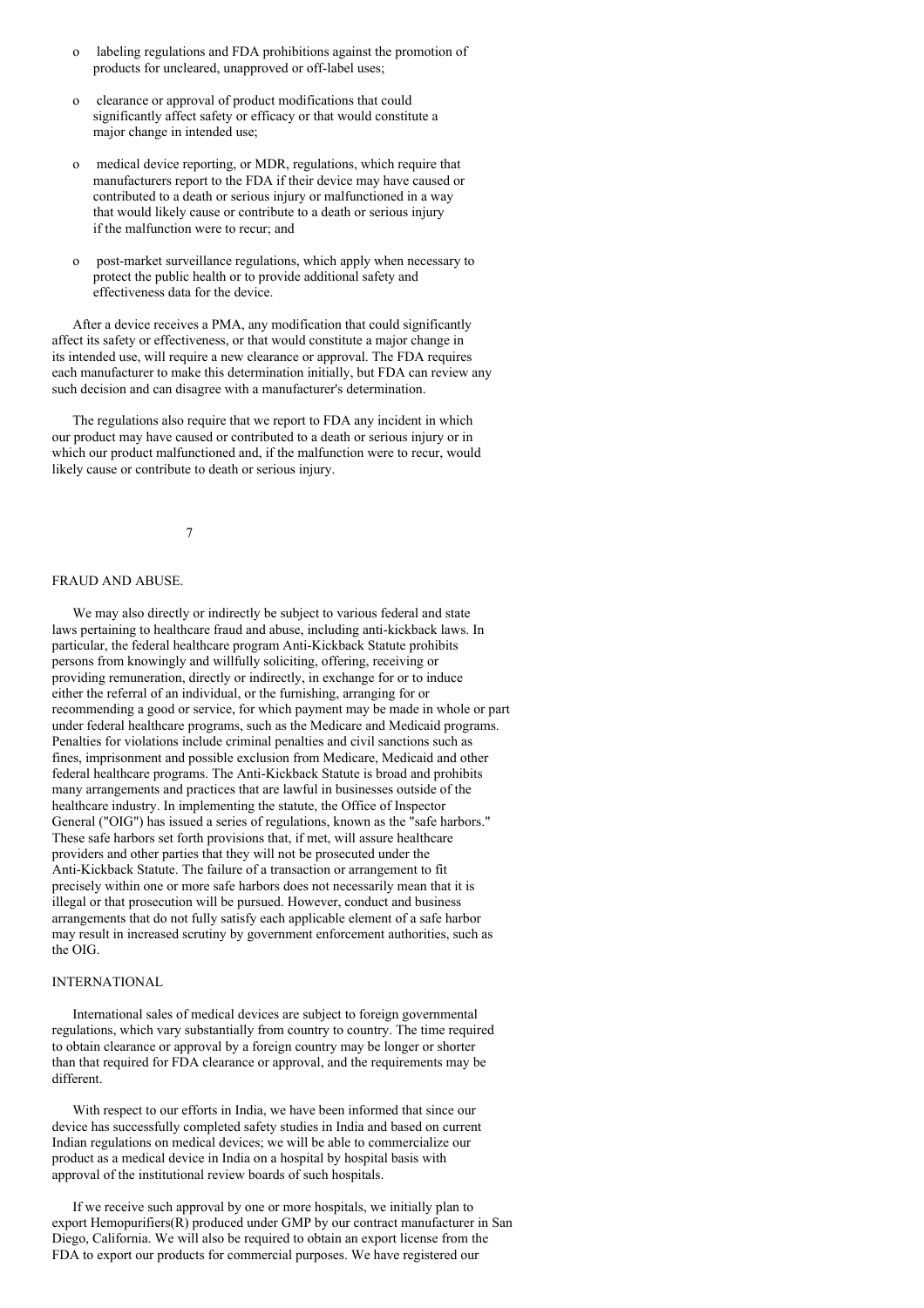contract manufacturing arrangement with the FDA and are in the process of applying for such an export license.

The primary regulatory environment in Europe is that of the European Union, which has adopted numerous directives and has promulgated voluntary standards regulating the design, manufacture, clinical trials, labeling and adverse event reporting for medical devices. Devices that comply with the requirements of a relevant directive will be entitled to bear CE conformity marking, indicating that the device conforms with the essential requirements of the applicable directives and, accordingly, can be commercially distributed throughout the member states of the European Union, and other countries that comply with or mirror these directives. The method of assessing conformity varies depending on the type and class of the product, but normally involves a combination of self-assessment by the manufacturer and a third-party assessment by a notified body, an independent and neutral institution appointed by a country to conduct the conformity assessment. This third-party assessment may consist of an audit of the manufacturer's quality system and specific testing of the manufacturer's device. Such an assessment is required in order for a manufacturer to commercially distribute the product throughout these countries. ISO 9001 and ISO 13845 certifications are voluntary harmonized standards. Compliance establishes the presumption of conformity with the essential requirements for a CE Marking.

### PRODUCT LIABILITY

The risk of product liability claims, product recalls and associated adverse publicity is inherent in the testing, manufacturing, marketing and sale of medical products. We have limited clinical trial liability insurance coverage. There can be no assurance that future insurance coverage will be adequate or available. We may not be able to secure product liability insurance coverage on acceptable terms or at reasonable costs when needed. Any liability for mandatory damages could exceed the amount of our coverage. A successful product liability claim against us could require us to pay a substantial monetary award. Moreover, a product recall could generate substantial negative publicity about our products and business and inhibit or prevent commercialization of other future product candidates.

#### SUBSIDIARIES

We have one wholly-owned subsidiary, Exosome Sciences, Inc.

8

### EMPLOYEES

At June 23, 2010, we had four full-time employees, comprised of our Chief Executive Officer, our Chief Science Officer, a research scientist and an executive assistant. We utilize, whenever appropriate, contract and part-time professionals in order to conserve cash and resources. We currently contract a Senior Vice President of Finance on a part-time basis, a Director of Business Development and a Director of Corporate Communications on a contract basis. We believe our employee relations are good. None of our employees are represented by a collective bargaining unit.

## ITEM 1A. RISK FACTORS

An investment in our common shares involves a high degree of risk and is subject to many uncertainties. These risks and uncertainties may adversely affect our business, operating results and financial condition. In such an event, the trading price for our common shares could decline substantially, and you could lose all or part of your investment. In order to attain an appreciation for these risks and uncertainties, you should read this annual report in its entirety and consider all of the information and advisements contained in this annual report, including the following risk factors and uncertainties.

#### RISKS RELATING TO OUR BUSINESS

WE HAVE INCURRED SIGNIFICANT LOSSES AND EXPECT LOSSES TO CONTINUE FOR THE FORESEEABLE FUTURE.

We have yet to establish any history of profitable operations. We have not had any significant revenues from our principal operations. We have incurred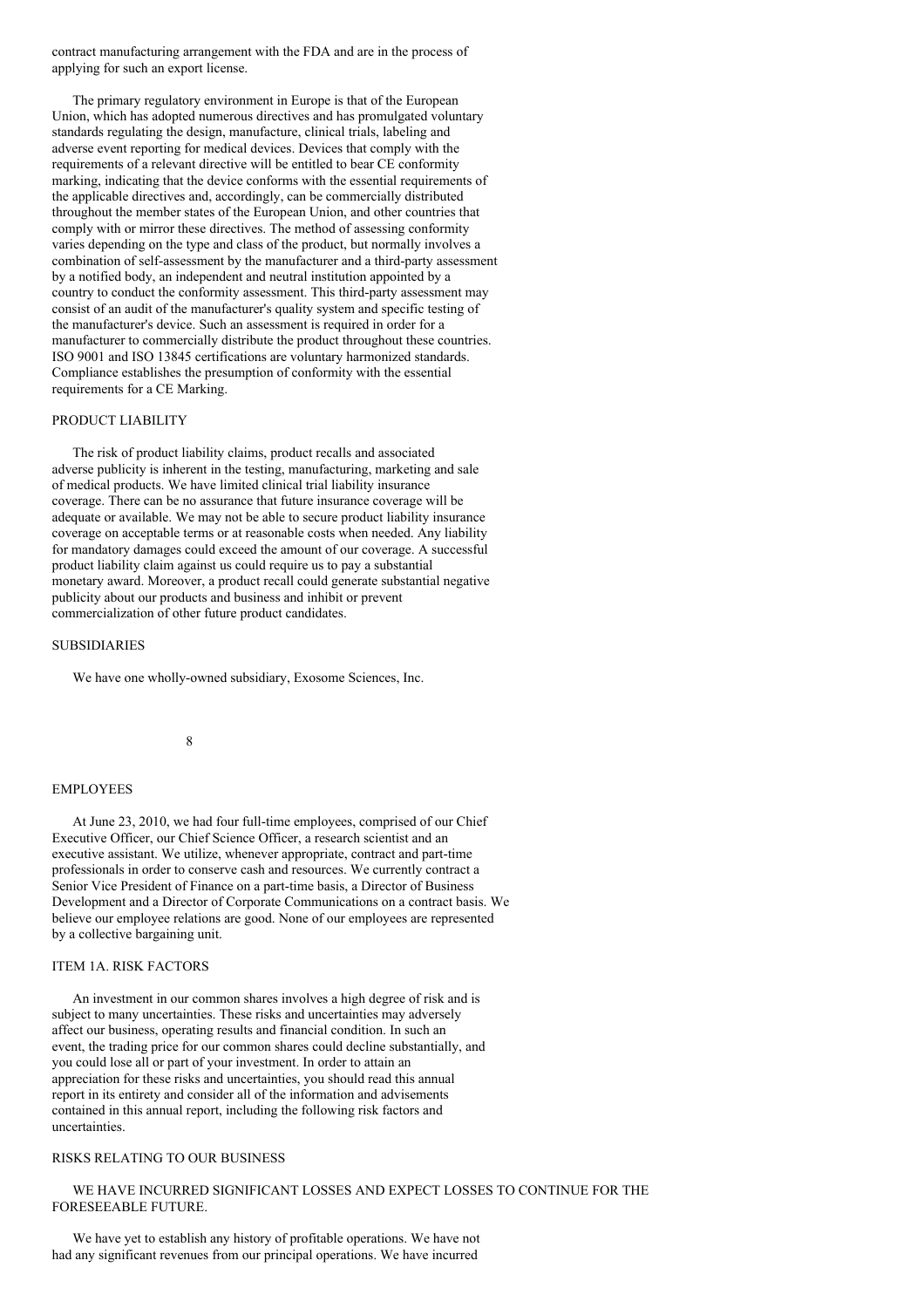annual operating losses of \$2,848,892 and \$2,923,254, for the fiscal years ended March 31, 2010 and 2009, respectively. At March 31, 2010 and 2009, we had an accumulated deficit of \$(42,760,510) and \$(38,311,414), respectively. We have incurred net losses of \$4,573,315 and \$6,084,158 for the fiscal years ended March 31, 2010 and 2009. We have not had revenues to date. We expect that our revenues, if any, will not be sufficient to sustain our operations for the foreseeable future. Our profitability will require the successful commercialization of our Hemopurifier(R) technology. No assurances can be given when or if this will occur or that we will ever generate revenues or be profitable.

## WE HAVE RECEIVED AN EXPLANATORY PARAGRAPH FROM OUR AUDITORS REGARDING OUR ABILITY TO CONTINUE AS A GOING CONCERN

Our independent registered public accounting firm noted in their report accompanying our financial statements for our fiscal year ended March 31, 2010 that we had a significant deficit accumulated during the development stage, had a working capital deficit and that a significant amount of additional capital will be necessary to advance the development of our products to the point at which we may become commercially viable and stated that those conditions raised substantial doubt about our ability to continue as a going concern. Note 1 to our financial statements for the year ended March 31, 2010 describes management's plans to address these matters. We cannot assure you that our business plans will be successful in addressing these issues. This explanatory paragraph about our ability to continue as a going concern could affect our ability to obtain additional financing at favorable terms, if at all, as it may cause investors to lose faith in our long-term prospects. If we cannot successfully continue as a going concern, our shareholders may lose their entire investment in our common shares.

### WE WILL REQUIRE ADDITIONAL FINANCING TO SUSTAIN OUR OPERATIONS AND WITHOUT IT WE WILL NOT BE ABLE TO CONTINUE OPERATIONS.

Should the financing we require to sustain our working capital needs be unavailable to us on reasonable terms when we require it, the consequences could be a material adverse effect on our business, operating results, financial condition and prospects. If we cannot raise operating capital, we may be forced to cease operations.

9

WE ARE RELIANT UPON LICENSES OF PATENTS AND TECHNOLOGIES FROM THIRD PARTIES FOR THE DEVELOPMENT OF CERTAIN APPLICATIONS AND USES OF OUR DEVICES; THE TERMINATION OF ANY SUCH LICENSE, OR A CHALLENGE TO THE PATENT AND INTELLECTUAL PROPERTY UNDERLYING SUCH LICENSE COULD HAVE A MATERIAL AND ADVERSE EFFECT UPON OUR ABILITY TO CONTINUE THE DEVELOPMENT OF OUR DEVICES IN CERTAIN FIELDS OF USE, WHICH WOULD ADVERSELY AFFECT OUR BUSINESS PROSPECTS AND THE VALUE OF YOUR INVESTMENT IN OUR SECURITIES.

We rely upon third party licenses for the development of specific uses for our Hemopurifer devices, including in the area of cancer treatment. Specifically, we are researching, developing and testing cancer-related applications for our devices under a license with Boston University and with the London Health Science Center Research, Inc. and Mr. Thomas Ichim. Should either of these licenses be prematurely terminated for any reason, or if the patents and intellectual property owned by such entities that we have licensed are be challenged or defeated by third parties, our research efforts could be materially and adversely effected. There can be no assurances that these licenses will continue in force for as long as we require for our research, development and testing of cancer treatments. There can be no assurances that should these licenses terminate, or should the underlying patents and intellectual property be challenged or defeated, that suitable replacements can be obtained or developed on terms acceptable to the Company, if at all.

WE WILL FACE INTENSE COMPETITION FROM COMPANIES THAT HAVE GREATER FINANCIAL, PERSONNEL AND RESEARCH AND DEVELOPMENT RESOURCES THAN OURS. THESE COMPETITIVE FORCES MAY IMPACT OUR PROJECTED GROWTH AND ABILITY TO GENERATE REVENUES AND PROFITS, WHICH WOULD HAVE A NEGATIVE IMPACT ON OUR BUSINESS AND THE VALUE OF YOUR INVESTMENT.

Our competitors are developing vaccine candidates, which could compete with the Hemopurifier(R) medical device candidates we are developing. Our commercial opportunities will be reduced or eliminated if our competitors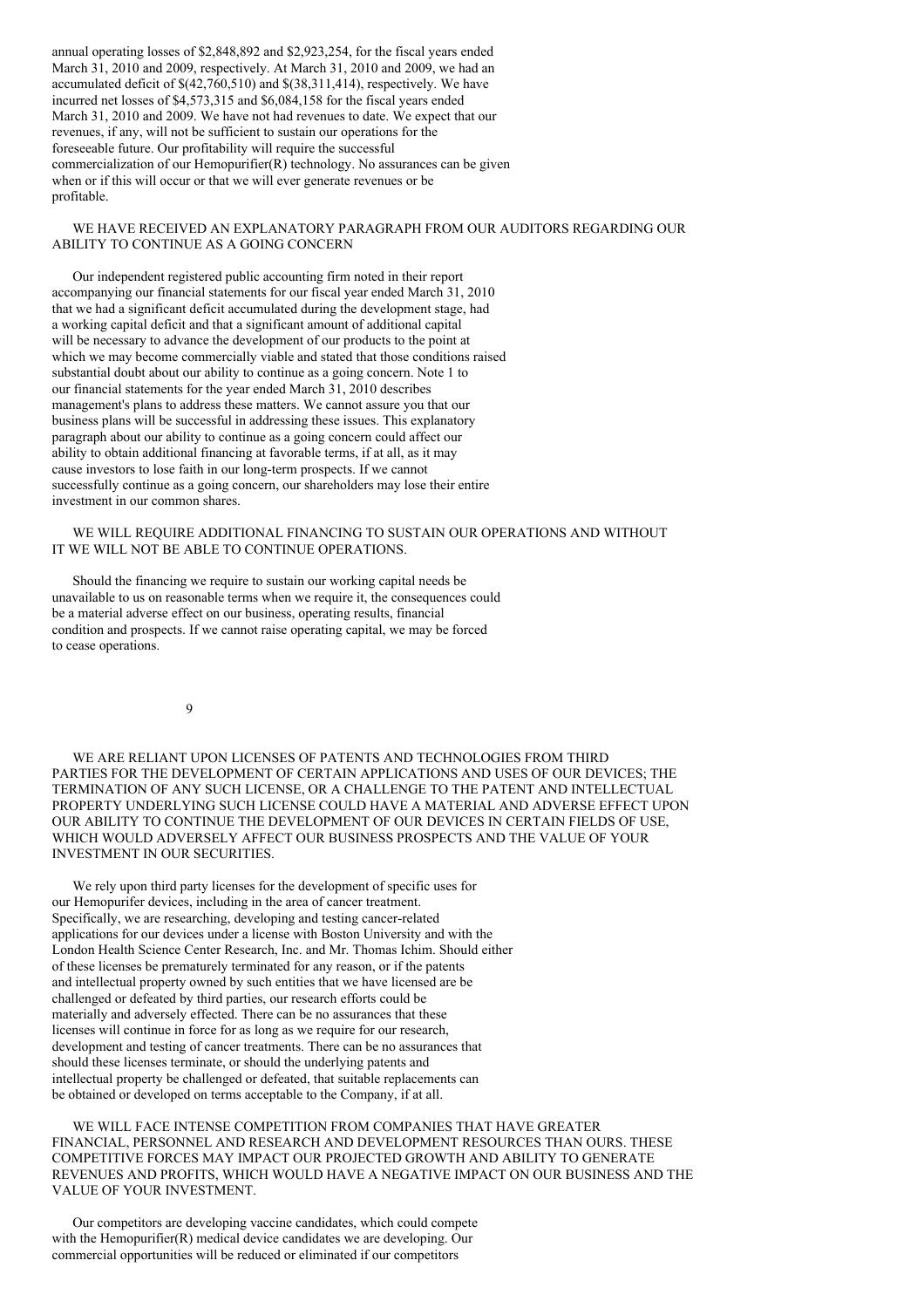develop and market products for any of the diseases we target that:

- o are more effective;
- have fewer or less severe adverse side effects;
- o are better tolerated;
- o are more adaptable to various modes of dosing;
- o are easier to administer; or
- o are less expensive than the products or product candidates we are developing.

Even if we are successful in developing effective Hemopurifier(R) products, and obtain FDA and other regulatory approvals necessary for commercializing them, our products may not compete effectively with other successful products. Researchers are continually learning more about diseases, which may lead to new technologies for treatment. Our competitors may succeed in developing and marketing products that are either more effective than those that we may develop, alone or with our collaborators, or that are marketed before any products we develop are marketed.

The Congress' passage of the Project BioShield Bill, a comprehensive effort to develop and make available modern, effective drugs and vaccines to protect against attack by biological and chemical weapons or other dangerous pathogens, may encourage competitors to develop their own product candidates. We cannot predict the decisions that will be made in the future by the various government agencies as a result of such legislation.

Our competitors include fully integrated pharmaceutical companies and biotechnology companies as well as universities and public and private research institutions. Many of the organizations competing with us, have substantially greater capital resources, larger research and development staffs and facilities, greater experience in product development and in obtaining regulatory approvals, and greater marketing capabilities than we do.

The market for medical devices is intensely competitive. Many of our potential competitors have longer operating histories, greater name recognition, more employees, and significantly greater financial, technical, marketing, public relations, and distribution resources than we have. This intense competitive environment may require us to make changes in our products, pricing, licensing, services or marketing to develop, maintain and extend our current technology. Price concessions or the emergence of other pricing or distribution strategies of competitors may diminish our revenues (if any), adversely impact our margins or lead to a reduction in our market share (if any), any of which may harm our business.

10

#### WE HAVE LIMITED MANUFACTURING EXPERIENCE.

To achieve the levels of production necessary to commercialize our Hemopurifier(R) products, we will need to secure manufacturing agreements with contract manufacturers which comply with good manufacturing practice standards and other standards prescribed by various federal, state and local regulatory agencies in the U.S. and any other country of use.

We have limited experience manufacturing products for testing purposes and no experience manufacturing products for large scale commercial purposes. We will likely outsource the manufacture of our Hemopurifier(R) products to third parties operating FDA-certified facilities. To date, we have manufactured devices on a small scale for testing purposes and have begun to utilize the services of a contract manufacturer. There can be no assurance that manufacturing and control problems will not arise as we attempt to commercialize our products or that such manufacturing can be completed in a timely manner or at a commercially reasonable cost. Any failure to address such problems could delay or prevent commercialization of our products and would have a material adverse effect on us.

## OUR HEMOPURIFIER(R) TECHNOLOGY MAY BECOME OBSOLETE.

Our Hemopurifier(R) products may be made unmarketable by new scientific or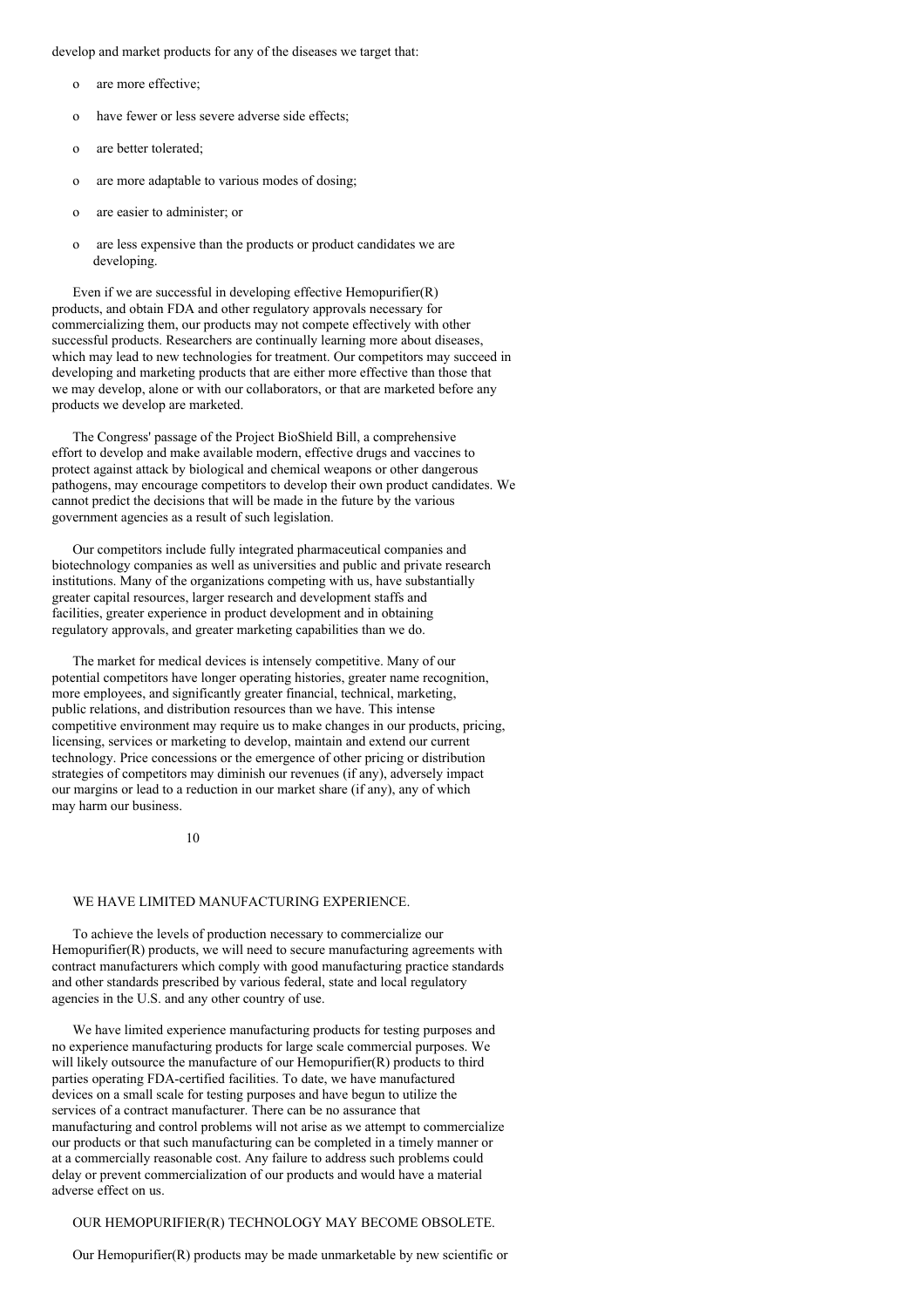technological developments where new treatment modalities are introduced that are more efficacious and/or more economical than our Hemopurifier(R) products. The Homeland Security industry is growing rapidly with many competitors trying to develop products or vaccines to protect against infectious disease. Any one of our competitors could develop a more effective product which would render our technology obsolete.

## OUR USE OF HAZARDOUS MATERIALS, CHEMICALS AND VIRUSES REQUIRE US TO COMPLY WITH REGULATORY REQUIREMENTS AND EXPOSES US TO POTENTIAL LIABILITIES.

Our research and development involves the controlled use of hazardous materials, chemicals and viruses. The primary hazardous materials include chemicals needed to construct the Hemopurifier(R) cartridges and the infected plasma samples used in preclinical testing of the Hemopurifier(R). All other chemicals are fully inventoried and reported to the appropriate authorities, such as the fire department, who inspect the facility on a regular basis. We are subject to federal, state, local and foreign laws governing the use, manufacture, storage, handling and disposal of such materials. Although we believe that our safety procedures for the use, manufacture, storage, handling and disposal of such materials comply with the standards prescribed by federal, state, local and foreign regulations, we cannot completely eliminate the risk of accidental contamination or injury from these materials. We have had no incidents or problems involving hazardous chemicals or biological samples. In the event of such an accident, we could be held liable for significant damages or fines. We currently carry a limited amount of insurance to protect us from these damages. In addition, we may be required to incur significant costs to comply with regulatory requirements in the future.

WE ARE DEPENDENT FOR OUR SUCCESS ON A FEW KEY EXECUTIVE OFFICERS. OUR INABILITY TO RETAIN THOSE OFFICERS WOULD IMPEDE OUR BUSINESS PLAN AND GROWTH STRATEGIES, WHICH WOULD HAVE A NEGATIVE IMPACT ON OUR BUSINESS AND THE VALUE OF YOUR INVESTMENT.

Our success depends to a critical extent on the continued services of our Chief Executive Officer, James A. Joyce and our Chief Science Officer, Richard H. Tullis. Were we to lose one or both of these key executive officers, we would be forced to expend significant time and money in the pursuit of a replacement, which would result in both a delay in the implementation of our business plan and the diversion of limited working capital. The loss of Dr. Tullis would harm the clinical development of our products due to his unique experience with the Hemopurifier(R) technology. The loss of Dr. Tullis and/or Mr. Joyce would be detrimental to our growth as they possess unique knowledge of our business model and infectious disease which would be difficult to replace within the biotechnology field. We can give you no assurance that we can find satisfactory replacements for these key executive officers at all, or on terms that are not unduly expensive or burdensome to our company. Although Mr. Joyce and Mr. Tullis have signed employment agreements providing for their continued service to our company, these agreements will not preclude them from leaving our company. We do not currently carry key man life insurance policies on any of our key executive officers which would assist us in recouping our costs in the event of the loss of those officers.

11

## OUR INABILITY TO ATTRACT AND RETAIN QUALIFIED PERSONNEL COULD IMPEDE OUR ABILITY TO GENERATE REVENUES AND PROFITS AND TO OTHERWISE IMPLEMENT OUR BUSINESS PLAN AND GROWTH STRATEGIES, WHICH WOULD HAVE A NEGATIVE IMPACT ON OUR BUSINESS AND COULD ADVERSELY AFFECT THE VALUE OF YOUR INVESTMENT.

We currently have an extremely small staff comprised of four full time employees consisting of our Chief Executive Officer, our Chief Science Officer, a research scientist and an executive assistant. We also employ a Senior Vice President - Finance, a Director of Business Development and a Director of Corporate Communications on a contract basis. Although we believe that these employees and consultants will be able to handle most of our additional administrative, research and development and business development in the near term, we will nevertheless be required over the longer-term to hire highly skilled managerial, scientific and administrative personnel to fully implement our business plan and growth strategies. Due to the specialized scientific nature of our business, we are highly dependent upon our ability to attract and retain qualified scientific, technical and managerial personal. Competition for these individuals, especially in San Diego where many biotechnology companies are located, is intense and we may not be able to attract, assimilate or retain additional highly qualified personnel in the future. We cannot assure you that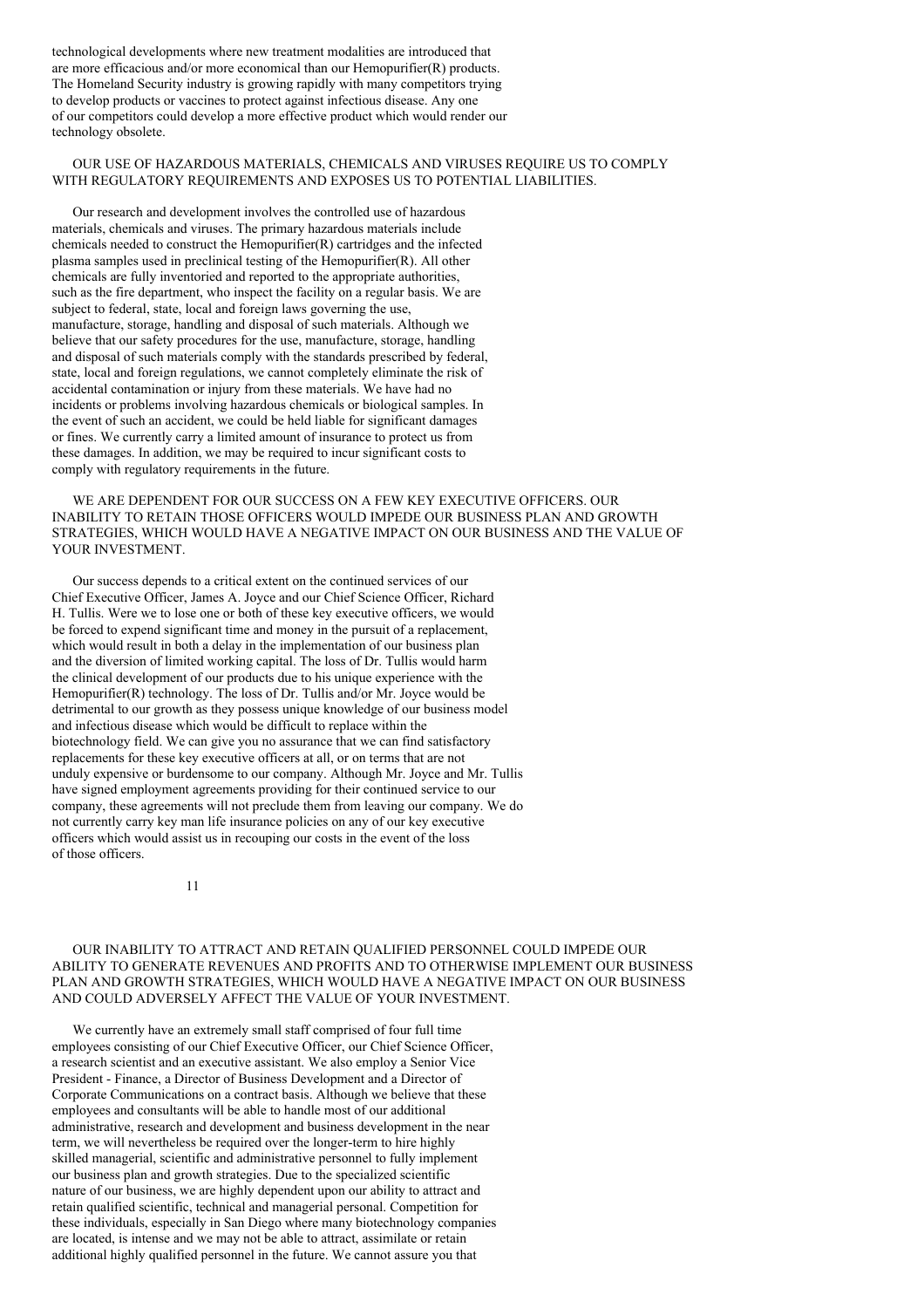we will be able to engage the services of such qualified personnel at competitive prices or at all, particularly given the risks of employment attributable to our limited financial resources and lack of an established track record.

WE PLAN TO GROW RAPIDLY, WHICH WILL PLACE STRAINS ON OUR MANAGEMENT TEAM AND OTHER COMPANY RESOURCES TO BOTH IMPLEMENT MORE SOPHISTICATED MANAGERIAL, OPERATIONAL AND FINANCIAL SYSTEMS, PROCEDURES AND CONTROLS AND TO TRAIN AND MANAGE THE PERSONNEL NECESSARY TO IMPLEMENT THOSE FUNCTIONS. OUR INABILITY TO MANAGE OUR GROWTH COULD IMPEDE OUR ABILITY TO GENERATE REVENUES AND PROFITS AND TO OTHERWISE IMPLEMENT OUR BUSINESS PLAN AND GROWTH STRATEGIES, WHICH WOULD HAVE A NEGATIVE IMPACT ON OUR BUSINESS AND THE VALUE OF YOUR INVESTMENT.

We will need to significantly expand our operations to implement our longer-term business plan and growth strategies. We will also be required to manage multiple relationships with various strategic partners, technology licensors, customers, manufacturers and suppliers, consultants and other third parties. This expansion and these expanded relationships will require us to significantly improve or replace our existing managerial, operational and financial systems, procedures and controls; to improve the coordination between our various corporate functions; and to manage, train, motivate and maintain a growing employee base. The time and costs to effectuate these steps may place a significant strain on our management personnel, systems and resources, particularly given the limited amount of financial resources and skilled employees that may be available at the time. We cannot assure you that we will institute, in a timely manner or at all, the improvements to our managerial, operational and financial systems, procedures and controls necessary to support our anticipated increased levels of operations and to coordinate our various corporate functions, or that we will be able to properly manage, train, motivate and retain our anticipated increased employee base.

WE MAY HAVE DIFFICULTY IN ATTRACTING AND RETAINING MANAGEMENT AND OUTSIDE INDEPENDENT MEMBERS TO OUR BOARD OF DIRECTORS AS A RESULT OF THEIR CONCERNS RELATING TO THEIR INCREASED PERSONAL EXPOSURE TO LAWSUITS AND SHAREHOLDER CLAIMS BY VIRTUE OF HOLDING THESE POSITIONS IN A PUBLICLY-HELD COMPANY.

The directors and management of publicly traded corporations are increasingly concerned with the extent of their personal exposure to lawsuits and shareholder claims, as well as governmental and creditor claims which may be made against them, particularly in view of recent changes in securities laws imposing additional duties, obligations and liabilities on management and directors. Due to these perceived risks, directors and management are also becoming increasingly concerned with the availability of directors and officers liability insurance to pay on a timely basis the costs incurred in defending such claims. We currently do carry limited directors and officers liability insurance. Directors and officers liability insurance is expensive and difficult to obtain. If we are unable to continue or provide directors and officers liability insurance at affordable rates or at all, it may become increasingly more difficult to attract and retain qualified outside directors to serve on our board of directors. We may lose potential independent board members and management candidates to other companies in the biotechnology field that have greater directors and officers liability insurance to insure them from liability or to biotechnology companies that have revenues or have received greater funding to date which can offer greater compensation packages. The fees of directors are also rising in response to their increased duties, obligations and liabilities as well as increased exposure to such risks. As a company with a limited operating history and limited resources, we will have a more difficult time attracting and retaining management and outside independent directors than a more established company due to these enhanced duties, obligations and liabilities.

12

OUR INABILITY TO PROTECT OUR INTELLECTUAL PROPERTY RIGHTS, INCLUDING OUR U.S. AND INTERNATIONAL PATENTS COULD NEGATIVELY IMPACT OUR PROJECTED GROWTH AND ABILITY TO GENERATE REVENUES AND PROFITS, WHICH WOULD HAVE A NEGATIVE IMPACT ON OUR BUSINESS AND THE VALUE OF YOUR INVESTMENT.

We rely on a combination of patents, patents pending, copyrights, trademark and trade secret laws, proprietary rights agreements and non-disclosure agreements to protect our intellectual properties. We cannot give you any assurance that these measures will prove to be effective in protecting our intellectual properties.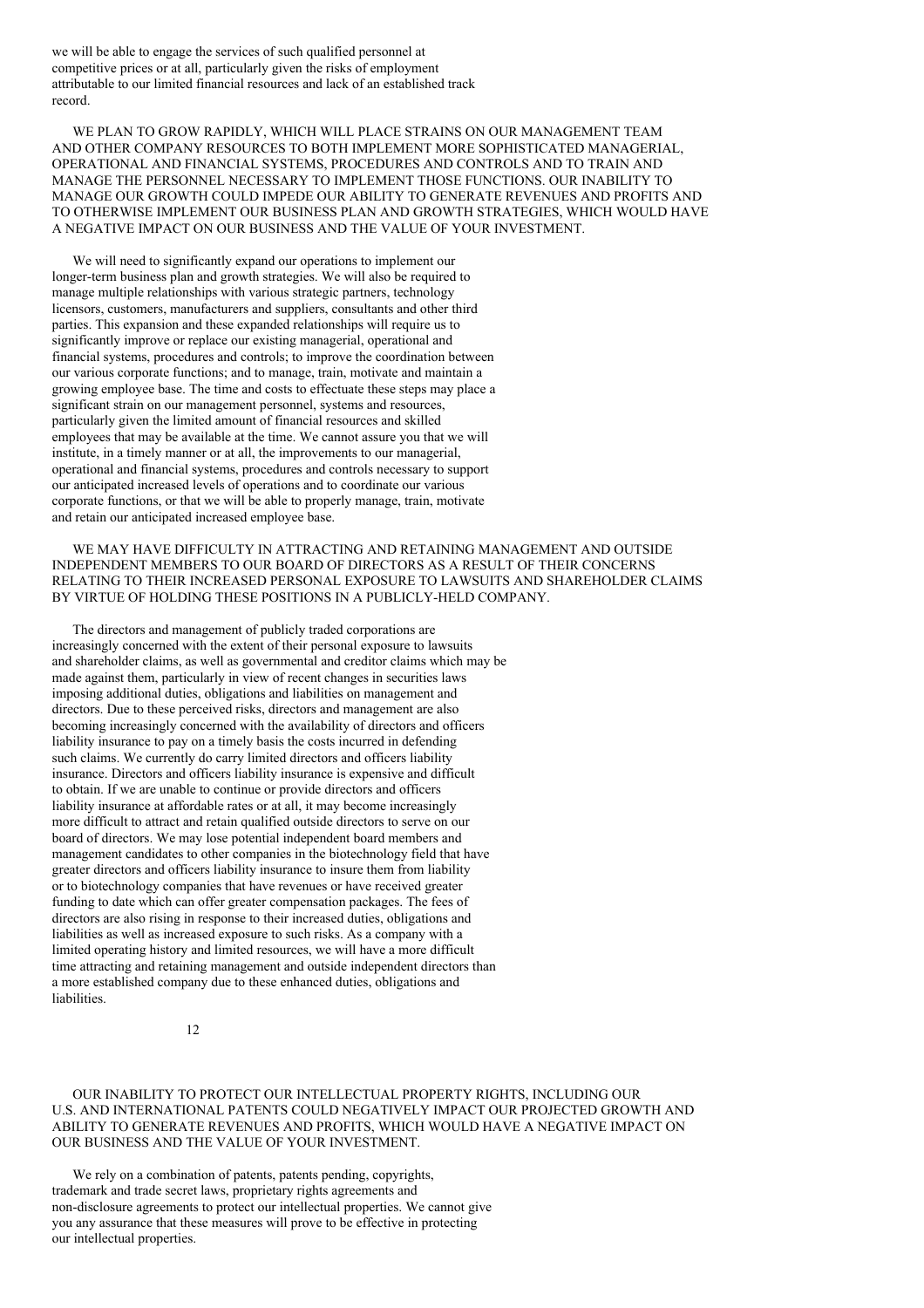In the case of patents, we cannot give you any assurance that our existing patents will not be invalidated, that any patents that we currently or prospectively apply for will be granted, or that any of these patents will ultimately provide significant commercial benefits. Further, competing companies may circumvent any patents that we may hold by developing products which closely emulate but do not infringe our patents. While we intend to seek patent protection for our products in selected foreign countries, those patents may not receive the same degree of protection as they would in the United States. We can give you no assurance that we will be able to successfully defend our patents and proprietary rights in any action we may file for patent infringement. Similarly, we cannot give you any assurance that we will not be required to defend against litigation involving the patents or proprietary rights of others, or that we will be able to obtain licenses for these rights. Legal and accounting costs relating to prosecuting or defending patent infringement litigation may be substantial. We believe that certain patent applications filed and/or other patents issued more recently will help to protect the proprietary nature of the Hemopurifier(R) treatment technology.

The Hemopurifier(R) and related treatment approaches are protected by three issued U.S. patents and seven issued international patents. We have also applied for five additional U.S. patents and twenty one additional international patents.

We also rely on proprietary designs, technologies, processes and know-how not eligible for patent protection. We cannot give you any assurance that our competitors will not independently develop the same or superior designs, technologies, processes and know-how.

While we have and will continue to enter into proprietary rights agreements with our employees and third parties giving us proprietary rights to certain technology developed by those employees or parties while engaged by our company, we can give you no assurance that courts of competent jurisdiction will enforce those agreements.

IF WE FAIL TO COMPLY WITH EXTENSIVE REGULATIONS OF DOMESTIC AND FOREIGN REGULATORY AUTHORITIES, THE COMMERCIALIZATION OF OUR PRODUCT CANDIDATES COULD BE PREVENTED OR DELAYED.

Our pathogen filtration devices, or Hemopurifier(R) products, are subject to extensive government regulations related to development, testing, manufacturing and commercialization in the U.S. and other countries. The determination of when and whether a product is ready for large-scale purchase and potential use will be made by the U.S. government through consultation with a number of governmental agencies, including the FDA, the National Institutes of Health, the Centers for Disease Control and Prevention and the Department of Homeland Security. Our product candidates are in the pre-clinical and clinical stages of development and have not received required regulatory approval from the FDA to be commercially marketed and sold. The process of obtaining and complying with FDA and other governmental regulatory approvals and regulations is costly, time consuming, uncertain and subject to unanticipated delays. Such regulatory approval (if any) and product development requires several years. Despite the time and expense exerted, regulatory approval is never guaranteed. We also are subject to the following risks and obligations, among others.

- o The FDA may refuse to approve an application if they believe that applicable regulatory criteria are not satisfied.
- o The FDA may require additional testing for safety and effectiveness.
- o The FDA may interpret data from pre-clinical testing and clinical trials in different ways than we interpret them.
- o If regulatory approval of a product is granted, the approval may be limited to specific indications or limited with respect to its distribution.
- o The FDA may change their approval policies and/or adopt new regulations.

Failure to comply with these or other regulatory requirements of the FDA may subject us to administrative or judicially imposed sanctions, including: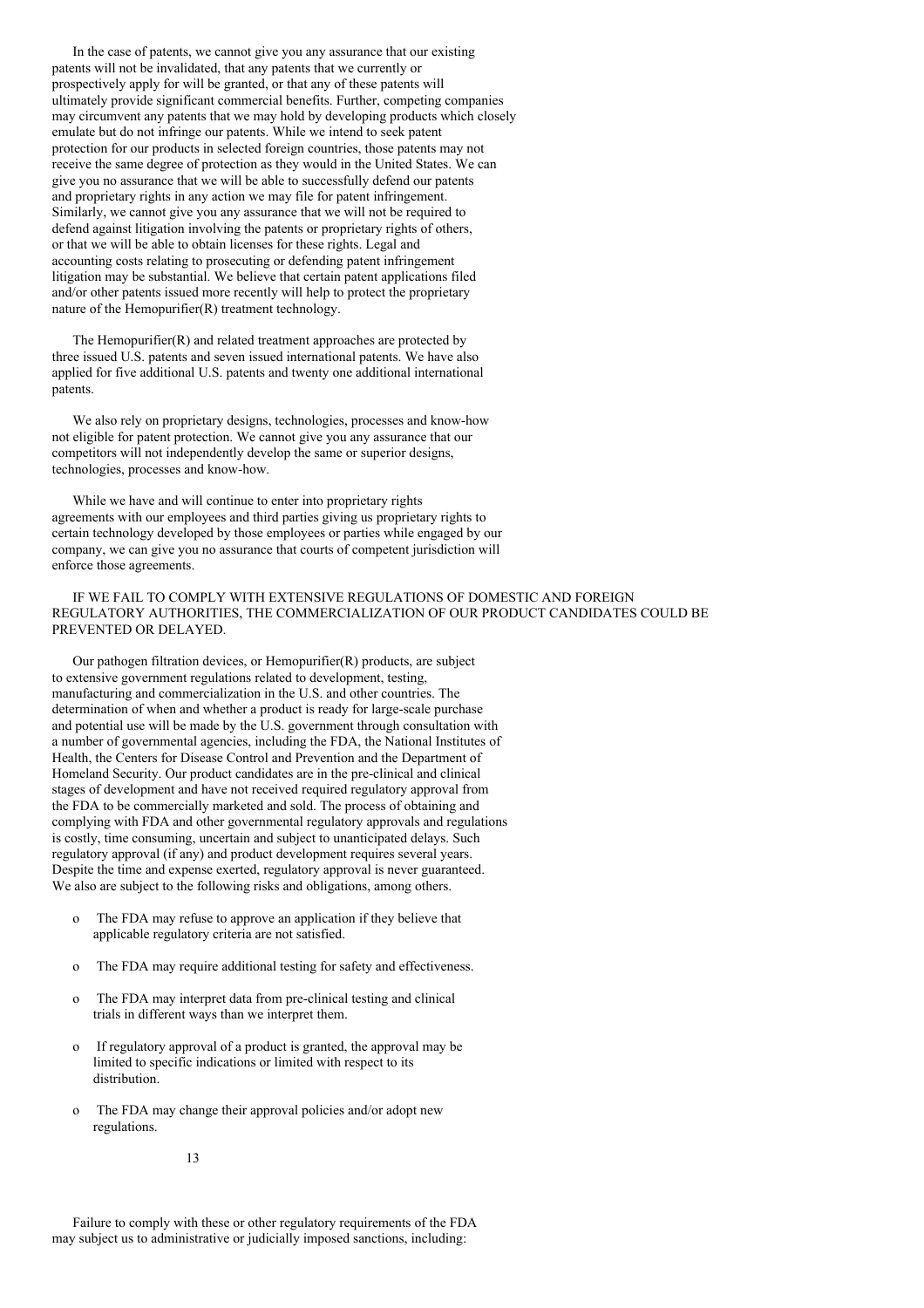- o warning letters;
- o civil penalties;
- o criminal penalties;
- o injunctions;
- o product seizure or detention;
- o product recalls; and
- o total or partial suspension of productions.

## DELAYS IN SUCCESSFULLY COMPLETING OUR CLINICAL TRIALS COULD JEOPARDIZE OUR ABILITY TO OBTAIN REGULATORY APPROVAL OR MARKET OUR HEMOPURIFIER(R) PRODUCT CANDIDATES ON A TIMELY BASIS.

Our business prospects will depend on our ability to complete clinical trials, obtain satisfactory results, obtain required regulatory approvals and successfully commercialize our Hemopurifier(R) product candidates. Completion of our clinical trials, announcement of results of the trials and our ability to obtain regulatory approvals could be delayed for a variety of reasons, including:

- serious adverse events related to our medical device candidates;
- o unsatisfactory results of any clinical trial;
- o the failure of our principal third-party investigators to perform our clinical trials on our anticipated schedules; and/or
- o different interpretations of our pre-clinical and clinical data, which could initially lead to inconclusive results.

Our development costs will increase if we have material delays in any clinical trial or if we need to perform more or larger clinical trials than planned. If the delays are significant, or if any of our Hemopurifier(R) product candidates do not prove to be safe or effective or do not receive required regulatory approvals, our financial results and the commercial prospects for our product candidates will be harmed. Furthermore, our inability to complete our clinical trials in a timely manner could jeopardize our ability to obtain regulatory approval.

## THE INDEPENDENT CLINICAL INVESTIGATORS THAT WE RELY UPON TO CONDUCT OUR CLINICAL TRIALS MAY NOT BE DILIGENT, CAREFUL OR TIMELY, AND MAY MAKE MISTAKES, IN THE CONDUCT OF OUR CLINICAL TRIALS.

We depend on independent clinical investigators to conduct our clinical trials. The investigators are not our employees, and we cannot control the amount or timing of resources that they devote to our product development programs. If independent investigators fail to devote sufficient time and resources to our product development programs, or if their performance is substandard, it may delay FDA approval of our medical device candidates. These independent investigators may also have relationships with other commercial entities, some of which may compete with us. If these independent investigators assist our competitors at our expense, it could harm our competitive position.

## WE MAY FAIL TO OBTAIN GOVERNMENT CONTRACTS TO DEVELOP OUR HEMOPURIFIER(R) TECHNOLOGY FOR BIODEFENSE APPLICATIONS.

The U.S. Government has undertaken commitments to help secure improved countermeasures against bioterrorism. To date, we have been unsuccessful in obtaining grant income. As a result, future attempts to obtain grant income from the Federal Government will be sought through direct communication to government health and military agencies, and may include unsolicited proposals to provide the Hemopurifier(R) as a treatment countermeasure.

At present, the Hemopurifier(R) has not been approved for use by any U.S. Government agency, nor have we received any contracts to purchase the Hemopurifier $(R)$ . Since inception, we have not generated revenues from the sale of any product based on our Hemopurifier(R) technology platform. The process of obtaining government contracts is lengthy with the uncertainty that we will be successful in obtaining announced grants or contracts for therapeutics as a medical device technology. Accordingly, we cannot be certain that we will be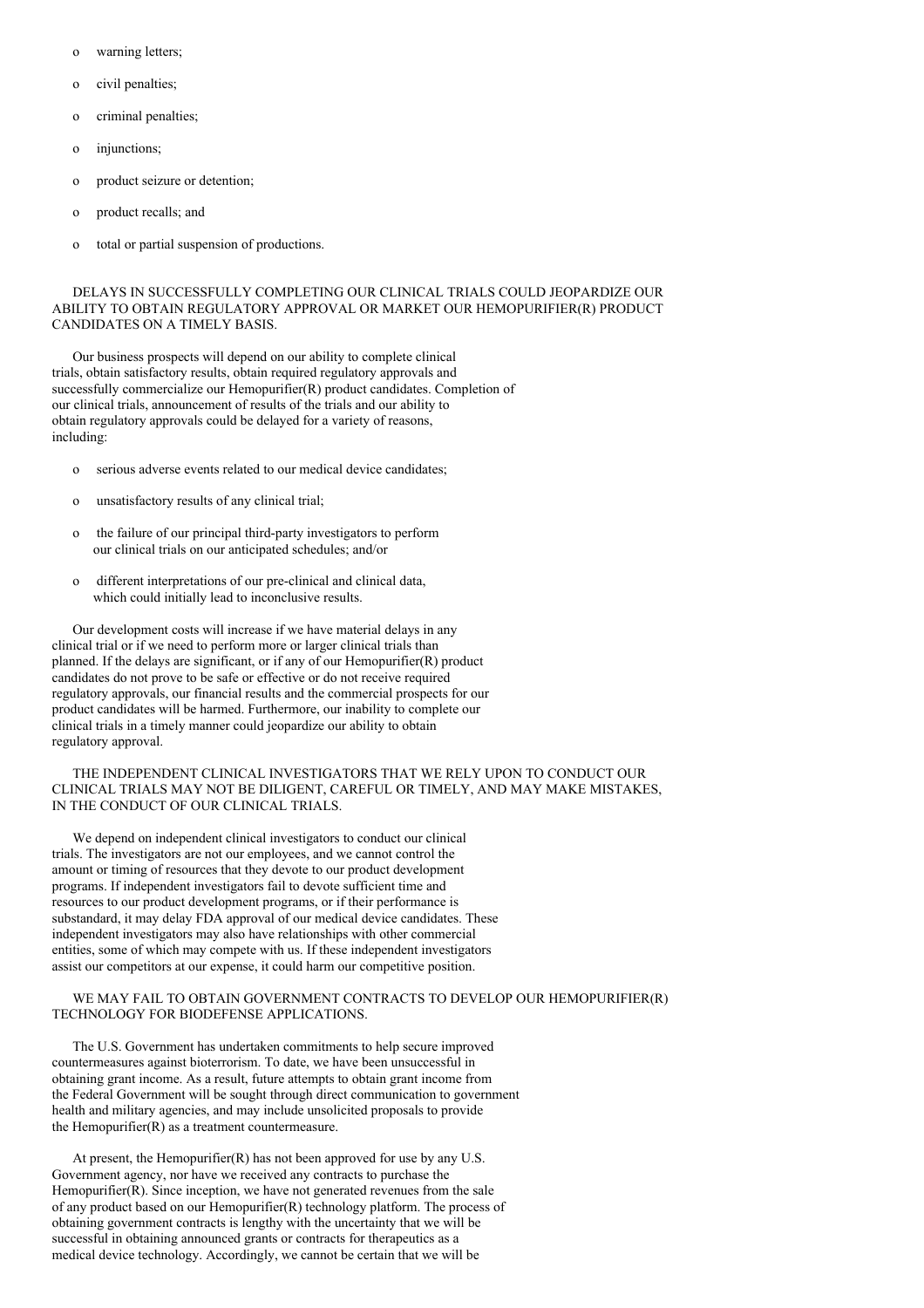awarded any U.S. Government grants or contracts utilizing our Hemopurifier(R) platform technology.

14

## U.S. GOVERNMENT AGENCIES HAVE SPECIAL CONTRACTING REQUIREMENTS, WHICH CREATE ADDITIONAL RISKS.

Our business plan to provide biodefense product candidates may involve contracts with the U.S. Government. U.S. Government contracts typically contain unfavorable termination provisions and are subject to audit and modification by the government at its sole discretion, which subjects us to additional risks. These risks include the ability of the U.S. Government to unilaterally:

- suspend or prevent us for a period of time from receiving new contracts or extending existing contracts based on violations or suspected violations of laws or regulations;
- o audit and object to our contract-related costs and fees, including allocated indirect costs;
- o control and potentially prohibit the export of our products; and
- o change certain terms and conditions in our contracts.

If we were to become a U.S. Government contractor, we would be required to comply with applicable laws, regulations and standards relating to our accounting practices and would be subject to periodic audits and reviews. As part of any such audit or review, the U.S. Government may review the adequacy of, and our compliance with, our internal control systems and policies, including those relating to our purchasing, property, estimating, compensation and management information systems. Based on the results of its audits, the U.S. Government may adjust our contract-related costs and fees, including allocated indirect costs. In addition, if an audit or review uncovers any improper or illegal activity, we would possibly be subject to civil and criminal penalties and administrative sanctions, including termination of our contracts, forfeiture of profits, suspension of payments, fines and suspension or prohibition from doing business with the U.S. Government. We could also suffer serious harm to our reputation if allegations of impropriety were made against us. Although adjustments arising from government audits and reviews have not seriously harmed our business in the past, future audits and reviews could cause adverse effects. In addition, under U.S. Government purchasing regulations, some of our costs, including most financing costs, amortization of intangible assets, portions of our research and development costs, and some marketing expenses, would possibly not be reimbursable or allowed under such contracts. Further, as a U.S. Government contractor, we would be subject to an increased risk of investigations, criminal prosecution, civil fraud, whistleblower lawsuits and other legal actions and liabilities to which purely private sector companies are not.

## THE APPROVAL REQUIREMENTS FOR MEDICAL PRODUCTS USED TO FIGHT BIOTERRORISM ARE STILL EVOLVING, AND WE CANNOT BE CERTAIN THAT ANY PRODUCTS WE DEVELOP, IF EFFECTIVE, WOULD MEET THESE REQUIREMENTS.

We are developing product candidates based upon current governmental policies regulating these medical countermeasure treatments. For instance, we intend to pursue FDA approval of our proprietary pathogen filtration devices to treat infectious agents under requirements published by the FDA that allow the FDA to approve certain medical devices used to reduce or prevent the toxicity of chemical, biological, radiological or nuclear substances based on human clinical data to demonstrate safety and immune response, and evidence of effectiveness derived from appropriate animal studies and any additional supporting data. Our business is subject to substantial risk because these policies may change suddenly and unpredictably and in ways that could impair our ability to obtain regulatory approval of these products, and we cannot guarantee that the FDA will approve our proprietary pathogen filtration devices.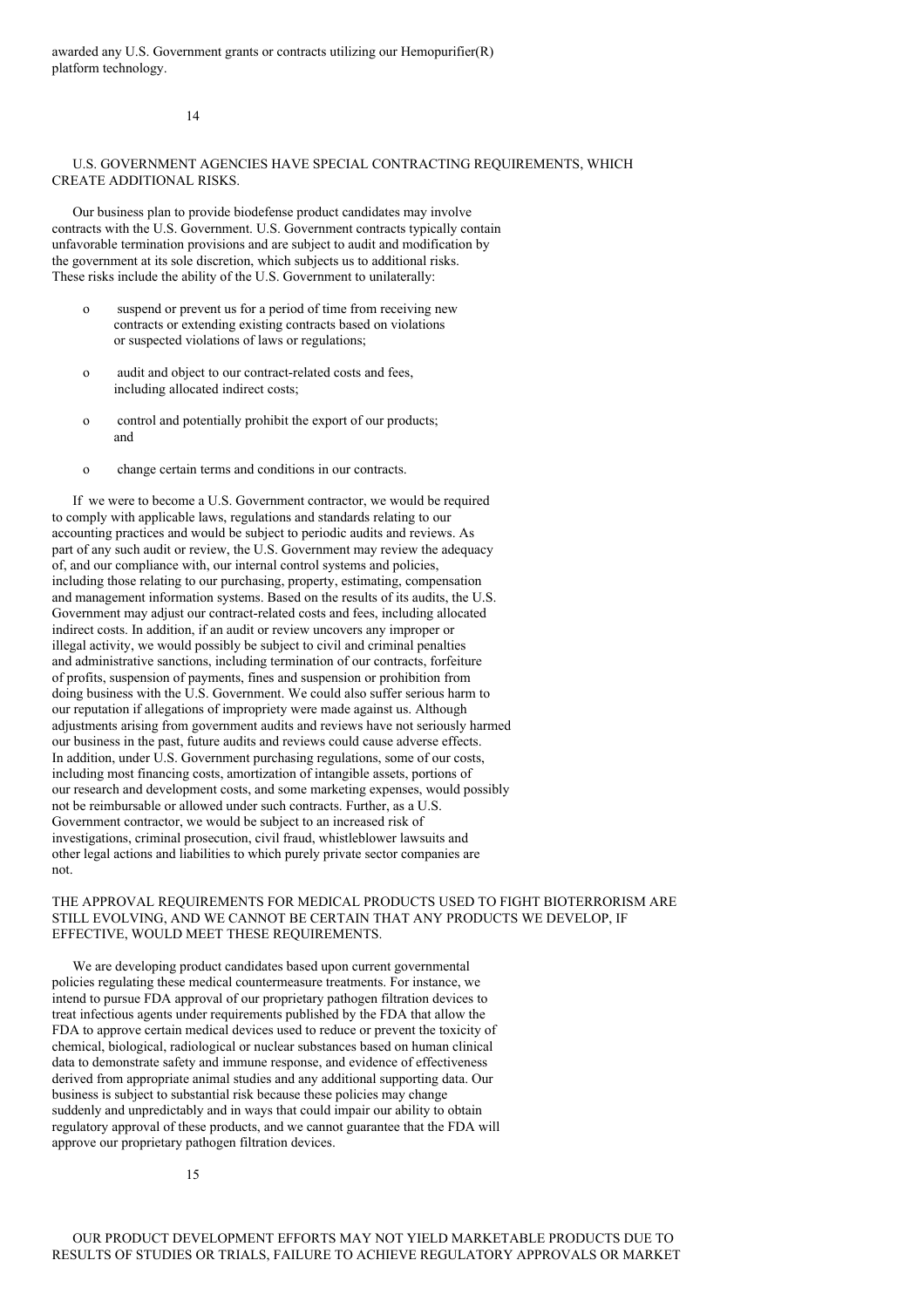## ACCEPTANCE, PROPRIETARY RIGHTS OF OTHERS OR MANUFACTURING ISSUES.

Our success depends on our ability to successfully develop and obtain regulatory approval to market new filtration devices. We expect that a significant portion of the research that we will conduct will involve new and unproven technologies. Development of a product requires substantial technical, financial and human resources even if the product is not successfully completed.

Our previously planned products have not become marketable products due in part to our transition in 2001 from a focus on utilizing our Hemopurifier(R) technology on treating harmful metals to treating infectious diseases prior to our having completed the FDA approval process. Our transition was made in order to focus on larger markets with an urgent need for new treatment and to take advantage of the greater sense of urgency surrounding acute and chronic infectious diseases. Prior to initiating the development of infectious disease Hemopurifiers(R), we successfully completed an FDA approved Phase I human safety trial of a Hemopurifier(R) to treat aluminum and iron intoxication. Since changing the focus to infectious disease research, we have not initiated an FDA approved human clinical trial as the development of the technology is still continuing and will require both significant capital and scientific resources. Our pending products face similar challenges of obtaining successful clinical trials in route to gaining FDA approval prior to commercialization. Additionally, our limited financial resources hinder the speed of our product development due to personnel constraints.

Our potential products may appear to be promising at various stages of development yet fail to reach the market for a number of reasons, including the:

- lack of adequate quality or sufficient prevention benefit, or unacceptable safety during pre-clinical studies or clinical trials;
- o failure to receive necessary regulatory approvals;
- o existence of proprietary rights of third parties; and/or
- inability to develop manufacturing methods that are efficient, cost-effective and capable of meeting stringent regulatory standards.

## THE PATENTS WE OWN COMPRISE A MAJORITY OF OUR ASSETS WHICH COULD LIMIT OUR FINANCIAL VIABILITY.

The Hemopurifier(R) is protected by three issued U.S. patents and seven issued international patents. One of the U.S. patents is covered via an exclusive license. Our exclusive license expires March 2020 and is subject to termination if the inventors have not received a minimum of \$15,000 in any year during the term beginning in the second year after the FDA approves the Hemopurifier(R). These patents comprise a majority of our assets. At March 31, 2010, our intellectual property assets comprise 31% of our non-current assets, and 22% of total assets. If our existing patents are invalidated or if they fail to provide significant commercial benefits, it will severely hurt our financial condition as a majority of our assets would lose their value. Further, since the financial value of our patents is written down for accounting purposes over the course of their term until they expire, our assets comprised of patents will continually be written down until they lose value altogether.

## LEGISLATIVE ACTIONS AND POTENTIAL NEW ACCOUNTING PRONOUNCEMENTS ARE LIKELY TO IMPACT OUR FUTURE FINANCIAL POSITION AND RESULTS OF OPERATIONS.

There have been regulatory changes, including the Sarbanes-Oxley Act of 2002, and there may potentially be new accounting pronouncements or additional regulatory rulings which will have an impact on our future financial position and results of operations. The Sarbanes-Oxley Act of 2002 and other rule changes as well as proposed legislative initiatives following the Enron bankruptcy have increased our general and administrative costs as we have incurred increased legal and accounting fees to comply with such rule changes. Further, proposed initiatives are expected to result in changes in certain accounting rules, including legislative and other proposals to account for financial instruments at fair value. These and other potential changes could materially increase the expenses we report under accounting principles generally accepted in the United States of America, and adversely affect our operating results.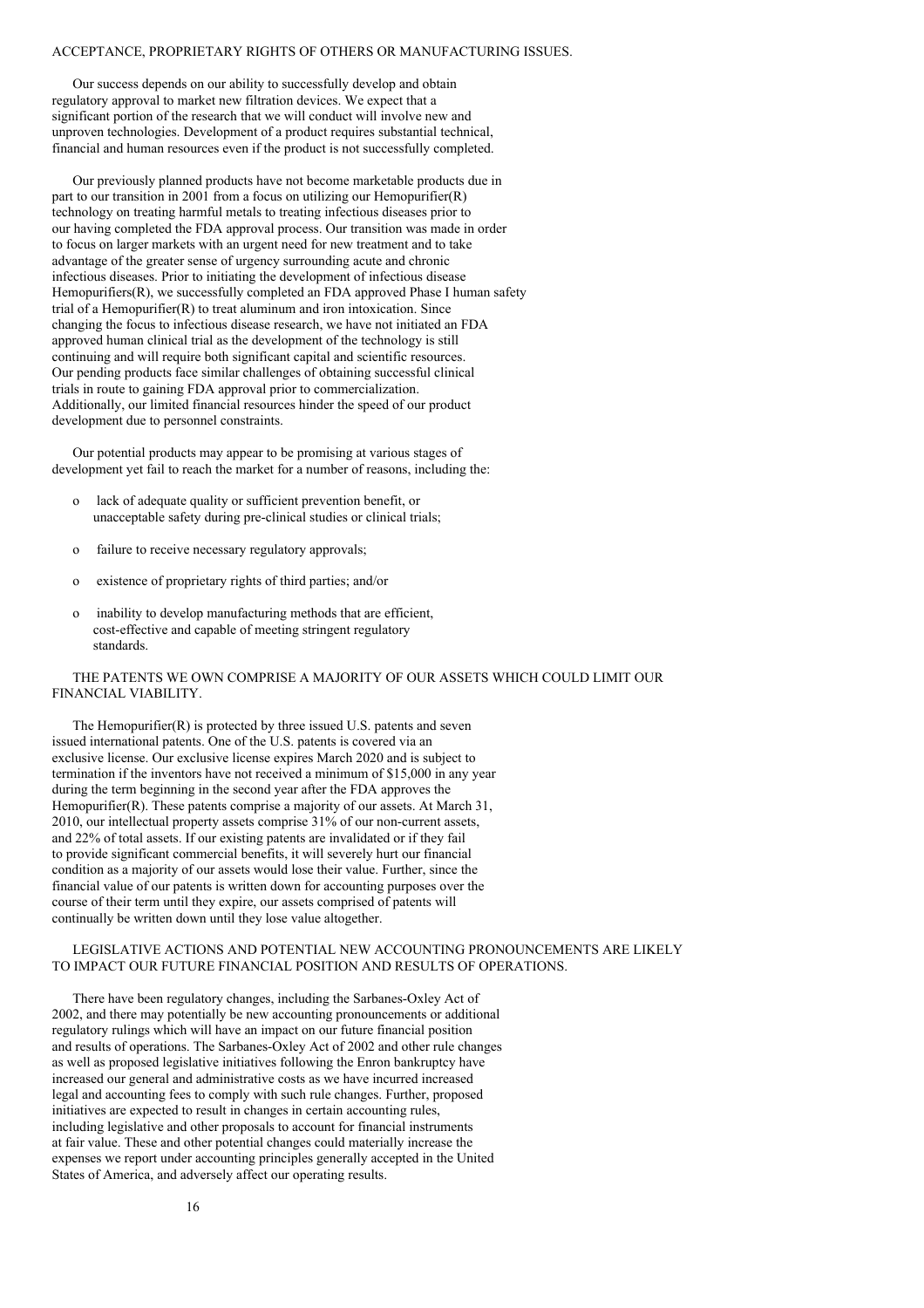## OUR PRODUCTS MAY BE SUBJECT TO RECALL OR PRODUCT LIABILITY CLAIMS.

Our Hemopurifier(R) products may be used in connection with medical procedures in which it is important that those products function with precision and accuracy. If our products do not function as designed, or are designed improperly, we may be forced by regulatory agencies to withdraw such products from the market. In addition, if medical personnel or their patients suffer injury as a result of any failure of our products to function as designed, or our products are designed inappropriately, we may be subject to lawsuits seeking significant compensatory and punitive damages. The risk of product liability claims, product recalls and associated adverse publicity is inherent in the testing, manufacturing, marketing and sale of medical products. We do not have general clinical trial liability insurance coverage. There can be no assurance that future insurance coverage will to be adequate or available. We may not be able to secure product liability insurance coverage on acceptable terms or at reasonable costs when needed. Any product recall or lawsuit seeking significant monetary damages may have a material affect on our business and financial condition. Any liability for mandatory damages could exceed the amount of our coverage. Moreover, a product recall could generate substantial negative publicity about our products and business and inhibit or prevent commercialization of other future product candidates.

## POLITICAL OR SOCIAL FACTORS MAY DELAY OR IMPAIR OUR ABILITY TO MARKET OUR PRODUCTS.

Products developed to treat diseases caused by or to combat the threat of bioterrorism will be subject to changing political and social environments. The political and social responses to bioterrorism have been highly charged and unpredictable. Political or social pressures may delay or cause resistance to bringing our products to market or limit pricing of our products, which would harm our business. Bioterrorism has become the focus of political debates both in terms of how to approach bioterrorism and the amount of funding the government should provide for any programs involving homeland protection. Government funding for products on bioterrorism could be reduced which would hinder our ability to obtain governmental grants.

### RISKS RELATING TO AN INVESTMENT IN OUR SECURITIES

## TO DATE, WE HAVE NOT PAID ANY CASH DIVIDENDS AND NO CASH DIVIDENDS WILL BE PAID IN THE FORESEEABLE FUTURE.

We do not anticipate paying cash dividends on our common shares in the foreseeable future, and we cannot assure an investor that funds will be legally available to pay dividends, or that even if the funds are legally available, that the dividends will be paid.

## THE APPLICATION OF THE "PENNY STOCK" RULES COULD ADVERSELY AFFECT THE MARKET PRICE OF OUR COMMON SHARES AND INCREASE YOUR TRANSACTION COSTS TO SELL THOSE SHARES.

As long as the trading price of our common shares is below \$5 per share, the open-market trading of our common shares will be subject to the "penny stock" rules. The "penny stock" rules impose additional sales practice requirements on broker-dealers who sell securities to persons other than established customers and accredited investors (generally those with assets in excess of \$1,000,000 or annual income exceeding \$200,000 or \$300,000 together with their spouse). For transactions covered by these rules, the broker-dealer must make a special suitability determination for the purchase of securities and have received the purchaser's written consent to the transaction before the purchase. Additionally, for any transaction involving a penny stock, unless exempt, the broker-dealer must deliver, before the transaction, a disclosure schedule prescribed by the SEC relating to the penny stock market. The broker-dealer also must disclose the commissions payable to both the broker-dealer and the registered representative and current quotations for the securities. Finally, monthly statements must be sent disclosing recent price information on the limited market in penny stocks. These additional burdens imposed on broker-dealers may restrict the ability or decrease the willingness of broker-dealers to sell our common shares, and may result in decreased liquidity for our common shares and increased transaction costs for sales and purchases of our common shares as compared to other securities.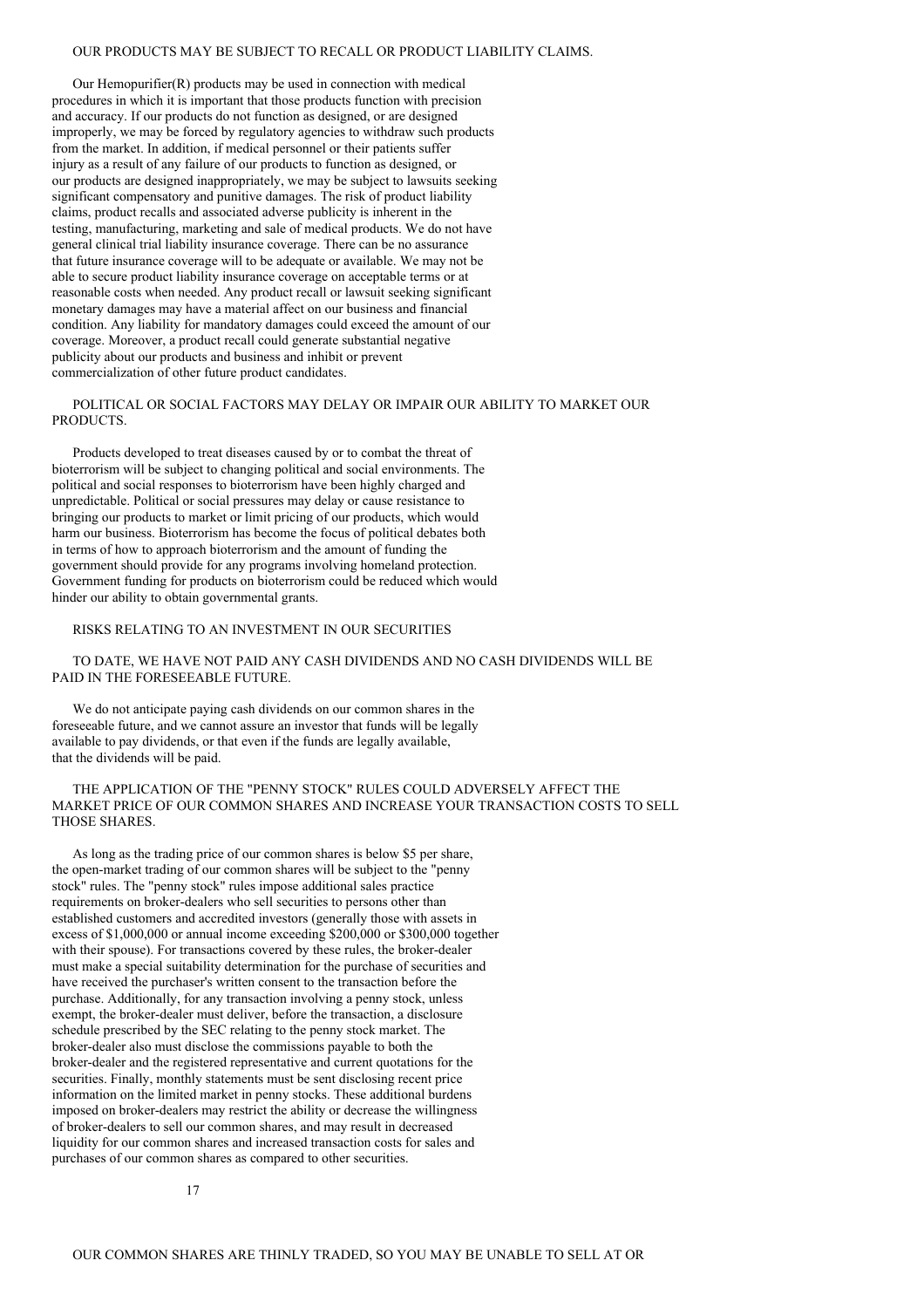### NEAR ASK PRICES OR AT ALL IF YOU NEED TO SELL YOUR SHARES TO RAISE MONEY OR OTHERWISE DESIRE TO LIQUIDATE YOUR SHARES.

Our common shares have historically been sporadically or "thinly-traded" on the OTCBB, meaning that the number of persons interested in purchasing our common shares at or near ask prices at any given time may be relatively small or non-existent. This situation is attributable to a number of factors, including the fact that we are a small company which is relatively unknown to stock analysts, stock brokers, institutional investors and others in the investment community that generate or influence sales volume, and that even if we came to the attention of such persons, they tend to be risk-averse and would be reluctant to follow an unproven company such as ours or purchase or recommend the purchase of our shares until such time as we became more seasoned and viable. As a consequence, there may be periods of several days or more when trading activity in our shares is minimal or non-existent, as compared to a seasoned issuer which has a large and steady volume of trading activity that will generally support continuous sales without an adverse effect on share price. We cannot give you any assurance that a broader or more active public trading market for our common shares will develop or be sustained, or that current trading levels will be sustained.

THE MARKET PRICE FOR OUR COMMON SHARES IS PARTICULARLY VOLATILE GIVEN OUR STATUS AS A RELATIVELY UNKNOWN COMPANY WITH A SMALL AND THINLY-TRADED PUBLIC FLOAT, LIMITED OPERATING HISTORY AND LACK OF REVENUE WHICH COULD LEAD TO WIDE FLUCTUATIONS IN OUR SHARE PRICE. THE PRICE AT WHICH YOU PURCHASE OUR COMMON SHARES MAY NOT BE INDICATIVE OF THE PRICE THAT WILL PREVAIL IN THE TRADING MARKET. YOU MAY BE UNABLE TO SELL YOUR COMMON SHARES AT OR ABOVE YOUR PURCHASE PRICE, WHICH MAY RESULT IN SUBSTANTIAL LOSSES TO YOU.

The market for our common shares is characterized by significant price volatility when compared to seasoned issuers, and we expect that our share price will continue to be more volatile than a seasoned issuer for the indefinite future. In fact, during the 52-week period ended March 31, 2010, the high and low closing sale prices of a share of our common stock were \$0.64 and \$0.20, respectively. The volatility in our share price is attributable to a number of factors. First, as noted above, our common shares are sporadically and/or thinly traded. As a consequence of this lack of liquidity, the trading of relatively small quantities of shares by our shareholders may disproportionately influence the price of those shares in either direction. The price for our shares could, for example, decline precipitously in the event that a large number of our common shares are sold on the market without commensurate demand, as compared to a seasoned issuer which could better absorb those sales without adverse impact on its share price. Secondly, we are a speculative or "risky" investment due to our limited operating history and lack of revenue or profit to date, and the uncertainty of future market acceptance for our potential products. As a consequence of this enhanced risk, more risk-adverse investors may, under the fear of losing all or most of their investment in the event of negative news or lack of progress, be more inclined to sell their shares on the market more quickly and at greater discounts than would be the case with the stock of a seasoned issuer. The following factors may add to the volatility in the price of our common shares: actual or anticipated variations in our quarterly or annual operating results; acceptance of our proprietary technology as a viable method of augmenting the immune response of clearing viruses and toxins from human blood; government regulations, announcements of significant acquisitions, strategic partnerships or joint ventures; our capital commitments and additions or departures of our key personnel. Many of these factors are beyond our control and may decrease the market price of our common shares regardless of our operating performance. We cannot make any predictions or projections as to what the prevailing market price for our common shares will be at any time, including as to whether our common shares will sustain their current market prices, or as to what effect the sale of shares or the availability of common shares for sale at any time will have on the prevailing market price.

Shareholders should be aware that, according to SEC Release No. 34-29093, the market for penny stocks has suffered in recent years from patterns of fraud and abuse. Such patterns include (1) control of the market for the security by one or a few broker-dealers that are often related to the promoter or issuer; (2) manipulation of prices through prearranged matching of purchases and sales and false and misleading press releases; (3) boiler room practices involving high-pressure sales tactics and unrealistic price projections by inexperienced sales persons; (4) excessive and undisclosed bid-ask differential and markups by selling broker-dealers; and (5) the wholesale dumping of the same securities by promoters and broker-dealers after prices have been manipulated to a desired level, along with the resulting inevitable collapse of those prices and with consequent investor losses. Our management is aware of the abuses that have occurred historically in the penny stock market. Although we do not expect to be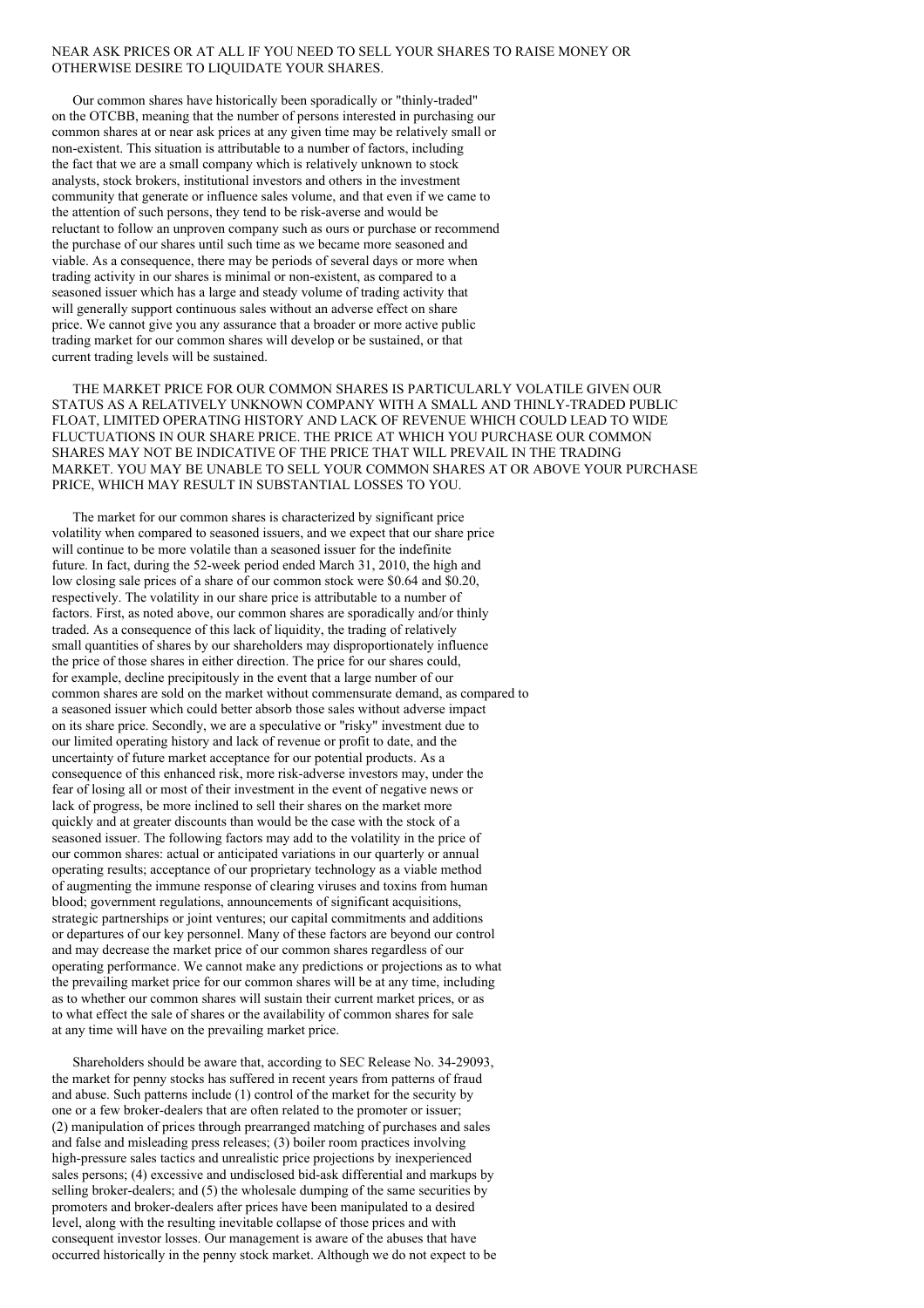in a position to dictate the behavior of the market or of broker-dealers who participate in the market, management will strive within the confines of practical limitations to prevent the described patterns from being established with respect to our securities. The occurrence of these patterns or practices could increase the volatility of our share price.

18

## VOLATILITY IN OUR COMMON SHARE PRICE MAY SUBJECT US TO SECURITIES LITIGATION.

The market for our common shares is characterized by significant price volatility when compared to seasoned issuers, and we expect that our share price will continue to be more volatile than a seasoned issuer for the indefinite future. In the past, plaintiffs have often initiated securities class action litigation against a company following periods of volatility in the market price of its securities. We may in the future be the target of similar litigation. Securities litigation could result in substantial costs and liabilities and could divert management's attention and resources.

OUR OFFICERS AND DIRECTORS BENEFICIALLY OWN OR CONTROL APPROXIMATELY 17.5% OF OUR OUTSTANDING COMMON SHARES AS OF JUNE 24, 2010, WHICH MAY LIMIT YOUR ABILITY OR THAT OF OTHER SHAREHOLDERS, WHETHER ACTING INDIVIDUALLY OR TOGETHER, TO PROPOSE OR DIRECT THE MANAGEMENT OR OVERALL DIRECTION OF OUR COMPANY. ADDITIONALLY, THIS CONCENTRATION OF OWNERSHIP COULD DISCOURAGE OR PREVENT A POTENTIAL TAKEOVER OF OUR COMPANY THAT MIGHT OTHERWISE RESULT IN YOU RECEIVING A PREMIUM OVER THE MARKET PRICE FOR YOUR COMMON SHARES.

As of June 24, 2010, our officers and directors beneficially own or control approximately 17.5% of our outstanding common shares (assuming the exercise of all outstanding options and warrants held by our officers and directors). In addition, our Board has approved the grant of 4,000,000 shares of restricted stock to our Chief Executive Officer, and upon such issuance in full of such shares, the beneficial ownership of our officers and directors will increase to 21.2%. These persons will have the ability to substantially influence all matters submitted to our shareholders for approval and to control our management and affairs, including extraordinary transactions such as mergers and other changes of corporate control, and going private transactions.

A LARGE NUMBER OF COMMON SHARES ARE ISSUABLE UPON EXERCISE OF OUTSTANDING COMMON SHARE PURCHASE OPTIONS, WARRANTS AND CONVERTIBLE PROMISSORY NOTES. THE EXERCISE OR CONVERSION OF THESE SECURITIES COULD RESULT IN THE SUBSTANTIAL DILUTION OF YOUR INVESTMENT IN TERMS OF YOUR PERCENTAGE OWNERSHIP IN THE COMPANY AS WELL AS THE BOOK VALUE OF YOUR COMMON SHARES. THE SALE OF A LARGE AMOUNT OF COMMON SHARES RECEIVED UPON EXERCISE OF THESE OPTIONS OR WARRANTS ON THE PUBLIC MARKET TO FINANCE THE EXERCISE PRICE OR TO PAY ASSOCIATED INCOME TAXES, OR THE PERCEPTION THAT SUCH SALES COULD OCCUR, COULD SUBSTANTIALLY DEPRESS THE PREVAILING MARKET PRICES FOR OUR SHARES.

As of March 31, 2010, there are outstanding purchase options and warrants entitling the holders to purchase 38,776,526 common shares at a weighted average exercise price of \$0.33 per share. That figure includes 3,980,021 warrants that are conditional upon the exercise of other warrants or conversion of certain convertible debt instruments. There are 14,265,999 shares underlying promissory notes convertible into common stock at a weighted average exercise price of \$0.20. The exercise price for all of the aforesaid warrants may be less than your cost to acquire our common shares. In the event of the exercise of these securities, you could suffer substantial dilution of your investment in terms of your percentage ownership in the company as well as the book value of your common shares. In addition, the holders of the common share purchase options or warrants may sell common shares in tandem with their exercise of those options or warrants to finance that exercise, or may resell the shares purchased in order to cover any income tax liabilities that may arise from their exercise of the options or warrants.

OUR ISSUANCE OF ADDITIONAL COMMON SHARES, OR OPTIONS OR WARRANTS TO PURCHASE THOSE SHARES, WOULD DILUTE YOUR PROPORTIONATE OWNERSHIP AND VOTING RIGHTS.

We are entitled under our certificate of incorporation to issue up to 250,000,000 shares of common stock. We have reserved for issuance 53,669,525 shares of common stock for existing options, warrants and convertible notes. We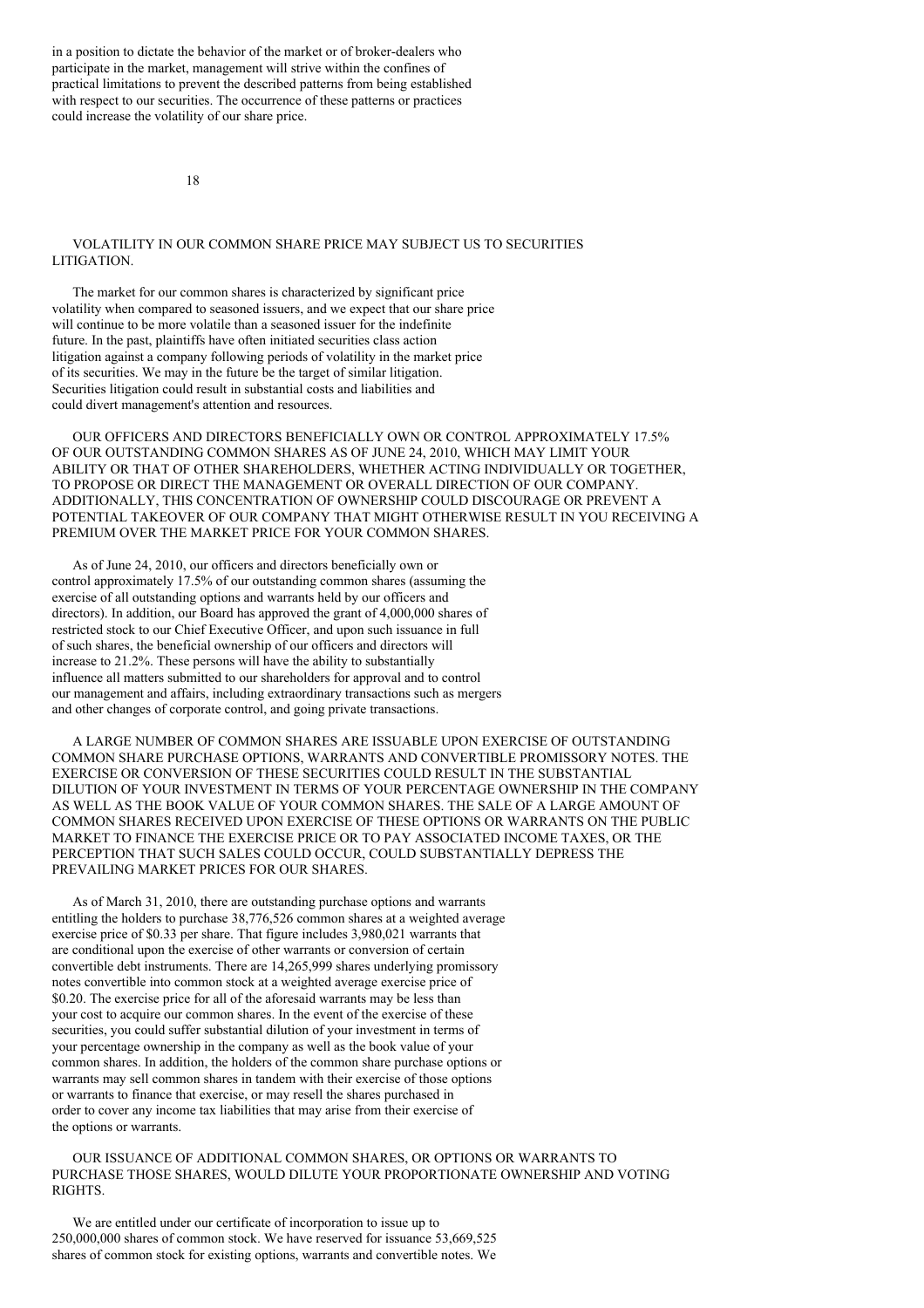have issued and outstanding, as of March 31, 2010, 61,913,508 shares of common stock. As a result, as of March 31, 2010 we have 134,416,967 common shares available for issuance to new investors. Our board may generally issue shares of common stock, or options or warrants to purchase those shares, without further approval by our shareholders based upon such factors as our board of directors may deem relevant at that time. It is likely that we will be required to issue a large amount of additional securities to raise capital to further our development. It is also likely that we will be required to issue a large amount of additional securities to directors, officers, employees and consultants as compensatory grants in connection with their services, both in the form of stand-alone grants or under our stock plans. We cannot give you any assurance that we will not issue additional shares of common stock, or options or warrants to purchase those shares, under circumstances we may deem appropriate at the time.

19

## OUR ISSUANCE OF ADDITIONAL COMMON SHARES IN EXCHANGE FOR SERVICES OR TO REPAY DEBT, WOULD DILUTE YOUR PROPORTIONATE OWNERSHIP AND VOTING RIGHTS AND COULD HAVE A NEGATIVE IMPACT ON THE MARKET PRICE OF OUR COMMON STOCK.

Our board may generally issue shares of common stock to pay for debt or services, without further approval by our shareholders based upon such factors that our board of directors may deem relevant at that time. For the past four years, we issued a total of 12,704,767 shares for debt to reduce our obligations. The average price discount of common stock issued for debt in this period, weighted by the number of shares issued for debt in such period was 40.0% and 35.7% for the years ended March 31, 2010 and 2009, respectively.

For the past four fiscal years we issued a total of 5,343,758 shares as payment for services. The average price discount of common stock issued for services during this period, weighted by the number of shares issued was 6.0% and 4.3% for the years ended March 31, 2010 and 2009, respectively. It is likely that we will issue additional securities to pay for services and reduce debt in the future. We cannot give you any assurance that we will not issue additional shares of common stock under circumstances we may deem appropriate at the time.

THE ELIMINATION OF MONETARY LIABILITY AGAINST OUR DIRECTORS, OFFICERS AND EMPLOYEES UNDER OUR CERTIFICATE OF INCORPORATION AND THE EXISTENCE OF INDEMNIFICATION RIGHTS TO OUR DIRECTORS, OFFICERS AND EMPLOYEES MAY RESULT IN SUBSTANTIAL EXPENDITURES BY OUR COMPANY AND MAY DISCOURAGE LAWSUITS AGAINST OUR DIRECTORS, OFFICERS AND EMPLOYEES.

Our certificate of incorporation contains provisions which eliminate the liability of our directors for monetary damages to our company and shareholders. Our bylaws also require us to indemnify our officers and directors. We may also have contractual indemnification obligations under our agreements with our directors, officers and employees. The foregoing indemnification obligations could result in our company incurring substantial expenditures to cover the cost of settlement or damage awards against directors, officers and employees, that we may be unable to recoup. These provisions and resultant costs may also discourage our company from bringing a lawsuit against directors, officers and employees for breaches of their fiduciary duties, and may similarly discourage the filing of derivative litigation by our shareholders against our directors, officers and employees even though such actions, if successful, might otherwise benefit our company and shareholders.

## ANTI-TAKEOVER PROVISIONS MAY IMPEDE THE ACQUISITION OF OUR COMPANY.

Certain provisions of the Nevada General Corporation Law have anti-takeover effects and may inhibit a non-negotiated merger or other business combination. These provisions are intended to encourage any person interested in acquiring us to negotiate with, and to obtain the approval of, our Board of Directors in connection with such a transaction. However, certain of these provisions may discourage a future acquisition of us, including an acquisition in which the shareholders might otherwise receive a premium for their shares. As a result, shareholders who might desire to participate in such a transaction may not have the opportunity to do so.

## ITEM 1B. UNRESOLVED STAFF COMMENTS

As a Smaller Reporting Company, we are not required to furnish information under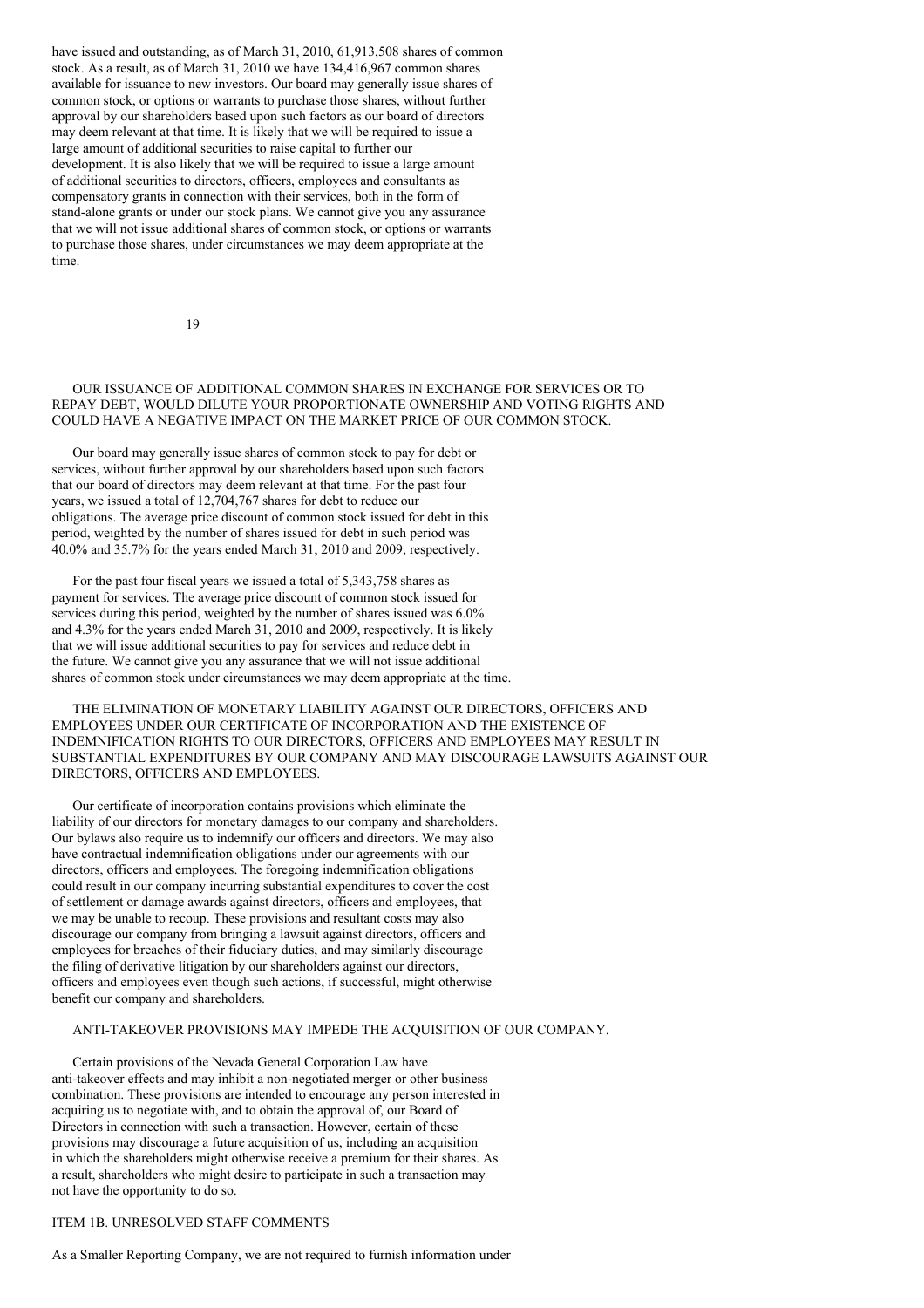this Item 1B.

## ITEM 2. PROPERTIES

We currently rent approximately 2,300 square feet of executive office space at 8910 University Center Lane, Suite 660, San Diego, CA 92122 at the rate of \$6,045 per month on a four year lease that expires in September 2013. We also rent approximately 1,700 square feet of laboratory space at 11585 Sorrento Valley Road, Suite 109, San Diego, California 92121 at the rate of \$1,667 per month on a two year lease that expires in October 2011.

## ITEM 3. LEGAL PROCEEDINGS

We may be involved from time to time in various claims, lawsuits, disputes with third parties or breach of contract actions incidental to the normal course of business operations. We are currently not involved in any such litigation or any pending legal proceedings that we believe could have a material adverse effect on our financial position or results of operations.

### ITEM 4. REMOVED AND RESERVED

 $20$ 

#### PART II

## ITEM 5. MARKET FOR COMMON EQUITY AND RELATED STOCKHOLDER MATTERS AND ISSUER PURCHASES OF EQUITY SECURITIES

Our Common Stock is quoted on the Over-The-Counter Bulletin Board (OTCBB).Our trading symbol is "AEMD."

Our Common Stock has had a limited and sporadic trading history.

The following table sets forth for the calendar period indicated the quarterly high and low bid prices for our Common Stock as reported by the OTCBB. The prices represent quotations between dealers, without adjustment for retail markup, mark down or commission, and do not necessarily represent actual transactions.

|                       | <b>BID PRICE</b> |        |  |  |
|-----------------------|------------------|--------|--|--|
| <b>PERIOD</b>         | HIGH             | LOW    |  |  |
| Calendar 2010:        |                  |        |  |  |
| First Quarter         | S<br>0.48        | \$0.29 |  |  |
| Calendar 2009:        |                  |        |  |  |
| Fourth Quarter        | 0.73             | 0.23   |  |  |
| Third Quarter         | 0.36             | 0.23   |  |  |
| <b>Second Quarter</b> | 0.36             | 0.19   |  |  |
| <b>First Quarter</b>  | 0.27             | 0.12   |  |  |
| Calendar 2008:        |                  |        |  |  |
| <b>Fourth Quarter</b> | 0.45             | 0.19   |  |  |
| Third Quarter         | 0.50             | 0.25   |  |  |
| <b>Second Quarter</b> | 0.61             | 0.38   |  |  |
| <b>First Quarter</b>  | 0.75             | 0.45   |  |  |
|                       |                  |        |  |  |

There were approximately 144 record holders of our common stock at June 23, 2010. The number of registered shareholders includes any beneficial owners of common shares held in street name.

We have not declared any cash dividends on our common stock since inception and do not anticipate any in the future. Our current business plan is to retain any future earnings to finance the expansion and development of our business. Any future determination to pay cash dividends will be at the discretion of our board of directors, and will be dependent upon our financial condition, results of operations, capital requirements and other factors our board may deem relevant at that time.

The transfer agent and registrar for our common stock is Computershare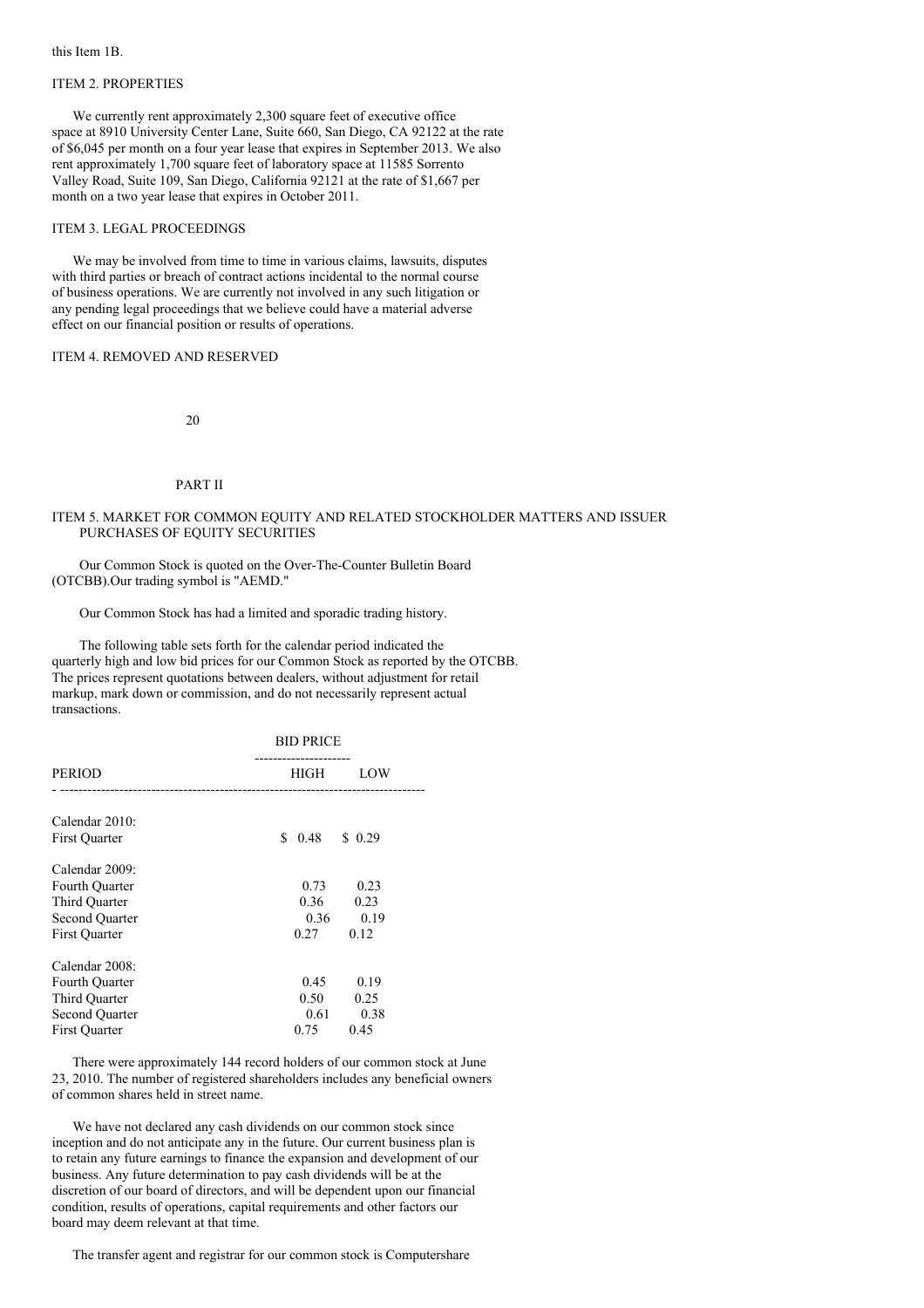Investor Services, located at 350 Indiana Street, Suite 800, Golden, Colorado 80401; 303-262-0600.

## RECENT SALES OF UNREGISTERED SECURITIES

We have sold or issued the following securities not registered under the Securities Act in reliance upon the exemption from registration pursuant to Section 4(2) of the Securities Act or Regulation D of the Securities Act during the fiscal year ended March 31, 2010 Except as stated below, no underwriting discounts or commissions were payable with respect to any of the following transactions.

21

### COMMON STOCK AND WARRANTS

In April 2009, we issued 1,688,211 shares of common stock as a result of conversions of \$263,478 of convertible notes payable and related accrued interest. The shares were issued to accredited investors. The range of conversion prices was between \$0.15 and \$0.16 per share.

In April 2009, an accredited investor exercised a warrant to purchase 555,556 shares of our common stock at the agreed strike price of \$0.18 per share for cash proceeds of \$100,000. We issued that investor a five year warrant to purchase 555,556 shares at \$0.18 per share and a conditional warrant to purchase a like number of shares at the same strike price if that warrant is exercised.

In April 2009, we issued 490,000 shares of restricted common stock valued at the closing price to two investor relations firms in payment for investor relations services with an aggregate value of \$108,700.

In April 2009, we issued 80,000 shares of restricted common stock and warrants to purchase 80,000 shares of common stock in exchange for \$15,200. The shares were issued to an accredited investor.

In May 2009, holders of certain convertible notes converted \$139,256 of principal and accrued interest into 878,059 shares of our common stock pursuant to the terms of the notes at an average conversion rate of approximately \$0.16 per share.

In May 2009, we issued 40,104 shares of restricted common stock at a price of \$0.24 per share to an investment banking firm in payment for financial advisory services valued at \$9,625 based on the value of the services provided.

In June 2009, we issued 779,956 shares of common stock as a result of conversions of \$143,512 of convertible notes payable and related accrued interest at a conversion price per share of \$0.18. The shares were issued to accredited investors.

On June 29, 2009, we committed to issue 4,000,000 shares of restricted common stock to Mr. Joyce, our Chief Executive Officer, at a price per share of \$0.24, which shall vest in equal installments over a thirty six month period commencing June 30, 2010.

In July 2009, we issued 518,649 shares of common stock as a result of conversions of \$100,566 of convertible notes payable and related accrued interest at a conversion price per share of \$0.19. The shares were issued to accredited investors.

In October 2009, we issued 100,000 shares of restricted common stock as a donation to a scientific research foundation valued at \$25,000 based on the closing price of \$0.25.

In October 2009, we issued 2,511,264 shares of common stock as a result of conversions of \$481,297 of convertible notes payable and related accrued interest at a conversion price per share of \$0.19. The shares were issued to accredited investors.

In October and November 2009, we raised \$430,000 through the issuance of 10% convertible notes to accredited investors. The notes are convertible into our common stock at a fixed conversion price of \$0.25 per share. The investors also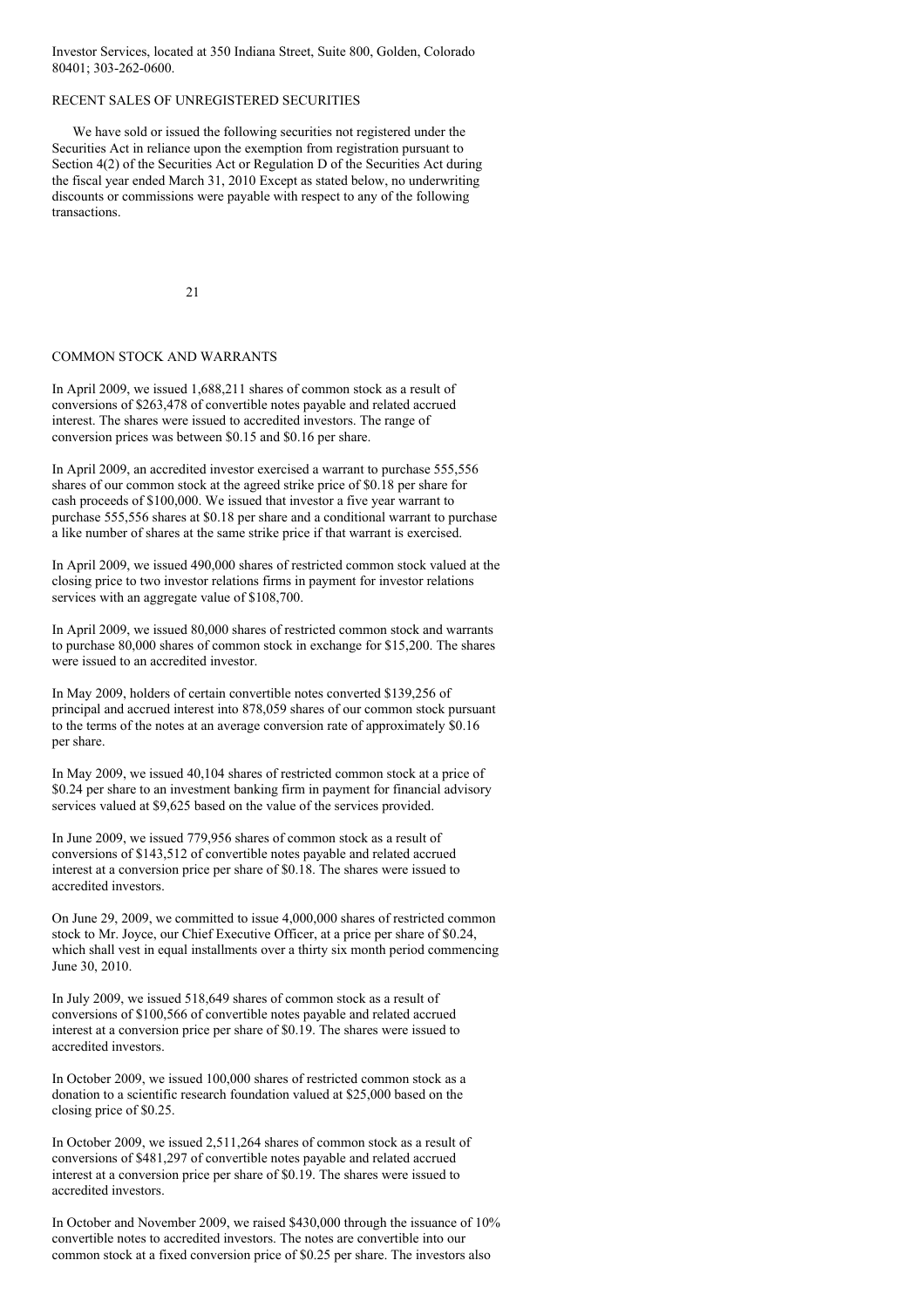received 1,720,000 three year warrants to purchase shares of our common stock at \$0.25 per share. We also issued to a finder as deferred offering costs a convertible note for \$20,250 on the same terms as those received by the investors. Three of the investors in this financing immediately converted their notes totaling \$70,000 to 280,000 shares of our common stock per the conversion formula in the notes.

In November 2009, we issued 117,759 shares of common stock as a result of conversions of \$38,595 of notes payable and related accrued interest (\$12,500 in a 12% Note Payable at a conversion price per share of \$0.43 and \$10,000 in a May & June 2009 10% Convertible Note at a conversion price per share of \$0.20. The shares were issued to accredited investors.

In December 2009, we issued 211,665 shares of common stock as a result of the conversion of a \$40,000 convertible note payable and related accrued interest at a conversion price per share of \$0.20. The shares were issued to an accredited investor.

In January 2010, we issued 36,683 shares of restricted common stock to a patent licensor as a patent license payment valued at \$11,500 at a price per share of \$0.31.

 $22$ 

In January 2010, we issued to the holders of certain convertible debentures 731,251 shares of restricted common stock and 731,251 warrants to purchase our common stock at \$0.20 per share to repay \$146,250 of interest on those debentures accrued through January 31, 2010.

In February 2010, we issued 29,878 shares of restricted common stock to a law firm as a result of the conversion of \$8,963 of accrued legal expenses based on the value of the services provided.

In March 2010, we issued 1,444,185 shares of common stock as a result of the conversion of a \$330,000 convertible note payable and related accrued interest. The range of conversion prices was between \$0.24 and \$0.25 per share. The shares were issued to an accredited investor.

In March 2010, we issued 10,895 shares of restricted common stock at \$0.34 to a consultant in payment for investor relations services valued at \$3,750 based on the value of the services provided.

## EQUITY COMPENSATION PLANS

## SUMMARY EQUITY COMPENSATION PLAN DATA

The following table sets forth March 31, 2010 information on our equity compensation plans (including the potential effect of debt instruments convertible into common stock) in effect as of that date:

 $<$ TABLE>  $\angle C$  A DTION

| NATION-               |     |                                                                      |                      |                                                                  |
|-----------------------|-----|----------------------------------------------------------------------|----------------------|------------------------------------------------------------------|
|                       |     |                                                                      | (c)                  |                                                                  |
|                       |     |                                                                      | Number of securities |                                                                  |
|                       |     |                                                                      | remaining available  |                                                                  |
|                       |     |                                                                      | for future issuance  |                                                                  |
|                       | (a) | (b)                                                                  | under equity         |                                                                  |
|                       |     |                                                                      |                      | Number of securities to Weighted-average compensation plans      |
|                       |     |                                                                      |                      | be issued upon exercise exercise price of (excluding securities) |
|                       |     |                                                                      |                      | of outstanding options, outstanding options, reflected in column |
|                       |     | Plan category warrants and rights $(1)(2)$ warrants and rights $(2)$ |                      |                                                                  |
| $<\!\!S\!\!>$         |     | $\langle C \rangle$<br>$\langle$ $\rangle$                           |                      | <∩>                                                              |
| Equity compensation   |     |                                                                      |                      |                                                                  |
| plans approved by     |     |                                                                      |                      |                                                                  |
| security holders      |     | 32,500 \$                                                            | 2.65                 | 457,500                                                          |
|                       |     |                                                                      |                      |                                                                  |
| Equity compensation   |     |                                                                      |                      |                                                                  |
| plans not approved by |     |                                                                      |                      |                                                                  |
|                       |     | security holders $(1)(3)$ 13,383,560 \$                              | 0.36                 | N/A                                                              |
| Totals                |     | 13,416,060 \$                                                        | 0.37                 | 457,500                                                          |
| $<$ /TABLE>           |     |                                                                      |                      |                                                                  |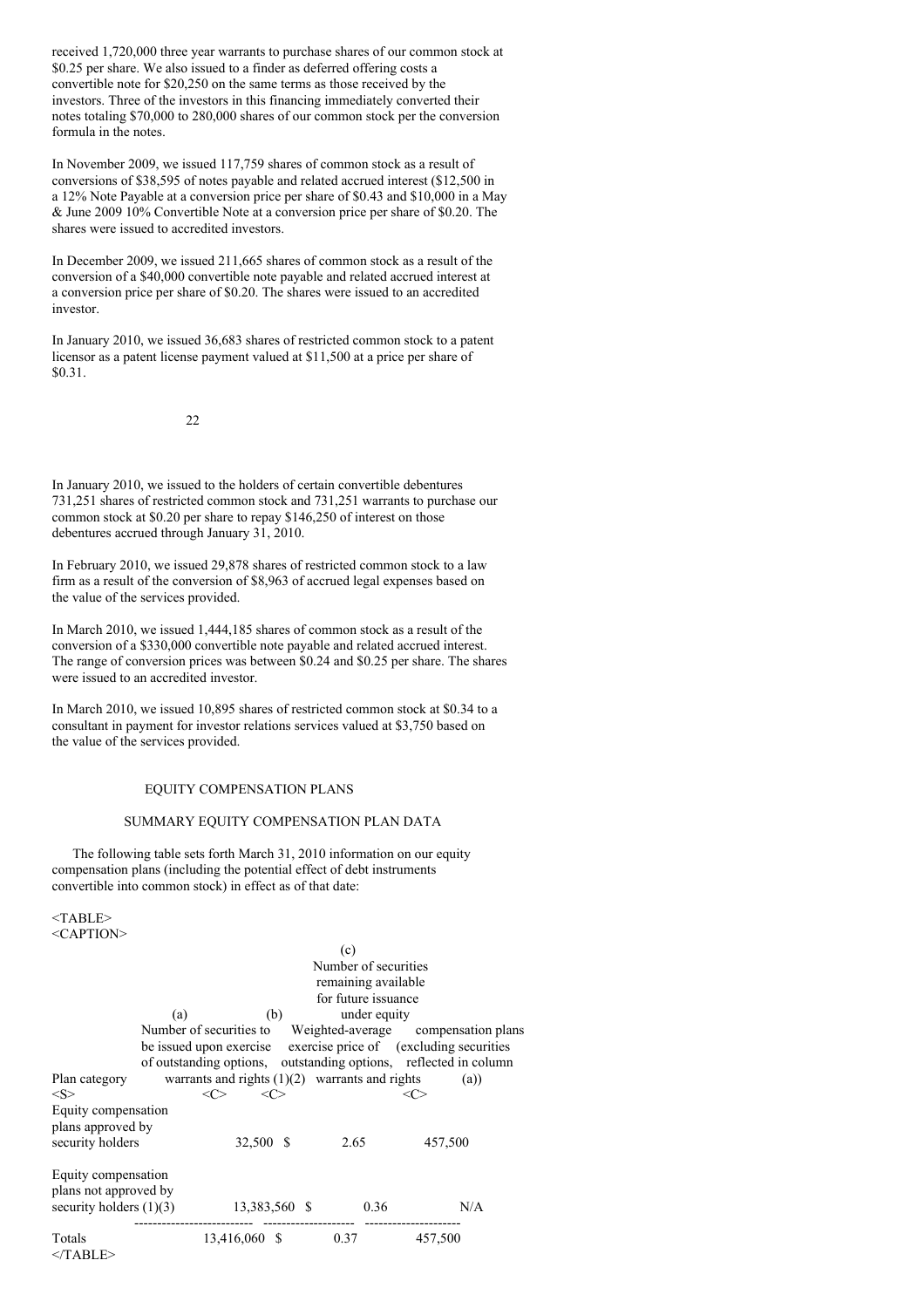(1) The description of the material terms of non-plan issuances of equity instruments is discussed in Note 6 to the accompanying consolidated financial statements.

## (2) Net of equity instruments forfeited, exercised or expired.

(3) On June 8, 2009, our board of directors approved the grant to Mr. Joyce of 4,000,000 shares of restricted common stock at a price per share of \$0.24, the vesting and issuance of which will occur in equal installments over a thirty-six-month period commencing June 30, 2010. Mr. Joyce may, from time to time, defer acceptance of the shares. However, all shares must be issued and accepted by Mr. Joyce by the expiration of the thirty-six-month vesting period.

#### 23

#### 2000 STOCK OPTION PLAN

|                                                                  | Number of<br>securities to be Weighted average<br>issued upon exercise price Number of<br>exercise of of outstanding securities<br>outstanding options, remaining<br>options, warrants warrants and available for<br>---- ------------------ ------------ |     |                | Plan Category and rights rights future issuance |
|------------------------------------------------------------------|-----------------------------------------------------------------------------------------------------------------------------------------------------------------------------------------------------------------------------------------------------------|-----|----------------|-------------------------------------------------|
|                                                                  | (a)<br>--------- -------------------                                                                                                                                                                                                                      | (b) | (c)            |                                                 |
| Equity compensation<br>plans approved by<br>security holders     |                                                                                                                                                                                                                                                           |     |                | 32,500 \$ 2.65 457,500                          |
| Equity compensation<br>plans not approved<br>by security holders |                                                                                                                                                                                                                                                           |     |                |                                                 |
| Total                                                            | -----------------                                                                                                                                                                                                                                         |     | 32,500 \$ 2.65 | 457,500                                         |

Our 2000 Stock Option Plan (the "Plan"), adopted by us in August 2000, provides for the grant of incentive stock options ("ISOs") to our full-time employees (who may also be directors) and nonstatutory stock options ("NSOs") to non-employee directors, consultants, customers, vendors or providers of significant services. The exercise price of any ISO may not be less than the fair market value of the Common Stock on the date of grant or, in the case of an optionee who owns more than 10% of the total combined voting power of all classes of our outstanding stock, not be less than 110% of the fair market value on the date of grant. The exercise price, in the case of any NSO, must not be less than 75% of the fair market value of the Common Stock on the date of grant. The amount reserved under the Plan is 500,000 options.

At March 31, 2010, we had granted 32,500 options and 10,000 restricted shares under the 2000 Stock Option Plan, with 457,500 available for future issuance.

# 2003 CONSULTANT STOCK PLAN

| Plan Category the plan                                           | Number of shares<br>of common stock |              |     |      | Weighted average Number of common<br>available for price of shares shares remaining<br>issuance under issued under the available for<br>plan future issuance |  |
|------------------------------------------------------------------|-------------------------------------|--------------|-----|------|--------------------------------------------------------------------------------------------------------------------------------------------------------------|--|
|                                                                  | (a)                                 | (b)          | (c) |      |                                                                                                                                                              |  |
| Equity compensation<br>plans approved by<br>security holders     |                                     |              |     |      |                                                                                                                                                              |  |
| Equity compensation<br>plans not approved<br>by security holders |                                     | 7,500,000 \$ |     | 0.29 | 1,250,649                                                                                                                                                    |  |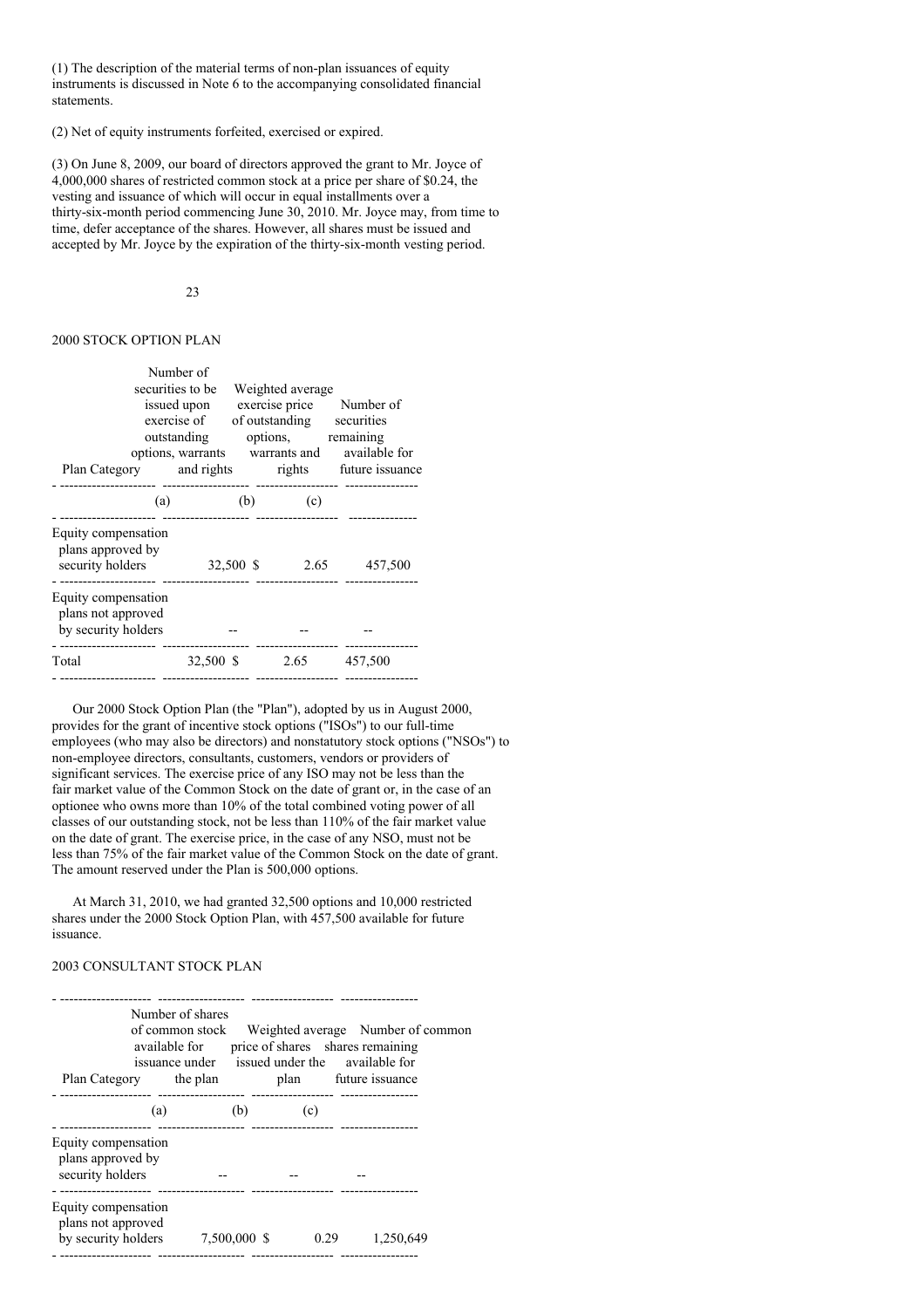| Total             | 7,500,000 \$         | 0.29                | 1,250,649         |
|-------------------|----------------------|---------------------|-------------------|
| ----------------- | -------------------- | ------------------- | ----------------- |

Our 2003 Consultant Stock Plan, as amended from time to time (the "Stock Plan"), adopted by us in August 2003, advances our interests by helping us obtain and retain the services of persons providing consulting services upon whose judgment, initiative, efforts and/or services we are substantially dependent, by offering to or providing those persons with incentives or inducements affording such persons an opportunity to become owners of our capital stock. Consultants or advisors are eligible to receive grants under the plan program only if they are natural persons providing bona fide consulting services to us, with the exception of any services they may render in connection with the offer and sale of our securities in a capital-raising transaction, or which may directly or indirectly promote or maintain a market for our securities. The Stock Plan provides for the grants of common stock. No awards may be issued after the ten-year anniversary of the date we adopted the Stock Plan, the termination date for the plan. We have periodically amended the Stock Plan to increase the number of shares available for issuance under the Stock Plan with the approval of our Board of Directors.

#### 24

On March 29, 2004, we filed with the SEC a registration statement on Form S-8 for the purpose of registering 1,000,000 common shares issuable under the Stock Plan under the Securities Act of 1933.

On August 29, 2005, we filed with the SEC a registration statement on Form S-8 for the purpose of registering 2,000,000 common shares issuable under the Stock Plan under the Securities Act of 1933.

On August 9, 2007, we filed with the SEC a registration statement on Form S-8 for the purpose of registering 2,000,000 common shares issuable under the Stock Plan under the Securities Act of 1933.

On July 10, 2009, we filed with the SEC a registration statement on Form S-8 for the purpose of registering 1,000,000 common shares issuable under the Stock Plan under the Securities Act of 1933.

On February 17, 2010, we filed with the SEC a registration statement on Form S-8 for the purpose of registering 1,500,000 common shares issuable under the Stock Plan under the Securities Act of 1933.

At March 31, 2010, 1,250,649 shares of common stock remain to be issued under the 2003 Consultant Stock Plan.

## 2005 DIRECTORS COMPENSATION PROGRAM

Upon the recommendation of our Compensation Committee, in February 2005, we adopted our 2005 Directors Compensation Program (the "Directors Compensation Program") which advances our interests by helping us to obtain and retain the services of outside directors upon whose judgment, initiative, efforts and/or services we are substantially dependent, by offering to or providing those persons with incentives or inducements affording them an opportunity to become owners of our capital stock.

Under the Directors Compensation Program, a newly elected director will receive a one-time grant of a non-qualified stock option of 1.5% of the common stock outstanding at the time of election. The options will vest one-third at the time of election to the Board and the remaining two-thirds will vest equally at year end over three years. Additionally, each director will also receive an annual \$25,000 non-qualified stock option retainer, \$15,000 of which is to be paid at the first of the year to all directors who are on the Board prior to the first meeting of the year and a \$10,000 retainer will be paid if a director attends 75% of the meetings either in person, via conference call or other electronic means. The exercise price for the options under the Directors Compensation Program will equal the average closing of the last ten (10) trading days prior to the date earned.

At March 31, 2010 under the 2005 Directors Compensation Program we had issued 1,337,825 options to outside directors and 3,965,450 options to employee-directors, 514,550 outside directors options had been forfeited, 250,000 outside directors options had been exercised and 3,671,550 options remained outstanding.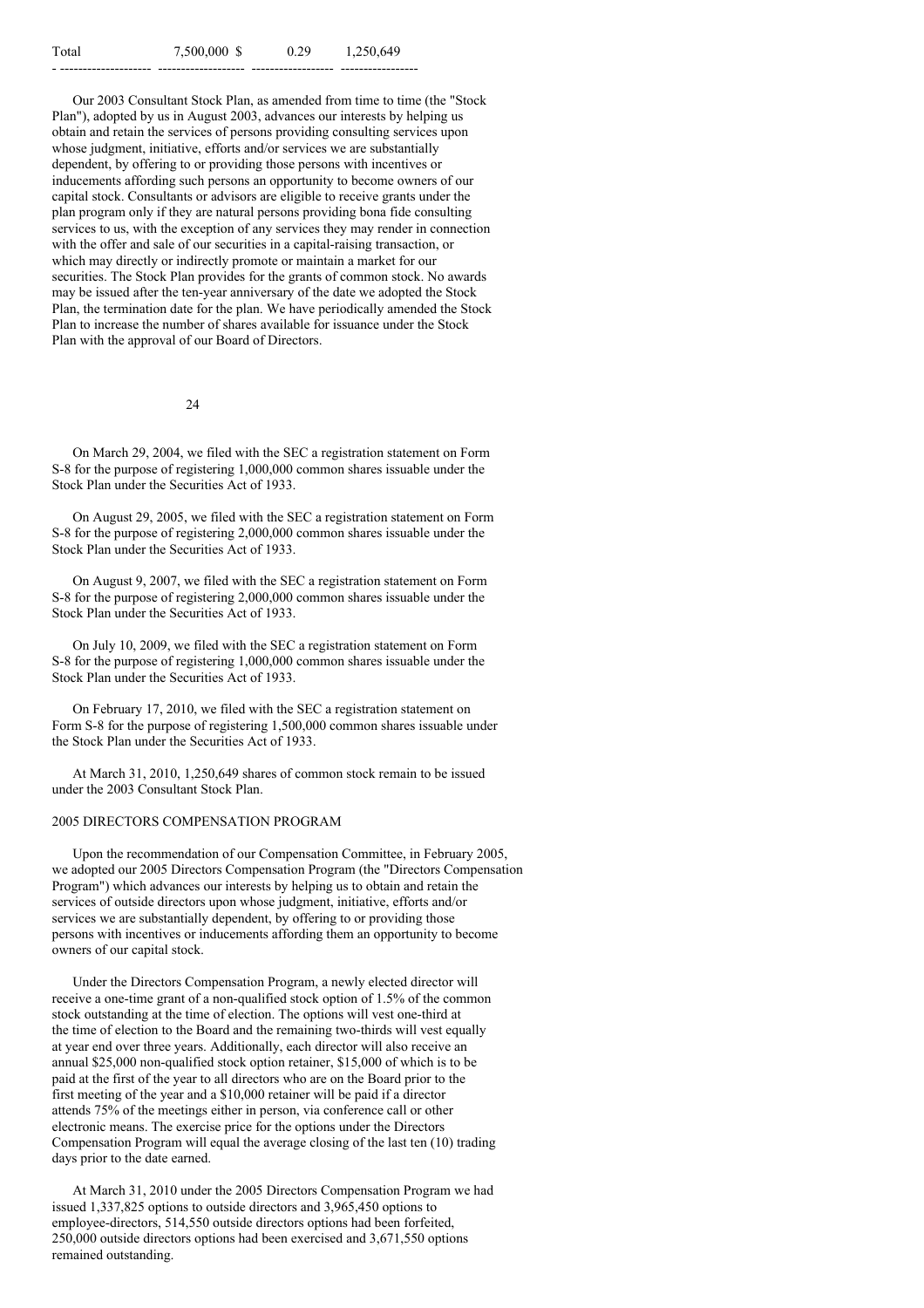#### STAND-ALONE GRANTS

From time to time our Board of Directors grants restricted stock or common share purchase options or warrants to selected directors, officers, employees and consultants as equity compensation to such persons on a stand-alone basis outside of any of our formal stock plans. The terms of these grants are individually negotiated.

On June 8, 2009, our board of directors approved the grant to Mr. Joyce of 4,000,000 shares of restricted common stock at a price per share of \$0.24, the vesting and issuance of which will occur in equal installments over a thirty-six-month period commencing June 30, 2010. Mr. Joyce may, from time to time, defer acceptance of the shares. However, all shares must be issued and accepted by Mr. Joyce by the expiration of the thirty-six-month vetsing period.

To date we have issued 12,393,158 options (of which 4,985,025 have been exercised or cancelled) and authorized the issuance of 4,000,000 shares of restricted stock outside of the 2005 Directors Compensation Plan, 2000 Stock Option Plan and the 2003 Consultant Stock Plan.

## ITEM 6. SELECTED FINANCIAL DATA

As a Smaller Reporting Company, we are not required to furnish information under this Item 6.

## ITEM 7. MANAGEMENT'S DISCUSSION AND ANALYSIS OF FINANCIAL CONDITION AND RESULTS OF OPERATIONS

The following discussion and analysis should be read in conjunction with the consolidated Financial Statements and Notes thereto appearing elsewhere in this report.

25

#### SPECIAL NOTE REGARDING FORWARD-LOOKING STATEMENTS

In this document we make a number of statements, referred to as "FORWARD-LOOKING STATEMENTS" within the meaning of Section 27A of the Securities Act of 1933, as amended (the "Securities Act"), and Section 21E of the Securities Exchange Act of 1934 (the "Exchange Act"), that are intended to convey our expectations or predictions regarding the occurrence of possible future events or the existence of trends and factors that may impact our future plans and operating results. The safe harbor for forward-looking statements provided by the Private Securities Litigation Reform Act of 1995 does not apply to us. We note, however, that these forward-looking statements are derived, in part, from various assumptions and analyses we have made in the context of our current business plan and information currently available to us and in light of our experience and perceptions of historical trends, current conditions and expected future developments and other factors we believe to be appropriate in the circumstances. You can generally identify forward-looking statements through words and phrases such as "SEEK", "ANTICIPATE", "BELIEVE", "ESTIMATE", "EXPECT", "INTEND", "PLAN", "BUDGET", "PROJECT", "MAY BE", "MAY CONTINUE", "MAY LIKELY RESULT", and similar expressions. When reading any forward looking statement you should remain mindful that all forward-looking statements are inherently uncertain as they are based on current expectations and assumptions concerning future events or future performance of our company, and that actual results or developments may vary substantially from those expected as expressed in or implied by that statement for a number of reasons or factors, including those relating to:

- o whether or not markets for our products develop and, if they do develop, the pace at which they develop;
- o our ability to attract and retain the qualified personnel to implement our growth strategies;
- o our ability to obtain approval from the Food and Drug Administration for our products;
- o our ability to protect the patents on our proprietary technology;
- o our ability to fund our short-term and long-term operating needs;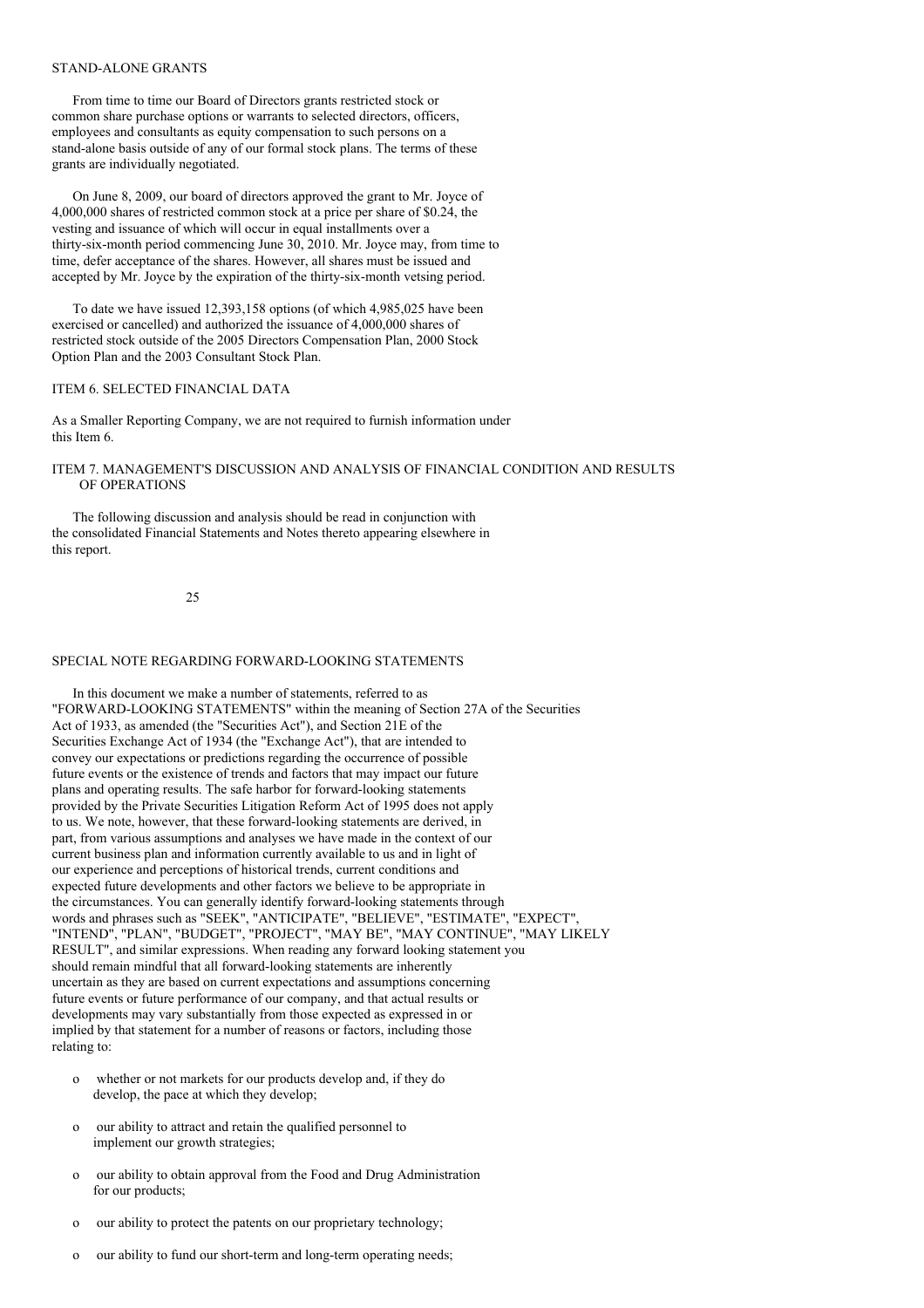- o changes in our business plan and corporate strategies; and
- o other risks and uncertainties discussed in greater detail in the sections of this prospectus, including those captioned

## "RISK FACTORS" and "MANAGEMENT'S DISCUSSION AND ANALYSIS OF FINANCIAL CONDITION AND RESULTS OF OPERATIONS".

Each forward-looking statement should be read in context with, and with an understanding of, the various other disclosures concerning our company and our business made elsewhere in this prospectus as well as other pubic reports filed with the United States Securities and Exchange Commission (the "SEC"). You should not place undue reliance on any forward-looking statement as a prediction of actual results or developments. We are not obligated to update or revise any forward-looking statement contained in this prospectus to reflect new events or circumstances unless and to the extent required by applicable law.

#### **Overview**

We are a development stage medical device company focused primarily on the advancement of our proprietary Hemopurifier(R) platform treatment technology, which is designed to rapidly reduce the presence of infectious viruses and toxins in human blood. Our focus is to prepare our Hemopurifier(R) to treat chronic viral conditions, acute viral conditions and viral-based bioterror threats in human clinical trials. Our Hemopurifier(R)is not yet approved for use in humans, and to date we have not generated any revenues from product sales.

26

# Results of Operations

#### Operating Expenses

Consolidated operating expenses were \$2,848,892 for the fiscal year ended March 31, 2010, versus \$2,923,254 for the comparable period one year ago. The net decrease of \$74,362 was due to a decrease in payroll expense of \$368,007, which was partially offset by increases in professional fees of \$238,917 and in general and administrative expense of \$54,728.

Payroll and related expenses decreased by \$368,007 as compared to the prior fiscal year. The decrease was principally driven by a decrease in stock compensation expense of \$174,887 largely because there were no new stock option grants during the fiscal year ended March 31, 2010. Additionally, due to headcount reductions, our general and administrative payroll decreased by \$42,153 and our research and development payroll decreased by \$126,170

The \$238,917 increase in our professional fees arose from a number of factors, including \$100,864 in charges by a contract manufacturer for establishing the systems to manufacture our product under the FDA's good manufacturing practices and also to produce both a trial product manufacturing run and to produce our first commercial batch of products. Other factors included a \$78,824 increase in fees related to business development work, a \$89,557 increase in our investor relations-related expenses and a \$20,000 increase in director's fees. The above-noted increases were partially offset by a \$5,436 decrease in our accounting and financial consulting fees and a \$54,515 reduction in our scientific consulting fees. \$337,328, or approximately 31%, of our professional fees for the fiscal year ended March 31, 2010 were paid for through issuances of our common stock.

The \$54,728 increase in general and administrative expenses arose from a number of factors, including a \$25,000 stock-based contribution to a scientific research institute, a \$24,245 increase in investor relations and travel expense which were partially offset by a \$51,490 reduction in lab supplies.

#### Other Expenses

In the fiscal year ended March 31, 2009, we recognized \$1,604,715 in non-cash losses on extinguishment of debt. \$1,380,772 of that loss arose out of the restructuring of \$715,000 in notes and the remainder related to the value of warrants issued as part of interest payments. In the fiscal year ended March 31, 2010, we recognized \$341,984 in losses on settlement of accrued interest and damages.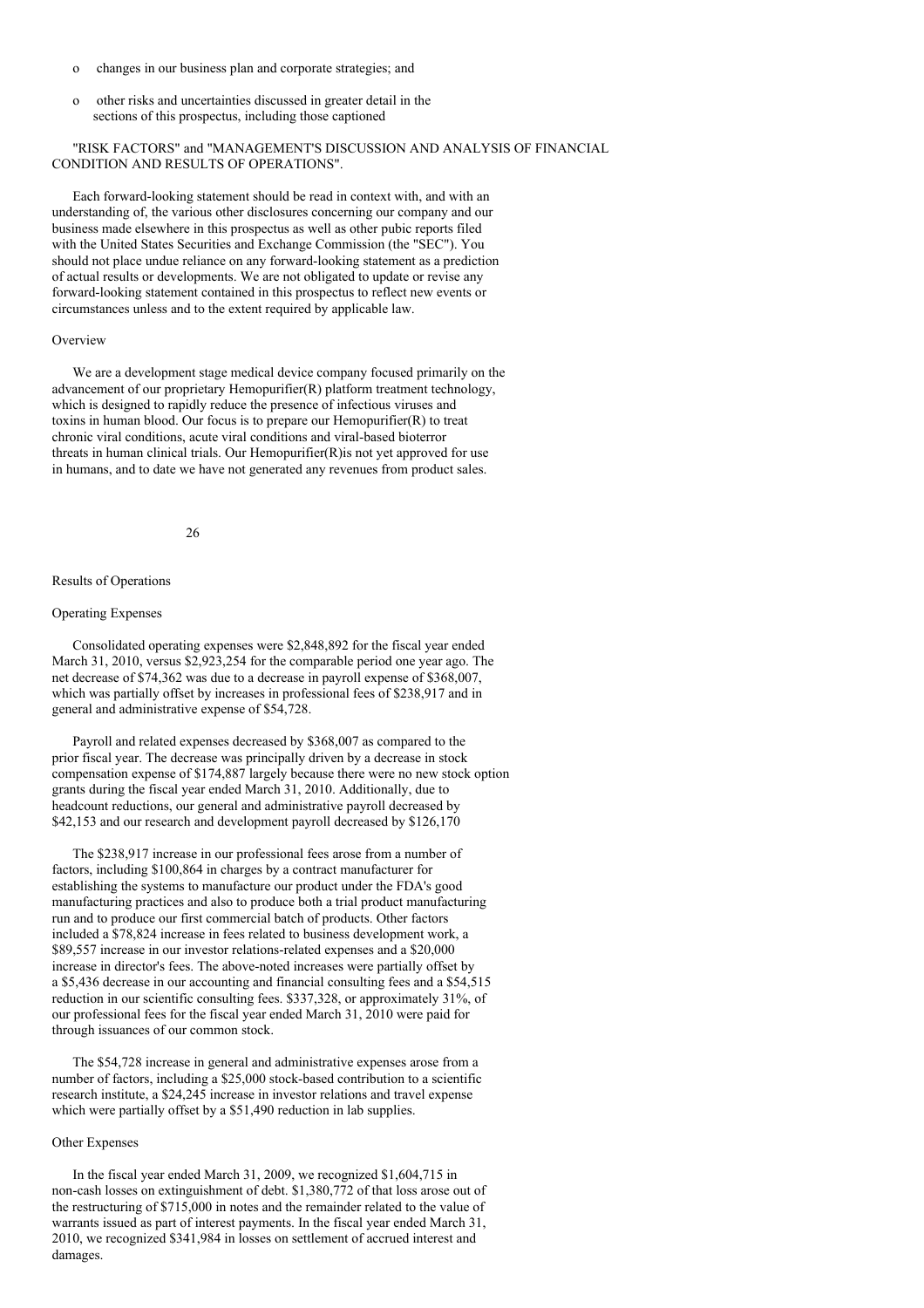Both periods include changes in the fair value of derivative liability. For the fiscal year ended March 31, 2010, the change in the estimated fair value of derivative liability was a gain of \$178,723 and for the fiscal year ended March 31, 2009, the change in estimated fair value was a gain of \$213,903.

27

The combination of interest expenses and other expenses decreased by \$208,562. The following table breaks out the various components of our interest expense over the fiscal years ended March 31, 2010 and 2009:

#### Components of Interest Expense in Fiscal Year Ended

March 31, March 31, 2010 2009 Change ----------- ----------- ----------

| ACTUAL INTEREST EXPENSE                                                             | 329,038                                 | 302,679  | 26,359                    |           |
|-------------------------------------------------------------------------------------|-----------------------------------------|----------|---------------------------|-----------|
| AMORTIZATION OF DEFERRED OFFERING COSTS                                             |                                         | 61,313   | 110,851                   | (49, 538) |
| AMORTIZATION OF NOTE DISCOUNTS                                                      |                                         | 638,505  | 1,376,465 (737,960)       |           |
| AMORTIZATION OF DISCOUNT ASSOCIATED WITH<br>WARRANTS ISSUED UPON CONVERSION OF DEBT |                                         | 31.549   | $\mathbb{H}^{\mathbb{H}}$ | 31,549    |
| FINANCE CHARGES FROM VENDORS                                                        | 10.896                                  | 21.518   | (10,622)                  |           |
| LIOUIDATED DAMAGES                                                                  | 493,000                                 | (38,651) | 531.651                   |           |
|                                                                                     |                                         |          |                           |           |
| TOTAL INTEREST EXPENSE                                                              | $$1,564,301$ $$1,772,862$ $$ (208,561)$ |          |                           |           |

=========== =========== =========

As a result of the above factors, our net loss decreased from \$(6,084,158) for the fiscal year ended March 31, 2009 to \$(4,573,315) for the fiscal year ended March 31, 2010.

Liquidity and Capital Resources

At March 31, 2010, we had a cash balance of \$67,950 and a working capital deficit of \$4,868,542. This compares to a cash balance of \$6,157 and a working capital deficit of \$4,103,520 at March 31, 2009. Between April 1, 2010 and June 24, 2010, we raised aggregate proceeds of \$358,600 through the exercise of previously outstanding warrants and through private debt financing transactions. Our cash at March 31, 2010 plus additional funds raised subsequent to March 31, 2010 are not sufficient to meet our funding requirements during the next twelve months. Significant additional financing must be obtained in order to provide a sufficient source of operating capital and to allow the Company to continue to operate as a going concern.

We do not expect to generate revenue from operations for the foreseeable future, and our ability to continue operations and meet our cash obligations as they become due and payable is expected to depend for at least the next several years on our ability to sell securities, borrow funds or a combination thereof. Future capital requirements will depend upon many factors, including progress with pre-clinical testing and clinical trials, the number and breadth of our clinical programs, the time and costs involved in preparing, filing, prosecuting, maintaining and enforcing patent claims and other proprietary rights, the time and costs involved in obtaining regulatory approvals, competing technological and market developments, as well as our ability to establish collaborative arrangements, effective commercialization, marketing activities and other arrangements. We expect to continue to incur increasing negative cash flows and net losses for the foreseeable future.

### Cash Flows

Cash flows from operating, investing and financing activities, as reflected in the accompanying Consolidated Statements of Cash Flows, are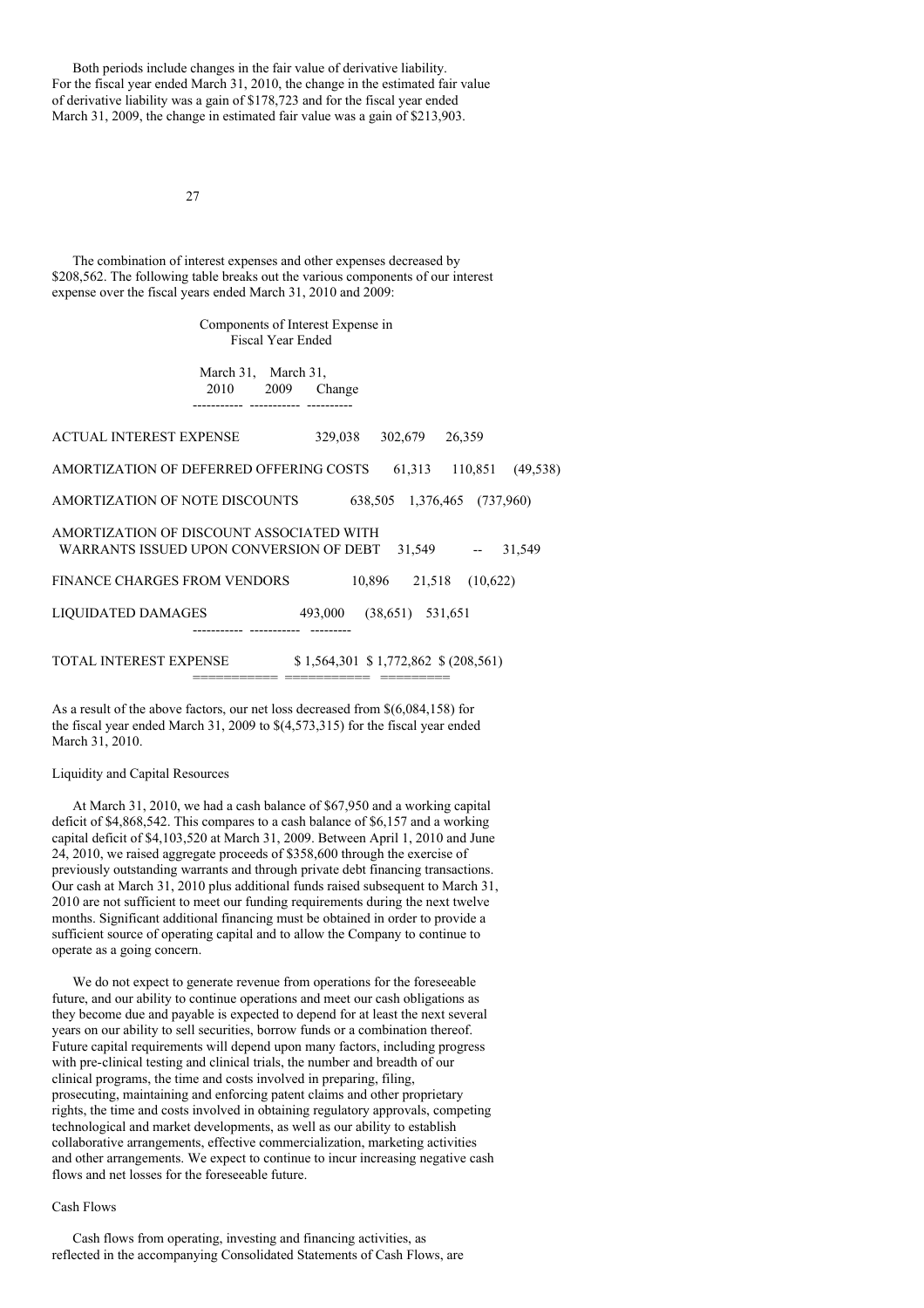summarized as follows (in thousands):

|                                 | (In thousands)<br>For the year ended |       |      |                        |  |
|---------------------------------|--------------------------------------|-------|------|------------------------|--|
|                                 | March 31,<br>2010                    |       | 2009 | March 31,              |  |
| Cash (used in) provided by:     |                                      |       |      |                        |  |
| Operating activities            |                                      |       |      | $(1,978)$ \, $(1,777)$ |  |
| Investing activities            |                                      | (30)  |      | (12)                   |  |
| Financing activities            |                                      | 2,070 |      | 1,541                  |  |
|                                 |                                      |       |      |                        |  |
| Net (decrease) increase in cash |                                      | S     | 62   | S                      |  |
|                                 |                                      |       |      |                        |  |

28

NET CASH FROM OPERATING ACTIVITIES. We used cash in our operating activities due to our losses from operations. Net cash used in operating activities was approximately \$1,978,000 in fiscal 2010 compared to net cash used in operating activities of approximately \$1,777,000 in fiscal 2009.

NET CASH FROM INVESTING ACTIVITIES. During the fiscal year ended March 31, 2010, Our investing activities consisted of using approximately \$17,000 in cash for purchases of equipment and \$13,000 in cash in patents and patents pending. During the fiscal year ended March 31, 2009, we used approximately \$10,000 in patents and patents pending and approximately \$1,000 in purchases of equipment.

NET CASH FROM FINANCING ACTIVITIES. Net cash generated from financing activities Increased from approximately \$1,541,000 the fiscal year ended March 31, 2009 to approximately \$2,070,000 in the fiscal year ended March 31, 2010. Included in net cash provided by financing activities in fiscal 2010 were \$1,978,000 in proceeds from the issuance of convertible notes payable and approximately \$115,000 from the issuance of common stock. In fiscal 2009, we received approximately \$1,111,000 in net proceeds from the issuance of common stock and \$430,000 from the issuance of convertible notes payable.

## CONVERTIBLE NOTES PAYABLE AND WARRANTS

## MAY & JUNE 2009 10% CONVERTIBLE NOTES

In May and June 2009, we raised an aggregate amount of \$350,000 from the sale to accredited investors of 10% convertible notes ("May & June 2009 10% Convertible Notes"). The May & June 2009 10% Convertible Notes mature at various dates between November 2010 through December 2010 and are convertible into our common stock at a fixed conversion price of \$0.20 per share prior to maturity. If the investors opt to convert their convertible debt to our common stock, then they will receive a matching three year warrant to purchase unregistered shares of our common stock at a price of \$0.20 per share. We have measured the warrants but did not record them given their contingent terms.

After consideration of the warrants, we recorded a discount associated with the beneficial conversion feature of \$233,735 related to the May & June 2009 10% Convertible Notes and we are amortizing that discount over the terms of the May & June 2009 10% Convertible Notes using the effective interest method.

During the three months ended December 31, 2009, the holders of two of the May & June 2009 10% Convertible Notes converted a total of \$50,000 in notes to 250,000 shares of our common stock under the conversion feature of the notes. Due to these conversions, we accelerated the remaining discount of \$15,928 associated with those two converted notes and recorded that amount as interest expense in the three months ended December 31, 2009. We also issued 250,000 warrants as a result of those conversions, the fair value of which had been measured on the issuance dates of the relevant convertible notes using the Binomial lattice method at \$31,550. We recorded that \$31,550 amount as interest expense in the three months ended December 31, 2009.

At March 31, 2010, \$300,000 of the May & June 2009 10% Convertible Notes remained outstanding. At March 31, 2010, interest payable on those notes totaled \$20,269.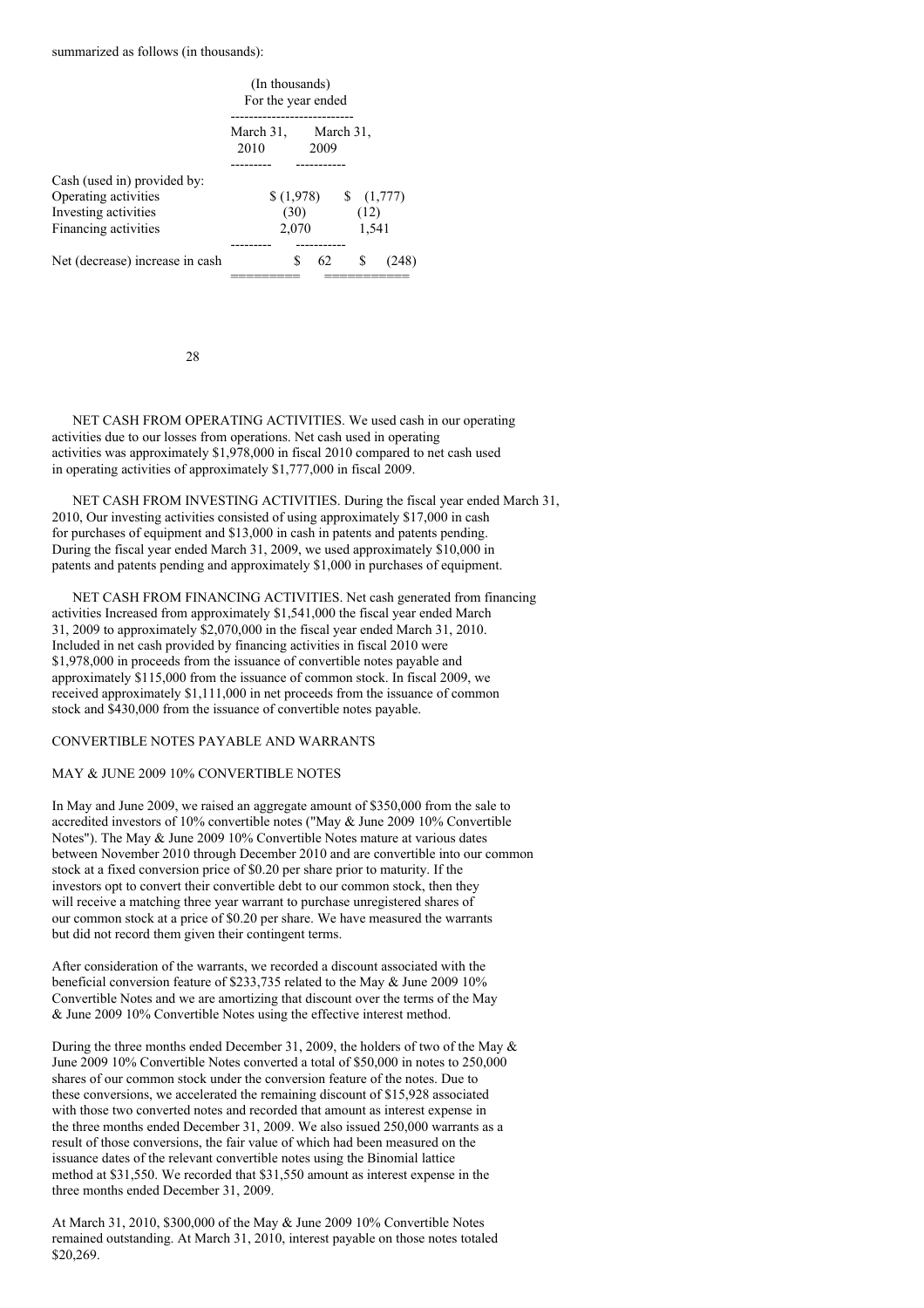### JULY & AUGUST 2009 10% CONVERTIBLE NOTES

In July and August 2009, we raised an aggregate amount of \$668,250 from the sale to three investment funds of 10% convertible notes ("July & August 2009 10% Convertible Notes"), of which \$338,250 remain outstanding at March 31, 2010. Each note carries a one-year term and is convertible into our common stock at 80% of market with a floor of \$0.15 cents and a ceiling of \$0.25 cents per share. As additional consideration, the investors also received 1,336,500 three year warrants to purchase our common stock at \$0.50 per share, although that exercise price is subject to change based on certain conditions. The conversion feature may additionally be adjusted in the event of future financing by the Company. Because the conversion feature and warrant exercise price each can be reset based on future events, they are considered derivatives.

We commissioned a valuation study on this transaction from a third party valuation firm and based on the results of that study, we recorded a discount associated with the derivative liability of \$475,762 associated with the conversion feature. We commissioned a valuation of the derivative liability to measure the fair value of the derivative liability at March 31, 2010 and based on the results of that study, we recorded a fair value at March 31, 2010 of \$482,451. As a result of this fair value change, we recorded a loss of \$6,689 in the fiscal year ended March 31, 2010.

29

We are amortizing the discount associated with the July & August 2009 10% Convertible Notes and associated warrants using the effective interest method. Deferred financing costs incurred in connection with this financing totaled \$60,750, which were capitalized and are being amortized using the effective interest method.

During the March 2010, one of the investors converted \$330,000 of principal and \$22,559 of accrued interest into common stock. We accelerated the remaining discount associated with that portion of the principal balance of the July & August 2009 10% Convertible Notes.

At March 31, 2010, interest payable on those notes totaled \$20,338.

## OCTOBER & NOVEMBER 2009 10% CONVERTIBLE NOTES

In October and November 2009, we raised \$430,000 from the sale to accredited investors of 10% convertible notes ("October & November 2009 10% Convertible Notes"). The October & November 2009 10% Convertible Notes mature at various dates between April 2011 and May 2011 and are convertible into our common stock at a fixed conversion price of \$0.25 per share prior to maturity. The investors also received matching three year warrants to purchase 1,720,000 unregistered shares of our common stock at a price of \$0.25 per share.

We measured the fair value of the warrants and the beneficial conversion feature of the notes and recorded a 100% discount against the principal of the notes. We are amortizing the discount associated with the October & November 2009 10% Convertible Notes and associated warrants using the effective interest method.

Three of the investors immediately converted their convertible notes totaling \$70,000 into 280,000 shares of our common stock under the conversion formula. As a result, we accelerated the discount of \$70,000 associated with their notes and recorded that amount as interest expense in the three months ended December 31, 2009.

Deferred financing costs of \$20,250 incurred in connection with this financing were issued in the form of a convertible note with warrants on the same terms as those received by the investors. We capitalized the \$20,250 of deferred financing costs and are amortizing them over the term of the notes using the effective interest method.

At March 31, 2010, interest payable on these notes totaled \$19,013.

## JANUARY 2010 10% CONVERTIBLE NOTES

In January 2010, we raised \$250,000 from the sale to an accredited investor of two 10% convertible notes. The convertible notes mature in July 2011 and are convertible into our common stock at a fixed conversion price of \$0.25 per share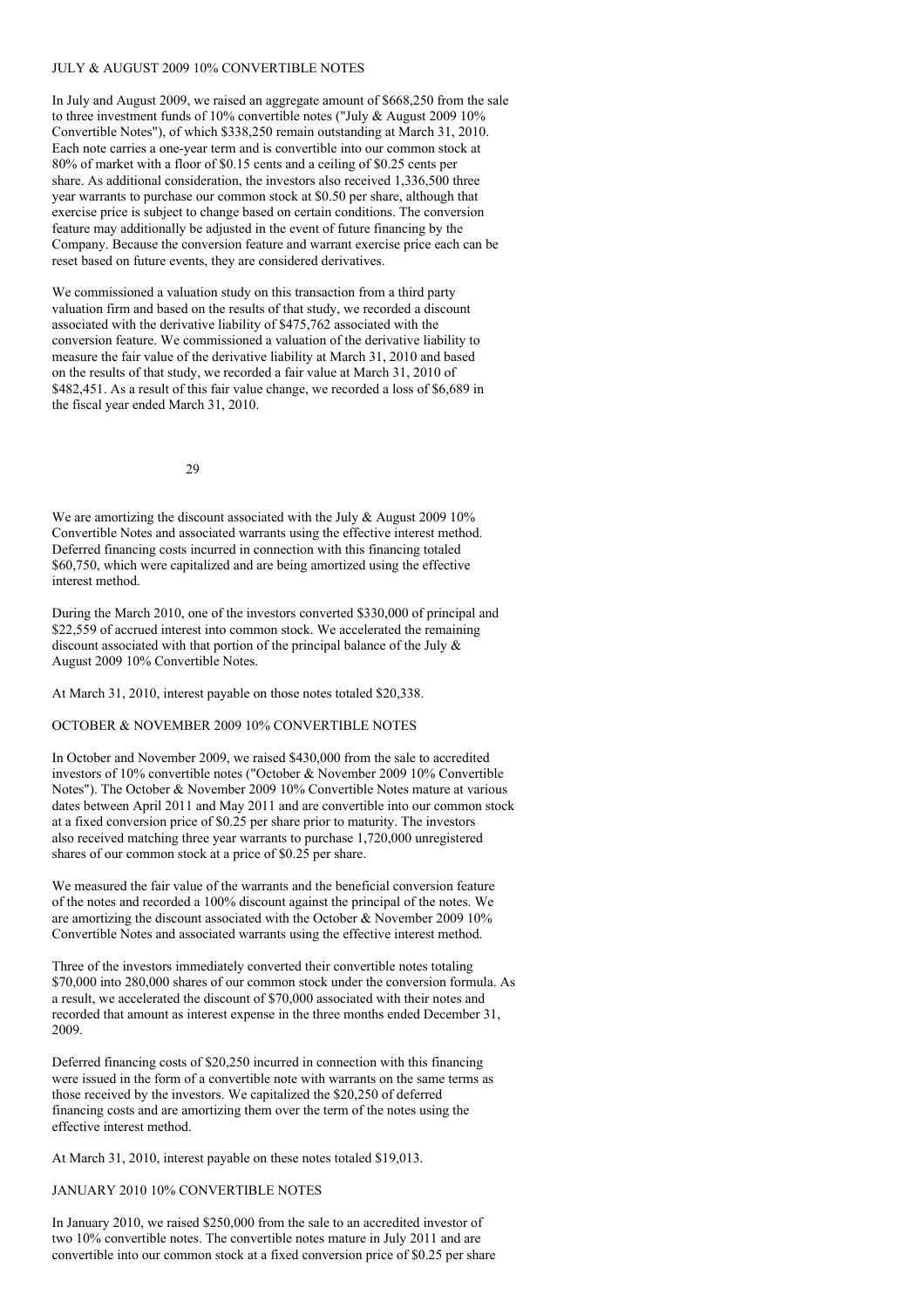prior to maturity. The investor also received matching three year warrants to purchase 1,000,000 unregistered shares of our common stock at a price of \$0.25 per share. This investment concluded our 10% convertible debt round that began in October 2009. In aggregate, we issued \$700,250 in 10% convertible notes in that financing round.

We measured the fair value of the warrants and the beneficial conversion feature of the notes and recorded a 100% discount against the principal of the notes. We are amortizing the discount associated with the January 2010 10% Convertible Notes and associated warrants using the effective interest method.

At March 31, 2010, interest payable on these notes totaled \$5,645.

#### FEBRUARY 2010 10% CONVERTIBLE NOTE

On February 12, 2010, we raised \$280,015 in cash and received a secured promissory note in the amount of \$300,000 in exchange for the issuance by the Company of a \$660,000 principal amount 10% convertible promissory note (the "Note") to one accredited investor. The Note included an original issue discount of ten percent, or \$60,000, and an origination fee of three percent, or \$9,000. We also paid legal fees of \$10,985. The Note matures in February 2011. The Note was issued in a private placement.

30

The conversion price per share is equal to eighty percent (80%) of the average of the three lowest closing bid prices of our common stock as reported by Bloomberg L.P. on the Principal Market for the ten (10) trading days preceding the conversion date, subject to a maximum price per share of \$0.30 and a minimum price per share of \$0.20. The Note is convertible into a maximum of 3,300,000 shares of our common stock at the minimum price per share of \$0.20. The investor also received 660,000 three-year warrants to purchase shares of our common stock at \$0.50 per share, although that exercise price is subject to change based on certain conditions. The conversion feature may additionally be adjusted in the event of future financing by the Company. Because the conversion feature and warrant exercise price each can be reset based on future events, they are considered derivatives and accounted for as derivative liabilities.

We commissioned a valuation study on this transaction from a third party valuation firm and based on the results of that study, we recorded a discount associated with the derivative liability of \$478,476 associated with the conversion feature. We commissioned a valuation of the derivative liability to measure the fair value of the derivative liability at March 31, 2010 and based on the results of that study, we recorded a fair value at March 31, 2010 of \$572,165. As a result of this fair value change we recorded a charge of \$93,689 in the fiscal year ended March 31, 2010.

#### SECURITIES ISSUED FOR SERVICES

We have issued securities in payment of services to reduce our obligations and to avoid using our cash resources. In the year ended March 31, 2010 we issued 2,456,157 common shares for services of which 500,895 were restricted and were for investor relations services. We also issued 8,429,748 common shares for the retirement or conversion of notes payable and convertible notes payable, 100,000 common shares as a grant to a research institute and 36,683 for licensing rights. Included in the 2,456,157 common shares issued for services are 1,035,124 shares, registered under a Form S-8 registration statement, which were issued as follows: 206,025 for regulatory consulting, 1,018,742 for financial and scientific consulting, 444,122 for business development consulting, 28,249 for administration and corporate communications services and 258,124 for legal expenses. The average price discount of common shares issued for these services, weighted by the number of shares issued for services in this period, was approximately 5.95%.

### SECURITIES ISSUED FOR DEBT

We have also issued securities for debt to reduce our obligations to avoid using our cash resources. In the fiscal year ended March 31, 2010 we issued 8,429,748 restricted common shares for repayment in full of notes, including accrued interest, in the aggregate amount of \$1,640,559. The price discount of the common stock issued for debt was approximately 40.0%. We recorded a loss on extinguishment of debt totaling \$1,604,715 in the fiscal year ended March 31, 2009.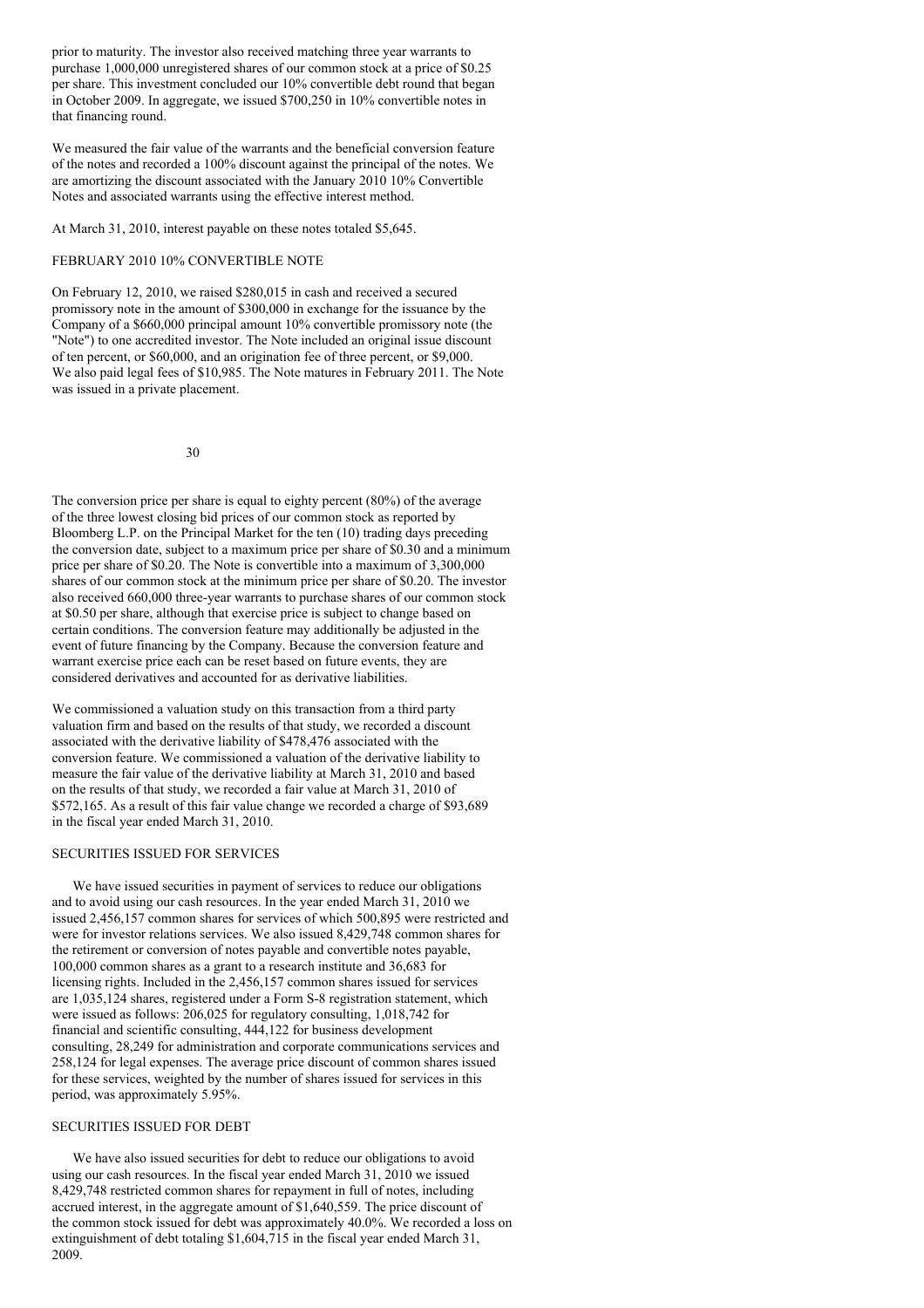## PROSPECTS FOR DEBT CONVERSION

We seek, where possible, to convert our debt and accounts payable to stock and/or warrants in order to reduce our cash liabilities. Our success at accomplishing this depends on several factors including market conditions, investor acceptance and other factors, including our business prospects.

## GOING CONCERN

Our independent registered public accounting firm has stated in their audit report on our March 31, 2010 consolidated financial statements that our working capital deficiency and significant deficiency accumulated during the development stage are conditions that, among others, raise substantial doubt about our ability to continue as a going concern.

31

## CRITICAL ACCOUNTING POLICIES

The preparation of consolidated financial statements in conformity with accounting principles generally accepted in the United States of America requires us to make a number of estimates and assumptions that affect the reported amounts of assets and liabilities and disclosure of contingent assets and liabilities at the date of the financial statements. Such estimates and assumptions affect the reported amounts of expenses during the reporting period. On an ongoing basis, we evaluate estimates and assumptions based upon historical experience and various other factors and circumstances. Management believes the Company's estimates and assumptions are reasonable in the circumstances; however, actual results may differ from these estimates under different future conditions. We believe that the estimates and assumptions that are most important to the portrayal of our financial condition and results of operations, in that they require the most difficult, subjective or complex judgments, form the basis for the accounting policies deemed to be most critical to us. These critical accounting policies relate to stock purchase warrants issued with notes payable, beneficial conversion feature of convertible notes payable, impairment of intangible assets and long lived assets, stock compensation, contingencies and litigation. We believe estimates and assumptions related to these critical accounting policies are appropriate under the circumstances; however, should future events or occurrences result in unanticipated consequences, there could be a material impact on our future financial conditions or results of operations.

### Fair Value Measurements

Effective April 1, 2008, we began measuring the fair value of applicable financial and non-financial assets based on the following levels of inputs:

Level 1: Quoted market prices in active markets for identical assets or liabilities.

Level 2: Observable market based inputs or unobservable inputs that are corroborated by market data.

Level 3: Unobservable inputs that are not corroborated by market data.

The hierarchy noted above requires us to minimize the use of unobservable inputs and to use observable market data, if available, when determining fair value.

The fair value of derivative liabilities is determined based on unobservable inputs that are corroborated by market data, which is a Level 3 classification. We record derivative liabilities on our balance sheet at fair value with changes in fair value recorded in our consolidated statements of operations.

The following outlines the significant weighted average assumptions used to estimate the fair value information presented, with respect to warrants utilizing the Binomial Lattice option pricing model:

Fiscal Year Ended March 31, 2010

| Risk free interest rate | $1.28\% - 2.58\%$ |
|-------------------------|-------------------|
| Average expected life   | $3 - 5$ years     |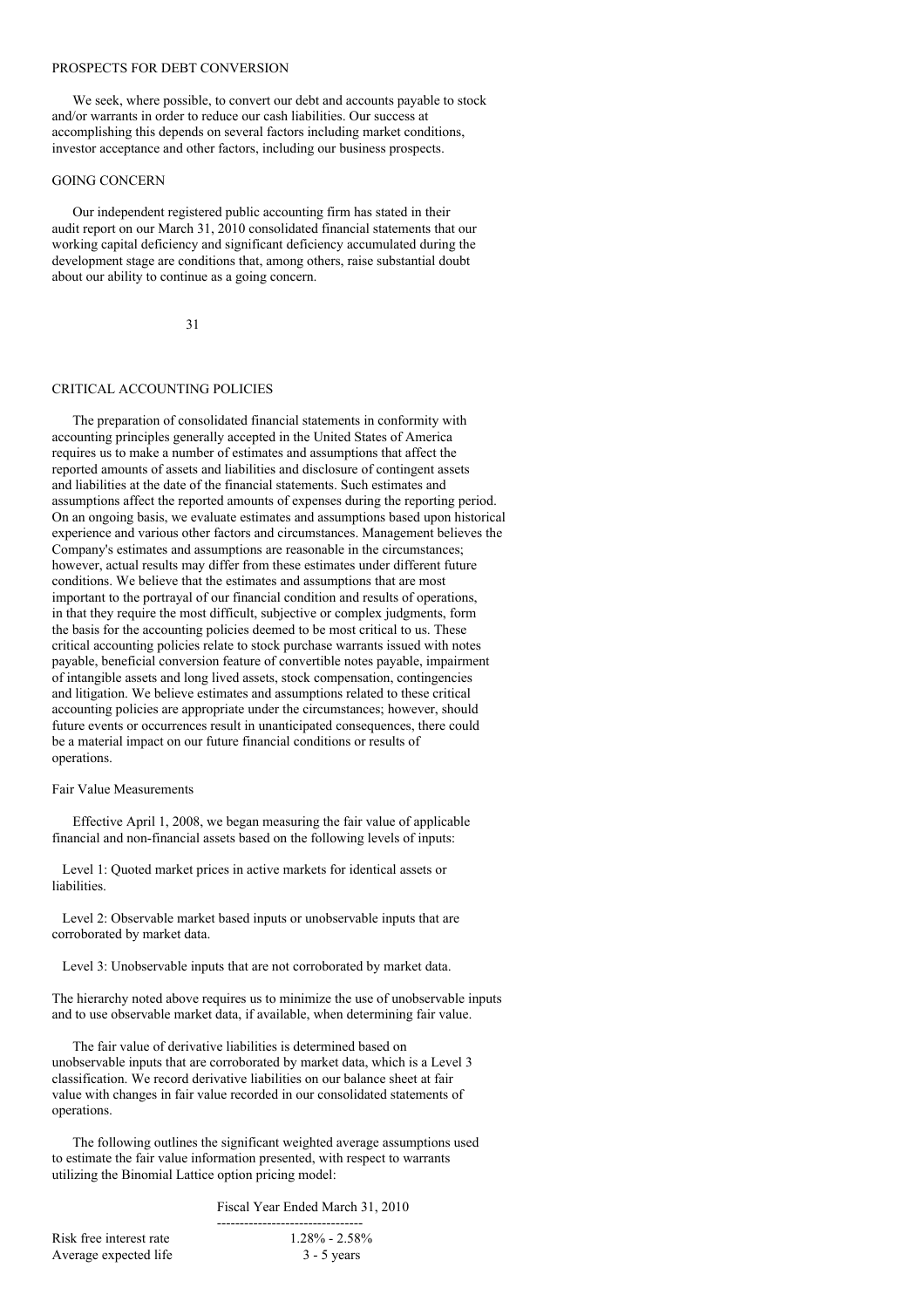We did not make any changes to our valuation techniques compared to the prior fiscal year.

We also obtained a third party valuation, which is a Level 3 classification as it was based on unobservable inputs that are not corroborated by market data, in connection with our December 2008 note restructuring, our July and August 2009 convertible notes and February convertible note. That valuation firm used a binomial lattice pricing model to calculate the estimated fair value of embedded derivatives in those transactions and a Black-Scholes pricing model to calculate the estimated fair value of the warrants in those transactions.

#### 32

#### Long-Lived Assets

Financial Accounting Standards Board ("FASB") Accounting Standards Codification ("ASC") 360-10 addresses financial accounting and reporting for the impairment or disposal of long-lived assets. This accounting guidance requires that long-lived assets be reviewed for impairment whenever events or changes in circumstances indicate that their carrying amounts may not be recoverable. If the cost basis of a long-lived asset is greater than the projected future undiscounted net cash flows from such asset (excluding interest), an impairment loss is recognized. Impairment losses are calculated as the difference between the cost basis of an asset and its estimated fair value. This guidance also requires companies to separately report discontinued operations and extends that reporting requirement to a component of an entity that either has been disposed of (by sale, abandonment or in a distribution to owners) or is classified as held for sale. Assets to be disposed of are reported at the lower of the carrying amount or the estimated fair value less costs to sell. Management noted no indicators requiring review for impairment during the fiscal year ended March 31, 2010.

Stock Purchase Warrants Issued with Notes Payable

We granted warrants in connection with the issuance of certain notes payable. We measure the relative estimated fair value of such warrants which represents a discount from the face amount of the notes payable. Such discounts are amortized to interest expense over the term of the notes.

#### Beneficial Conversion Feature of Notes Payable

The convertible feature of certain notes payable provides for a rate of conversion that is below market value. Such feature is normally characterized as a "Beneficial Conversion Feature" ("BCF"). We measure the estimated fair value of the BCF and record that value in the consolidated financial statements as a discount from the face amount of the notes. Such discounts are amortized to interest expense over the term of the notes.

### Share-based Compensation

We account for share-based compensation awards using the fair-value method and record such expense in the consolidated financial statements over the requisite service period. For the fiscal year ended March 31, 2010, we recognized \$504,933 of share-based compensation expense.

## OFF-BALANCE SHEET ARRANGEMENTS

We have not entered into any off-balance sheet arrangements that have or are reasonably likely to have a current or future effect on our financial condition, changes in financial condition, revenues or expenses, results of operations, liquidity, capital expenditures or capital resources and would be considered material to investors.

## ITEM 7A. QUANTITATIVE AND QUALITATIVE DISCLOSURES ABOUT MARKET RISK

As a Smaller Reporting Company, we are not required to furnish information under this Item 7A.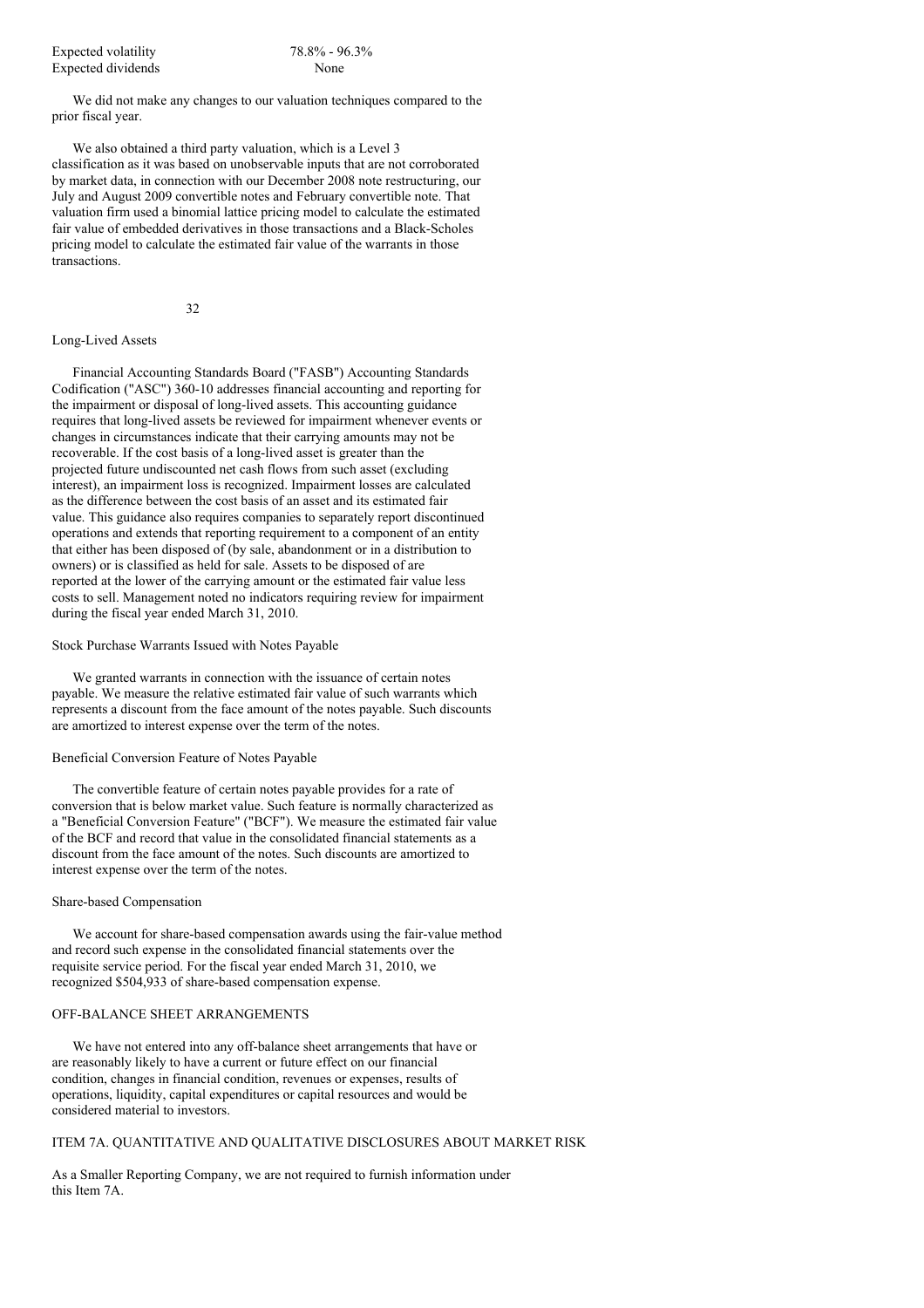## ITEM 8. FINANCIAL STATEMENTS

The financial statements listed in the accompanying Index to Financial Statements are attached hereto and filed as a part of this Report under Item 15.

ITEM 9. CHANGES IN AND DISAGREEMENTS WITH ACCOUNTANTS ON ACCOUNTING AND FINANCIAL DISCLOSURE

None.

ITEM 9A(T). CONTROLS AND PROCEDURES

#### DISCLOSURE CONTROLS AND PROCEDURES

Under the supervision and with the participation of our management, including our Chief Executive Officer ("CEO"), who is also our acting Chief Financial Officer ("CFO"), we evaluated the effectiveness of the design and operation of our disclosure controls and procedures (as defined in Rules 13a-15(e) and 15d-15(e) of the Exchange Act as of a date (the "Evaluation Date") within 90 days prior to filing the Company's March 31, 2010 Form 10-K.

Based on such evaluation, our Chief Executive Officer and Chief Financial Officer concluded that, as of the end of such period, our disclosure controls and procedures are not effective in recording, processing, summarizing and reporting, on a timely basis, information required to be disclosed by us in the reports that we file or submit under the Exchange Act and are not effective in ensuring that information required to be disclosed by us in the reports that we file or submit under the Exchange Act is accumulated and communicated to our management, including our Chief Executive Officer and Chief Financial Officer, as appropriate to allow timely decisions regarding required disclosure.

#### INTERNAL CONTROL OVER FINANCIAL REPORTING

#### (a) MANAGEMENT'S REPORT ON INTERNAL CONTROL OVER FINANCIAL REPORTING

Our management is responsible for establishing and maintaining adequate internal control over financial reporting, as defined in Rules 13a-15(f) and 15d-15(f) under the Exchange Act. The Company's internal control over financial reporting is designed to provide reasonable assurance regarding the reliability of financial reporting and the preparation of financial statements for external purposes in accordance with generally accepted accounting principles.

A material weakness is a deficiency, or combination of deficiencies, in internal control over financial reporting, such that there is a reasonable possibility that a material misstatement of the registrant's annual or interim financial statements will not be prevented or detected on a timely basis.

The Company's management, with the participation of its Chief Executive Officer, assessed the effectiveness of the Company's internal control over financial reporting as of March 31, 2010. In making this assessment, the Company used the criteria set forth by the Committee of Sponsoring Organizations of The Treadway Commission (COSO) in Internal Control-Integrated Framework. Based on that assessment under such criteria, management concluded that the Company's internal control over financial reporting was not effective as of March 31, 2010 due to control deficiencies that constituted material weaknesses.

Management in assessing its internal controls and procedures for fiscal 2010 identified a lack of sufficient segregation of duties, particularly in cash disbursements. Specifically, this material weakness is such that the design of controls over the area of cash disbursements relies primarily on detective controls and could be strengthened by adding preventative controls to properly safeguard company assets.

Management has identified a lack of sufficient personnel in the accounting function due to the limited resources of the Company with appropriate skills, training and experience to perform the review processes to ensure the complete and proper application of generally accepted accounting principles, particularly as it relates to taxes. Specifically, this material weakness led to segregation of duties issues and resulted in audit adjustments to the annual consolidated financial statements and revisions to related disclosures, including tax reporting.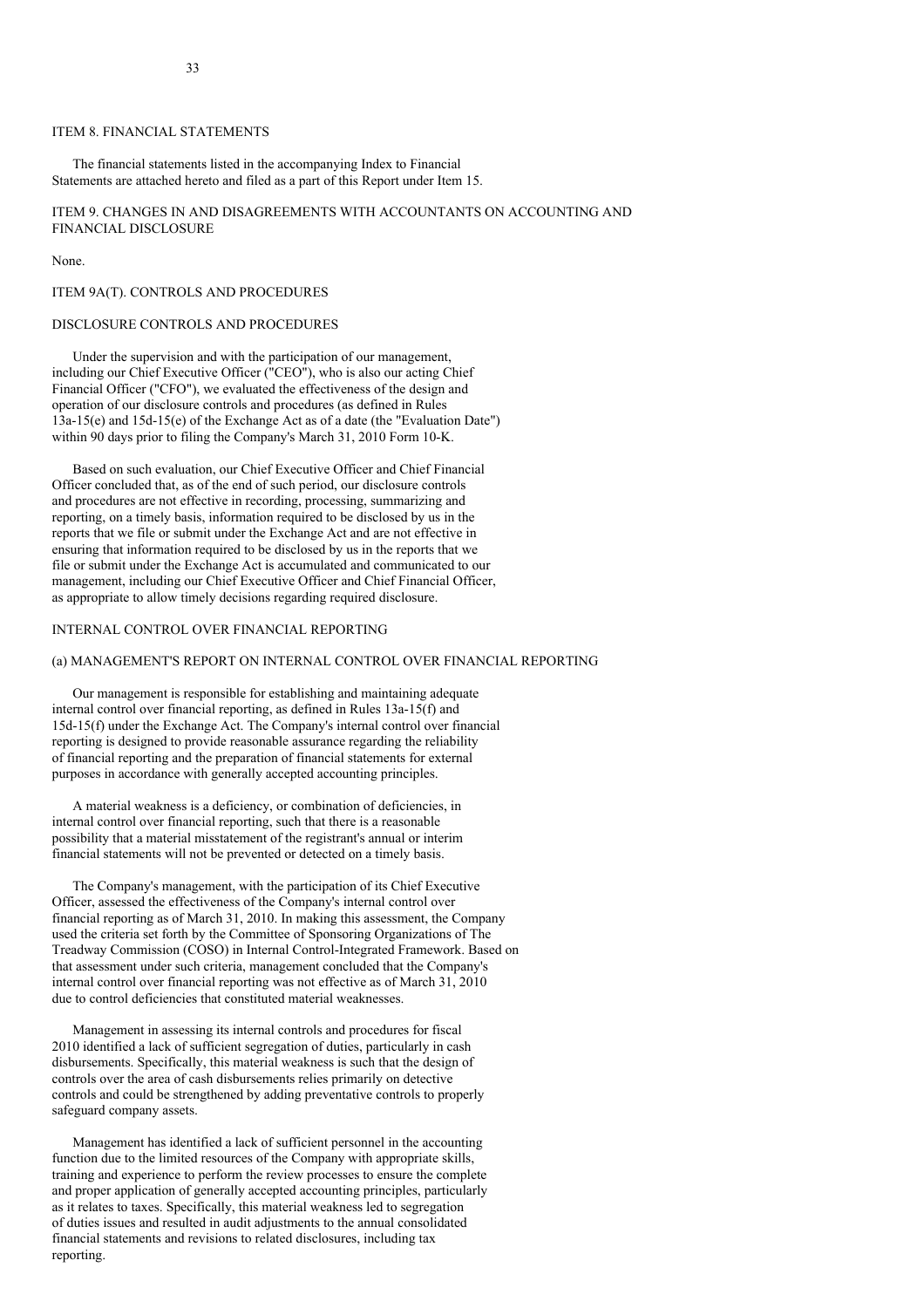The Company is in the process of developing and implementing remediation plans to address its material weaknesses.

34

Management has identified specific remedial actions to address the material weaknesses described above:

- o Improve the effectiveness of the accounting group by continuing to augment existing Company resources with additional consultants or employees to improve segregation procedures and to assist in the analysis and recording of complex accounting transactions and preparation of tax disclosures. The Company plans to mitigate the segregation of duties issues by hiring additional personnel in the accounting department once the Company has achieved commercialization of its products and is generating revenue, or has raised significant additional working capital.
- o Improve segregation procedures by strengthening cross approval of various functions including cash disbursements and quarterly internal audit procedures where appropriate.

Due to its inherent limitations, internal control over financial reporting may not prevent or detect misstatements. Projections of any evaluation of effectiveness to future periods are subject to the risk that controls may become inadequate because of changes in conditions, or that the degree of compliance with the policies or procedures may deteriorate. All internal control systems, no matter how well designed, have inherent limitations. Therefore, even those systems determined to be effective can provide only reasonable assurance with respect to financial statement preparation and presentation.

This annual report does not include an attestation report of the Company's registered public accounting firm regarding internal control over financial reporting. Management's report was not subject to a attestation by the Company's registered public accounting firm pursuant to temporary rules of the Securities and Exchange Commission that permit the Company to provide only management's report in this annual report.

## (b) CHANGES IN INTERNAL CONTROL OVER FINANCIAL REPORTING

There were no significant changes made in our internal controls over financial reporting during the quarter ended March 31, 2010 that have materially affected or are reasonably likely to materially affect these controls.

#### ITEM 9B. OTHER INFORMATION

During the period December 31, 2009 through March 31, 2010, the Company issued restricted securities totaling 2,252,892 shares or 3.64% of the Company's issued and outstanding Common Stock, based on the number of shares of Common Stock outstanding and reported on the Company's Form 10-Q for the quarter ended December 31, 2009. Such securities included shares of restricted Common Stock issued upon the conversion of outstanding debt securities and shares issued for cash investment, services, interest payable and professional services.

### PART III

# ITEM 10. DIRECTORS, EXECUTIVE OFFICERS AND CORPORATE GOVERNANCE

# COMPLIANCE WITH SECTION 16(A) OF THE EXCHANGE ACT

Section 16(a) of the Securities Exchange Act of 1934 requires our officers, directors, and persons who own more than 10% of a registered class of our equity securities to file reports of ownership and changes in ownership with the SEC. Officers, directors, and greater than 10% beneficial owners are required by SEC regulation to furnish the Company with copies of all Section 16(a) forms they file. Based solely on our review of copies of the Section 16(a) reports filed for the fiscal year ended March 31, 2010, we believe that all filing requirements applicable to our officers, directors, and greater than 10% beneficial owners were complied with except that Mr. Edward G. Broenniman, one of our directors, did not timely file one report on Form 4 pertaining to one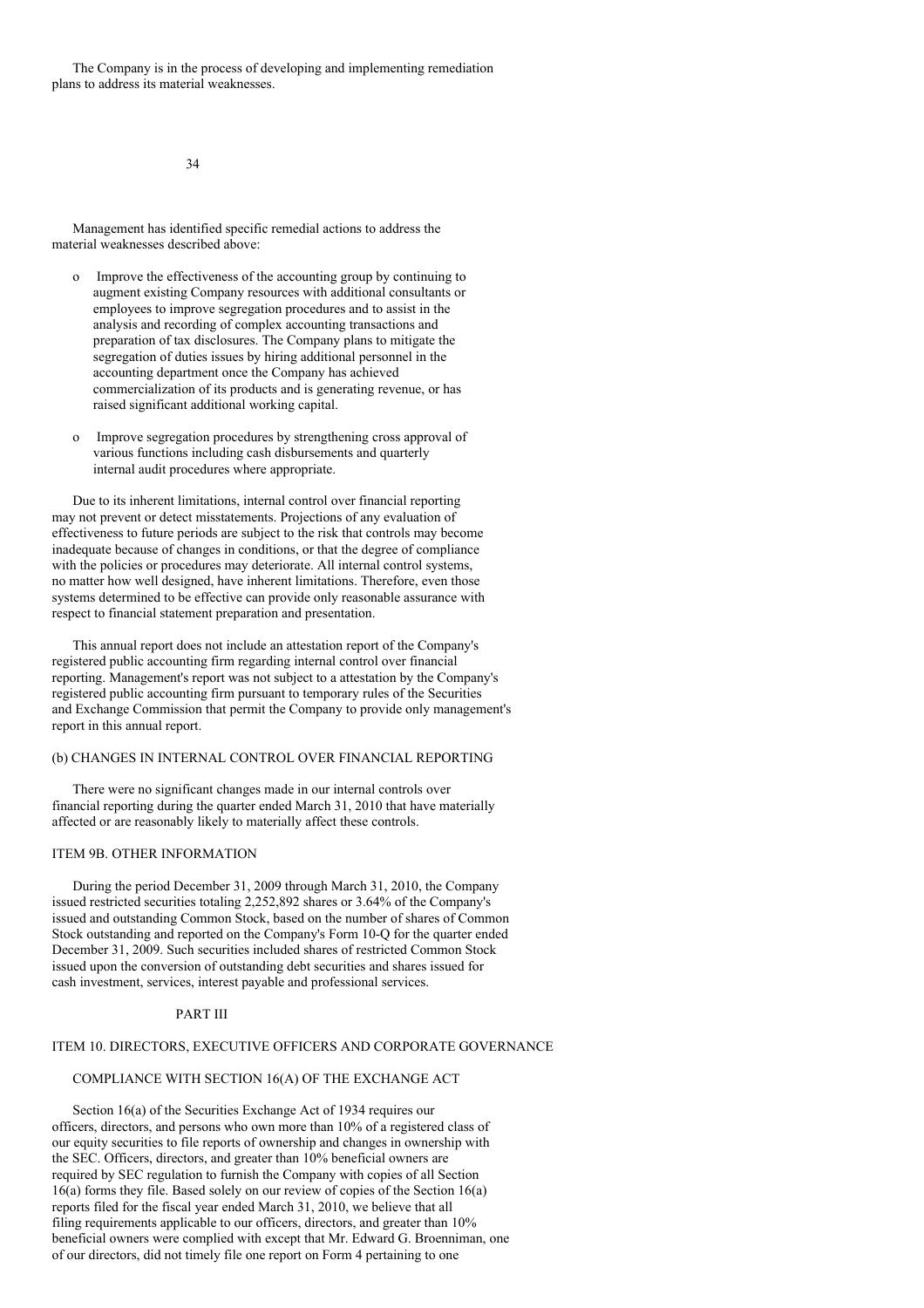transaction effected by him on November 25, 2009. The relevant report was filed on December 3, 2009.

35

## DIRECTORS, EXECUTIVE OFFICERS AND CONTROL PERSONS

The names, ages and positions of our directors and executive officers as of June 23, 2010 are listed below:

| <b>NAMES</b>           | <b>TITLE OR POSITION</b>                                                            | AGE |    |
|------------------------|-------------------------------------------------------------------------------------|-----|----|
| James A. Joyce (1)     | Chairman, Chief Executive<br>Officer, Principal Accounting Officer<br>and Secretary | 47  |    |
|                        | Richard H. Tullis, PhD (2) Vice President, Chief Science Officer<br>and Director    |     | 65 |
| Franklyn S. Barry, Jr. | Director                                                                            | 70  |    |
| Edward G. Broenniman   | Director                                                                            | 74  |    |

(1) Effective June 1, 2001, Mr. Joyce was appointed our President and Chief Executive Officer, replacing Mr. Barry, who continues as a member of the board of directors.

(2) Effective June 1, 2001, Dr. Tullis was appointed as our Chief Science Officer.

Certain additional information concerning the individuals named above is set forth below. This information is based on information furnished us by each individual noted.

## Resumes of Management:

James A. Joyce, Chairman, CEO, President, Principal Accounting Officer and Secretary.

Mr. Joyce is the founder of Aethlon Medical, and has been the Chairman of the Board and Secretary since March 1999. On June 1, 2001, our Board of Directors appointed Mr. Joyce with the additional role of CEO. During the quarter ended December 31, 2007, our chief financial officer resigned and Mr. Joyce assumed the role of principal accounting officer. In 1992, Mr. Joyce founded and was the sole shareholder of James Joyce & Associates, an organization that provided management consulting and corporate finance advisory services to CEOs and CFOs of publicly traded companies. Previously, from 1989 to 1991, Mr. Joyce was Chairman and Chief Executive Officer of Mission Labs, Inc. Prior to that Mr. Joyce was a principal in charge of U.S. operations for London Zurich Securities, Inc. Mr. Joyce is a graduate of the University of Maryland.

Richard H. Tullis, Ph.D., Vice President, Chief Science Officer

Dr. Tullis has been Vice President and a director of the Company since January 2000 and Chief Science Officer since June 2001. Dr. Tullis has extensive biotechnology management and research experience, and is the founder of Syngen Research, a wholly-owned subsidiary of Aethlon Medical, Inc. Previously, Dr. Tullis co-founded Molecular Biosystems, Inc., a former NYSE company. At Molecular Biosystems, Dr. Tullis was Director of Oligonucleotide Hybridization, Senior Research Scientist and Member of the Board of Directors. In research, Dr. Tullis developed and patented the first application of oligonucleotides to antisense antibiotics and developed new methods for the chemical synthesis of DNA via methoxy-hosphorochloridites. Dr. Tullis also co-developed the first applications of covalently coupled DNA-enzyme conjugates using synthetic oligonucleotides during his tenure at Molecular Biosystems. In 1985, Dr. Tullis founded, and served as President and CEO of Synthetic Genetics, Inc., a pioneer in custom DNA synthesis, which was sold to Molecular Biology Resources in 1991. Dr. Tullis also served as interim-CEO of Genetic Vectors, Inc., which completed its IPO under his management, and was co-founder of DNA Sciences, Inc., a company that was eventually acquired by Genetic Vectors. Dr. Tullis received his Ph.D. in Biochemistry and Cell Biology from the University of California at San Diego, and has done extensive post-doctoral work at UCSD, USC, and the University of Hawaii.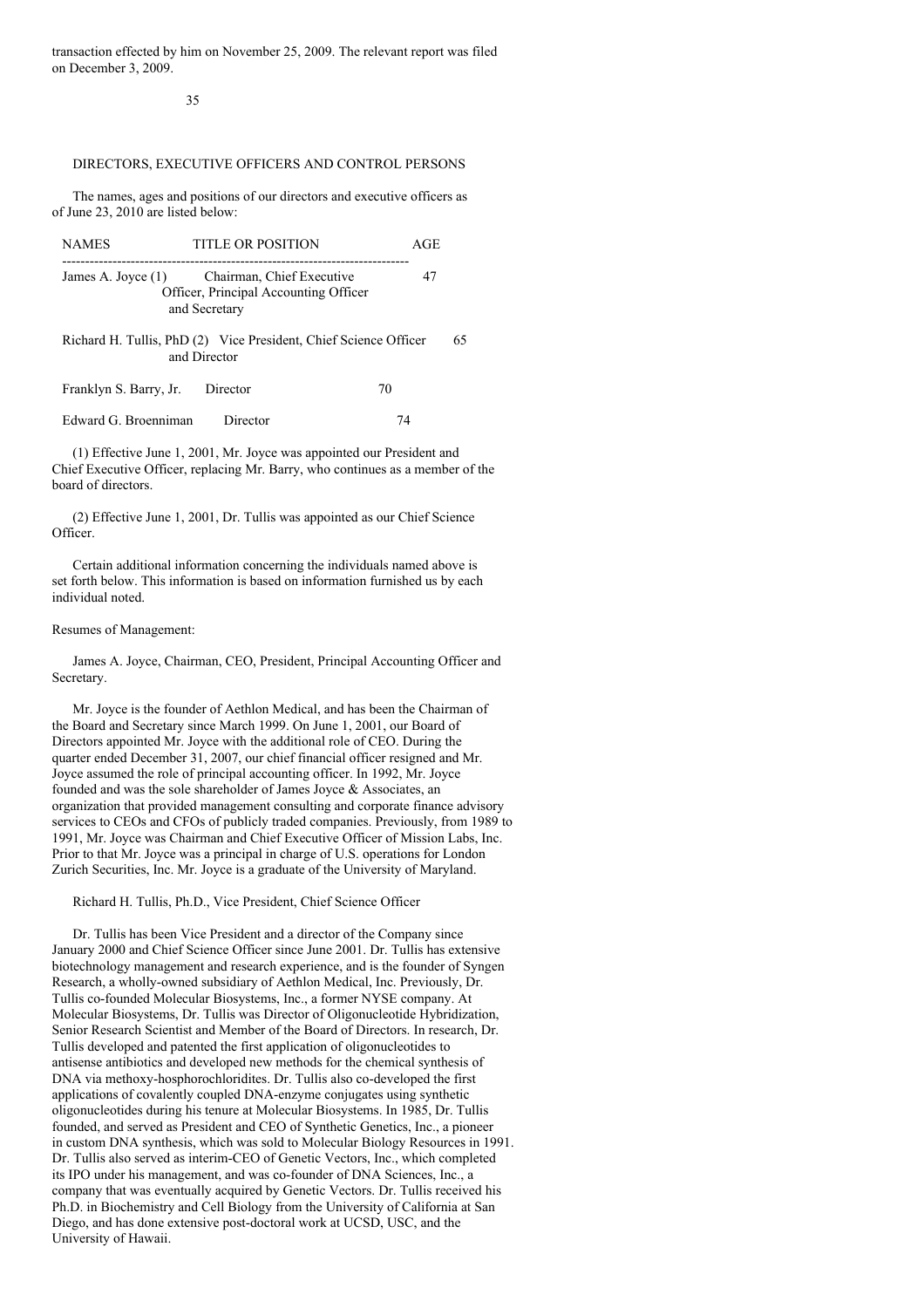#### Franklyn S. Barry, Jr.

Mr. Barry has over 30 years of experience in managing and building companies. He was President and Chief Executive Officer of Hemex from April 1997 through May 31, 2001 and our President and CEO from March 10, 1999 to May 31, 2001. He became a director of Aethlon Medical on March 10, 1999. From 1994 to April 1997, Mr. Barry was a private consultant. Included among his prior experiences are tenures as President of Fisher-Price and as co-founder and CEO of Software Distribution Services, which today operates as Ingram Micro-D, an international distributor of personal computer products. Mr. Barry serves on the Board of Directors of Merchants Mutual Insurance Company.

36

#### Edward G. Broenniman

Mr. Broenniman became a director of Aethlon Medical on March 10, 1999. Mr. Broenniman has 30 years of management and executive experience with high-tech, privately-held growth companies where he has served as a CEO, COO, or corporate advisor, using his expertise to focus management on increasing profitability and stockholder value. He is the Managing Director of The Piedmont Group, LLC, a venture advisory firm. Mr. Broenniman recently served on the Board of Directors of publicly-traded QuesTech (acquired by CACI International), and currently serves on the Boards of four privately-held firms. His nonprofit Boards are the Dingman Center for Entrepreneurship's Board of Advisors at the University of Maryland, the National Association of Corporate Directors, National Capital Chapter and the Board of the Association for Corporate Growth, National Capital Chapter.

Our Board of Directors has the responsibility for establishing broad corporate policies and for overseeing our overall performance. Members of the Board are kept informed of our business activities through discussions with the President and other officers, by reviewing analyses and reports sent to them, and by participating in Board and committee meetings. Our bylaws provide that each of the directors serves for a term that extends to the next Annual Meeting of Shareholders of the Company. Our Board of Directors presently has an Audit Committee and a Compensation Committee on each of which Messrs. Barry and Broenniman serve. Mr. Barry is Chairman of the Audit Committee, and Mr. Broenniman is Chairman of the Compensation Committee.

Upon the recommendation of our Compensation Committee, in February 2005, we adopted our 2005 Directors Compensation Program (the "Directors Compensation Program") which advances our interests by helping us to obtain and retain the services of outside directors upon whose judgment, initiative, efforts and/or services we are substantially dependent, by offering to or providing those persons with incentives or inducements affording them an opportunity to become owners of our capital stock.

Under the Directors Compensation Program, a newly elected director will receive a one-time grant of a non-qualified stock option of 1.5% of the common stock outstanding at the time of election. The options will vest one-third at the time of election to the Board and the remaining two-thirds will vest equally at year end over three years. Additionally, each director will also receive an annual \$25,000 non-qualified stock option retainer, \$15,000 of which is to be paid at the first of the year to all directors who are on the Board prior to the first meeting of the year and a \$10,000 retainer will be paid if a director attends 75% of the meetings either in person, via conference call or other electronic means. The exercise price for the options under the Directors Compensation Program will equal the average closing of the last ten (10) trading days prior to the date earned.

At March 31, 2010 under the 2005 Directors Compensation Program we had issued 1,337,825 options to outside directors and 3,965,450 options to employee-directors, 514,550 outside directors options had been forfeited, 250,000 outside directors options had been exercised and 3,671,550 options remained outstanding.

#### FAMILY RELATIONSHIPS.

There are no family relationships between or among the directors, executive officers or persons nominated or charged by us to become directors or executive officers.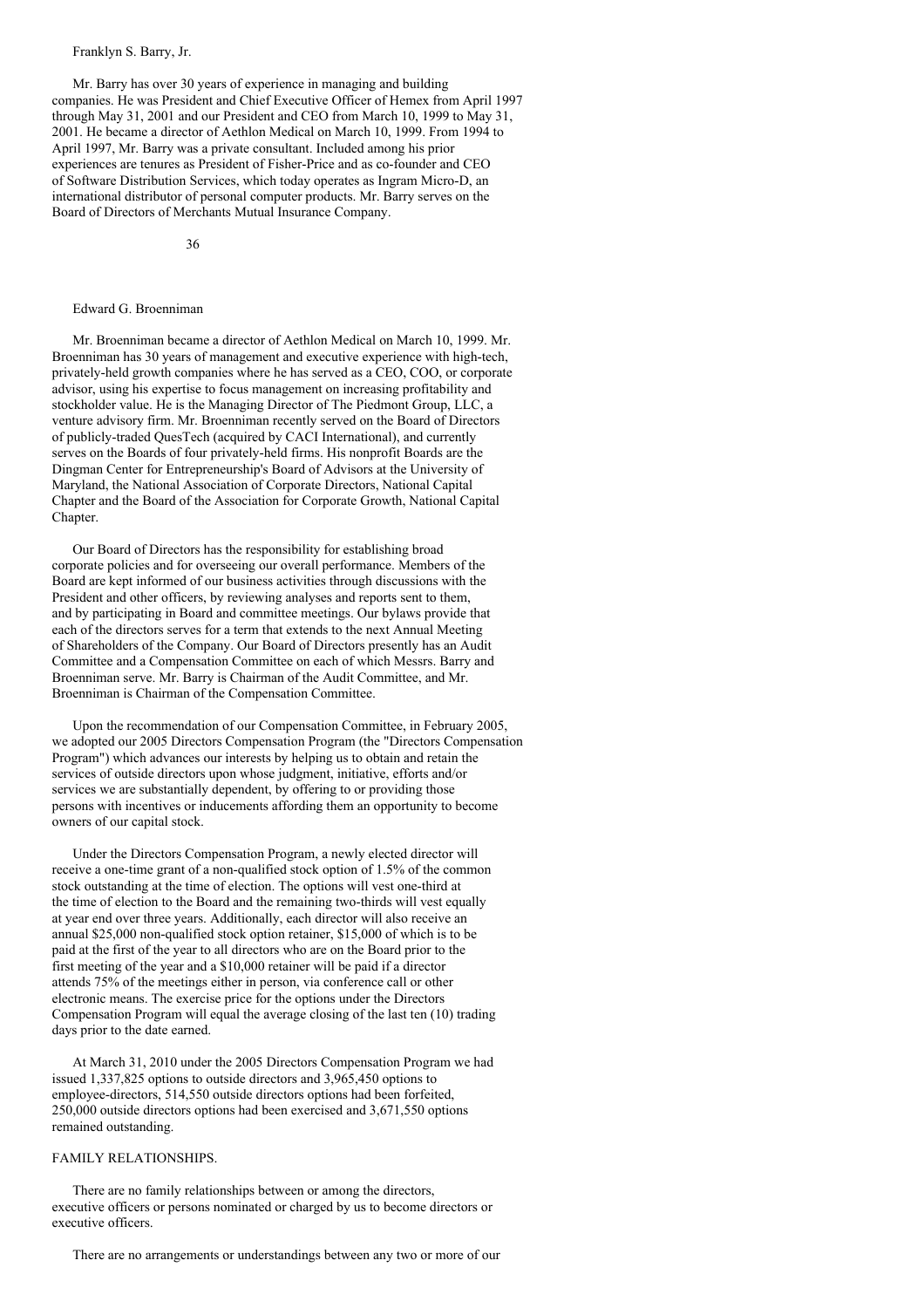directors or executive officers. There is no arrangement or understanding between any of our directors or executive officers and any other person pursuant to which any director or officer was or is to be selected as a director or officer, and there is no arrangement, plan or understanding as to whether non-management shareholders will exercise their voting rights to continue to elect the current Board of Directors. There are also no arrangements, agreements or understanding between non-management shareholders that may directly or indirectly participate in or influence the management of our affairs.

### SCIENCE ADVISORY BOARD

Each person listed below is a current member of our Science Advisory Board. The role of the Science Advisory Board is to provide scientific guidance related to the development of our Hemopurifier(R) technology. Unlike the members of our Board of Directors, the Science Advisory Board members are not involved in the management or operations of our company. Members of the Science Advisory Board are paid \$500 per day for services rendered either on-site or at a mutually agreeable location.

37

Ken Alibek, M.D., Ph.D., D.Sc.

------------------------------

Dr. Alibek is the Executive Director of Education at the National Center for Biodefense at George Mason University (GMU), and is a Distinguished Professor at GMU as well. Dr. Alibek specializes in medical and scientific research dedicated to developing new forms of protection against biological weapons and other infectious diseases.

Formerly, Dr. Alibek was a Soviet Army Colonel, and served as First Deputy Chief of the civilian branch of the Soviet Union's biological weapons program until he defected to the United States in 1992 and subsequently served as a consultant to numerous U.S. government agencies in the areas of medical microbiology, biological weapons defense, and biological weapons nonproliferation. Dr. Alibek has worked with the National Institutes of Health, testified extensively before the U.S. Congress on nonproliferation of biological weapons and is the author of Biohazard: The Chilling True Story of the Largest Covert Biological Weapons Program in the World--Told from Inside by the Man Who Ran It, published by Random House Books. He holds numerous patents, is widely published in science journals, and has provided over 300 lectures and presentations to military and civilian universities, as well as foreign governments. The December 2003 issue of the Acumen Journal of Life Sciences named Dr. Alibek as one of the top five biological warfare experts in the nation.

Charles Bailey, Ph.D. ---------------------

Dr. Bailey is the former commander of the U.S. Army Medical Research Institute of Infectious Diseases (USAMRIID). Dr. Bailey has 25 years U.S. Army experience in R&D and management in infectious diseases and biological warfare defense. As an officer of the Defense Intelligence Agency, Dr. Bailey wrote extensively on foreign biological warfare capabilities. Dr. Bailey is currently the Executive Director for Research & International Relations at the National Center for Biodefense at George Mason University (GMU), and is a Distinguished Professor of Biology at GMU as well. The Acumen Journal of Life Sciences named Dr. Bailey as one of the top five biological warfare experts in the nation.

Larry Cowgill, D.V.M., Ph.D.

----------------------------

Dr. Cowgill is a Professor in the Department of Medicine and Epidemiology at the School of Veterinary Medicine, University of California at Davis and has nearly 30 years of experience as a clinical instructor in small animal internal medicine, nephrology and hemodialysis. He currently Heads the Companion Animal Hemodialysis Units at the Veterinary Medical Teaching Hospital at UC Davis and the UC Veterinary Medical Center at San Diego. Dr. Cowgill is also Associate Dean for Southern California Clinical Programs and is Co-Director of the University of California Veterinary Medical Center at San Diego. Prior to his appointment at the University of California, he was a National Institutes of Health (NIH) Special Research Fellow at the University of Pennsylvania School of Veterinary Medicine and at the Renal Electrolyte Section at the University of Pennsylvania School of Medicine, where he conducted research in basic renal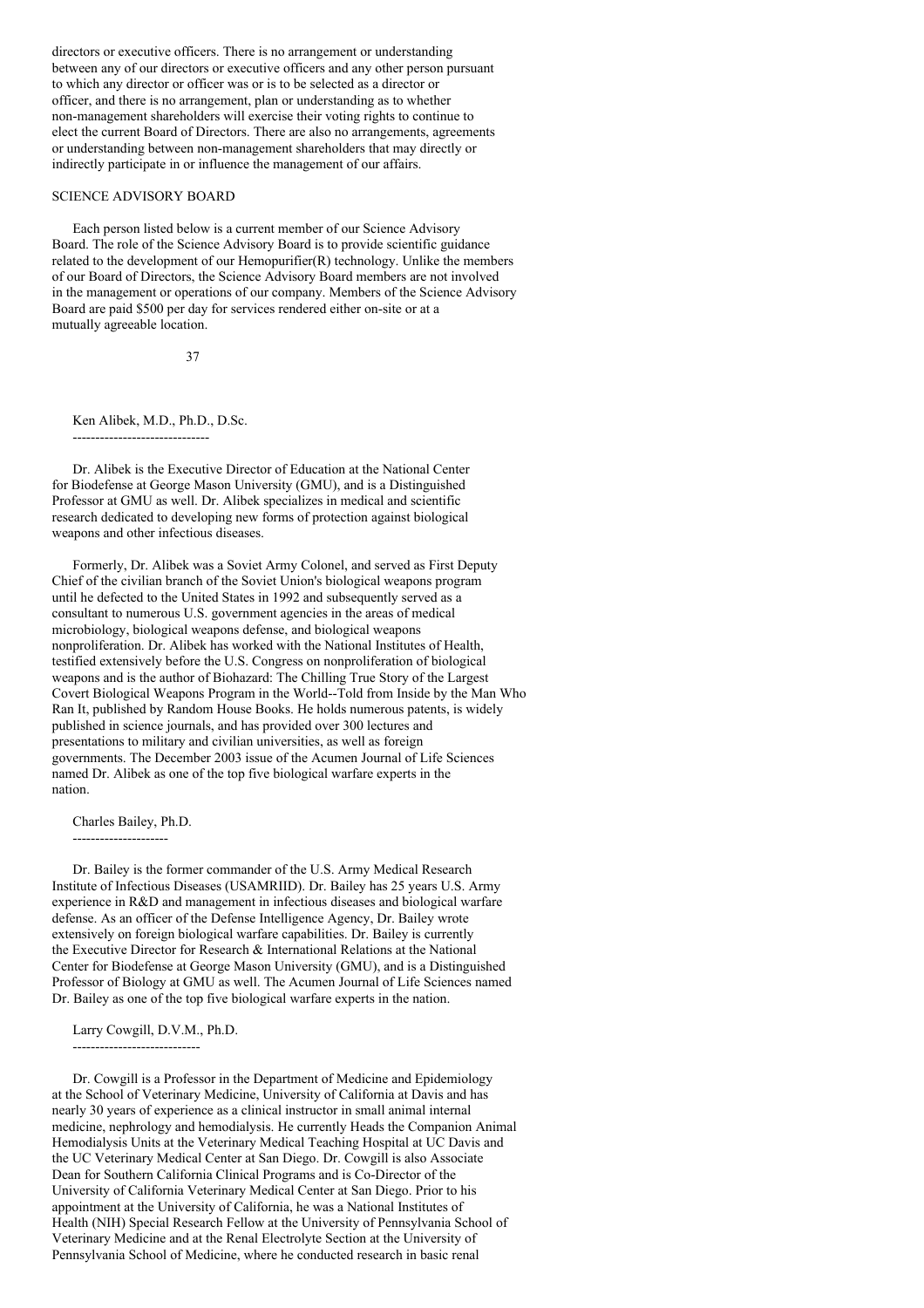physiology and clinical nephrology. Dr. Cowgill received his D.V.M. from the University of California at Davis School of Veterinary Medicine and his Ph.D. in Comparative Medical Sciences from the University of Pennsylvania, where he also completed his internship and Residency training in Small Animal Internal Medicine. He became a Diplomate of the American College of Veterinary Internal Medicine in 1977. Dr. Cowgill has published extensively in the area of veterinary nephrology and has established a Clinical Fellowship in Renal Medicine and Hemodialysis, which is the first of its kind in veterinary Medicine.

Pedro Cuatrecasas, M.D. -----------------------

Dr. Cuatrecasas was President of the Pharmaceutical Research Division of Parke-Davis Co., and Corporate Vice President for Warner Lambert Company from 1989 until his retirement in 1997. From 1986 to 1989, he served as SVP and Director of Glaxo Inc. For the prior ten years, he was VP/R&D and Director, of the Burroughs Wellcome Company. During his career in pharmaceutical research, he was involved in the discovery, development and marketing registration of more than 40 novel medicines. Dr. Cuatrecasas is widely recognized for the invention and development of affinity chromatography which is a method for the selective capture of proteins, sugars, fats and inorganic compounds. He is a member of the National Academy of Sciences, The Institute of Medicine, and the American Academy of Arts & Sciences, and he has authored more than 400 original publications.

38

Nathan W. Levin, M.D.

---------------------

Dr. Levin is recognized as a leading authority within the hemodialysis industry. He is the Medical and Research Director of the Renal Research Institute, LLC, a joint venture between Fresenius Medical Care - North America and Beth Israel Medical Center, New York. Dr. Levin also serves as Professor of Clinical Medicine at the Albert Einstein College of Medicine.

Raveendran (Ravi) Pottathil, Ph.D.

----------------------------------

Dr. Pottathil was the Section Manager for Retroviruses (focus on HIV and HCV) and tumor markers and PCR diagnostics at Hoffman La Roche from 1985 to 1992. He then co-founded Specialty Biosystems, Inc, a venture of Specialty Labs, one of the largest independent reference laboratories in California. Dr. Pottathil has also advised the World Health Organization's Sexually Transmitted Diseases and Global Vaccination Program. Dr. Pottathil has worked with Dr. Robert Huebner of the NIH in immunology and virology at The Jackson Laboratory, and with Drs. David Lang and Wolfgang Joklik at Duke University on interferons, anti-tumor RNAs and antigenic suppression of tumorigenic retroviruses. Academic positions include: Assistant Professor at the University of Maryland School of Medicine; Associate Professor at the City of Hope Medical Center in Duarte, California where he published extensively with Dr. Pedro Cuatrecasas (one of developers of affinity chromatography); and Adjunct Professor in Cellular and Molecular Biology at Down State Medical Center and Rutgers University. As a virologist and molecular biologist, Dr. Pottathil has over 40 refereed publications to his credit and has been a Director of OncQuest, Inc., GeneQuest,

Inc., Specialty Laboratories Asia in Singapore and Specialty Ranbaxy in India. Currently, Dr. Pottathil is the President of AccuDx, Inc. a pharmaceutical diagnostics company he founded in 1996.

Claudio Ronco, M.D.

-------------------

Dr. Ronco is the Director of the Dialysis and Renal Transplantation Programs of St. Bartolo Hospital in Vicenza, Italy. He has published 17 books on nephrology and dialysis and has written or co-authored over 350 scientific articles. Dr. Ronco also serves on the editorial board of 12 scientific journals, is a director of three international scientific societies, and is recognized as being instrumental in the introduction of continuous hemofiltration and high flux dialysis in Europe.

Members of the Scientific Advisory Board do not receive any monetary compensation for service on the Board, however, on occasion, the members may be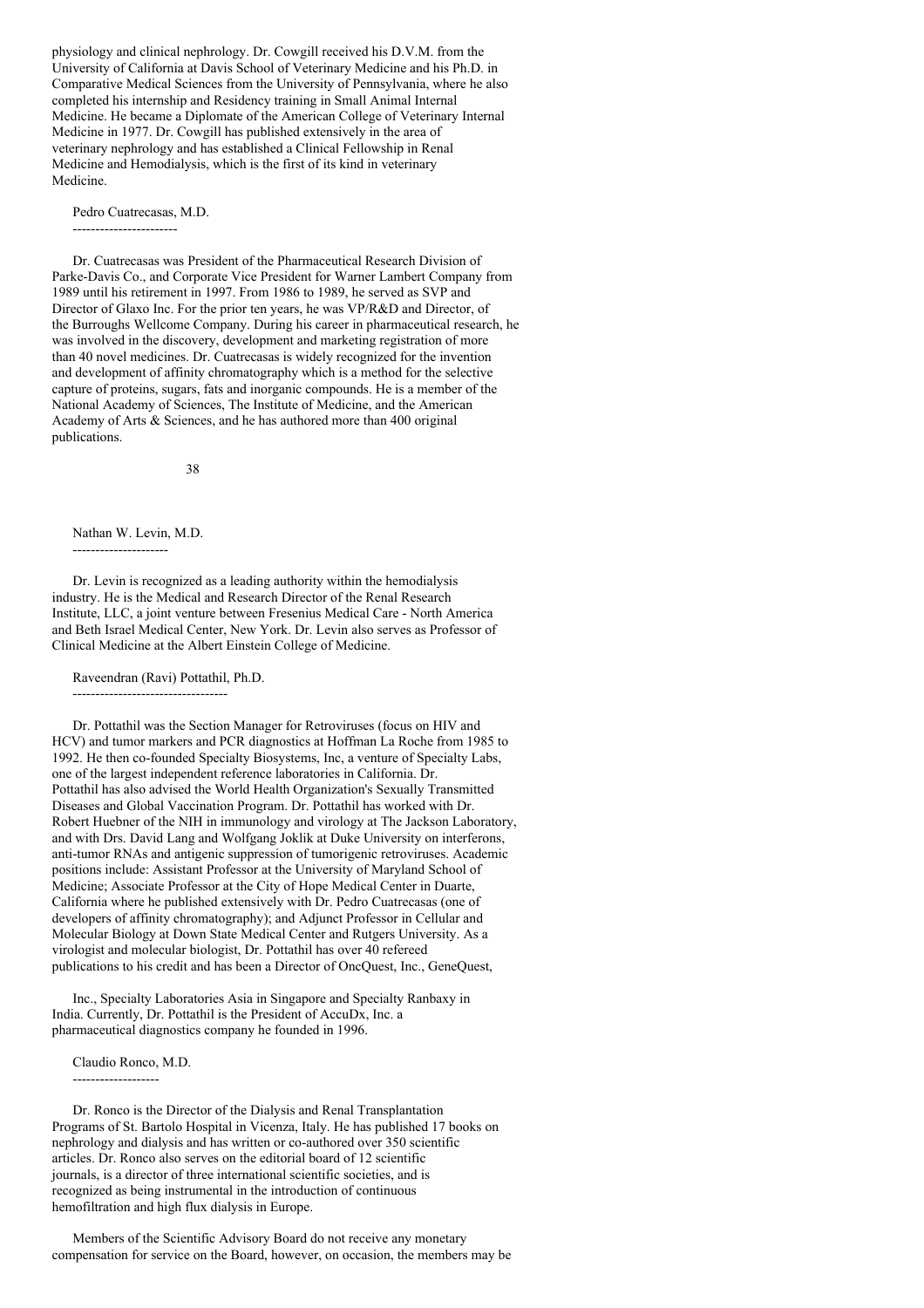### INVOLVEMENT IN LEGAL PROCEEDINGS.

To the best of our knowledge, during the past ten years, none of the following occurred with respect to a present or former director or executive officer of the Company: (1) any bankruptcy petition filed by or against such person or any business of which such person was a general partner or executive officer either at the time of the bankruptcy or within two years prior to that time; (2) any conviction in a criminal proceeding or being subject to a pending criminal proceeding (excluding traffic violations and other minor offenses); (3) being subject to any order, judgment or decree, not subsequently reversed, suspended or vacated, of any court of any competent jurisdiction, permanently or temporarily enjoining, barring, suspending or otherwise limiting his involvement in any type of business, securities or banking activities; (4) being found by a court of competent jurisdiction (in a civil action), the SEC or the Commodities Futures Trading Commission to have violated a federal or state securities or commodities law, and the judgment has not been reversed, suspended or vacated; and (5) being the subject of, or a party to, any federal or state judicial or administrative order, judgment, decree or finding, not subsequently reversed, suspended or vacated, relating to an alleged violation of any federal or state securities or commodities law or regulation, law or regulation respecting financial institutions or insurance companies or law or regulation prohibiting mail or wire fraud or fraud in connection with any business entity; or (6) being the subject of, or a party to, any sanction or order, not subsequently reversed, suspended or vacated, of any self-regulatory organization (as defined in Section  $3(a)(26)$  of the Exchange Act), any registered entity (as defined in Section 1(a)(29) of the Commodity Exchange Act, or any equivalent exchange, association, entity or organization that has disciplinary authority over its members or associated persons.

#### CODE OF ETHICS.

On February 23, 2005, the Board of Directors approved a "Code of Business Conduct and Ethics, which applies to our principal executive officer, our principal financial officer, our principal accounting officer and persons performing similar tasks. Our Code of Business Conduct and Ethics is available on our company website at www.aethlonmedical.com.

39

## AUDIT COMMITTEE AND AUDIT COMMITTEE FINANCIAL EXPERT

Our Board of Directors formed an audit committee in May of 1999 (the "Audit Committee"). Mr. Franklyn S. Barry, Jr. (the Chairman of the Committee) and Mr. Edward Broenniman serve as members of the Committee. We believe that each of Mr. Broenniman and Mr. Barry is an "audit committee financial expert" as that term is defined by Item 407 of Regulation S-K.

The Audit Committee assists the Board of Directors in its oversight of the quality and integrity of our accounting, auditing, and reporting practices. The Audit Committee's role includes overseeing the work of our internal accounting and financial reporting and auditing processes and discussing with management our processes to manage business and financial risk, and for compliance with significant applicable legal, ethical, and regulatory requirements. The Audit Committee is responsible for the appointment, compensation, retention, and oversight of the independent auditor engaged to prepare or issue audit reports on our financial statements and internal control over financial reporting. The Audit Committee relies on the expertise and knowledge of management and the independent auditor in carrying out its oversight responsibilities. The Committee's specific responsibilities are delineated in its charter.

## COMPENSATION COMMITTEE

Our Board of Directors formed a Compensation Committee in May of 1999 (the "Compensation Committee"). Mr. Franklyn S. Barry, Jr. and Mr. Edward Broenniman (the Chairman of the Committee) serve as members of the Committee. Our Board of Directors has delegated to the Compensation Committee strategic and administrative responsibility on a broad range of issues. The Compensation Committee's basic responsibility is to assure that the Chief Executive Officer, other officers, and key management are compensated effectively in a manner consistent with our compensation strategy and competitive practice. In addition, the Compensation Committee is responsible for establishing general compensation guidelines for non-management employees.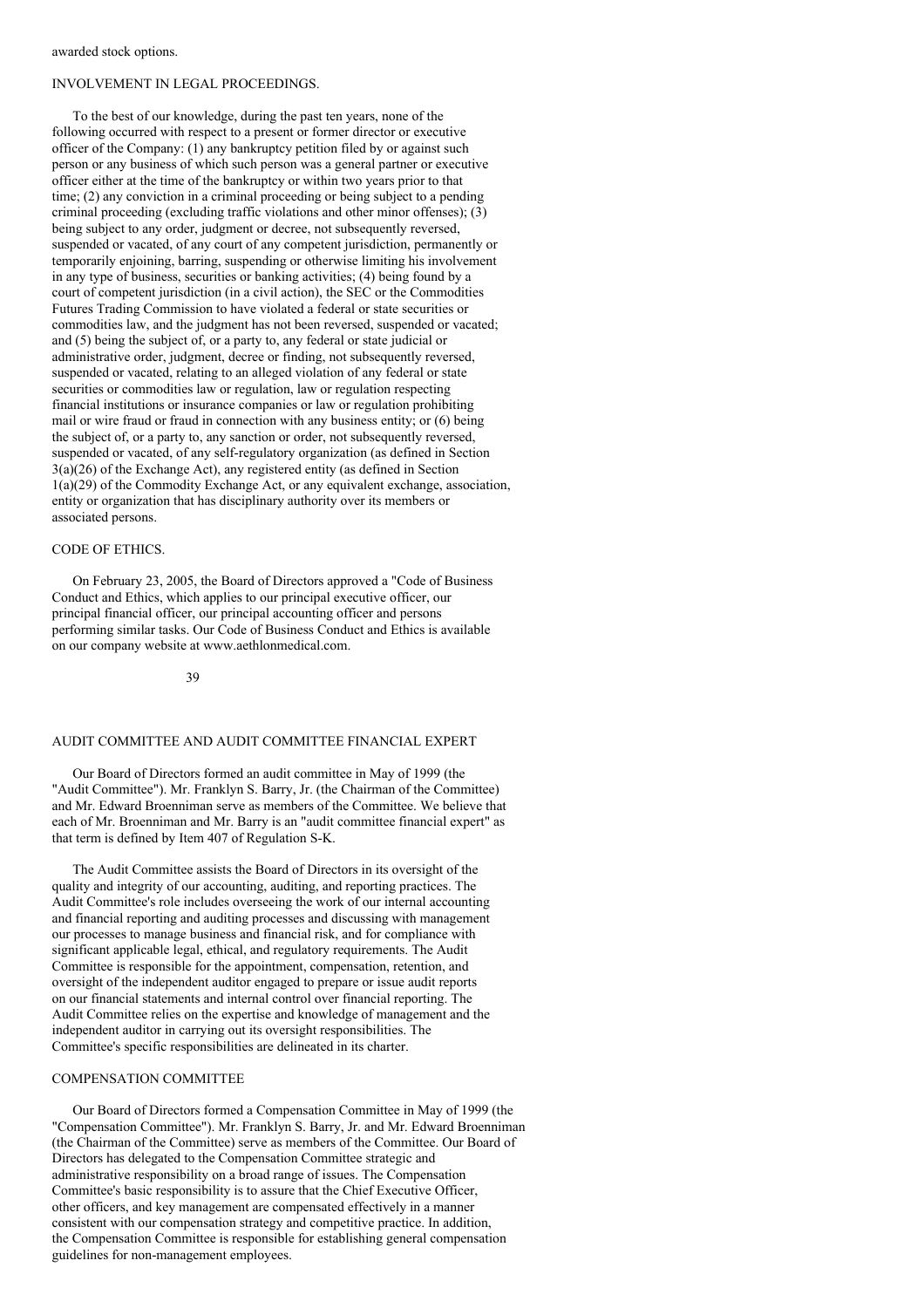The Compensation Committee will be responsible for overseeing and, as appropriate, making recommendations to the Board regarding the annual salaries and other compensation of our executive officers, our general employee compensation and other policies and providing assistance and recommendations with respect to our compensation policies and practices. The Compensation Committee is authorized to carry out these activities and other actions reasonably related to the Compensation Committee's purposes or assigned by the Board from time to time. The Committee's specific responsibilities are delineated in its charter.

40

### ITEM 11. EXECUTIVE COMPENSATION

### EXECUTIVE COMPENSATION

The following executive compensation disclosure reflects all compensation awarded to, earned by or paid to the executive officers below for the fiscal year ended March 31, 2010 and March 31, 2009. The following table summarizes all compensation for fiscal year 2010 and 2009 received by our Chief Executive Officer, and the Company's two most highly compensated executive officers who earned more than \$100,000 in fiscal year 2010.  $<$ TABLE>

## SUMMARY COMPENSATION TABLE FOR 2010 AND 2009 FISCAL YEARS

| NON-EQUITY NONQUALIFIED<br><b>INCENTIVE</b><br><b>DEFERRED</b><br>ALL<br><b>STOCK</b><br><b>OPTION</b><br><b>PLAN</b><br><b>COMPENSATION OTHER</b><br><b>AWARDS</b><br><b>AWARDS</b><br><b>COMPENSATION</b><br><b>EARNINGS</b><br>COMP. TOTAL<br>NAMED EXECUTIVE OFFICER<br>YEAR SALARY (\$) BONUS (\$) (\$)<br>$(\$)$<br>AND PRINCIPAL POSITION<br>(S)<br>$(\$)$<br>(\$)<br>(S)<br>$\langle C \rangle \langle C \rangle$<br><<><br>$<\infty$<br>$\langle C \rangle$<br><s><br/><math>&lt;\infty</math><br/>&lt;&lt;&gt;<br/><math>\langle C \rangle</math> <math>\langle C \rangle</math></s> |
|------------------------------------------------------------------------------------------------------------------------------------------------------------------------------------------------------------------------------------------------------------------------------------------------------------------------------------------------------------------------------------------------------------------------------------------------------------------------------------------------------------------------------------------------------------------------------------------------|
| James A. Joyce (1)<br>CHIEF EXECUTIVE OFFICER<br>2010 \$ 290,000 \$<br>$-$ \$960,000(3) \$ -- \$<br>$-$ \$<br>$-$ \$ $-$ \$1,250,000<br>290,000<br>2009<br>$\overline{a}$<br>424,528(4)<br>AND PRINCIPAL ACCOUNTING<br>$\sim$<br>714.528<br>$\overline{a}$<br><b>OFFICER</b>                                                                                                                                                                                                                                                                                                                   |
| Richard H. Tullis, Ph.D (2) 2010 \$175,000 \$ -- \$ -- \$ -- \$ -- \$<br>$-$ \$ $-$ \$ 175,000<br>2009 175,000<br>$  154,025(5)$<br>VICE PRESIDENT AND CHIEF<br>$\overline{\phantom{a}}$<br>329,025<br><b>SCIENCE OFFICER</b><br>$<$ /TABLE>                                                                                                                                                                                                                                                                                                                                                   |
| (1) The aggregate number of stock awards and stock option awards issued to Mr.<br>Joyce and outstanding as of March 31, 2010 is zero and 9,588,243.                                                                                                                                                                                                                                                                                                                                                                                                                                            |
| (2) The aggregate number of stock awards and stock option awards issued to Dr.<br>Tullis and outstanding as of March 31, 2010 is zero and 1,897,175.                                                                                                                                                                                                                                                                                                                                                                                                                                           |
| (3) This award of 4,000,000 shares of restricted common stock was valued at<br>the grant date price of \$0.24 per share.                                                                                                                                                                                                                                                                                                                                                                                                                                                                       |
| (4) This option award to purchase 2,000,000 shares at \$0.25 per share was for<br>service was an officer and the fair value on the grant date of December<br>15, 2008 was calculated through a binomial lattice pricing model.<br>Significant assumptions used in determining the fair value included:<br>volatility of 112%, risk free interest rate of 1.02% and a ten year life.                                                                                                                                                                                                            |
| (5) This option award to purchase 750,000 shares at \$0.41 per share was for<br>service was an officer and the fair value on the grant date of December<br>15, 2008 was calculated through a binomial lattice pricing model.<br>Significant assumptions used in determining the fair value included:<br>volatility of 112%, risk free interest rate of 1.02% and a 9.5 year life.                                                                                                                                                                                                              |
| On June 29, 2009, Mr. Joyce, our Chief Executive Officer, entered into an<br>Option Suspension Agreement, whereby Mr. Joyce agreed to not exercise his stock<br>options pending the filing of amended articles of incorporation of the Company<br>increasing the Company's authorized capital. Accordingly of Mr. Joyce's total<br>options, 2,857,143 cannot be exercised until the amended articles of<br>incorporation are filed, and 6,731,090 cannot be exercised until the later of                                                                                                       |

June 9, 2010 or the filing of the amended articles of incorporation. The Agreement also provides Mr. Joyce certain protections in the event the Company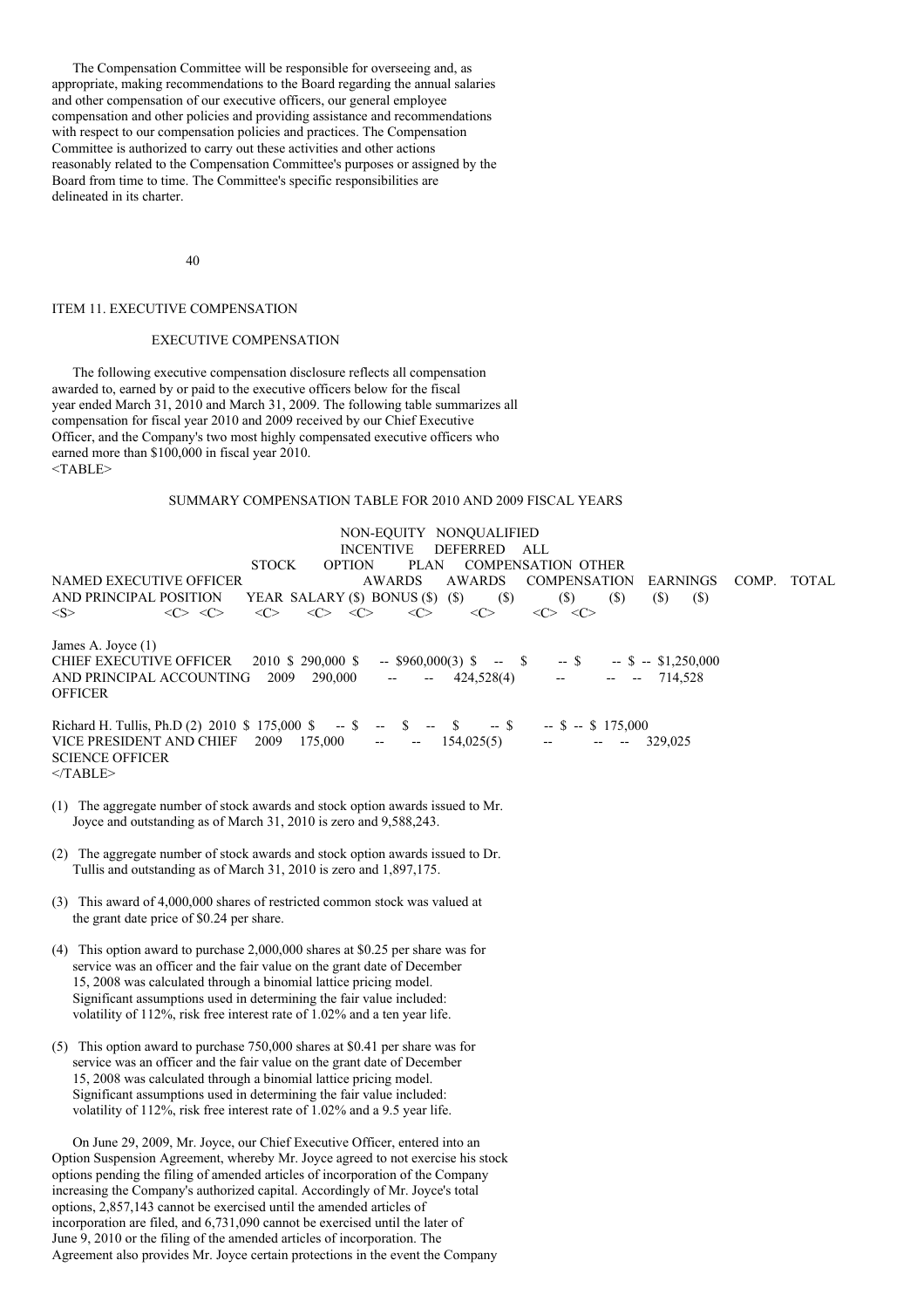shall undergo a Change of Control Transaction while his options are suspended. Such protections include the right to receive, in the form of cash payments, the positive value of his options (which remain subject to suspension) at the time of such transaction.

In addition, Mr. Joyce was granted 4,000,000 shares of restricted common stock, at a price per share of \$0.24, which shall vest in equal installments over a thirty-six month period commencing June 30, 2010; however Mr. Joyce may, from time to time, defer acceptance of the shares. All shares must be issued and accepted by Mr. Joyce by the expiration of the thirty-six month vesting period.

Therefore, we will record the stock-based compensation expense associated with this grant beginning in June 2010.

#### 41

#### EMPLOYMENT AGREEMENTS

We entered into an employment agreement with Mr. Joyce effective April 1, 1999. Effective June 1, 2001, Mr. Joyce was appointed President and Chief Executive Officer and his base annual salary was increased from \$120,000 to \$180,000. Effective January 1, 2005, Mr. Joyce's salary was increased from \$180,000 to \$205,000 per year. Under the terms of the agreement, his employment continues at a salary of \$205,000 per year for successive one-year periods, unless given notice of termination 60 days prior to the anniversary of his employment agreement. Effective April 1, 2006. Mr. Joyce's salary was increased from \$205,000 to \$240,000. His salary was subsequently increased to \$265,000 per year and effective May 1, 2008, his salary was increased from \$265,000 to \$290,000 per year. Effective April 1, 2010, his salary was increased from \$290,000 to \$325,000 per year.

We entered into an employment agreement with Dr. Tullis effective January 10, 2000. Effective June 1, 2001, Dr. Tullis was appointed our Chief Science Officer of the Company. His compensation under the agreement was modified in June 2001 from \$80,000 to \$150,000 per year. Effective January 1, 2005, Dr. Tullis' salary was increased from \$150,000 to \$165,000 per year. Under the terms of the agreement, his employment continues at a salary of \$165,000 per year for successive one-year periods, unless given notice of termination 60 days prior to the anniversary of his employment agreement. Dr. Tullis was granted 250,000 stock options to purchase our common stock in connection the completing certain milestones, such as the initiation and completion of certain clinical trials, the submission of proposals to the FDA and the filing of a patent application. Effective April 1, 2006, Dr. Tullis salary was increased to \$180,000 per year. Effective April 1, 2010, his salary was increased from \$180,000 to \$195,000 per year.

Both Mr. Joyce's and Dr. Tullis' agreements provide for medical insurance and disability benefits, one year of severance pay if their employment is terminated by us without cause or due to change in our control before the expiration of their agreements, and allow for bonus compensation and stock option grants as determined by our Board of Directors. Both agreements also contain restrictive covenants preventing competition with us and the use of confidential business information, except in connection with the performance of their duties for the Company, for a period of two years following the termination of their employment with us.

### OUTSTANDING EQUITY AWARDS AT 2010 FISCAL YEAR-END

The following table sets forth certain information concerning stock option awards granted to our named executive officers.

 $<$ TABLE $>$ <CAPTION>

OUTSTANDING EQUITY AWARDS AT 2010 FISCAL YEAR END - ------------------------------------------------------------------------------------

OPTIONS AWARDS

--------------------------------------------------------------- EQUITY INCENTIVE PLAN AWARDS; NUMBER OF NUMBER OF NUMBER OF SECURITIES SECURITIES SECURITIES UNDERLYING UNDERLYING UNDERLYING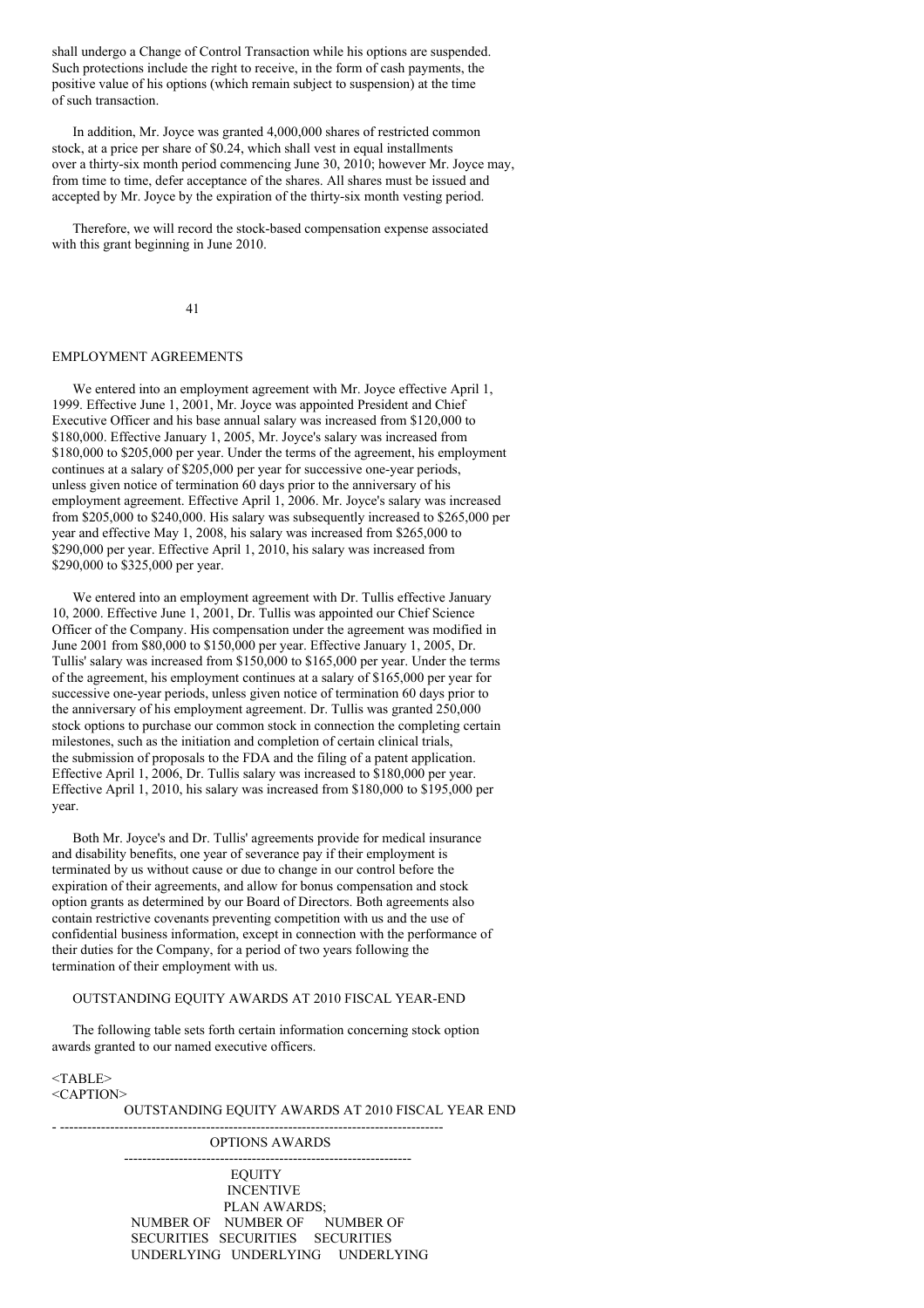UNEXERCISED UNEXERCISED UNEXERCISED OPTION OPTION OPTIONS OPTIONS UNEARNED EXERCISE EXPIRATION NAME EXERCISABLE UNEXERCISABLE OPTIONS PRICE DATE - ------------------- ------------ ------------- ------------ -------- ---------- (#) (#) (#) (\$)<br>
<
C>  $\langle$  (= C)  $\langle$  C)  $\langle$  C)  $\langle$  C)  $\langle S \rangle$   $\langle C \rangle$   $\langle C \rangle$   $\langle C \rangle$   $\langle C \rangle$   $\langle C \rangle$ James A. Joyce 1,115,550(1) -- -- \$ 0.38 06/03/10<br>557,775(1) -- -- \$ 0.38 04/10/11  $\frac{1}{5}$  0.38 04/10/11<br> $-$  \$ 0.38 04/09/12 557,775(1) -- - \$ 0.38 04/09/12 2,857,143(1) -- - \$ 0.21 12/18/15<br>2,000,000(2) 500,000 - \$ 0.36 09/21  $2,000,000(2)$  500,000 -- \$ 0.36 09/21/17 1,500,000(3) 500,000 -- \$ 0.25 02/21/19 Richard H. Tullis  $30,000(4)$  --  $\frac{12}{31/10}$  $250,000(4)$  -- - \$ 1.90 03/12/12  $433,588(5)$  --  $-$  \$ 0.38 12/31/10<br> $433,587(5)$  --  $-$  \$ 0.38 12/31/11  $-$  \$ 0.38 12/31/11 250,000(6) 500,000 -- \$ 0.41 6/14/18  $<$ /TABLE>

(1) This option was fully vested as of March 31, 2010 and as a result of the Option Suspension Agreement, the expiration date was extended by 100 days. Subsequent to March 31, 2010, the expiration date of this option was extended to February 23, 2015 (see Item 13).

42

(2) The option vested 1,000,000 shares at grant, with 500,000 shares vesting each annual anniversary date through June 13, 2010 and as a result of the Option Suspension Agreement, the expiration date was extended by 100 days.

(3) The option vested 1,000,000 at grant, with 500,000 shares vesting on December 31, 2009 and December 31, 2010 and as a result of the Option Suspension Agreement, the expiration date was extended by 100 days.

(4) This option was fully vested as of March 31, 2010.

(5) This option was fully vested as of March 31, 2010. Subsequent to March 31, 2010, the expiration date of this option was extended to February 23, 2015 (see Item 13).

(6) The option vests 250,000 annually at June 4, 2009, June 4 2010 and June 4, 2011.

<TABLE> <CAPTION>

STOCK AWARDS

|                                      |                  |                              | <b>EQUITY</b>          |                                |                                                       |
|--------------------------------------|------------------|------------------------------|------------------------|--------------------------------|-------------------------------------------------------|
|                                      |                  | <b>EQUITY</b>                |                        | <b>INCENTIVE PLAN</b>          |                                                       |
|                                      |                  |                              |                        | INCENTIVE PLAN AWARDS: MARKET  |                                                       |
|                                      |                  |                              |                        | AWARDS: NUMBER OR PAYOUT VALUE |                                                       |
|                                      | <b>NUMBER OF</b> |                              |                        | OF UNEARNED OF UNEARNED        |                                                       |
|                                      | <b>SHARES OR</b> |                              |                        |                                | MARKET VALUE OF SHARES, UNITS SHARES, UNITS           |
|                                      | UNITS OF STOCK   |                              | <b>SHARES OR UNITS</b> | OR OTHER                       | OR OTHER RIGHTS                                       |
|                                      |                  |                              |                        |                                | THAT HAVE NOT THAT HAVE NOT RIGHTS THAT THAT HAVE NOT |
| <b>NAME</b>                          | <b>VESTED</b>    | <b>VESTED</b>                |                        | HAVE NOT VESTED VESTED         |                                                       |
|                                      | (#)              | (\$)<br>$^{(#)}$             | (S)                    |                                |                                                       |
| $<\!\!S\!\!>$                        |                  |                              | $\langle$ ( $\rangle$  |                                |                                                       |
| James A. Joyce                       |                  | $4,000,000(1)$ \$<br>960,000 |                        | $-$ \$                         |                                                       |
| Richard H. Tullis, PhD<br>$<$ TABLE> |                  | S                            |                        |                                |                                                       |

(1) On June 8, 2009, Mr. Joyce was granted 4,000,000 shares of restricted common stock, at a price per share of \$0.24, which shall vest in equal installments over a thirty-six month period commencing June 30, 2010; however Mr. Joyce may, from time to time, defer acceptance of the shares. All shares must be issued and accepted by Mr. Joyce by the expiration of the thirty-six month vesting period.

### DIRECTOR COMPENSATION FOR 2010 FISCAL YEAR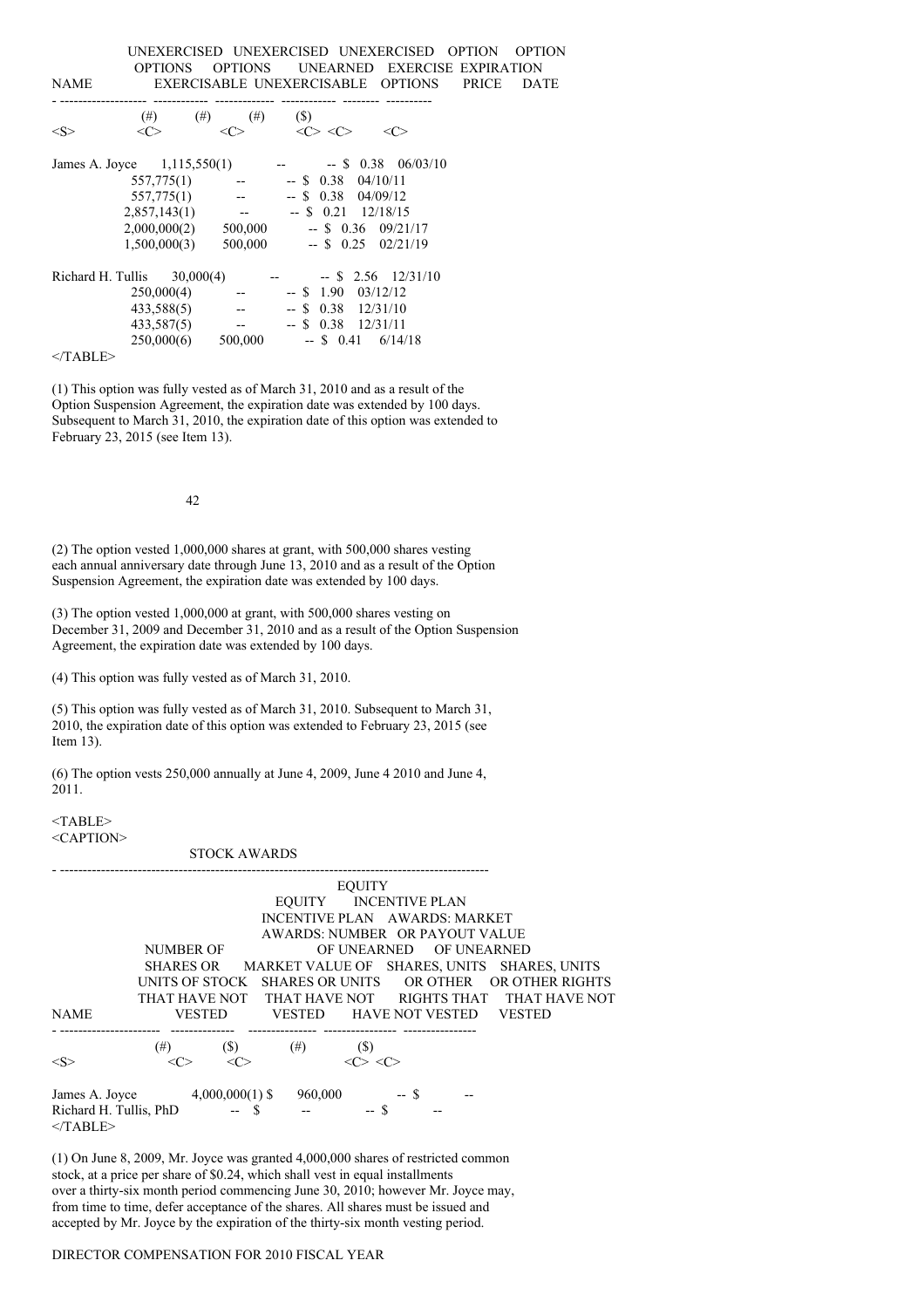The following director compensation disclosure reflects all compensation awarded to, earned by or paid to the directors below for the fiscal year ended March 31, 2010.

 $<$ TABLE> <CAPTION>

Change in Pension Fees Value Earned and or Non-Equity Nonqualified Paid Incentive Deferred All in Stock Option Plan Compensation Other Cash Awards Awards Compensation Earnings Compensation Total Name (\$) (\$) (\$) (\$) (\$) (\$) (\$) - ------------------------- ------ ------ ------ ------------ ------------ ------------ ------ <S> <C> <C> <C> <C> <C> <C> <C> James A. Joyce (1) -- -- -- -- --<br>Richard H. Tullis (2) -- -- -- -- -- --Richard H. Tullis (2) -- -- -- -- -- -- -- Edward G. Broenniman (3) 10,000 -- - - - - - - - - - 10,000 Franklyn S. Barry, Jr. (4) 10,000 -- -- -- -- -- -- -- 10,000  $<$ /TABLE>

(1) All compensation received by Mr. Joyce in fiscal year 2010 is disclosed in the Summary Compensation Table above. Mr. Joyce received no compensation as a director in fiscal year 2010.

#### 43

(2) All compensation received by Dr. Tullis in fiscal year 2010 is disclosed in the Summary Compensation Table above. Dr. Tullis received no compensation as a director in fiscal year 2010.

(3) The aggregate number of stock awards and options awards issued and outstanding as of March 31, 2010 are 0 and 814,225.

(4) The aggregate number of stock awards and options awards issued and outstanding as of March 31, 2010 are 0 and 766,417.

### Directors Compensation Program

Upon the recommendation of our Compensation Committee, in February 2005, we adopted our 2005 Directors Compensation Program (the "Directors Compensation Program") which advances our interests by helping us to obtain and retain the services of outside directors upon whose judgment, initiative, efforts and/or services we are substantially dependent, by offering to or providing those persons with incentives or inducements affording them an opportunity to become owners of our capital stock.

Under the Directors Compensation Program, a newly elected director will receive a one-time grant of a non-qualified stock option of 1.5% of the common stock outstanding at the time of election. The options will vest one-third at the time of election to the Board and the remaining two-thirds will vest equally at year end over three years. Additionally, each director will also receive an annual \$25,000 non-qualified stock option retainer, \$15,000 of which is to be paid at the first of the year to all directors who are on the Board prior to the first meeting of the year and a \$10,000 retainer will be paid if a director attends 75% of the meetings either in person, via conference call or other electronic means. The exercise price for the options under the Directors Compensation Program will equal the average closing of the last ten (10) trading days prior to the date earned.

At March 31, 2010 under the 2005 Directors Compensation Program we had issued 1,337,825 options to outside directors and 3,965,450 options to employee-directors, 514,550 outside directors options had been forfeited, 250,000 outside directors options had been exercised and 3,671,550 options remained outstanding.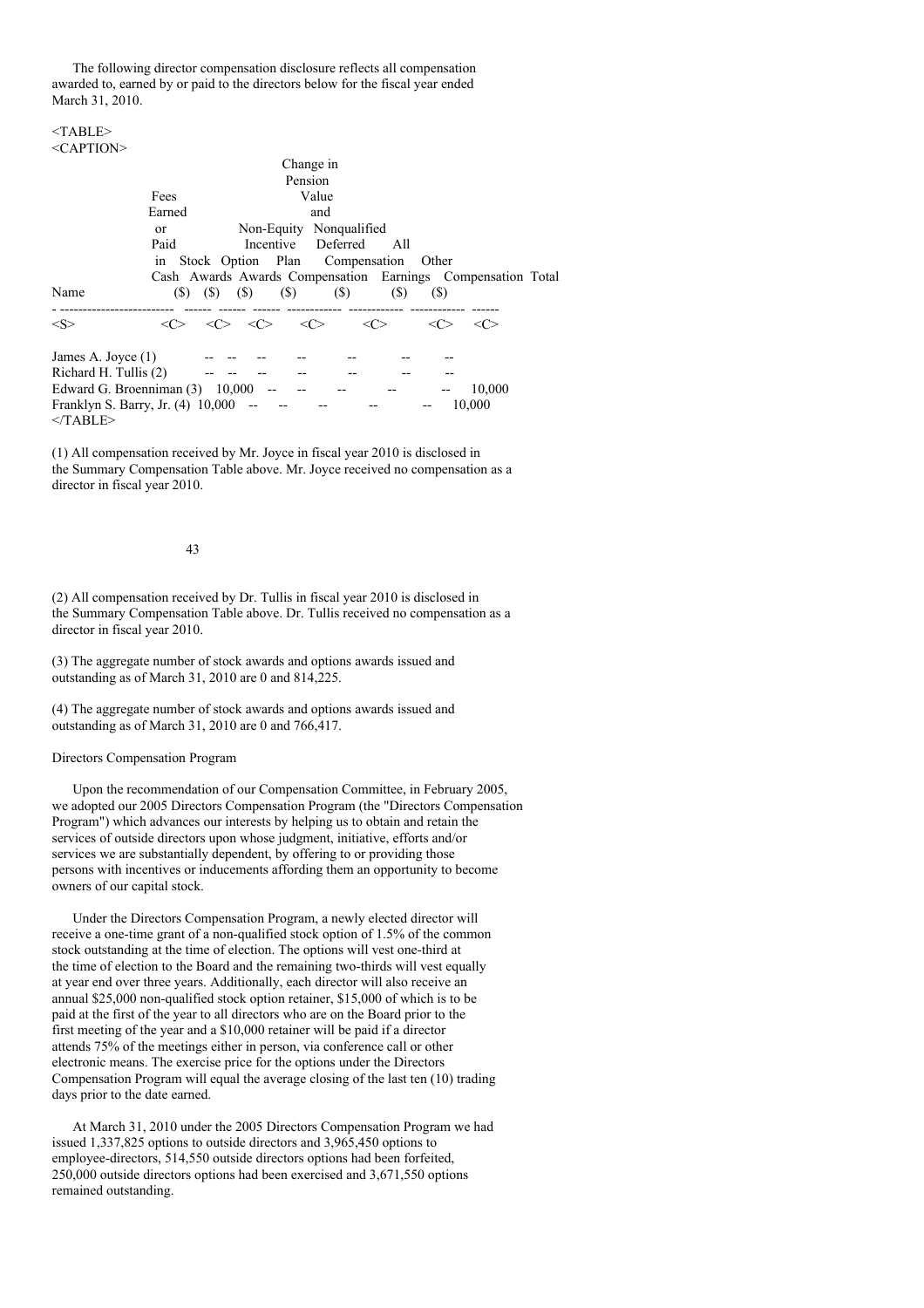## ITEM 12. SECURITY OWNERSHIP OF CERTAIN BENEFICIAL OWNERS AND MANAGEMENT AND RELATED STOCKHOLDER MATTERS

The following table sets forth information as of June 23, 2010, with respect to the ownership of our common stock, by (i) each person known by us to be the beneficial owner of more than five percent  $(5%)$  of the outstanding shares of each class of our capital stock, (ii) each of our directors and director nominees (if any), (iii) each of our named executive officers and (iv) all of our executive officers and directors as a group. The term "executive officer" is defined as the President/Chief Executive Officer, Secretary, Chief Financial Officer/Treasurer, any vice-president in charge of a principal business function (such as administration or finance), or any other person who performs similar policy making functions for the Company. We believe that each individual or entity named has sole investment and voting power with respect to shares of common stock indicated as beneficially owned by them, subject to community property laws where applicable, excepted where otherwise noted:

 $<$ TABLE $>$  $\angle C$  A PTION

| $\chi$ CAF LIUN $\chi$<br>AMOUNT AND NATURE<br>OF TITLE OF CLASS<br><b>NAME</b>                                   | PERCENT OF<br>BENEFICIAL OWNERSHIP(1)(2) CLASS                        |  |
|-------------------------------------------------------------------------------------------------------------------|-----------------------------------------------------------------------|--|
| ----------- -------------------<br>$<\ge$<br><<>                                                                  | $<\infty$<br>$<\infty$                                                |  |
| Common Stock<br>and Director<br>8910 University Center Lane, Suite 660<br>San Diego, CA 92122                     | James A. Joyce, Chief Executive Officer 9,710,465 shares(3)<br>13%    |  |
| Common Stock<br>and Director<br>8910 University Center Lane, Suite 660<br>San Diego, CA 92122                     | Richard H. Tullis, Chief Scientific Officer 2,165,925 shares(4)<br>3% |  |
| Common Stock<br>8910 University Center Lane, Suite 660<br>San Diego, CA 92122                                     | Edward G. Broenniman, Director<br>$1,096,399$ shares $(5)$<br>$2\%$   |  |
| Franklyn S. Barry, Jr., Director<br>Common Stock<br>8910 University Center Lane, Suite 660<br>San Diego, CA 92122 | 873,010 shares(6)<br>$1\%$                                            |  |
| Common Stock<br>10645 N. Tatum Blvd. Suite 200-166<br>Phoenix, Arizona 85028                                      | Ellen R. Weiner Family Revocable Trust(7) 6,957,770 shares(8)<br>9.9% |  |
| Estate of Allan S. Bird(7)<br>Common Stock<br>PO Box 371179<br>Las Vegas, Nevada 89137                            | $5,156,928$ shares $(8)$<br>7.3%                                      |  |
| Common Stock<br>Phillip A. Ward (7)<br>P.O. Box 3322<br>Rancho Santa Fe, CA 92067                                 | 3,353,611 shares(9)<br>4.99%                                          |  |
| Common Stock Alan R. Albrecht (7)<br>8910 University Center Lane, Suite 660<br>San Diego, CA 92122                | 3,498,051 shares(10)<br>4.99%                                         |  |
| All Current<br>Directors and<br><b>Executive Officers</b><br>as a Group (4<br>members)<br>$<$ /TABLE>             | 18%<br>13,845,799 shares                                              |  |
| * Less than $1\%$ .                                                                                               |                                                                       |  |

- 1. Based on 66,975,522 shares of Common Stock outstanding on the transfer records as of June 23, 2010.
- 2. Calculated pursuant to Rule 13d-3(d)(1) of the Securities Exchange Act of 1934. Under Rule 13d-3(d)(1), shares not outstanding which are subject to options, warrants, rights or conversion privileges exercisable within 60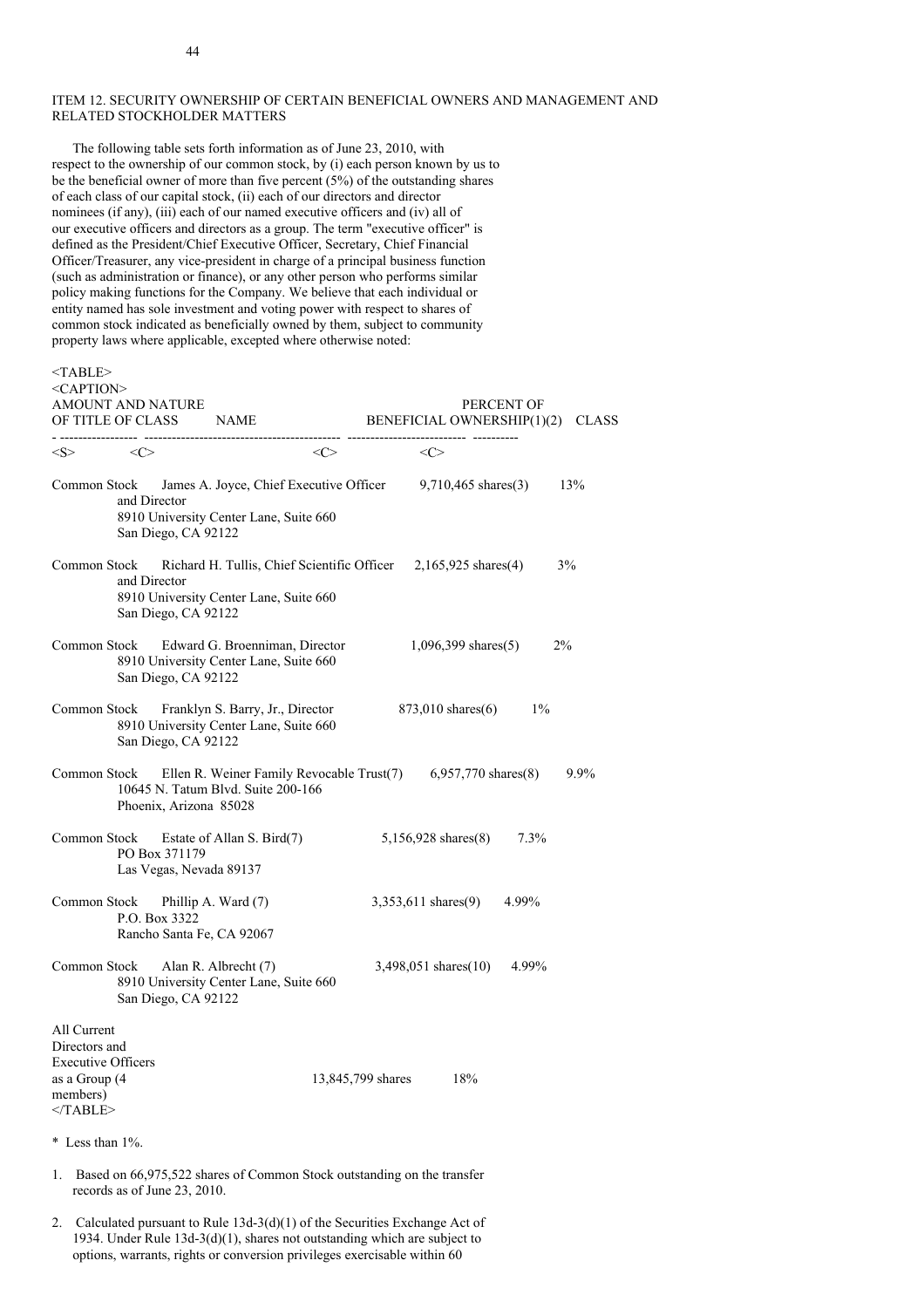days are deemed outstanding for the purpose of calculating the number and percentage owned by such person, but not deemed outstanding for the purpose of calculating the percentage owned by each other person listed. The Company believes that each individual or entity named has sole investment and voting power with respect to shares of Common Stock indicated as beneficially owned by them, subject to community property laws, where applicable, except where otherwise noted.

45

3. Includes 2,231,100 stock options exercisable at \$0.38 per share, 2,857,143 stock options exercisable at \$0.21 per share, 2,500,000 stock options exercisable at \$0.36 per share and 1,500,000 stock options exercisable at \$0.25 per share. An additional 500,000 stock options (exercisable at \$0.25 per share) granted to Mr. Joyce are excluded from the above table as that portion will vest after 60 days from June 23, 2010.

In addition, Mr. Joyce has been granted 4,000,000 shares of restricted common stock, which shall vest over a 36 month period commencing June 30, 2010; however, such shares will not be issued until Mr. Joyce requests delivery of such vested shares. The above table includes 222,222 shares, representing two months of vesting under the 4,000,000 share grant.

- 4. Includes 250,000 stock options exercisable at \$1.90 per share, 30,000 stock options exercisable at \$2.56 per share, 867,175 stock options exercisable at \$0.38 per share and 500,000 stock options exercisable at \$0.41 per share. An additional 250,000 stock options (exercisable at \$0.41 per share) granted to Dr. Tullis are excluded from the table as that portion will vest after 60 days from June 23, 2010.
- 5. Includes 2,500 stock options exercisable at \$3.75 per share, 3,000 stock options exercisable at \$1.78 per share, 308,725 stock options exercisable at \$0.38 per share and 500,000 stock options exercisable at \$0.41 per share.
- 6. Includes 1,867 stock options exercisable at \$1.84 per share and 264,550 stock options exercisable at \$0.38 per share and 500,000 stock options exercisable at \$0.41 per share.
- 7. More-than-5% shareholder.
- 8. Includes certain shares issuable upon conversion of a convertible note and exercise of warrants held by the Ellen R. Weiner Family Revocable Trust (the "Trust") and all shares issuable upon conversion of a convertible note and exercise of warrants held by the Estate of Allan S. Bird (the "Estate"). The Trust owns a convertible promissory note in the principal amount of \$660,000 convertible into 3,300,000 shares at \$0.20 per share and 8,769,897 warrants to purchase common shares at \$0.20 per share. The Estate owns a convertible promissory note in the principal amount of \$225,000 convertible into 1,125,000 shares at \$0.20 per share and 2,698,070 warrants to purchase common shares at \$0.20 per share. Beneficial ownership by each of the Trust and the Estate is limited contractually to the extent that such conversion or exercise would cause the aggregate number of shares of common stock beneficially owned by either to exceed 9.9%. Accordingly, beneficial ownership for the Trust does not reflect 8,764,914 shares underlying the convertible notes and warrants that would cause the number of shares beneficially owned by the Trust to be 19.9% of our outstanding shares. Mr. Bird was Ms. Weiner's father-in-law. The Ellen R. Weiner Family Trust disclaims any beneficial ownership of the Estate's notes, associated warrants and underlying common stock. The Estate of Mr. Bird disclaims any beneficial ownership of such Trust's notes and associated warrants.
- 9. Includes certain shares issuable upon the exercise of warrants held by Phillip A. Ward. Mr. Ward owns warrants to purchase 100,000 shares of common stock at an exercise price of \$0.50; warrants to purchase 100,000 shares of common stock at an exercise price of \$0.17; warrants to purchase 555,556 shares of common stock at an exercise price of \$0.18; warrants to purchase 55,555 shares of common stock at an exercise price of \$0.90; warrants to purchase 90,000 shares of common stock at an exercise price of \$0.34; warrants to purchase 555,556 shares of common stock at an exercise price of \$0.18; warrants to purchase 194,118 shares of common stock at an exercise price of \$0.17; warrants to purchase 555,556 shares of common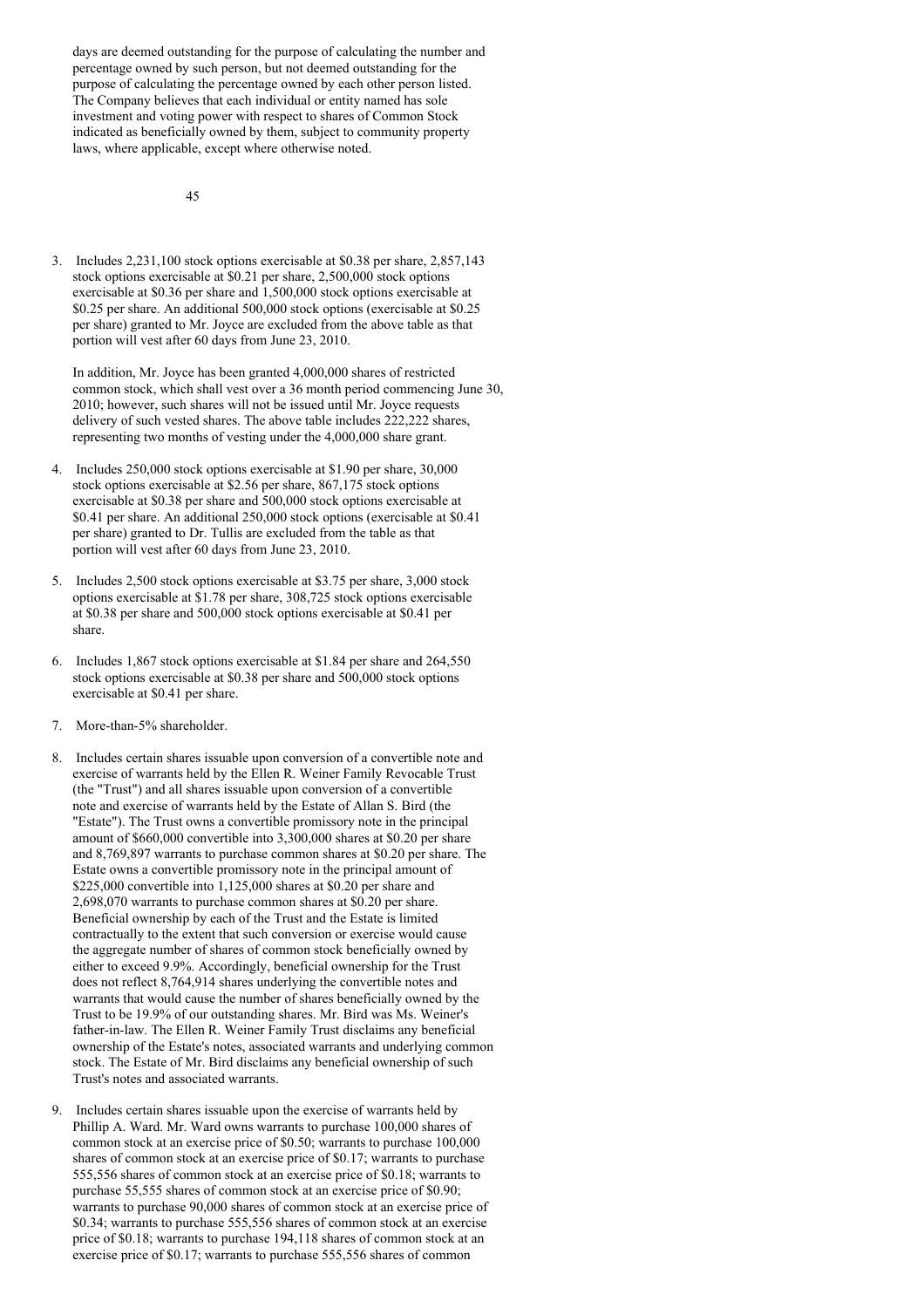stock at an exercise price of \$0.18; and warrants to purchase 194,118 shares of common stock at an exercise price of \$0.17. Mr. Ward's beneficial ownership is limited contractually to the extent that exercise of such warrants would cause the aggregate number of shares of common stock beneficially owned by Mr. Ward to exceed 4.99% of our outstanding shares. Accordingly, beneficial ownership for Mr. Ward does not reflect 2,169,341 shares underlying such warrants that would cause the number of shares beneficially owned by Mr. Ward to be 8% of our outstanding shares.

46

10. Includes certain shares issuable upon the conversion of a convertible note and exercise of warrants held by Alan R. Albrecht. Mr. Albrecht owns three convertible promissory notes in the aggregate principal amount of \$375,000 convertible into 1,500,000 shares at \$0.25 per share and warrants to purchase 5,395,000 shares of common stock at an average exercise price of \$0.26 per share. Mr. Albrecht's beneficial ownership is limited contractually to the extent that such conversion or exercise would cause the aggregate number of shares of common stock beneficially owned by Mr. Albrecht to exceed 4.99% of our outstanding shares. Accordingly, beneficial ownership for Mr. Albrecht does not reflect 3,769,299 shares underlying such note and such warrants that would cause the number of shares beneficially owned by Mr. Albrecht to be 9.8% of our outstanding shares.

## ITEM 13. CERTAIN RELATIONSHIPS AND RELATED TRANSACTIONS AND DIRECTOR INDEPENDENCE

The following describes all transactions since April 1, 2008, and all proposed transactions, in which the Company was or is to be a participant and the amount involved exceeds the lesser of \$120,000 or one percent of the average of the Company's total assets at year-end for the last two completed fiscal years, and in which any related person had or will have a direct or indirect material interest.

On May 21, 2010, the Board of Directors of the Company amended the expiration terms of certain outstanding stock options such that all outstanding stock options of the Company shall have a term that is for not less than ten (10) years following the original date of grant. No other terms or features of the stock options were modified or amended. Stock options held by Mr. James Joyce, our Chief Executive Officer and Chairman of the Board of Directors, Mr. Richard Tullis, our Chief Science Officer and member of the Board of Directors, Mr. Franklyn Barry, a member of the Board of Directors, and Mr. Edward Broenniman, a member of the Board of Directors, were modified accordingly. Of the foregoing (i) options to purchase 2,231,100 shares held by Mr. Joyce were extended to February 23, 2015; (ii) options to purchase 867,175 shares held by Mr. Tullis were extended to February 23, 2015; (iii) options to purchase 308,725 shares held by Mr. Broenniman were extended to February 23, 2015; and (iv) options to purchase 308,725 shares held by Mr. Barry were extended to February 23, 2015. All of the foregoing options are at an exercise price of \$0.38 per share. The foregoing represents only a portion of the total options and shares owned by the directors and officers of the Company.

In addition, on June 8, 2009, the Board of Directors had approved the grant of 4,000,000 shares of restricted common stock, at a price per share of \$0.24 to Mr. James Joyce, our Chief Executive Officer, with the shares vesting on a thirty-six month period commencing June 30, 2010. On May 21, 2010, the Board of Directors agreed that Mr. Joyce may, from time to time, defer acceptance of the shares under the vesting schedule provided that all shares must be issued and accepted by Mr. Joyce by the expiration of the thirty-six month vesting period.

## Director Independence

Each of Mr. Barry and Mr. Broenniman is an independent director as that term is defined by NYSE Rule 303A.02(a). The Company currently has a compensation and audit committee. Of the members of the Company's board of directors, each of Mr. Barry and Mr. Broenniman meets the NYSE's independence standards for members of such committees and Mr. Tullis and Mr. Joyce do not meet the NYSE's independence requirements for members of such committees.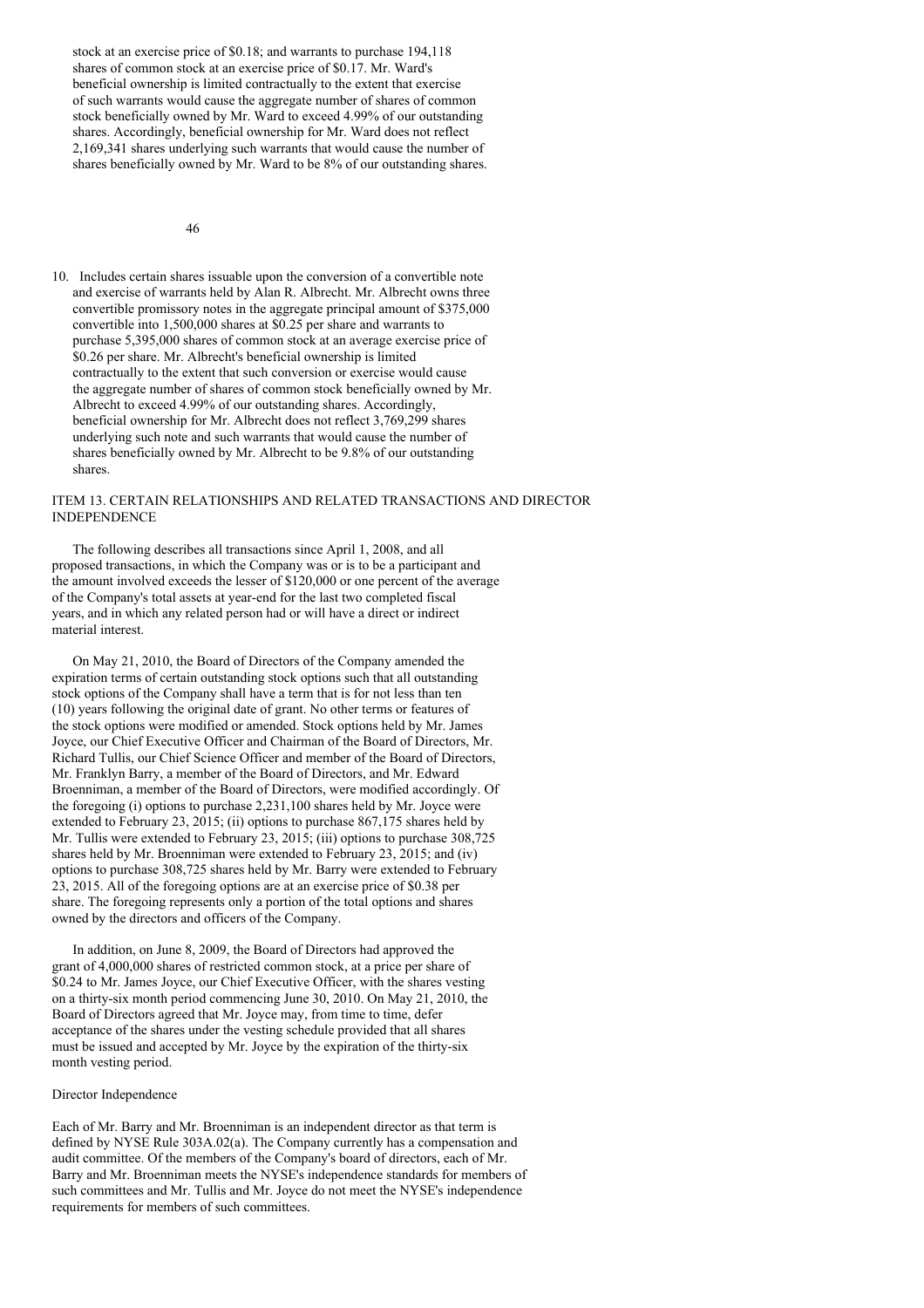## ITEM 14. PRINCIPAL ACCOUNTANT FEES AND SERVICES

The following table presents fees for professional services billed by Squar, Milner, Peterson, Miranda & Williamson LLP ("Squar Milner") for the fiscal years ended March 31, 2010 and 2009:

|                                                                                     | Fiscal Year Ended March 31,<br>2010<br>2009                      |  |  |  |  |  |  |
|-------------------------------------------------------------------------------------|------------------------------------------------------------------|--|--|--|--|--|--|
| <b>Audit Fees</b><br><b>Audit Related Fees</b><br><b>Tax Fees</b><br>All Other Fees | 92,400 \$<br>98,200<br>S<br>41,600<br>32,400<br>27,000<br>43,600 |  |  |  |  |  |  |
|                                                                                     | $161,000 \text{ S}$<br>174,200                                   |  |  |  |  |  |  |

### POLICY ON AUDIT COMMITTEE PRE-APPROVAL OF AUDIT AND PERMISSIBLE NON-AUDIT SERVICES OF INDEPENDENT AUDITOR

Our audit committee of the Board of Directors is responsible for pre-approving all audit, audit-related, tax and other permitted non-audit services to be performed for us by our independent auditor.

### ITEM 15. EXHIBITS, FINANCIAL STATEMENTS

The following documents are filed as part of this report on Form 10-K:

1. Consolidated Financial Statements for the periods ended March 31, 2010 and 2009:

> Report of Independent Registered Public Accounting Firm Consolidated Balance Sheets Consolidated Statements of Operations Consolidated Statements of Cash Flows Consolidated Statements of Stockholders' Deficit Notes to Consolidated Financial Statements

## 2. Exhibits

- 2.1 Agreement and Plan of Reorganization Between Aethlon Medical, Inc. and Aethlon, Inc. dated March 10, 1999 (1)
- 2.2 Agreement and Plan of Reorganization Between Aethlon Medical, Inc. and Hemex, Inc. dated March 10, 1999 (1)
- 2.3 Agreement and Plan of Reorganization Between Aethlon Medical, Inc. and Syngen Research, Inc. (2)
- 2.4 Agreement and Plan of Reorganization Between Aethlon Medical, Inc. and Cell Activation, Inc. (3)
- 3.1 Articles of Incorporation of Aethlon Medical, Inc., as amended (4)
- 3.2 Bylaws of Aethlon Medical, Inc. (4)
- 10.1 Employment Agreement between Aethlon Medical, Inc. and James A. Joyce dated April 1, 1999 (5)++
- 10.2 Amended and Restated 2003 Consultant Stock Plan (6)
- 10.3 Patent License Agreement by and amongst Aethlon Medical, Inc., Hemex, Inc., Dr. Julian L. Ambrus and Dr. David O. Scamurra (7)
- 10.4 Employment Agreement by and between Aethlon Medical, Inc. and Dr. Richard H. Tullis (7)++
- 10.5 Cooperative Agreement by and between Aethlon Medical, Inc. and George Mason University (8)
- 10.6 Stock Option Agreement by and between Aethlon Medical, Inc. and James A Joyce (9)++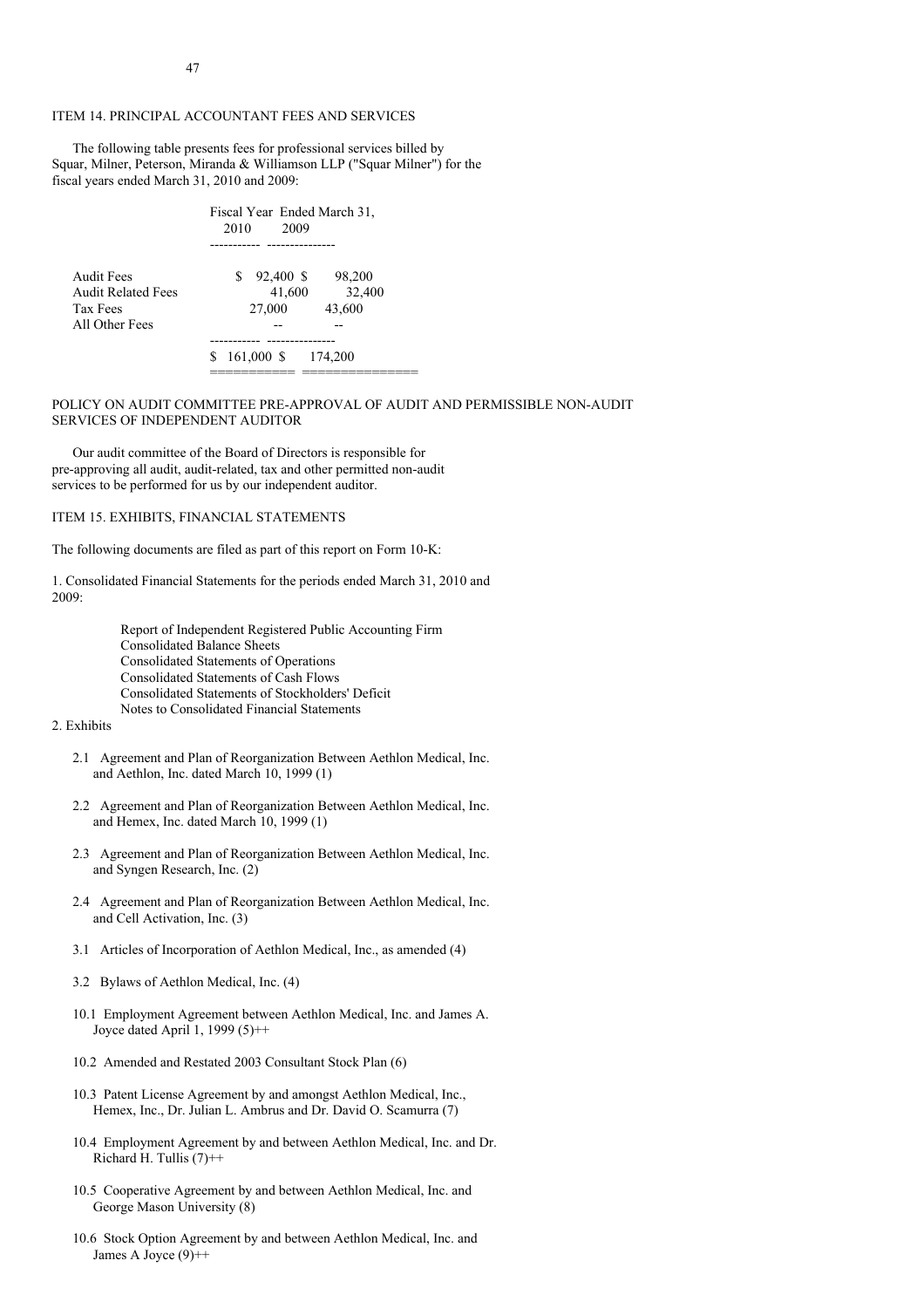- 10.7 Stock Option Agreement by and between Aethlon Medical, Inc. and Richard Tullis (9)++
- 10.8 Stock Option Agreement by and between Aethlon Medical, Inc. and Franklyn S. Barry, Jr. (9)++
- 10.9 Stock Option Agreement by and between Aethlon Medical, Inc. and Ed Broenniman (9)++
- 10.10 Stock Option Agreement by and between Aethlon Medical, Inc. and James A. Joyce(10)++
- 10.11 Option Agreement by and between Aethlon Medical, Inc. and Trustees of Boston University (11)
- 10.12 Option Suspension Agreement dated June 29, 2009 (12)++
- 10.13 Letter Agreement between the Company and Mr. James A. Joyce (13)++
- 10.14 Letter Agreement between the Company and Mr. Richard H. Tullis  $(14)$ ++
- 10.15 Form of Class C Common Stock Purchase Warrant (15)
- 10.16 Form of 10% Convertible Note (15)
- 10.17 Stock Option Agreement of James A. Joyce (16)++
- 10.18 Stock Option Agreement of Franklyn S. Barry (16)++
- 10.19 Stock Option Agreement of Edward G. Broenniman (16)++
- 10.20 Stock Option Agreement of Richard H. Tullis (16)++
- 10.21 Modification and Amendment Agreement dated December 30, 2008 (17)
- 10.22 Form of Interest Note dated December 30, 2008 (17)
- 10.23 Form of Liquidated Damages Note dated December 30, 2008 (17)
- 10.24 Form of Common Stock Purchase Warrant (18)
- 10.25 Form of Unit Subscription Agreement (18)
- 10.26 Form of Amended and Restated 12% Convertible Note\*
- 10.27 Form of Amended and Restated Warrant\*
- 10.28 Form of Amended and Restated Warrant (QB)\*
- 10.29 Form of Amended and Restated Registration Rights Agreement\*
- 14 Code of Ethics (19)
- 21 List of subsidiaries\*
- 23.1 Consent of Independent Registered Public Accounting Firm (Squar, Milner, Peterson, Miranda & Williamson, LLP) \*
- 31.1 Certification of our Chief Executive Officer and Chief Accounting Officer, pursuant to Securities Exchange Act rules 13a-14(a) and 15d-14(a) as adopted pursuant to Section 302 of the Sarbanes Oxley Act of 2002.\*
- 32.1 Statement of our Chief Executive Officer and Chief Financial Officer under Section 906 of the Sarbanes-Oxley Act of 2002 (18 U.S.C. Section 1350)\*
- \* Filed herewith
- ++ Indicates a management contract or compensatory plan or arrangement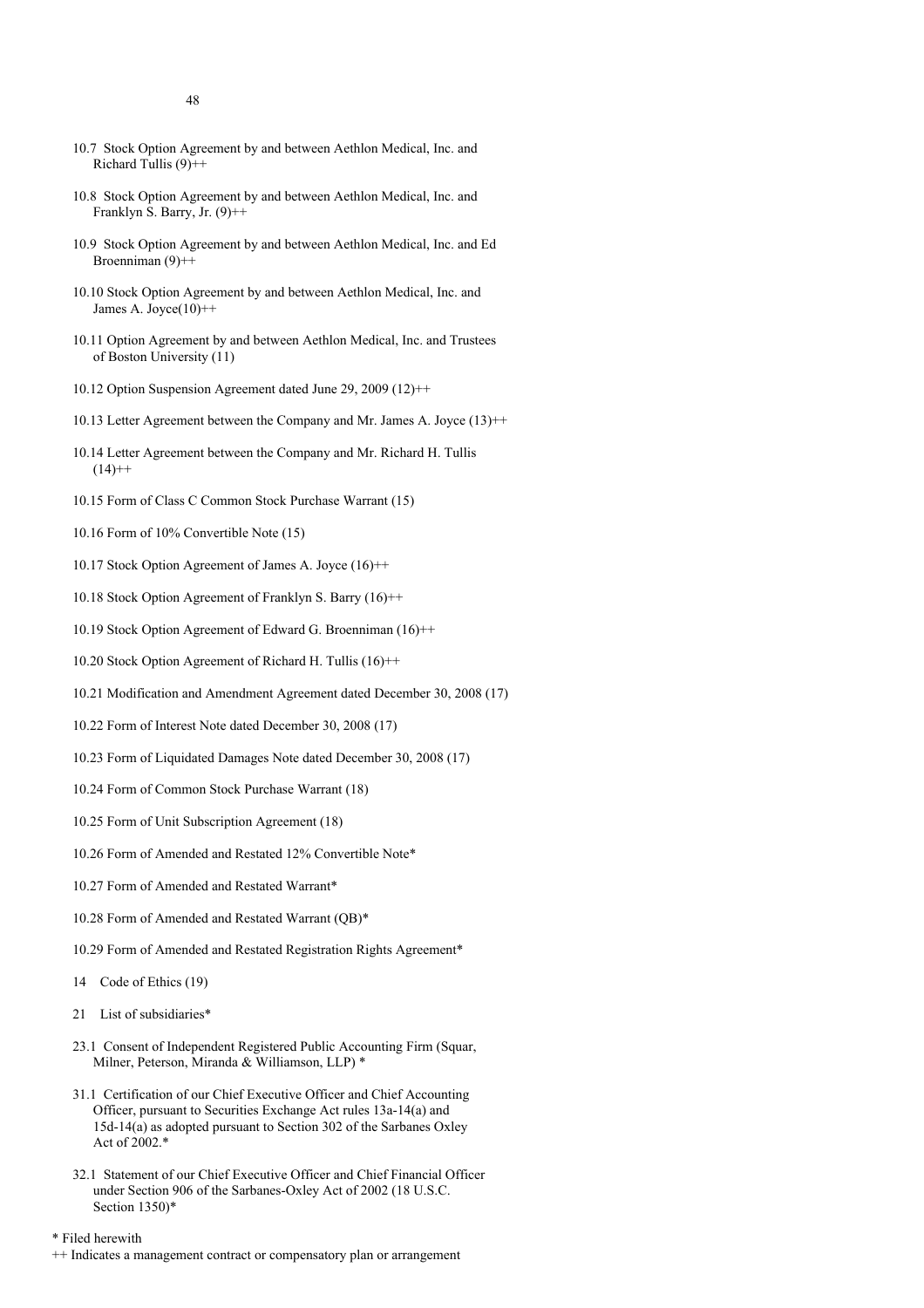- (1) Filed with the Company's Current Report on Form 8-K dated March 26, 1999 and incorporated by reference.
- (2) Filed with the Company's Current Report on Form 8-K dated January 24, 2000 and incorporated by reference.

49

- (3) Filed with the Company's Current Report on Form 8-K, dated April 25, 2000 and incorporated by reference.
- (4) Filed with the Company's Quarterly Report on Form 10-Q filed on November 16, 2009 for the period ended September 30, 2009 and incorporated by reference.
- (5) Filed with the Company's Annual Report on Form 10-KSB filed on July 15, 1999 for the year ended March 31, 1999 and incorporated by reference.
- (6) Filed with the Company Registration Statement on Form S-8 (File No. 333-164939) filed on February 17, 2010 and incorporated by reference.
- (7) Filed with the Company's Annual Report on Form 10-KSB/A filed on September 10, 2004 for the year ended March 31, 2004 and incorporated by reference.
- (8) Filed with the Company's Amendment No.2 to Registration Statement on Form SB-2 (File No. 333-117203) filed on October 28, 2004 and incorporated by reference.
- (9) Filed with the Company's Annual Report on Form 10-KSB filed on July 14, 2005 for the year ended March 31, 2005 and incorporated by reference.
- (10) Filed with the Company's Current Report on Form 8-K filed on September 12, 2005 and incorporated by reference.
- (11) Filed with the Company's Current Report on Form 8-K filed on February 23, 2006 and incorporated by reference.
- (12) Filed with the Company's Annual Report on Form 10-K filed on July 2, 2009 for the year ended March 31, 2009 and incorporated by reference.
- (13) Filed with the Company's Current Report on Form 8-K dated July 25, 2008 and incorporated by reference.
- (14) Filed with the Company's Current Report on Form 8-K dated July 31, 2008 and incorporated by reference.
- (15) Filed with the Company's Current Report on Form 8-K dated August 12, 2008 and incorporated by reference.
- (16) Filed with the Company's Current Report on Form 8-K dated December 19, 2008 and incorporated by reference.
- (17) Filed with the Company's Current Report on Form 8-K dated January 2, 2009 and incorporated by reference.
- (18) Filed with the Company's Current Report on Form 8-K dated January 20, 2009 and incorporated by reference.
- (19) Filed with the Company's Annual Report on Form 10-KSB filed on July 13, 2007 for the year ended March 31, 2007 and incorporated by reference.

50

### SIGNATURES

Pursuant to the requirements of Section 13 or 15(d) of the Securities Exchange Act of 1934, the registrant caused this report to be signed on its behalf by the undersigned, thereunto duly authorized, on the 2nd day of July, 2010.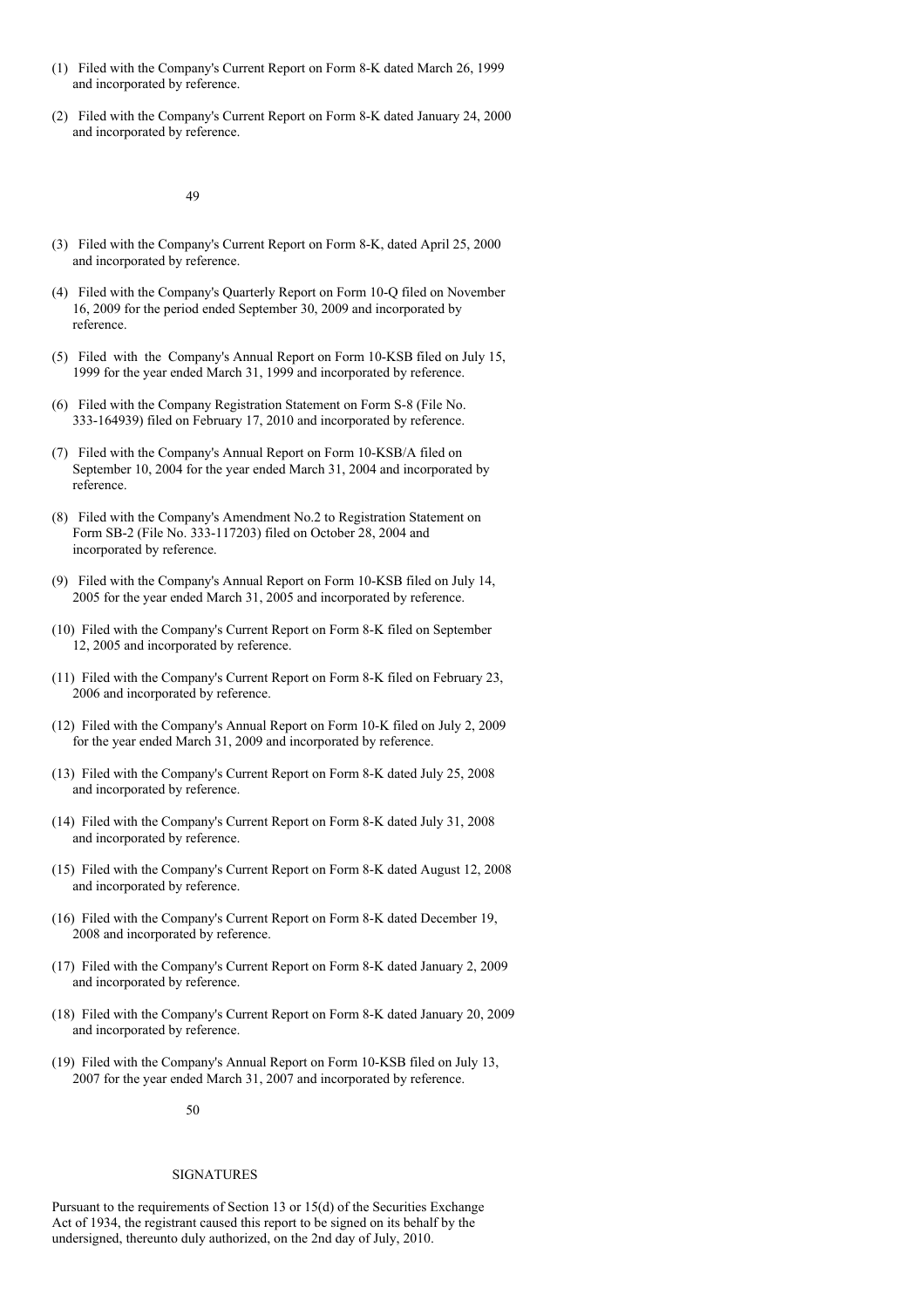---------------------------------- JAMES A. JOYCE CHAIRMAN, CHIEF EXECUTIVE OFFICER AND ACTING CHIEF FINANCIAL OFFICER

Pursuant to the requirements of the Securities Exchange Act of 1934, this report has been signed below by the following persons on behalf of the registrant and in the capacities and on the dates indicated.

| <b>SIGNATURE</b>                                    | TITLE           | <b>DATE</b>                  |                     |                     |  |
|-----------------------------------------------------|-----------------|------------------------------|---------------------|---------------------|--|
| /S/ JAMES A. JOYCE                                  |                 | <b>CHAIRMAN OF THE BOARD</b> |                     | <b>JULY 2, 2010</b> |  |
| <b>JAMES A. JOYCE</b>                               |                 |                              |                     |                     |  |
| /S/ FRANKLYN S. BARRY, JR.                          | <b>DIRECTOR</b> |                              |                     | <b>JULY 2, 2010</b> |  |
| . -----------------------<br>FRANKLYN S. BARRY, JR. |                 |                              |                     |                     |  |
| /S/ EDWARD G. BROENNIMAN                            |                 | <b>DIRECTOR</b>              |                     | <b>JULY 2, 2010</b> |  |
| EDWARD G. BROENNIMAN                                |                 |                              |                     |                     |  |
| /S/ RICHARD H. TULLIS                               | <b>DIRECTOR</b> |                              | <b>JULY 2, 2010</b> |                     |  |
| RICHARD H-TIII I IS                                 |                 |                              |                     |                     |  |

RICHARD H. TULLIS

51

### AETHLON MEDICAL, INC.

### (A DEVELOPMENT STAGE COMPANY)

## CONSOLIDATED FINANCIAL STATEMENTS

### MARCH 31, 2010

## INDEX TO FINANCIAL STATEMENTS

F-1

## REPORT OF INDEPENDENT REGISTERED PUBLIC ACCOUNTING FIRM

To the Board of Directors and Stockholders Aethlon Medical, Inc. and Subsidiaries

We have audited the accompanying consolidated balance sheets of Aethlon Medical, Inc. and Subsidiaries (the "Company"), a development stage company, as of March 31, 2010 and 2009 and the related consolidated statements of operations, stockholders' deficit and cash flows for each of the years in the two-year period ended March 31, 2010 and for the period January 31, 1984 (Inception) through March 31, 2010. These financial statements are the responsibility of the Company's management. Our responsibility is to express an opinion on these financial statements based on our audits.

We conducted our audits in accordance with standards of the Public Company Accounting Oversight Board (United States). Those standards require that we plan and perform the audits to obtain reasonable assurance about whether the consolidated financial statements are free of material misstatement. An audit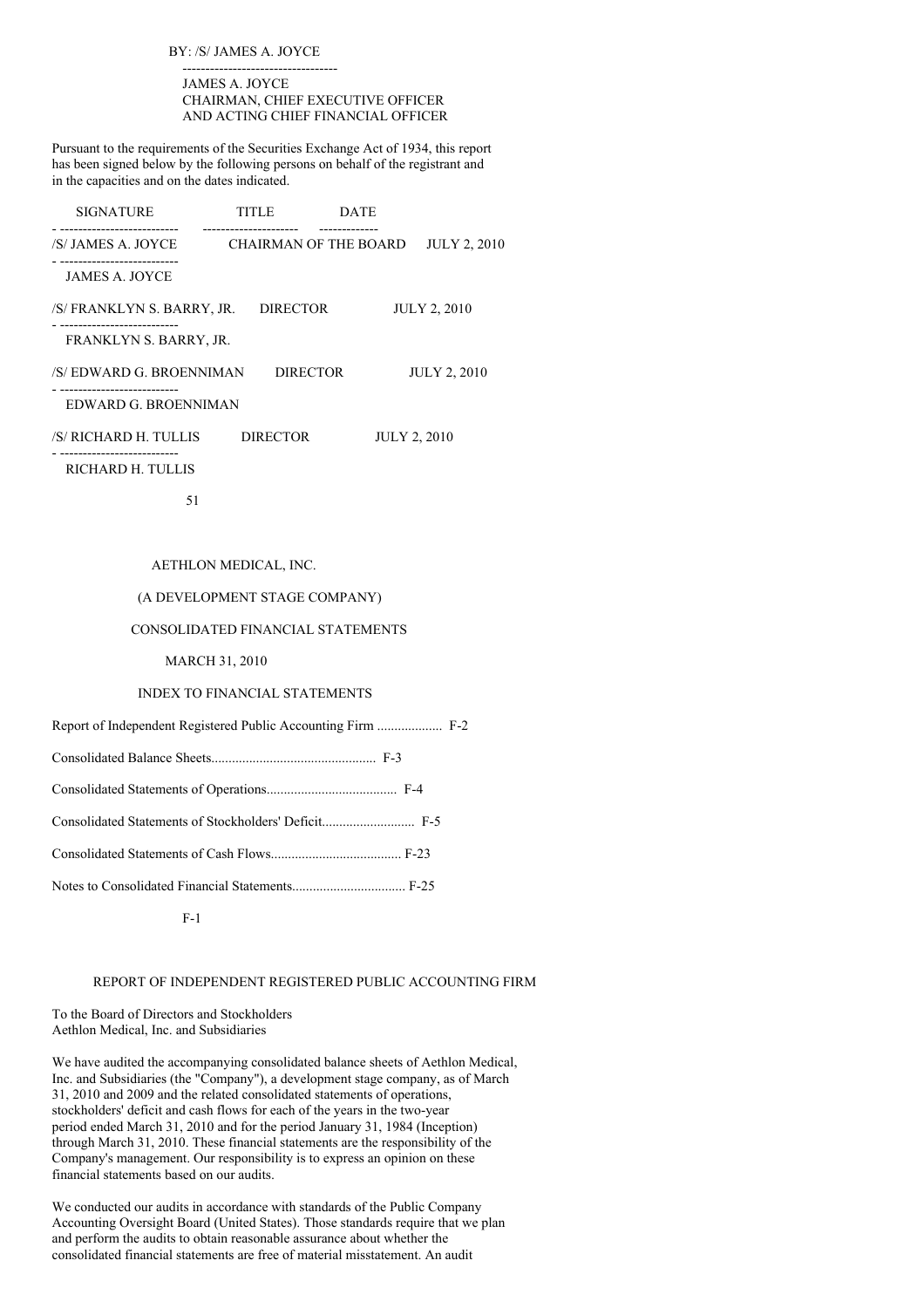includes examining, on a test basis, evidence supporting the amounts and disclosures in the consolidated financial statements. The Company is not required to have, nor were we engaged to perform, an audit of its internal control over financial reporting. Our audit included consideration of internal control over financial reporting as a basis for designing audit procedures that are appropriate in the circumstances, but not for the purpose of expressing an opinion on the effectiveness of the Company's internal control over financial reporting. Accordingly, we express no such opinion. An audit also includes assessing the accounting principles used and significant estimates made by management, as well as evaluating the overall consolidated financial statement presentation. We believe that our audits provide a reasonable basis for our opinion.

In our opinion, the financial statements referred to above present fairly, in all material respects, the consolidated financial position of Aethlon Medical, Inc. and Subsidiaries as of March 31, 2010 and 2009 and the consolidated results of their operations and their consolidated cash flows for each of the years in the two-year period ended March 31, 2010 and for the period January 31, 1984 (Inception) through March 31, 2010, in conformity with accounting principles generally accepted in the United States of America.

As discussed in Note 1, the accompanying consolidated financial statements have been prepared assuming that the Company will continue as a going concern. The Company has incurred continuing losses from operations, is in default on certain debt agreements, has negative working capital of approximately \$4,869,000 and a deficit accumulated during the development stage of approximately \$42,761,000 at March 31, 2010. As discussed in Note 1 to the consolidated financial statements, a significant amount of additional capital will be necessary to advance the development of the Company's products to the point at which they may become commercially viable. These conditions, among others, raise substantial doubt about the Company's ability to continue as a going concern. Management's plans regarding these matters are also described in Note 1. The accompanying consolidated financial statements do not include any adjustments that might result from the outcome of this uncertainty.

As discussed in Note 1 to the accompanying consolidated financial statements, effective April 1, 2009, the Company adopted new accounting guidance as codified within ASC 815-40, "Derivatives and Hedging Instruments - Contracts in Entities' Own Equity" relating to determining whether an instrument or embedded feature is indexed to a company's own stock.

/S/ SQUAR, MILNER, PETERSON, MIRANDA & WILLIAMSON, LLP

NEWPORT BEACH, CALIFORNIA JUNE 30, 2010 F-2

- -------------------------------------------------------------------------------- AETHLON MEDICAL, INC. (A Development Stage Company) CONSOLIDATED BALANCE SHEETS

- --------------------------------------------------------------------------------  $<$ TABLE>

<CAPTION>

# ASSETS

|                               | March 31, 2010 March 31, 2009 |  |  |  |  |  |  |  |
|-------------------------------|-------------------------------|--|--|--|--|--|--|--|
| $<\!\!S\!\!>$                 | <c><br/>&lt;்</c>             |  |  |  |  |  |  |  |
| <b>CURRENT ASSETS</b><br>Cash | \$<br>67,950 \$<br>6,157      |  |  |  |  |  |  |  |
| Deferred financing costs      | 99,672                        |  |  |  |  |  |  |  |
| Interest receivable           | 1,932                         |  |  |  |  |  |  |  |
| Prepaid expenses              | 10,139<br>37,011              |  |  |  |  |  |  |  |
|                               |                               |  |  |  |  |  |  |  |
| <b>TOTAL CURRENT ASSETS</b>   | 179,693<br>43,168             |  |  |  |  |  |  |  |
| NON-CURRENT ASSETS            |                               |  |  |  |  |  |  |  |
| Note receivable               | 300,000                       |  |  |  |  |  |  |  |
| Property and equipment, net   | 2,603<br>15,182               |  |  |  |  |  |  |  |
| Patents, net                  | 142,340 138,417               |  |  |  |  |  |  |  |
| Deposits                      | 8,786<br>13,200               |  |  |  |  |  |  |  |
|                               | --------------                |  |  |  |  |  |  |  |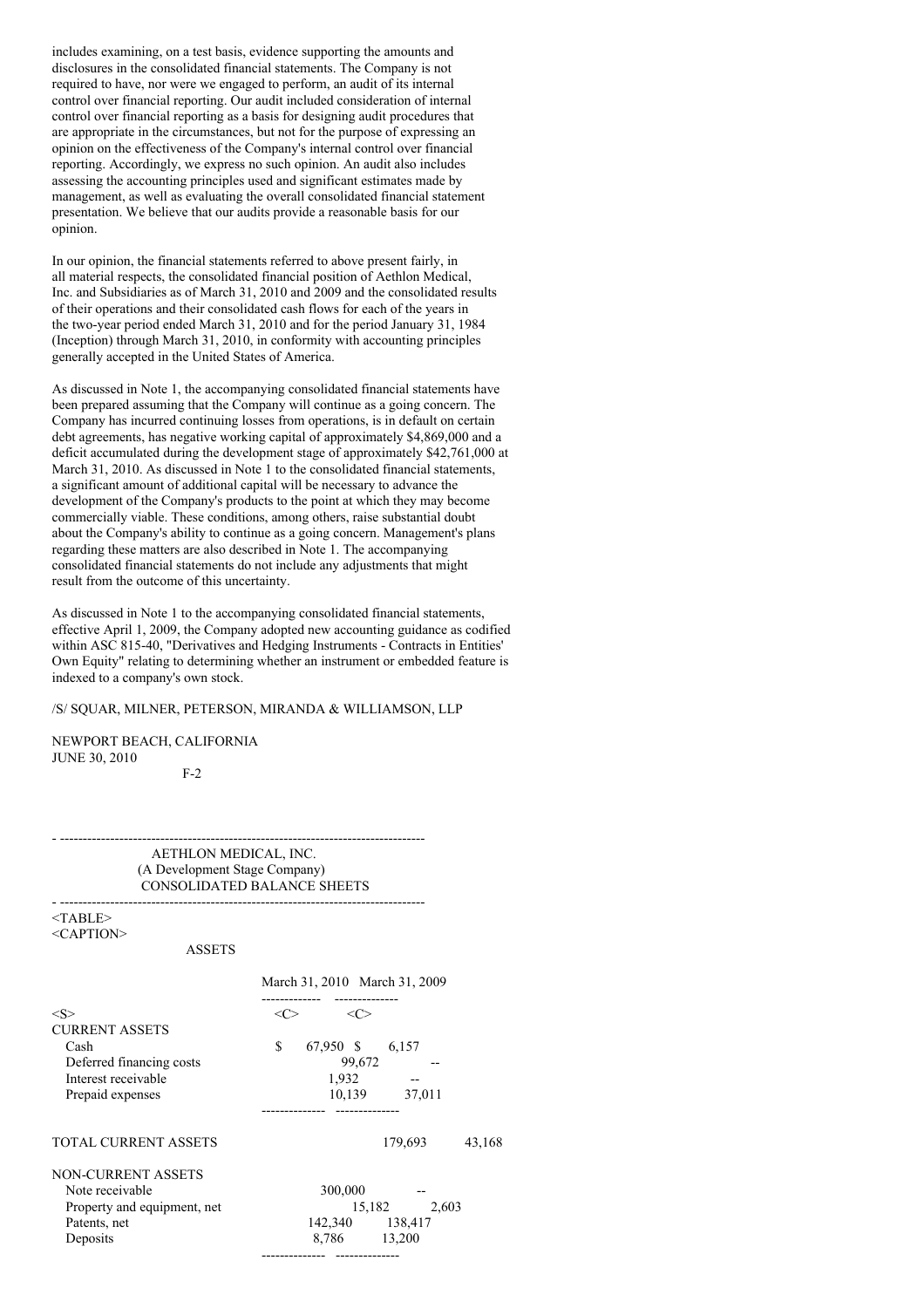# LIABILITIES AND STOCKHOLDERS' DEFICIT

============== ==============

| <b>CURRENT LIABILITIES</b><br>Accounts payable and accrued liabilities<br>Due to related parties<br>Notes payable<br>Convertible notes payable, net of discounts<br>Derivative liabilities<br>Accrued liquidated damages<br>Other current liabilities                                                                 |                          |                                                                 | $1,054,716$ --                    | $$232,313 \text{ } $460,074$<br>579,267 634,896<br>290,000 302,500<br>1,631,999 2,069,720<br>493,000<br>766,940 679,498 |        |           |  |
|-----------------------------------------------------------------------------------------------------------------------------------------------------------------------------------------------------------------------------------------------------------------------------------------------------------------------|--------------------------|-----------------------------------------------------------------|-----------------------------------|-------------------------------------------------------------------------------------------------------------------------|--------|-----------|--|
| TOTAL CURRENT LIABILITIES                                                                                                                                                                                                                                                                                             |                          |                                                                 |                                   | 5,048,235 4,146,688                                                                                                     |        |           |  |
| COMMITMENTS AND CONTINGENCIES (Note 11)                                                                                                                                                                                                                                                                               |                          |                                                                 |                                   |                                                                                                                         |        |           |  |
| STOCKHOLDERS' DEFICIT<br>Common stock, par value of \$0.001; 250,000,000 shares<br>authorized; 61,913,508 and 49,454,131 issued and<br>outstanding at March 31, 2010 and 2009, respectively 61,914 49,455<br>Additional paid-in capital<br>Deficit accumulated during the development stage (42,760,510) (38,311,414) | 38,296,362 34,312,659    |                                                                 |                                   |                                                                                                                         |        |           |  |
| TOTAL STOCKHOLDERS' DEFICIT                                                                                                                                                                                                                                                                                           |                          |                                                                 |                                   | $(4,402,234)$ $(3,949,300)$                                                                                             |        |           |  |
| TOTAL LIABILITIES AND STOCKHOLDERS' DEFICIT \$ 646,001 \$ 197,388                                                                                                                                                                                                                                                     |                          |                                                                 |                                   |                                                                                                                         |        |           |  |
| $<$ TABLE>                                                                                                                                                                                                                                                                                                            |                          |                                                                 |                                   |                                                                                                                         |        |           |  |
| SEE ACCOMPANYING NOTES TO THE CONSOLIDATED FINANCIAL STATEMENTS.<br>$F-3$                                                                                                                                                                                                                                             |                          |                                                                 |                                   |                                                                                                                         |        |           |  |
| (A Development Stage Company)<br>CONSOLIDATED STATEMENTS OF OPERATIONS<br>FOR THE YEARS ENDED MARCH 31, 2010 AND 2009 AND<br>FOR THE PERIOD JANUARY 31, 1984 (INCEPTION) THROUGH MARCH 31, 2010                                                                                                                       | AETHLON MEDICAL, INC.    |                                                                 |                                   |                                                                                                                         |        |           |  |
| <table></table>                                                                                                                                                                                                                                                                                                       |                          |                                                                 |                                   |                                                                                                                         |        |           |  |
| <caption></caption>                                                                                                                                                                                                                                                                                                   | 2010 2009 MARCH 31, 2010 |                                                                 |                                   | <b>JANUARY 31, 1984</b><br>(INCEPTION) THROUGH                                                                          |        |           |  |
| $<\!\!S\!\!>$                                                                                                                                                                                                                                                                                                         | <<>                      | $\langle C \rangle$                                             | $\langle C \rangle$               |                                                                                                                         |        |           |  |
| Grant income<br>Subcontract income                                                                                                                                                                                                                                                                                    | \$                       | $-$ \$ $-$ \$ 1,424,012<br>$   73,746$                          |                                   |                                                                                                                         |        |           |  |
| Sale of research and development                                                                                                                                                                                                                                                                                      |                          |                                                                 | $\sim 10^{11}$ and $\sim 10^{11}$ |                                                                                                                         | 35,810 |           |  |
|                                                                                                                                                                                                                                                                                                                       |                          | $-1,533,568$                                                    |                                   |                                                                                                                         |        |           |  |
| <b>OPERATING EXPENSES</b><br>Professional fees<br>Payroll and related<br>General and administrative 502,613 447,885 6,400,695<br>Impairment -- 1,313,253<br>Impairment                                                                                                                                                |                          | 1,087,707 848,790 8,880,166<br>1,258,572 1,626,579 12,384,298   |                                   |                                                                                                                         |        |           |  |
|                                                                                                                                                                                                                                                                                                                       |                          |                                                                 |                                   |                                                                                                                         |        |           |  |
| <b>OPERATING LOSS</b>                                                                                                                                                                                                                                                                                                 |                          | $(2,848,892)$ $(2,923,254)$ $(27,444,844)$                      |                                   |                                                                                                                         |        |           |  |
| OTHER (INCOME) EXPENSE<br>Loss on extinguishment of debt 341,984 1,604,715 3,710,566<br>Change in fair value of derivative liabilities (178,723) (213,903)<br>Interest expense<br>Interest income                                                                                                                     |                          | 1,564,301 1,772,863 9,919,071<br>$(3,139)$ $(2,771)$ $(23,325)$ |                                   |                                                                                                                         |        | 1,318,676 |  |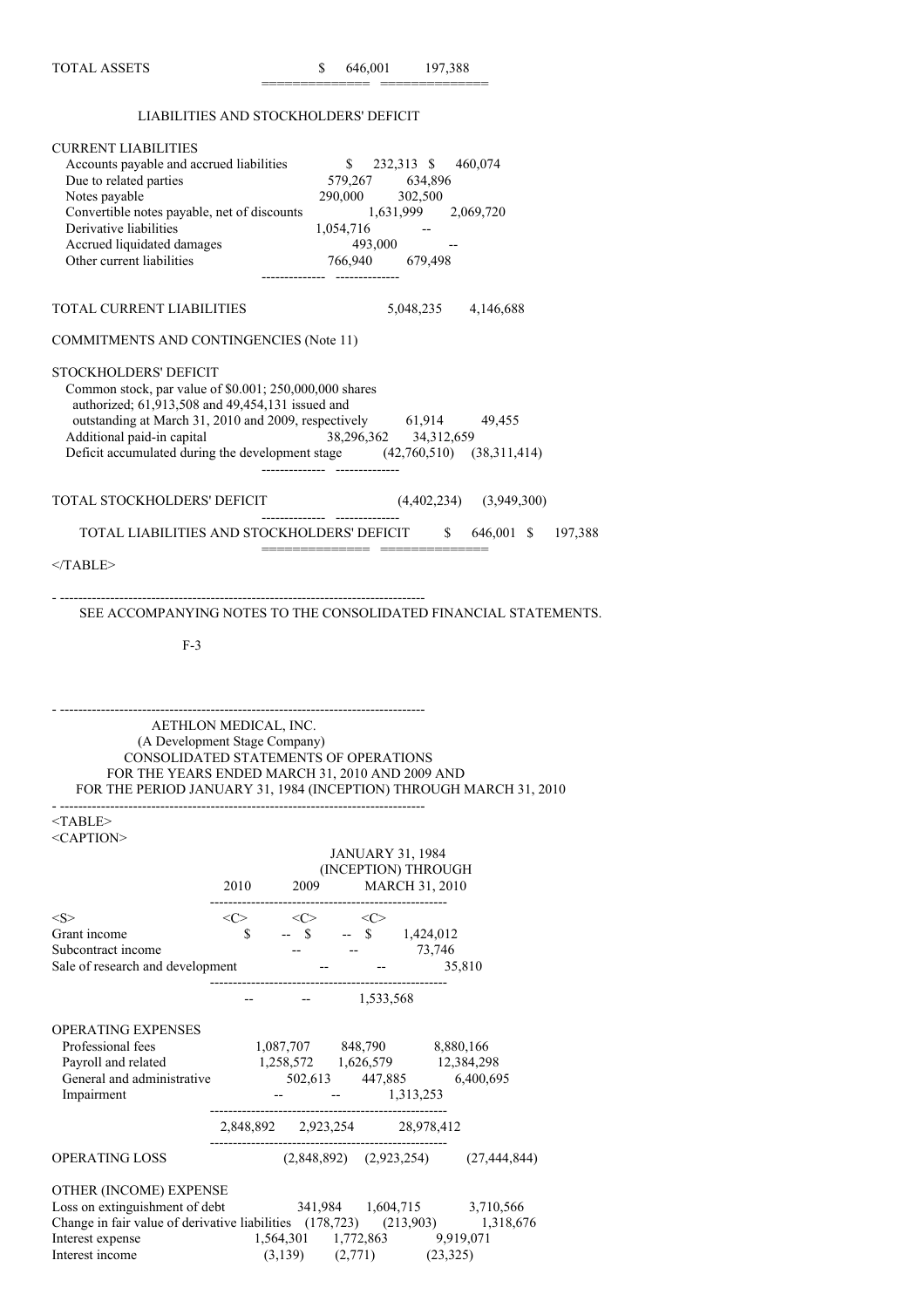| Other                                                                          | $-390,678$                                                                                                                                                                                                                          |
|--------------------------------------------------------------------------------|-------------------------------------------------------------------------------------------------------------------------------------------------------------------------------------------------------------------------------------|
|                                                                                | 1,724,423 3,160,904 15,315,666<br>--------------------------------------                                                                                                                                                            |
| <b>NET LOSS</b>                                                                | $(4,573,315)$ $(6,084,158)$ $(42,760,510)$                                                                                                                                                                                          |
|                                                                                | Basic and diluted net loss per share $$ (0.08) $ (0.14)$                                                                                                                                                                            |
| Weighted average number of common                                              | shares outstanding - basic and diluted 56,618,667 42,948,049                                                                                                                                                                        |
| $<$ /TABLE>                                                                    |                                                                                                                                                                                                                                     |
|                                                                                | SEE ACCOMPANYING NOTES TO THE CONSOLIDATED FINANCIAL STATEMENTS.<br>$F-4$                                                                                                                                                           |
|                                                                                | AETHLON MEDICAL, INC.<br>(A Development Stage Company)<br>CONSOLIDATED STATEMENTS OF STOCKHOLDERS' DEFICIT<br>FOR THE YEARS ENDED MARCH 31, 2010 AND 2009 AND<br>FOR THE PERIOD JANUARY 31, 1984 (INCEPTION) THROUGH MARCH 31, 2010 |
| $<$ TABLE><br><caption></caption>                                              |                                                                                                                                                                                                                                     |
|                                                                                | <b>DEFICIT</b><br>ACCUMULATED TOTAL<br>COMMON STOCK ADDITIONAL DEFERRED<br>DURING STOCKHOLDERS'<br>PAID IN CONSULTING DEVELOPMENT<br>-------------------<br><b>EQUITY</b><br>SHARES AMOUNT CAPITAL FEES STAGE (DEFICIT)             |
| $<\!\!S\!\!>$                                                                  | $\langle \langle \rangle \rangle$ $\langle \langle \rangle \rangle$ $\langle \langle \rangle \rangle$ $\langle \langle \rangle$ $\langle \langle \rangle \rangle$ $\langle \langle \rangle$                                         |
|                                                                                | Balance, January 31, 1984 (Inception) -- $\$ - $ - $ - $ - $ - $ - $ - $$                                                                                                                                                           |
| Common stock issued for cash at \$1<br>per share                               | 22,000 22 26,502<br>26,524                                                                                                                                                                                                          |
| Common stock issued for cash at \$23<br>per share                              | 1,100<br>$\mathbf{1}$<br>24,999<br>25,000                                                                                                                                                                                           |
| Common stock issued for cash at \$86<br>per share                              | 59,999<br>700<br>1<br>60,000                                                                                                                                                                                                        |
| Common stock issued for cash at \$94<br>per share                              | 160<br>$\mathbf{1}$<br>14,999<br>15,000                                                                                                                                                                                             |
| Common stock issued for cash at \$74<br>per share                              | 540<br>$\mathbf{1}$<br>39,999<br>40,000                                                                                                                                                                                             |
| Common stock issued for cash at \$250<br>per share                             | 4,678<br>5 1,169,495<br>1,169,500                                                                                                                                                                                                   |
| Capital contributions                                                          | 521,439<br>521,439                                                                                                                                                                                                                  |
| Common stock issued for compensation<br>at \$103 per share                     | 2,600<br>3<br>267,403<br>267,406                                                                                                                                                                                                    |
| Conversion of due to related parties<br>to common stock at \$101 per share     | 1,120<br>$\mathbf{1}$<br>113,574<br>113,575                                                                                                                                                                                         |
| Conversion of due to related parties<br>to common stock at \$250 per share     | 2<br>435,092<br>1,741<br>435,094                                                                                                                                                                                                    |
| Effect of reorganization                                                       | 2,560,361 2,558<br>(2,558)<br>$-$                                                                                                                                                                                                   |
| Common stock issued in connection with<br>employment contract at \$8 per share | 65,000<br>519,935<br>520,000<br>65<br>$- -$<br>$- -$                                                                                                                                                                                |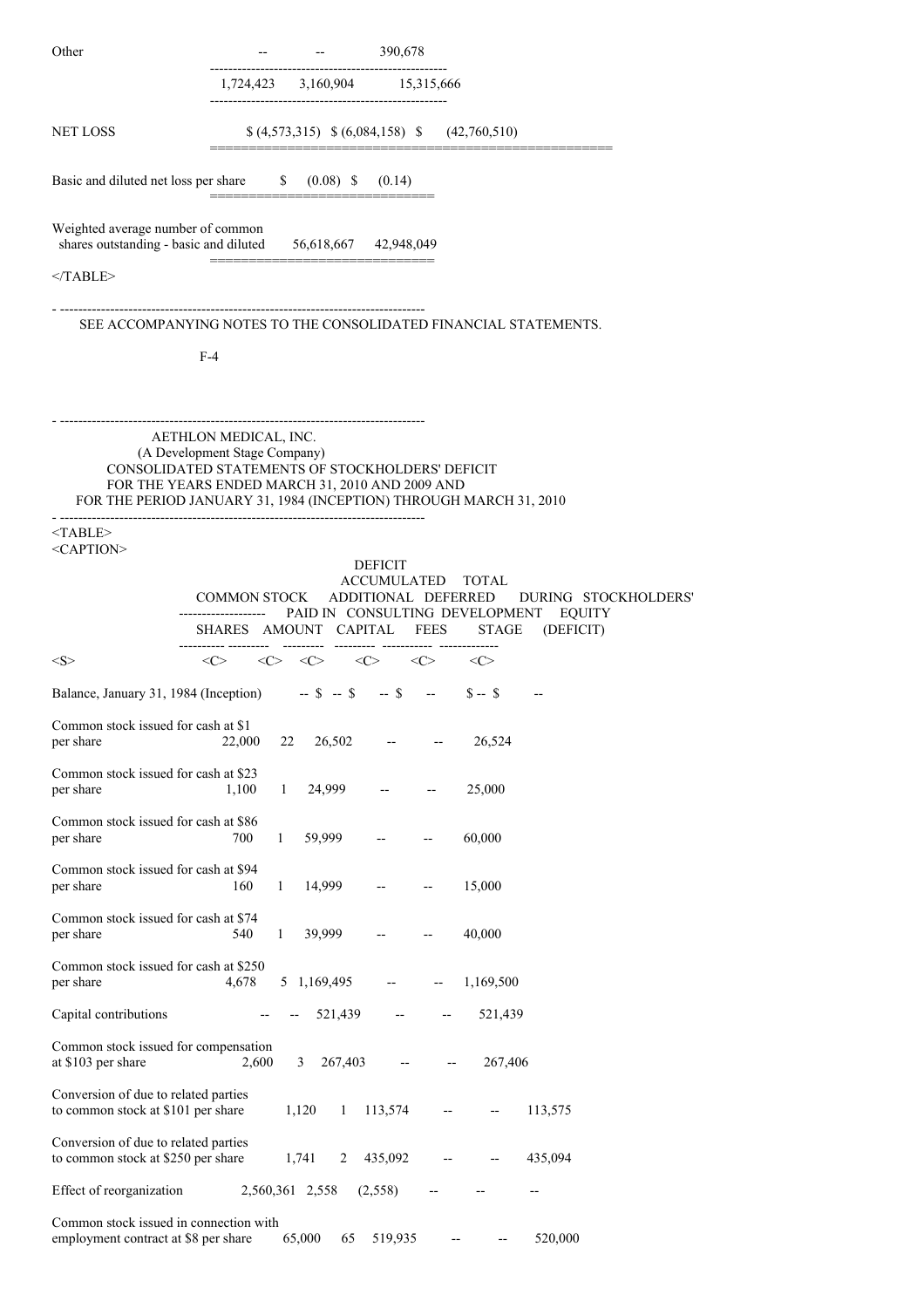| Common stock issued in connection with<br>the acquisition of patents at \$8 per<br>share<br>99,987 --<br>100,000<br>12,500<br>13<br>$\hspace{0.05cm} \dashrightarrow$                                                                                                                                                                                                                                                     |
|---------------------------------------------------------------------------------------------------------------------------------------------------------------------------------------------------------------------------------------------------------------------------------------------------------------------------------------------------------------------------------------------------------------------------|
| Warrants issued to note holders in<br>connection with notes payable<br>-- 734,826<br>734,826<br>$\frac{1}{2}$ and $\frac{1}{2}$<br>$\hspace{0.05cm} \dashrightarrow$                                                                                                                                                                                                                                                      |
| Warrants issued for services<br>5,000<br>5,000                                                                                                                                                                                                                                                                                                                                                                            |
| Net loss<br>$  (4,746,416)$ $(4,746,416)$                                                                                                                                                                                                                                                                                                                                                                                 |
| BALANCE, MARCH 31, 2000 2,672,500 2,673 4,030,691 -- (4,746,416) (713,052)                                                                                                                                                                                                                                                                                                                                                |
| Common stock and options issued<br>in connection with acquisition<br>of Cell Activation, Inc.<br>at \$7.20 per share<br>99,152<br>$99 \t1,067,768$ -- --<br>1,067,867                                                                                                                                                                                                                                                     |
| Warrants issued to note holders in<br>connection with notes payable<br>218,779<br>218,779<br>$\sim$ $-$                                                                                                                                                                                                                                                                                                                   |
| Warrants issued to promoter in<br>connection with notes payable<br>298,319 --<br>298,319                                                                                                                                                                                                                                                                                                                                  |
| Beneficial conversion feature of<br>convertible notes payable<br>150,000<br>150,000                                                                                                                                                                                                                                                                                                                                       |
| Warrants issued to promoter in<br>connection with convertible notes<br>payable<br>$-299,106$ $ -$<br>299,106                                                                                                                                                                                                                                                                                                              |
| Options issued to directors for<br>services as board members<br>14,163<br>14,163<br>$\mathcal{L}_{\mathcal{F}}$<br>$<$ /TABLE>                                                                                                                                                                                                                                                                                            |
| SEE ACCOMPANYING NOTES TO THE CONSOLIDATED FINANCIAL STATEMENTS.                                                                                                                                                                                                                                                                                                                                                          |
| continued                                                                                                                                                                                                                                                                                                                                                                                                                 |
| $F-5$                                                                                                                                                                                                                                                                                                                                                                                                                     |
|                                                                                                                                                                                                                                                                                                                                                                                                                           |
|                                                                                                                                                                                                                                                                                                                                                                                                                           |
| AETHLON MEDICAL, INC.<br>(A Development Stage Company)<br>CONSOLIDATED STATEMENTS OF STOCKHOLDERS' DEFICIT<br>FOR THE YEARS ENDED MARCH 31, 2010 AND 2009 AND<br>FOR THE PERIOD JANUARY 31, 1984 (INCEPTION) THROUGH MARCH 31, 2010                                                                                                                                                                                       |
| $<$ TABLE><br><caption></caption>                                                                                                                                                                                                                                                                                                                                                                                         |
| <b>DEFICIT</b><br>ACCUMULATED<br><b>TOTAL</b>                                                                                                                                                                                                                                                                                                                                                                             |
| ADDITIONAL DEFERRED<br><b>COMMON STOCK</b><br><b>DURING</b><br><b>STOCKHOLDERS'</b>                                                                                                                                                                                                                                                                                                                                       |
| ------------------- PAID IN CONSULTING DEVELOPMENT<br><b>EQUITY</b><br>SHARES AMOUNT CAPITAL FEES<br>STAGE<br>(DEFICIT)                                                                                                                                                                                                                                                                                                   |
| < S ><br>$\langle\langle\!\langle\!\langle\rangle\rangle\rangle-\langle\langle\!\langle\rangle\rangle\rangle-\langle\langle\!\langle\rangle\rangle\rangle-\langle\langle\!\langle\rangle\rangle\rangle-\langle\langle\!\langle\rangle\rangle\rangle-\langle\langle\!\langle\rangle\rangle\rangle-\langle\!\langle\rangle\rangle\rangle$<br>Options and warrants issued for<br>-- -- $505,400$ -- -- $505,400$<br>services |
| Common stock issued for services at<br>\$3 per share<br>$5,500$ 5 $16,495$ -- -<br>16,500                                                                                                                                                                                                                                                                                                                                 |
| Common stock issued for cash at \$1<br>$100,000$ $100$ $99,900$ -- -<br>per share<br>100,000                                                                                                                                                                                                                                                                                                                              |
| Net loss<br>-- -- -- -- $(4,423,073)$ $(4,423,073)$                                                                                                                                                                                                                                                                                                                                                                       |
| BALANCE, MARCH 31, 2001 2,877,152 \$2,877 \$6,700,621 \$ - \$ (9,169,489) \$ (2,465,991)                                                                                                                                                                                                                                                                                                                                  |
| Common stock, warrants and options<br>issued for accounts payable and<br>accrued liabilities<br>21,750<br>22 243,353 -- 243,375                                                                                                                                                                                                                                                                                           |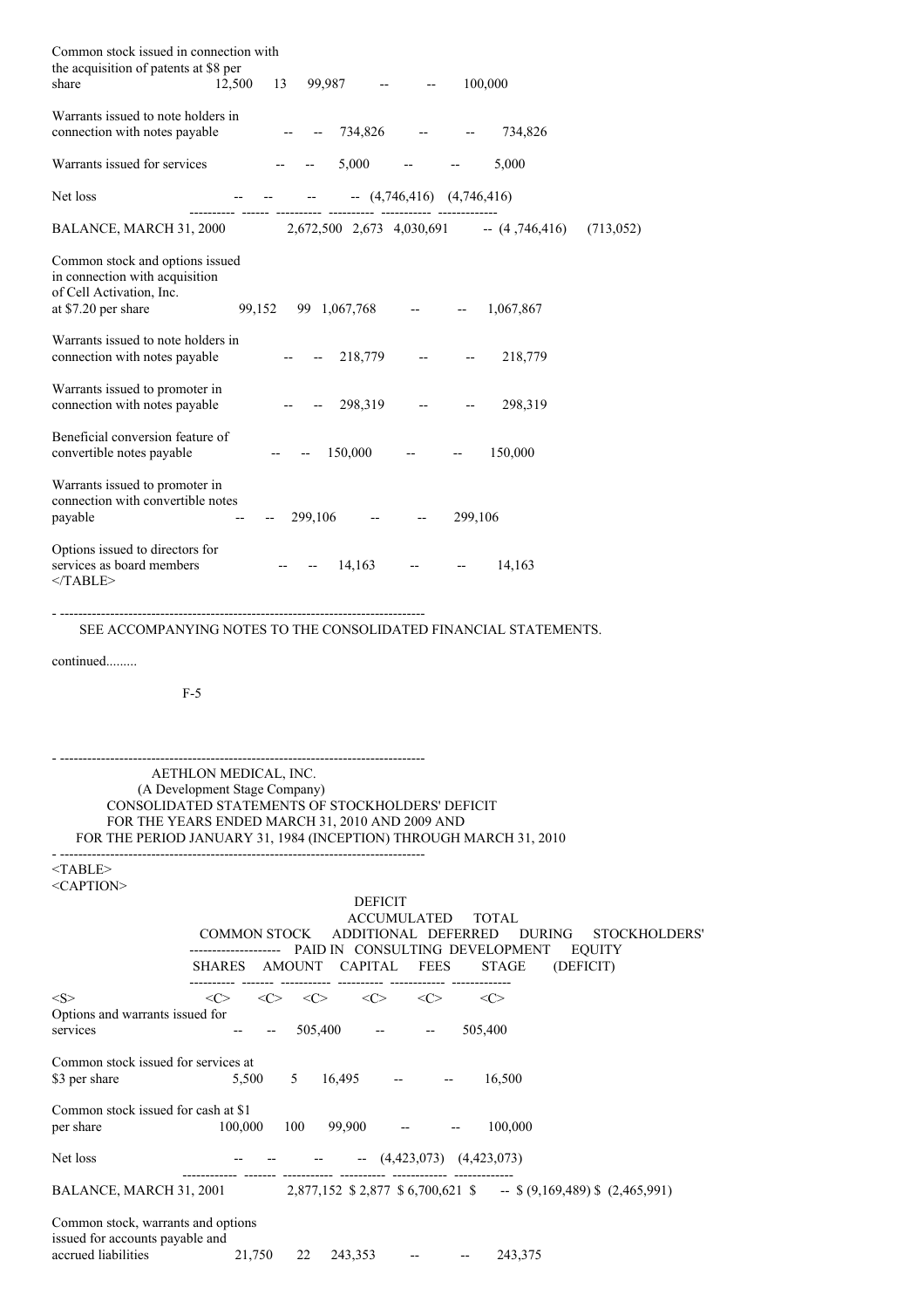| Common stock issued for services at<br>\$2.65 per share                                                                                           | 6,038   | 6       | 15,994                   |         |         | 16,000    |
|---------------------------------------------------------------------------------------------------------------------------------------------------|---------|---------|--------------------------|---------|---------|-----------|
| Common stock issued for cash at \$1.00<br>per share, net of issuance costs of<br>\$41,540 paid to a related party                                 |         | 730,804 | 731                      | 688,533 |         | 689,264   |
| Common stock issued for services at<br>\$2.75 per share                                                                                           | 10,000  | 10      | 27,490                   |         |         | 27,500    |
| Common stock issued in connection with<br>license agreement at \$3.00 per share                                                                   |         | 6,000   | 6                        | 17,994  |         | 18,000    |
| Common stock issued to holder of<br>convertible notes payable at \$3.00<br>per share                                                              | 70,586  | 71      | 211,687                  |         |         | 211,758   |
| Options issued to directors for<br>services as board members                                                                                      |         |         | 7,459                    |         |         | 7,459     |
| Common stock issued for cash at \$1.50<br>per share, net of issuance costs<br>of \$2,500                                                          | 16,667  | 17      | 22,483                   |         |         | 22,500    |
| Beneficial conversion feature of<br>convertible notes payable                                                                                     |         |         | 185,000                  |         |         | 185,000   |
| Common stock issued for conversion of<br>convertible notes payable and accrued<br>interest at an average price of<br>\$1.24 per share             | 134,165 | 134     | 166,352                  |         |         | 166,486   |
| Common stock issued for services at<br>\$2.72 per share                                                                                           | 9,651   | 10      | 26,240                   |         |         | 26,250    |
| Options issued to consultant for<br>services                                                                                                      |         | 562,000 | $\overline{\phantom{a}}$ |         | 562,000 |           |
| Common stock and warrants for services<br>at \$1.95 per share                                                                                     | 62,327  | 62      | 161,475                  |         |         | 161,537   |
| Common stock issued for services at<br>\$1.90 per share                                                                                           | 9,198   | 9       | 17,491                   | --      |         | 17,500    |
| Stock options exercised for cash                                                                                                                  |         | 400,000 | 400                      | 199,600 |         | 200,000   |
| Warrants issued to note holders for<br>90-day forebearance                                                                                        |         |         | 118,000                  |         | --      | 118,000   |
| Common stock and warrants issued to<br>note holders and vendors in the<br>debt-to-equity conversion program at<br>\$1.25 per share<br>$<$ /TABLE> | 816,359 | 816     | 1,623,635                |         |         | 1,624,451 |

- -------------------------------------------------------------------------------- SEE ACCOMPANYING NOTES TO THE CONSOLIDATED FINANCIAL STATEMENTS.

continued.........

F-6

- -------------------------------------------------------------------------------- AETHLON MEDICAL, INC. (A Development Stage Company) CONSOLIDATED STATEMENTS OF STOCKHOLDERS' DEFICIT FOR THE YEARS ENDED MARCH 31, 2010 AND 2009 AND FOR THE PERIOD JANUARY 31, 1984 (INCEPTION) THROUGH MARCH 31, 2010 - --------------------------------------------------------------------------------

<TABLE> <CAPTION>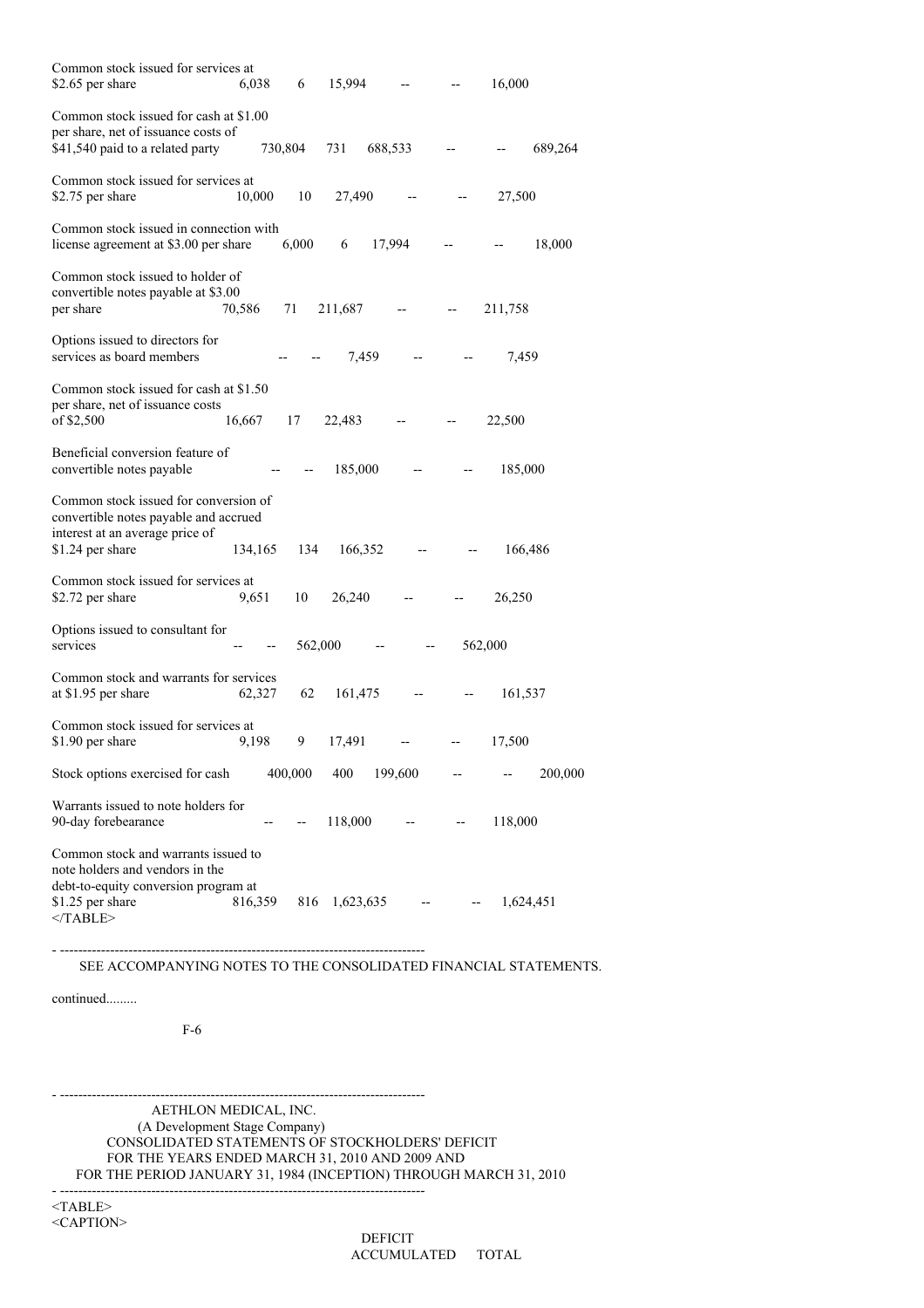|                                                                                                                 |                                         | COMMON STOCK                                          | ADDITIONAL DEFERRED                                 |                                 |                                 | <b>DURING</b>                          | STOCKHOLDERS'                                                            |
|-----------------------------------------------------------------------------------------------------------------|-----------------------------------------|-------------------------------------------------------|-----------------------------------------------------|---------------------------------|---------------------------------|----------------------------------------|--------------------------------------------------------------------------|
|                                                                                                                 |                                         | ----------------    PAID IN                           | SHARES AMOUNT CAPITAL FEES                          |                                 |                                 | CONSULTING DEVELOPMENT<br><b>STAGE</b> | <b>EQUITY</b><br>(DEFICIT)                                               |
| $<\!\!S\!\!>$<br>Other warrant transactions                                                                     | $\langle C \rangle$ $\langle C \rangle$ | $\overline{\phantom{a}}$                              | $\langle C \rangle$ $\langle C \rangle$<br>(32,715) | <<>                             |                                 | $\langle C \rangle$<br>(32,715)        |                                                                          |
| Net loss                                                                                                        |                                         |                                                       |                                                     | $(3,995,910)$ $(3,995,910)$     |                                 |                                        |                                                                          |
| BALANCE - MARCH 31, 2002 5, 170, 697 \$5, 171 \$10, 962, 692 \$ -- \$(13, 165, 399) \$ (2, 197, 536)            |                                         |                                                       |                                                     |                                 |                                 |                                        |                                                                          |
| Proceeds from the issuance of common<br>stock at \$0.50 per share in connection<br>with the exercise of options |                                         | 200,000                                               | 200                                                 | 99,800                          | $\frac{1}{2}$ and $\frac{1}{2}$ | 100,000                                |                                                                          |
| Interest expense related to beneficial<br>conversion feature                                                    |                                         |                                                       | 150,000                                             |                                 |                                 | 150,000                                |                                                                          |
| Pro-rata value assigned to warrants<br>issued in connection with conversion of<br>accounts payable              |                                         |                                                       | 71,000                                              |                                 |                                 | 71,000                                 |                                                                          |
| Pro-rata value assigned to warrants<br>issued in connection with note payable                                   |                                         |                                                       |                                                     | 30,000                          |                                 | 30,000                                 |                                                                          |
| Issuance of common stock at \$1.25 per<br>share in connection with the conversion<br>of accounts payable        |                                         | 150,124                                               | 150<br>187,505                                      |                                 |                                 | 187,655                                |                                                                          |
| Issuance of common stock at \$1.25 per<br>share in connection with the conversion<br>of notes payable           | 420,000                                 | 420                                                   | 104,580                                             | $\sim$                          |                                 | 105,000                                |                                                                          |
| Estimated fair market value of options<br>issued for services                                                   |                                         |                                                       | 114,000                                             |                                 |                                 | 114,000                                |                                                                          |
| Issuance of common stock at \$0.25 per<br>share for cash                                                        | 461,600                                 | 462                                                   | 114,938                                             | $\sim$ $\sim$                   |                                 | 115,400                                |                                                                          |
| Issuance of common stock at \$0.26 per<br>share for cash                                                        | 19,230                                  | 19                                                    | 4,981                                               | $\frac{1}{2}$ and $\frac{1}{2}$ | $\overline{\phantom{a}}$        | 5,000                                  |                                                                          |
| Issuance of common stock at \$1.25 per<br>share for cash                                                        | 8.000                                   | 8                                                     | $9,992$ -- --                                       |                                 |                                 | 10,000                                 |                                                                          |
| Issuance of common stock at \$0.65 per<br>share for services                                                    | 69,231                                  | 69                                                    | 44,931                                              |                                 |                                 | 45,000                                 |                                                                          |
| Issuance of common stock at \$0.51 per<br>share for services                                                    |                                         | 196,078<br>196                                        | 99,804                                              | $- -$                           |                                 | 100,000                                |                                                                          |
| Adjustment booked                                                                                               |                                         | $\mathord{\hspace{1pt}\text{--}\hspace{1pt}}$<br>$--$ | (100,000)                                           |                                 | $-100,000$                      |                                        |                                                                          |
| Net loss                                                                                                        |                                         |                                                       | $  (2,461,116)$ $(2,461,116)$                       |                                 |                                 |                                        |                                                                          |
| BALANCE - MARCH 31, 2003<br>$<$ TABLE>                                                                          |                                         |                                                       |                                                     |                                 |                                 |                                        | $6,694,960$ \$ $6,695$ \$ 11,894,223 \$ -- \$(15,526,515) \$ (3,625,597) |

## SEE ACCOMPANYING NOTES TO THE CONSOLIDATED FINANCIAL STATEMENTS.

- --------------------------------------------------------------------------------

continued.........

F-7

AETHLON MEDICAL, INC. (A Development Stage Company) CONSOLIDATED STATEMENTS OF STOCKHOLDERS' DEFICIT FOR THE YEARS ENDED MARCH 31, 2010 AND 2009 AND FOR THE PERIOD JANUARY 31, 1984 (INCEPTION) THROUGH MARCH 31, 2010

- --------------------------------------------------------------------------------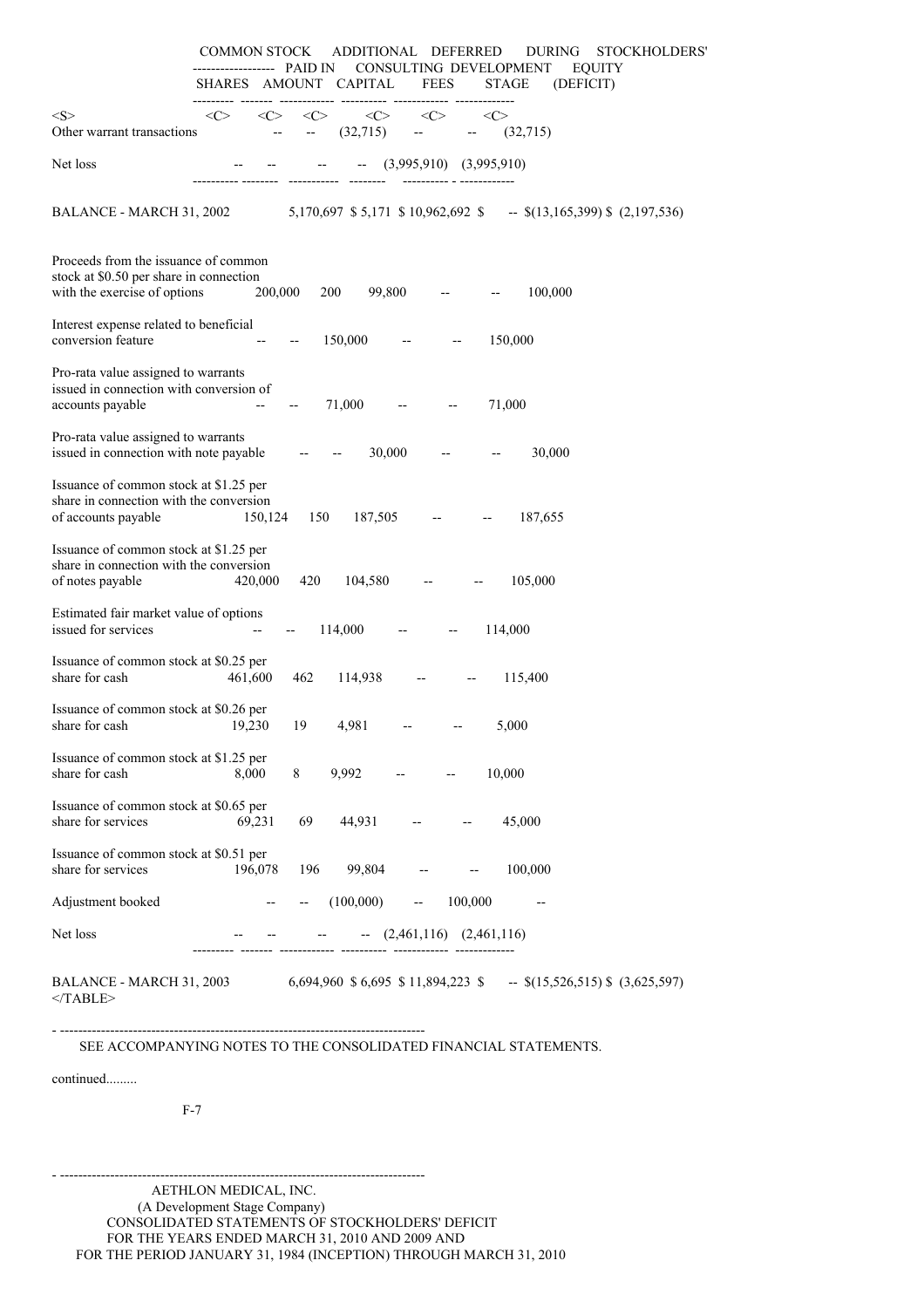## $<$ TABLE> <CAPTION>

- --------------------------------------------------------------------------------

|                                                                                                                                          |                            |               |       | <b>DEFICIT</b>                                   |                          |                          |               |                                   |  |
|------------------------------------------------------------------------------------------------------------------------------------------|----------------------------|---------------|-------|--------------------------------------------------|--------------------------|--------------------------|---------------|-----------------------------------|--|
|                                                                                                                                          | <b>COMMON STOCK</b>        |               |       | ADDITIONAL DEFERRED                              | ACCUMULATED              | <b>TOTAL</b>             | <b>DURING</b> | <b>STOCKHOLDERS'</b>              |  |
|                                                                                                                                          | ----------------<br>SHARES | <b>AMOUNT</b> |       | PAID IN CONSULTING DEVELOPMENT<br><b>CAPITAL</b> | <b>FEES</b>              | <b>STAGE</b>             | (DEFICIT)     | <b>EQUITY</b>                     |  |
|                                                                                                                                          |                            |               |       |                                                  |                          |                          |               |                                   |  |
| $<\!\!S\!\!>$<br>BALANCE - MARCH 31, 2003                                                                                                | <c></c>                    | $<\infty$     | <<>   | $<\infty$<br>6,694,960 \$ 6,695 \$ 11,894,223 \$ | $\langle C \rangle$      | <<>                      |               | $-$ \$(15,526,515) \$ (3,625,597) |  |
| Proceeds from the issuance of<br>common stock at \$0.25 per share<br>in connection with the exercise<br>of warrants                      | 540,000                    | 540           |       | 134,460                                          |                          |                          | 135,000       |                                   |  |
|                                                                                                                                          |                            |               |       |                                                  |                          |                          |               |                                   |  |
| Issuance of common stock at \$0.25<br>per share in connection with the<br>conversion of notes payable,<br>including interest of \$15,099 |                            | 300,397       | 300   | 74,799                                           |                          |                          | 75,099        |                                   |  |
| Issuance of common stock at \$0.35<br>per share in connection with the                                                                   |                            |               |       |                                                  |                          |                          |               |                                   |  |
| conversion of notes payable,<br>including interest of \$59,827                                                                           |                            | 813,790       | 814   | 284,013                                          |                          |                          | 284,827       |                                   |  |
| Issuance of common stock at \$0.50<br>per share in connection with the                                                                   |                            |               |       |                                                  |                          |                          |               |                                   |  |
| conversion of notes payable,                                                                                                             |                            |               |       |                                                  |                          |                          |               |                                   |  |
| including interest of \$509                                                                                                              |                            | 11,017        | 11    | 5,498                                            |                          |                          | 5,509         |                                   |  |
| Issuance of common stock at \$0.42<br>per share in connection with the                                                                   |                            |               |       |                                                  |                          |                          |               |                                   |  |
| conversion of notes payable,                                                                                                             |                            |               |       | 5,682                                            |                          |                          |               |                                   |  |
| including interest of \$696<br>Issuance of common stock at \$0.65<br>per share in connection with the<br>conversion of notes payable,    |                            | 13,725        | 14    |                                                  |                          |                          | 5,696         |                                   |  |
| including interest of \$5,088                                                                                                            |                            | 27,059        | 27    | 17,561                                           | $\overline{\phantom{m}}$ | $\overline{\phantom{a}}$ | 17,588        |                                   |  |
| Issuance of common stock at \$0.25<br>per share in connection with the<br>conversion of notes payable,<br>including interest of \$15,416 |                            | 461,667       | 462   | 114,954                                          |                          |                          | 115,416       |                                   |  |
| Issuance of common stock at \$0.25<br>per share for cash                                                                                 |                            | 1,226,000     | 1,226 | 305,274                                          |                          |                          | 306,500       |                                   |  |
|                                                                                                                                          |                            |               |       |                                                  |                          |                          |               |                                   |  |
| Issuance of common stock at \$0.30<br>per share for cash                                                                                 |                            | 180,000       | 180   | 53,820                                           |                          |                          | 54,000        |                                   |  |
| Issuance of common stock at \$0.525<br>per share for cash                                                                                |                            | 40,000        | 40    | 20,960                                           |                          |                          | 21,000        |                                   |  |
| Issuance of common stock at \$1.125<br>per share for cash                                                                                |                            | 5,000         | 5     | 5,620                                            |                          | 5,625                    |               |                                   |  |
| Issuance of common stock at \$0.25<br>per share for services                                                                             |                            | 10,000        | 10    | 2,490                                            |                          |                          | 2,500         |                                   |  |
| Issuance of common stock at \$0.34<br>per share for services                                                                             |                            | 73,529        | 73    | 24,927                                           |                          |                          | 25,000        |                                   |  |
| Issuance of common stock at \$0.40<br>per share for services                                                                             |                            | 62,000        | 62    | 24,763                                           |                          |                          | 24,825        |                                   |  |
| Issuance of common stock at \$0.45<br>per share for services                                                                             |                            | 185,185       | 185   | 83,148                                           |                          |                          | 83,333        |                                   |  |
| Issuance of common stock at \$0.50<br>per share for services                                                                             |                            | 5,000         | 5     | 2,495                                            |                          | 2,500                    |               |                                   |  |
| Interest expense related to beneficial<br>conversion feature                                                                             |                            |               |       | 324,800                                          |                          | 324,800                  |               |                                   |  |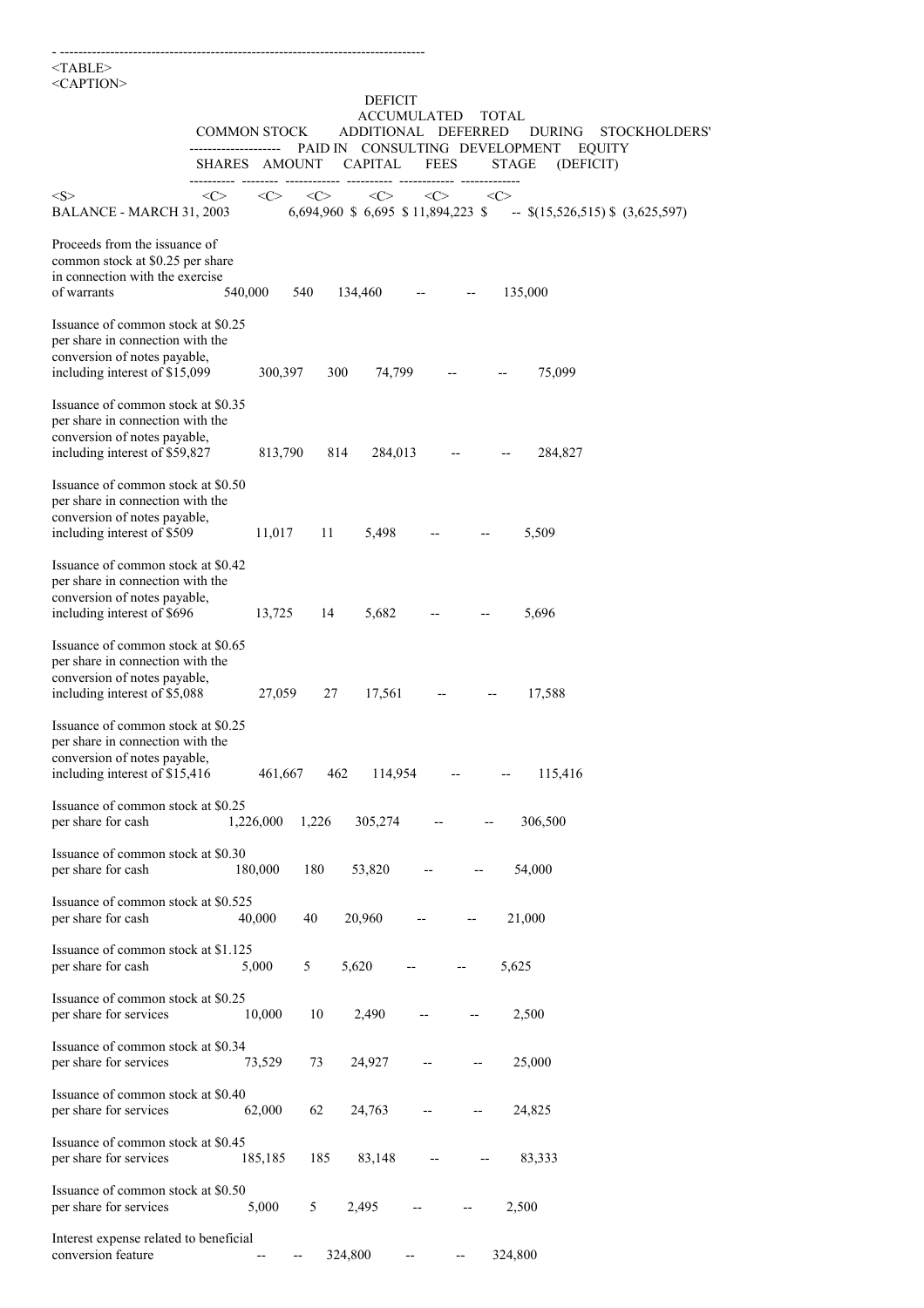| Net loss                                                                                                                                                                  |                                                                                                                                                                                                                                                                                                                                |     | $   (1,518,798)$ $(1,518,798)$ |                          |                          |                                                                                                         |
|---------------------------------------------------------------------------------------------------------------------------------------------------------------------------|--------------------------------------------------------------------------------------------------------------------------------------------------------------------------------------------------------------------------------------------------------------------------------------------------------------------------------|-----|--------------------------------|--------------------------|--------------------------|---------------------------------------------------------------------------------------------------------|
| $<$ TABLE>                                                                                                                                                                |                                                                                                                                                                                                                                                                                                                                |     |                                |                          |                          | BALANCE - MARCH 31, 2004 10,649,329 \$10,649 \$13,379,487 \$ -- \$(17,045,313) \$ (3,655,177)           |
| SEE ACCOMPANYING NOTES TO THE CONSOLIDATED FINANCIAL STATEMENTS.                                                                                                          |                                                                                                                                                                                                                                                                                                                                |     |                                |                          |                          |                                                                                                         |
|                                                                                                                                                                           |                                                                                                                                                                                                                                                                                                                                |     |                                |                          |                          |                                                                                                         |
| continued                                                                                                                                                                 |                                                                                                                                                                                                                                                                                                                                |     |                                |                          |                          |                                                                                                         |
| $F-8$                                                                                                                                                                     |                                                                                                                                                                                                                                                                                                                                |     |                                |                          |                          |                                                                                                         |
|                                                                                                                                                                           |                                                                                                                                                                                                                                                                                                                                |     |                                |                          |                          |                                                                                                         |
| CONSOLIDATED STATEMENTS OF STOCKHOLDERS' DEFICIT<br>FOR THE YEARS ENDED MARCH 31, 2010 AND 2009 AND<br>FOR THE PERIOD JANUARY 31, 1984 (INCEPTION) THROUGH MARCH 31, 2010 | AETHLON MEDICAL, INC.<br>(A Development Stage Company)                                                                                                                                                                                                                                                                         |     |                                |                          |                          |                                                                                                         |
| <table></table>                                                                                                                                                           |                                                                                                                                                                                                                                                                                                                                |     |                                |                          |                          |                                                                                                         |
| <caption></caption>                                                                                                                                                       |                                                                                                                                                                                                                                                                                                                                |     | <b>DEFICIT</b>                 |                          |                          |                                                                                                         |
|                                                                                                                                                                           |                                                                                                                                                                                                                                                                                                                                |     |                                |                          | ACCUMULATED TOTAL        | COMMON STOCK ADDITIONAL DEFERRED DURING STOCKHOLDERS'                                                   |
|                                                                                                                                                                           | ------------------    PAID IN    CONSULTING DEVELOPMENT<br>SHARES AMOUNT CAPITAL FEES STAGE                                                                                                                                                                                                                                    |     |                                |                          |                          | <b>EQUITY</b><br>(DEFICIT)                                                                              |
| $<\leq>$                                                                                                                                                                  | $\langle\langle\!\langle\!\langle\rangle\rangle\rangle-\langle\langle\!\langle\rangle\rangle\rangle-\langle\langle\!\langle\rangle\rangle\rangle-\langle\langle\!\langle\rangle\rangle\rangle-\langle\langle\!\langle\rangle\rangle\rangle-\langle\langle\!\langle\rangle\rangle\rangle-\langle\!\langle\rangle\rangle\rangle$ |     |                                |                          |                          |                                                                                                         |
| Proceeds from the issuance of common<br>stock at \$0.25 per share in connection<br>with the exercise of warrants $1,126,564$ $1,127$ $280,515$ -                          |                                                                                                                                                                                                                                                                                                                                |     |                                |                          |                          | BALANCE - MARCH 31, 2004 10,649,329 \$10,649 \$13,379,487 \$ -- \$(17,045,313) \$(3,655,177)<br>281,642 |
| Issuance of common stock at \$0.44 per                                                                                                                                    |                                                                                                                                                                                                                                                                                                                                |     |                                |                          |                          |                                                                                                         |
| share for cash                                                                                                                                                            | $1,415,909$ $1,416$ $621,584$ --                                                                                                                                                                                                                                                                                               |     |                                |                          |                          | 623,000                                                                                                 |
| Issuance of common stock at \$0.25 per<br>share for cash                                                                                                                  | 40,233                                                                                                                                                                                                                                                                                                                         | 40  | $9,960$ --                     |                          |                          | 10,000                                                                                                  |
| Issuance of common stock at \$0.28 per<br>share for cash                                                                                                                  | 35,947                                                                                                                                                                                                                                                                                                                         | 36  | 9,964                          | $\overline{\phantom{a}}$ |                          | 10,000                                                                                                  |
| Issuance of common stock at \$0.29 per<br>share for cash                                                                                                                  | 69,431                                                                                                                                                                                                                                                                                                                         | 69  | 19,931                         |                          |                          | 20,000                                                                                                  |
| Issuance of common stock at \$0.32 per<br>share for cash                                                                                                                  | 94,449                                                                                                                                                                                                                                                                                                                         | 94  | 29,906                         |                          |                          | 30,000                                                                                                  |
| Issuance of common stock at \$0.33 per<br>share for cash                                                                                                                  | 60,620                                                                                                                                                                                                                                                                                                                         | 61  | 19,939                         |                          |                          | 20,000                                                                                                  |
| Issuance of common stock at \$0.35 per<br>share for cash                                                                                                                  | 172,824                                                                                                                                                                                                                                                                                                                        | 173 | 59,826                         |                          |                          | 59,999                                                                                                  |
| Issuance of common stock at \$0.36 per<br>share for cash                                                                                                                  | 223,756                                                                                                                                                                                                                                                                                                                        | 224 | 79,776                         |                          |                          | 80,000                                                                                                  |
| Issuance of common stock at \$0.37 per<br>share for cash                                                                                                                  | 108,079                                                                                                                                                                                                                                                                                                                        | 108 | 39,892                         |                          |                          | 40,000                                                                                                  |
| Issuance of common stock at \$0.38 per<br>share for cash                                                                                                                  | 26,549                                                                                                                                                                                                                                                                                                                         | 27  | 9,973                          |                          |                          | 10,000                                                                                                  |
| Issuance of common stock at \$0.39 per<br>share for cash                                                                                                                  | 51,748                                                                                                                                                                                                                                                                                                                         | 52  | 19,948                         |                          |                          | 20,000                                                                                                  |
| Issuance of common stock at \$0.40 per<br>share for cash                                                                                                                  | 25,233                                                                                                                                                                                                                                                                                                                         | 25  | 9,975                          |                          |                          | 10,000                                                                                                  |
| Issuance of common stock at \$0.42 per<br>share for cash                                                                                                                  | 143,885                                                                                                                                                                                                                                                                                                                        | 144 | 59,857                         |                          | $\overline{\phantom{m}}$ | 60,001                                                                                                  |

Issuance of common stock at \$0.43 per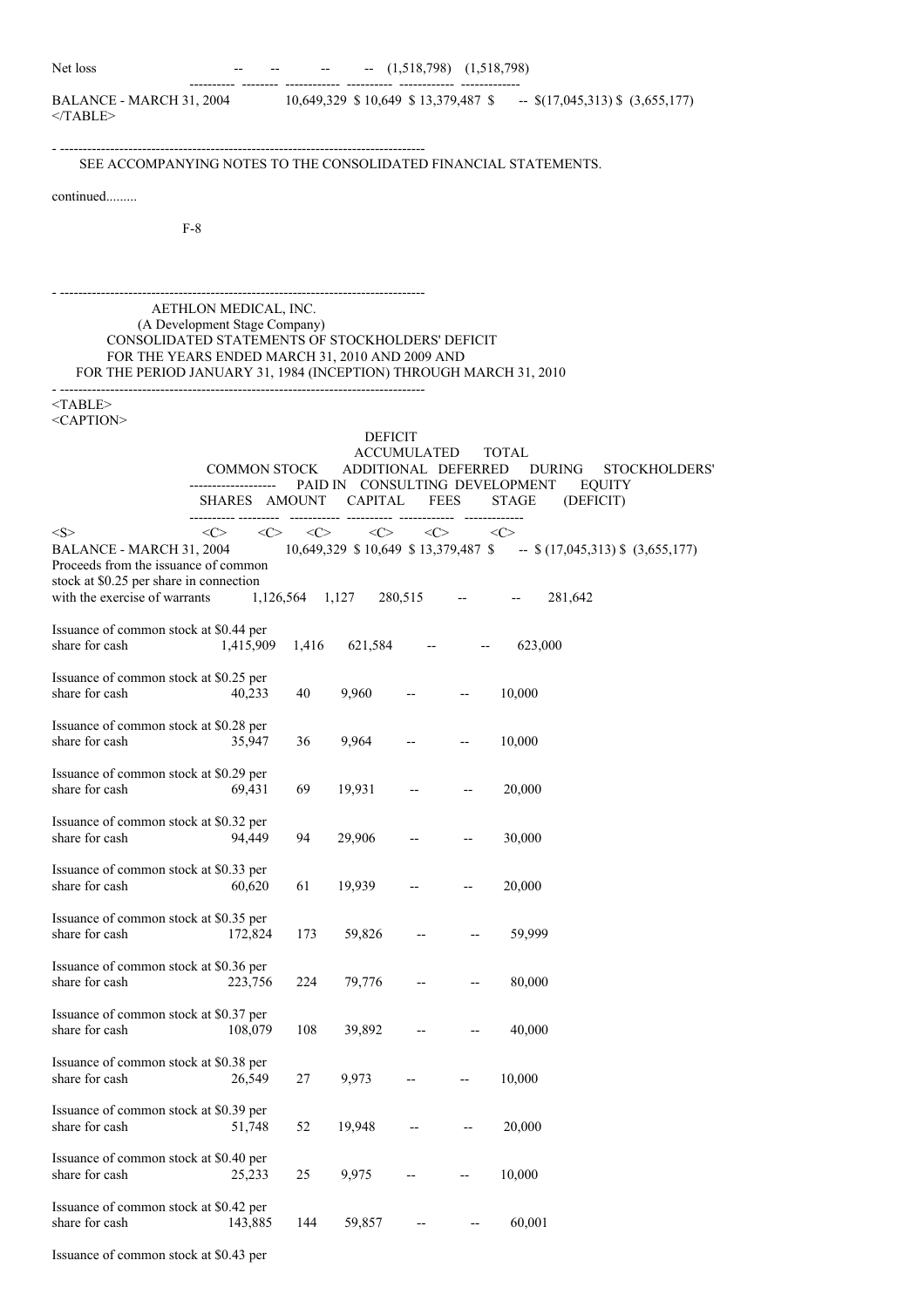| share for cash                                | 70,467  | 70     | 29,930 |      | 30,001 |
|-----------------------------------------------|---------|--------|--------|------|--------|
| Issuance of common stock at \$0.45 per        |         |        |        |      |        |
| share for cash                                | 22,455  | 22     | 9,978  |      | 10,000 |
| Issuance of common stock at \$0.46 per        |         |        |        |      |        |
| share for cash                                | 43,944  | 44     | 19,956 |      | 20,000 |
| Issuance of common stock at \$0.47 per        |         |        |        |      |        |
| share for cash                                | 128,836 | 129    | 59,872 |      | 60,001 |
| Issuance of common stock at \$0.52 per        |         |        |        |      |        |
| share for cash                                | 95,502  | 96     | 49,904 |      | 49,999 |
| Issuance of common stock with warrants        |         |        |        |      |        |
| at \$0.36 per unit for cash                   | 55,556  | 56     | 19,944 |      | 20,000 |
| Issuance of common stock at \$0.27 per        |         |        |        |      |        |
| share for cash                                | 90,000  | 90     | 24,210 |      | 24,300 |
| Issuance of common stock at \$0.50 per        |         |        |        |      |        |
| share for cash                                | 3,000   | 3      | 1,497  |      | 1,500  |
| Issuance of common stock to Fusion            |         |        |        |      |        |
| Capital for "commitment" shares<br>$<$ TABLE> |         | 50,000 | 50     | (50) |        |

## SEE ACCOMPANYING NOTES TO THE CONSOLIDATED FINANCIAL STATEMENTS.

continued.........

F-9

AETHLON MEDICAL, INC. (A Development Stage Company) CONSOLIDATED STATEMENTS OF STOCKHOLDERS' DEFICIT FOR THE YEARS ENDED MARCH 31, 2010 AND 2009 AND FOR THE PERIOD JANUARY 31, 1984 (INCEPTION) THROUGH MARCH 31, 2010

- --------------------------------------------------------------------------------

- --------------------------------------------------------------------------------

- --------------------------------------------------------------------------------

<TABLE> <CAPTION>

|                                                                                                                                               |                                                                                                 |     | <b>DEFICIT</b> | <b>ACCUMULATED</b>  | <b>TOTAL</b>        |                                       |  |
|-----------------------------------------------------------------------------------------------------------------------------------------------|-------------------------------------------------------------------------------------------------|-----|----------------|---------------------|---------------------|---------------------------------------|--|
|                                                                                                                                               | COMMON STOCK ADDITIONAL DEFERRED                                                                |     |                |                     |                     | DURING STOCKHOLDERS'<br><b>EQUITY</b> |  |
|                                                                                                                                               | SHARES AMOUNT CAPITAL                                                                           |     |                | <b>FEES</b>         | <b>STAGE</b>        | (DEFICIT)                             |  |
| < S >                                                                                                                                         | $\langle \zeta \rangle$ $\langle \zeta \rangle$ $\langle \zeta \rangle$ $\langle \zeta \rangle$ |     |                | $\langle C \rangle$ | $\langle C \rangle$ |                                       |  |
| Issuance of common stock to Fusion                                                                                                            |                                                                                                 |     |                |                     |                     |                                       |  |
| Capital for fees                                                                                                                              | 418,604 419                                                                                     |     | (419)          |                     |                     |                                       |  |
| Issuance of common stock at \$0.34 per share<br>in connection with the conversion of notes<br>payable, including interest of \$38,371 479,513 |                                                                                                 |     | 480            | $162,891$ -- --     |                     | 163,371                               |  |
| Issuance of common stock at \$0.44 per<br>share in connection with the conversion<br>of notes payable                                         | 113,636                                                                                         | 114 | 49,886         |                     | 50,000              |                                       |  |
| Issuance of common stock at \$0.25 per<br>share in connection with the conversion<br>of notes payable                                         | 80,000                                                                                          | 80  | 19,920         |                     | 20,000              |                                       |  |
| Issuance of common stock at \$0.49 per<br>share in connection with the conversion<br>of notes payable                                         | 174,606                                                                                         | 175 | 85,382         |                     | 85,557              |                                       |  |
| Issuance of common stock at \$1.75 per<br>share for services                                                                                  | 17,143                                                                                          | 17  | 29,983 --      |                     | 30,000              |                                       |  |
| Issuance of common stock at \$0.44 per<br>share for services                                                                                  | 265,273                                                                                         | 265 | 116,455        |                     | 116,720             |                                       |  |
|                                                                                                                                               |                                                                                                 |     |                |                     |                     |                                       |  |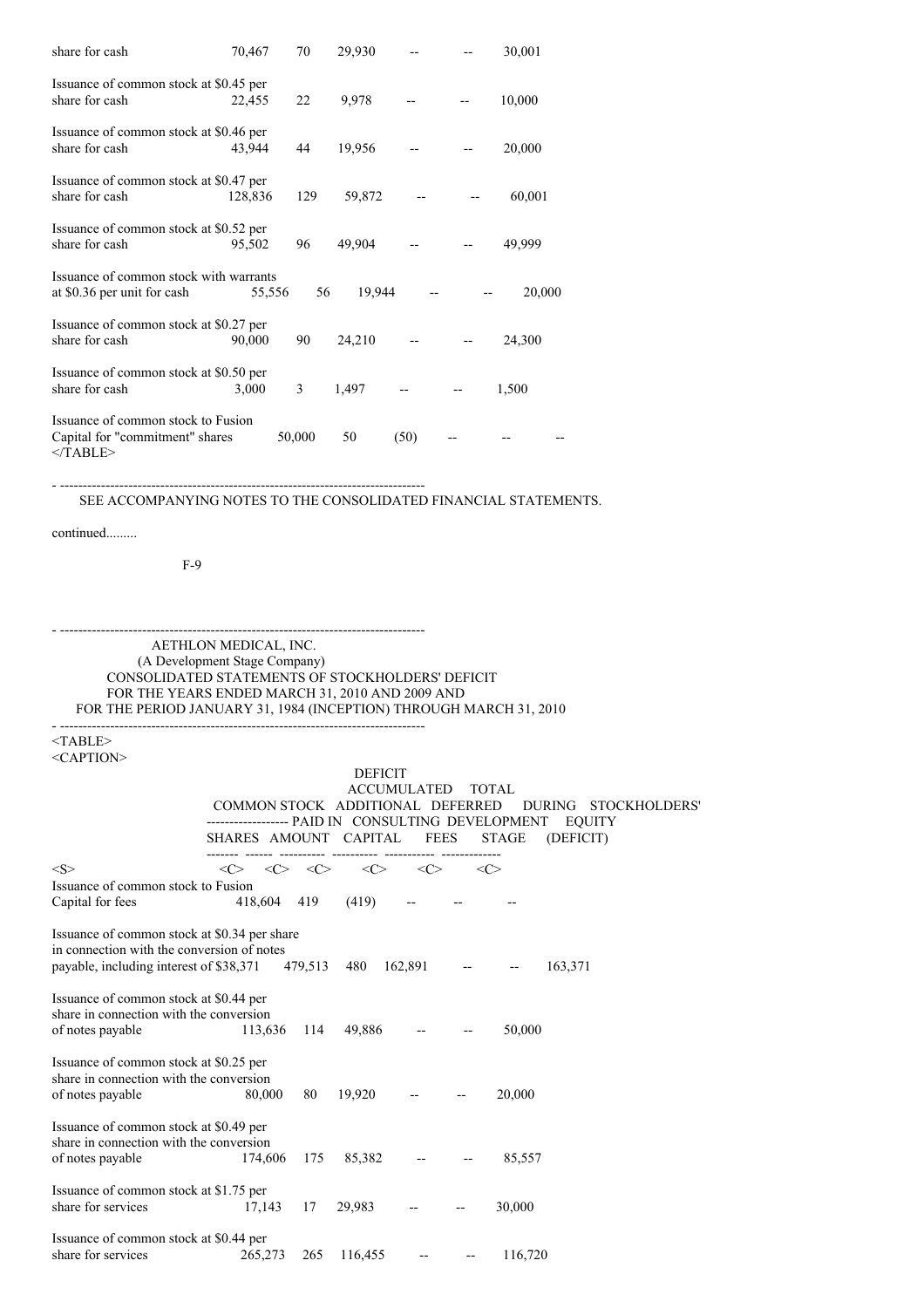| Issuance of common stock at \$0.70 per<br>share for services                                     | 10,715  | 11  | 7,489       |          | 7,500  |
|--------------------------------------------------------------------------------------------------|---------|-----|-------------|----------|--------|
| Issuance of common stock at \$0.73 per<br>share for services                                     | 6,850   | 7   | 4,993       |          | 5,000  |
| Issuance of common stock at \$0.55 per<br>share for services                                     | 46,364  | 46  | 25,454      |          | 25,500 |
| Issuance of common stock at \$0.25 per<br>share for services                                     | 165,492 | 165 | 41,208      |          | 41,373 |
| Issuance of common stock at \$0.45 per<br>share for services                                     | 28,377  | 28  | 12,741      |          | 12,769 |
| Issuance of common stock at \$0.50 per<br>share for services for deferred<br>consulting services | 60,000  | 60  | 29,940      | (30,000) |        |
| Issuance of common stock at \$0.49 per<br>share for services                                     | 25,087  | 25  | 12,318      |          | 12,343 |
| Issuance of common stock at \$0.45 per<br>share for services for deferred<br>consulting services | 66,666  | 67  | 29,933      | (30,000) |        |
| Issuance of common stock at \$0.37 per<br>share for services                                     | 13,369  | 13  | 4,987       |          | 5,000  |
| Issuance of common stock at \$0.42 per<br>share for services                                     | 19,231  | 19  | 7,981       |          | 8,000  |
| Issuance of common stock at \$0.39 per<br>share for services                                     | 18,042  | 18  | 6,982       | $-$      | 7,000  |
| Issuance of common stock at \$0.32 per<br>share for services                                     | 162,678 | 163 | 52,382      |          | 52,545 |
| Issuance of common stock at \$0.31 per<br>share for services                                     | 16,234  | 16  | 4,984       |          | 5,000  |
| Issuance of common stock at \$0.39 per<br>share for employee bonus<br>$<$ /TABLE>                | 22,500  |     | 22<br>8,754 |          | 8,776  |

SEE ACCOMPANYING NOTES TO THE CONSOLIDATED FINANCIAL STATEMENTS.

continued.........

F-10

- --------------------------------------------------------------------------------

- --------------------------------------------------------------------------------

AETHLON MEDICAL, INC. (A Development Stage Company) CONSOLIDATED STATEMENTS OF STOCKHOLDERS' DEFICIT FOR THE YEARS ENDED MARCH 31, 2109 AND 2009 AND FOR THE PERIOD JANUARY 31, 1984 (INCEPTION) THROUGH MARCH 31, 2010 - --------------------------------------------------------------------------------

 $<$ TABLE> <CAPTION>

|                                                                                                      |               |      |                | <b>DEFICIT</b>     |                                |                          |                      |
|------------------------------------------------------------------------------------------------------|---------------|------|----------------|--------------------|--------------------------------|--------------------------|----------------------|
|                                                                                                      |               |      |                |                    |                                |                          |                      |
|                                                                                                      |               |      |                | <b>ACCUMULATED</b> |                                | TOTAL                    |                      |
|                                                                                                      | COMMON STOCK  |      |                |                    | ADDITIONAL DEFERRED            |                          | DURING STOCKHOLDERS' |
|                                                                                                      |               |      |                |                    | PAID IN CONSULTING DEVELOPMENT |                          | <b>EOUITY</b>        |
|                                                                                                      | <b>SHARES</b> |      | AMOUNT CAPITAL |                    | FEES                           | <b>STAGE</b>             | (DEFICIT)            |
|                                                                                                      |               |      |                |                    |                                |                          |                      |
|                                                                                                      |               |      |                |                    |                                |                          |                      |
| $<\!\!S\!\!>$                                                                                        | <c></c>       | <(`> | $\ll$          | <(`>               | $\langle$ $\cap$               | <<>                      |                      |
|                                                                                                      |               |      |                |                    |                                |                          |                      |
|                                                                                                      |               |      |                |                    |                                |                          |                      |
|                                                                                                      |               |      |                |                    |                                |                          |                      |
|                                                                                                      |               |      |                | $- -$              | 30,000                         | $\hspace{0.05cm} \ldots$ | 30,000               |
| Debt discount on debt issued with<br>detachable warrants<br>Amortization of deferred consulting fees |               |      |                | 84,000             | and the company of the         | 84,000                   |                      |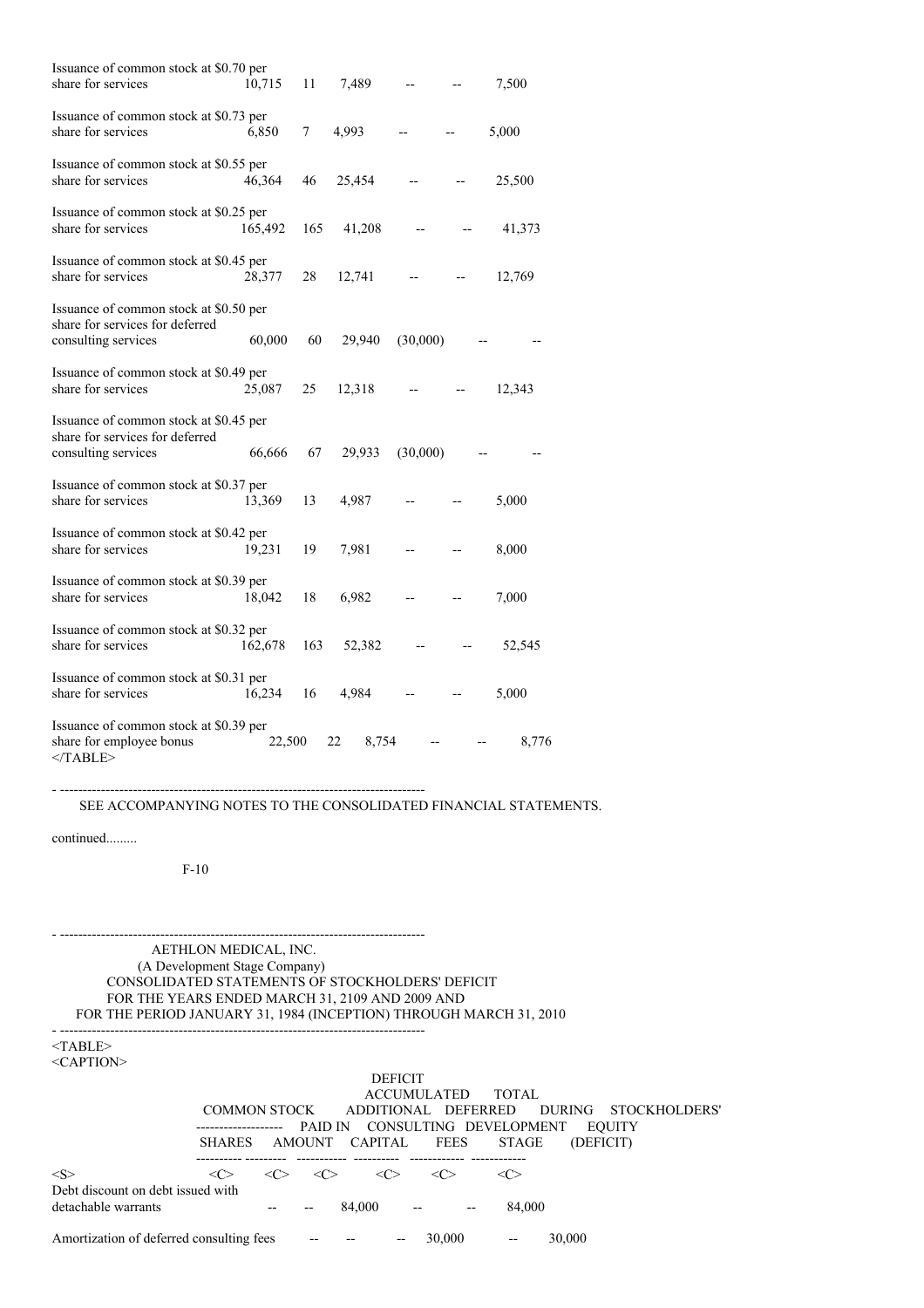| Intrinsic value of options issued to<br>directors                                                                                                      |           | 424,262 |         |                             | 424,262                  |                                                                          |
|--------------------------------------------------------------------------------------------------------------------------------------------------------|-----------|---------|---------|-----------------------------|--------------------------|--------------------------------------------------------------------------|
| Net loss                                                                                                                                               |           |         |         | $(2,096,951)$ $(2,096,951)$ |                          |                                                                          |
| BALANCE - MARCH 31, 2005                                                                                                                               |           |         |         |                             |                          | 17,014,696 \$17,015 \$16,088,280 \$(30,000) \$(19,142,264) \$(3,066,969) |
| Issuance of common stock at \$0.28 per<br>share for cash                                                                                               | 35,947    | 36      | 9,964   |                             | $\overline{\phantom{m}}$ | 10,000                                                                   |
| Issuance of common stock at \$0.26 per<br>share for cash                                                                                               | 38,256    | 38      | 9,962   |                             |                          | 10,000                                                                   |
| Issuance of common stock at \$0.26 per<br>share for cash                                                                                               | 38,401    | 38      | 9,962   |                             |                          | 10,000                                                                   |
| Issuance of common stock at \$0.25 per<br>share for cash                                                                                               | 201,165   | 201     | 49,799  |                             |                          | 50,000                                                                   |
| Issuance of common stock at \$0.25 per<br>share for cash                                                                                               | 80,466    | 80      | 19,920  |                             |                          | 20,000                                                                   |
| Issuance of common stock at \$0.25 per<br>share for cash                                                                                               | 80,466    | 80      | 19,920  |                             |                          | 20,000                                                                   |
| Issuance of common stock at \$0.25 per<br>share for cash                                                                                               | 80,466    | 80      | 19,920  |                             | --                       | 20,000                                                                   |
| Issuance of common stock at \$0.25 per<br>share for cash                                                                                               | 80,466    | 80      | 19,920  |                             | $-$                      | 20,000                                                                   |
| Issuance of common stock at \$0.18 per<br>share for cash                                                                                               | 100,000   | 100     | 17,500  |                             |                          | 17,600                                                                   |
| Issuance of common stock at \$0.25 per<br>Share for cash                                                                                               | 301,744   | 302     | 74,698  |                             |                          | 75,000                                                                   |
| Issuance of common stock at varied<br>prices for cash                                                                                                  | 2,485,249 | 2,485   | 767,512 |                             |                          | 769,997                                                                  |
| Issuance of common stock at \$0.76 per<br>share for cash                                                                                               | 568,181   | 568     | 431,249 |                             |                          | 431,818                                                                  |
| Issuance of common stock at \$0.25 per<br>share in connection with the<br>conversion of notes payable,<br>including interest<br>of \$4,564             | 140,000   | 140     | 34,860  | $- -$                       | $\overline{\phantom{m}}$ | 35,000                                                                   |
| Issuance of common stock at \$0.20<br>per share in connection with the<br>conversion of convertible notes<br>payable, including<br>interest of \$4,943 | 174,716   | 175     | 34,768  |                             |                          | 34,943                                                                   |
| Issuance of common stock at \$0.31 per<br>share for services                                                                                           | 9,740     | 10      | 2,990   |                             |                          | 3,000                                                                    |
| Issuance of common stock at \$0.30 per<br>share for services                                                                                           | 25,134    | 25      | 7,475   |                             |                          | 7,500                                                                    |
| Issuance of common stock at \$0.25 per<br>share for services                                                                                           | 31,424    | 31      | 7,869   |                             |                          | 7,900                                                                    |
| Issuance of common stock at \$0.26 per<br>share for services<br>$<$ /TABLE>                                                                            | 19,084    | 19      | 4,981   |                             |                          | 5,000                                                                    |

- -------------------------------------------------------------------------------- SEE ACCOMPANYING NOTES TO THE CONSOLIDATED FINANCIAL STATEMENTS.

continued.........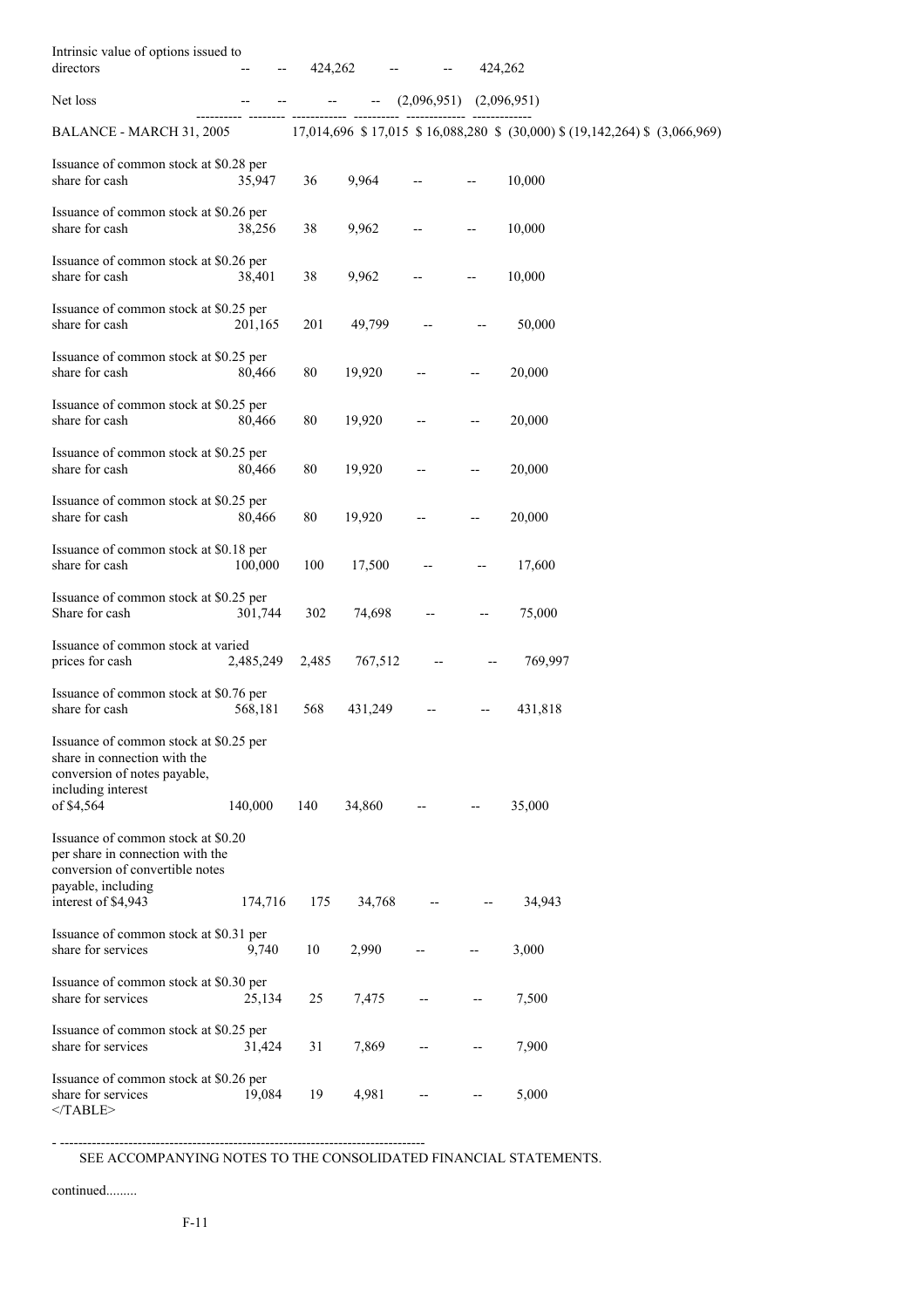AETHLON MEDICAL, INC. (A Development Stage Company) CONSOLIDATED STATEMENTS OF STOCKHOLDERS' DEFICIT FOR THE YEARS ENDED MARCH 31, 2010 AND 2009 AND FOR THE PERIOD JANUARY 31, 1984 (INCEPTION) THROUGH MARCH 31, 2010 - --------------------------------------------------------------------------------

## <TABLE> <CAPTION>

|                                                              |         |                                     | <b>DEFICIT</b>      | ACCUMULATED         |             | <b>TOTAL</b>                                   |                                |
|--------------------------------------------------------------|---------|-------------------------------------|---------------------|---------------------|-------------|------------------------------------------------|--------------------------------|
|                                                              |         | COMMON STOCK ADDITIONAL DEFERRED    |                     |                     |             |                                                | <b>DURING</b><br>STOCKHOLDERS' |
|                                                              |         | SHARES AMOUNT                       | CAPITAL             |                     | <b>FEES</b> | PAID IN CONSULTING DEVELOPMENT<br><b>STAGE</b> | <b>EQUITY</b><br>(DEFICIT)     |
| < S >                                                        | <<>     | $\langle C \rangle$<br><<>          | $\langle C \rangle$ | $\langle C \rangle$ |             | $<\infty$                                      |                                |
| Issuance of common stock at \$0.25 per<br>share for services | 33,228  | 33                                  | 8,407               |                     |             | 8,440                                          |                                |
| Issuance of common stock at \$0.25 per                       |         |                                     |                     |                     |             |                                                |                                |
| share for services                                           | 24,000  | 24                                  | 5,976               |                     |             | 6,000                                          |                                |
| Issuance of common stock at \$0.26 per<br>share for services | 11,450  | 11                                  | 2,989               |                     |             | 3,000                                          |                                |
| Issuance of common stock at \$0.26 per<br>share for services | 19,084  | 19                                  | 4,981               |                     |             | 5,000                                          |                                |
| Issuance of common stock at \$0.26 per<br>share for services | 34,352  | 34                                  | 8,966               |                     |             | 9,000                                          |                                |
| Issuance of common stock at \$0.26 per<br>share for services | 11,450  | 11                                  | 2,989               |                     |             | 3,000                                          |                                |
| Loss on settlement of accrued legal<br>liabilities           |         | 142,245<br>$\overline{\phantom{m}}$ |                     |                     |             | 142,245                                        |                                |
| Issuance of common stock at \$0.24 per<br>share for services | 12,605  | 13                                  | 2,987               |                     |             | 3,000                                          |                                |
| Issuance of common stock at \$0.24 per<br>share for services | 21,008  | 21                                  | 4,979               |                     |             | 5,000                                          |                                |
| Issuance of common stock at \$0.23 per<br>share for services | 21,739  | 22                                  | 4,978               |                     |             | 5,000                                          |                                |
| Issuance of common stock at \$0.23 per<br>share for services | 21,740  | 22                                  | 4,978               |                     |             | 5,000                                          |                                |
| Issuance of common stock at \$0.23 per<br>share for services | 2,155   | 2                                   | 498                 |                     |             | 500                                            |                                |
| Issuance of common stock at \$0.23 per<br>share for services | 91,739  | 92                                  | 21,008              |                     |             | 21,100                                         |                                |
| Issuance of common stock at \$0.21 per<br>share for services | 175,755 | 176                                 | 37,084              |                     |             | 37,260                                         |                                |
| Issuance of common stock at \$0.23 per<br>share for services | 37,863  | 38                                  | 8,519               |                     |             | 8,557                                          |                                |
| Issuance of common stock at \$0.23 per<br>share for services | 21,368  | 21                                  | 4,979               |                     |             | 5,000                                          |                                |
| Issuance of common stock at \$0.21 per<br>share for services | 27,852  | 28                                  | 5,710               |                     |             | 5,738                                          |                                |
| Issuance of common stock at \$0.24 per<br>share for services | 21,186  | 21                                  | 4,979               |                     |             | 5,000                                          |                                |
| Issuance of common stock at \$0.22 per<br>share for services | 35,278  | 35                                  | 7,585               |                     |             | 7,620                                          |                                |
| Issuance of common stock at \$0.38 per<br>share for services | 13,298  | 13                                  | 4,987               |                     |             | 5,000                                          |                                |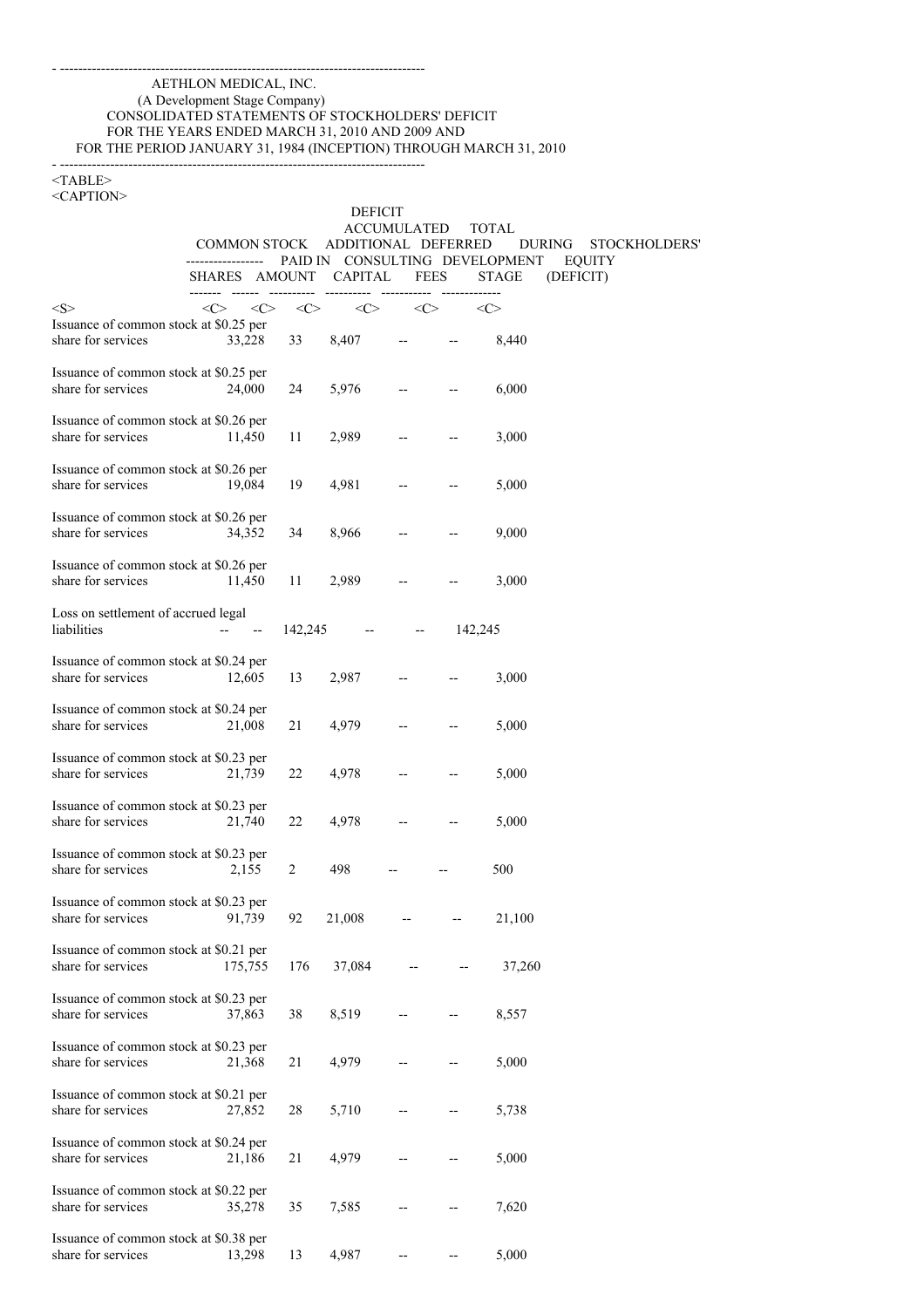| Issuance of common stock at \$0.38 per<br>share for services                                                          | 19,948                                                                                                                  | 20  | 7,640          |                 |                         | 7,660        |                            |
|-----------------------------------------------------------------------------------------------------------------------|-------------------------------------------------------------------------------------------------------------------------|-----|----------------|-----------------|-------------------------|--------------|----------------------------|
| Issuance of common stock at \$0.37 per<br>share for services                                                          | 97,662                                                                                                                  | 98  | 36,037         | $\sim$ - $\sim$ | $\hspace{0.1em} \dashv$ | 36,135       |                            |
| Issuance of common stock at \$0.25 per<br>share for services                                                          | 371,847                                                                                                                 | 372 | 91,137         |                 |                         | 91,509       |                            |
| Issuance of common stock at \$0.25 per<br>share for services<br>$<$ /TABLE>                                           | 73,964                                                                                                                  | 74  | 18,128         |                 |                         | 18,202       |                            |
| SEE ACCOMPANYING NOTES TO THE CONSOLIDATED FINANCIAL STATEMENTS.                                                      |                                                                                                                         |     |                |                 |                         |              |                            |
| continued                                                                                                             |                                                                                                                         |     |                |                 |                         |              |                            |
| $F-12$                                                                                                                |                                                                                                                         |     |                |                 |                         |              |                            |
|                                                                                                                       |                                                                                                                         |     |                |                 |                         |              |                            |
|                                                                                                                       | AETHLON MEDICAL, INC.                                                                                                   |     |                |                 |                         |              |                            |
| CONSOLIDATED STATEMENTS OF STOCKHOLDERS' DEFICIT                                                                      | (A Development Stage Company)                                                                                           |     |                |                 |                         |              |                            |
| FOR THE YEARS ENDED MARCH 31, 2010 AND 2009 AND<br>FOR THE PERIOD JANUARY 31, 1984 (INCEPTION) THROUGH MARCH 31, 2010 |                                                                                                                         |     |                |                 |                         |              |                            |
| <table><br/><caption></caption></table>                                                                               |                                                                                                                         |     |                |                 |                         |              |                            |
|                                                                                                                       |                                                                                                                         |     | <b>DEFICIT</b> | ACCUMULATED     |                         | <b>TOTAL</b> |                            |
|                                                                                                                       | COMMON STOCK ADDITIONAL DEFERRED                                                                                        |     |                |                 |                         |              | DURING STOCKHOLDERS'       |
|                                                                                                                       | -------------- PAID IN CONSULTING DEVELOPMENT<br>SHARES AMOUNT CAPITAL FEES                                             |     |                |                 |                         | <b>STAGE</b> | <b>EQUITY</b><br>(DEFICIT) |
| $<\!\!S\!\!>$                                                                                                         | $\langle C \rangle$ $\langle C \rangle$ $\langle C \rangle$ $\langle C \rangle$ $\langle C \rangle$ $\langle C \rangle$ |     |                |                 |                         |              |                            |
| Issuance of common stock at \$0.29 per<br>share for services                                                          | 13,333                                                                                                                  | 13  | 3,827          |                 |                         | 3,840        |                            |
| Issuance of common stock at \$0.33 per<br>share for services                                                          | 15,060                                                                                                                  | 15  | $4,985$ -- --  |                 |                         | 5,000        |                            |
| Issuance of common stock at \$0.24 per<br>share for services                                                          | 579,813                                                                                                                 | 580 | 138,575        |                 |                         | 139,155      |                            |
| Issuance of common stock at \$0.28 and<br>\$0.33 per share for services                                               | 66,017                                                                                                                  |     | 19,934<br>66   |                 |                         | 20,000       |                            |
| Issuance of common stock at \$0.36 per<br>share for services                                                          | 13,889                                                                                                                  | 14  | 4,986          |                 |                         | 5,000        |                            |
| Issuance of common stock at \$0.33 per<br>share for services                                                          | 9,091                                                                                                                   | 9   | 2,989          |                 |                         | 2,999        |                            |
| Issuance of common stock at \$0.28 per<br>share for services                                                          | 10,563                                                                                                                  | 11  | 2,991          |                 |                         | 3,001        |                            |
| Issuance of common stock at \$0.33 per<br>share for services                                                          | 150,000                                                                                                                 | 150 | 48,850         | (49,000)        |                         |              |                            |
| Issuance of common stock at \$0.28 per<br>share for services                                                          | 35,714                                                                                                                  | 36  | 9,964          |                 |                         | 10,000       |                            |
| Issuance of common stock at \$0.33 per<br>share for services                                                          | 15,152                                                                                                                  | 15  | 4,985          |                 |                         | 5,000        |                            |
| Issuance of common stock at \$0.28 per<br>per share for services                                                      | 17,730                                                                                                                  | 18  | 4,982          |                 | $-\, -$                 | 5,000        |                            |
| Issuance of common stock at \$0.20 and<br>\$0.37 per share for services                                               | 79,255                                                                                                                  |     | 79<br>19,894   |                 |                         | 19,974       |                            |
|                                                                                                                       |                                                                                                                         |     |                |                 |                         |              |                            |

Issuance of common stock at \$0.33 per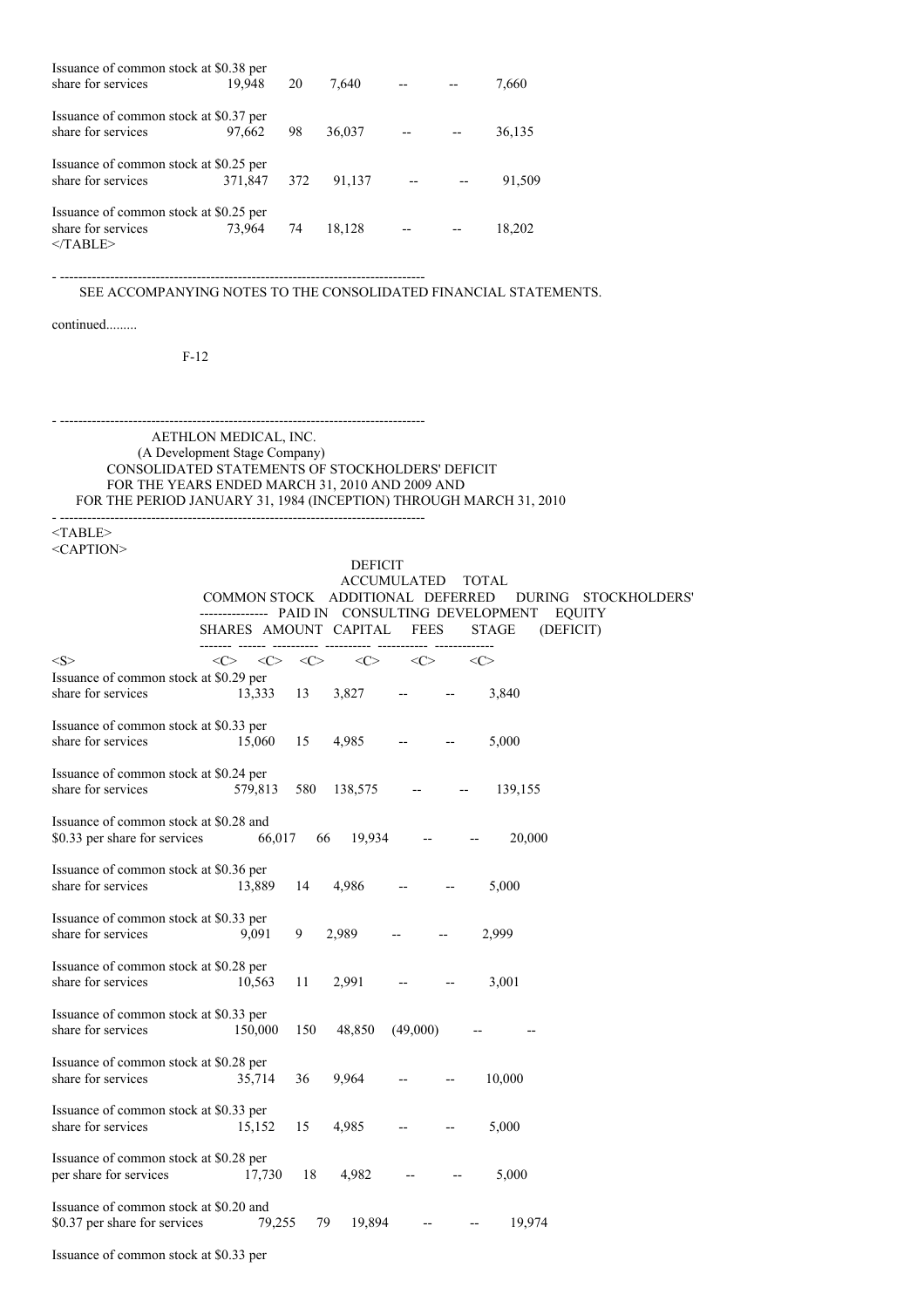| share for services                                                                       | 33,333  | 33                       | 9,967            |            |                                                                  | 10,000  |  |  |
|------------------------------------------------------------------------------------------|---------|--------------------------|------------------|------------|------------------------------------------------------------------|---------|--|--|
| Issuance of common stock at \$0.39 per<br>share for services                             | 220,080 | 220                      | $85,171$ --      |            |                                                                  | 85,391  |  |  |
| Issuance of common stock at \$0.49 per<br>share for services                             | 7,275   | 7                        | $3,543$ -- --    |            |                                                                  | 3,550   |  |  |
| Issuance of common stock at \$0.34 per<br>share for services                             | 27,284  | 27                       | 9,170            |            |                                                                  | 9,197   |  |  |
| Issuance of common stock at \$0.33 per<br>share for services                             | 158,046 | 158                      | 51,997           | $\sim$ $-$ |                                                                  | 52,155  |  |  |
| Issuance of common stock at \$0.20 per<br>share for services                             | 836,730 | 837                      | 166,509          |            | $\begin{array}{ccc} -\epsilon & \epsilon & \epsilon \end{array}$ | 167,346 |  |  |
| Issuance of cashless warrants                                                            | 389,168 |                          | 389              | (389)      |                                                                  |         |  |  |
| Conversion of accrued salaries to<br>employee stock options                              |         |                          | $300,000$ -- --  |            |                                                                  | 300,000 |  |  |
| Debt discount on debt issued with<br>detachable warrants                                 |         |                          | $-$ 119,610 -- - |            |                                                                  | 119,610 |  |  |
| Interest expense related to beneficial<br>conversion feature                             |         |                          | $-222,375$ $ -$  |            |                                                                  | 222,375 |  |  |
| Professional fees related to registration<br>$(76, 732)$ -- --<br>statement<br>(76, 732) |         |                          |                  |            |                                                                  |         |  |  |
| Amortization of deferred consulting<br>fees<br>$<$ TABLE>                                |         | $\overline{\phantom{m}}$ | $34,083$ --      |            | 34,083                                                           |         |  |  |
| GEE A CCOMBANIVING MOTES TO THE COMSOLIDATED ENJAMCIAL STATE                             |         |                          |                  |            |                                                                  |         |  |  |

SEE ACCOMPANYING NOTES TO THE CONSOLIDATED FINANCIAL STATEMENTS.

- --------------------------------------------------------------------------------

continued.........

F-13

AETHLON MEDICAL, INC. (A Development Stage Company) CONSOLIDATED STATEMENTS OF STOCKHOLDERS' DEFICIT FOR THE YEARS ENDED MARCH 31, 2010 AND 2009 AND FOR THE PERIOD JANUARY 31, 1984 (INCEPTION) THROUGH MARCH 31, 2010 - --------------------------------------------------------------------------------

<TABLE>

<CAPTION>

# DEFICIT ACCUMULATED TOTAL COMMON STOCK ADDITIONAL DEFERRED DURING STOCKHOLDERS' ------------------- PAID IN CONSULTING DEVELOPMENT EQUITY SHARES AMOUNT CAPITAL FEES STAGE (DEFICIT) ---------- -------- ------------ ---------- ------------- ------------- <S> <C> <C> <C> <C> <C> <C> Reclassification of derivative liabilities upon registration of shares underlying warrants -- -- 1,090,000 -- - 1,090,000 Net loss -- -- - - - - (2,920,183) (2,920,183) ---------- -------- ------------ ---------- ------------- ------------- BALANCE - MARCH 31, 2006 25,383,705 \$ 25,380 \$ 20,322,498 \$ (44,917) \$ (22,062,447) \$ (1,759,484) ---------- -------- ------------ ---------- ------------- ------------- Issuance of common stock at varied prices for cash 2,649,773 2,650 794,097 -- - 796,747 Issuance of common stock at \$0.18 per share for cash 555,556 556 99,444 -- - 100,000 Issuance of common stock at \$0.30 per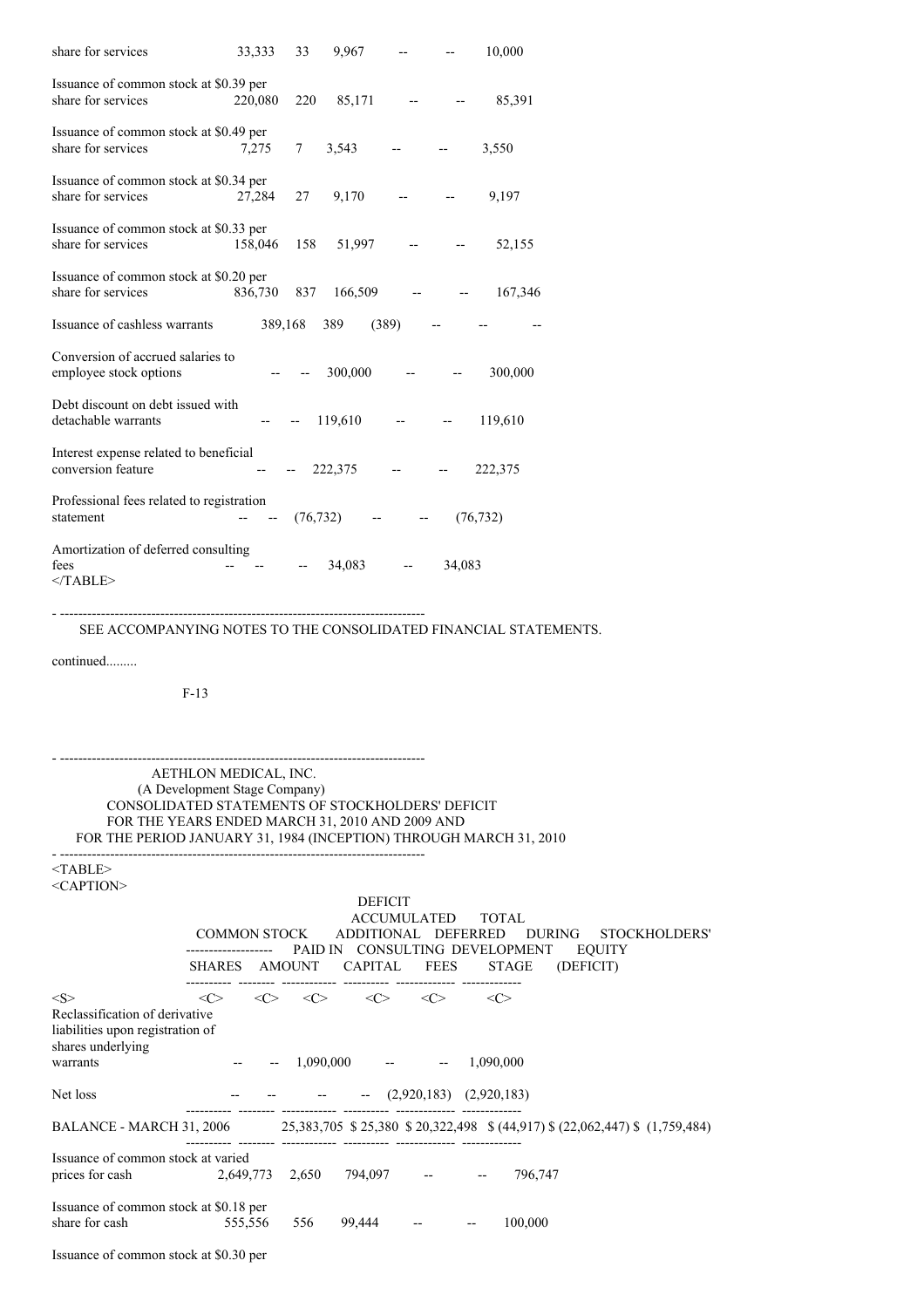| share for cash                                                                                         | 1,333,333 | 1,333 | 398,667 |     |    | 400,000 |
|--------------------------------------------------------------------------------------------------------|-----------|-------|---------|-----|----|---------|
| Issuance of common stock at \$0.24<br>per share in connection with the<br>conversion of notes payable, |           |       |         |     |    |         |
| including interest<br>of \$18,750                                                                      | 107,759   | 108   | 43,642  | $-$ |    | 43,750  |
| Issuance of common stock at \$0.24 per<br>share for services                                           | 33,058    | 33    | 7,967   |     |    | 8,000   |
| Issuance of common stock at \$0.25 per<br>share for services                                           | 126,065   | 127   | 31,858  | $-$ |    | 31,985  |
| Issuance of common stock at \$0.26 per<br>share for services                                           | 156,485   | 156   | 40,349  | $-$ |    | 40,505  |
| Issuance of common stock at \$0.27 per<br>share for services                                           | 30,075    | 30    | 7,970   |     |    | 8,000   |
| Issuance of common stock at \$0.28 per<br>share for services                                           | 43,819    | 44    | 12,256  |     |    | 12,300  |
| Issuance of common stock at \$0.29 per<br>share for services                                           | 14,563    | 15    | 4,150   | $-$ | -- | 4,165   |
| Issuance of common stock at \$0.30 per<br>share for services                                           | 18.454    | 19    | 5,531   | $-$ |    | 5,550   |
| Issuance of common stock at \$0.31 per<br>share for services                                           | 32,984    | 33    | 10,467  |     |    | 10,500  |
| Issuance of common stock at \$0.32 per<br>share for services                                           | 52,722    | 53    | 17,947  | $-$ |    | 18,000  |
| Issuance of common stock at \$0.34 per<br>share for services                                           | 29,965    | 30    | 9,470   |     |    | 9,500   |
| Issuance of common stock at \$0.37 per<br>share for services                                           | 132,765   | 133   | 48,725  | $-$ |    | 48,858  |
| Issuance of common stock at \$0.40 per<br>share for services                                           | 7,813     | 8     | 2,492   |     |    | 2,500   |
| Issuance of common stock at \$0.45 per<br>share for services                                           | 3,363     | 3     | 1,497   |     |    | 1,500   |
| Issuance of common stock at \$0.47 per<br>share for services<br>$<$ TABLE>                             | 14,535    | 15    | 4,985   |     |    | 5,000   |

- --------------------------------------------------------------------------------

SEE ACCOMPANYING NOTES TO THE CONSOLIDATED FINANCIAL STATEMENTS.

continued.........

F-14

- --------------------------------------------------------------------------------

AETHLON MEDICAL, INC. (A Development Stage Company) CONSOLIDATED STATEMENTS OF STOCKHOLDERS' DEFICIT FOR THE YEARS ENDED MARCH 31, 2010 AND 2009 AND FOR THE PERIOD JANUARY 31, 1984 (INCEPTION) THROUGH MARCH 31, 2010 - --------------------------------------------------------------------------------

<TABLE> <CAPTION>

> DEFICIT ACCUMULATED TOTAL COMMON STOCK ADDITIONAL DEFERRED DURING STOCKHOLDERS' --------------------- PAID IN CONSULTING DEVELOPMENT EQUITY SHARES AMOUNT CAPITAL FEES STAGE (DEFICIT)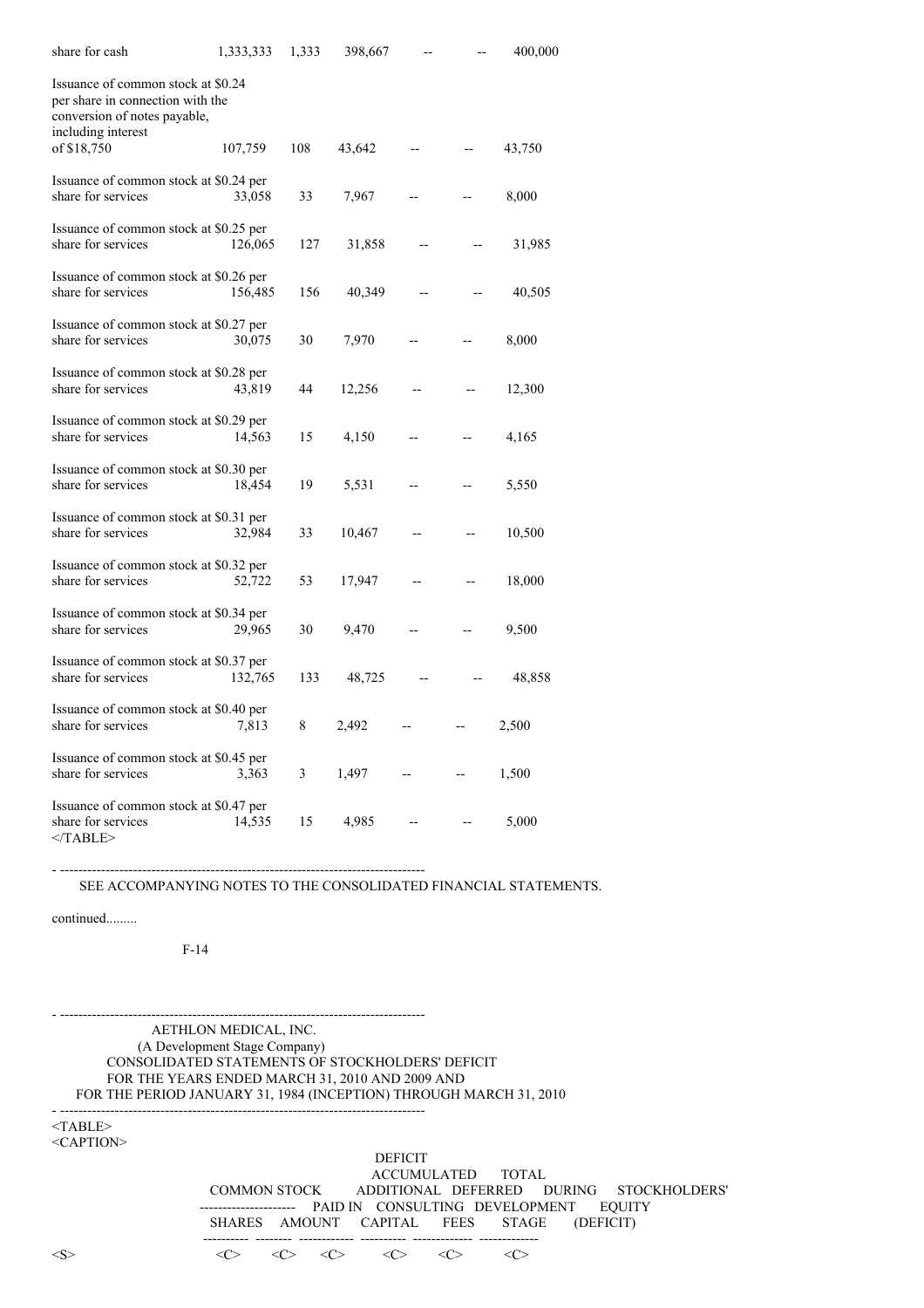| Issuance of common stock at \$0.50 per<br>share for services                                     | 35,601                        | 36    | 17,765          |                                      | 17,801                                                              |
|--------------------------------------------------------------------------------------------------|-------------------------------|-------|-----------------|--------------------------------------|---------------------------------------------------------------------|
| Issuance of common stock at \$0.51 per<br>share for services                                     | 21,078                        | 21    | 10,728          |                                      | 10,749                                                              |
| Issuance of common stock at \$0.53 per<br>share for services                                     | 20,127                        | 20    | 8,980           |                                      | 9,000                                                               |
| Issuance of common stock at \$0.55 per<br>share for services                                     | 4,545                         | 5     | 2,495           |                                      | 2,500                                                               |
| Issuance of common stock at \$0.58 per<br>share for services                                     | 17,332                        | 17    | 9,983           |                                      | 10,000                                                              |
| Issuance of common stock at \$0.59 per<br>share for services                                     | 8,532                         | 9     | 4,991           |                                      | 5,000                                                               |
| Issuance of common stock at \$0.61 per<br>share for services                                     | 4,934                         | 5     | 2,995           |                                      | 3,000                                                               |
| Issuance of common stock at \$0.79 per<br>share for services                                     | 10,095                        | 9     | 7,990           |                                      | 8,000                                                               |
| Issuance of common stock at \$0.81 per<br>share for services                                     | 3,086                         | 3     | 2,497           |                                      | 2,500                                                               |
| Adjustment for issuance of<br>cashless warrants                                                  | (144,099)                     | (140) | 140             |                                      |                                                                     |
| Issuance of commitment shares                                                                    | 1,050,000                     |       | 1,050           | (1,050)                              |                                                                     |
| Interest expense related to beneficial<br>conversion feature                                     |                               |       | 50,000          |                                      | 50,000                                                              |
| Amortization of deferred consulting fees                                                         |                               |       |                 | 44,917                               | 44,917                                                              |
| Issuance of common stock for option<br>to obtain licensing rights<br>to cancer patent            | 40,000                        | 40    | 10,760          |                                      | 10,800                                                              |
| Stock compensation expense                                                                       |                               |       | 38,132          |                                      | 38,132                                                              |
| Issuance of common stock at \$0.20 per<br>Share in settlement of<br>accrued liabilities          | $114,130$ $114$ $22,997$ -- - |       |                 |                                      | 23,111                                                              |
| Reclassification of derivative liabilities<br>upon registration of shares underlying<br>warrants |                               |       | $- (1,090,000)$ | $\sim$ $ \sim$                       | (1,090,000)                                                         |
| Net loss                                                                                         |                               |       |                 | -- - - - $(6,024,545)$ $(6,024,545)$ |                                                                     |
| BALANCE - MARCH 31, 2007                                                                         |                               |       |                 |                                      | 31,912,153 \$31,914 \$20,963,419 \$ -- \$(28,086,992) \$(7,091,660) |

 $<$ /TABLE>

SEE ACCOMPANYING NOTES TO THE CONSOLIDATED FINANCIAL STATEMENTS.

continued.........

F-15

- --------------------------------------------------------------------------------

- --------------------------------------------------------------------------------

AETHLON MEDICAL, INC. (A Development Stage Company) CONSOLIDATED STATEMENTS OF STOCKHOLDERS' DEFICIT FOR THE YEARS ENDED MARCH 31, 2010 AND 2009 AND FOR THE PERIOD JANUARY 31, 1984 (INCEPTION) THROUGH MARCH 31, 2010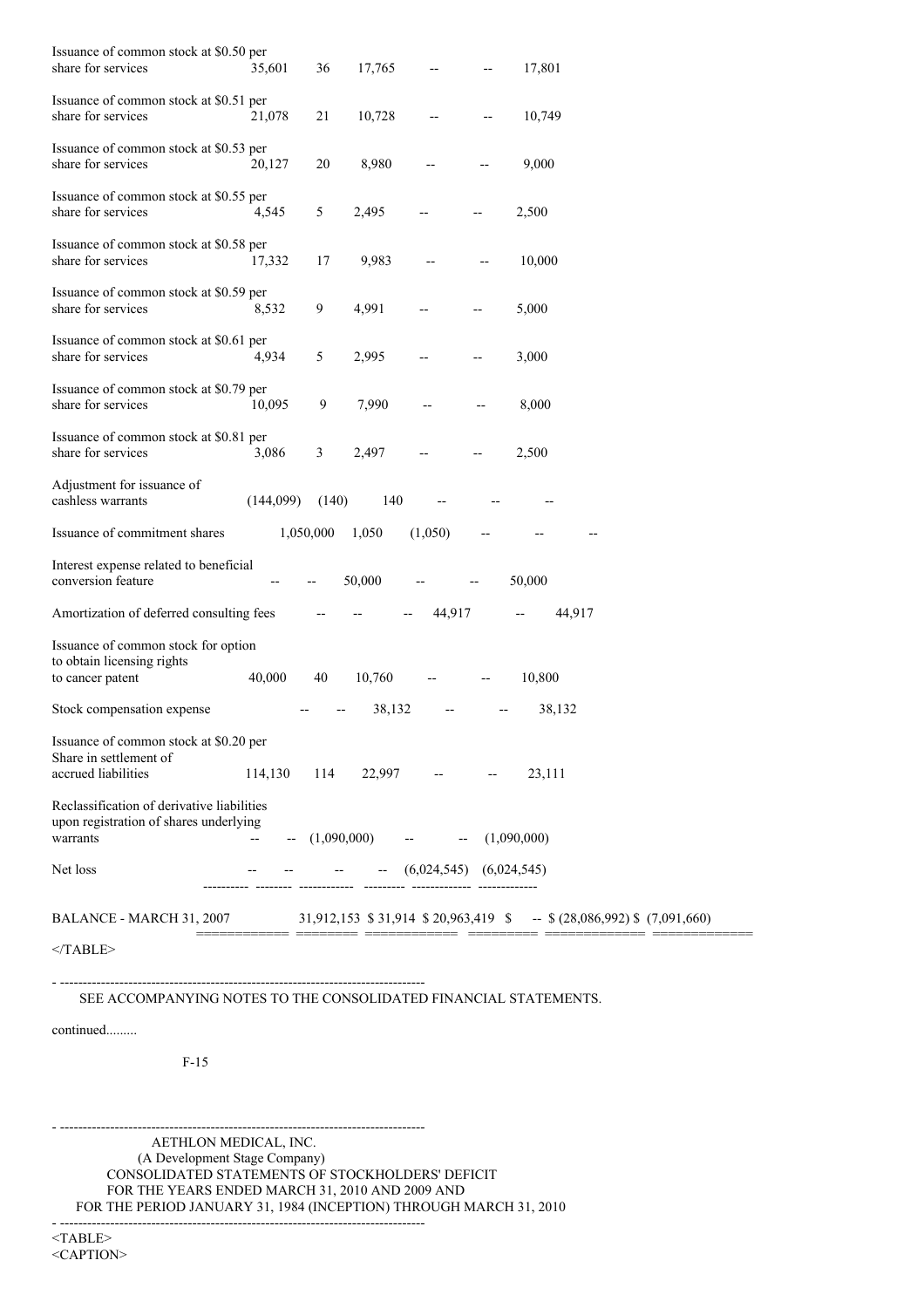### DEFICIT ACCUMULATED TOTAL COMMON STOCK ADDITIONAL DEFERRED DURING STOCKHOLDERS' -------------------- PAID IN CONSULTING DEVELOPMENT EQUITY SHARES AMOUNT CAPITAL FEES STAGE (DEFICIT)

| $<\!\!S\!\!>$<br>BALANCE - MARCH 31, 2007 31, 912, 153 \$ 31, 914 \$ 20, 963, 419 \$ -- \$ (28, 086, 992) \$ (7, 091, 660) | $\langle \langle \rangle \rangle$ $\langle \langle \rangle \rangle$ $\langle \langle \rangle \rangle$ $\langle \langle \rangle \rangle$ $\langle \langle \rangle$ |                  |                              |                                                                                                                                                                                                                                                                                                                                                                                              | $\langle \cdot \rangle$                       |                              |  |
|----------------------------------------------------------------------------------------------------------------------------|-------------------------------------------------------------------------------------------------------------------------------------------------------------------|------------------|------------------------------|----------------------------------------------------------------------------------------------------------------------------------------------------------------------------------------------------------------------------------------------------------------------------------------------------------------------------------------------------------------------------------------------|-----------------------------------------------|------------------------------|--|
| Issuance of common stock at \$0.50 per<br>share for cash                                                                   |                                                                                                                                                                   |                  | 2,560,000 2,560 1,187,840 -- |                                                                                                                                                                                                                                                                                                                                                                                              | $- -$                                         | 1,190,400                    |  |
| Issuance of common stock at \$1.00 per<br>share for cash                                                                   | 100,000                                                                                                                                                           | 100              | 99,900                       |                                                                                                                                                                                                                                                                                                                                                                                              | $\mathord{\hspace{1pt}\text{--}\hspace{1pt}}$ | 100,000                      |  |
| Issuance of common stock at \$0.24 per<br>share for services                                                               | 71,045                                                                                                                                                            | 71               | 16,980                       |                                                                                                                                                                                                                                                                                                                                                                                              | $\overline{\phantom{m}}$                      | 17,051                       |  |
| Issuance of common stock at \$0.48 per<br>share for services                                                               | 41,999                                                                                                                                                            | 42               | 19,958                       |                                                                                                                                                                                                                                                                                                                                                                                              |                                               | 20,000                       |  |
| Issuance of common stock at \$0.49 per<br>share for services                                                               | 13,017                                                                                                                                                            | 13               | 6,399                        |                                                                                                                                                                                                                                                                                                                                                                                              |                                               | 6,413                        |  |
| Issuance of common stock at \$0.50 per<br>share for services                                                               | 45,380                                                                                                                                                            | 45               | 22,645                       |                                                                                                                                                                                                                                                                                                                                                                                              |                                               | 22,690                       |  |
| Issuance of common stock at \$0.53 per<br>share for services                                                               | 75,000                                                                                                                                                            | 75               | 39,675                       |                                                                                                                                                                                                                                                                                                                                                                                              |                                               | 39,750                       |  |
| Issuance of common stock at \$0.57 per<br>share for services                                                               | 7,895                                                                                                                                                             | 8                | 4,492                        |                                                                                                                                                                                                                                                                                                                                                                                              |                                               | 4,500                        |  |
| Issuance of common stock at \$0.58 per<br>share for services                                                               | 36,487                                                                                                                                                            | 36               | 21,164                       | $\frac{1}{2} \frac{1}{2} \frac{1}{2} \frac{1}{2} \frac{1}{2} \frac{1}{2} \frac{1}{2} \frac{1}{2} \frac{1}{2} \frac{1}{2} \frac{1}{2} \frac{1}{2} \frac{1}{2} \frac{1}{2} \frac{1}{2} \frac{1}{2} \frac{1}{2} \frac{1}{2} \frac{1}{2} \frac{1}{2} \frac{1}{2} \frac{1}{2} \frac{1}{2} \frac{1}{2} \frac{1}{2} \frac{1}{2} \frac{1}{2} \frac{1}{2} \frac{1}{2} \frac{1}{2} \frac{1}{2} \frac{$ |                                               | 21,200                       |  |
| Issuance of common stock at \$0.60 per<br>share for services                                                               | 120,033                                                                                                                                                           | 120              | 71,490                       |                                                                                                                                                                                                                                                                                                                                                                                              |                                               | 71,610                       |  |
| Issuance of common stock at \$0.61 per<br>share for services                                                               | 103,106                                                                                                                                                           | 103              | $62,791$ --                  |                                                                                                                                                                                                                                                                                                                                                                                              | $\overline{\phantom{a}}$                      | 62,894                       |  |
| Issuance of common stock at \$0.63 per<br>share for services                                                               | 10,174                                                                                                                                                            | 10               | $6,440$ -- --                |                                                                                                                                                                                                                                                                                                                                                                                              |                                               | 6,450                        |  |
| Issuance of common stock at \$0.65 per<br>share for services                                                               | 4,601                                                                                                                                                             | 5                | 2,995                        | $\overline{\phantom{a}}$                                                                                                                                                                                                                                                                                                                                                                     |                                               | 3,000                        |  |
| Issuance of common stock at \$0.68 per<br>share for services                                                               | 17,127                                                                                                                                                            | 17               | 11,583                       |                                                                                                                                                                                                                                                                                                                                                                                              |                                               | 11,600                       |  |
| Issuance of common stock at \$0.69 per<br>share for services                                                               | 7,246                                                                                                                                                             | 7                | 4,993                        |                                                                                                                                                                                                                                                                                                                                                                                              |                                               | 5,000                        |  |
| Issuance of common stock at \$0.76 per<br>share for services                                                               | 17,061                                                                                                                                                            | 17               | 12,983                       |                                                                                                                                                                                                                                                                                                                                                                                              |                                               | 13,000                       |  |
| Issuance of common stock at \$0.78 per<br>share for services                                                               | 19,179                                                                                                                                                            | 19               | 14,981                       |                                                                                                                                                                                                                                                                                                                                                                                              |                                               | 15,000                       |  |
| Exercise of cashless warrants                                                                                              |                                                                                                                                                                   | 49,414           | (49)<br>49                   |                                                                                                                                                                                                                                                                                                                                                                                              |                                               |                              |  |
| Issuance of common stock for<br>option exercises by director                                                               | 250,000                                                                                                                                                           |                  | 250<br>94,750                |                                                                                                                                                                                                                                                                                                                                                                                              |                                               | 95,000                       |  |
| Common stock units issued under<br>renegotiation of                                                                        |                                                                                                                                                                   |                  |                              |                                                                                                                                                                                                                                                                                                                                                                                              |                                               |                              |  |
| convertible notes<br>Beneficial conversion feature on<br>convertible debt<br>$<$ TABLE>                                    | 2,149,582                                                                                                                                                         | 2,150<br>$-\, -$ | 5,390,514<br>38,197          | $\qquad \qquad -$                                                                                                                                                                                                                                                                                                                                                                            | $\frac{1}{2}$ and $\frac{1}{2}$<br>$-\!$      | 5,392,664<br>$-\!$<br>38,197 |  |

- --------------------------------------------------------------------------------

SEE ACCOMPANYING NOTES TO THE CONSOLIDATED FINANCIAL STATEMENTS.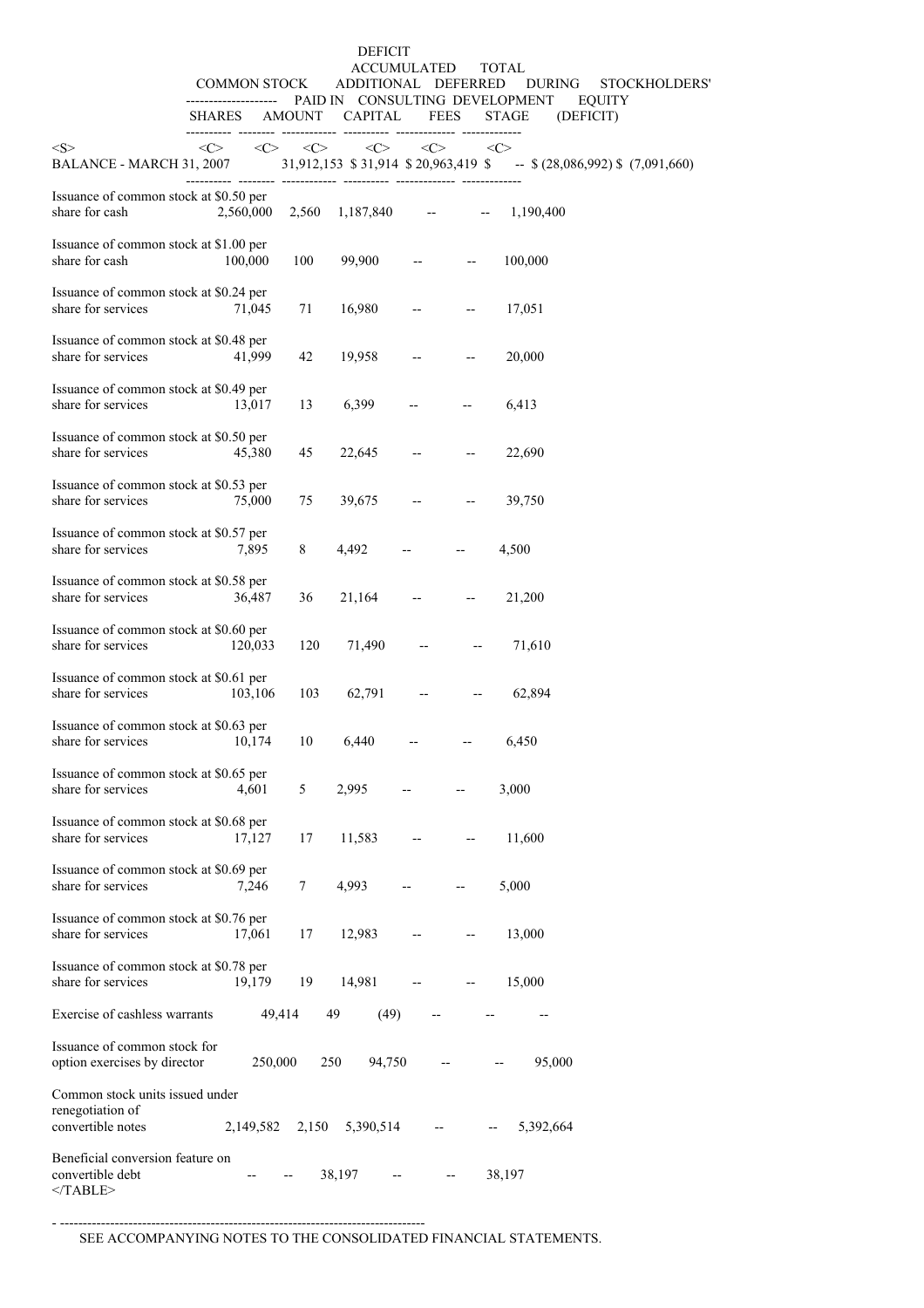### AETHLON MEDICAL, INC. (A Development Stage Company) CONSOLIDATED STATEMENTS OF STOCKHOLDERS' DEFICIT FOR THE YEARS ENDED MARCH 31, 2010 AND 2009 AND FOR THE PERIOD JANUARY 31, 1984 (INCEPTION) THROUGH MARCH 31, 2010 - --------------------------------------------------------------------------------

- --------------------------------------------------------------------------------

<TABLE> <CAPTION>

DEFICIT ACCUMULATED TOTAL COMMON STOCK ADDITIONAL DEFERRED DURING STOCKHOLDERS' -------------------- PAID IN CONSULTING DEVELOPMENT EQUITY SHARES AMOUNT CAPITAL FEES STAGE (DEFICIT) ---------- -------- ------------ ---------- ------------- -------------  $\langle \mathbb{S} \rangle$   $\langle \mathbb{C} \rangle$   $\langle \mathbb{C} \rangle$   $\langle \mathbb{C} \rangle$   $\langle \mathbb{C} \rangle$   $\langle \mathbb{C} \rangle$   $\langle \mathbb{C} \rangle$ Issuance of common stock in exchange for licensing rights 15,152 15 4,985 -- - 5,000 Stock compensation expense -- -- 487,093 -- - 487,093 Issuance of common stock in connection with the conversion of notes payable 1,365,500 1,366 279,782 -- - 281,148 Net loss -- -- -- -- - (4,140,264) (4,140,264) ---------- -------- ------------ ---------- ------------- ------------- BALANCE - MARCH 31, 2008 38,991,151 \$ 38,992 \$ 28,866,000 \$ -- \$ (32,227,256) \$ (3,322,264) ---------- -------- ------------ ---------- ------------- ------------- Issuance of common stock at \$0.59 per share for services 10,170 10 5,990 -- - 6,000 Issuance of common stock under licensing agreement 10,849 11 5,739 -- - 5,750 Issuance of common stock at \$0.45 per share for services  $6,667$   $7$   $2,993$  -- -  $3,000$ Issuance of common stock at \$0.50 per share for cash  $1,000,000$   $1,000$   $499,000$  -- - 500,000 Issuance of common stock in connection with the conversion of notes payable 232,033 232 39,093 -- - - 39,325 Issuance of common stock at \$0.41 per share for services 25,610 26 10,474 -- - 10,500 Issuance of common stock in connection with the conversion of accounts payable due to related parties  $1,015,050$   $1,015$   $331,264$  --  $332,279$ Issuance of common stock in connection with the payment of interest and damages to convertible noteholders  $966,750$   $967$   $472,741$  --  $473,708$ Issuance of common stock at \$0.45 per share for legal services 110,138 110 49,452 -- - 49,562 Issuance of common stock at \$0.40 per share for services 38,150 38 15,222 -- - 15,260 Issuance of common stock at \$0.50 per Share under warrant exercises 770,000 770 191,730 -- - 192,500 Issuance of common stock at \$0.50 per share under warrant exercises  $200,000$   $200$   $49,800$  -- -- 50,000 Issuance of common stock at \$0.19 per share for legal services 98,684 99 18,651 -- - 18,750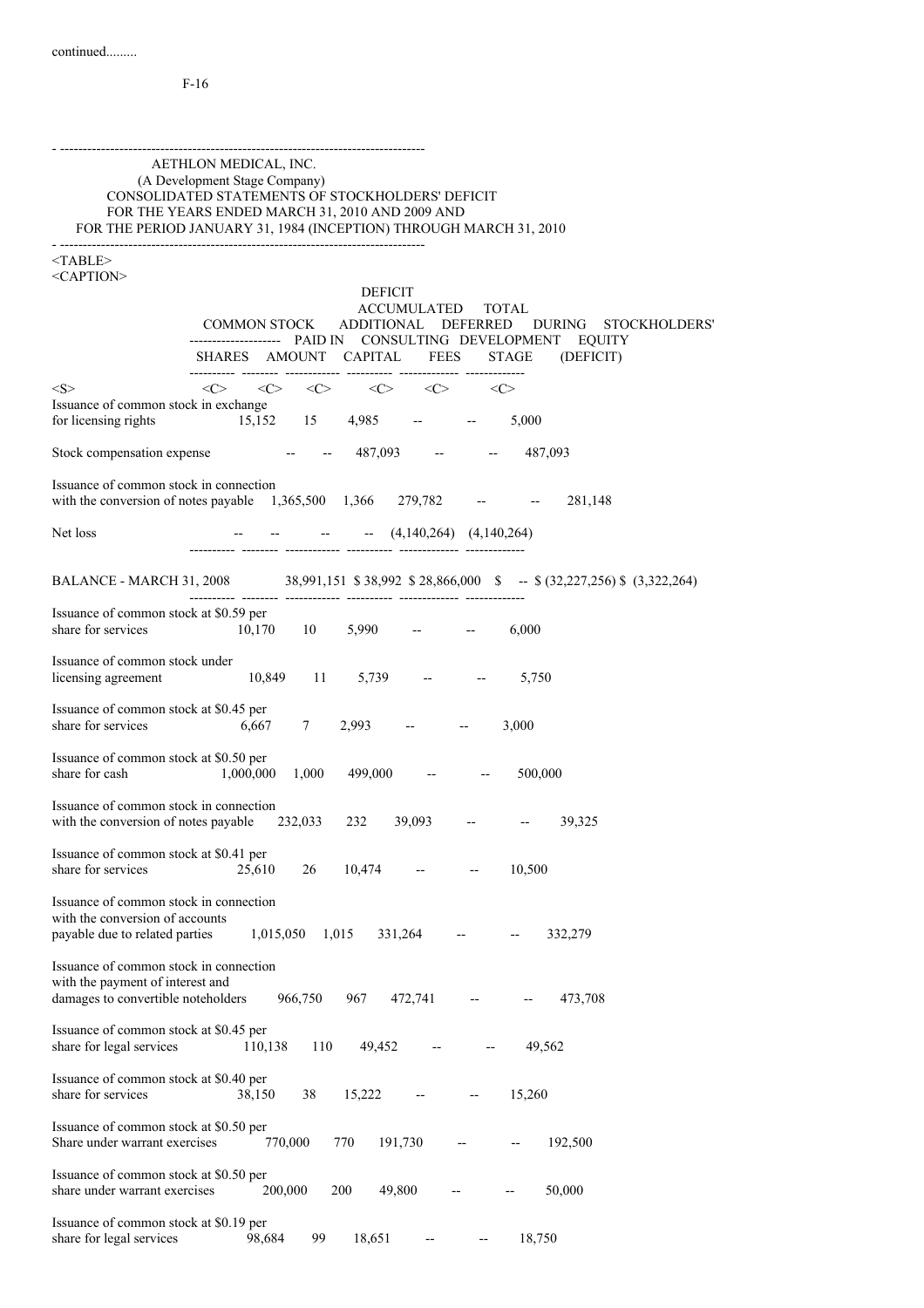| Issuance of common stock at \$0.28 per<br>share for legal services | 59,950  | 60  | 16.546  |  | 16,606  |
|--------------------------------------------------------------------|---------|-----|---------|--|---------|
|                                                                    |         |     |         |  |         |
| Issuance of common stock at \$0.25 per                             |         |     |         |  |         |
| share for cash                                                     | 700,000 | 700 | 165,550 |  | 166,250 |
| Issuance of common stock at \$0.25 per                             |         |     |         |  |         |
|                                                                    |         |     |         |  |         |
| share for legal services                                           | 338,099 | 338 | 83,950  |  | 84,288  |
| Record warrant expense on the issuance                             |         |     |         |  |         |
| of units for accrued interest                                      |         |     | 425,680 |  | 425,680 |
| $<$ TABLE>                                                         |         |     |         |  |         |
|                                                                    |         |     |         |  |         |

## SEE ACCOMPANYING NOTES TO THE CONSOLIDATED FINANCIAL STATEMENTS.

continued.........

F-17

- --------------------------------------------------------------------------------

### - -------------------------------------------------------------------------------- AETHLON MEDICAL, INC. (A Development Stage Company) CONSOLIDATED STATEMENTS OF STOCKHOLDERS' DEFICIT FOR THE YEARS ENDED MARCH 31, 2010 AND 2009 AND FOR THE PERIOD JANUARY 31, 1984 (INCEPTION) THROUGH MARCH 31, 2010 - --------------------------------------------------------------------------------

 $<$  TABLE>  $\,$ <CAPTION>

|                                                                                                                                     |           |                     | <b>DEFICIT</b> |                             |                                 |           |  |  |
|-------------------------------------------------------------------------------------------------------------------------------------|-----------|---------------------|----------------|-----------------------------|---------------------------------|-----------|--|--|
| <b>ACCUMULATED</b><br><b>TOTAL</b><br>ADDITIONAL DEFERRED<br><b>STOCKHOLDERS'</b><br><b>COMMON STOCK</b><br><b>DURING</b>           |           |                     |                |                             |                                 |           |  |  |
| -------------- PAID IN CONSULTING DEVELOPMENT<br><b>EQUITY</b><br>SHARES AMOUNT CAPITAL<br><b>FEES</b><br><b>STAGE</b>              |           |                     |                |                             |                                 |           |  |  |
|                                                                                                                                     |           |                     |                |                             |                                 | (DEFICIT) |  |  |
| < S ><br>$<\!\!C\!\!>$<br>Record warrants and discount on                                                                           | <<>       | $\langle C \rangle$ | <<>            | $\langle C \rangle$         | $<\!\!C\!\!>$                   |           |  |  |
| Convertible notes                                                                                                                   |           |                     | 163,402        |                             |                                 | 163,402   |  |  |
| Issuance of common stock at \$0.25 per<br>share for services                                                                        | 23,636    | 24                  | 5,976          |                             |                                 | 6,000     |  |  |
| Issuance of common stock at \$0.26 per<br>share for services                                                                        | 77,192    | 77                  | 19,993         | $ -$                        |                                 | 20,070    |  |  |
| Issuance of common stock at \$0.26 per<br>share for services                                                                        | 35,000    | 35                  | 8,365          |                             |                                 | 8,400     |  |  |
| Issuance of common stock at \$0.33 per<br>share for services                                                                        | 15,337    | 15                  | 4,985          |                             |                                 | 5,000     |  |  |
| Reclass remainder of derivative<br>liability to additional paid-in<br>capital due to registration of warrants<br>419,192<br>419,192 |           |                     |                |                             |                                 |           |  |  |
| Estimated value of equity instruments<br>granted in debt restructuring                                                              |           |                     | $711,541$ --   |                             | $\overline{\phantom{a}}$        | 711,541   |  |  |
| Issuance of common stock at \$0.15 per<br>share for cash                                                                            | 1,320,000 | 1,320               | 200,610        | $\overline{a}$              |                                 | 201,930   |  |  |
| Issuance of common stock at \$0.21 per<br>share for services                                                                        | 38,810    | 39                  | 8,111          |                             |                                 | 8,150     |  |  |
| Issuance of common stock at \$0.17 per<br>share for services                                                                        | 67,059    | 67                  | 11,333         | $\mathcal{L}_{\mathcal{F}}$ |                                 | 11,400    |  |  |
| Issuance of common stock under<br>licensing agreement                                                                               | 23,566    | 24                  | 5,726          | $\frac{1}{2}$               |                                 | 5,750     |  |  |
| Issuances of common stock under<br>conversions of notes payable                                                                     | 2,569,727 |                     | 2,570          | 680,212                     | $\frac{1}{2}$ and $\frac{1}{2}$ | 682,782   |  |  |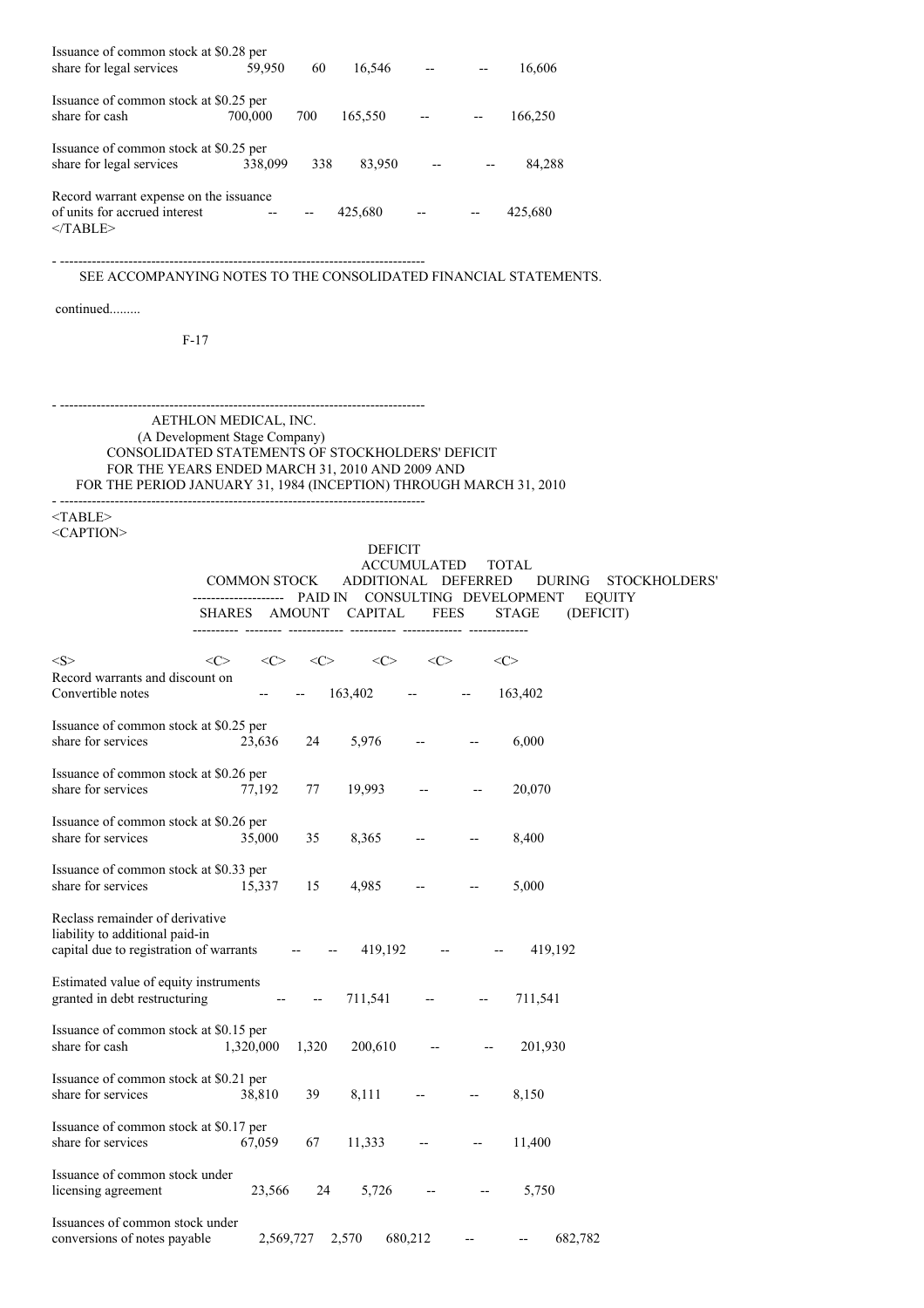| Issuance of common stock at \$0.19 per<br>share for services                                                                                                                                 | 28,947                                                                                                                                                                                          | 27      |                | $5,471$ -- --                                            | 5,498                                                                                             |  |
|----------------------------------------------------------------------------------------------------------------------------------------------------------------------------------------------|-------------------------------------------------------------------------------------------------------------------------------------------------------------------------------------------------|---------|----------------|----------------------------------------------------------|---------------------------------------------------------------------------------------------------|--|
| Issuance of common stock at \$0.17 per<br>share for services                                                                                                                                 | 78,743                                                                                                                                                                                          | 79      |                | $13,701$ --                                              | 13,780                                                                                            |  |
| Issuance of common stock at \$0.17 per<br>share for services                                                                                                                                 | 53,706                                                                                                                                                                                          | 54      | 9,076          |                                                          | 9,130                                                                                             |  |
| Issuance of common stock in<br>connection with the payment of<br>interest to convertible<br>noteholders                                                                                      | 168,750                                                                                                                                                                                         | 169     |                | $30,206$ --                                              | 30,375                                                                                            |  |
| Issuance of common stock at \$0.17 per<br>share for services                                                                                                                                 | 50,000                                                                                                                                                                                          | 50      | 8,450          |                                                          | 8,500                                                                                             |  |
| Issuance of common stock at \$0.17 per<br>share for services                                                                                                                                 | 33,333                                                                                                                                                                                          | 33      |                | $5,467$ --                                               | 5,500                                                                                             |  |
| Issuance of common stock at \$0.20 per<br>share for legal services                                                                                                                           | 63,369                                                                                                                                                                                          |         |                | 63 12,412 -- -                                           | 12,475                                                                                            |  |
| Issuance of common stock at \$0.19 per<br>share for services                                                                                                                                 | 28,947                                                                                                                                                                                          | 29      |                | $5,471$ -- --                                            | 5,500                                                                                             |  |
| Stock-based compensation expense                                                                                                                                                             |                                                                                                                                                                                                 | 204,708 | 205            | 733,084                                                  | 733,289<br>$\sim$ 100 $\sim$ 100 $\sim$                                                           |  |
| Net loss                                                                                                                                                                                     |                                                                                                                                                                                                 |         |                | -- -- $(6,084,158)$ $(6,084,158)$                        |                                                                                                   |  |
| BALANCE - MARCH 31, 2009 49,454,131 \$49,455 \$34,312,659 \$ -- \$(38,311,414) \$(3,949,300)<br>$<$ /TABLE><br>SEE ACCOMPANYING NOTES TO THE CONSOLIDATED FINANCIAL STATEMENTS.<br>continued |                                                                                                                                                                                                 |         |                |                                                          |                                                                                                   |  |
| $F-18$                                                                                                                                                                                       |                                                                                                                                                                                                 |         |                |                                                          |                                                                                                   |  |
| FOR THE PERIOD JANUARY 31, 1984 (INCEPTION) THROUGH MARCH 31, 2010                                                                                                                           | AETHLON MEDICAL, INC.<br>(A Development Stage Company)<br>CONSOLIDATED STATEMENTS OF STOCKHOLDERS' DEFICIT<br>FOR THE YEARS ENDED MARCH 31, 2010 AND 2009 AND                                   |         |                |                                                          |                                                                                                   |  |
| <table><br/><caption></caption></table>                                                                                                                                                      | COMMON STOCK ADDITIONAL DEFERRED<br>SHARES AMOUNT CAPITAL FEES                                                                                                                                  |         | <b>DEFICIT</b> | ACCUMULATED TOTAL                                        | DURING STOCKHOLDERS'<br>---------------- PAID IN CONSULTING DEVELOPMENT EQUITY<br>STAGE (DEFICIT) |  |
| <s><br/>Issuance of common stock at \$0.17 per<br/>Share for services</s>                                                                                                                    | $\langle\langle\!\langle\!\langle\rangle\rangle\rangle\rangle$ $\langle\langle\!\langle\rangle\rangle\rangle\rangle\rangle$ $\langle\langle\!\langle\rangle\rangle\rangle\rangle\rangle\rangle$ |         |                | ---------- ----------- -<br>71,519 72 12,086 -- - 12,158 |                                                                                                   |  |
| Issuances of common stock under<br>conversions of notes payable 1,688,211 1,688 261,790 -- - -                                                                                               |                                                                                                                                                                                                 |         |                |                                                          | 263,478                                                                                           |  |
| Issuance of common stock at \$0.18 per<br>share under warrant exercise                                                                                                                       |                                                                                                                                                                                                 |         |                | 555,556 556 99,444 -- -                                  | 100,000                                                                                           |  |
| Issuance of common stock per share at<br>\$0.22 per share for investor                                                                                                                       |                                                                                                                                                                                                 |         |                |                                                          |                                                                                                   |  |

Issuance of common stock at \$0.22 per

relations services 490,000 490 108,210 -- - 108,700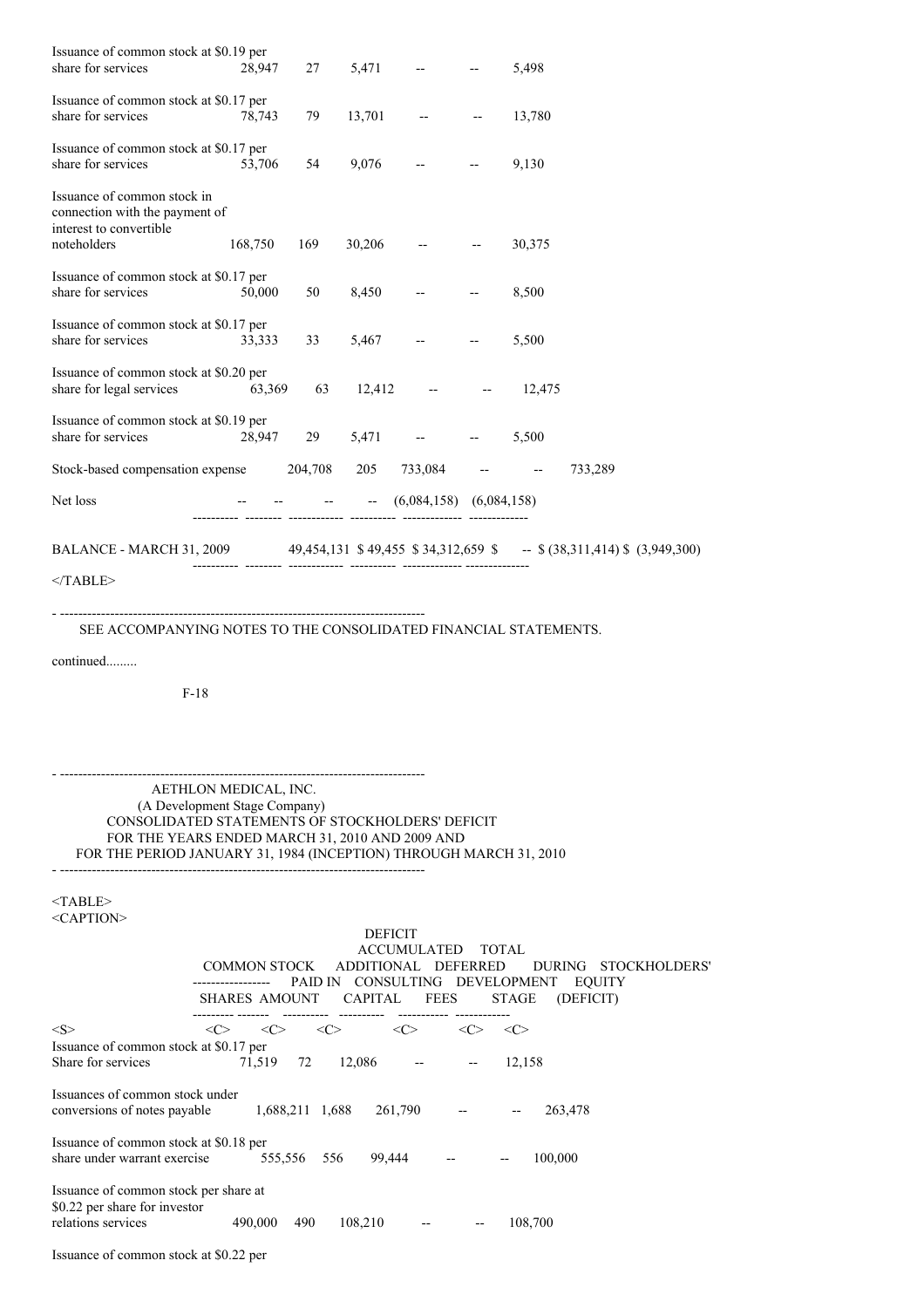| share for services                                                          | 25,000 | 25      | 5,475  |                          |    | 5,500   |
|-----------------------------------------------------------------------------|--------|---------|--------|--------------------------|----|---------|
| Issuance of common stock at \$0.23 per<br>share for services                | 32,935 | 33      | 7,542  |                          |    | 7,575   |
| Issuance of common stock at \$0.22 per<br>share for services                | 12,372 | 12      | 2,648  | --                       |    | 2,660   |
| Issuance of common stock at \$0.19 per<br>share for cash                    | 80,000 | 80      | 15,120 |                          |    | 15,200  |
| Issuance of common stock at \$0.18 per<br>share for services                | 43,021 | 43      | 7,701  |                          |    | 7,744   |
| Issuance of common stock at \$0.20 per<br>share for services                | 70,870 | 71      | 14,429 |                          |    | 14,500  |
| Issuance of common stock at \$0.24 per<br>share for services                | 22,817 | 23      | 5,477  |                          |    | 5,500   |
| Issuances of common stock under<br>conversions of notes payable             |        | 878,059 | 878    | 138,378                  |    | 139,256 |
| Issuance of common stock at \$0.23 per<br>share for services                | 13,043 | 13      | 2,987  |                          |    | 3,000   |
| Issuance of common stock at \$0.28 per<br>share for services                | 10,714 | 11      | 2,989  |                          |    | 3,000   |
| Issuance of common stock at \$0.19 per<br>share for services                | 51,118 | 51      | 9,662  |                          |    | 9,713   |
| Issuance of common stock at \$0.25 per<br>share for services                | 22,000 | 22      | 5,478  | --                       |    | 5,500   |
| Issuance of common stock at \$0.22 per<br>share for services                | 34,602 | 35      | 7,578  | --                       | -- | 7,613   |
| Issuance of common stock at \$0.24 per<br>share for services                | 40,104 | 40      | 9,585  |                          |    | 9,625   |
| Issuance of common stock at \$0.24 per<br>share for services                | 22,917 | 23      | 5,477  | $\overline{\phantom{a}}$ |    | 5,500   |
| Issuance of common stock at \$0.24 per<br>share for services                | 20,500 | 21      | 4,899  |                          |    | 4,920   |
| Issuance of common stock at \$0.22 per<br>share for services                | 57,055 | 57      | 12,495 |                          |    | 12,552  |
| Issuance of common stock at \$0.24 per<br>share for services                | 22,917 | 23      | 5,477  |                          |    | 5,500   |
| Issuance of common stock at \$0.23 per<br>share for services                | 23,000 | 23      | 5,267  |                          | -- | 5,290   |
| Issuance of common stock at \$0.22 per<br>share for services                | 48,106 | 48      | 10,535 |                          |    | 10,583  |
| Issuance of common stock at \$0.34 per<br>share for services<br>$<$ /TABLE> | 16,176 | 16      | 5,484  |                          |    | 5,500   |

# SEE ACCOMPANYING NOTES TO THE CONSOLIDATED FINANCIAL STATEMENTS.

continued.........

F-19

- --------------------------------------------------------------------------------

- --------------------------------------------------------------------------------

AETHLON MEDICAL, INC. (A Development Stage Company) CONSOLIDATED STATEMENTS OF STOCKHOLDERS' DEFICIT FOR THE YEARS ENDED MARCH 31, 2010 AND 2009 AND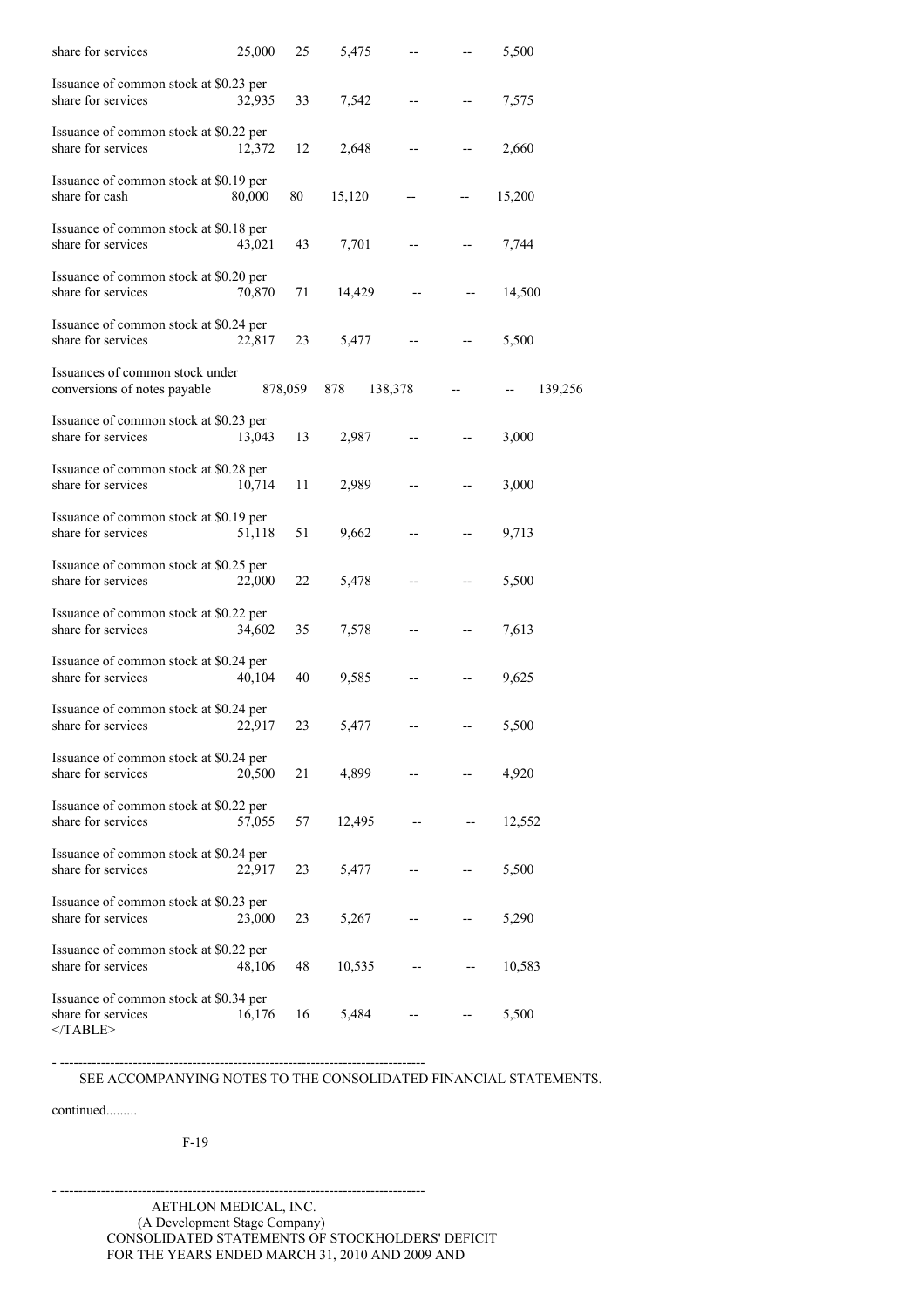- --------------------------------------------------------------------------------

## <TABLE> <CAPTION>

| wan noiv                                                                         |               | COMMON STOCK    |            | <b>DEFICIT</b><br>ACCUMULATED  | ADDITIONAL DEFERRED                           | <b>TOTAL</b>             | DURING STOCKHOLDERS'       |
|----------------------------------------------------------------------------------|---------------|-----------------|------------|--------------------------------|-----------------------------------------------|--------------------------|----------------------------|
|                                                                                  | <b>SHARES</b> | AMOUNT CAPITAL  |            |                                | PAID IN CONSULTING DEVELOPMENT<br><b>FEES</b> | <b>STAGE</b>             | <b>EQUITY</b><br>(DEFICIT) |
| $<\!\!S\!\!>$<br>Issuances of common stock under<br>conversions of notes payable | <<>           | <<><br>779,956  | <<><br>780 | $\langle C \rangle$<br>142,732 | <<>                                           | $\langle$ C>             | 143,512                    |
| Issuances of common stock under<br>conversions of notes payable                  |               | 518,649         | 519        | 100,047                        | $\frac{1}{2}$ and $\frac{1}{2}$               |                          | 100,566                    |
| Issuance of common stock at \$0.30 per<br>share for services                     |               | 18,333<br>18    | 5,482      | $- -$                          |                                               | 5,500                    |                            |
| Issuance of common stock at \$0.28 per<br>share for services                     |               | 51,971<br>52    | 14,448     |                                |                                               | 14,500                   |                            |
| Issuance of common stock at \$0.34 per<br>share for services                     |               | 11,647<br>12    | 3,948      |                                |                                               | 3,960                    |                            |
| Issuance of common stock at \$0.28 per<br>share for services                     |               | 19,643<br>20    | 5,480      |                                |                                               | 5,500                    |                            |
| Issuance of common stock at \$0.26 per<br>share for services                     |               | 21,154<br>21    | 5,479      |                                |                                               | 5,500                    |                            |
| Issuance of common stock at \$0.28 per<br>share for services                     |               | 14,143<br>14    | 3,946      |                                |                                               | 3,960                    |                            |
| Issuance of common stock at \$0.24 per<br>share for services                     |               | 22,917<br>23    | 5,477      |                                | $-$                                           | 5,500                    |                            |
| Issuance of common stock at \$0.22 per<br>share for services                     |               | 36,094<br>36    | 7,905      |                                |                                               | 7,941                    |                            |
| Issuance of common stock at \$0.27 per<br>share for services                     |               | 20,370<br>20    | 5,480      |                                |                                               | 5,500                    |                            |
| Issuance of common stock at \$0.24 per<br>share for services                     |               | 16,000<br>16    | 3,824      |                                |                                               | 3,840                    |                            |
| Issuance of common stock at \$0.28 per<br>share for services                     |               | 19,784<br>20    | 5,480      |                                |                                               | 5,500                    |                            |
| Issuance of common stock at \$0.25 per<br>share for services                     |               | 12,000<br>12    | 2,988      |                                |                                               | 3,000                    |                            |
| Issuance of common stock at \$0.25 per<br>share as grant to research institute   |               | 100,000         | 100        | 24,900                         |                                               | $\overline{\phantom{a}}$ | 25,000                     |
| Issuance of common stock at \$0.22 per<br>share for services                     |               | 319<br>319,033  |            | 69,868                         |                                               | 70,187                   |                            |
| Issuance of common stock at \$0.25 per<br>share for services                     |               | 22,088<br>22    | 5,478      |                                |                                               | 5,500                    |                            |
| Issuance of common stock at \$0.22 per<br>share for services                     |               | 38<br>37,585    | 8,231      |                                |                                               | 8,269                    |                            |
| Issuances of common stock under<br>conversions of notes payable                  |               | 2,511,264 2,511 |            | 478,786                        |                                               |                          | 481,297                    |
| Issuance of common stock at \$0.26 per<br>share for services                     |               | 15,231<br>15    | 3,945      |                                |                                               | 3,960                    |                            |
| Issuance of common stock at \$0.47 per<br>share for services                     |               | 11,702<br>12    | 5,488      | --                             | --                                            | 5,500                    |                            |

Issuances of common stock under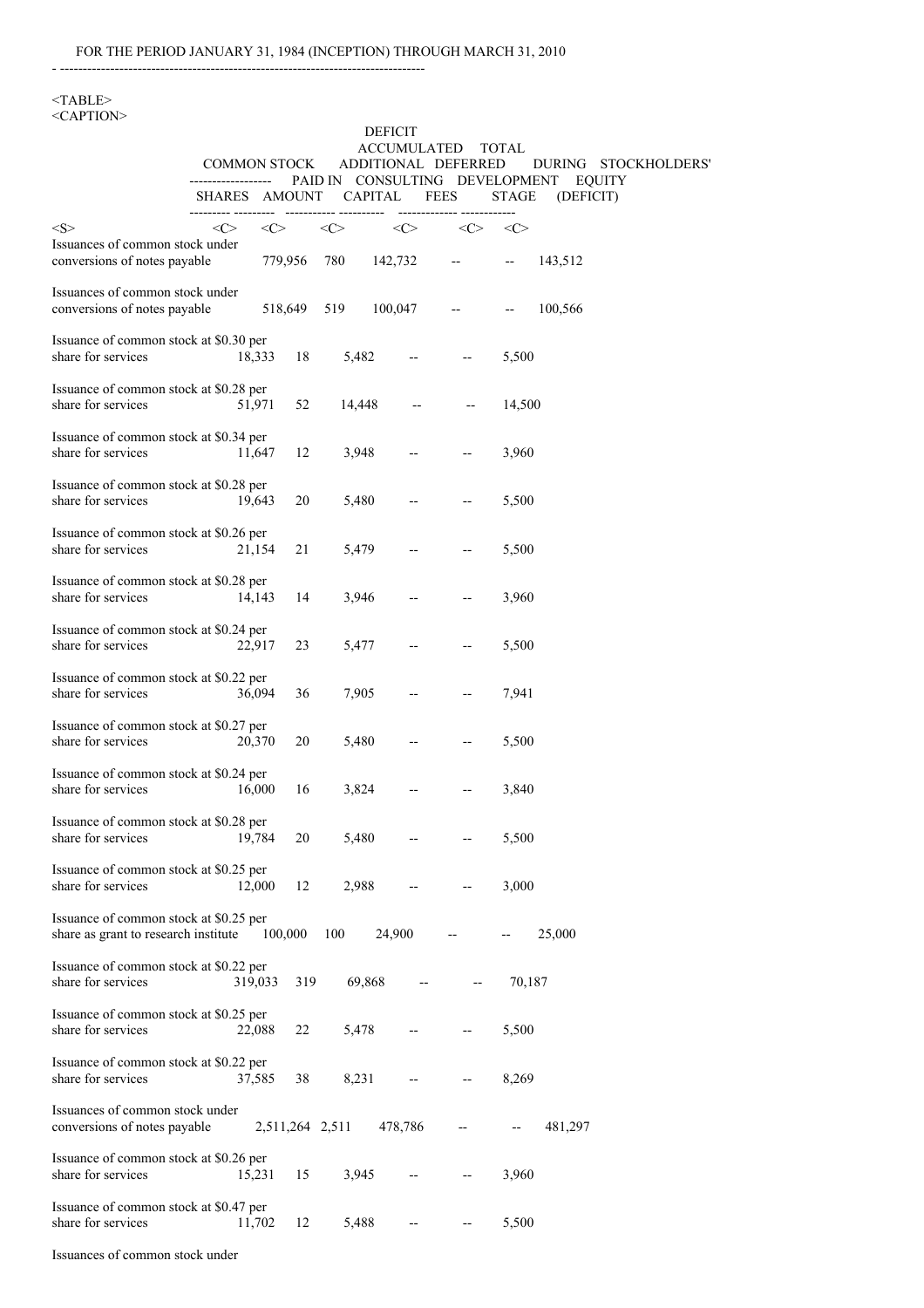| conversions of notes payable $117,759$ $117$ $38,478$ -                                                                                                                   |                                                        |         |     |                                                                                                                                                                                                                                                                                                |                          |                   |         | 38,595                                                                                                                         |
|---------------------------------------------------------------------------------------------------------------------------------------------------------------------------|--------------------------------------------------------|---------|-----|------------------------------------------------------------------------------------------------------------------------------------------------------------------------------------------------------------------------------------------------------------------------------------------------|--------------------------|-------------------|---------|--------------------------------------------------------------------------------------------------------------------------------|
| Issuance of common stock at \$0.39 per<br>share for services                                                                                                              |                                                        | 14,103  |     | $14$ $5,486$ -- - $5,500$                                                                                                                                                                                                                                                                      |                          |                   |         |                                                                                                                                |
| $<$ TABLE>                                                                                                                                                                |                                                        |         |     |                                                                                                                                                                                                                                                                                                |                          |                   |         |                                                                                                                                |
| SEE ACCOMPANYING NOTES TO THE CONSOLIDATED FINANCIAL STATEMENTS.                                                                                                          |                                                        |         |     |                                                                                                                                                                                                                                                                                                |                          |                   |         |                                                                                                                                |
| continued                                                                                                                                                                 |                                                        |         |     |                                                                                                                                                                                                                                                                                                |                          |                   |         |                                                                                                                                |
|                                                                                                                                                                           | $F-20$                                                 |         |     |                                                                                                                                                                                                                                                                                                |                          |                   |         |                                                                                                                                |
| CONSOLIDATED STATEMENTS OF STOCKHOLDERS' DEFICIT<br>FOR THE YEARS ENDED MARCH 31, 2010 AND 2009 AND<br>FOR THE PERIOD JANUARY 31, 1984 (INCEPTION) THROUGH MARCH 31, 2010 | AETHLON MEDICAL, INC.<br>(A Development Stage Company) |         |     |                                                                                                                                                                                                                                                                                                |                          |                   |         |                                                                                                                                |
| <table><br/><caption></caption></table>                                                                                                                                   |                                                        |         |     |                                                                                                                                                                                                                                                                                                |                          |                   |         |                                                                                                                                |
|                                                                                                                                                                           |                                                        |         |     | SHARES AMOUNT CAPITAL FEES STAGE                                                                                                                                                                                                                                                               | <b>DEFICIT</b>           | ACCUMULATED TOTAL |         | COMMON STOCK ADDITIONAL DEFERRED DURING STOCKHOLDERS'<br>------------------ PAID IN CONSULTING DEVELOPMENT EQUITY<br>(DEFICIT) |
| < S >                                                                                                                                                                     |                                                        |         |     | $\begin{array}{ccccccccc} \text{\ensuremath{\langle C \rangle}} & & \text{\ensuremath{\langle C \rangle}} & & \text{\ensuremath{\langle C \rangle}} & & \text{\ensuremath{\langle C \rangle}} & & \text{\ensuremath{\langle C \rangle}} & & \text{\ensuremath{\langle C \rangle}} \end{array}$ |                          |                   |         |                                                                                                                                |
| Issuance of common stock at \$0.36 per<br>share for services                                                                                                              |                                                        | 89,397  |     | $89 \t 32,362 \t - \t -$                                                                                                                                                                                                                                                                       |                          |                   | 32,451  |                                                                                                                                |
| Issuance of common stock at \$0.35 per<br>share for services                                                                                                              |                                                        | 19,688  | 20  |                                                                                                                                                                                                                                                                                                |                          | $6,871$ -- --     | 6,891   |                                                                                                                                |
| Issuance of common stock at \$0.37 per<br>share for services                                                                                                              |                                                        | 15,068  | 15  | 5,485                                                                                                                                                                                                                                                                                          |                          |                   | 5,500   |                                                                                                                                |
| Issuance of common stock at \$0.40 per<br>share for services 9,900 10                                                                                                     |                                                        |         |     | 3,950                                                                                                                                                                                                                                                                                          | --                       |                   | 3,960   |                                                                                                                                |
| Issuance of common stock at \$0.30 per<br>share for services                                                                                                              |                                                        | 50,313  | 50  | 15,044                                                                                                                                                                                                                                                                                         |                          |                   | 15,094  |                                                                                                                                |
| Issuance of common stock at \$0.30 per<br>share for services                                                                                                              |                                                        | 114,066 | 114 | 34,106                                                                                                                                                                                                                                                                                         |                          |                   | 34,220  |                                                                                                                                |
| Issuance of common stock at \$0.32 per<br>share for services                                                                                                              |                                                        | 17,188  | 17  | 5,483                                                                                                                                                                                                                                                                                          |                          |                   | 5,500   |                                                                                                                                |
| Issuance of common stock at \$0.35 per<br>share for services                                                                                                              |                                                        | 11,314  | 11  | 3,949                                                                                                                                                                                                                                                                                          | $- -$                    | $-$               | 3,960   |                                                                                                                                |
| Issuance of common stock at \$0.30 per<br>share for services                                                                                                              |                                                        | 18,333  | 18  | 5,482                                                                                                                                                                                                                                                                                          | $- -$                    |                   | 5,500   |                                                                                                                                |
| Issuances of common stock under<br>conversions of notes payable                                                                                                           |                                                        | 280,000 |     | 280                                                                                                                                                                                                                                                                                            | 69,720                   |                   |         | 70,000                                                                                                                         |
| Issuances of common stock under<br>conversions of notes payable                                                                                                           |                                                        | 211,665 |     | 212                                                                                                                                                                                                                                                                                            | 42,121                   |                   |         | 42,333                                                                                                                         |
| Issuance of common stock under licensing<br>agreement at \$0.31 per share                                                                                                 |                                                        | 36,683  |     | 37                                                                                                                                                                                                                                                                                             | 11,463                   |                   |         | 11,500                                                                                                                         |
| Issuance of common stock at \$0.38 per<br>share for services                                                                                                              |                                                        | 14,474  | 14  | 5,486                                                                                                                                                                                                                                                                                          |                          |                   | 5,500   |                                                                                                                                |
| Issuance of common stock in<br>connection with the payment of<br>interest to convertible<br>noteholders                                                                   |                                                        | 731,251 | 731 | 487,504                                                                                                                                                                                                                                                                                        | $\overline{\phantom{a}}$ |                   | 488,235 |                                                                                                                                |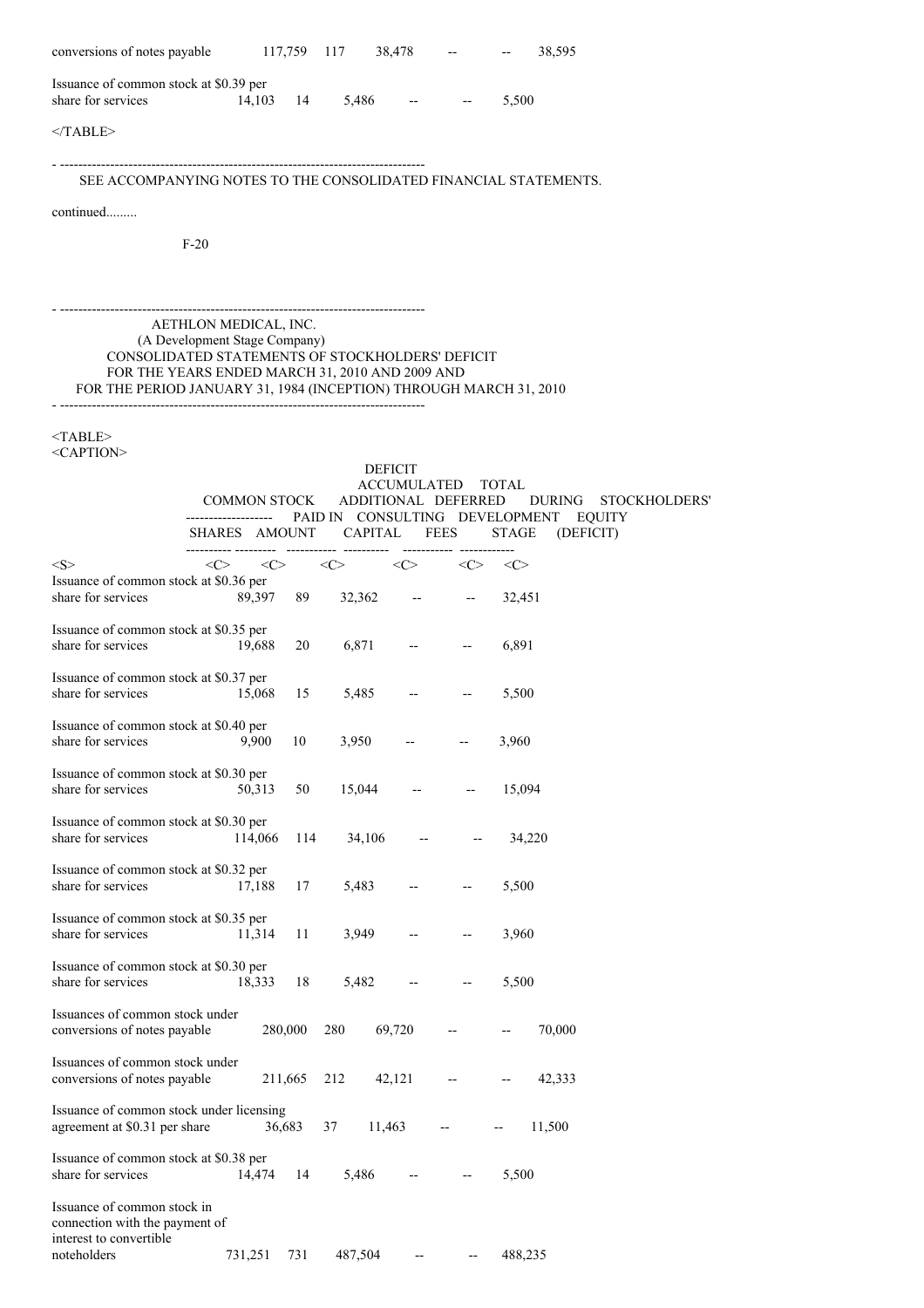| Issuance of common stock at \$0.30 per |        |                 |        |                          |        |         |
|----------------------------------------|--------|-----------------|--------|--------------------------|--------|---------|
| share for services                     | 13,200 | 13              | 3,947  |                          | 3,960  |         |
| Issuance of common stock at \$0.35 per |        |                 |        |                          |        |         |
| share for services                     | 15,714 | 16              | 5,484  |                          | 5,500  |         |
| Issuance of common stock at \$0.32 per |        |                 |        |                          |        |         |
| share for services                     | 45,886 | 46              | 14,454 |                          | 14,500 |         |
| Issuance of common stock at \$0.32 per |        |                 |        |                          |        |         |
| share for services                     | 17,188 | 17              | 5,483  |                          | 5,500  |         |
| Issuances of common stock under        |        |                 |        |                          |        |         |
| conversions of accrued expenses        |        | 29,878          | 30     | 8,933                    |        | 8,963   |
| Issuance of common stock at \$0.35 per |        |                 |        |                          |        |         |
| share for services                     | 11,314 | 11              | 3,949  |                          | 3,960  |         |
| Issuance of common stock at \$0.33 per |        |                 |        |                          |        |         |
| share for services                     | 16,667 | 17              | 5,483  | $\overline{\phantom{a}}$ | 5,500  |         |
| Issuance of common stock at \$0.32 per |        |                 |        |                          |        |         |
| share for services                     | 9,059  | 9               | 2,908  | $-\!$                    | 2,917  |         |
| Issuances of common stock under        |        |                 |        |                          |        |         |
| conversions of notes payable           |        | 1,444,185 1,445 |        | 351,114                  |        | 352,559 |
| $<$ TABLE>                             |        |                 |        |                          |        |         |

### SEE ACCOMPANYING NOTES TO THE CONSOLIDATED FINANCIAL STATEMENTS.

continued.........

F-21

- --------------------------------------------------------------------------------

- --------------------------------------------------------------------------------

AETHLON MEDICAL, INC. (A Development Stage Company) CONSOLIDATED STATEMENTS OF STOCKHOLDERS' DEFICIT FOR THE YEARS ENDED MARCH 31, 2010 AND 2009 AND FOR THE PERIOD JANUARY 31, 1984 (INCEPTION) THROUGH MARCH 31, 2010 - --------------------------------------------------------------------------------

# $<$ TABLE $>$

<CAPTION>

|                                        |                     |                     |                     | <b>DEFICIT</b>                 |                     |                          |              |               |               |  |
|----------------------------------------|---------------------|---------------------|---------------------|--------------------------------|---------------------|--------------------------|--------------|---------------|---------------|--|
|                                        |                     |                     |                     |                                | <b>ACCUMULATED</b>  |                          | <b>TOTAL</b> |               |               |  |
|                                        | COMMON STOCK        |                     |                     | ADDITIONAL DEFERRED            |                     |                          |              | <b>DURING</b> | STOCKHOLDERS' |  |
|                                        |                     |                     |                     | PAID IN CONSULTING DEVELOPMENT |                     |                          |              |               | <b>EQUITY</b> |  |
|                                        |                     |                     |                     | SHARES AMOUNT CAPITAL FEES     |                     |                          | STAGE        | (DEFICIT)     |               |  |
| $<\!\!S\!\!>$                          | $\langle C \rangle$ | $\langle C \rangle$ | $\langle C \rangle$ | $\langle C \rangle$            | $\langle C \rangle$ |                          | <<>          |               |               |  |
| Issuance of common stock at \$0.40 per |                     |                     |                     |                                |                     |                          |              |               |               |  |
| share for services                     | 82,678              |                     | 83                  | 32,988                         | <b>ARCHITECT</b>    |                          | 33,071       |               |               |  |
| Issuance of common stock at \$0.42 per |                     |                     |                     |                                |                     |                          |              |               |               |  |
| share for services                     | 13,095              |                     | 13                  | 5,487                          |                     |                          | 5,500        |               |               |  |
| Issuance of common stock at \$0.35 per |                     |                     |                     |                                |                     |                          |              |               |               |  |
| share for services                     | 11,065              |                     | 11                  | 3,906                          |                     | $\overline{\phantom{a}}$ | 3,917        |               |               |  |
| Issuance of common stock at \$0.34 per |                     |                     |                     |                                |                     |                          |              |               |               |  |
| share for services                     | 11,647              |                     | 12                  | 3,948                          |                     |                          | 3,960        |               |               |  |
| Issuance of common stock at \$0.37 per |                     |                     |                     |                                |                     |                          |              |               |               |  |
| share for services                     | 20,929              |                     | 21                  | 7,723                          |                     |                          | 7,744        |               |               |  |
| Issuance of common stock at \$0.38 per |                     |                     |                     |                                |                     |                          |              |               |               |  |
| share for services                     | 14,474              |                     | 14                  | 5,486                          |                     |                          | 5,500        |               |               |  |
| Issuance of common stock at \$0.36 per |                     |                     |                     |                                |                     |                          |              |               |               |  |
| share for services                     | 8,125               |                     | 8                   | 2,909                          | <b>ARCHITECT</b>    | $\overline{\phantom{a}}$ | 2,917        |               |               |  |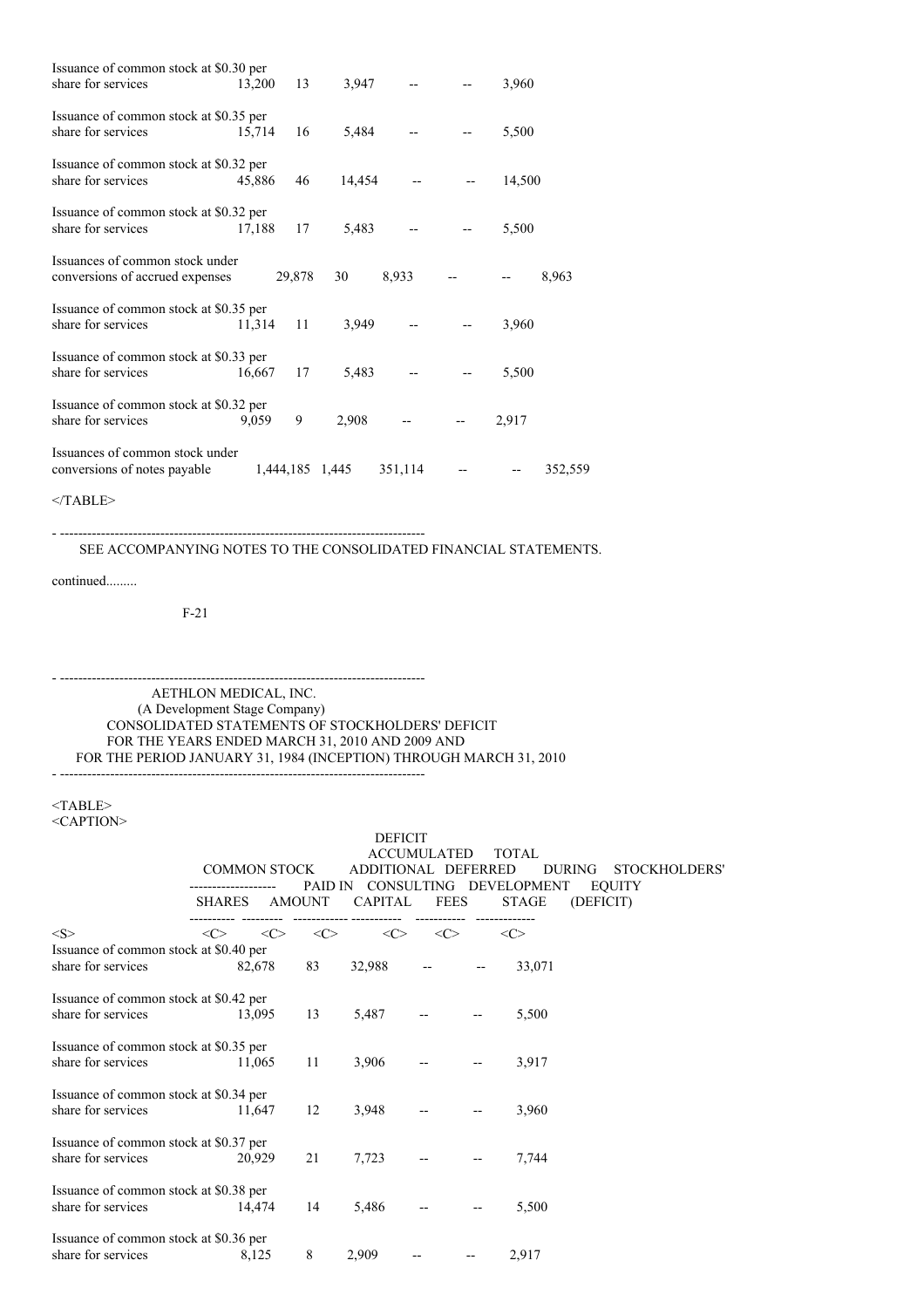| Issuance of common stock at \$0.34 per<br>share for services        | 10,895 | -11 | $3,739$ -- --               |            | 3,750                                                                    |
|---------------------------------------------------------------------|--------|-----|-----------------------------|------------|--------------------------------------------------------------------------|
| Issuance of warrants and recording<br>discount on convertible notes |        |     | 933,985                     |            | 933,985                                                                  |
| Issuance of warrants upon conversion<br>of debt into common stock   |        |     | $31,549$ -- --              |            | 31,549                                                                   |
| Stock-based compensation expense                                    |        |     |                             | 504,933 -- | 504,933                                                                  |
| Cumulative effect of change in<br>accounting principle.             |        |     | $(403,320)$ -- 124,219      |            | (279,101)                                                                |
| Net loss                                                            |        |     | $-$ (4,573,315) (4,573,315) |            |                                                                          |
| BALANCE - MARCH 31, 2010                                            |        |     |                             |            | $61,913,508$ \$ 61,914 \$ 38,296,362 \$ -- \$(42,760,510) \$ (4,402,234) |
| $<$ TABLE>                                                          |        |     |                             |            |                                                                          |
|                                                                     |        |     |                             |            |                                                                          |

#### SEE ACCOMPANYING NOTES TO THE CONSOLIDATED FINANCIAL STATEMENTS.

F-22

- -------------------------------------------------------------------------------- AETHLON MEDICAL, INC. (A DEVELOPMENT STAGE COMPANY) CONSOLIDATED STATEMENTS OF CASH FLOWS FOR THE YEARS ENDED MARCH 31, 2010 AND 2009 AND FOR THE PERIOD JANUARY 31, 1984 (INCEPTION) THROUGH MARCH 31, 2010

- --------------------------------------------------------------------------------

# <TABLE>

<CAPTION>

|                                                                                                                               |                                                             | January 31, 1984<br>(Inception)<br>Through<br>2010 2009 March 31, 2010 |                             |
|-------------------------------------------------------------------------------------------------------------------------------|-------------------------------------------------------------|------------------------------------------------------------------------|-----------------------------|
| < S >                                                                                                                         | $\langle C \rangle$ $\langle C \rangle$ $\langle C \rangle$ |                                                                        |                             |
| Cash flows from operating activities:                                                                                         |                                                             |                                                                        |                             |
| Net loss                                                                                                                      |                                                             | $(4,573,315)$ $(6,084,158)$ $(42,760,510)$                             |                             |
| Adjustments to reconcile net loss to net cash used in<br>operating activities:                                                |                                                             |                                                                        |                             |
| Depreciation and amortization                                                                                                 |                                                             | $13,653$ $16,281$ $1,058,877$                                          |                             |
| Amortization of deferred consulting fees                                                                                      |                                                             | $  109,000$                                                            |                             |
| Gain on settlement of debt                                                                                                    |                                                             | $-$ (131,175)                                                          |                             |
| Loss on debt extinguishment and on issuance of                                                                                |                                                             |                                                                        |                             |
| units for accrued interest and damages                                                                                        |                                                             |                                                                        | 341,984 1,604,715 3,710,566 |
| Loss on settlement of accrued legal liabilities -- - 142,245                                                                  |                                                             |                                                                        |                             |
| Gain on sale of property and equipment                                                                                        |                                                             | <b>ARCHITECT</b>                                                       | $-$ (13,065)                |
| Change in estimated fair value of derivative liabilities (178,723) (213,903) 1,318,676                                        |                                                             |                                                                        |                             |
| Fair market value of warrants issued in connection                                                                            |                                                             |                                                                        |                             |
| with accounts payable and debt related costs                                                                                  |                                                             | $-2,715,736$                                                           |                             |
| Fair market value of equity instruments issued for                                                                            |                                                             |                                                                        |                             |
| services, grants and accrued interest                                                                                         |                                                             | 665,771 334,870 4,812,714                                              |                             |
| Amortization of discount associated with warrants                                                                             |                                                             |                                                                        |                             |
|                                                                                                                               |                                                             |                                                                        |                             |
| issued upon conversion of debt<br>31,549 -- 31,549<br>504,933 733,289 2,187,709<br>Stock based compensation                   |                                                             |                                                                        |                             |
| Amortization of debt discount and deferred                                                                                    |                                                             |                                                                        |                             |
| financing costs                                                                                                               |                                                             | 627,060 1,517,132 4,625,842                                            |                             |
| Impairment of patents and patents pending                                                                                     |                                                             | $\frac{1}{2}$                                                          | 416,026                     |
|                                                                                                                               |                                                             | $-897,227$                                                             |                             |
| mpanniem or goodwill<br>Deferred compensation forgiven                                                                        |                                                             |                                                                        | 217,223                     |
| Changes in operating assets and liabilities:                                                                                  |                                                             |                                                                        |                             |
| Prepaid expenses                                                                                                              |                                                             | 26,872 (3,452) 181,357                                                 |                             |
|                                                                                                                               |                                                             |                                                                        |                             |
| Other assets<br>Other assets<br>Accounts payable and accrued liabilities<br>$2,483$ - (10,718)<br>$615,845$ 309,695 3,115,011 |                                                             |                                                                        |                             |
| Due to related parties                                                                                                        |                                                             | $(55,629)$ 8,143 1,230,078                                             |                             |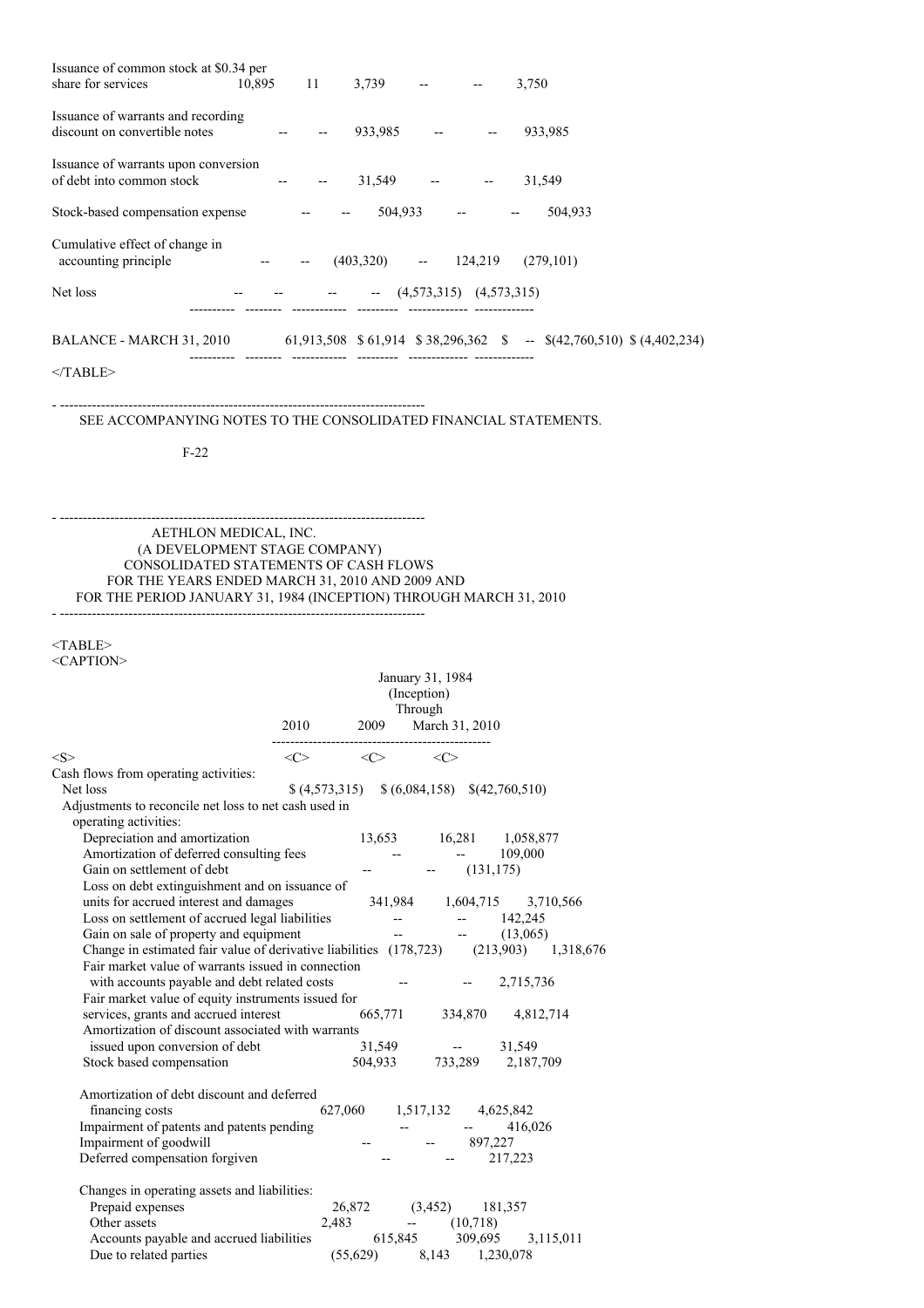| Net cash used in operating activities (1,977,517) (1,777,388) (16,145,631)                                                                                                                                                                                                                                                                                          |                                                                                         |                                                 |                                            |                                                               |                                                                                                                                                                                                                                                                                                                                                                                                  |
|---------------------------------------------------------------------------------------------------------------------------------------------------------------------------------------------------------------------------------------------------------------------------------------------------------------------------------------------------------------------|-----------------------------------------------------------------------------------------|-------------------------------------------------|--------------------------------------------|---------------------------------------------------------------|--------------------------------------------------------------------------------------------------------------------------------------------------------------------------------------------------------------------------------------------------------------------------------------------------------------------------------------------------------------------------------------------------|
| Cash flows from investing activities:<br>Purchases of property and equipment (17,068) (1,407) (289,918)<br>Patents and patents pending<br>Proceeds from the sale of property and equipment<br>Cash of acquired company                                                                                                                                              |                                                                                         | $\mathcal{L}_{\mathcal{A}}$ . The $\mathcal{A}$ |                                            | $-10,728$                                                     | $(13,087)$ $(10,419)$ $(400,430)$<br>$  17,065$                                                                                                                                                                                                                                                                                                                                                  |
| Net cash used in investing activities                                                                                                                                                                                                                                                                                                                               |                                                                                         |                                                 |                                            |                                                               | $(30,155)$ $(11,826)$ $(662,555)$                                                                                                                                                                                                                                                                                                                                                                |
| $<$ TABLE>                                                                                                                                                                                                                                                                                                                                                          |                                                                                         |                                                 |                                            |                                                               |                                                                                                                                                                                                                                                                                                                                                                                                  |
| SEE ACCOMPANYING NOTES TO THE CONSOLIDATED FINANCIAL STATEMENTS.                                                                                                                                                                                                                                                                                                    |                                                                                         |                                                 |                                            |                                                               |                                                                                                                                                                                                                                                                                                                                                                                                  |
| continued                                                                                                                                                                                                                                                                                                                                                           |                                                                                         |                                                 |                                            |                                                               |                                                                                                                                                                                                                                                                                                                                                                                                  |
| $F-23$                                                                                                                                                                                                                                                                                                                                                              |                                                                                         |                                                 |                                            |                                                               |                                                                                                                                                                                                                                                                                                                                                                                                  |
|                                                                                                                                                                                                                                                                                                                                                                     |                                                                                         |                                                 |                                            |                                                               |                                                                                                                                                                                                                                                                                                                                                                                                  |
| AETHLON MEDICAL, INC.<br>(A DEVELOPMENT STAGE COMPANY)<br><b>CONSOLIDATED STATEMENTS OF CASH FLOWS</b><br>FOR THE YEARS ENDED MARCH 31, 2010 AND 2009 AND<br>FOR THE PERIOD JANUARY 31, 1984 (INCEPTION) THROUGH MARCH 31, 2010 (CONTINUED)                                                                                                                         |                                                                                         |                                                 |                                            |                                                               |                                                                                                                                                                                                                                                                                                                                                                                                  |
| $<$ TABLE>                                                                                                                                                                                                                                                                                                                                                          |                                                                                         |                                                 |                                            |                                                               |                                                                                                                                                                                                                                                                                                                                                                                                  |
| <caption></caption>                                                                                                                                                                                                                                                                                                                                                 |                                                                                         |                                                 | January 31, 1984<br>(Inception)<br>Through |                                                               |                                                                                                                                                                                                                                                                                                                                                                                                  |
| < S >                                                                                                                                                                                                                                                                                                                                                               | 2010 2009 March 31, 2010<br>$\langle C \rangle$ $\langle C \rangle$ $\langle C \rangle$ |                                                 |                                            |                                                               |                                                                                                                                                                                                                                                                                                                                                                                                  |
| Cash flows from financing activities:<br>Net proceeds from the issuance of notes payable -- - - 2,350,000<br>Principal repayments of notes payable<br>Proceeds from the issuance of convertible notes payable 1,978,265 430,000 4,546,265<br>Net proceeds from the issuance of common stock<br>Professional fees related to registration statements -- - - (76,731) |                                                                                         |                                                 |                                            |                                                               | $(24,000)$ -- $(376,500)$<br>$115,200$ $1,110,680$ $10,433,102$                                                                                                                                                                                                                                                                                                                                  |
| Net cash provided by financing activities 2,069,465 1,540,680 16,876,136                                                                                                                                                                                                                                                                                            |                                                                                         |                                                 |                                            |                                                               |                                                                                                                                                                                                                                                                                                                                                                                                  |
| Net increase (decrease) in cash                                                                                                                                                                                                                                                                                                                                     |                                                                                         |                                                 |                                            |                                                               | 61,793 (248,534) 67,950                                                                                                                                                                                                                                                                                                                                                                          |
| Cash at beginning of period                                                                                                                                                                                                                                                                                                                                         |                                                                                         | 6,157 254,691                                   |                                            |                                                               |                                                                                                                                                                                                                                                                                                                                                                                                  |
| Cash at end of period                                                                                                                                                                                                                                                                                                                                               |                                                                                         |                                                 |                                            | $$67,950 \$6,157 \$67,950$                                    |                                                                                                                                                                                                                                                                                                                                                                                                  |
| Supplemental disclosure of cash flow information<br>- Cash paid during the period for:<br>Interest                                                                                                                                                                                                                                                                  | S.                                                                                      |                                                 |                                            |                                                               |                                                                                                                                                                                                                                                                                                                                                                                                  |
| Income taxes                                                                                                                                                                                                                                                                                                                                                        |                                                                                         |                                                 |                                            | $\$\quad -\quad \$\quad -\quad \$\quad -\quad \$\quad 13,346$ | $-$ \$ $-$ \$ 266,975<br>$\frac{\ }{\ }$ $\frac{\ }{\ }$ $\frac{\ }{\ }$ $\frac{\ }{\ }$ $\frac{\ }{\ }$ $\frac{\ }{\ }$ $\frac{\ }{\ }$ $\frac{\ }{\ }$ $\frac{\ }{\ }$ $\frac{\ }{\ }$ $\frac{\ }{\ }$ $\frac{\ }{\ }$ $\frac{\ }{\ }$ $\frac{\ }{\ }$ $\frac{\ }{\ }$ $\frac{\ }{\ }$ $\frac{\ }{\ }$ $\frac{\ }{\ }$ $\frac{\ }{\ }$ $\frac{\ }{\ }$ $\frac{\ }{\ }$ $\frac{\ }{\ }$ $\frac$ |
| Supplement schedule of noncash investing and<br>financing activities:                                                                                                                                                                                                                                                                                               |                                                                                         |                                                 |                                            |                                                               |                                                                                                                                                                                                                                                                                                                                                                                                  |
| Conversion of debt, accrued liabilities and<br>accrued interest to common stock                                                                                                                                                                                                                                                                                     |                                                                                         |                                                 |                                            |                                                               | \$1,640,559 \$722,106 \$5,159,751                                                                                                                                                                                                                                                                                                                                                                |
| Stock option exercise by director for accrued expenses $\$$ -- $\$$ -- $\$$ 95,000                                                                                                                                                                                                                                                                                  |                                                                                         |                                                 |                                            |                                                               |                                                                                                                                                                                                                                                                                                                                                                                                  |
| Conversion of amounts due to officers and<br>directors into common stock                                                                                                                                                                                                                                                                                            | \$                                                                                      | ______________________________                  |                                            |                                                               | $-$ \$ 332,279 \$ 332,279                                                                                                                                                                                                                                                                                                                                                                        |
|                                                                                                                                                                                                                                                                                                                                                                     |                                                                                         |                                                 |                                            |                                                               |                                                                                                                                                                                                                                                                                                                                                                                                  |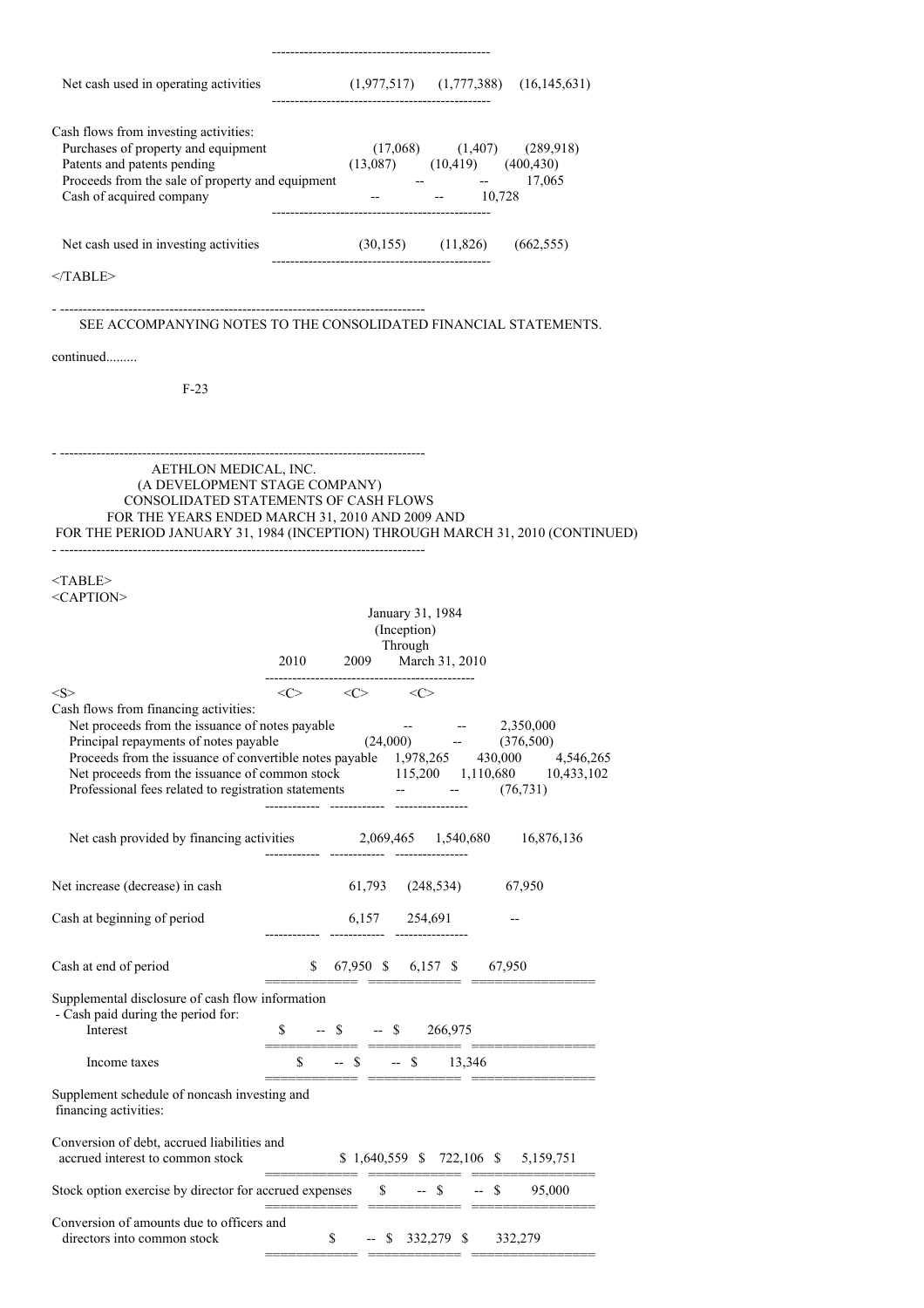| Debt discount on notes payable associated with<br>detachable warrants                                             |                                                   | \$1,867,973 \$150,095 \$3,172,928      |         |         |
|-------------------------------------------------------------------------------------------------------------------|---------------------------------------------------|----------------------------------------|---------|---------|
| Issuance of common stock, warrants and options in<br>settlement of accrued expenses and due to related<br>parties | $\$\quad -\quad \$\quad -\quad \$\quad 1,003,273$ |                                        |         |         |
| Reclassification of derivative liability to<br>additional paid-in capital                                         |                                                   | $\text{\$}$ -- \\$ 419,192 \\$ 419,192 |         |         |
| Additional convertible debt issued in connection with<br>debt restructuring                                       | $\$\quad -\quad \$$ 573,211 \; 573,211            |                                        |         |         |
| Issuance of common stock in connection with license<br>agreements                                                 |                                                   | $-$ \$ $-$ \$ 18,000                   |         |         |
| Issuance of note receivable in connection with<br>convertible debt financing                                      |                                                   | $$300,000 \text{ } $-.8$               | 300,000 |         |
| Net assets of entities acquired in exchange for equity<br>securities                                              | $\$\quad -\quad \$\quad -\quad \$\quad 1,597,867$ |                                        |         |         |
| Debt placement fees paid by issuance of warrants $\qquad$ \$ - \$ 13,307 \$                                       |                                                   |                                        |         | 856.845 |
| Patent pending acquired for 12,500 shares of common stock \$ -- \$ -- \$                                          |                                                   |                                        |         | 100,000 |
| Common stock issued for prepaid expenses                                                                          |                                                   | $S \t - S \t - S$                      |         | 161,537 |
| Licensing rights acquired with common stock issuance \$ 11,500 \$ 11,500 \$                                       |                                                   |                                        |         | 38,800  |
| $1000 + 2000 = 200$                                                                                               |                                                   |                                        |         |         |

 $<$ /TABLE>

#### SEE ACCOMPANYING NOTES TO THE CONSOLIDATED FINANCIAL STATEMENTS.

F-24

- --------------------------------------------------------------------------------

AETHLON MEDICAL, INC. (A DEVELOPMENT STAGE COMPANY) NOTES TO CONSOLIDATED FINANCIAL STATEMENTS MARCH 31, 2010 - --------------------------------------------------------------------------------

# 1. ORGANIZATION AND SUMMARY OF SIGNIFICANT ACCOUNTING POLICIES

# ORGANIZATION

Aethlon Medical, Inc. ("Aethlon", the "Company", "we" or "us") engages in the research and development of a medical device known as the Hemopurifier(R) that removes harmful substances from the blood. Aethlon is in the development stage on the Hemopurifier(R) and significant research and testing are still needed to reach commercial viability. Any resulting medical device or process will require approval by the U.S. Food and Drug Administration ("FDA") or the regulatory agency of any foreign country where it intends to sell its device. Aethlon has submitted an Investigational Device Exemption ("IDE") to the FDA. Some of our patents may expire before FDA approval or approval in a foreign country, if any, is obtained. However, the Company believes that certain patent applications and/or other patents issued more recently will help protect the proprietary nature of the Hemopurifier(R) treatment technology.

Aethlon is classified as a development stage enterprise under accounting principles generally accepted in the United States of America ("GAAP"), and has not generated revenues from its planned principal operations.

Aethlon's common stock is quoted on the Over-the-Counter Bulletin Board administered by the Financial Industry Regulatory Authority ("OTCBB") under the symbol "AEMD.OB."

## PRINCIPLES OF CONSOLIDATION

The accompanying consolidated financial statements include the accounts of Aethlon Medical, Inc. and its wholly-owned subsidiaries Aethlon, Inc., Hemex, Inc., Syngen Research, Inc., Cell Activation, Inc. and Exosome Sciences, Inc.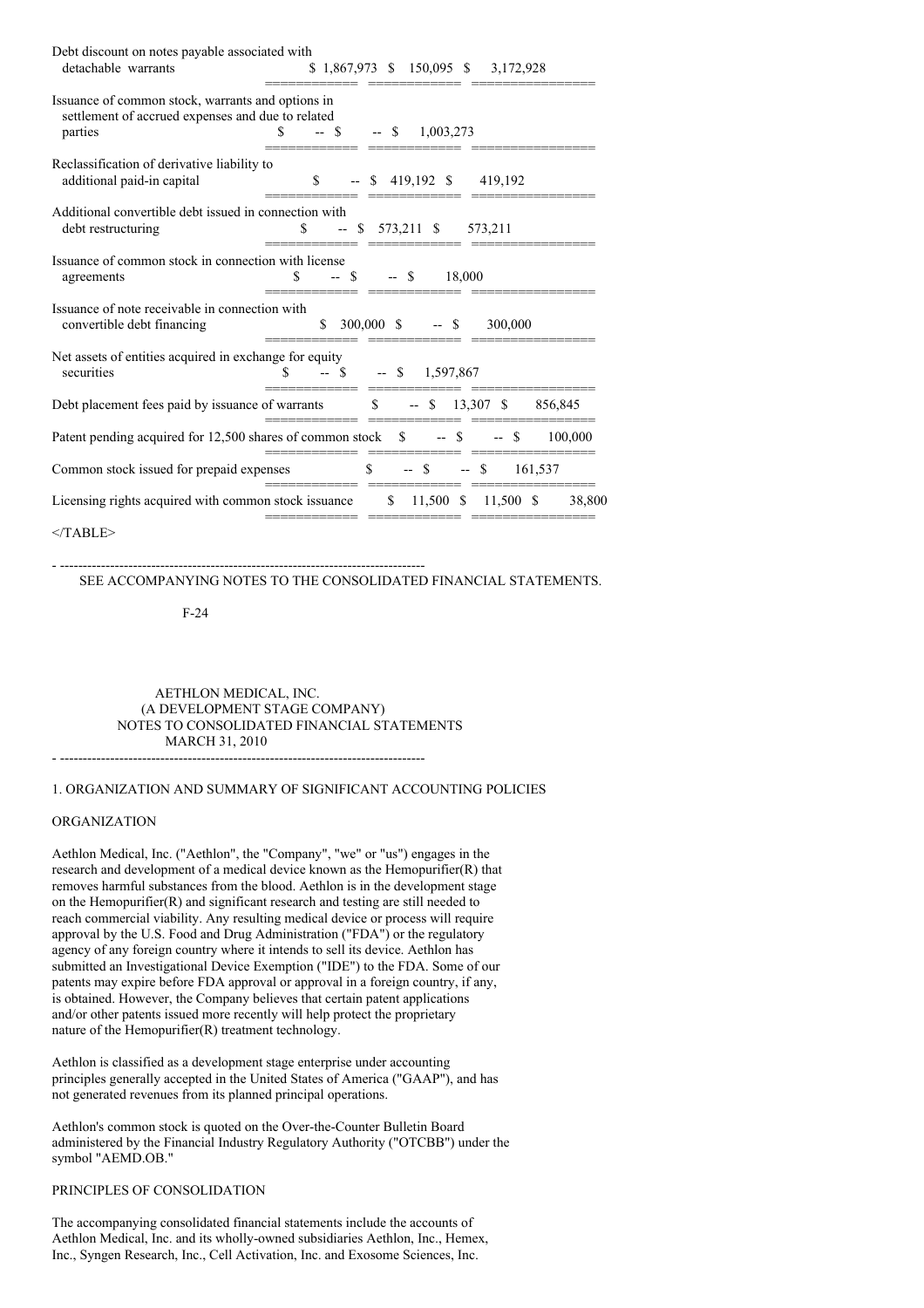(collectively hereinafter referred to as the "Company" or "Aethlon").

Hemex, Inc. is dormant and Aethlon, Inc., Syngen Research, Inc. and Cell Activation, Inc. were dormant and were dissolved effective November 25, 2009. In December 2009, we formed Exosome Sciences, Inc. to conduct our future cancer-related activities. Intercompany balances have been eliminated in consolidation.

# GOING CONCERN

The accompanying consolidated financial statements have been prepared assuming the Company will continue as a going concern, which contemplates, among other things, the realization of assets and satisfaction of liabilities in the ordinary course of business. The Company has incurred continuing losses from operations, is in default on certain debt agreements, has negative working capital of approximately \$4,869,000, recurring losses from operations and a deficit accumulated during the development stage of approximately \$42,761,000 at March 31, 2010, which among other matters, raises substantial doubt about its ability to continue as a going concern. A significant amount of additional capital will be necessary to advance the development of the Company's products to the point at which they may become commercially viable. The Company intends to fund operations, working capital and other cash requirements (consisting of accounts payable, accrued liabilities, amounts due to related parties and amounts due under various notes payable) for the fiscal year ending March 31, 2011 through debt and/or equity financing arrangements.

The Company is currently addressing its liquidity issue by continually seeking investment capital through private placements of common stock and debt. The Company believes that its cash on hand and funds expected to be received from additional private investment will be sufficient to meet its liquidity needs for fiscal 2011. However, no assurance can be given that the Company will receive any funds in addition to the funds it has received to date.

The successful outcome of future activities cannot be determined at this time and there is no assurance that, if achieved, the Company will have sufficient funds to execute its intended business plan or generate positive operating results.

The consolidated financial statements do not include any adjustments related to this uncertainty and as to the recoverability and classification of asset carrying amounts or the amount and classification of liabilities that might result should the Company be unable to continue as a going concern.

# RISKS AND UNCERTAINTIES

The Company operates in an industry that is subject to intense competition, government regulation and rapid technological change. The Company's operations are subject to significant risk and uncertainties including financial, operational, technological, regulatory and other risks associated with a development stage company, including the potential risk of business failure.

F-25

AETHLON MEDICAL, INC. (A DEVELOPMENT STAGE COMPANY) NOTES TO CONSOLIDATED FINANCIAL STATEMENTS MARCH 31, 2010

- --------------------------------------------------------------------------------

# 1. ORGANIZATION AND SUMMARY OF SIGNIFICANT ACCOUNTING POLICIES (continued)

# USE OF ESTIMATES

We prepare our consolidated financial statements in conformity with GAAP, which requires management to make estimates and assumptions that affect the reported amounts of assets and liabilities and disclosure of contingent assets and liabilities at the date of the financial statements and reported amounts of revenues and expenses during the reporting periods. Significant estimates made by management include, among others, realization of long-lived assets, valuation of derivative liabilities, estimating fair value associated with debt and equity transactions and valuation of deferred tax assets. Actual results could differ from those estimates.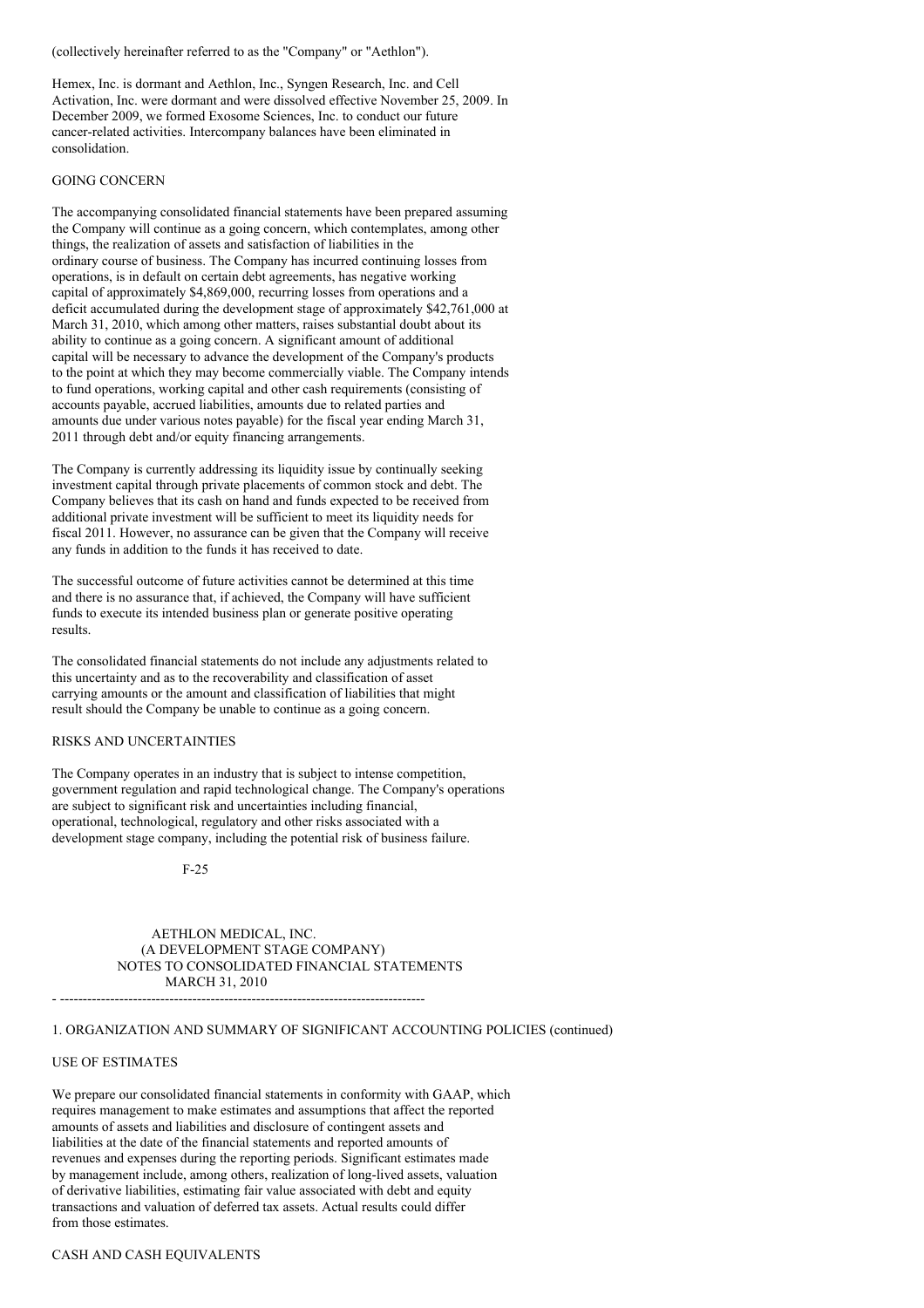Accounting standards define "cash and cash equivalents" as any short-term, highly liquid investment that is both readily convertible to known amounts of cash and so near their maturity that they present insignificant risk of changes in value because of changes in interest rates. For the purpose of financial statement presentation, we consider all highly liquid investment instruments with original maturities of three months or less when purchased, or any investment redeemable without penalty or loss of interest to be cash equivalents.

## FAIR VALUE OF FINANCIAL INSTRUMENTS

The carrying amount of our cash, accounts payable and accrued liabilities approximates their estimated fair values due to the short-term maturities of those financial instruments. The carrying amount of the note receivable approximates its fair value due to the short maturity of the note and as the interest rate approximates current market interest rates for similar instruments. Derivative liabilities recorded in connection with the embedded conversion feature of certain convertible notes payable (See Note 5) are reported at their estimated fair value, with changes in fair value being reported in results of operations.

Management has concluded that it is not practical to determine the estimated fair value of amounts due to related parties because the transactions cannot be assumed to have been consummated at arm's length, the terms are not deemed to be market terms, there are no quoted values available for these instruments, and an independent valuation would not be practicable due to the lack of data regarding similar instruments, if any, and the associated potential costs.

# CONCENTRATIONS OF CREDIT RISKS

Cash is maintained at two financial institutions in checking accounts and related cash management accounts. In October 2008, the Federal Deposit Insurance Corporation ("FDIC") increased the maximum level of deposit insurance at financial institutions from \$100,000 to \$250,000. Our cash balances were below such insured amounts at both March 31, 2010 and 2009.

## PROPERTY AND EQUIPMENT

Property and equipment are stated at cost. Depreciation is computed using the straight-line method over the estimated useful lives of the related assets, which range from two to five years. Repairs and maintenance are charged to expense as incurred while improvements are capitalized. Upon the sale or retirement of property and equipment, the accounts are relieved of the cost and the related accumulated depreciation with any gain or loss included in the consolidated statements of operations.

## INCOME TAXES

Deferred tax assets and liabilities are recognized for the future tax consequences attributable to the difference between the consolidated financial statements and their respective tax basis. Deferred income taxes reflect the net tax effects of (a) temporary differences between the carrying amounts of assets and liabilities for financial reporting purposes and the amounts reported for income tax purposes, and (b) tax credit carryforwards. We record a valuation allowance for deferred tax assets when, based on our best estimate of taxable income (if any) in the foreseeable future, it is more likely than not that some portion of the deferred tax assets may not be realized.

# F-26

AETHLON MEDICAL, INC. (A DEVELOPMENT STAGE COMPANY) NOTES TO CONSOLIDATED FINANCIAL STATEMENTS MARCH 31, 2010 - --------------------------------------------------------------------------------

# 1. ORGANIZATION AND SUMMARY OF SIGNIFICANT ACCOUNTING POLICIES (continued)

## LONG-LIVED ASSETS

Long-lived assets are reviewed for impairment whenever events or changes in circumstances indicate that their carrying amounts may not be recoverable. If the cost basis of a long-lived asset is greater than the projected future undiscounted net cash flows from such asset, an impairment loss is recognized.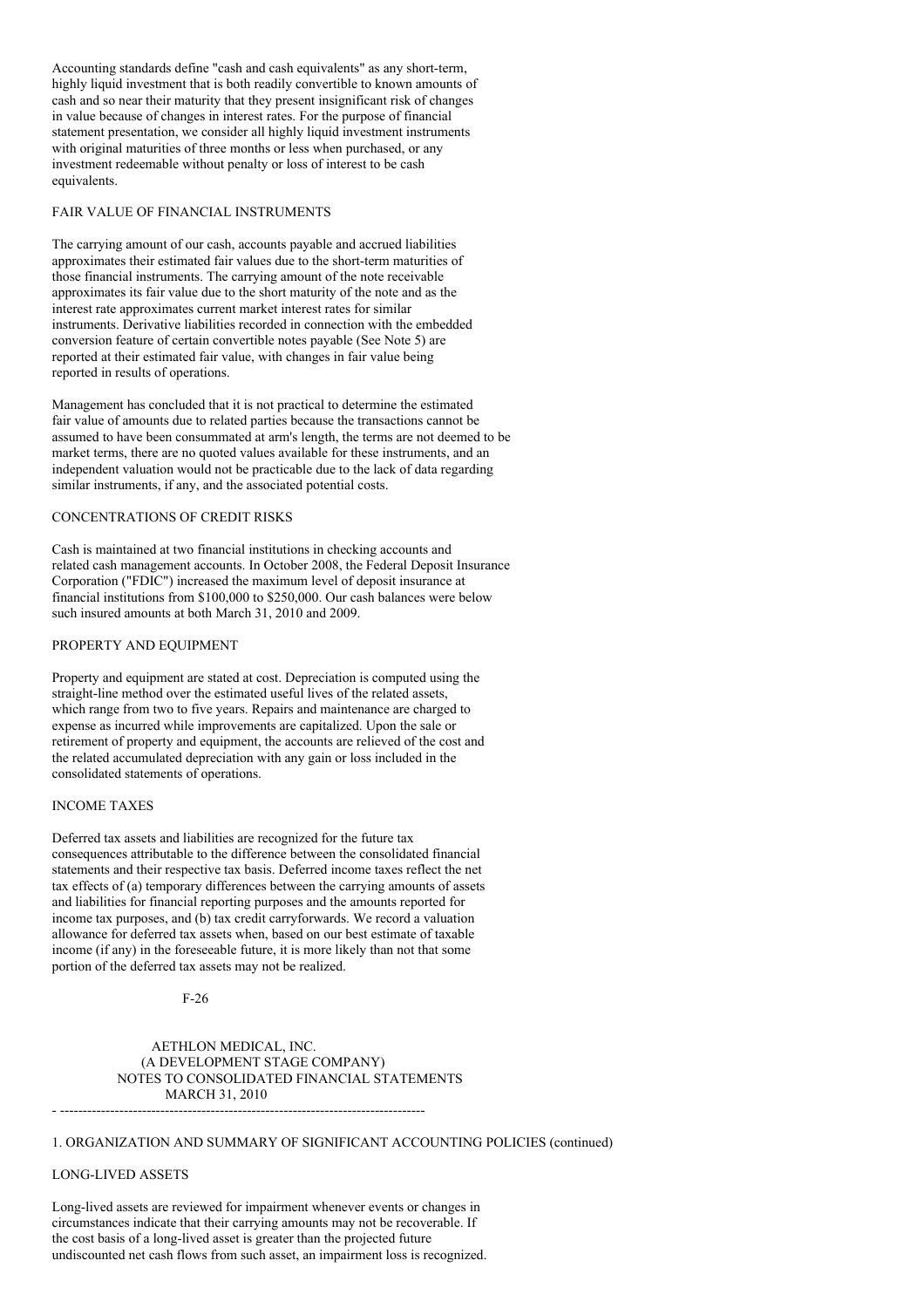We believe no impairment charges were necessary during the fiscal years ended March 31, 2010 and 2009.

# LOSS PER SHARE

Basic loss per share is computed by dividing net income available to common stockholders by the weighted average number of common shares assumed to be outstanding during the period of computation. Diluted loss per share is computed similar to basic loss per share except that the denominator is increased to include the number of additional common shares that would have been outstanding if the potential common shares had been issued, and if the additional common shares were dilutive. As we had net losses for all periods presented, basic and diluted loss per share are the same, and additional common stock equivalents have been excluded as their effect would be antidilutive.

The potentially dilutive common shares outstanding for the fiscal years ended March 31, 2010 and 2009, which include shares underlying outstanding stock options, warrants and convertible debentures were 53,669,525 and 45,827,651, respectively.

## **SEGMENTS**

We currently operate in one segment, and accordingly, no additional segment related disclosures are required.

F-27

## AETHLON MEDICAL, INC. (A DEVELOPMENT STAGE COMPANY) NOTES TO CONSOLIDATED FINANCIAL STATEMENTS MARCH 31, 2010

- --------------------------------------------------------------------------------

#### STOCK-BASED COMPENSATION

Employee stock options and rights to purchase shares under stock participation plans are accounted for under the fair value method. Accordingly, share-based compensation is measured when all granting activities have been completed, generally the grant date, based on the fair value of the award. The exercise price of options is generally equal to the market price of the Company's common stock (defined as the closing price as quoted on the OTCBB on the date of grant. Compensation cost recognized by the Company includes (a) compensation cost for all equity incentive awards granted prior to, but not yet vested as of April 1, 2006, based on the grant-date fair value estimated in accordance with the original provisions of the then current accounting standards, and (b) compensation cost for all equity incentive awards granted subsequent to April 1, 2006, based on the grant-date fair value estimated in accordance with the provisions of subsequent accounting standards. We use a Binomial Lattice option pricing model for estimating fair value of options granted.

The following table summarizes share-based compensation expenses relating to shares and options granted and the effect on basic and diluted loss per common share during the years ended March 31, 2010 and 2009:

|                                               | March 31, 2010 |         | March 31, 2009 |              |         |
|-----------------------------------------------|----------------|---------|----------------|--------------|---------|
|                                               |                |         |                |              |         |
| <b>Stock Option Expense</b>                   | S              | 504,933 | S              | 679.924      |         |
| <b>Direct Stock Grants</b>                    |                |         | 53,365         |              |         |
|                                               |                |         |                |              |         |
| <b>Total Stock-Based Compensation Expense</b> |                | S       | 504.933        | <sup>8</sup> | 733.289 |
|                                               |                |         |                |              |         |
|                                               |                |         |                |              |         |
| Basic and diluted loss per common share       |                |         | (0.01)         |              | (0.02)  |

We account for transactions involving services provided by third parties where we issue equity instruments as part of the total consideration using the fair value of the consideration received (i.e. the value of the goods or services) or the fair value of the equity instruments issued, whichever is more reliably measurable. In transactions, when the value of the goods and/or services are not readily determinable and (1) the fair value of the equity instruments is more reliably measurable and (2) the counterparty receives equity instruments in full or partial settlement of the transactions, we use the following methodology:

============== ==============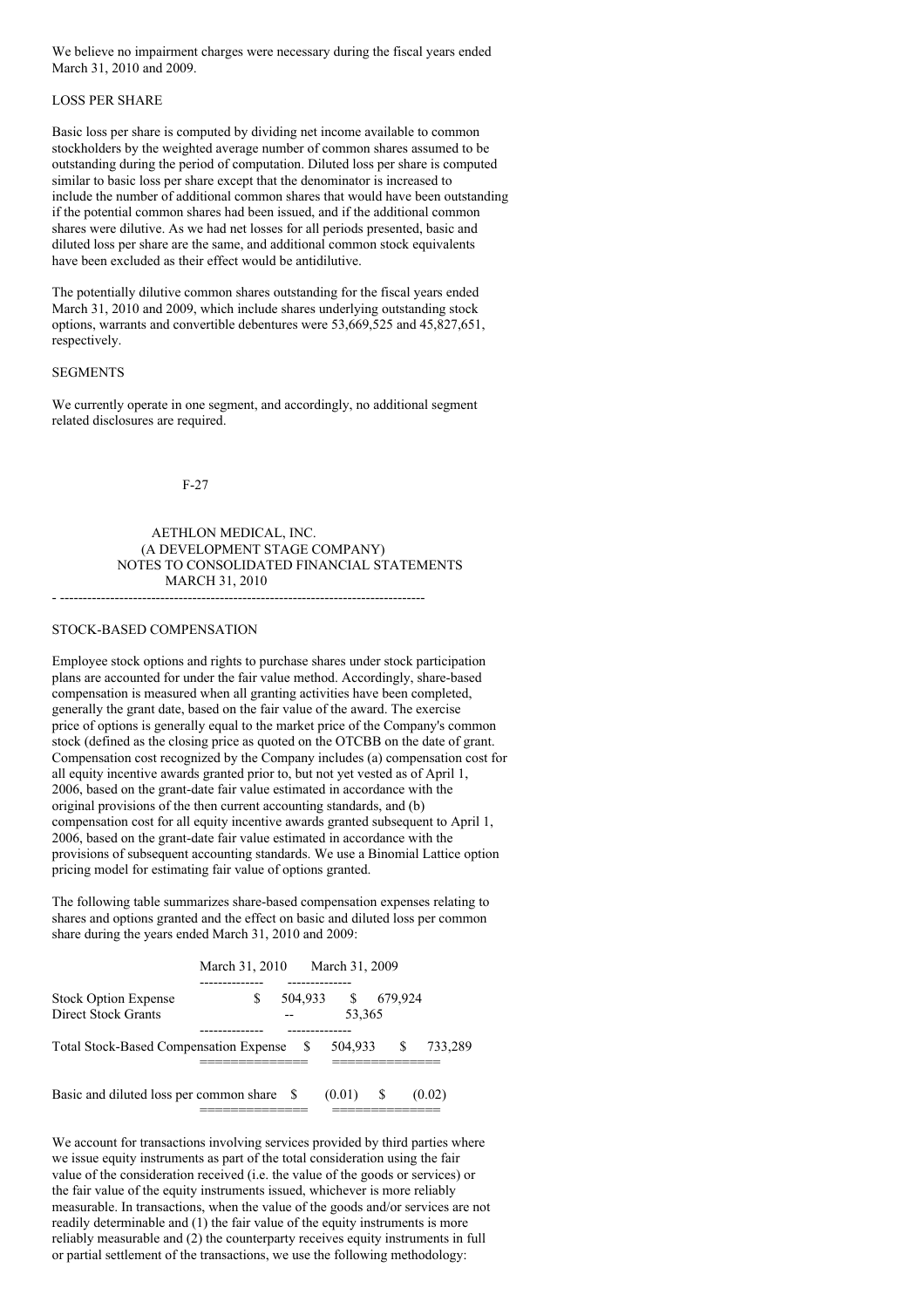a) For transactions where goods have already been delivered or services rendered, the equity instruments are issued on or about the date the performance is complete (and valued on the date of issuance). b) For transactions where the instruments are issued on a fully vested, non-forfeitable basis, the equity instruments are valued on or about the date of the contract.

F-28

AETHLON MEDICAL, INC. (A DEVELOPMENT STAGE COMPANY) NOTES TO CONSOLIDATED FINANCIAL STATEMENTS MARCH 31, 2010 - --------------------------------------------------------------------------------

#### 1. ORGANIZATION AND SUMMARY OF SIGNIFICANT ACCOUNTING POLICIES (continued)

#### STOCK-BASED COMPENSATION, CONTINUED

c) For any transactions not meeting the criteria in (a) or (b) above, we re-measure the consideration at each reporting date based on its then current stock value.

We review share-based compensation on a quarterly basis for changes to the estimate of expected award forfeitures based on actual forfeiture experience. The effect of adjusting the forfeiture rate for all expense amortization after March 31, 2006 is recognized in the period the forfeiture estimate is changed. The effect of forfeiture adjustments for the fiscal year ended March 31, 2010 was insignificant.

#### PATENTS

Patents include both foreign and domestic patents. There were several patents pending at March 31, 2010. We capitalize the cost of patents and patents pending, some of which were acquired, and amortize such costs over the shorter of the remaining legal life or their estimated economic life, upon issuance of the patent. The unamortized costs of patents and patents pending is written off when we determine there is no future benefit to those assets.

# STOCK PURCHASE WARRANTS ISSUED WITH NOTES PAYABLE

We granted warrants in connection with the issuance of certain notes payable. The relative estimated fair value of such warrants represents a discount from the face amount of the notes payable. Accordingly, the relative estimated fair value of the warrants in those certain transactions where the warrants qualified for equity classification has been recorded in the consolidated financial statements as a discount from the face amount of the notes. The discount is amortized using the effective interest method over the respective term of the related notes payable.

#### DERIVATIVE LIABILITIES AND CLASSIFICATION

We evaluate free-standing derivative instruments (or embedded derivatives) to properly classify such instruments within equity or as liabilities in our financial statements. Our policy is to settle instruments indexed to our common shares on a first-in-first-out basis.

The classification of a derivative instrument is reassessed at each reporting date. If the classification changes as a result of events during a reporting period, the instrument is reclassified as of the date of the event that caused the reclassification. There is no limit on the number of times a contract may be reclassified.

On April 1, 2009 we adopted guidance issued by the FASB that requires us to apply a two-step model in determining whether a financial instrument or an embedded conversion feature is indexed to our own stock and thus enables it to qualify for equity classification. We have identified several convertible debt agreements in which the embedded conversion feature contains certain provisions that may result in an adjustment of the conversion price, which results in the failure of the embedded conversion feature to be considered to be indexed to our stock. As a result of the adoption of this guidance, the estimated fair value of the embedded conversion feature (See SIGNIFICANT RECENT ACCOUNTING PRONOUNCEMENTS section) was recorded as a derivative liability (at the date of issuance), and a cumulative effect adjustment was recorded to our accumulated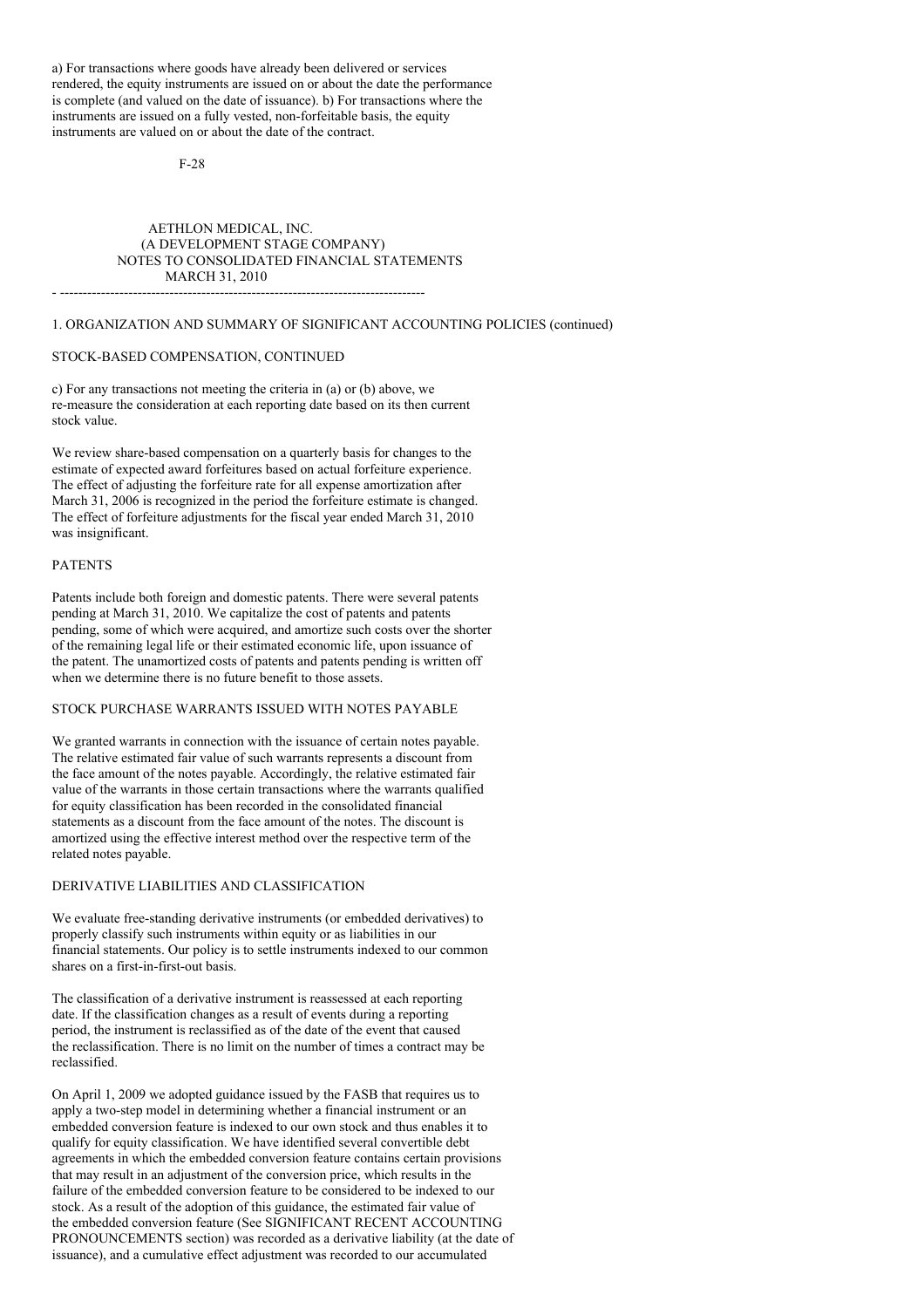deficit. In addition, we have re-measured the fair value of such derivative liability quarterly and as of March 31, 2009 and 2010 and have recorded the change in the fair value for the fiscal years ended March 31, 2009 and 2010 in other expense (income) in the accompanying consolidated statement of operations.

# BENEFICIAL CONVERSION FEATURE OF CONVERTIBLE NOTES PAYABLE

The convertible feature of certain notes payable (see Note 5) provides for a rate of conversion that is below market value. Such feature is normally characterized as a "beneficial conversion feature" ("BCF"). The estimated intrinsic fair value of the BCF is recorded in the consolidated financial statements as a discount from the face amount of the notes. Such discounts are accreted to interest expense over the term of the notes using the effective interest method.

F-29

AETHLON MEDICAL, INC. (A DEVELOPMENT STAGE COMPANY) NOTES TO CONSOLIDATED FINANCIAL STATEMENTS MARCH 31, 2010

- --------------------------------------------------------------------------------

#### REGISTRATION PAYMENT ARRANGEMENTS

We have registration payment arrangements associated with convertible notes related to the registration of warrants and the common stock underlying the convertible notes. These warrants have lives extending through 2016. The terms of certain of the arrangements do not provide for a maximum potential amount of consideration.

We account for contingent obligations to make future payments or otherwise transfer consideration under a registration payment arrangement separately from any related financing transaction agreements, and any such contingent obligations are recognized only when it is determined that it is probable that the Company will become obligated for future payments and the amount, or range of amounts, of such future payments can be reasonably estimated. On October 7, 2008, the SEC declared effective a registration statement that covered all of the shares and warrants that had previously been generating liquidated damages pursuant to registration rights agreements and as a result, we ceased recording such liquidated damages at that time.

However, the above referenced registration statement ceased being effective in July 2009. As a result, as of March 31, 2010, we have accrued estimated liquidated damages in the aggregate amount of \$493,400, which represents amounts owed through March 31, 2010, plus the additional estimated amounts that will be owed through August 2010, at which time we expect to have an effective registration statement back on file with the Securities and Exchange Commission ("SEC"). The actual amount of liquidated damages owed may differ from our estimates. We also intend to negotiate the amount of liquidated damages due and, as such, the ultimate amounts we may actually pay may be less than the amount currently accrued.

# RESEARCH AND DEVELOPMENT EXPENSES

We incurred approximately \$525,000 and \$648,000 of research and development expenses for the years ended March 31, 2010 and 2009, respectively, which are included in various operating expenses in the accompanying consolidated statements of operations.

## OFF-BALANCE SHEET ARRANGEMENTS

We have not entered into any off-balance sheet arrangements that have or are reasonably likely to have a current or future material effect on our consolidate financial statements.

## CUMULATIVE CHANGE IN ACCOUNTING PRINCIPLE

Effective April 1, 2009, the Company adopted new accounting guidance as codified within Accounting Standards Codification ("ASC") 815-40, "Derivatives and Hedging Instruments - Contracts in Entities' Own Equity" relating to determining whether an instrument or embedded feature is indexed to a company's own stock. The adoption of this new accounting guidance standard's requirements can affect the accounting for warrants or convertible debt that contain provisions that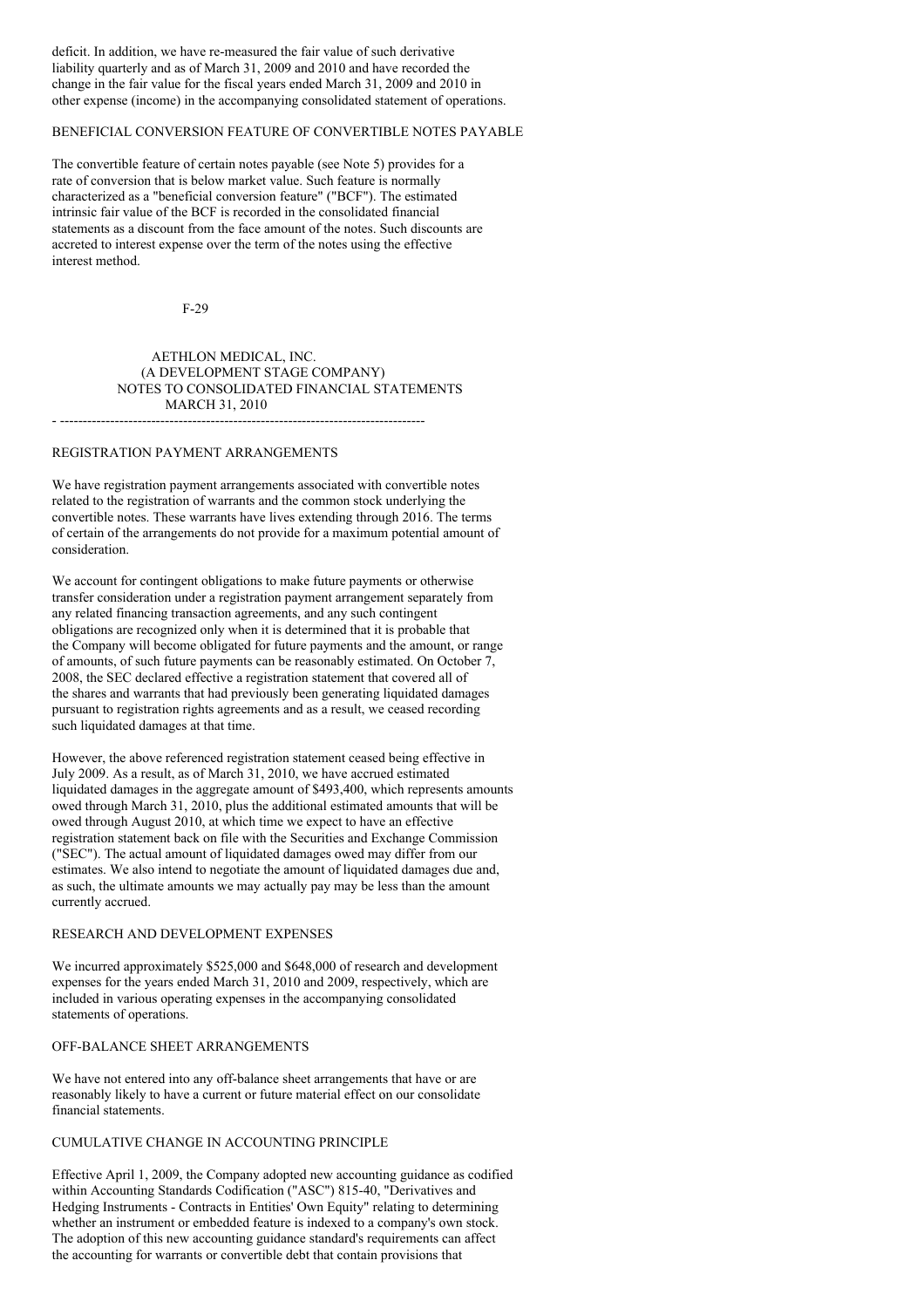protect holders from a decline in the stock price (or "down-round" protection). For example, warrants with such provisions will no longer be recorded in equity. Down-round protection provisions reduce the exercise price of a warrant or convertible instrument if a company either issues equity shares for a price that is lower than the exercise price of those instruments or issues new warrants or convertible instruments that have a lower exercise or conversion price. We evaluated whether convertible debt or warrants to acquire stock of the Company contain provisions that protect holders from declines in the stock price or otherwise could result in modification of the exercise or conversion price and/or shares to be issued under the respective agreements based on a variable that is not an input to the fair value of a "fixed-for-fixed" option. We determined that our warrants do not contain such protective features. However, we determined that we have several convertible debt agreements in which the terms provide for a possible adjustment to the conversion price, and as such, the embedded conversion feature fails to be indexed solely to our stock under this new accounting guidance. As a result of the adoption of this standard, we classified the estimated fair value of the embedded conversion feature of the convertible debt agreement described above, which was determined to be \$279,101, as a derivative liability on April 1, 2009 and recorded a cumulative effect adjustment to retained earnings (accumulated deficit) of \$124,219 based on the difference between amounts recognized at the date of issuance and April 1, 2009.

## SIGNIFICANT RECENT ACCOUNTING PRONOUNCEMENTS

In June 2009, the Financial Accounting Standards Board ("FASB") issued a new accounting standard which provides guidance related to the FASB ASC and the Hierarchy of Generally Accepted Accounting Principles. The new accounting standard stipulates the FASB Accounting Standards Codification is the source of authoritative U.S. GAAP recognized by the FASB to be applied by nongovernmental entities. The new accounting standard is effective for financial statements issued for interim and annual periods ending after September 15, 2009. The implementation of this standard during the quarter ended September 30, 2009 did not have a material impact on our statements of operations or financial position.

F-30

AETHLON MEDICAL, INC. (A DEVELOPMENT STAGE COMPANY) NOTES TO CONSOLIDATED FINANCIAL STATEMENTS MARCH 31, 2010 - --------------------------------------------------------------------------------

In May 2008, the FASB issued a new accounting standard which provides guidance relating to accounting for convertible debt instruments that may be settled in cash upon conversion (including partial cash settlement). This new standard requires recognition of both the liability and equity components of convertible debt instruments with cash settlement features. The debt component is required to be recognized at the fair value of a similar instrument that does not have an associated equity component. The equity component is recognized as the difference between the proceeds from the issuance of the note and the fair value of the liability. The standard also requires an accretion of the resulting debt discount over the expected life of the debt. Retrospective application to all periods presented is required and a cumulative-effect adjustment is recognized as of the beginning of the first period presented. This standard was effective for us in the first quarter of fiscal year 2010. The adoption of this standard did not have a material impact on our financial statements.

In April 2009, the FASB issued an amendment to an existing standard which provides guidance relating to interim disclosures about fair value of financial instruments. This new standard requires the disclosure of the carrying amount and the fair value of all financial instruments for interim reporting periods and annual financial statements of publicly traded companies (even if the financial instrument is not recognized in the balance sheet), including the methods and significant assumptions used to estimate the fair values and any changes in such methods and assumptions. This new standard is effective for interim reporting periods ending after June 15, 2009. We adopted this pronouncement during the quarter ended June 30, 2009 without material impact to our financial statements.

In May 2009, the FASB issued a new accounting standard related to subsequent events, which provides guidance on events that occur after the balance sheet date but prior to the issuance of the financial statements. The new accounting standard distinguishes events requiring recognition in the financial statements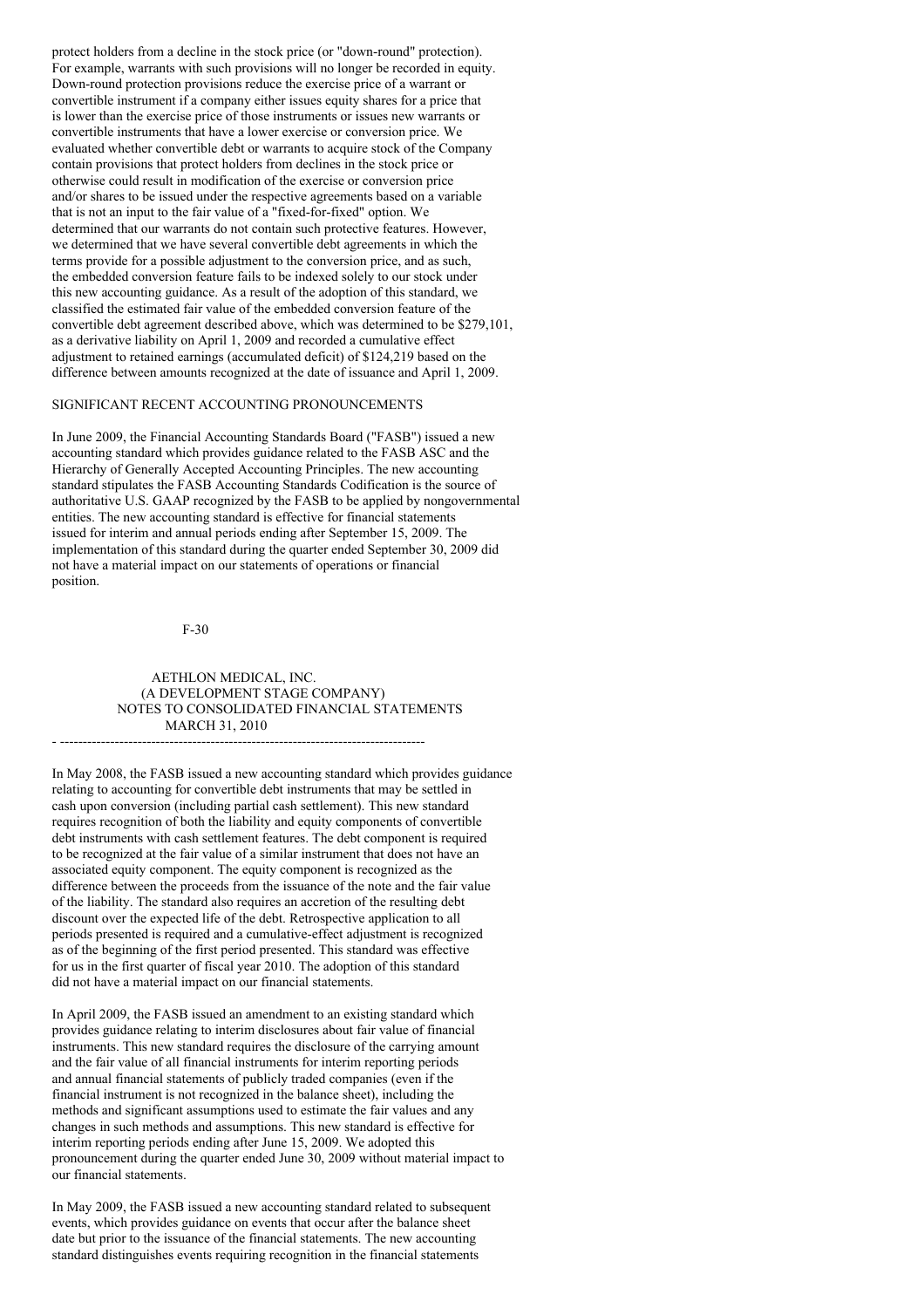and those that may require disclosure in the financial statements. The new accounting standard is effective for interim and annual periods after June 15, 2009. We adopted the new accounting standard for the quarter ended June 30, 2009.

The Sarbanes-Oxley Act of 2002 ("the Act") introduced new requirements regarding corporate governance and financial reporting. Among the many requirements of the Act is for management to annually assess and report on the effectiveness of its internal control over financial reporting under Section 404(a) and for its registered public accountant to attest to this report under Section 404(b). The SEC has modified the effective date and adoption requirements of Section 404(a) and Section 404(b) implementation for non-accelerated filers multiple times, such that we were only required to issue our management report on internal control over financial reporting in our annual report on Form 10-K for the fiscal year ended March 31, 2009. Based on current SEC requirements, we will be required to have our independent registered public accounting firm attest to the effectiveness of internal controls over financial reporting for our fiscal year ending March 31, 2011.

In February 2007, the FASB issued SFAS No. 159, "The Fair Value Option for Financial Assets and Financial Liabilities," which was subsequently codified within ASC 825, ("ASC 825"). ASC 825 expands the scope of specific types of assets and liabilities that an entity may carry at fair value on its statement of financial position, and offers an irrevocable option to record the vast majority of financial assets and liabilities at fair value, with changes in fair value recorded in earnings. ASC 825 is effective for fiscal years beginning after November 15, 2007. We have not yet elected to use the fair value option, and as such, our adoption of ASC 825 as of April 1, 2008 did not have a material impact on our consolidated financial statements.

Other recent accounting pronouncements issued by the FASB (including its Emerging Issues Task Force), the American Institute of Certified Public Accountants, and the Securities and Exchange Commission did not or are not believed by management to have a material impact on the Company's present or future consolidated financial statements.

#### F-31

AETHLON MEDICAL, INC. (A DEVELOPMENT STAGE COMPANY) NOTES TO CONSOLIDATED FINANCIAL STATEMENTS MARCH 31, 2010 - --------------------------------------------------------------------------------

#### FAIR VALUE MEASUREMENTS

We follow FASB ASC 820, "FAIR VALUE MEASUREMENTS AND DISCLOSURES" in connection with financial assets and liabilities measured at fair value on a recurring basis subsequent to initial recognition. The guidance applies to our derivative liabilities.

FASB ASC 820 requires that assets and liabilities carried at fair value will be classified and disclosed in one of the following three categories:

Level 1: Quoted market prices in active markets for identical assets or liabilities.

Level 2: Observable market based inputs or unobservable inputs that are corroborated by market data.

Level 3: Unobservable inputs that are not corroborated by market data.

<TABLE> <CAPTION>

> Fair Value Measurements at Reporting Date Using --------------------------------------------------------- Quoted Prices Significant in Other

|             |           | Active Markets for Observable |           | Significant      |
|-------------|-----------|-------------------------------|-----------|------------------|
|             | March 31. | <b>Identical Assets</b>       | Inputs    | Unobservable     |
| Description | 2010      | (Level 1)                     | (Level 2) | Inputs (Level 3) |
| <s></s>     | ี⊂ >      | <เ ิ>                         | <∈<br><ো> |                  |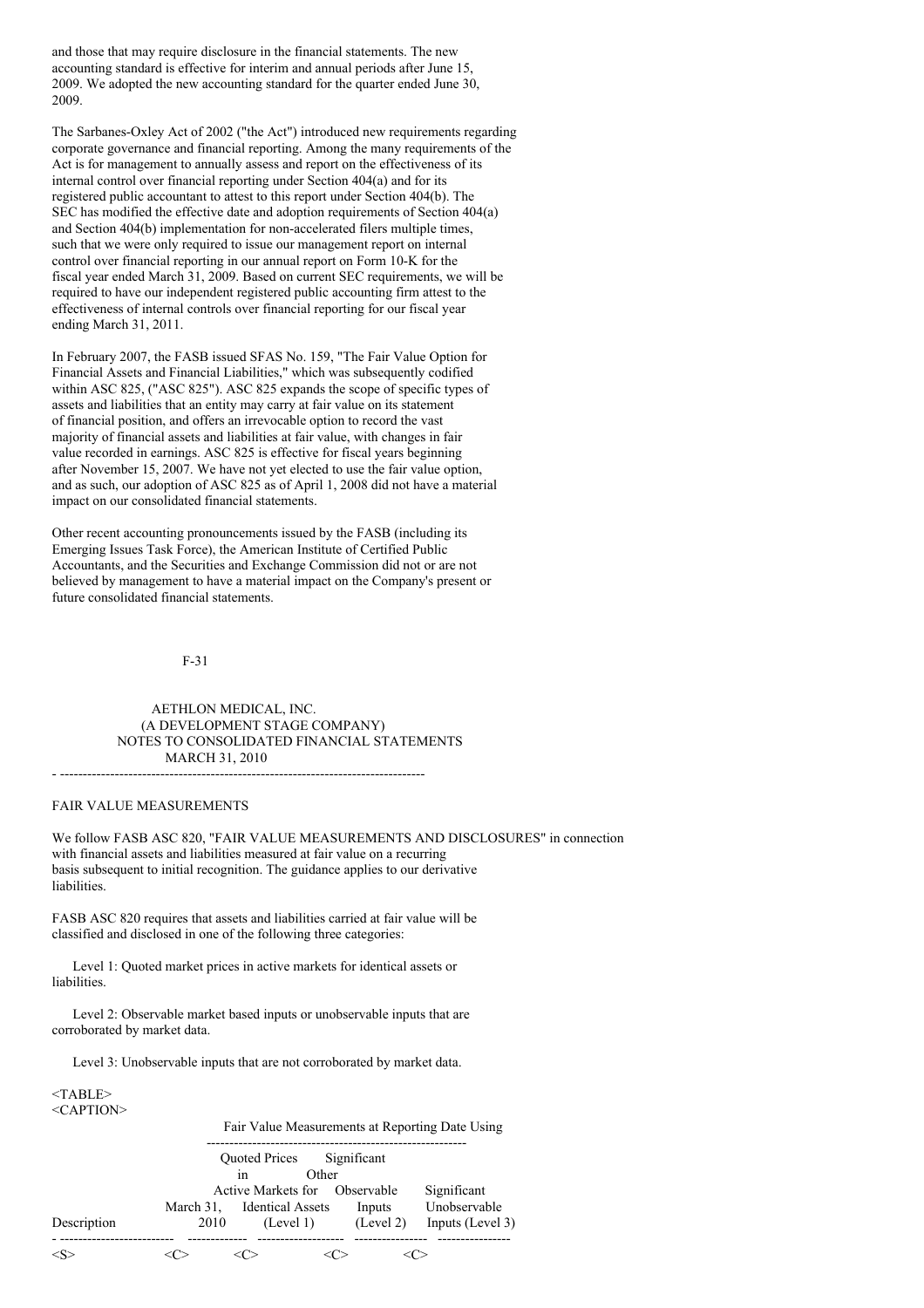| Derivative Liabilities $\$$ -- $\$$ -- $\$$ -- $\$$ -- $\$$ 1,054,716 |  |                                                                                                         |  |  |
|-----------------------------------------------------------------------|--|---------------------------------------------------------------------------------------------------------|--|--|
| <b>Total Assets</b>                                                   |  | $\text{\$\$}$ - $\text{\$\$}$ - $\text{\$\$}$ - $\text{\$\$}$ - $\text{\$\$}$ - $\text{\$\$}$ 1.054.716 |  |  |
|                                                                       |  |                                                                                                         |  |  |

 $<$ /TABLE>

We had no derivative liabilities at March 31, 2009.

The fair value of our derivative liabilities is determined based on observable market based inputs or unobservable inputs that are corroborated by market data, which is a Level 3 classification.

The following outlines the significant weighted average assumptions we used to estimate the fair value information presented, with respect to derivative liabilities utilizing the Binomial Lattice option pricing model:

Fiscal Year Ended March 31, 2010

| Risk free interest rate | $1.28\% - 2.58\%$ |
|-------------------------|-------------------|
| Average expected life   | $3 - 5$ years     |
| Expected volatility     | $78.8\% - 96.3\%$ |
| Expected dividends      | None              |

We did not make any changes to our valuation techniques compared to the prior fiscal year.

# F-32

# AETHLON MEDICAL, INC. (A DEVELOPMENT STAGE COMPANY) NOTES TO CONSOLIDATED FINANCIAL STATEMENTS MARCH 31, 2010

- --------------------------------------------------------------------------------

We also obtained a third party valuation in connection with our December 2008 note restructuring, our July and August 2009 convertible notes and February 2010 convertible note (see Note 5). The third party valuation firm used level 3 inputs in its measurement techniques. That valuation firm used a binomial lattice pricing model to calculate the estimated fair value of embedded derivatives in those transactions.

The table below sets forth a summary of changes in the fair value of our Level 3 financial instruments for the year ended March 31, 2010.

> Change in estimated fair Recorded value recognized April 1, New Derivative in results March 31, 2009 Liabilities of operations 2010 ----------- ----------- ------------- ---------

Derivative liabilities \$ -- \$ 1,233,439 (\$ 178,723) \$1,054,716

The table below sets forth a summary of changes in the fair value of our Level 3 financial instruments for the year ended March 31, 2009.

> Change in estimated fair Transfers value recognized April 1, into Equity in results March 31, 2008 (See Note 6) of operations 2009 ---------- --------- ------------ -----

Derivative

Liabilities(1) \$ 633,095 (\$ 419,192) (\$ 213,903) \$ --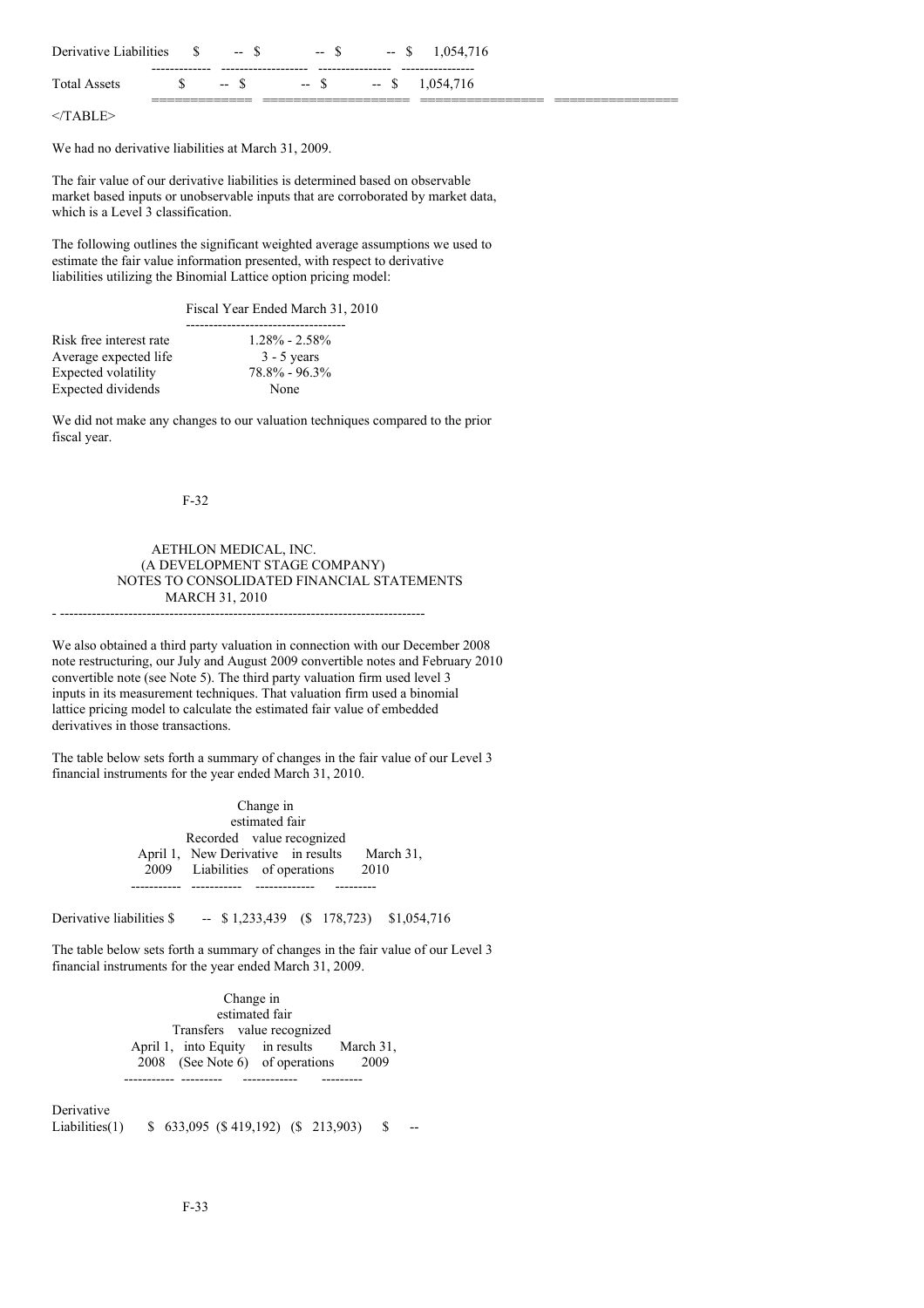2. PROPERTY AND EQUIPMENT

Property and equipment, net consist of the following:

|                          | March 31, 2010 March 31, 2009 |            |  |                                 |  |  |
|--------------------------|-------------------------------|------------|--|---------------------------------|--|--|
| Accumulated depreciation |                               | (269, 573) |  | 284,755 \$ 267,687<br>(265,084) |  |  |
|                          |                               |            |  |                                 |  |  |
|                          | S.                            | 15.182 \$  |  | 2.603                           |  |  |
|                          |                               |            |  |                                 |  |  |

- --------------------------------------------------------------------------------

Depreciation expense for the years ended March 31, 2010 and 2009 approximated \$4,000 and \$7,000, respectively.

# 3. PATENTS

Patents consist of the following:

|                                |   | March 31, 2010 March 31, 2009 |  |                    |           |
|--------------------------------|---|-------------------------------|--|--------------------|-----------|
| Patents                        | S |                               |  | 157,442 \$ 157,442 |           |
| Patents pending and trademarks |   |                               |  | 47.397             | 34.310    |
| Accumulated amortization       |   |                               |  | (62.499)           | (53, 335) |
|                                | S | 142,340 \$                    |  | 138,417            |           |
|                                |   | ___________                   |  |                    |           |

Patents represented 22% and 70% of our total assets at March 31, 2010 and 2009, respectively. Amortization of patents for the years ended March 31, 2010 and 2009 approximated \$9,000. Amortization expense on patents is estimated to be approximately \$9,000 per year based on the estimated life of the patents.

# 4. NOTES PAYABLE

Notes payable consist of the following:

|                                 | March 31,<br>2010 | 2009    | March 31, |         |
|---------------------------------|-------------------|---------|-----------|---------|
|                                 |                   |         |           |         |
| 12% Notes payable, all past due |                   | 285,000 |           | 297,500 |
| 10% Note payable, all past due  |                   | 5.000   |           | 5,000   |
|                                 |                   |         |           |         |
| <b>Total Notes Payable</b>      |                   | 290,000 | S         | 302,500 |
| 12% NOTES                       |                   |         |           |         |

From August 1999 through May 2005, we entered into various borrowing arrangements for the issuance of notes payable from private placement offerings (the "12% Notes"). On November 4, 2009, a holder of \$12,500 of the 12% Notes converted his principal balance and \$15,625 of accrued interest to common stock at the then current market price of \$0.43 per share. At March 31, 2010, 12% Notes with a principal balance of \$285,000 are outstanding, all of which are past due, in default, and bearing interest at the default rate of 15%. At March 31, 2010, interest payable on the 12% Notes totaled \$314,112.

# F-34

AETHLON MEDICAL, INC. (A DEVELOPMENT STAGE COMPANY) NOTES TO CONSOLIDATED FINANCIAL STATEMENTS MARCH 31, 2010 - --------------------------------------------------------------------------------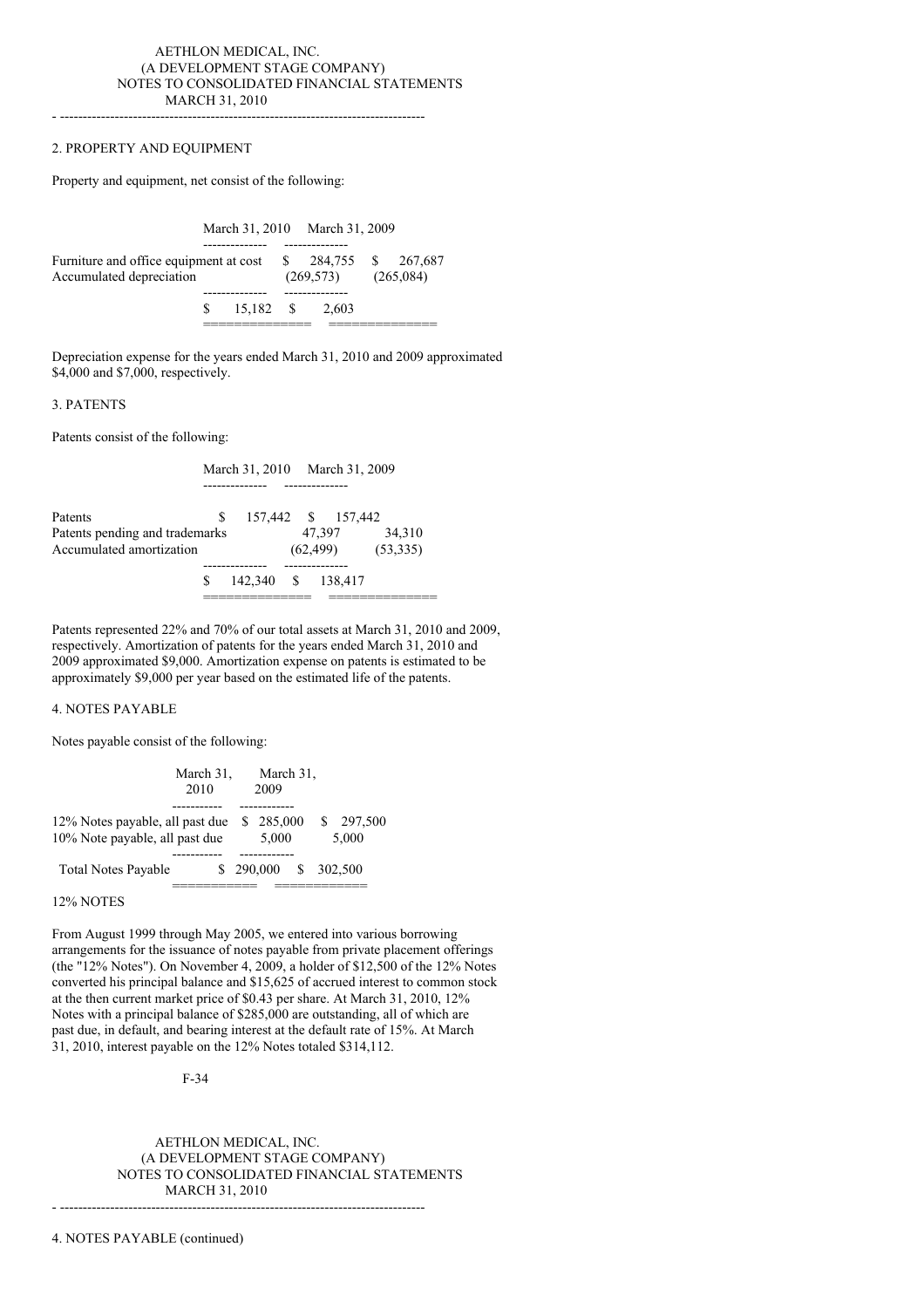## 10% NOTES

From time to time, we issued notes payable ("10% Notes") to various investors, bearing interest at 10% per annum, with principal and interest due six months from the date of issuance. The 10% Notes required no payment of principal or interest during the term. The total amount of the original notes issued was \$275,000. One 10% Note in the amount of \$5,000, which is past due and in default, remains outstanding at March 31, 2010. At March 31, 2010, interest payable on this note totaled \$4,375.

Management's plans to satisfy the remaining outstanding balance on these 12% and 10% Notes include, among other alternatives, converting the notes to common stock at market value or repayment with available funds.

## 5. CONVERTIBLE NOTES PAYABLE

Convertible Notes Payable consist of the following at March 31, 2010:

<TABLE> <CAPTION>

|                                                     |           |                 | <b>Net</b> |               |           |             |         |
|-----------------------------------------------------|-----------|-----------------|------------|---------------|-----------|-------------|---------|
|                                                     | Principal | <b>Discount</b> |            | Amount        |           |             |         |
|                                                     |           |                 |            |               |           |             |         |
| $<\!\!S\!\!>$                                       |           |                 |            | <1 >          |           |             |         |
| Amended Series A 10% Convertible Notes, past due \$ |           |                 | 900,000    | S             |           | S           | 900,000 |
| 2008 10% Convertible Notes, past due                |           | 45,000          |            |               |           | 45,000      |         |
| December 2006 10% Convertible Notes, past due       |           |                 | 17,000     |               |           | 17,000      |         |
| May & June 2009 10% Convertible Notes               |           |                 | 300,000    | (120, 649)    |           | 179,351     |         |
| July & August 2009 10% Convertible Notes            |           |                 | 338,250    |               | (98, 458) | 239,792     |         |
| October & November 2009 10% Convertible Notes       |           |                 | 380,250    |               | (380,203) |             | 47      |
| January 2010 10% Convertible Notes                  |           | 250,000         |            | (249,993)     |           | 7           |         |
| February 2010 10% Convertible Note                  |           | 660,000         |            | (409, 198)    |           | 250,802     |         |
| Total - Convertible Notes                           |           | \$2,890,500     |            | \$(1,258,501) |           | \$1,631,999 |         |

 $<$ /TABLE>

All of the Convertible Notes Payable in the above table are presently past due or will be due within one year of the March 31, 2010 balance sheet date. As a result, we expect to amortize all of the remaining discounts during the fiscal year ending March 31, 2011.

Our interest costs recognized for the fiscal year ended March 31, 2010 relating to both contractual interest coupon and amortization of the discount on convertible notes payable component were as follows:

During the fiscal year ended March 31, 2010, we recorded interest expense of \$241,320 related to the contractual coupons of our convertible notes and interest expense of \$565,747 related to the amortization of debt discounts on the convertible notes for a total of \$807,067.

#### F-35

## AETHLON MEDICAL, INC. (A DEVELOPMENT STAGE COMPANY) NOTES TO CONSOLIDATED FINANCIAL STATEMENTS MARCH 31, 2010

- --------------------------------------------------------------------------------

# 5. CONVERTIBLE NOTES PAYABLE (continued)

Convertible Notes Payable consist of the following at March 31, 2009:

 $<$ TABLE $>$ <CAPTION>

|                                            |          | <b>Net</b> |         |           |           |
|--------------------------------------------|----------|------------|---------|-----------|-----------|
| Principal                                  | Discount |            | Amount  |           |           |
|                                            |          |            |         |           |           |
| <s></s>                                    |          | <ো>        |         |           |           |
| Amended Series A 10% Convertible Notes     | S        | 900,000    | -S      |           | \$900,000 |
| 2008 10% Convertible Notes                 | 45,000   |            | (8,683) | 36,317    |           |
| December 2006 10% Convertible Notes        |          | 17,000     |         |           | 17.000    |
| Restructured December 2008 10% Convertible |          |            |         |           |           |
| Notes and Related Convertible Notes        |          | 1,116,403  |         | 1.116.403 |           |
|                                            |          |            |         |           |           |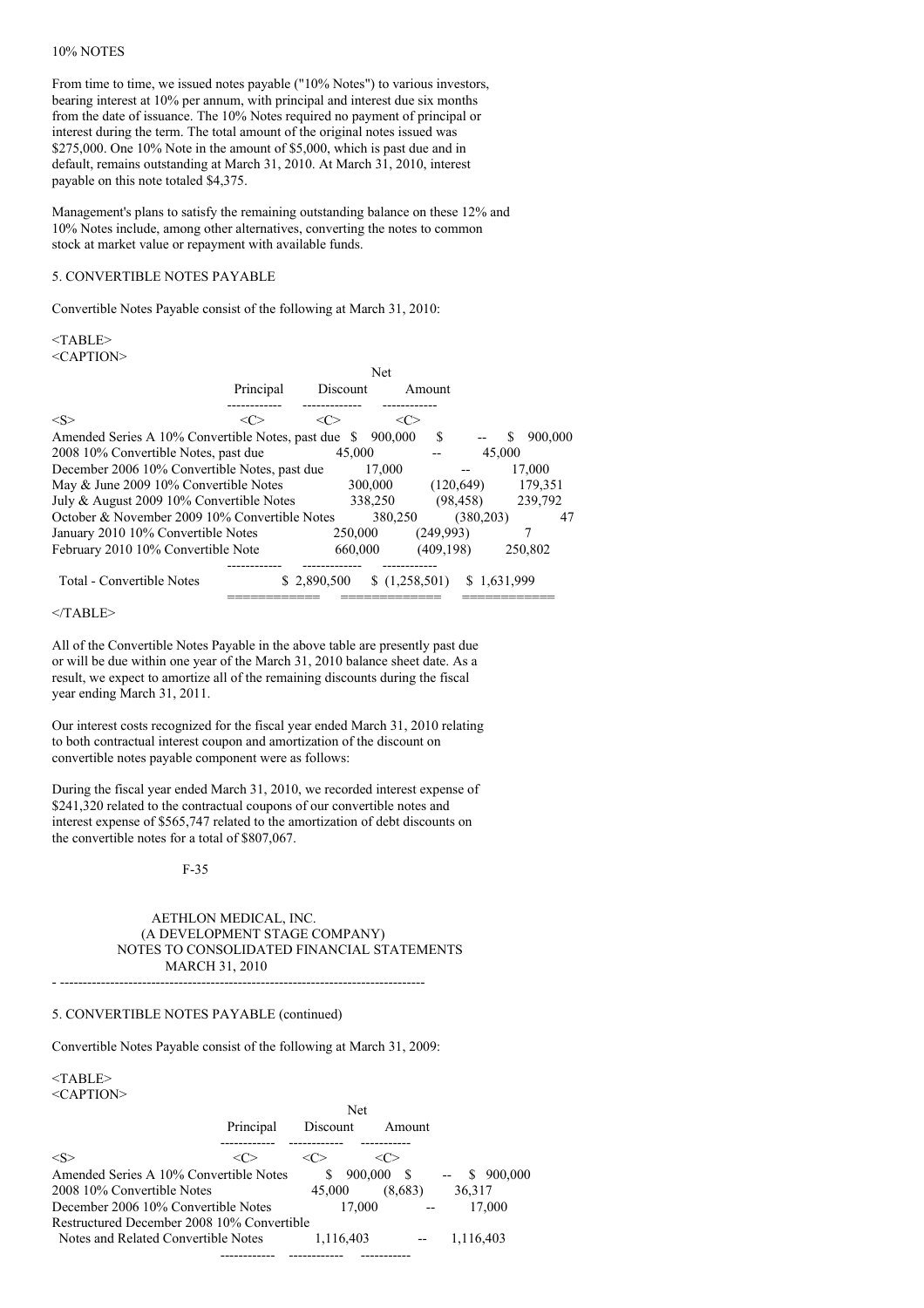$<$ /TABLE>

Our interest costs recognized for the fiscal year ended March 31, 2009 relating to both contractual interest coupon and amortization of the discount on the convertible notes payable component were as follows:

During the fiscal year ended March 31, 2009, we recorded interest expense of \$233,316 related to the contractual coupons of our convertible notes and interest expense of \$803,776 related to the amortization of debt discounts on the conertible notes for a total of \$1,037,092.

#### FEBRUARY 2010 10% CONVERTIBLE NOTE

On February 12, 2010, we raised \$280,015 in cash and received a secured promissory note in the amount of \$300,000 (see Note 12) in exchange for the issuance by the Company of a \$660,000 principal amount 10% convertible promissory note (the "Note") to one accredited investor. The Note included an original issue discount of ten percent, or \$60,000, and an origination fee of three percent, or \$9,000. We also paid legal fees of \$10,985. The Note matures in February 2011. The Note was issued in a private placement.

The conversion price per share is equal to eighty percent (80%) of the average of the three lowest closing bid prices of our common stock as reported by Bloomberg L.P. on the Principal Market for the ten (10) trading days preceding the conversion date, subject to a maximum price per share of \$0.30 and a minimum price per share of \$0.20. The Note is convertible into a maximum of 3,300,000 shares of our common stock at the minimum price per share of \$0.20. The investor also received 660,000 three-year warrants to purchase shares of our common stock at \$0.50 per share, although that exercise price is subject to change based on certain conditions. The conversion feature may additionally be adjusted in the event of future financing by the Company. Because the conversion feature and warrant exercise price each can be reset based on future events, they have been classified as derivative liabilities.

F-36

AETHLON MEDICAL, INC. (A DEVELOPMENT STAGE COMPANY) NOTES TO CONSOLIDATED FINANCIAL STATEMENTS MARCH 31, 2010 - --------------------------------------------------------------------------------

We commissioned a valuation study on this transaction from a third party valuation firm and based on the results of that study, we recorded a discount associated with the derivative liability of \$478,476 associated with the conversion feature. We commissioned a valuation of the derivative liability to measure the fair value of the derivative liability at March 31, 2010 and based on the results of that study, we recorded a fair value at March 31, 2010 of \$572,165. As a result of this fair value change we recorded a charge of \$93,689 in the fiscal year ended March 31, 2010.

## JANUARY 2010 10% CONVERTIBLE NOTES

In January 2010, we raised \$250,000 from the sale to an accredited investor of two 10% convertible notes. The convertible notes mature in July 2011 and are convertible into our common stock at a fixed conversion price of \$0.25 per share prior to maturity. The investor also received matching three year warrants to purchase 1,000,000 unregistered shares of our common stock at a price of \$0.25 per share. This investment concluded our 10% convertible debt round that began in October 2009. In aggregate, we issued \$700,250 in 10% convertible notes in that financing round.

We measured the fair value of the warrants and the beneficial conversion feature of the notes and recorded a 100% discount against the principal of the notes. We are amortizing the discount associated with the January 2010 10% Convertible Notes and associated warrants using the effective interest method.

At March 31, 2010, interest payable on these notes totaled \$5,645.

#### OCTOBER & NOVEMBER 2009 10% CONVERTIBLE NOTES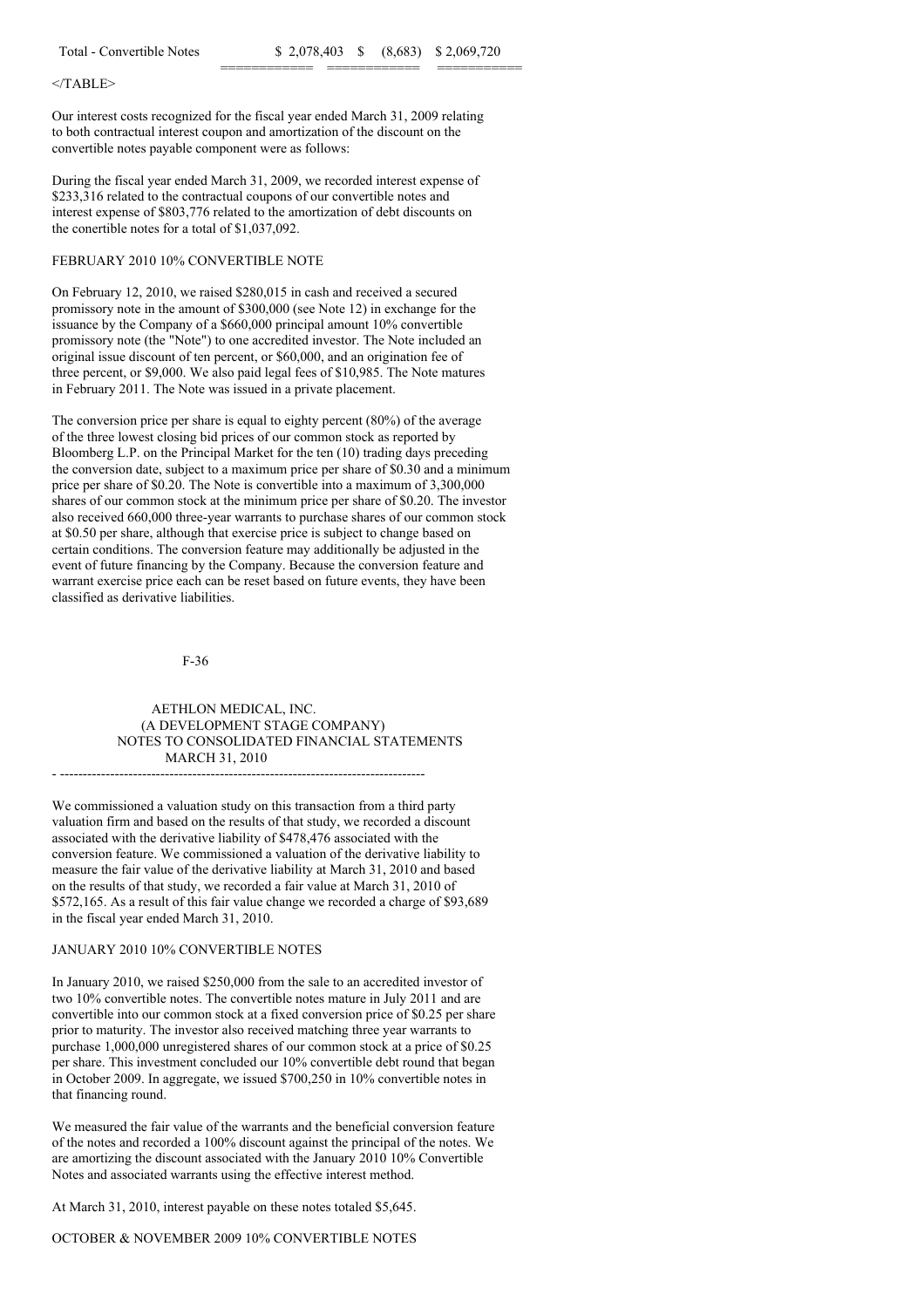In October and November 2009, we raised \$430,000 from the sale to accredited investors of 10% convertible notes ("October & November 2009 10% Convertible Notes"). The October & November 2009 10% Convertible Notes mature at various dates between April 2011 and May 2011 and are convertible into our common stock at a fixed conversion price of \$0.25 per share prior to maturity. The investors also received matching three year warrants to purchase 1,720,000 unregistered shares of our common stock at a price of \$0.25 per share.

We measured the fair value of the warrants and the beneficial conversion feature of the notes and recorded a 100% discount against the principal of the notes. We are amortizing the discount associated with the October & November 2009 10% Convertible Notes and associated warrants using the effective interest method.

Three of the investors immediately converted their convertible notes totaling \$70,000 into 280,000 shares of our common stock under the conversion formula. As a result, we accelerated the discount of \$70,000 associated with their notes and recorded that amount as interest expense in the three months ended December 31, 2009.

Deferred financing costs of \$20,250 incurred in connection with this financing were issued in the form of a convertible note with warrants on the same terms as those received by the investors. We capitalized the \$20,250 of deferred financing costs and are amortizing them over the term of the notes using the effective interest method.

At March 31, 2010, interest payable on these notes totaled \$19,013.

F-37

AETHLON MEDICAL, INC. (A DEVELOPMENT STAGE COMPANY) NOTES TO CONSOLIDATED FINANCIAL STATEMENTS MARCH 31, 2010

- --------------------------------------------------------------------------------

## 5. CONVERTIBLE NOTES PAYABLE (continued)

### JULY & AUGUST 2009 10% CONVERTIBLE NOTES

In July and August 2009, we raised an aggregate amount of \$668,250 from the sale to three investment funds of 10% convertible notes ("July & August 2009 10% Convertible Notes"), of which \$338,250 remain outstanding at March 31, 2010. Each note carries a one-year term and is convertible into our common stock at 80% of market with a floor of \$0.15 cents and a ceiling of \$0.25 cents per share. As additional consideration, the investors also received 1,336,500 three year warrants to purchase our common stock at \$0.50 per share, although that exercise price is subject to change based on certain conditions. The conversion feature may additionally be adjusted in the event of future financing by the Company. Because the conversion feature and warrant exercise price each can be reset based on future events, they are considered derivatives.

We commissioned a valuation study on this transaction from a third party valuation firm and based on the results of that study, we recorded a discount associated with the derivative liability of \$475,762 associated with the conversion feature. We commissioned a valuation of the derivative liability to measure the fair value of the derivative liability at March 31, 2010 and based on the results of that study, we recorded a fair value at March 31, 2010 of \$482,451. As a result of this fair value change we recorded a charge of \$6,689 in the fiscal year ended March 31, 2010.

We are amortizing the discount associated with the July & August 2009 10% Convertible Notes and associated warrants using the effective interest method. Deferred financing costs incurred in connection with this financing totaled \$60,750, which were capitalized and are being amortized using the effective interest method.

During the March 2010, one of the investors converted \$330,000 of principal and \$22,559 of accrued interest into common stock. We accelerated and recorded as interest expense the remaining discount associated with that portion of the principal balance of the July & August 2009 10% Convertible Notes.

At March 31, 2010, interest payable on those notes totaled \$20,338.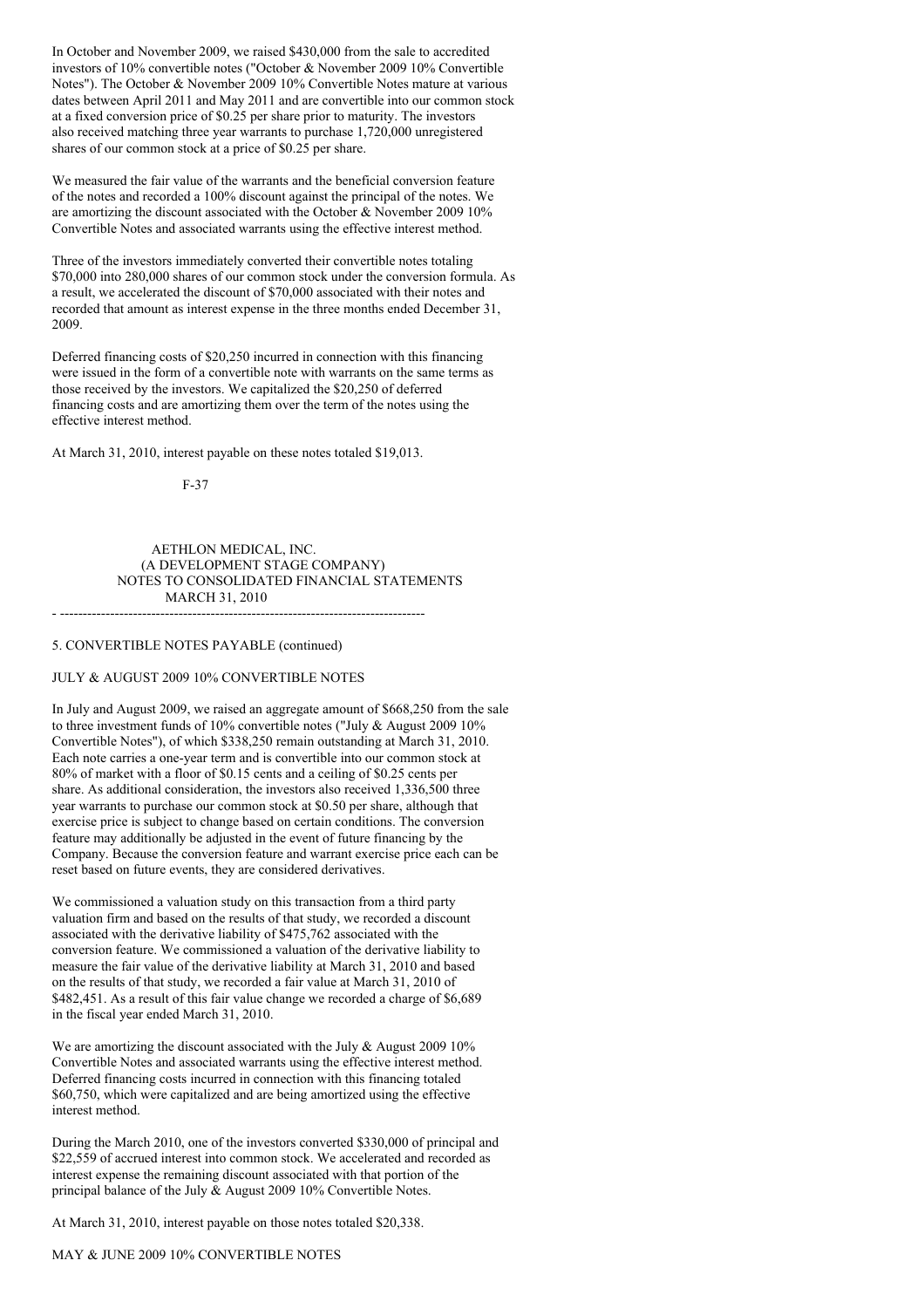In May and June 2009, we raised an aggregate amount of \$350,000 from the sale to accredited investors of 10% convertible notes ("May & June 2009 10% Convertible Notes"). The May & June 2009 10% Convertible Notes mature at various dates between November 2010 through December 2010 and are convertible into our common stock at a fixed conversion price of \$0.20 per share prior to maturity. If the investors opt to convert their convertible debt to our common stock, then they will receive a matching three year warrant to purchase unregistered shares of our common stock at a price of \$0.20 per share. We have measured the warrants but have not recorded them given their contingent terms.

After consideration of the warrants, we recorded a discount associated with the beneficial conversion feature of \$233,735 related to the May & June 2009 10% Convertible Notes and we are amortizing that discount over the terms of the May & June 2009 10% Convertible Notes using the effective interest method.

During fiscal year ended March 31, 2010, the holders of two of the May & June 2009 10% Convertible Notes converted a total of \$50,000 in notes to 250,000 shares of our common stock under the conversion feature of the notes. Due to these conversions, we accelerated the remaining discount of \$15,928 associated with those two converted notes and recorded that amount as interest expense in the three months ended December 31, 2009. We also issued 250,000 warrants as a result of those conversions, the fair value of which had been measured on the issuance dates of the relevant convertible notes using the Binomial lattice method at \$31,549, which we recorded as interest expense during the fiscal year ended March 31, 2010.

At March 31, 2010, \$300,000 of the May & June 2009 10% Convertible Notes remain outstanding. At March 31, 2010, interest payable on these notes totaled \$20,269.

#### F-38

AETHLON MEDICAL, INC. (A DEVELOPMENT STAGE COMPANY) NOTES TO CONSOLIDATED FINANCIAL STATEMENTS MARCH 31, 2010

- --------------------------------------------------------------------------------

RESTRUCTURED DECEMBER 2008 10% CONVERTIBLE NOTES AND RELATED CONVERTIBLE NOTES

None of the Restructured December 2008 10% Convertible Notes and Related Convertible Notes remained outstanding at March 31, 2010. All of the \$1,116,403 amount outstanding at March 31, 2009 was converted into common stock at varying conversion prices between \$0.15 per share and \$0.19 per share during the fiscal year ended March 31, 2010.

2008 10% CONVERTIBLE NOTES

During the year ended March 31, 2009, we raised an aggregate amount of \$430,000 from the sale to accredited investors of 10% convertible notes and warrants ("2008 10% Convertible Notes"). The 2008 10% Convertible Notes matured at various dates between January 2010 through March 2010 and are convertible into our common stock at a fixed conversion price of \$0.50 per share prior to maturity and the warrants are exercisable at \$0.50 per share for a period of three years ending between July and September 2011. In connection with this financing, we agreed to pay to the investment banking firm that arranged this sale a cash commission of seven percent of the proceeds and warrants equal to seven percent of the gross capital raised which we accounted for as deferred financing costs and which are being amortized over the terms of convertible notes using the effective interest method.

The warrants issued as part of the 2008 10% Convertible Notes can be settled in unregistered shares of our common stock. The warrants have been valued using a Binomial Lattice option pricing model and an associated discount of \$150,095, the relative fair value measured at the commitment date, was recorded and presented net against the face amount of the 2008 10% Convertible Notes. The discount associated with the warrants is amortized over the term of the notes using the effective interest method. The convertible feature of the 2008 10% Convertible Notes does not have a beneficial conversion.

During the three months ended March 31, 2009, a holder of \$385,000 of the 2008 10% Convertible Notes converted his principal and \$19,250 of accrued interest to common stock at \$0.50 per share per the terms of the 2008 10% Convertible Notes.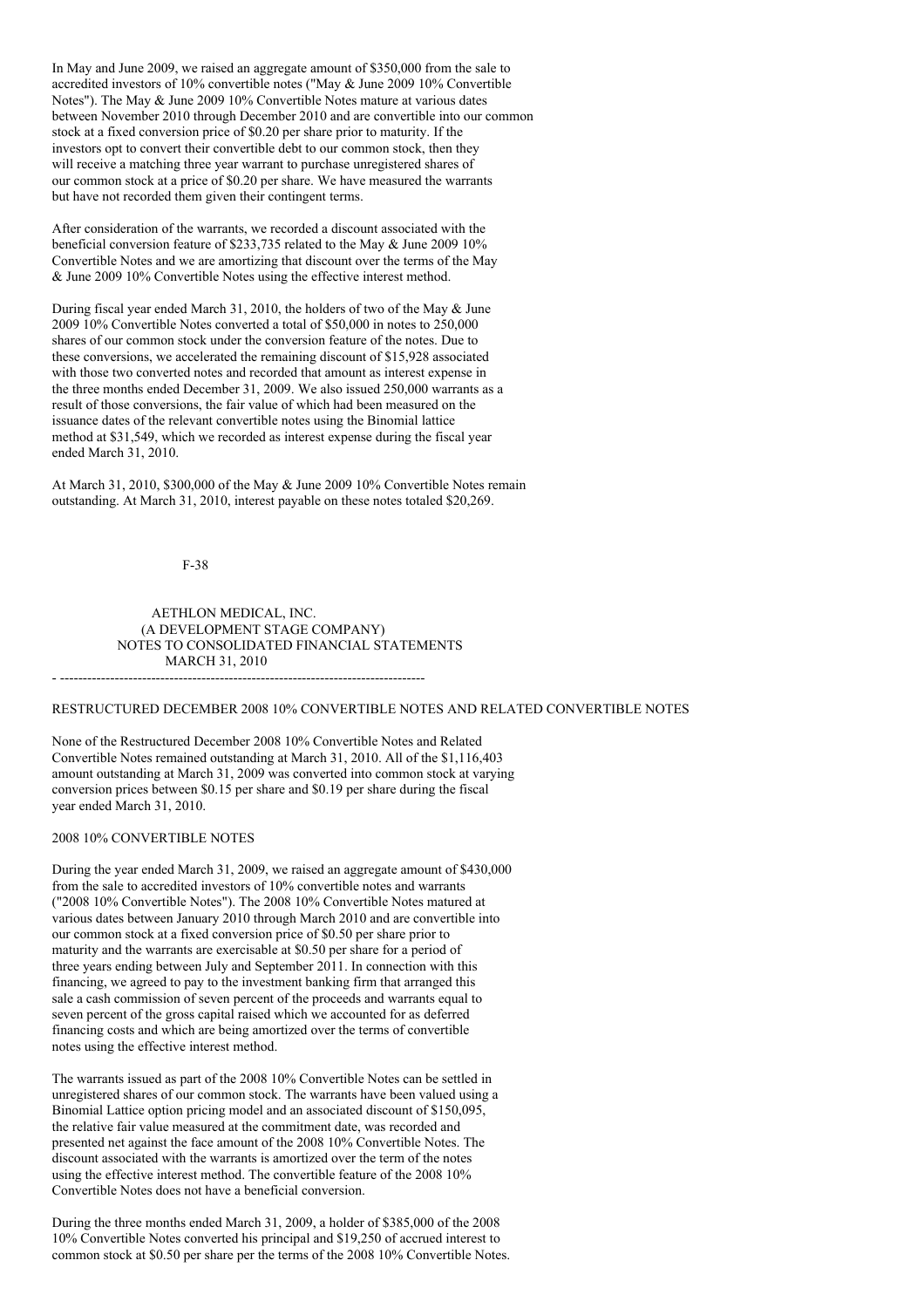2008 10% Convertible Notes in the aggregate amount of \$45,000 remain outstanding at March 31, 2010. These notes matured in January and February, 2010. At March 31, 2010, interest payable on these notes totaled \$7,478.

F-39

AETHLON MEDICAL, INC. (A DEVELOPMENT STAGE COMPANY) NOTES TO CONSOLIDATED FINANCIAL STATEMENTS MARCH 31, 2010

#### - --------------------------------------------------------------------------------

#### 5. CONVERTIBLE NOTES PAYABLE (continued)

#### AMENDED SERIES A 10% CONVERTIBLE NOTES

On November 2007, we entered into Amended and Restated 10% Series A Convertible Promissory Notes (the "Amended Notes" or " Amended Series A Convertible Notes") with the holders of certain promissory notes that we previously issued (the "Prior Notes"), and all amendments to the Prior Notes.

The Amended Notes, in the principal amount of \$1,000,000, are convertible into an aggregate of 5,000,000 shares of our Common Stock and matured on February 15, 2009. The Amended Notes provided for the payment of accrued and default interest through December 31, 2007 in the aggregate amount of \$295,248 paid in units ("Units") at a fixed rate of \$0.20 per Unit, each Unit consisting of one share of our Common Stock and one Class A Common Stock Purchase Warrant (the "Class A Warrant") to purchase one share of our Common Stock at a fixed exercise price of \$0.20 per share. If the Holders exercise the Class A Warrants on or before February 15, 2010, we will issue them one Class B Common Stock Purchase Warrant (the "Class B Warrant") for every two Class A Warrants exercised. The Class B Warrants will have a fixed exercise price of \$0.60 per share.

In addition, the Amended Notes provided for the issuance of Class A Principal Common Stock Purchase Warrants (the "Class A Principal Warrant") to purchase an aggregate of 5,000,000 shares of our Common Stock on the same terms as the Class A Warrants.

In January 2008, one of the holders of the Amended Series A Convertible Notes converted \$100,000 of their notes into 500,000 shares of common stock at the agreed conversion rate of \$0.20 per share.

To satisfy the accrued interest and damages through September 30, 2008, on September 19, 2008, we issued 966,750 shares of restricted common stock, valued at the closing price of \$0.49, and 966,750 warrants with a strike price of \$0.20 in payment of accrued interest of \$89,500 and accrued damages of \$103,850 per the payment formula in the Loan Agreement. The difference in value of equity instruments issued upon settlement and the liabilities settled resulted in a non-cash loss on settlement of \$607,908.

In order to satisfy the accrued interest for the December 2008 quarter, on February 18, 2009, we issued 168,750 shares of restricted common stock, valued at the closing price of \$0.18, and 168,750 warrants with a strike price of \$0.20 in payment of accrued interest of \$33,750 per the payment formula in the Loan Agreement. The difference in value of equity instruments issued upon settlement and the liabilities settled resulted in a non-cash loss on settlement of \$19,355.

In order to satisfy the accrued interest for the period January 2009 through January 2010, on January 11, 2010, we issued 731,251 shares of restricted common stock, valued at the closing price of \$0.37, and 731,251 warrants with a strike price of \$0.20 in payment of accrued interest of \$146,250 per the payment formula in the Loan Agreement. The difference in value of equity instruments issued upon settlement and the liabilities settled resulted in a non-cash loss on settlement of \$341,984.

We have not yet paid certain legal fees, which total approximately \$56,000 and are accrued in our accounts payable, associated with the amendments to the notes. We are currently in discussions with the noteholders regarding the terms of a potential extension to the notes but there can be no assurance such an extension will be finalized on terms acceptable to us or at all.

At March 31, 2010, \$900,000 of the Amended Series A 10% Convertible Notes remain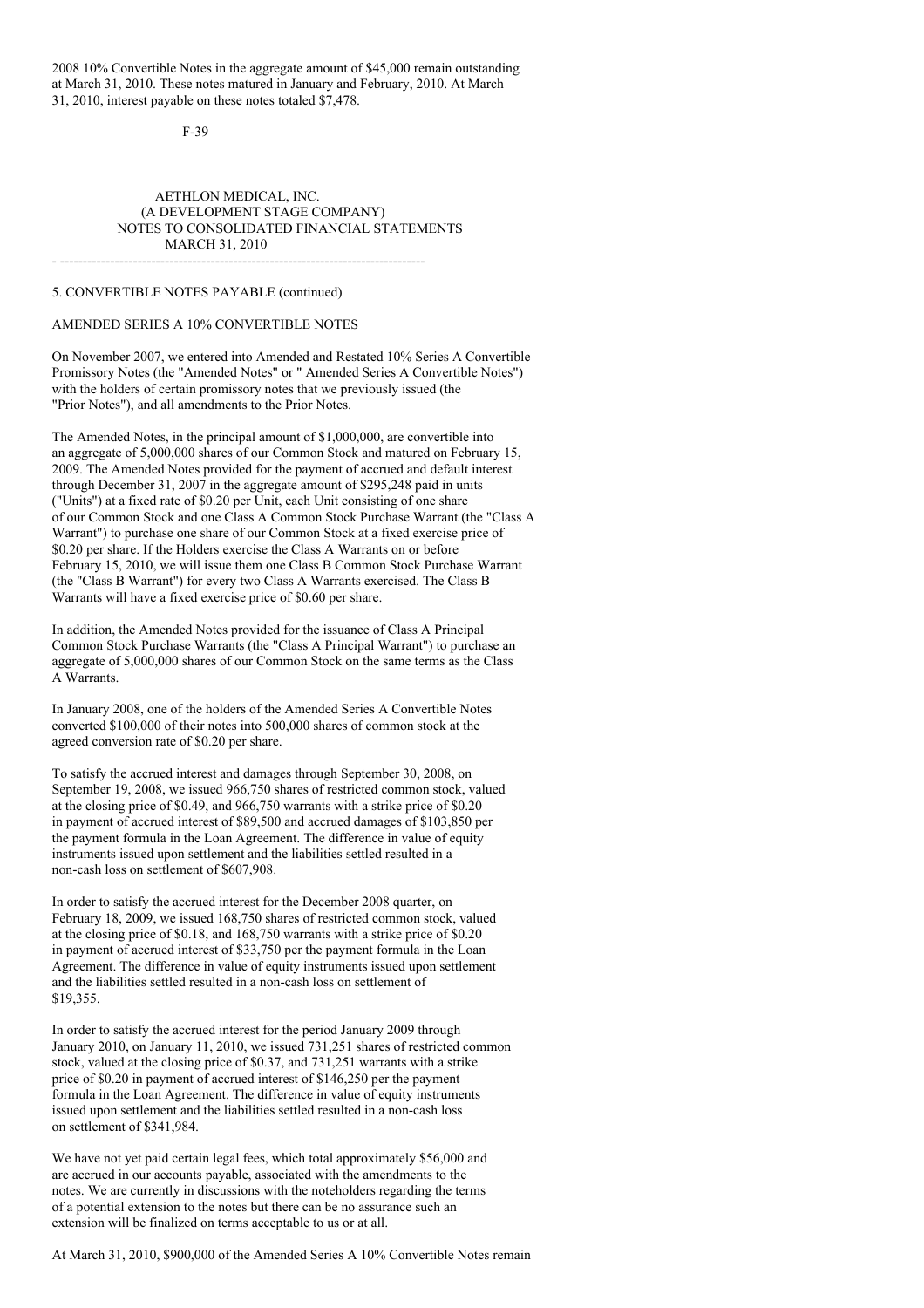outstanding and in default. These notes are convertible into our common stock at \$0.20 per share. At March 31, 2010, interest payable on these notes totaled \$22,500. In June 2010, we restructured and extended the Amended Series A 10% Convertible Notes (see Note 12).

F-40

AETHLON MEDICAL, INC. (A DEVELOPMENT STAGE COMPANY) NOTES TO CONSOLIDATED FINANCIAL STATEMENTS MARCH 31, 2010

#### DECEMBER 2006 10% CONVERTIBLE NOTES

- --------------------------------------------------------------------------------

On December 15, 2006, we issued two 10% Convertible Notes ("December 10% Notes") totaling \$50,000 to accredited investors. The December 10% Notes accrue interest at a rate of ten percent (10%) per annum and matured on March 15, 2007. Such notes are convertible into shares of restricted common stock at any time at the election of the holder at a fixed conversion price of \$0.17 per share for any conversion occurring on or before the maturity date. In addition, upon issuance, we issued five-year Warrants ("December 10% Note Warrants") to purchase a number of shares equal to the number of shares into which the December 10% Notes can be converted at a fixed exercise price of \$0.17. Additionally, if the December 10% Note Warrants were exercised prior to December 15, 2007, the holder would have received an additional warrant on the same terms as the December 10% Note Warrants on a one to one basis. The warrants can be settled in unregistered shares of our common stock. The December 10% Note Warrants have been valued using a Binomial Lattice option pricing model and an associated discount of \$15,627, the relative fair value measured at the commitment date, was recorded and presented net against the face amount of the December 10% Notes. The convertible feature of the December 10% Notes provides for an effective conversion rate that is below market value. We estimated the fair value of such beneficial conversion feature to be \$34,373 and recorded such amount as a debt discount. The discounts associated with the warrants and the beneficial conversion feature were accreted to interest expense over the term of the December 10% Notes.

On May 1, 2008, a holder of \$33,000 of the December 10% Notes converted his \$33,000 principal amount and accrued interest of \$6,325 at the agreed conversion rate of \$0.17 per share. As a result, we issued 232,033 shares of common stock under this conversion.

At March 31, 2010, \$17,000 of the December 2006 10% Notes remain outstanding and in default. These notes are convertible into our common stock at \$0.17 per share. At March 31, 2010, interest payable on these notes totaled \$8,146.

6. EQUITY TRANSACTIONS

#### 2003 CONSULTANT STOCK PLAN

In August 2003, we adopted the 2003 Consultant Stock Plan (the "Stock Plan"), which provides for grants of common stock through August 2013, to assist us in obtaining and retaining the services of persons providing consulting services. A total of 1,000,000 common shares were initially reserved for issuance under the Stock Plan.

On March 29, 2004, we filed a registration statement on Form S-8 for the purpose of registering 1,000,000 common shares issuable under the Stock Plan under the Securities Act of 1933. On August 29, 2005, we filed a Form S-8 for the purpose of registering an additional 2,000,000 shares, for a total of 3,000,000 common shares reserved under the Plan. On August 9, 2007, we filed a Form S-8 for the purpose of registering an additional 2,000,000 shares, for a total of 5,000,000 common shares reserved under the Plan. On July 10, 2009, we filed a Form S-8 for the purpose of registering an additional 1,000,000 shares, for a total of 6,000,000 common shares reserved under the Plan. On February 17, 2010, we filed a Form S-8 for the purpose of registering an additional 1,500,000 shares, for a total of 7,500,000 common shares reserved under the Plan.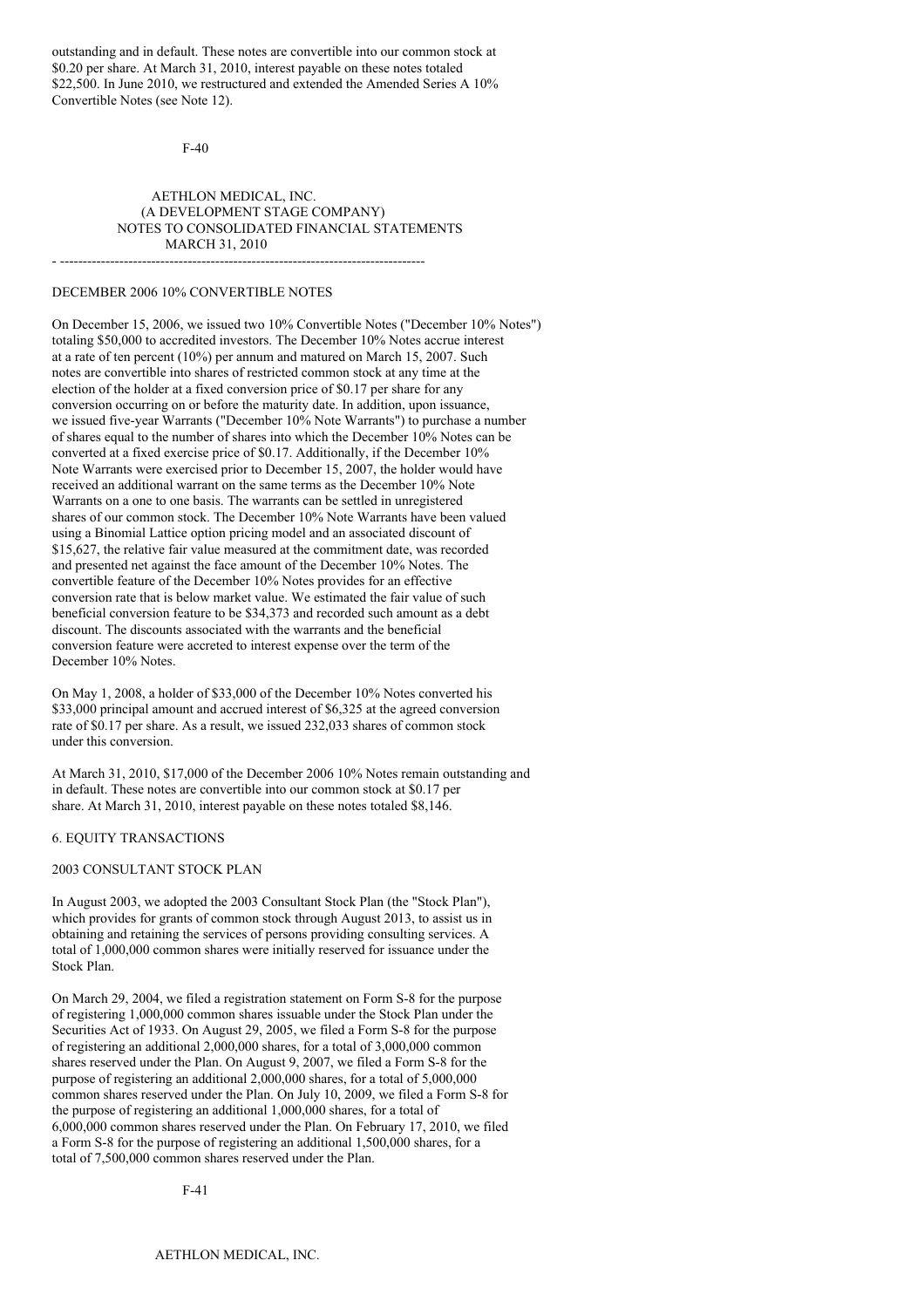#### 6. EQUITY TRANSACTIONS (continued)

## 2005 DIRECTORS COMPENSATION PROGRAM

- --------------------------------------------------------------------------------

Upon the recommendation of our Compensation Committee, in February 2005, we adopted our 2005 Directors Compensation Program (the "Directors Compensation Program") which advances our interests by helping us to obtain and retain the services of outside directors upon whose judgment, initiative, efforts and/or services we are substantially dependent, by offering to or providing those persons with incentives or inducements affording them an opportunity to become owners of our capital stock.

Under the Directors Compensation Program, a newly elected director will receive a one-time grant of a non-qualified stock option of 1.5% of the common stock outstanding at the time of election. The options will vest one-third at the time of election to the Board and the remaining two-thirds will vest equally at year end over three years. Additionally, each director will also receive an annual \$25,000 non-qualified stock option retainer, \$15,000 of which is to be paid at the first of the year to all directors who are on the Board prior to the first meeting of the year and a \$10,000 retainer will be paid if a director attends 75% of the meetings either in person, via conference call or other electronic means. The exercise price for the options under the Directors Compensation Program will equal the average closing of the last ten (10) trading days prior to the date earned.

At March 31, 2010 under the 2005 Directors Compensation Program we had issued 1,337,825 options to outside directors and 3,965,450 options to employee-directors, 514,550 outside directors options had been forfeited, 250,000 outside directors options had been exercised and 3,671,550 options remained outstanding.

## COMMON STOCK

In April 2004, the Company issued 500,000 shares of restricted common stock to an accredited individual investor in connection with the exercise of warrants at \$0.25 per share for cash totaling \$125,000. This transaction was exempt from registration pursuant to Regulation D promulgated under the Securities Act of 1933.

In April 2004, the Company issued 17,143 shares at \$1.75 per share to an accredited individual investor for investor relations services in the amount of \$30,000. This transaction was exempt from registration pursuant to Section 4(2) of the Securities Act of 1933.

In April 2004, the Company issued 50,000 shares of restricted common stock to Fusion Capital Fund II, LLC, an accredited institutional investor, for a financing commitment to provide \$6,000,000 under a registered private placement. In connection with the \$6,000,000 financing the Company paid a fee to Fusion Capital in the amount of 418,604 shares of common stock. The Company recorded no expense related to the issuance of these shares since they were related to equity fund raising activities. This transaction was exempt from registration pursuant to Regulation D promulgated under the Securities Act of 1933.

In May 2004, the Company issued 225,000 shares of common stock at \$0.44 per share and 225,000 warrants to purchase the Company's common stock at a price of \$0.76 per share to legal counsel for legal services in the amount of \$99,000, which was recorded as expense in the accompanying consolidated financial statements. This transaction was exempt from registration pursuant to Section 4(2)of the Securities Act of 1933.

In May 2004, a \$50,000 10% convertible note was converted at \$0.44 per share for 113,636 shares of common stock and 113,636 warrants to purchase the Company's common stock at a price of \$0.76 per share. This transaction was exempt from registration pursuant to Section 4(2) of the Securities Act of 1933.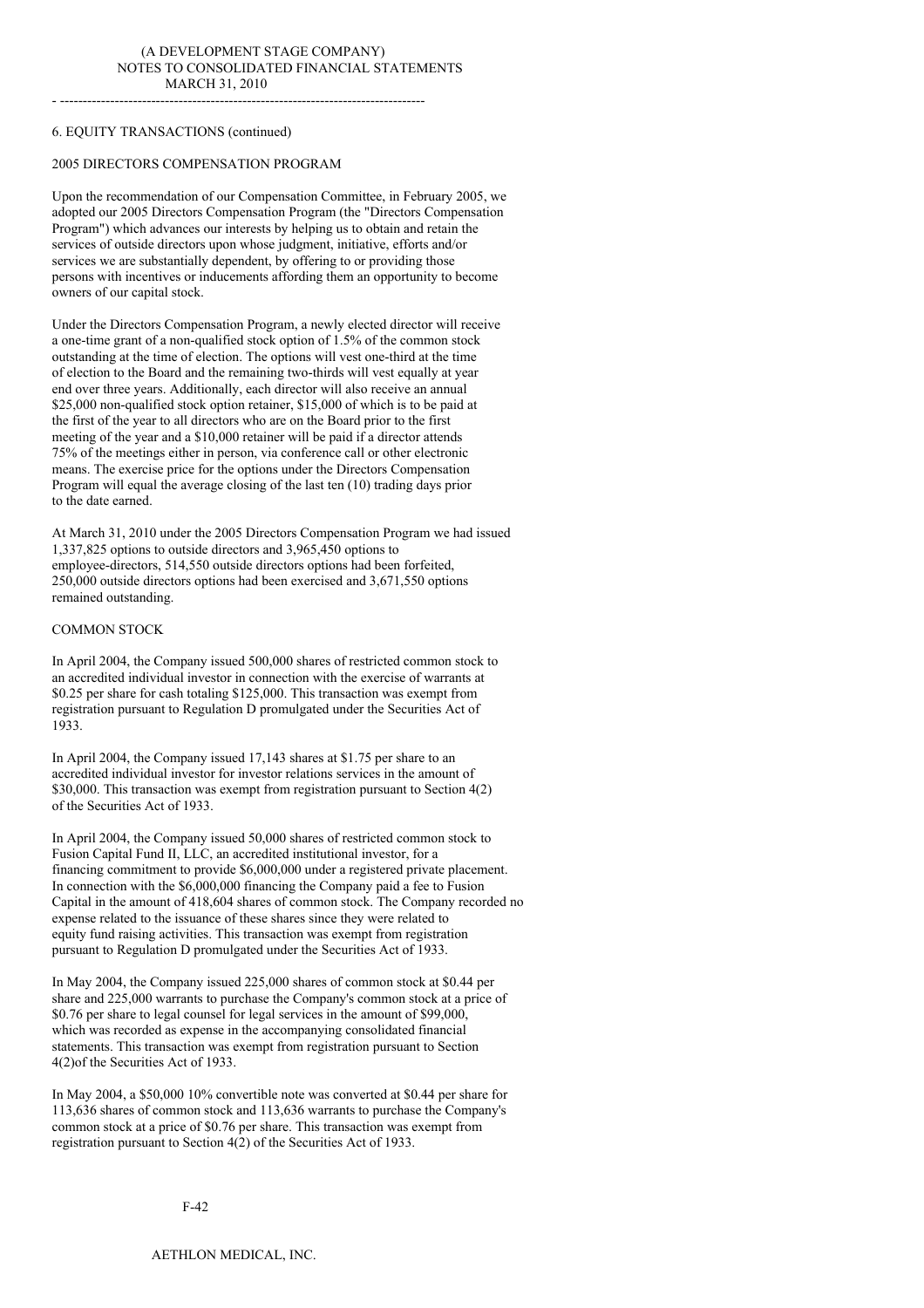#### (A DEVELOPMENT STAGE COMPANY) NOTES TO CONSOLIDATED FINANCIAL STATEMENTS MARCH 31, 2010

- --------------------------------------------------------------------------------

In May 2004, the Company issued a total of 1,415,909 shares of restricted stock at a price of \$0.44 per share for cash totaling \$623,000 to fourteen accredited investors. In connection with the issuance of these shares, the Company granted the stockholders 1,640,908 warrants to purchase the Company's common stock at a price of \$0.76 per share. The warrants vested immediately and expire on the fifth anniversary from the date when a registration statement covering the common stock underlying such warrants is declared effective. This transaction was exempt from registration pursuant to Regulation D promulgated under the Securities Act of 1933.

In July 2004, the Company issued 10,715 shares of restricted common stock at \$0.70 per share to an accredited individual for employee placement services in the amount of \$7,500. This transaction was exempt from registration pursuant to Section  $4(2)$  of the Securities Act of 1933.

In July 2004, the Company issued 6,850 shares of restricted common stock at \$0.73 per share to an accredited individual for consulting services on opportunities for the Company's Hemopurifier(R) within the biodefense marketplace in the amount of \$5,000. This transaction was exempt from registration pursuant to Section 4(2) of the Securities Act of 1933.

In September 2004, the Company issued 479,513 shares of restricted common stock to an accredited investor, in conjunction with the conversion of \$125,000 in principal amount of notes, plus accrued interest, at \$0.34 per share, in accordance with their convertible note agreement. This transaction was exempt from registration pursuant to Regulation D promulgated under the Securities Act of 1933.

In November and December 2004, the Company issued 80,000 shares of restricted common stock to an accredited individual investor in connection with the exercise of 80,000 warrants at \$0.25 per share for consideration of a \$20,000 reduction in the principal amount of a 10% one-year promissory note. This transaction was exempt from registration pursuant to Section 4(2) of the Securities Act of 1933.

In December 2004, the Company issued 461,667 shares of restricted common stock to two accredited individual investors in connection with the exercise of 461,667 warrants at \$0.25 per share for cash totaling \$115,417. This transaction was exempt from registration pursuant to Section 4(2) of the Securities Act of 1933.

In December 2004, the Company repaid two \$25,000 12% promissory notes, including accrued interest of \$17,778 each, through the issuance of 87,303 restricted common shares at \$0.49 per share to each of two separate accredited individual investors. These transactions were exempt from registration pursuant to Section 4(2) of the Securities Act of 1933.

In December 2004, the Company issued 60,000 shares of restricted common stock at \$0.50 per share under a consulting agreement with an accredited individual investor, for investor relations consulting services to the Company. The fair value of the transaction of \$30,000 was recorded as deferred compensation and presented as an offset to additional paid-in capital in the accompanying consolidated financial statements. Such amount is being amortized to expense over the six month term of the agreement. At March 31, 2005, \$15,000 of such amount remained unamortized. This transaction was exempt from registration pursuant to Section 4(2) of the Securities Act of 1933. The remaining \$15,000 balance in deferred consulting fees were amortized during the fiscal year ended March 31, 2006.

In January 2005, the Company issued 55,556 shares of restricted common stock at \$0.36 per share and a warrant to purchase 55,556 shares of common stock at \$0.44 per share for cash in the amount of \$20,000 to an accredited individual investor. This transaction was exempt from registration pursuant to Section 4(2)of the Securities Act of 1933.

F-43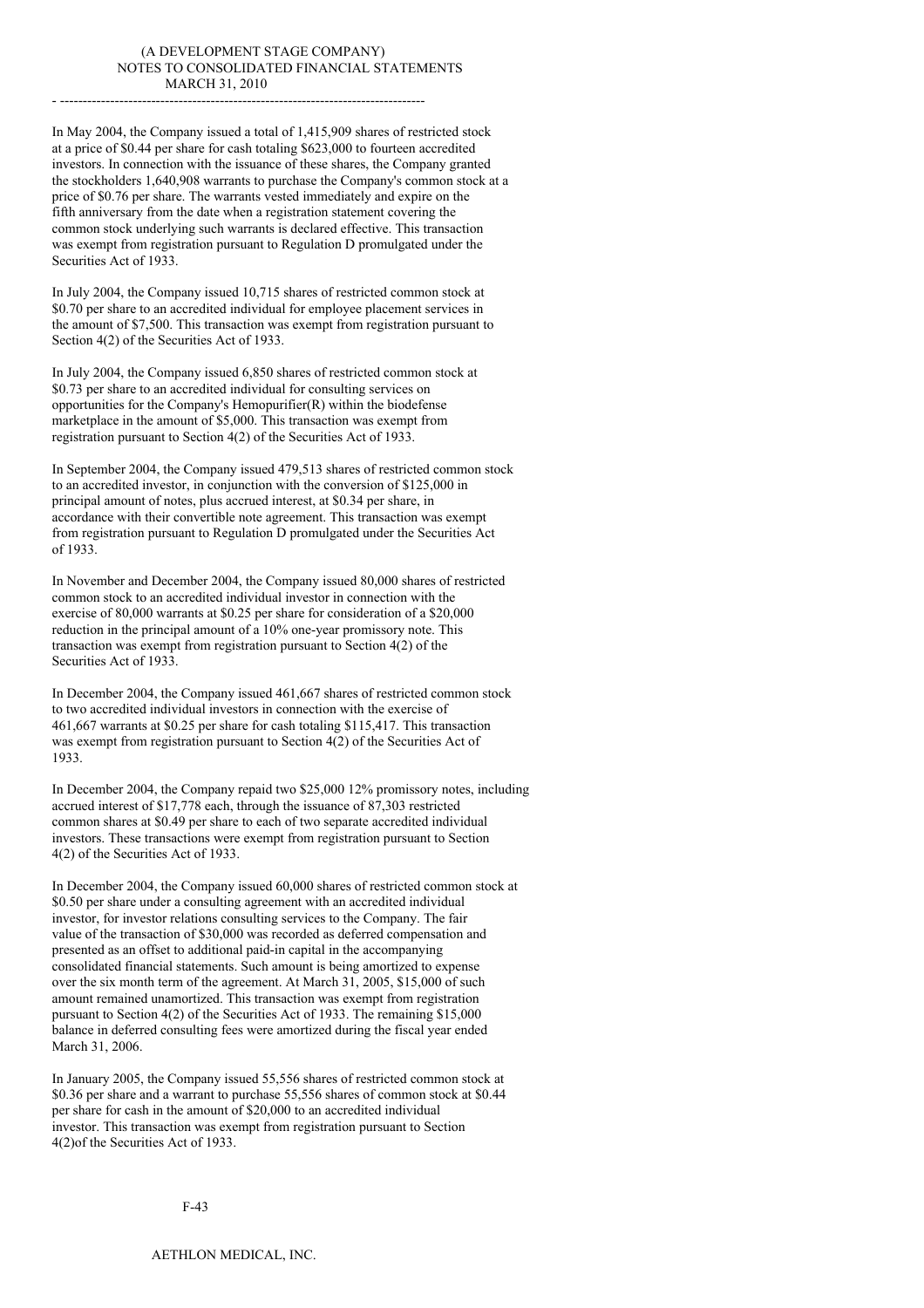#### (A DEVELOPMENT STAGE COMPANY) NOTES TO CONSOLIDATED FINANCIAL STATEMENTS MARCH 31, 2010

- --------------------------------------------------------------------------------

In January 2005, the Company issued 66,666 shares of restricted common stock at \$0.45 per share to an accredited individual investor under a consulting agreement for investor relations services to the Company. The fair value of the transaction of \$30,000 was recorded as deferred compensation and presented as an offset to additional paid-in capital in the accompanying consolidated financial statements. Such amount is being amortized to expense over the six month term of the agreement. At March 31, 2005, \$15,000 of such amount remained unamortized. This transaction was exempt from registration pursuant to Section 4(2) of the Securities Act of 1933. The remaining \$15,000 balance in deferred consulting fees were amortized during the fiscal year ended March 31, 2006.

In January 2005, the Company issued 25,834 shares of restricted common stock to an accredited individual investor in connection with the exercise of a warrant to purchase 25,834 shares of common stock at \$0.25 per share for cash totaling \$6,459. This transaction was exempt from registration pursuant to Section 4(2) of the Securities Act of 1933.

In February 2005, the Company issued 139,063 shares of restricted common stock to an accredited individual investor in connection with the exercise of a warrant to purchase 139,063 shares of common stock at \$0.25 per share for cash totaling \$34,766. This transaction was exempt from registration pursuant to Section  $4(2)$  of the Securities Act of 1933.

In February 2005, the Company issued 90,000 shares of restricted common stock at \$0.27 per share and a three-year warrant to purchase 90,000 shares of common stock at \$0.34 per share for cash in the amount of \$24,300 to an accredited individual investor. This transaction was exempt from registration pursuant to Section 4(2)of the Securities Act of 1933.

During the year ended March 31, 2005, the Company issued an additional total of 1,416,958 shares of restricted common stock at prices ranging from \$0.25 to \$0.52 for total cash proceeds of approximately \$541,000.

During the year ended March 31, 2005, the Company issued an additional 557,647 shares of restricted common stock at prices ranging from \$0.25 to \$0.55 under various consulting service agreements for total recorded value of approximately \$196,000. All services on these agreements were completed and expensed during the year ended March 31, 2005.

In April 2005, the Company issued 9,740 shares of common stock pursuant to the Company's S-8 registration statement covering the Company's 2003 Consultant Stock Plan at \$0.31 per share in payment for scientific consulting services to the Company valued at \$3,000.

In April 2005, the Company issued 25,134 shares of common stock pursuant to the Company's S-8 registration statement covering the Company's 2003 Consultant Stock Plan at \$0.30 per share in payment for regulatory affairs consulting services to the Company valued at \$7,500.

In April 2005, the Company issued 31,424 shares of common stock pursuant to the Company's S-8 registration statement covering the Company's 2003 Consultant Stock Plan at \$0.25 per share in payment for regulatory affairs consulting services to the Company valued at \$7,900.

During the year ended March 31, 2006, the Company issued 3,990,807 shares of common stock at prices between \$0.25 to and \$0.76 per share to Fusion Capital under its \$6,000,000 common stock purchase agreement for cash proceeds totaling \$1,436,815. These shares are registered pursuant to the Company's Form SB-2 registration statement effective December 7, 2004.

During the quarter ended June 30, 2005, the Company issued 95,420 shares of common stock pursuant to the Company's S-8 registration statement covering the Company's 2003 Consultant Stock Plan at \$0.262 per share in payment for regulatory affairs consulting services to the Company valued at \$25,000.

In May 2005, the Company issued 33,228 shares of common stock pursuant to the Company's S-8 registration statement covering the Company's 2003 Consultant Stock Plan at \$0.25 per share in payment for regulatory affairs consulting services to the Company valued at \$8,440.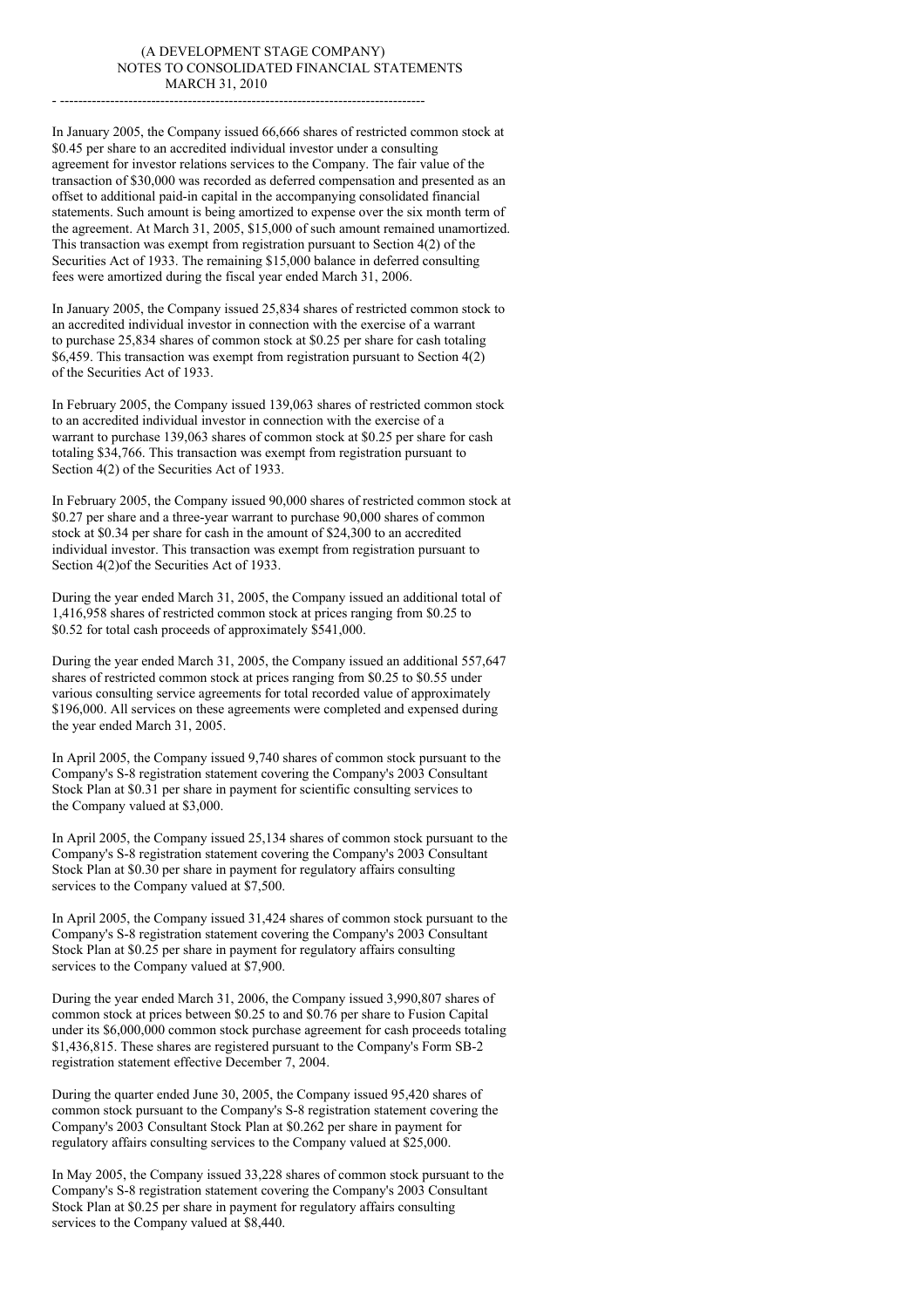## AETHLON MEDICAL, INC. (A DEVELOPMENT STAGE COMPANY) NOTES TO CONSOLIDATED FINANCIAL STATEMENTS MARCH 31, 2010

- --------------------------------------------------------------------------------

In May 2005, the Company issued 24,000 shares of common stock pursuant to the Company's S-8 registration statement covering the Company's 2003 Consultant Stock Plan at \$0.25 per share in payment for investor relations consulting services to the Company valued at \$6,000.

In May 2005 the Company issued 100,000 shares of common stock and a warrant to purchase 400,000 shares of common stock at a purchase price of \$0.18 per share to an accredited investor for \$17,600. This transaction was exempt from registration pursuant to Regulation D promulgated under the Securities Act of 1933.

In May 2005, the Company issued 11,450 shares of common stock pursuant to the Company's S-8 registration statement covering the Company's 2003 Consultant Stock Plan at \$0.26 per share in payment for scientific consulting services to the Company valued at \$3,000.

In June 2005, the Company issued 34,352 shares of common stock pursuant to the Company's S-8 registration statement covering the Company's 2003 Consultant Stock Plan at \$0.26 per share in payment for regulatory affairs consulting services to the Company valued at \$5,000.

In June 2005, the Company issued 34,352 shares of common stock pursuant to the Company's S-8 registration statement covering the Company's 2003 Consultant Stock Plan at \$0.26 per share in payment for regulatory affairs consulting services to the Company valued at \$5,000.

In June 2005, the Company issued 11,450 shares of common stock pursuant to the Company's S-8 registration statement covering the Company's 2003 Consultant Stock Plan at \$0.26 per share in payment for scientific consulting services to the Company valued at \$3,000.

In June 2005, the Company issued 21,008 shares of common stock pursuant to the Company's S-8 registration statement covering the Company's 2003 Consultant Stock Plan at \$0.24 per share in payment for regulatory affairs consulting services to the Company valued at \$5,000.

In June 2005, the Company issued 836,730 shares of restricted common stock and a three-year warrant to purchase 418,365 shares of the Company's restricted common stock at an exercise price of \$0.25 to legal counsel as an inducement to settle accrued past due legal services payable in the amount of \$167,346 which had been expensed in the prior fiscal year. At the time of the settlement, the shares of the Company's restricted common stock were valued at \$209,183 and, using a Black-Scholes option pricing model, the warrant was valued at \$100,408. The non-cash additional consideration of \$142,245 has been recorded as professional fees expense during the fiscal year ended March 31, 2006.

F-45

AETHLON MEDICAL, INC. (A DEVELOPMENT STAGE COMPANY) NOTES TO CONSOLIDATED FINANCIAL STATEMENTS MARCH 31, 2010

- --------------------------------------------------------------------------------

6. EQUITY TRANSACTIONS (continued)

#### COMMON STOCK (continued)

In June 2005, the Company issued 12,605 shares of common stock pursuant to the Company's S-8 registration statement covering the Company's 2003 Consultant Stock Plan at \$0.24 per share in payment for scientific consulting services to the Company valued at \$3,000.

During the quarter ended June 30, 2005, the Company expensed \$30,000 of deferred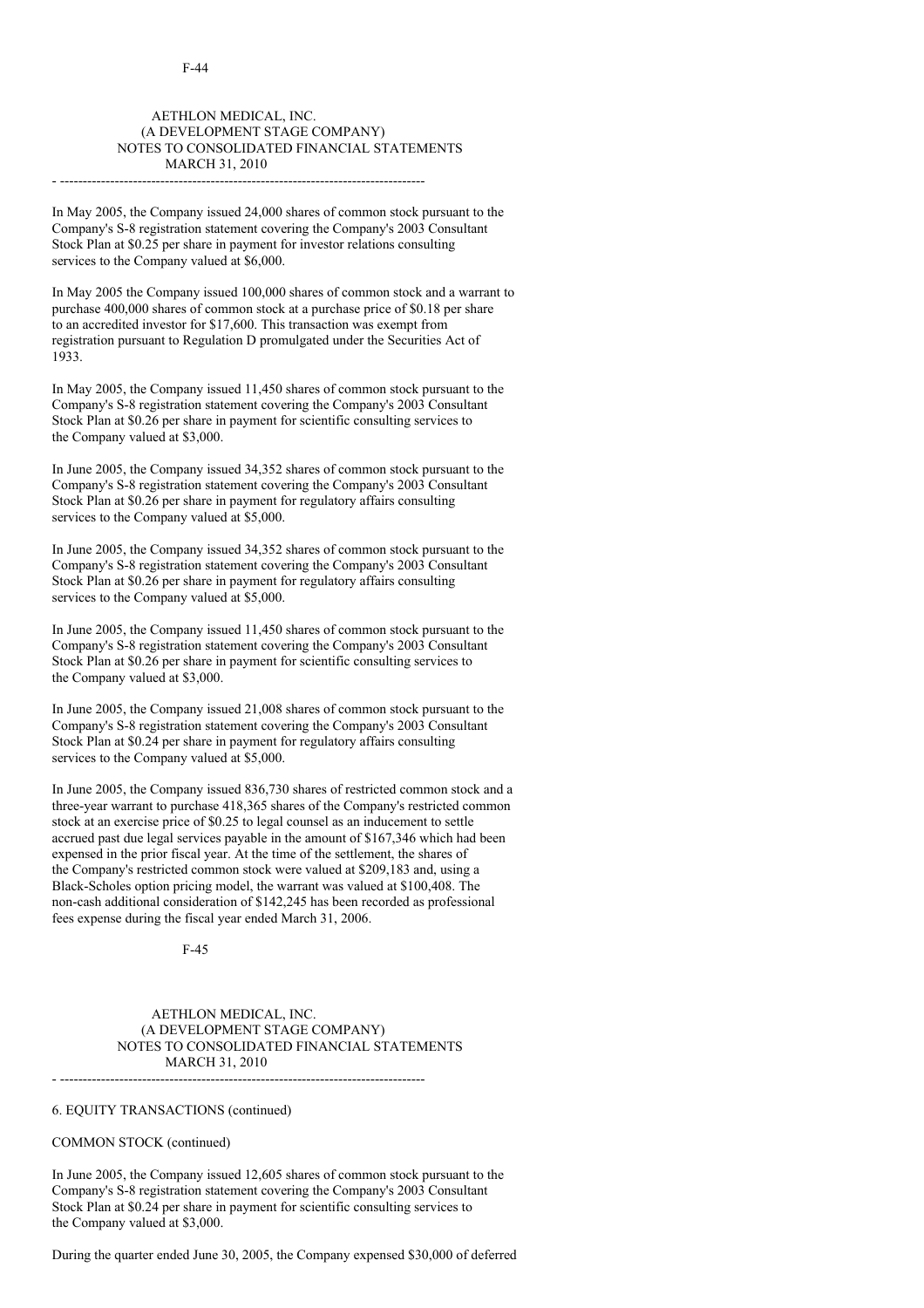consulting fees, which were included in additional paid-in capital at March 31, 2005, as the related consulting services were completed.

In July 2005, the Company issued 43,479 shares of common stock pursuant to the Company's S-8 registration statement covering the Company's 2003 Consultant Stock Plan at \$0.23 per share in payment for regulatory affairs consulting services to the Company valued at \$10,000.

In July 2005, the Company issued 2,155 shares of common stock pursuant to the Company's S-8 registration statement covering the Company's 2003 Consultant Stock Plan at \$0.23 per share in payment for regulatory affairs consulting services to the Company valued at \$500.

In August 2005, the Company issued 37,863 shares of common stock pursuant to the Company's S-8 registration statement covering the Company's 2003 Consultant Stock Plan at \$0.23 per share in payment for regulatory affairs consulting services to the Company valued at \$8,557.

In August 2005, the Company issued 91,739 shares of common stock pursuant to the Company's S-8 registration statement covering the Company's 2003 Consultant Stock Plan at \$0.23 per share in payment for regulatory affairs consulting services to the Company valued at \$21,100.

In August 2005, the Company issued 21,368 shares of common stock pursuant to the Company's S-8 registration statement covering the Company's 2003 Consultant Stock Plan at \$0.23 per share in payment for regulatory affairs consulting services to the Company valued at \$5,000.

In August 2005, the Company issued 175,755 shares of common stock pursuant to the Company's S-8 registration statement covering the Company's 2003 Consultant Stock Plan at \$0.21 per share in payment for regulatory affairs consulting services to the Company valued at \$37,260.

In September 2005, the Company issued 27,852 shares of common stock pursuant to the Company's S-8 registration statement covering the Company's 2003 Consultant Stock Plan at \$0.21 per share in payment for regulatory affairs consulting services to the Company valued at \$5,738.

In October 2005, the Company issued 21,186 shares of common stock pursuant to the Company's S-8 registration statement covering the Company's 2003 Consultant Stock Plan at \$0.24 per share in payment for regulatory affairs consulting services to the Company valued at \$5,000.

In October 2005, the Company issued 35,278 shares of common stock pursuant to the Company's S-8 registration statement covering the Company's 2003 Consultant Stock Plan at \$0.22 per share in payment for regulatory affairs consulting services to the Company valued at \$7,620.

In November 2005, the Company issued 19,948 shares of common stock pursuant to the Company's S-8 registration statement covering the Company's 2003 Consultant Stock Plan at \$0.38 per share in payment for regulatory affairs consulting services to the Company valued at \$7,660.

In November 2005, the Company issued 97,662 shares of common stock pursuant to the Company's S-8 registration statement covering the Company's 2003 Consultant Stock Plan at \$0.37 per share in payment for regulatory affairs consulting services to the Company valued at \$36,135.

In November 2005, the Company issued 13,298 shares of common stock pursuant to the Company's S-8 registration statement covering the Company's 2003 Consultant Stock Plan at \$0.38 per share in payment for regulatory affairs consulting services to the Company valued at \$5,000.

In December 2005, the Company issued 371,847 shares of common stock to legal counsel pursuant to the Company's S-8 registration statement covering the Company's 2003 Consultant Stock Plan at \$0.25 per share in payment of general legal fees valued at \$91,509.

F-46

AETHLON MEDICAL, INC. (A DEVELOPMENT STAGE COMPANY) NOTES TO CONSOLIDATED FINANCIAL STATEMENTS MARCH 31, 2010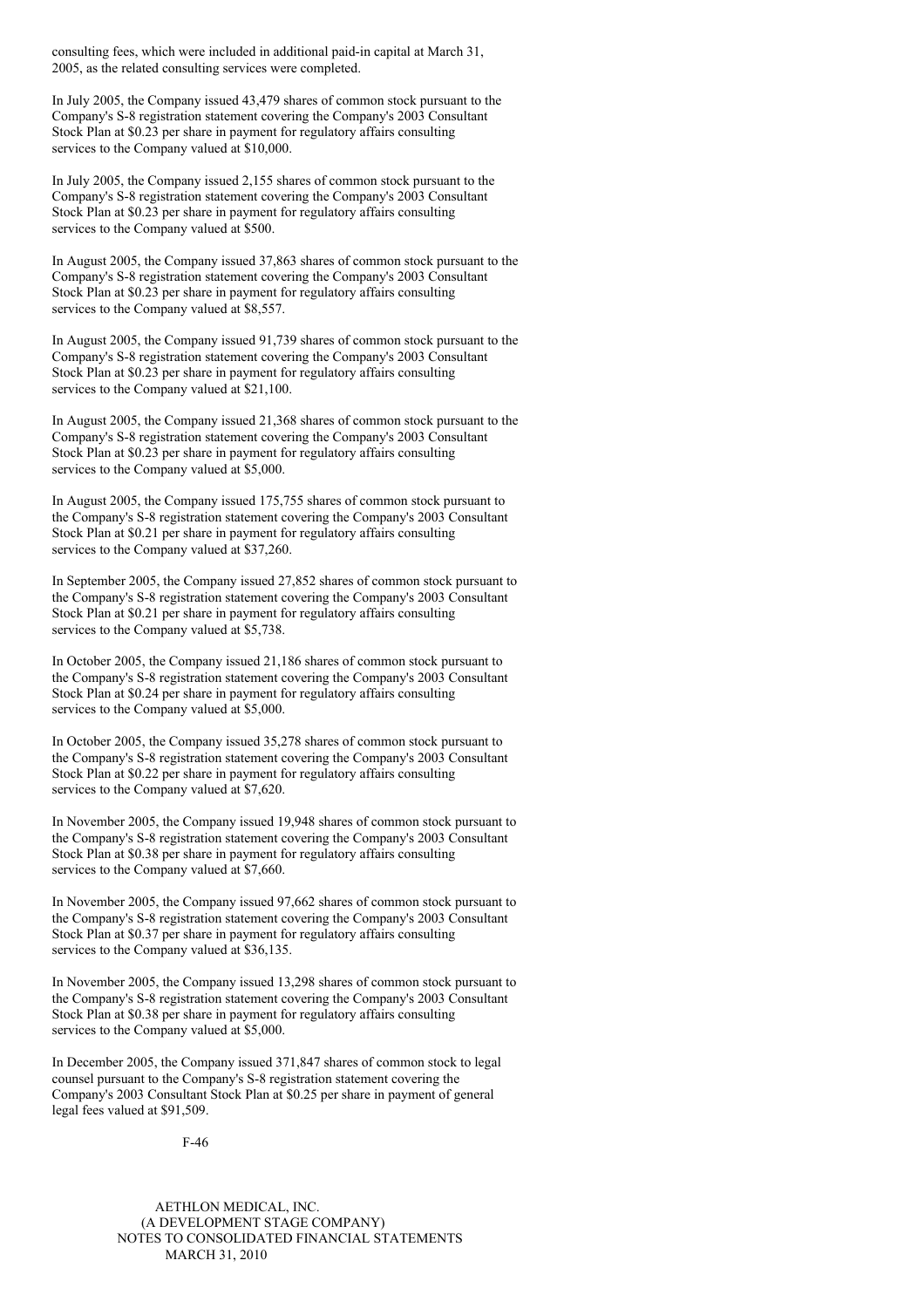# 6. EQUITY TRANSACTIONS (continued)

COMMON STOCK (continued)

In December 2005, the Company issued 73,964 shares of restricted common stock at \$0.25 per share in payment of legal fees related to capital raising transactions valued at \$18,202.

- --------------------------------------------------------------------------------

In December 2005, the Company issued 13,333 shares of common stock pursuant to the Company's S-8 registration statement covering the Company's 2003 Consultant Stock Plan at \$0.29 per share in payment for regulatory affairs consulting services to the Company valued at \$3,840.

In December 2005, the Company issued 15,060 shares of common stock pursuant to the Company's S-8 registration statement covering the Company's 2003 Consultant Stock Plan at \$0.33 per share in payment for regulatory affairs consulting services to the Company valued at \$5,000.

In January 2006, the Company issued 579,813 shares of restricted common stock at \$0.24 per share in payment for patent fees valued at \$139,155.

In January 2006, the Company issued 66,017 shares of restricted common stock at Prices ranging from \$0.28 to \$0.33 per share in payment for investor relations valued at \$20,000.

In January 2006, the Company issued 9,091 shares of common stock pursuant to the Company's S-8 registration statement covering the Company's 2003 Consultant Stock Plan at \$0.33 per share in payment for regulatory affairs consulting services to the Company valued at \$3,000.

In January 2006, the Company issued 13,889 shares of common stock pursuant to the Company's S-8 registration statement covering the Company's 2003 Consultant Stock Plan at \$0.36 per share in payment for regulatory affairs consulting services to the Company valued at \$5,000.

In February 2006, the Company issued 10,563 shares of common stock pursuant to the Company's S-8 registration statement covering the Company's 2003 Consultant Stock Plan at \$0.28 per share in payment for regulatory affairs consulting services to the Company valued at \$3,000.

In March 2006, the Company issued 17,730 shares of common stock pursuant to the Company's S-8 registration statement covering the Company's 2003 Consultant Stock Plan at \$0.28 per share in payment for regulatory affairs consulting services to the Company valued at \$5,000.

In March 2006, the Company issued 79,255 shares of common stock pursuant to the Company's S-8 registration statement covering the Company's 2003 Consultant Stock Plan at \$0.28 per share in payment for Corporate communications consulting services to the Company valued at \$19,974.

In March 2006, the Company issued 110,040 shares of common stock to legal counsel pursuant to the Company's S-8 registration statement covering the Company's 2003 Consultant Stock Plan and 110,040 shares of restricted stock at \$0.39 per share in payment of general legal fees valued at \$85,392.

In March 2006, the Company issued 7,275 shares of common stock pursuant to the Company's S-8 registration statement covering the Company's 2003 Consultant Stock Plan at \$0.49 per share in payment for regulatory affairs consulting services to the Company.

In March 2006, the Company issued 27,284 shares of common stock to legal counsel pursuant to the Company's S-8 registration statement covering the Company's 2003 Consultant Stock Plan at \$0.34 per share in payment of general legal fees valued at \$9,197.

In March 2006, the Company issued 158,046 shares of common stock pursuant to the Company's S-8 registration statement covering the Company's 2003 Consultant Stock Plan at \$0.33 per share in payment for regulatory affairs consulting services to the Company valued at \$52,155.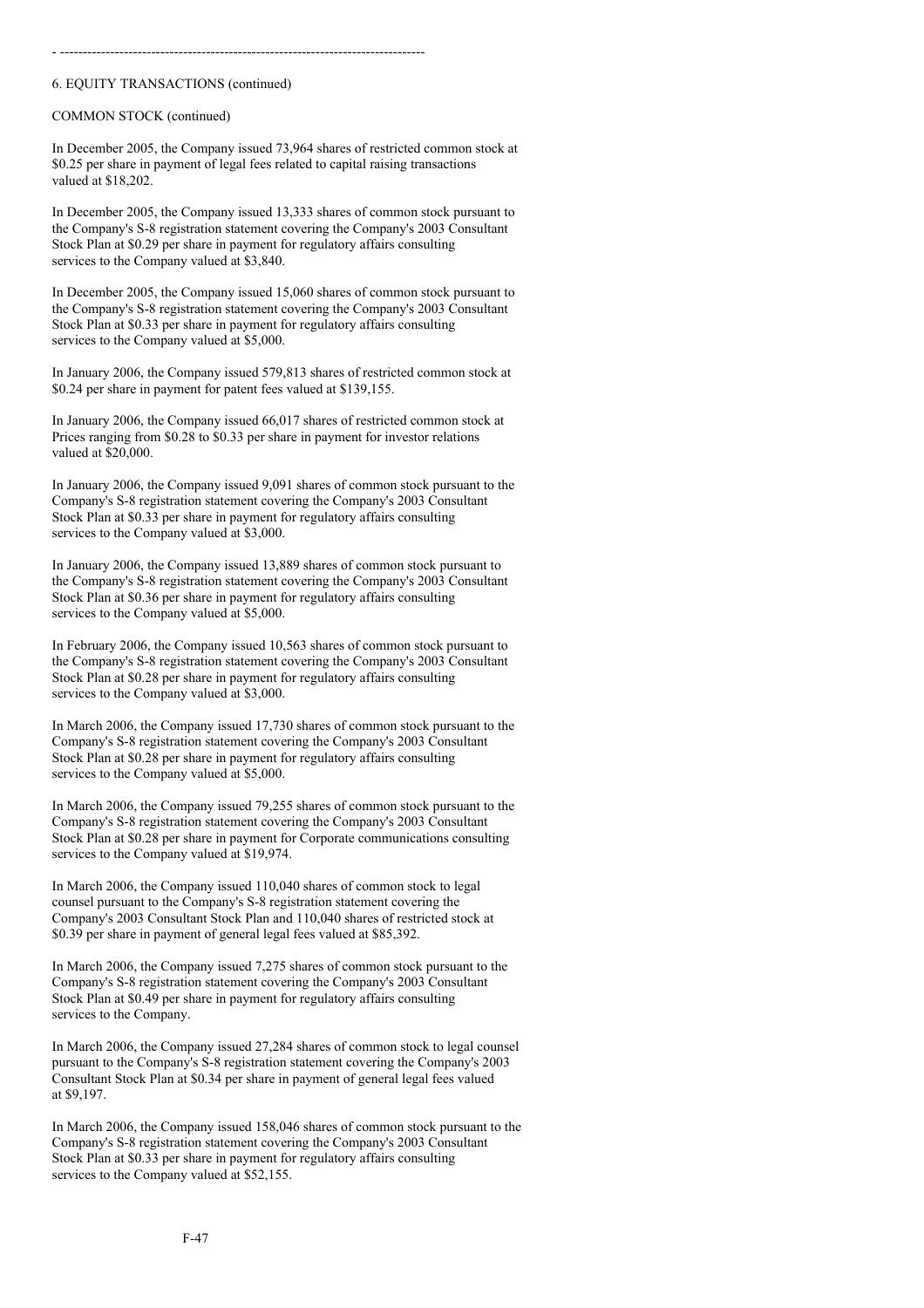## AETHLON MEDICAL, INC. (A DEVELOPMENT STAGE COMPANY) NOTES TO CONSOLIDATED FINANCIAL STATEMENTS MARCH 31, 2010 - --------------------------------------------------------------------------------

In March 2006, the Company converted a \$30,000 10% promissory notes held by an accredited individual investor, including accrued interest of \$4,564, through the issuance of 140,000 restricted common shares at \$0.25 per share.

In March 2006, a \$30,000 15% convertible note, including accrued interest of \$4,943, was converted at \$0.20 per share for 174,716 shares of common stock. This transaction was exempt from registration pursuant to Section 4(2) of the Securities Act of 1933.

In March 2006, the Company issued 150,000 shares of restricted common stock under a one year investor relations consulting agreement which was valued at \$49,000 and being amortized over a one year period. Approximately \$4,000 was amortized during the year ended March 31, 2006. As a result, the remaining balance of \$44,917 represents that entire balance of deferred consulting fees (contra equity) in accompanying consolidated balance sheet.

In March 2006, the Company issued 35,714 shares of restricted common stock payment of professional services related to investor relations valued at \$10,000.

In March 2006, the Company issued 15,152 shares of restricted common stock at \$0.33 per share in payment of professional services related to investor relations valued at \$5,000.

In March 2006, the Company issued 33,333 shares of restricted common stock at \$0.30 per share in payment of an option agreement valued at \$10,000.

In April 2006, the Company issued 3,782 shares of common stock pursuant to the Company's S-8 registration statement covering the Company's 2003 Consultant Stock Plan at \$0.79 per share in payment for regulatory affairs consulting services to the Company valued at \$3,000 based on the value of the services.

In April 2006, the Company issued 25,601 shares of common stock pursuant to the Company's S-8 registration statement covering the Company's 2003 Consultant Stock Plan at \$0.50 per share in payment for past due rents owed by the Company valued at \$12,801 based on the value of the services.

In April 2006, the Company issued 6,313 shares of common stock pursuant to the Company's S-8 registration statement covering the Company's 2003 Consultant Stock Plan at \$0.79 per share in payment for regulatory affairs consulting services to the Company valued at \$5,000 based on the value of the services.

In April 2006, the Company issued 10,000 shares of common stock pursuant to the Company's S-8 registration statement covering the Company's 2003 Consultant Stock Plan at \$0.50 per share in payment for regulatory affairs consulting services to the Company valued at \$5,000 based on the value of the services.

In April 2006, the Company issued 14,563 shares of common stock pursuant to the Company's S-8 registration statement covering the Company's 2003 Consultant Stock Plan at \$0.29 per share in payment for regulatory affairs consulting services to the Company valued at \$4,165 based on the value of the services.

In April 2006, the Company issued 3,086 shares of restricted common stock at \$0.81 per share in payment for investor relations valued at \$2,500 based on the value of the services.

During April 2006, the Company issued 209,679 shares of common stock at prices between \$0.57 and \$0.74 per share to Fusion Capital under its \$6,000,000 common stock purchase agreement for net cash proceeds totaling \$140,002. These shares are registered pursuant to the Company's Form SB-2 registration statement effective December 7, 2004.

In April 2006, the Company repaid a \$25,000 15% promissory notes, including accrued interest of \$18,750, through the issuance of 107,759 restricted common shares at \$0.41 per share to an accredited individual investor. There was no gain or loss on the extinguishment.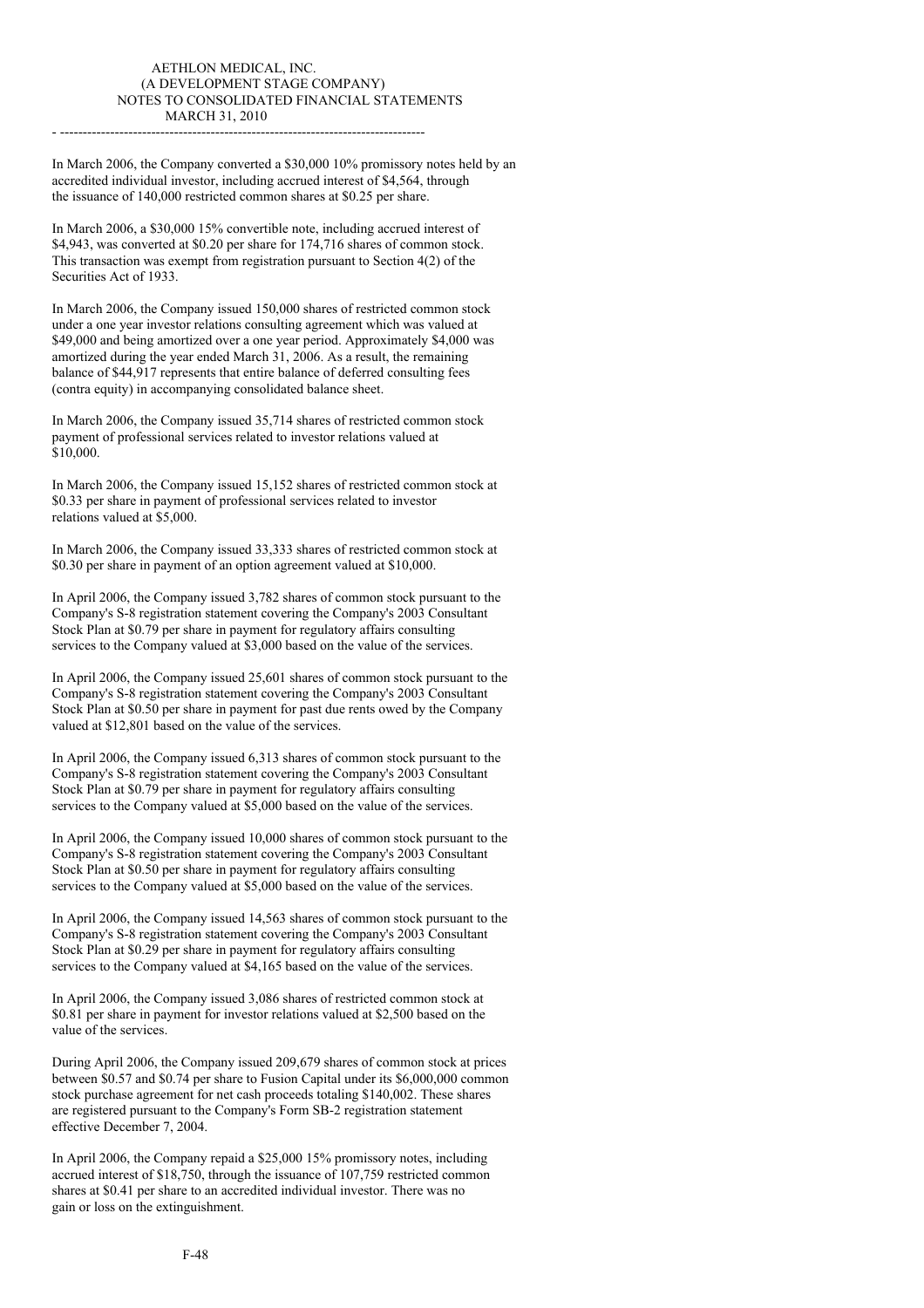## AETHLON MEDICAL, INC. (A DEVELOPMENT STAGE COMPANY) NOTES TO CONSOLIDATED FINANCIAL STATEMENTS MARCH 31, 2010

In May 2006, the Company issued 8,532 shares of common stock pursuant to the Company's S-8 registration statement covering the Company's 2003 Consultant Stock Plan at \$0.59 per share in payment for regulatory affairs consulting services to the Company valued at \$5,000 based on the value of the services.

- --------------------------------------------------------------------------------

In May 2006, the Company issued 5,703 shares of common stock pursuant to the Company's S-8 registration statement covering the Company's 2003 Consultant Stock Plan at \$0.53 per share in payment for regulatory affairs consulting services to the Company valued at \$3,000 based on the value of the services.

In May 2006, the Company issued 4,545 shares of restricted common stock at \$0.55 per share in payment for investor relations valued at \$2,500 based on the value of the services.

In June 2006, the Company issued 8,681 shares of common stock pursuant to the Company's S-8 registration statement covering the Company's 2003 Consultant Stock Plan at \$0.58 per share in payment for regulatory affairs consulting services to the Company valued at \$5,000 based on the value of the services.

In June 2006, the Company issued 5,703 shares of common stock pursuant to the Company's S-8 registration statement covering the Company's 2003 Consultant Stock Plan at \$0.53 per share in payment for regulatory affairs consulting services to the Company valued at \$3,000 based on the value of the services.

In June 2006, the Company issued 3,363 shares of common stock pursuant to the Company's S-8 registration statement covering the Company's 2003 Consultant Stock Plan at \$0.45 per share in payment for regulatory affairs consulting services to the Company valued at \$1,500 based on the value of the services.

In July 2006, the Company issued 8,721 shares of common stock pursuant to the Company's S-8 registration statement covering the Company's 2003 Consultant Stock Plan at \$0.34 per share in payment for regulatory affairs consulting services to the Company valued at \$3,000 based on the value of the services.

In July 2006, the Company issued 10,684 shares of common stock pursuant to the Company's S-8 registration statement covering the Company's 2003 Consultant Stock Plan at \$0.47 per share in payment for regulatory affairs consulting services to the Company valued at \$5,000 based on the value of the services.

In July 2006, the Company issued 6,250 shares of restricted common stock at \$0.40 per share in payment for investor relations services to the Company valued at \$2,500 based on the value of the services.

In July 2006, the Company issued 7,813 shares of restricted common stock at \$0.32 per share in payment for investor relations services to the Company valued at \$2,500 based on the value of the services.

In July 2006, the Company issued 8,721 shares of common stock pursuant to the Company's S-8 registration statement covering the Company's 2003 Consultant Stock Plan at \$0.34 per share in payment for regulatory affairs consulting services to the Company valued at \$3,000 based on the value of the services.

In July 2006, the Company issued 132,765 shares of common stock pursuant to the Company's S-8 registration statement covering the Company's 2003 Consultant Stock Plan at \$0.37 per share in payment for regulatory affairs consulting services to the Company valued at \$48,858 based on the value of the services.

In July 2006, the Company issued 14,535 shares of common stock pursuant to the Company's S-8 registration statement covering the Company's 2003 Consultant Stock Plan at \$0.34 per share in payment for regulatory affairs consulting services to the Company valued at \$5,000 based on the value of the services.

During August 2006, the Company issued 113,235 shares of common stock at prices between \$0.26 and \$0.27 per share to Fusion Capital under its \$6,000,000 common stock purchase agreement for net cash proceeds totaling \$30,000. These shares are registered pursuant to the Company's Form SB-2 registration statement effective December 7, 2004.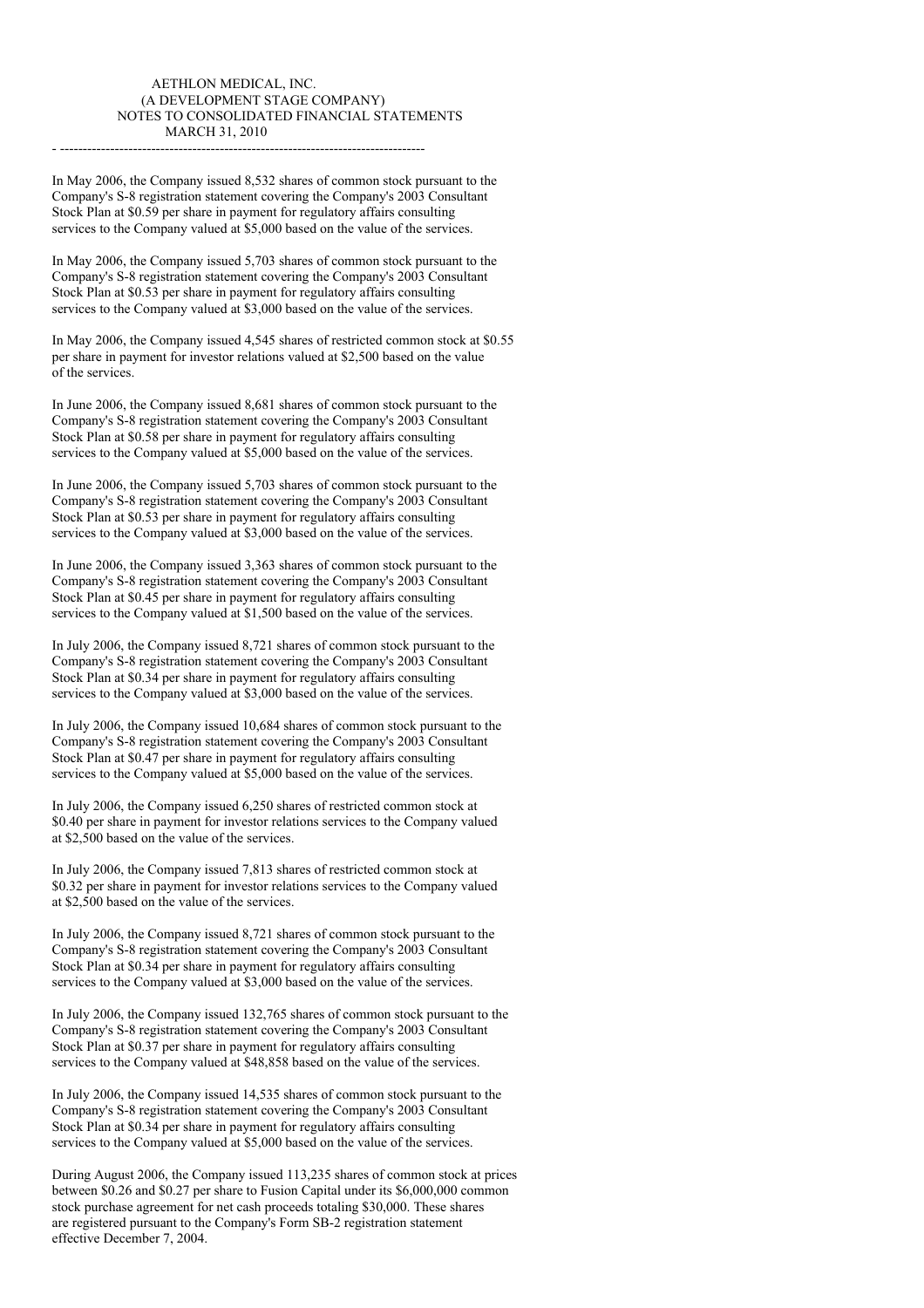## AETHLON MEDICAL, INC. (A DEVELOPMENT STAGE COMPANY) NOTES TO CONSOLIDATED FINANCIAL STATEMENTS MARCH 31, 2010 - --------------------------------------------------------------------------------

In August 2006, the Company issued 9,434 shares of common stock pursuant to the Company's S-8 registration statement covering the Company's 2003 Consultant Stock Plan at \$0.32 per share in payment for regulatory affairs consulting services to the Company valued at \$3,000 based on the value of the services.

In August 2006, the Company issued 86,779 shares of common stock pursuant to the Company's S-8 registration statement covering the Company's 2003 Consultant Stock Plan at \$0.25 per share in payment for general legal expenses to the Company valued at \$22,085 based on the value of the services.

In August 2006, the Company issued 114,132 shares of restricted common stock at \$0.20 per share in payment for accrued accounting consulting services provided to the Company by a third party valued at \$23,111 based upon the value of the services.

During September 2006, the Company issued 439,936 shares of common stock at prices between \$0.25 and \$0.26 per share to Fusion Capital under its \$6,000,000 common stock purchase agreement for net cash proceeds totaling \$110,000. These shares are registered pursuant to the Company's Form SB-2 registration statement effective December 7, 2004.

In September 2006, the Company issued 4,808 shares of common stock pursuant to the Company's S-8 registration statement covering the Company's 2003 Consultant Stock Plan at \$0.31 per share in payment for regulatory affairs consulting services to the Company valued at \$1,500 based on the value of the services.

In September 2006, the Company issued 15,723 shares of common stock pursuant to the Company's S-8 registration statement covering the Company's 2003 Consultant Stock Plan at \$0.32 per share in payment for regulatory affairs consulting services to the Company valued at \$5,000 based on the value of the services.

In September 2006, the Company issued 9,868 shares of common stock pursuant to the Company's S-8 registration statement covering the Company's 2003 Consultant Stock Plan at \$0.30 per share in payment for regulatory affairs consulting services to the Company valued at \$3,000 based on the value of the services.

In September 2006, the Company issued 16,447 shares of common stock pursuant to the Company's S-8 registration statement covering the Company's 2003 Consultant Stock Plan at \$0.32 per share in payment for regulatory affairs consulting services to the Company valued at \$5,000 based on the value of the services.

In September 2006, the Company issued 9,733 shares of common stock pursuant to the Company's S-8 registration statement covering the Company's 2003 Consultant Stock Plan at \$0.30 per share in payment for regulatory affairs consulting services to the Company valued at \$2,550 based on the value of the services.

During October 2006, the Company issued 201,165 shares of common stock at \$0.25 per share to Fusion Capital under its \$6,000,000 common stock purchase agreement for net cash proceeds totaling \$50,000. These shares are registered pursuant to the Company's Form SB-2 registration statement effective December 7, 2004.

In October 2006, the Company issued 16,994 shares of restricted common stock at \$0.31 per share in payment for investor relations services to the Company valued at \$2,500 based on the value of the services.

In October 2006, the Company issued 8,929 shares of restricted common stock at \$0.28 per share in payment for investor relations services to the Company valued at \$2,500 based on the value of the services.

In October 2006, the Company issued 18,797 shares of common stock pursuant to the Company's S-8 registration statement covering the Company's 2003 Consultant Stock Plan at \$0.27 per share in payment for regulatory affairs consulting services to the Company valued at \$5,000 based on the value of the services.

In October 2006, the Company issued 11,278 shares of common stock pursuant to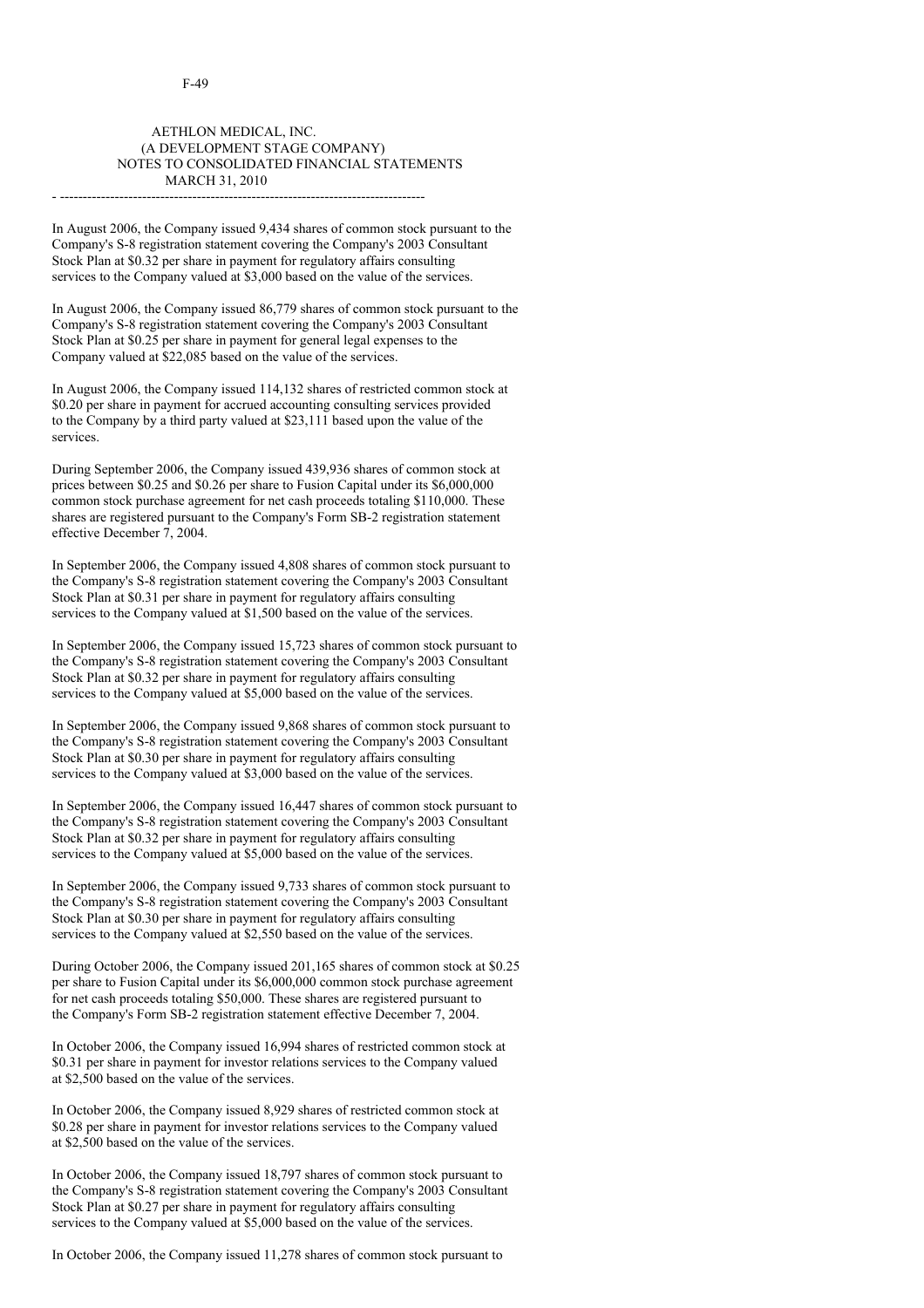the Company's S-8 registration statement covering the Company's 2003 Consultant Stock Plan at \$0.27 per share in payment for regulatory affairs consulting services to the Company valued at \$3,000 based on the value of the services.

#### F-50

## AETHLON MEDICAL, INC. (A DEVELOPMENT STAGE COMPANY) NOTES TO CONSOLIDATED FINANCIAL STATEMENTS MARCH 31, 2010

In October 2006, the Company issued 7,540 shares of common stock pursuant to the Company's S-8 registration statement covering the Company's 2003 Consultant Stock Plan at \$0.25 per share in payment for regulatory affairs consulting services to the Company valued at \$1,900 based on the value of the services.

- --------------------------------------------------------------------------------

In November 2006, the Company issued 555,556 shares of restricted common stock at \$0.18 per share in exchange for an investment of \$100,000. As an inducement the Company also issued five-year warrants to purchase a number of shares equal to the number of restricted shares issued converted at a fixed exercise price of \$0.18. Additionally, if the warrants are exercised prior to November 14, 2007, the holder will receive an additional warrant on the same terms as the warrants.

In November 2006, the Company issued 11,905 shares of common stock pursuant to the Company's S-8 registration statement covering the Company's 2003 Consultant Stock Plan at \$0.25 per share in payment for regulatory affairs consulting services to the Company valued at \$3,000 based on the value of the services.

In November 2006, the Company issued 19,841 shares of common stock pursuant to the Company's S-8 registration statement covering the Company's 2003 Consultant Stock Plan at \$0.25 per share in payment for regulatory affairs consulting services to the Company valued at \$5,000 based on the value of the services.

In December 2006, the Company issued 12,397 shares of common stock pursuant to the Company's S-8 registration statement covering the Company's 2003 Consultant Stock Plan at \$0.24 per share in payment for regulatory affairs consulting services to the Company valued at \$3,000 based on the value of the services.

In December 2006, the Company issued 20,661 shares of common stock pursuant to the Company's S-8 registration statement covering the Company's 2003 Consultant Stock Plan at \$0.24 per share in payment for regulatory affairs consulting services to the Company valued at \$5,000 based on the value of the services.

In December 2006, the Company issued 40,000 shares of restricted common stock at \$0.25 per share in exchange for license and development rights related to certain intellectual property valued at \$10,800 based on the fair market value of the intellectual property license.

During December 2006, the Company issued 118,360 shares of common stock at prices between \$0.25 and \$0.26 per share to Fusion Capital under its \$6,000,000 common stock purchase agreement for net cash proceeds totaling \$30,000. These shares are registered pursuant to the Company's Form SB-2 registration statement effective December 7, 2004.

In January 2007, the Company issued 15,248 shares of common stock pursuant to the Company's S-8 registration statement covering the Company's 2003 Consulting Stock Plan at \$0.28 per share in payment for regulatory affairs consulting services to the Company valued at \$4,300 based on the value of the services.

F-51

AETHLON MEDICAL, INC. (A DEVELOPMENT STAGE COMPANY) NOTES TO CONSOLIDATED FINANCIAL STATEMENTS MARCH 31, 2010

- --------------------------------------------------------------------------------

6. EQUITY TRANSACTIONS (continued)

COMMON STOCK (continued)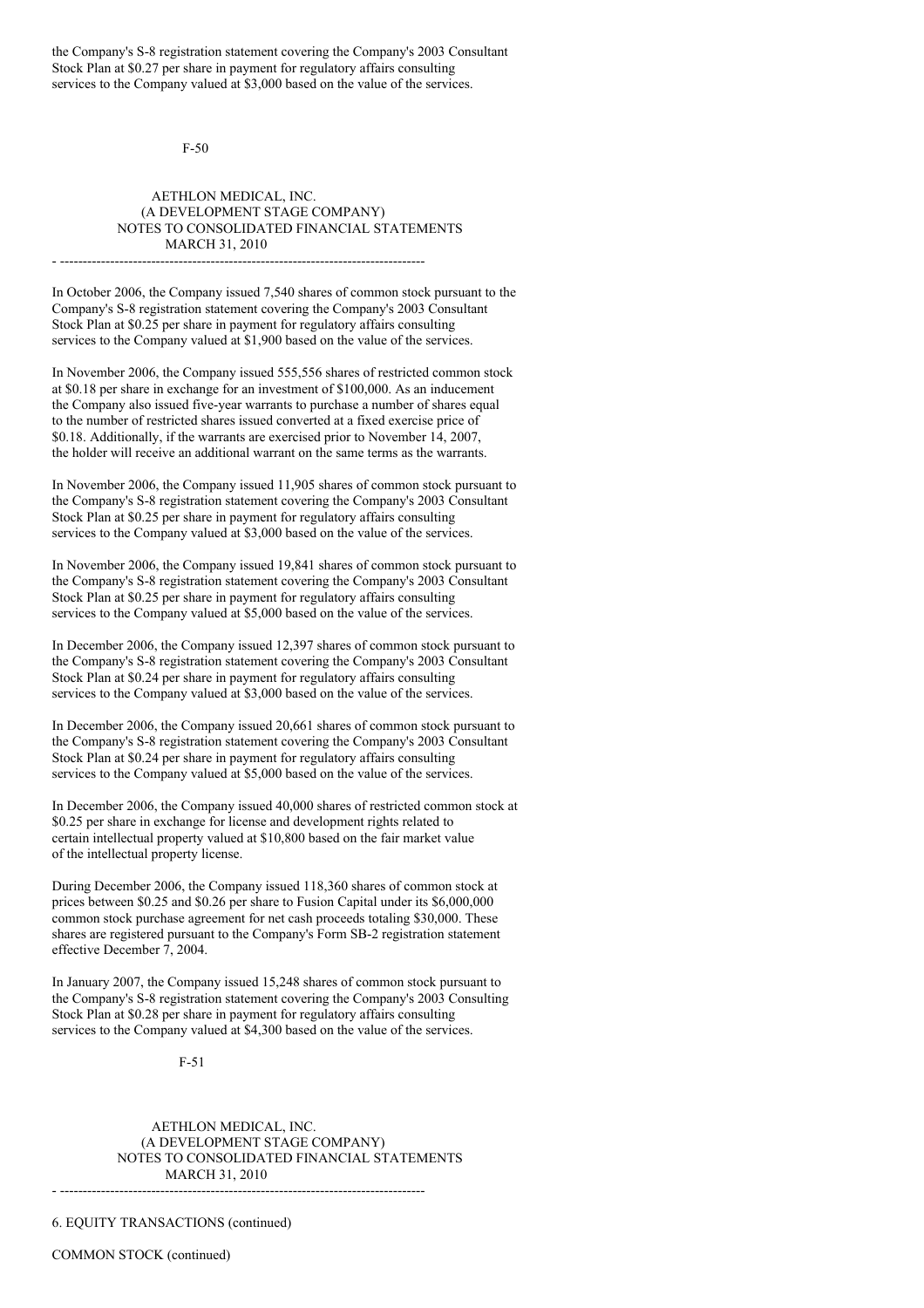In January 2007, the Company issued 10,714 shares of common stock pursuant to the Company's S-8 registration statement covering the Company's 2003 Consulting Stock Plan at \$0.28 per share in payment for regulatory affairs consulting services to the Company valued at \$3,000 based on the value of the services.

In January 2007, the Company issued 125,091 shares of restricted common stock at between \$0.24 and \$0.31 per share in payment for investor relations services to the Company valued at \$32,500 based on the value of the services.

In January 2007, the Company issued 17,857 shares of common stock pursuant to the Company's S-8 registration statement covering the Company's 2003 Consulting Stock Plan at \$0.28 per share in payment for regulatory affairs consulting services to the Company valued at \$5,000 based on the value of the services.

During January 2007, the Company issued 782,268 shares of common stock at prices between \$0.25 and \$0.273 per share to Fusion Capital under its \$6,000,000 common stock purchase agreement for net cash proceeds totaling \$200,001. These shares were registered pursuant to the Company's Form SB-2 registration statement effective December 7, 2004.

In February 2007, the Company issued 31,394 shares of common stock pursuant to the Company's S-8 registration statement covering the Company's 2003 Consultant Stock Plan at \$0.255 per share in payment for general legal expenses to the Company valued at \$8,005 based on the value of the services.

In February 2007, the Company issued 9,740 shares of common stock pursuant to the Company's S-8 registration statement covering the Company's 2003 Consulting Stock Plan at \$0.308 per share in payment for regulatory affairs consultant services to the Company valued at \$3,000 based on the value of the services.

During February 2007, the Company issued 692,751 shares of common stock at prices between \$0.28 and \$0.32 per share to Fusion Capital under its \$6,000,000 common stock purchase agreement for net cash proceeds totaling \$199,998. These shares were registered pursuant to the Company's Form SB-2 registration statement effective December 7, 2004.

In March 2007, the Company issued 15,723 shares of common stock pursuant to the Company's S-8 registration statement covering the Company's 2003 Consulting Stock Plan at \$0.318 per share in payment for regulatory affairs consultant services to the Company valued at \$5,000 based on the value of the services.

In March 2007, the Company issued 4,934 shares of common stock pursuant to the Company's S-8 registration statement covering the Company's 2003 Consulting Stock Plan at \$0.608 per share in payment for regulatory affairs consultant services to the Company valued at \$3,000 based on the value of the services.

In March 2007, the Company issued 21,078 shares of common stock pursuant to the Company's S-8 registration statement covering the Company's 2003 Consulting Stock Plan at \$0.51 per share in payment for regulatory affairs consultant services to the Company valued at \$10,750 based on the value of the services.

In March 2007, the Company issued 8,651 shares of common stock pursuant to the Company's S-8 registration statement covering the Company's 2003 Consulting Stock Plan at \$0.578 per share in payment for regulatory affairs consultant services to the Company valued at \$5,000 based on the value of the services.

During March 2007, the Company issued 92,379 shares of common stock at prices between \$0.36 and \$0.44 per share to Fusion Capital under its \$6,000,000 common stock purchase agreement for net cash proceeds totaling \$36,745. These shares were registered pursuant to the Company's Form SB-2 registration statement effective December 7, 2004.

In March 2007, the Company issued 1,333,333 shares of common stock at \$0.30 per share to Fusion Capital for net cash proceeds of \$400,000. In addition, the Company issued 1,050,000 of common shares as a commitment fee under a common stock purchase agreement.

In April 2007, the Company issued 30,617 shares of restricted common stock as the result of a cashless exercise of 80,000 warrants held by a former noteholder.

In April 2007, the Company issued 15,152 shares of restricted common stock at \$0. 33 per share in payment of an option agreement valued at \$5,000. This transaction was exempt from registration pursuant to Section 4(2) of the Securities Act of 1933.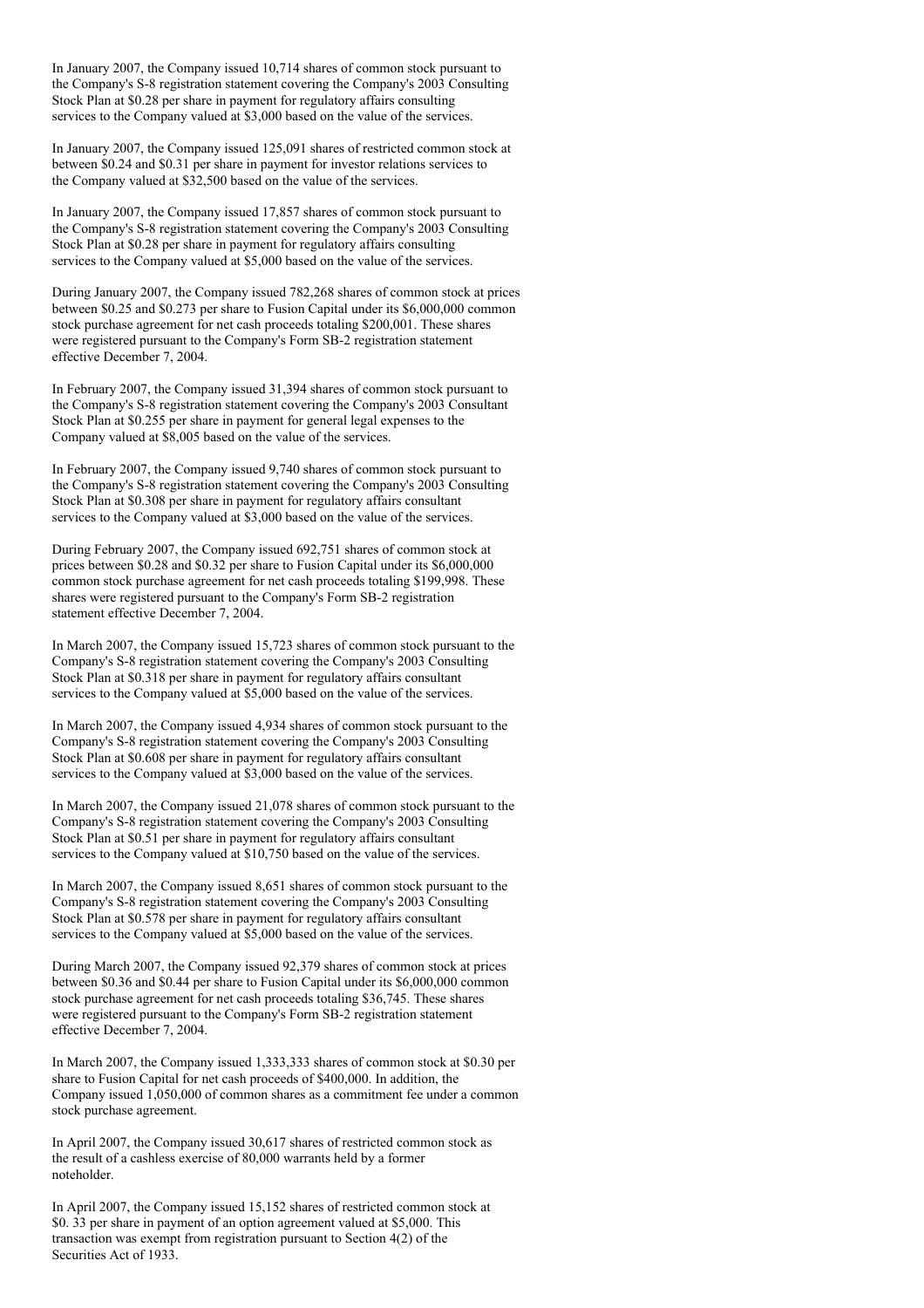## AETHLON MEDICAL, INC. (A DEVELOPMENT STAGE COMPANY) NOTES TO CONSOLIDATED FINANCIAL STATEMENTS MARCH 31, 2010 - --------------------------------------------------------------------------------

### 6. EQUITY TRANSACTIONS (continued)

#### COMMON STOCK (continued)

In April 2007, the Company issued 8,651 shares of common stock pursuant to the Company's S-8 registration statement covering the Company's 2003 Consultant Stock Plan at \$0.58 per share in payment for regulatory affairs consulting services to the Company valued at \$5,000 based on the value of the services.

In April 2007, the Company issued 3,937 shares of common stock pursuant to the Company's S-8 registration statement covering the Company's 2003 Consultant Stock Plan at \$0.76 per share in payment for regulatory affairs consulting services to the Company valued at \$3,000 based on the value of the services.

In May 2007, the Company issued 13,124 shares of common stock pursuant to the Company's S-8 registration statement covering the Company's 2003 Consultant Stock Plan at \$0.76 per share in payment for regulatory affairs consulting services to the Company valued at \$10,000 based on the value of the services.

In May 2007, the Company issued 5,155 shares of common stock pursuant to the Company's S-8 registration statement covering the Company's 2003 Consultant Stock Plan at \$0.58 per share in payment for regulatory affairs consulting services to the Company valued at \$3,000 based on the value of the services.

In June 2007, the Company issued 41,999 shares of restricted common stock at between \$0.30 and \$0.74 per share in payment for investor relations services to the Company valued at \$20,000 based on the value of the services.

In June 2007, the Company issued 17,526 shares of common stock pursuant to the Company's S-8 registration statement covering the Company's 2003 Consultant Stock Plan at \$0.58 per share in payment for regulatory affairs consulting services to the Company valued at \$10,200 based on the value of the services.

In June 2007, the Company issued 5,155 shares of common stock pursuant to the Company's S-8 registration statement covering the Company's 2003 Consultant Stock Plan at \$0.58 per share in payment for regulatory affairs consulting services to the Company valued at \$3,000 based on the value of the services.

In June 2007, the Company issued 10,174 shares of common stock pursuant to the Company's S-8 registration statement covering the Company's 2003 Consultant Stock Plan at \$0.63 per share in payment for regulatory affairs consulting services to the Company valued at \$6,450 based on the value of the services.

In August 2007, the Company issued 1,630,000 shares of common stock for cash proceeds of \$815,000 (\$757,950 net of commissions). The shares were issued to accredited investors in the form of Units comprised of two shares of common stock and one three-year warrant to acquire common stock at an exercise price of \$0.50. The offering price of each Unit was \$1.00.

In August 2007, the Company issued 107,153 shares of common stock pursuant to the Company's S-8 registration statement covering the Company's 2003 Consultant Stock Plan at an average price of \$0.37 per share in payment of grant writing and regulatory consulting services to the Company valued at \$39,963 based upon the value of the services.

In August of 2007, the Company issued 103,106 shares of common stock pursuant to the Company's S-8 registration statement covering the Company's 2003 Consultant Stock Plan at \$0.59 per share in payment of legal fees related to general corporate legal services to the Company valued at \$62,894 based upon the value of the services provided.

In August 2007, the Company issued 21,020 shares of restricted common stock at prices between \$0.68 and \$0.78 per share in payment for investor relations services to the Company valued at \$15,000 based on the value of the services.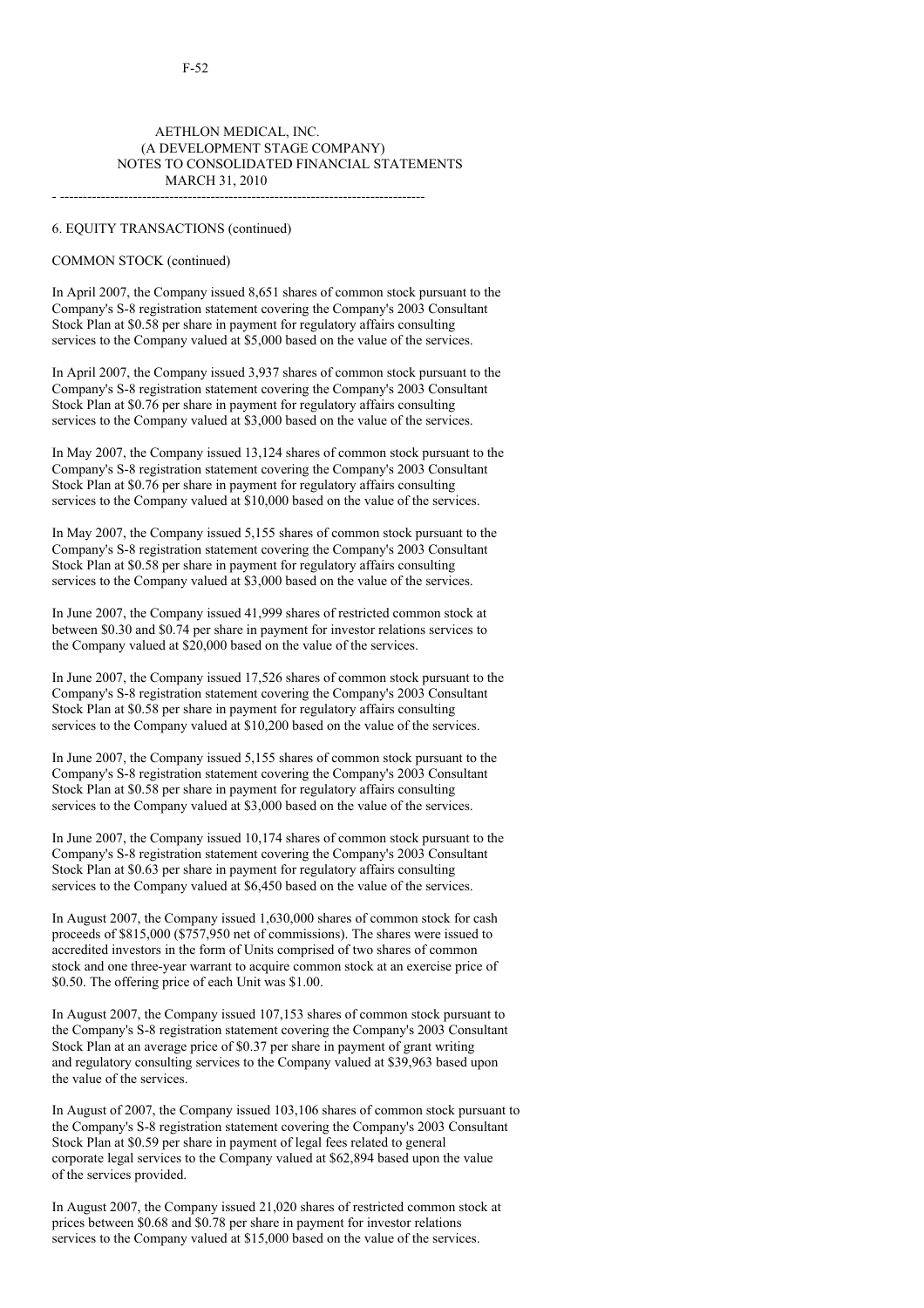In September 2007, the Company issued 14,000 shares of common stock to an accredited investor at \$0.50 per share in payment of commissions related to the August Private Placement transaction valued at \$7,000 based upon the value of services provided.

In September 2007, the Company issued 5,294 shares of common stock pursuant to the Company's S-8 registration statement covering the Company's 2003 Consultant Stock Plan at \$0.68 per share in payment for regulatory affairs consulting services to the Company valued at \$3,600 based on the value of the services provided.

In October 2007, the Company issued 4,601 shares of common stock pursuant to the Company's S-8 registration statement covering the Company's 2003 Consultant Stock Plan at \$0.65 per share in payment for regulatory affairs consulting services to the Company valued at \$3,000 based on the value of the services provided.

F-53

# AETHLON MEDICAL, INC. (A DEVELOPMENT STAGE COMPANY) NOTES TO CONSOLIDATED FINANCIAL STATEMENTS MARCH 31, 2010

# - --------------------------------------------------------------------------------

# 6. EQUITY TRANSACTIONS (continued)

#### COMMON STOCK (continued)

In December 2007, the Company issued 330,000 shares of common stock for cash proceeds of \$165,000. The shares were issued to accredited investors and were in the form of Units comprised of two shares of common stock and one three-year warrant per Unit to acquire common stock at a fixed exercise price of \$0.50 per share. The offering price of each Unit was \$1.00.

In January 2008, the Company issued 21,992 shares of common stock pursuant to the Company's S-8 registration statement covering the Company's 2003 Consultant Stock Plan at \$0.68 per share in payment for regulatory affairs consulting services to the Company valued at \$15,000 based on the value of the services provided.

In January 2008, the Company issued 200,000 shares of common stock for cash proceeds of \$100,000. The shares were issued to an accredited investor and were in the form of Units comprised of two shares of common stock and one three-year warrant per Unit to acquire common stock at a fixed exercise price of \$0.50 per share. The offering price of each Unit was \$1.00.

In January 2008, the Company issued 500,000 shares of common stock for a conversion of \$100,000 of Amended Series A 10% Convertible Notes at the agreed conversion price of \$0.20 per share (see Note 6).

In January 2008, the Company issued 18,797 shares of restricted common stock as the result of a cashless exercise of 55,556 warrants held by a former noteholder.

In February 2008, the Company issued 400,000 shares of common stock for cash proceeds of \$200,000. The shares were issued to accredited investors and were in the form of Units comprised of two shares of common stock and one three-year warrant per Unit to acquire common stock at a fixed exercise price of \$0.50 per share. The offering price of each Unit was \$1.00.

In February 2008, the Company issued 100,000 shares of common stock for cash proceeds of \$100,000. The shares were issued to a corporate investor.

In February 2008, the Company issued 25,380 shares of common stock pursuant to the Company's S-8 registration statement covering the Company's 2003 Consultant Stock Plan at \$0.50 per share in payment for regulatory affairs consulting services to the Company valued at \$12,690 based on the value of the services provided.

In March 2008, the Company issued 6,000 shares of common stock pursuant to the Company's S-8 registration statement covering the Company's 2003 Consultant Stock Plan at \$0.50 per share in payment for regulatory affairs consulting services to the Company valued at \$3,000 based on the value of the services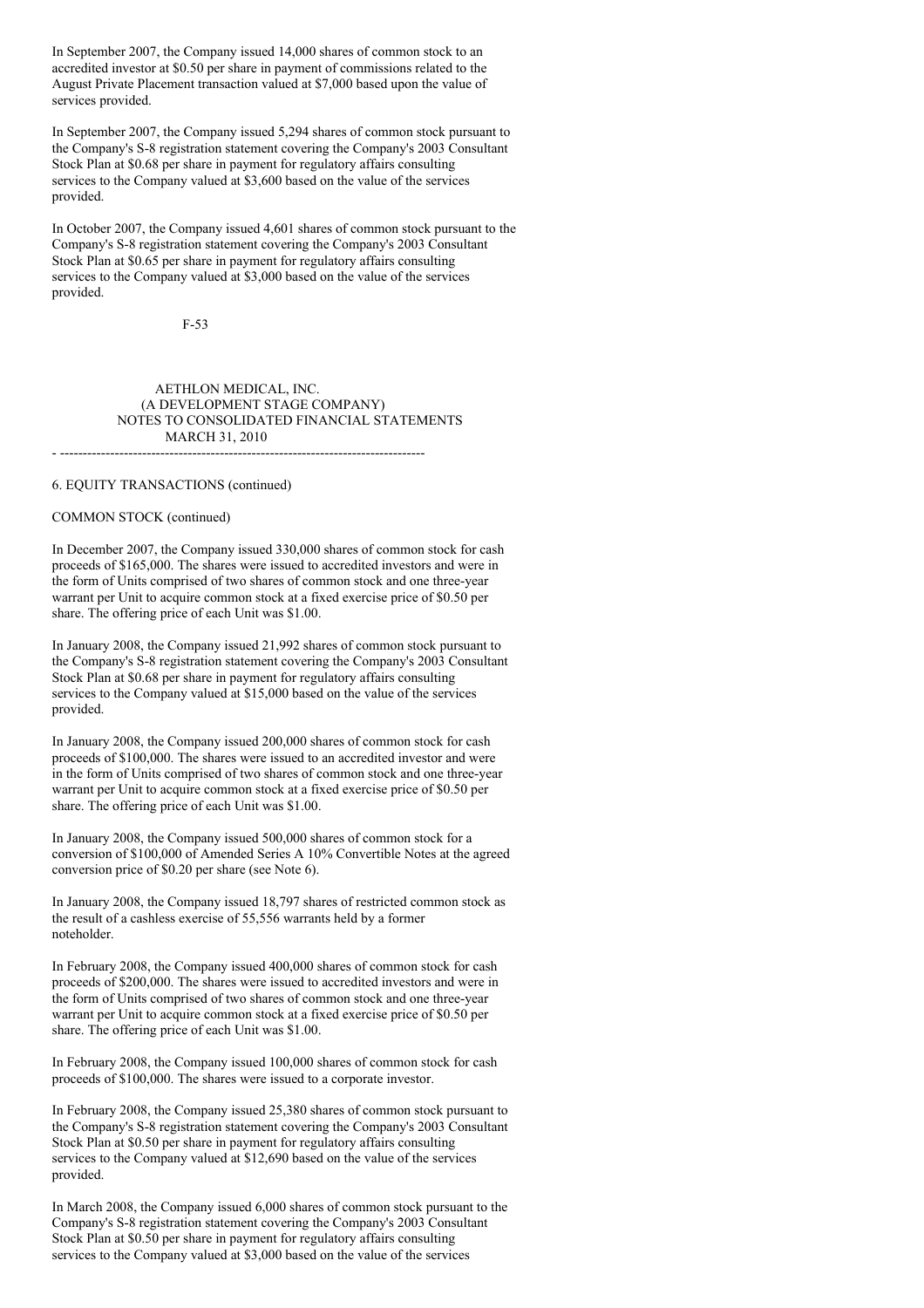provided.

In March 2008, the Company issued 7,895 shares of common stock pursuant to the Company's S-8 registration statement covering the Company's 2003 Consultant Stock Plan at \$0.57 per share in payment for regulatory affairs consulting services to the Company valued at \$4,500 based on the value of the services provided.

In March 2008, the Company issued 50,000 shares of common stock to an accredited investor at \$0.53 per share in payment of commissions related to the August Private Placement transaction valued at \$26,500 based upon the value of services provided.

In March 2008, the Company issued 25,000 shares of common stock to an accredited investor at \$0.53 per share in payment of commissions related to the August Private Placement transaction valued at \$13,250 based upon the value of services provided.

In March 2008, the Company issued 92,188 shares of restricted common stock at an average price of \$0.60 in payment for investor relations services to the Company valued at \$55,000 based on the value of the services.

In March 2008, the Company issued 250,000 shares to a Director under a stock option exercise at a strike price of \$0.38 per share through the conversion of \$95,000 in accounts payable owed to such Director.

In March 2008, the Company issued 865,500 shares of common stock for a conversion of \$150,000 of 9% Convertible Notes and \$66,375 of accrued interest at the agreed conversion price of \$0.25 per share (see Note 6).

F-54

## AETHLON MEDICAL, INC. (A DEVELOPMENT STAGE COMPANY) NOTES TO CONSOLIDATED FINANCIAL STATEMENTS MARCH 31, 2010 - --------------------------------------------------------------------------------

6. EQUITY TRANSACTIONS (continued)

# COMMON STOCK (continued)

In April 2008, the Company issued 10,170 shares of common stock pursuant to the Company's S-8 registration statement covering the Company's 2003 Consultant Stock Plan at \$0.59 per share in payment for regulatory affairs consulting services to the Company valued at \$6,000 based on the value of the services provided.

In April 2008, the Company entered into a license agreement with the Trustees of Boston University which provides for an exclusive license for a Boston University patent BU05-41, "Method to Prevent Proliferation and Growth of Metastases." The agreed initial payment under this license was an issuance of 10,849 restricted shares of common stock equivalent to 115% of \$5,000.

In April 2008, the Company issued 6,667 shares of common stock pursuant to the Company's S-8 registration statement covering the Company's 2003 Consultant Stock Plan at \$0.45 per share in payment for regulatory affairs consulting services to the Company valued at \$3,000 based on the value of the services provided.

In May 2008, the Company issued 1,000,000 shares of restricted common stock to an institutional investor for \$500,000 of cash.

In May 2008, we issued 232,033 shares of common stock to a 10% convertible noteholder in order to convert the \$33,000 principal balance and \$5,325 of accrued interest of the convertible note to equity.

In June 2008, the Company issued 25,610 shares of common stock pursuant to the Company's S-8 registration statement covering the Company's 2003 Consultant Stock Plan at \$0.41 per share in payment for regulatory affairs consulting services to the Company valued at \$10,500 based on the value of the services provided.

In June 2008, we issued grants of restricted common stock to two employees of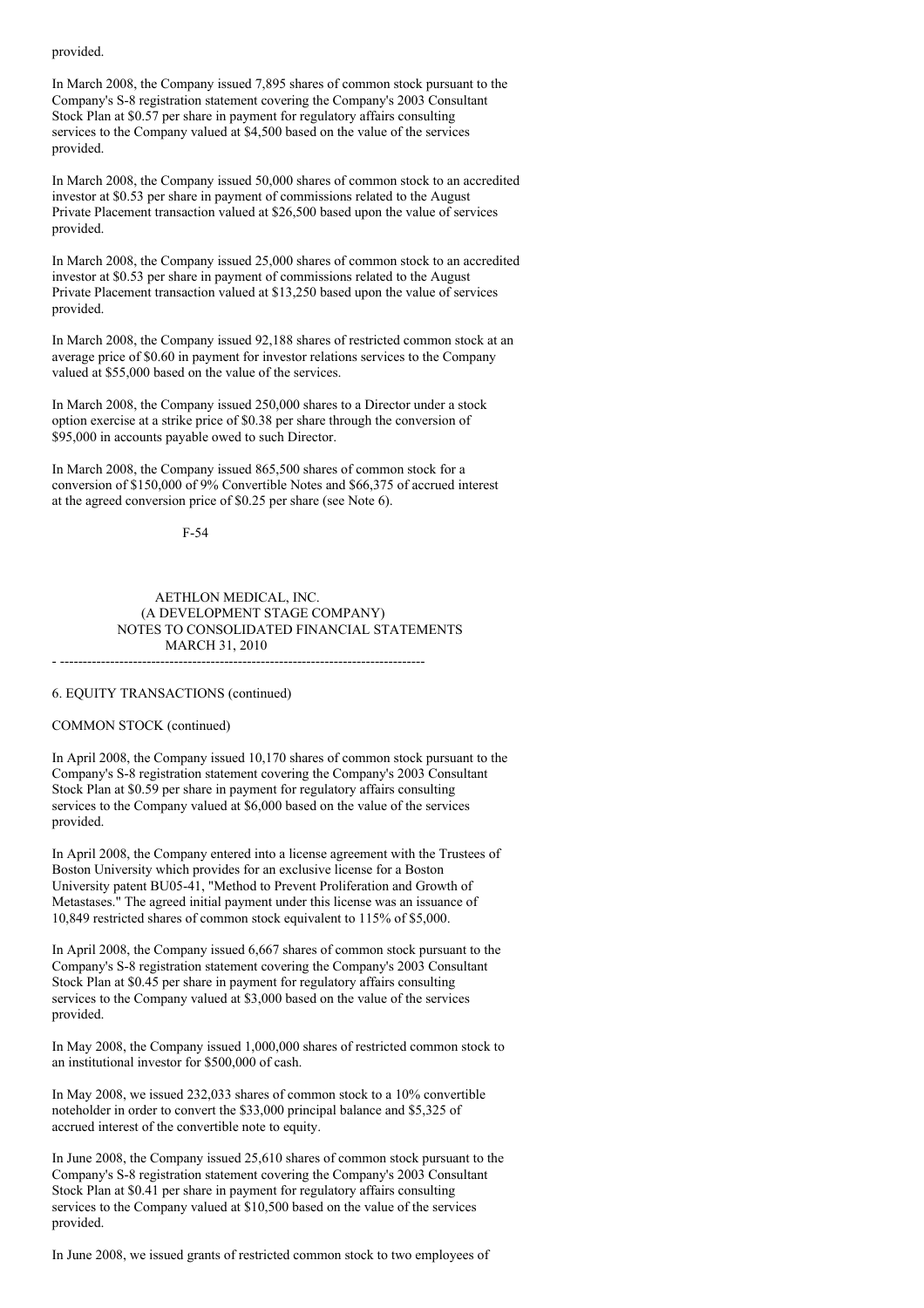5,000 shares each as additional compensation. Those grants were valued at \$2,400 apiece based our closing stock price of \$0.48 on the date of issuance.

In July 2008, our Chief Executive Officer converted \$35,000 of accrued debt to 100,000 shares of unregistered common stock based upon the closing stock price of \$0.35 per share on that day.

In July 2008, a board member and his spouse, both former executives at Hemex, a company we acquired in 1999, converted \$147,279 of accrued debt to 446,300 shares of unregistered common stock based upon the closing stock price of \$0.33 per share on that day.

In July 2008, our Chief Science Officer converted \$150,000 of accrued debt to 468,750 shares of unregistered common stock based upon the closing stock price of \$0.32 per share on that day.

In September 2008, we issued 966,750 shares of restricted common stock and 966,750 warrants with a strike price of \$0.20 in payment of accrued interest of \$89,500 and accrued damages of \$103,850 per the payment formula in the Amended Series A 10% Convertible Notes(see Note 5).

In September 2008, we issued 110,138 shares of common stock pursuant to our S-8 registration statement covering our 2003 Consultant Stock Plan at \$0.45 per share in payment for legal services valued at \$49,562 based on the value of the services.

In September 2008, we issued 38,150 shares of common stock pursuant to our S-8 registration statement covering our 2003 Consultant Stock Plan at \$0.40 per share in payment for regulatory affairs consulting services valued at \$15,260 based on the value of the services.

In October 2008, we issued 770,000 shares, of which 385,000 were through the exercise of registered warrants and 385,000 were issuances of restricted common stock, for gross proceeds of \$192,500.

In October 2008, we issued 51,398 shares of common stock pursuant to our S-8 registration statement covering our 2003 Consultant Stock Plan at \$0.31 per share in payment for financial consulting services and research services valued at \$16,080 based on the value of the services.

In November 2008, we issued 200,000 shares, of which 100,000 were through the exercise of registered warrants and 100,000 were issuances of restricted common stock, for gross proceeds of \$50,000.

F-55

AETHLON MEDICAL, INC. (A DEVELOPMENT STAGE COMPANY) NOTES TO CONSOLIDATED FINANCIAL STATEMENTS MARCH 31, 2010 - --------------------------------------------------------------------------------

#### 6. EQUITY TRANSACTIONS (continued)

## COMMON STOCK (continued)

In November 2008, we issued 95,550 shares of common stock pursuant to our S-8 registration statement covering our 2003 Consultant Stock Plan at \$0.25 per share in payment for financial consulting services valued at \$23,888 based on the value of the services.

In November 2008, we issued 98,684 shares of common stock pursuant to our S-8 registration statement covering our 2003 Consultant Stock Plan at \$0.19 per share in payment for legal services valued at \$18,750 based on the value of the services.

In December 2008, we issued 59,950 shares of common stock pursuant to our S-8 registration statement covering our 2003 Consultant Stock Plan at \$0.28 per share in payment for legal services valued at \$16,606 based on the value of the services.

In December 2008, we issued 700,000 shares of restricted common stock and 700,000 warrants with a strike price of \$0.25 to an accredited investor for gross proceeds of \$175,000.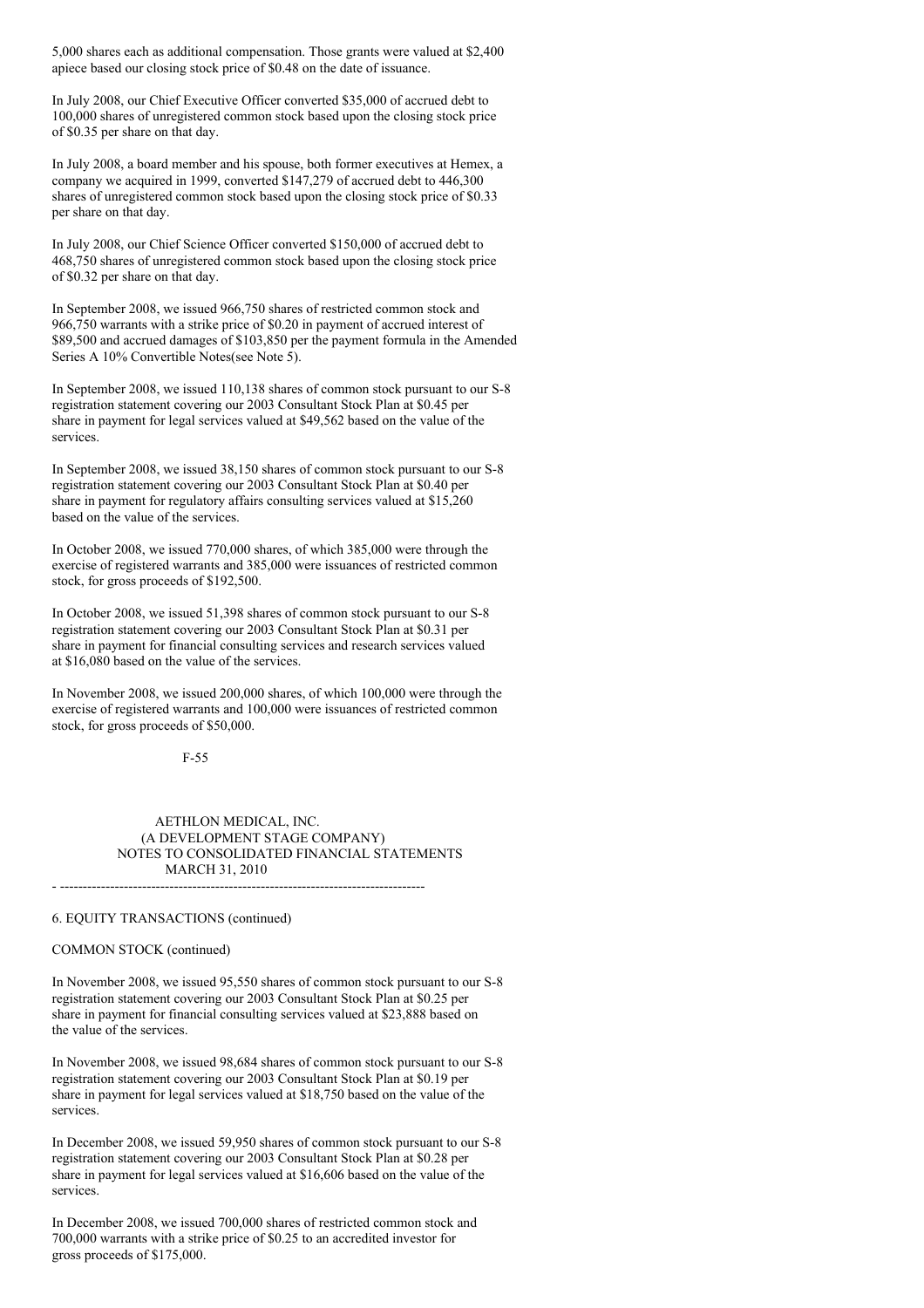In December 2008, we issued 338,099 shares of restricted common stock pursuant at \$0.25 per share in payment for legal services valued at \$84,288 based on the value of the services.

In December 2008, we issued 23,636 shares of common stock pursuant to our S-8 registration statement covering our 2003 Consultant Stock Plan at \$0.25 per share in payment for regulatory affairs consulting services valued at \$6,000 based on the value of the services.

In December 2008, we issued 77,192 shares of common stock pursuant to our S-8 registration statement covering our 2003 Consultant Stock Plan at \$0.26 per share in payment for regulatory affairs consulting services valued at \$20,070 based on the value of the services.

In December 2008, we issued 35,000 shares of common stock pursuant to our S-8 registration statement covering our 2003 Consultant Stock Plan at \$0.24 per share in payment for regulatory affairs consulting services valued at \$8,400 based on the value of the services.

In December 2008, we issued 15,337 shares of restricted common stock pursuant at \$0.33 per share in payment for public relations services valued at \$5,000 based on the value of the services.

In January 2009, we issued 23,566 shares of restricted common stock as a patent license payment valued at \$5,750.

In January 2009, we issued 1,452,926 shares of common stock as a result of conversions of \$419,473 of convertible notes payable, other notes payable and related accrued interest. The shares were issued to accredited investors.

In January 2009, we issued 105,869 shares of common stock pursuant to our S-8 registration statement covering our 2003 Consultant Stock Plan at an average price of \$0.19 per share in payment for regulatory affairs consulting services valued at \$19,550 based on the value of the services.

In January 2009, we issued 353,000 shares of restricted common stock and warrants to purchase 353,000 shares of common stock in exchange for \$55,850. The shares were issued to an accredited investor.

In February 2009, we issued 28,947 shares of common stock pursuant to our S-8 registration statement covering our 2003 Consultant Stock Plan at \$0.19 per share in payment for regulatory affairs consulting services valued at \$5,500 based on the value of the services.

In February 2009, we issued 582,000 shares of restricted common stock and warrants to purchase 582,000 shares of common stock in exchange for \$88,870. The shares were issued to an accredited investor.

In February 2009, we issued 78,743 shares of common stock pursuant to our S-8 registration statement covering our 2003 Consultant Stock Plan at a price of \$0.18 per share in payment for regulatory affairs consulting services valued at \$13,780 based on the value of the services.

In February 2009, we issued 53,706 shares of common stock pursuant to our S-8 registration statement covering our 2003 Consultant Stock Plan at \$0.17 per share in payment for regulatory affairs consulting services valued at \$9,130 based on the value of the services.

F-56

AETHLON MEDICAL, INC. (A DEVELOPMENT STAGE COMPANY) NOTES TO CONSOLIDATED FINANCIAL STATEMENTS MARCH 31, 2010 - --------------------------------------------------------------------------------

### 6. EQUITY TRANSACTIONS (continued)

### COMMON STOCK (continued)

In February 2009, we issued 168,750 shares of restricted common stock and 168,750 warrants with a strike price of \$0.20 in payment of accrued interest of \$53,105 per the payment formula in the Amended Series A 10% Convertible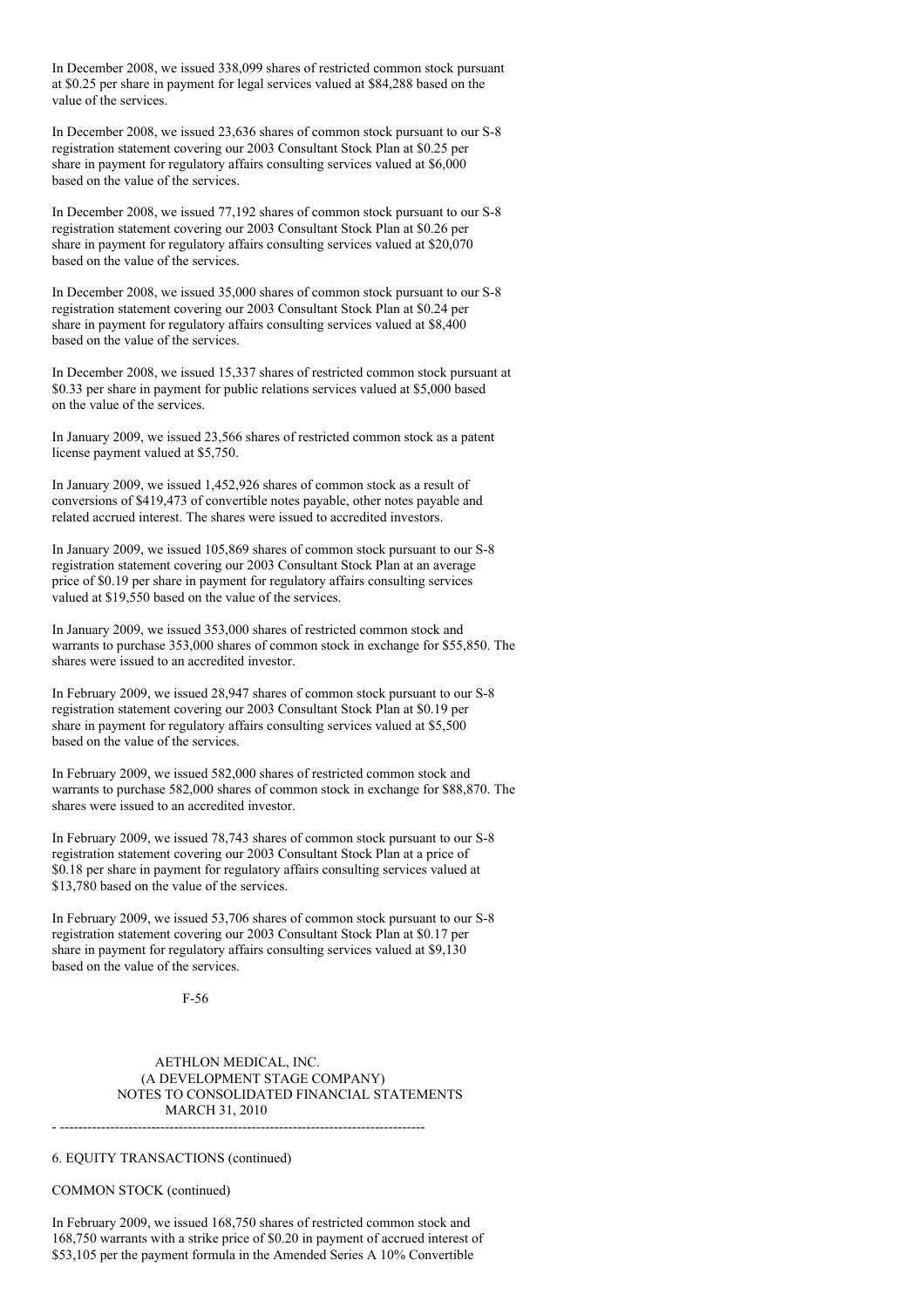Notes(see note 5).

In February 2009, we issued 213,666 shares of common stock as a result of conversions of \$83,500 of convertible notes payable and related accrued interest. The shares were issued to accredited investors.

In March 2009, we issued 903,135 shares of common stock as a result of conversions of \$179,808 of convertible notes payable and related accrued interest. The shares were issued to accredited investors.

In March 2009, we issued 385,000 shares of restricted common stock and warrants to purchase 385,000 shares of common stock in exchange for \$57,750. The shares were issued to an accredited investor.

In March 2009, we issued 50,000 shares of restricted common stock at \$0.17 per share in payment for investor relations services valued at \$8,500 based on the value of the shares issued for the services.

In March 2009, we issued 33,333 shares of common stock pursuant to our S-8 registration statement covering our 2003 Consultant Stock Plan at \$0.17 per share in payment for regulatory affairs consulting services valued at \$5,500 based on the value of the services.

In March 2009, we issued 47,760 shares of common stock pursuant to our S-8 registration statement covering our 2003 Consultant Stock Plan at \$0.18 per share in payment for financial consulting services valued at \$8,597 based on the value of the services.

In March 2009, we issued 25,674 shares of common stock pursuant to our S-8 registration statement covering our 2003 Consultant Stock Plan at \$0.20 per share in payment for legal services valued at \$5,263 based on the value of the services.

In March 2009, we issued 37,695 shares of restricted common stock pursuant at \$0.19 per share in payment for legal services valued at \$7,275 based on the value of the services.

In March 2009, we issued 28,947 shares of common stock pursuant to our S-8 registration statement covering our 2003 Consultant Stock Plan at \$0.19 per share in payment for regulatory affairs consulting services valued at \$5,500 based on the value of the services.

In April 2009, we issued 71,519 shares of common stock pursuant to our S-8 registration statement covering our 2003 Consultant Stock Plan at \$0.17 per share in payment for financial consulting services and research services valued at \$12,158 based on the value of the services.

In April 2009, we issued 1,688,211 shares of common stock as a result of conversions of \$263,478 of convertible notes payable and related accrued interest. The shares were issued to accredited investors.

In April 2009, an accredited investor exercised a warrant to purchase 555,556 shares of our common stock at the agreed strike price of \$0.18 per share for cash proceeds of \$100,000. We issued that investor a five year warrant to purchase 555,556 shares at \$0.18 per share and a conditional warrant to purchase a like number of shares at the same strike price if that warrant is exercised.

In April 2009, we issued 490,000 shares of restricted common stock valued at the closing price in payment for investor relations services.

In April 2009, we issued 25,000 shares of common stock pursuant to our S-8 registration statement covering our 2003 Consultant Stock Plan at \$0.22 per share in payment for business development consulting services valued at \$5,500 based on the value of the services provided.

# F-57

AETHLON MEDICAL, INC. (A DEVELOPMENT STAGE COMPANY) NOTES TO CONSOLIDATED FINANCIAL STATEMENTS MARCH 31, 2010 - --------------------------------------------------------------------------------

In April 2009, we issued 32,935 shares of common stock pursuant to our S-8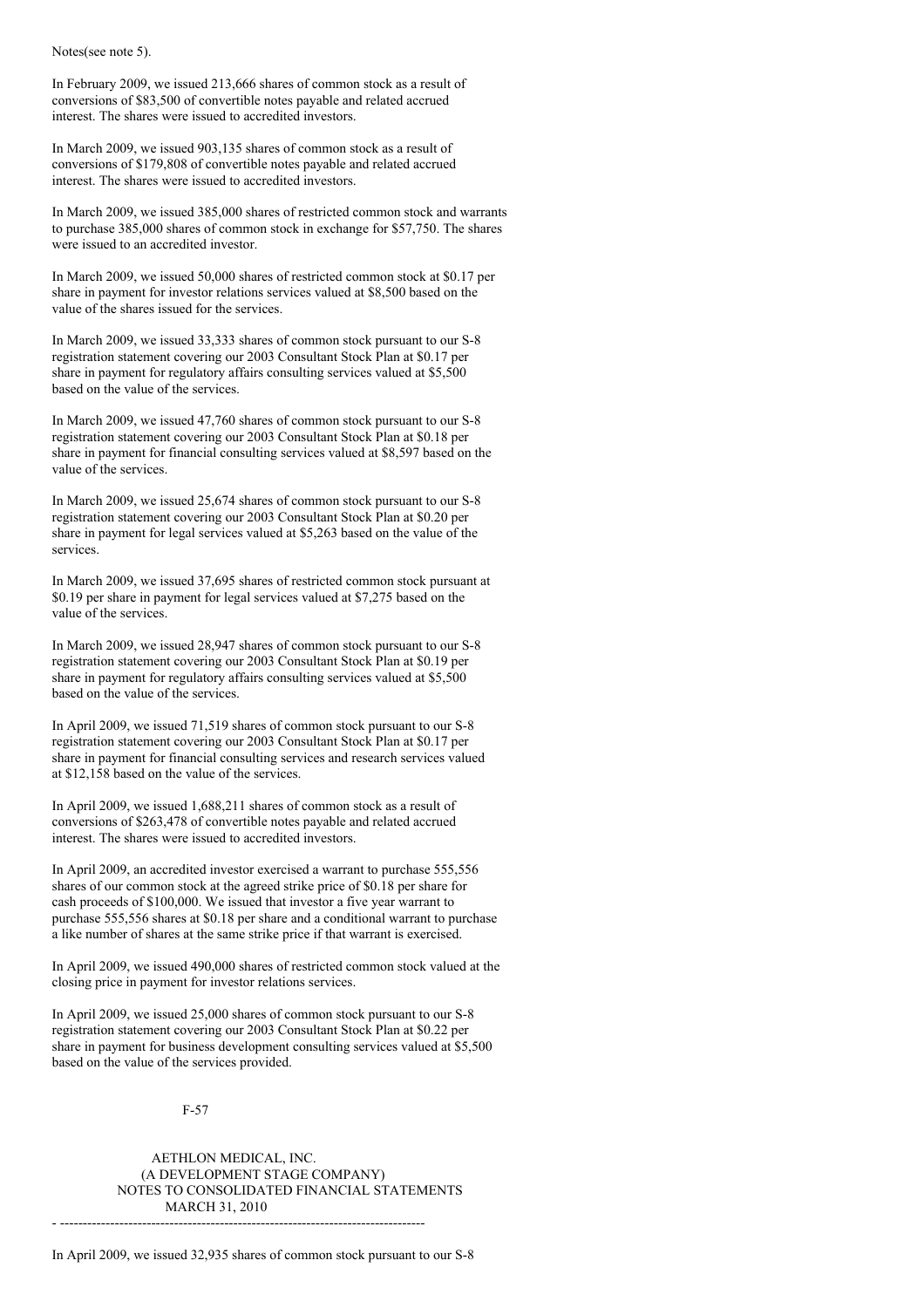registration statement covering our 2003 Consultant Stock Plan at \$0.23 per share in payment for internal controls consulting services valued at \$7,575 based on the value of the services provided.

In April 2009, we issued 12,372 shares of common stock pursuant to our S-8 registration statement covering our 2003 Consultant Stock Plan at \$0.22 per share in payment for regulatory affairs consulting services valued at \$2,660 based on the value of the services provided.

In April 2009, we issued 80,000 shares of restricted common stock and warrants to purchase 80,000 shares of common stock in exchange for \$15,200. The shares were issued to an accredited investor.

In April 2009, we issued 43,021 shares of common stock pursuant to our S-8 registration statement covering our 2003 Consultant Stock Plan at \$0.18 per share in payment for financial consulting services valued at \$7,744 based on the value of the services provided.

In April 2009, we issued 70,870 shares of common stock pursuant to our S-8 registration statement covering our 2003 Consultant Stock Plan at \$0.20 per share in payment for legal services valued at \$14,500 based on the value of the services provided.

In April 2009, we issued 22,817 shares of common stock pursuant to our S-8 registration statement covering our 2003 Consultant Stock Plan at \$0.24 per share in payment for business development consulting services valued at \$5,500 based on the value of the services provided.

In May 2009, holders of certain convertible notes converted \$139,256 of principal and accrued interest into 878,059 shares of our common stock pursuant to the terms of the notes at an average conversion rate of approximately \$0.16 per share.

In May 2009, we issued 13,043 shares of common stock pursuant to our S-8 registration statement covering our 2003 Consultant Stock Plan at \$0.23 per share in payment for regulatory affairs consulting services valued at \$3,000 based on the value of the services provided.

In May 2009, we issued 10,714 shares of common stock pursuant to our S-8 registration statement covering our 2003 Consultant Stock Plan at \$0.28 per share in payment for regulatory affairs consulting services valued at \$3,000 based on the value of the services provided.

In May 2009, we issued 51,118 shares of common stock pursuant to our S-8 registration statement covering our 2003 Consultant Stock Plan at \$0.19 per share in payment for financial consulting services valued at \$9,713 based on the value of the services provided.

In May 2009, we issued 22,000 shares of common stock pursuant to our S-8 registration statement covering our 2003 Consultant Stock Plan at \$0.25 per share in payment for business development consulting services valued at \$5,500 based on the value of the services provided.

In May 2009, we issued 34,602 shares of common stock pursuant to our S-8 registration statement covering our 2003 Consultant Stock Plan at \$0.22 per share in payment for financial consulting services valued at \$7,613 based on the value of the services provided.

In May 2009, we issued 40,104 shares of restricted common stock at \$0.24 in payment for financial advisory services valued at \$9,625 based on the value of the services provided.

In May 2009, we issued 22,917 shares of common stock pursuant to our S-8 registration statement covering our 2003 Consultant Stock Plan at \$0.24 per share in payment for business development consulting services valued at \$5,500 based on the value of the services provided.

In June 2009, we issued 20,500 shares of common stock pursuant to our S-8 registration statement covering our 2003 Consultant Stock Plan at \$0.24 per share in payment for regulatory affairs consulting services valued at \$4,920 based on the value of the services provided.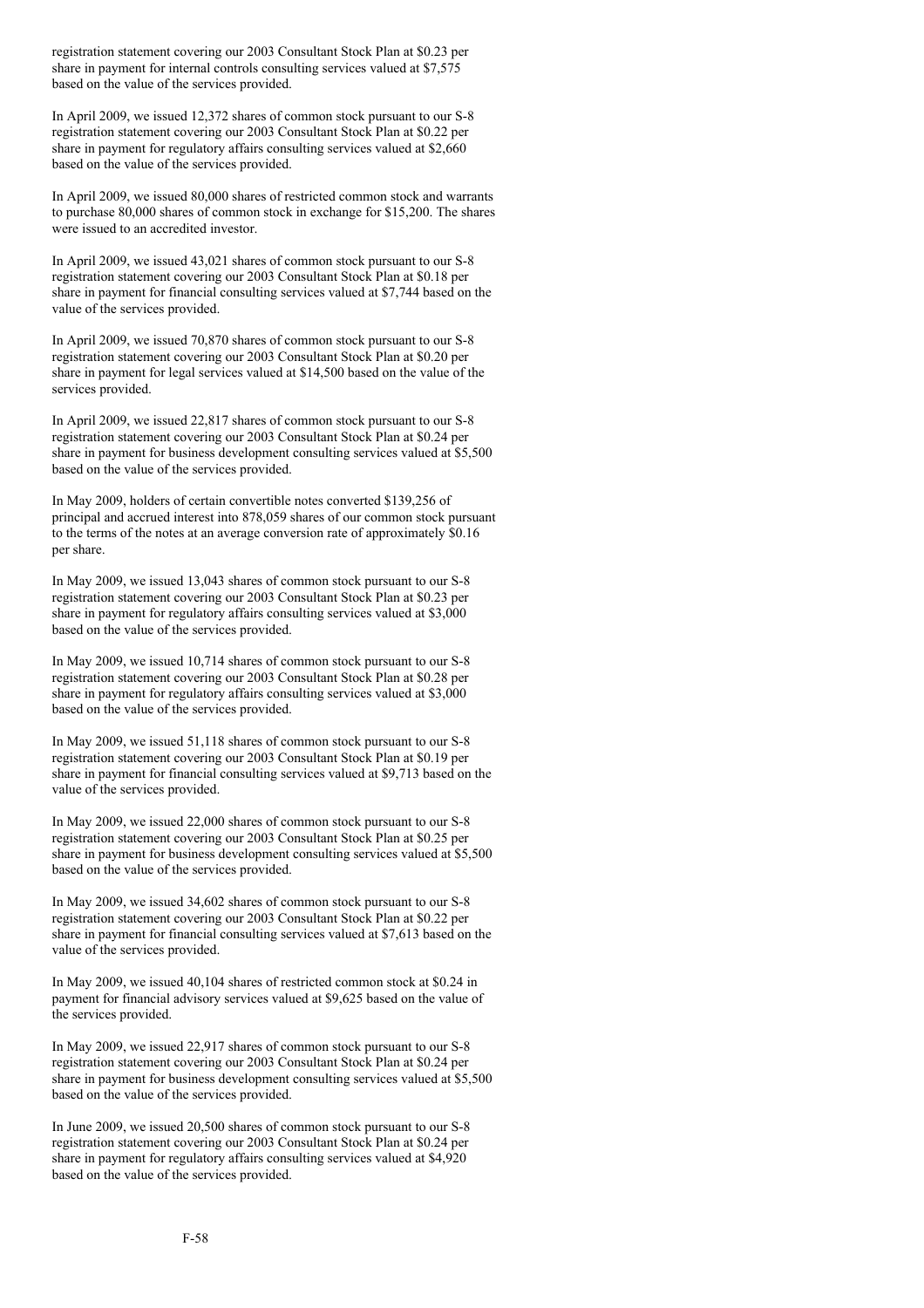# AETHLON MEDICAL, INC. (A DEVELOPMENT STAGE COMPANY) NOTES TO CONSOLIDATED FINANCIAL STATEMENTS MARCH 31, 2010

In June 2009, we issued 57,055 shares of common stock pursuant to our S-8 registration statement covering our 2003 Consultant Stock Plan at \$0.22 per share in payment for scientific and financial consulting services valued at \$12,552 based on the value of the services provided.

- --------------------------------------------------------------------------------

In June 2009, we issued 22,917 shares of common stock pursuant to our S-8 registration statement covering our 2003 Consultant Stock Plan at \$0.24 per share in payment for business development consulting services valued at \$5,500 based on the value of the services provided.

In June 2009, we issued 23,000 shares of common stock pursuant to our S-8 registration statement covering our 2003 Consultant Stock Plan at \$0.23 per share in payment for regulatory affairs consulting services valued at \$5,290 based on the value of the services provided.

In June 2009, we issued 48,106 shares of common stock pursuant to our S-8 registration statement covering our 2003 Consultant Stock Plan at \$0.22 per share in payment for scientific and financial consulting services valued at \$10,583 based on the value of the services provided.

In June 2009, we issued 779,956 shares of common stock as a result of conversions of \$143,512 of convertible notes payable and related accrued interest. The shares were issued to accredited investors.

In June 2009, we issued 16,176 shares of common stock pursuant to our S-8 registration statement covering our 2003 Consultant Stock Plan at \$0.34 per share in payment for business development consulting services valued at \$5,500 based on the value of the services provided.

On June 29, 2009, Mr. Joyce, our Chief Executive Officer entered into an Option Suspension Agreement, whereby Mr. Joyce agreed to not exercise his stock options pending the filing of amended articles of incorporation of the Company increasing the Company's authorized capital. Accordingly of Mr. Joyce's total options, 2,857,143 could not be exercised until the amended articles of incorporation were filed, and 6,731,090 could not be exercised until the later of June 9, 2010 or the filing of the amended articles of incorporation. We filed the amendment to our articles of incorporation on September 21, 2009. The Agreement also provided Mr. Joyce certain protections in the event the Company underwent a change of control transaction while his options are suspended. Such protections include the right to receive, in the form of cash payments, the positive value of his options (which remain subject to suspension) at the time of such transaction.

In addition, we committed to issue 4,000,000 shares of restricted common stock, to Mr. Joyce at a price per share of \$0.24, which shall vest in equal installments over a thirty six month period commencing June 30, 2010.

In July 2009, we registered 1,000,000 additional shares under our 2003 Consultant Stock Plan through the filing of a Form S-8 Registration Statement.

In July 2009, we issued 518,649 shares of common stock as a result of conversions of \$100,566 of convertible notes payable and related accrued interest. The shares were issued to accredited investors.

In July 2009, we issued 18,333 shares of common stock pursuant to our S-8 registration statement covering our 2003 Consultant Stock Plan at \$0.30 per share in payment for business development consulting services valued at \$5,500 based on the value of the services provided.

In July 2009, we issued 51,971 shares of common stock pursuant to our S-8registration statement covering our 2003 Consultant Stock Plan at \$0.28 per share in payment for legal services valued at \$14,500 based on the value of the services provided.

### F-59

AETHLON MEDICAL, INC.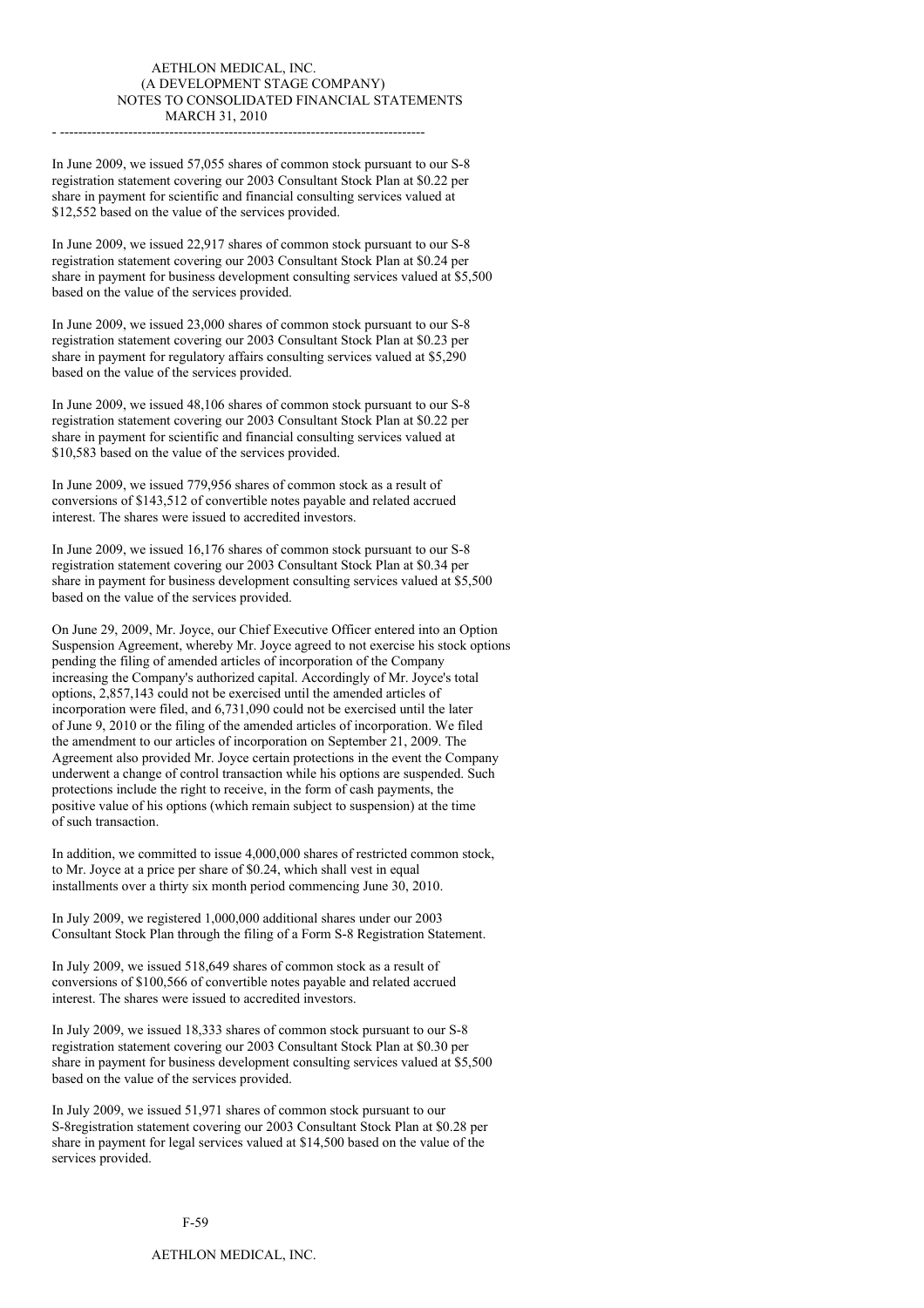#### (A DEVELOPMENT STAGE COMPANY) NOTES TO CONSOLIDATED FINANCIAL STATEMENTS MARCH 31, 2010

In July 2009, we issued 11,647 shares of common stock pursuant to our S-8 registration statement covering our 2003 Consultant Stock Plan at \$0.34 per share in payment for regulatory affairs consulting services valued at \$3,960 based on the value of the services provided.

- --------------------------------------------------------------------------------

In July 2009, we issued 19,643 shares of common stock pursuant to our S-8 registration statement covering our 2003 Consultant Stock Plan at \$0.28 per share in payment for business development consulting services valued at \$5,500 based on the value of the services provided.

In August 2009, we issued 21,154 shares of common stock pursuant to our S-8 registration statement covering our 2003 Consultant Stock Plan at \$0.26 per share in payment for business development consulting services valued at \$5,500 based on the value of the services provided.

In August 2009, we issued 14,143 shares of common stock pursuant to our S-8 registration statement covering our 2003 Consultant Stock Plan at \$0.28 per share in payment for regulatory affairs consulting services valued at \$3,960 based on the value of the services provided.

In August 2009, we issued 22,917 shares of common stock pursuant to our S-8 registration statement covering our 2003 Consultant Stock Plan at \$0.24 per share in payment for business development consulting services valued at \$5,500 based on the value of the services provided.

In September 2009, we issued 36,094 shares of common stock pursuant to our S-8 registration statement covering our 2003 Consultant Stock Plan at \$0.22 per share in payment for financial consulting services valued at \$7,941 based on the value of the services provided.

In September 2009, we issued 20,370 shares of common stock pursuant to our S-8 registration statement covering our 2003 Consultant Stock Plan at \$0.27 per share in payment for business development consulting services valued at \$5,500 based on the value of the services provided.

In September 2009, we issued 16,000 shares of common stock pursuant to our S-8 registration statement covering our 2003 Consultant Stock Plan at \$0.24 per share in payment for regulatory affairs consulting services valued at \$3,840 based on the value of the services provided.

In September 2009, we issued 19,784 shares of common stock pursuant to our S-8 registration statement covering our 2003 Consultant Stock Plan at \$0.28 per share in payment for business development consulting services valued at \$5,500 based on the value of the services provided.

In September 2009, we issued 12,000 shares of common stock pursuant to our S-8 registration statement covering our 2003 Consultant Stock Plan at \$0.25 per share in payment for regulatory affairs consulting services valued at \$3,000 based on the value of the services provided.

In October 2009, we issued 100,000 shares of restricted common stock as a donation to a scientific research foundation valued at \$25,000 based on the closing price of \$0.25.

In October 2009, we issued 319,033 shares of common stock pursuant to our S-8 registration statement covering our 2003 Consultant Stock Plan at \$0.22 per share in payment for financial consulting services valued at \$70,187 based on the value of the services provided.

In October 2009, we issued 22,088 shares of common stock pursuant to our S-8 registration statement covering our 2003 Consultant Stock Plan at \$0.25 per share in payment for business development consulting services valued at \$5,500 based on the value of the services provided.

In October 2009, we issued 37,585 shares of common stock pursuant to our S-8 registration statement covering our 2003 Consultant Stock Plan at \$0.22 per share in payment for financial consulting services valued at \$8,269 based on the value of the services provided.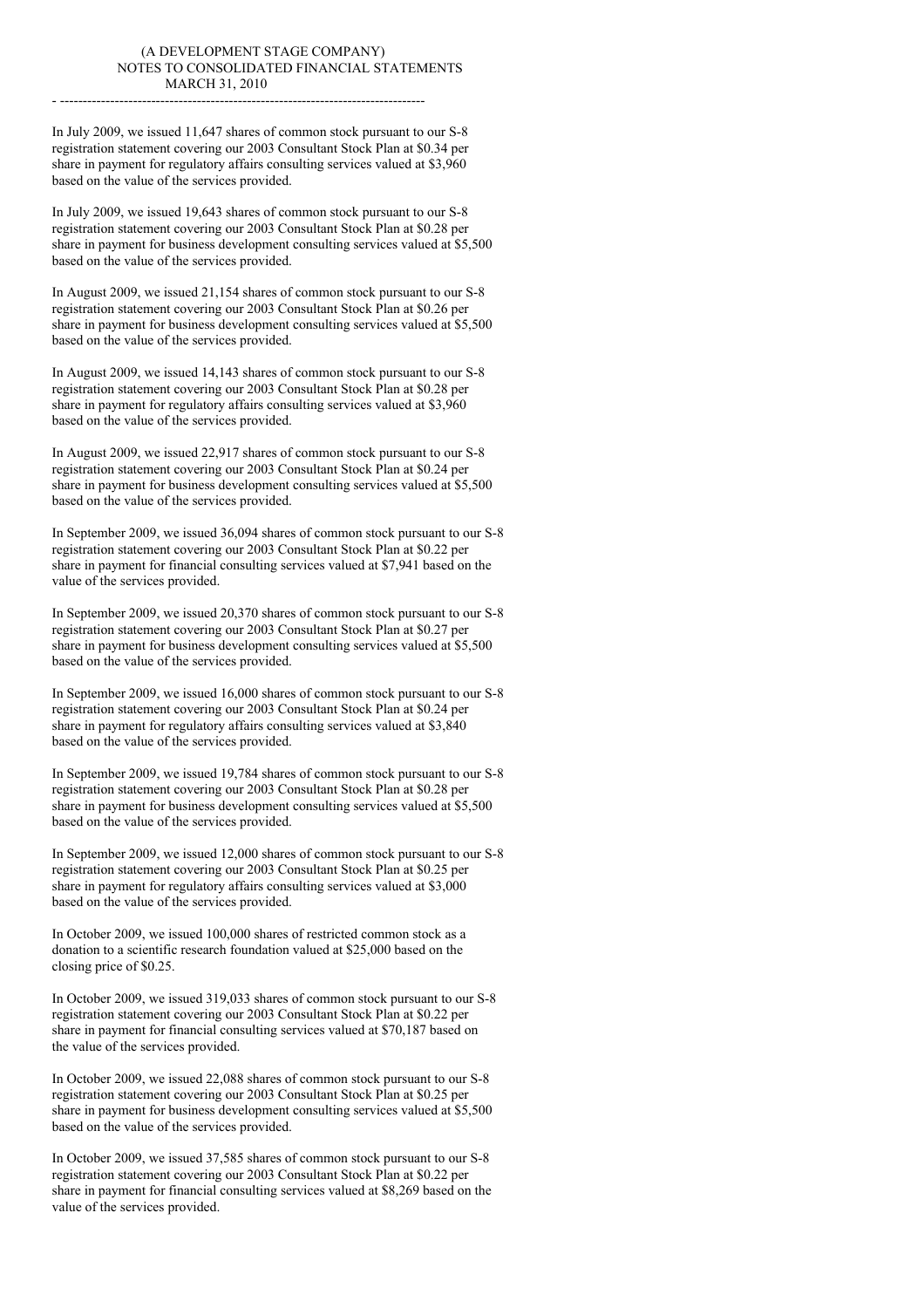## AETHLON MEDICAL, INC. (A DEVELOPMENT STAGE COMPANY) NOTES TO CONSOLIDATED FINANCIAL STATEMENTS MARCH 31, 2010 - --------------------------------------------------------------------------------

In October 2009, we issued 2,511,264 shares of common stock as a result of conversions of \$481,297 of convertible notes payable and related accrued interest. The shares were issued to accredited investors.

In October 2009, we issued 15,231 shares of common stock pursuant to our S-8 registration statement covering our 2003 Consultant Stock Plan at \$0.26 per share in payment for regulatory affairs consulting services valued at \$3,960 based on the value of the services provided.

In October 2009, we issued 11,702 shares of common stock pursuant to our S-8 registration statement covering our 2003 Consultant Stock Plan at \$0.47 per share in payment for business development consulting services valued at \$5,500 based on the value of the services provided.

In October and November 2009, we raised \$430,000 through the issuance of 10% convertible notes to accredited investors. The notes are convertible into our common stock at a fixed conversion price of \$0.25 per share. The investors also received 1,720,000 three year warrants to purchase shares of our common stock at \$0.25 per share. We also issued to a finder as deferred offering costs a convertible note for \$20,250 on the same terms as those received by the investors. Three of the investors in this financing immediately converted their notes totaling \$70,000 to 280,000 shares of our common stock per the conversion formula in the notes (see Note 5).

In November 2009, we issued 117,759 shares of common stock as a result of conversions of \$38,595 of notes payable (\$12,500 in a 12% Note Payable, see Note 4, and \$10,000 in a May & June 2009 10% Convertible Note, see Note 5) and related accrued interest. The shares were issued to accredited investors.

In November 2009, we issued 14,103 shares of common stock pursuant to our S-8 registration statement covering our 2003 Consultant Stock Plan at \$0.39 per share in payment for business development consulting services valued at \$5,500 based on the value of the services provided.

In November 2009, we issued 89,397 shares of common stock pursuant to our S-8 registration statement covering our 2003 Consultant Stock Plan at \$0.36 per share in payment for legal services valued at \$32,451 based on the value of the services provided.

In November 2009, we issued 19,688 shares of common stock pursuant to our S-8 registration statement covering our 2003 Consultant Stock Plan at \$0.35 per share in payment for financial consulting services valued at \$6,891 based on the value of the services provided.

In November 2009, we issued 15,068 shares of common stock pursuant to our S-8 registration statement covering our 2003 Consultant Stock Plan at \$0.37 per share in payment for business development consulting services valued at \$5,500 based on the value of the services provided.

In December 2009, we issued 9,900 shares of common stock pursuant to our S-8 registration statement covering our 2003 Consultant Stock Plan at \$0.40 per share in payment for regulatory affairs consulting services valued at \$3,960 based on the value of the services provided.

In December 2009, we issued 50,313 shares of common stock pursuant to our S-8 registration statement covering our 2003 Consultant Stock Plan at \$0.30 per share in payment for financial consulting services valued at \$15,094 based on the value of the services provided.

In December 2009, we issued 114,066 shares of common stock pursuant to our S-8 registration statement covering our 2003 Consultant Stock Plan at \$0.30 per share in payment for financial consulting services valued at \$34,220 based on the value of the services provided.

In December 2009, we issued 17,188 shares of common stock pursuant to our S-8 registration statement covering our 2003 Consultant Stock Plan at \$0.32 per share in payment for business development consulting services valued at \$5,500 based on the value of the services provided.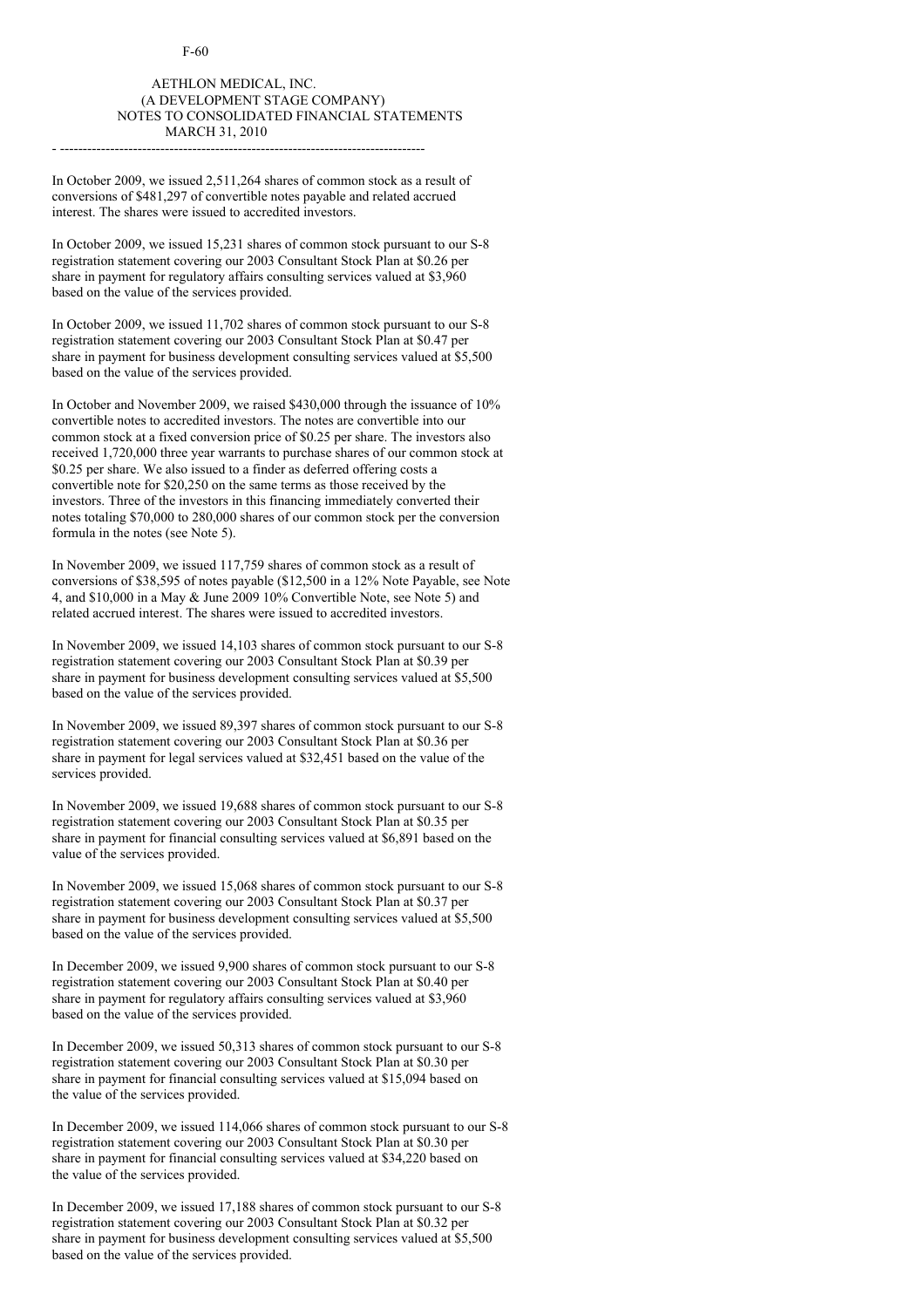#### AETHLON MEDICAL, INC. (A DEVELOPMENT STAGE COMPANY) NOTES TO CONSOLIDATED FINANCIAL STATEMENTS MARCH 31, 2010 - --------------------------------------------------------------------------------

In December 2009, we issued 11,314 shares of common stock pursuant to our S-8 registration statement covering our 2003 Consultant Stock Plan at \$0.35 per share in payment for regulatory affairs consulting services valued at \$3,960 based on the value of the services provided.

In December 2009, we issued 18,333 shares of common stock pursuant to our S-8 registration statement covering our 2003 Consultant Stock Plan at \$0.30 per share in payment for business development consulting services valued at \$5,500 based on the value of the services provided.

In December 2009, we issued 211,665 shares of common stock as a result of the conversion of a \$40,000 convertible note payable (see Note 5) and related accrued interest. The shares were issued to an accredited investor.

In January 2010, we issued 36,683 shares of restricted common stock as a patent license payment valued at \$11,500.

In January 2010, we issued 14,474 shares of common stock pursuant to our S-8 registration statement covering our Amended and Restated 2003 Consultant Stock Plan at \$0.38 per share in payment for business development consulting services valued at \$5,500 based on the value of the services provided.

In January 2010, we issued 731,251 shares of restricted common stock and 731,251 warrants to purchase our common stock at \$0.20 per share to repay \$146,250 of interest on certain convertible debentures accrued through January 31, 2010 (see Note 5).

In January 2010, we issued 13,200 shares of common stock pursuant to our S-8 registration statement covering our Amended and Restated 2003 Consultant Stock Plan at \$0.30 per share in payment for regulatory affairs consulting services valued at \$3,960 based on the value of the services provided.

In January 2010, we issued 15,714 shares of common stock pursuant to our S-8 registration statement covering our Amended and Restated 2003 Consultant Stock Plan at \$0.35 per share in payment for business development consulting services valued at \$5,500 based on the value of the services provided.

In February 2010, we issued 45,886 shares of common stock pursuant to our S-8 registration statement covering our Amended and Restated 2003 Consultant Stock Plan at \$0.32 per share in payment for legal services valued at \$14,500 based on the value of the services provided.

In February 2010, we issued 17,188 shares of common stock pursuant to our S-8 registration statement covering our Amended and Restated 2003 Consultant Stock Plan at \$0.32 per share in payment for business development consulting services valued at \$5,500 based on the value of the services provided.

In February 2010, we issued 29,878 shares of restricted common stock as a result of the conversion of \$8,963 of accrued legal expenses based on the value of the services provided.

In February 2010, we issued 11,314 shares of common stock pursuant to our S-8 registration statement covering our Amended and Restated 2003 Consultant Stock Plan at \$0.35 per share in payment for regulatory affairs consulting services valued at \$3,960 based on the value of the services provided.

In February 2010, we issued 16,667 shares of common stock pursuant to our S-8 registration statement covering our Amended and Restated 2003 Consultant Stock Plan at \$0.33 per share in payment for corporate communications and administration consulting services valued at \$5,500 based on the value of the services provided.

In February 2010, we issued 9,059 shares of common stock pursuant to our S-8 registration statement covering our Amended and Restated 2003 Consultant Stock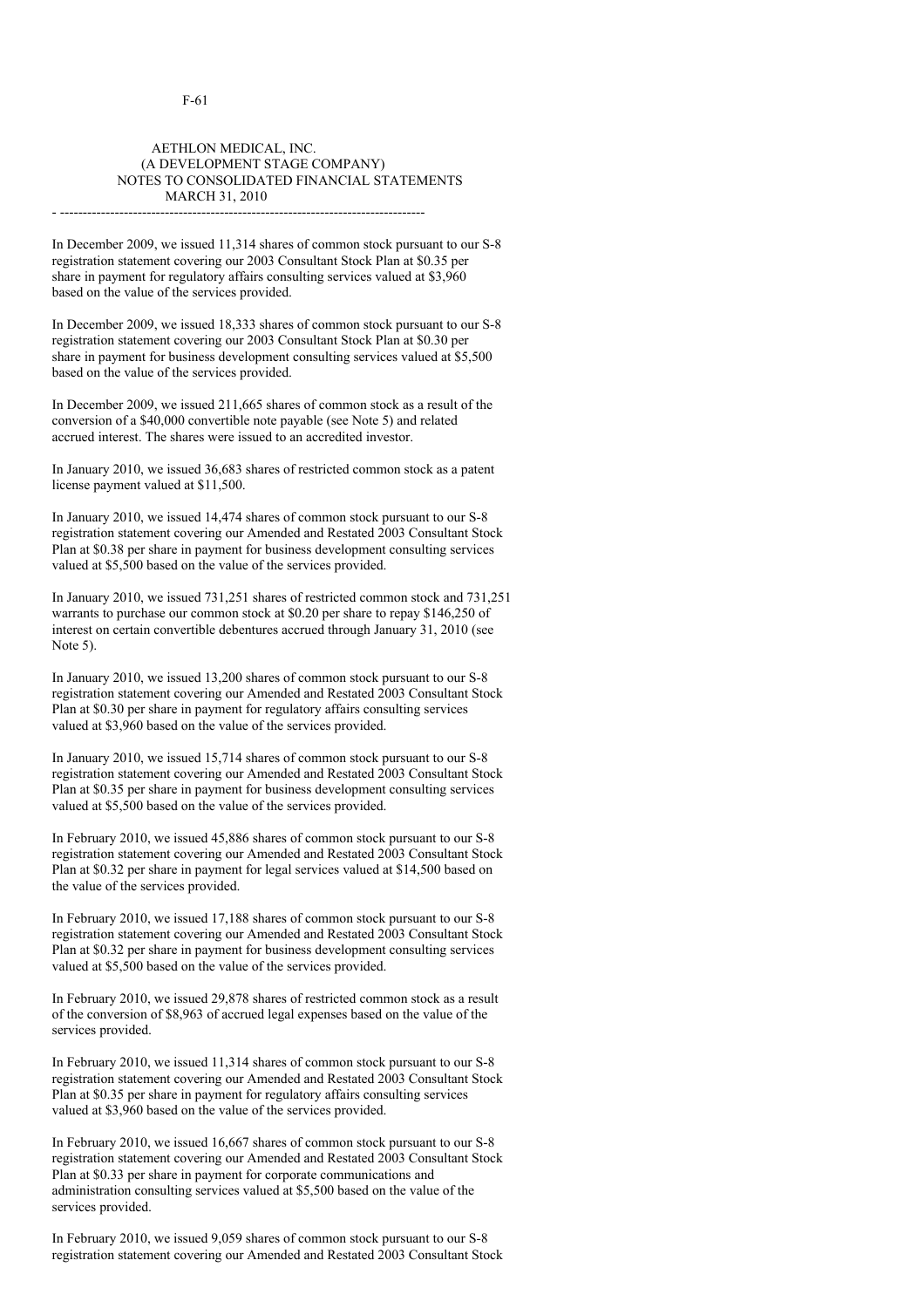Plan at \$0.32 per share in payment for business development consulting services valued at \$2,917 based on the value of the services provided.

In March 2010, we issued 1,444,185 shares of common stock as a result of the conversion of a \$330,000 convertible note payable (see Note 5) and related accrued interest. The shares were issued to an accredited investor.

F-62

AETHLON MEDICAL, INC. (A DEVELOPMENT STAGE COMPANY) NOTES TO CONSOLIDATED FINANCIAL STATEMENTS MARCH 31, 2010 - --------------------------------------------------------------------------------

6. EQUITY TRANSACTIONS (continued)

#### COMMON STOCK (continued)

In March 2010, we issued 82,678 shares of common stock pursuant to our S-8 registration statement covering our 2003 Consultant Stock Plan at \$0.40 per share in payment for financial consulting services valued at \$33,071 based on the value of the services provided.

In March 2010, we issued 13,095 shares of common stock pursuant to our S-8 registration statement covering our Amended and Restated 2003 Consultant Stock Plan at \$0.42 per share in payment for business development consulting services valued at \$5,500 based on the value of the services provided.

In March 2010, we issued 11,065 shares of common stock pursuant to our S-8 registration statement covering our Amended and Restated 2003 Consultant Stock Plan at \$0.35 per share in payment for corporate communications and administration consulting services valued at \$3,917 based on the value of the services provided.

In March 2010, we issued 11,647 shares of common stock pursuant to our S-8 registration statement covering our Amended and Restated 2003 Consultant Stock Plan at \$0.34 per share in payment for regulatory affairs consulting services valued at \$3,960 based on the value of the services provided.

In March 2010, we issued 20,929 shares of common stock pursuant to our S-8 registration statement covering our 2003 Consultant Stock Plan at \$0.37 per share in payment for financial consulting services valued at \$7,744 based on the value of the services provided.

In March 2010, we issued 14,474 shares of common stock pursuant to our S-8 registration statement covering our Amended and Restated 2003 Consultant Stock Plan at \$0.38 per share in payment for business development consulting services valued at \$5,500 based on the value of the services provided.

In March 2010, we issued 8,125 shares of common stock pursuant to our S-8 registration statement covering our Amended and Restated 2003 Consultant Stock Plan at \$0.36 per share in payment for corporate communications and administration consulting services valued at \$2,917 based on the value of the services provided.

In March 2010, we issued 10,895 shares of restricted common stock at \$0.34 in payment for investor relations services valued at \$3,750 based on the value of the services provided.

### WARRANTS

During the year ended March 31, 2005, we granted 568,181 warrants to an investor in connection with a commitment fee for the purchase of common stock. The warrants have an exercise price of \$0.76 per share, vest immediately and are exercisable through May 2009. As the warrants were issued in connection with equity financing, no expense has been recorded in the accompanying consolidated financial statements.

During the year ended March 31, 2005, we granted 847,727 warrants to investors in connection with the purchase of common stock. The warrants have an exercise price of \$0.76 per share, vest immediately and are exercisable through May 2009. As the warrants were issued in connection with equity financing, no expense was recorded in the accompanying consolidated financial statements.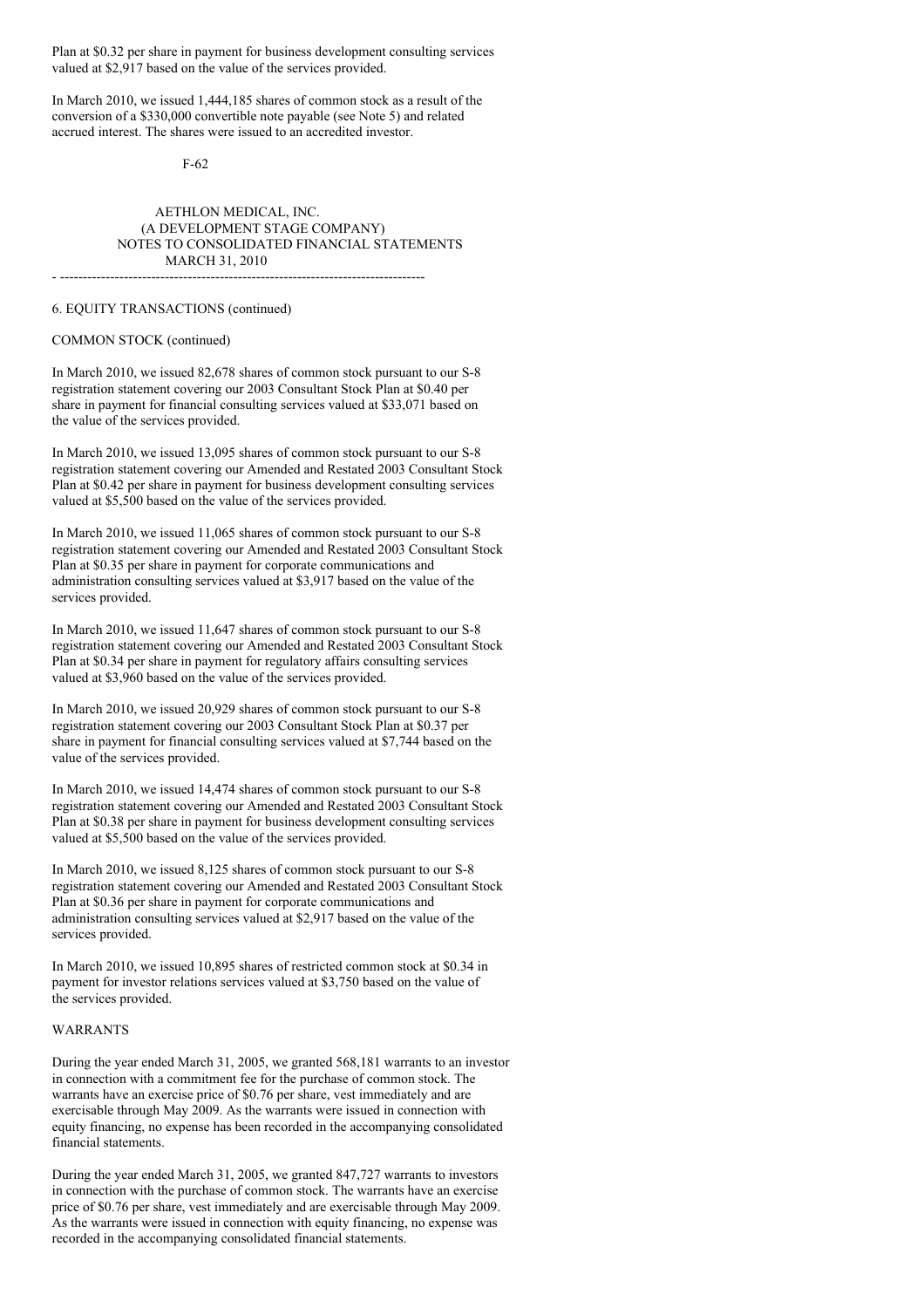During the year ended March 31, 2005, we issued 113,636 warrants to purchase common stock for \$0.76 per share, which are exercisable through May 2009 and vested upon grant. The warrants were issued in connection with the conversion of notes payable (see Notes 4 and 5). These warrants were valued using the Black Scholes option pricing model; the relative pro-rata estimated fair value was insignificant and was charged to interest expense upon grant.

During the year ended March 31, 2005, we issued 225,000 warrants to purchase common stock for \$0.76 per share, which are exercisable through May 2009 and vested upon grant. The warrants were issued in connection with common stock issued for legal services expense totaling \$99,000 (see "Common Stock" above).

F-63

AETHLON MEDICAL, INC. (A DEVELOPMENT STAGE COMPANY) NOTES TO CONSOLIDATED FINANCIAL STATEMENTS MARCH 31, 2010

- --------------------------------------------------------------------------------

### 6. EQUITY TRANSACTIONS (continued)

### WARRANTS (continued)

During the year ended March 31, 2005, we issued 260,000 warrants to purchase common stock for \$0.50 per share, which vested upon grant and were scheduled to expire in October 2007. The warrants were issued in connection with the issuance of notes payable (see Note 4). These warrants were valued using the Black Scholes option pricing model; the relative pro-rata estimated fair value is being amortized to interest expense over the life of the notes.

During the year ended March 31, 2005, we issued 144,443 warrants to purchase common stock for \$0.90 per share, which vested upon grant and expired in October 2007. The warrants were issued in connection with the issuance of notes payable (see Note 4). These warrants were valued using the Black Scholes option pricing model; the relative pro-rata estimated fair value was amortized to interest expense over the life of the notes.

During the year ended March 31, 2005, we granted 55,556 warrants to an investor in connection with the purchase of common stock. The warrants have an exercise price of \$0.44 per share, vest immediately and were exercisable through January 2008. As the warrants were issued in connection with equity financing, no expense has been recorded in the accompanying consolidated financial statements.

During the year ended March 31, 2005, we granted 90,000 warrants to investors in connection with the purchase of common stock. The warrants have an exercise price of \$0.34 per share, vest immediately and were exercisable through February 2008. As the warrants were issued in connection with equity financing, no expense has been recorded in the accompanying consolidated financial statements.

On May 16, 2005, we granted 100,000 warrants to an accredited investor in connection with the purchase of 100,000 restricted common shares for \$17,600. the warrants have an exercise price of \$0.176 and were exercisable through May 2008.

On May 16, 2005, we granted 300,000 warrants to Fusion Capital Fund II, LLC in connection with the issuance of a 15% Convertible Note. The warrants have an exercise price of \$0.25 per share and are exercisable through May 2010.

On May 27, 2005, we granted 400,000 warrants to an accredited investor in connection with the issuance of a \$100,000 12% note payable. The warrants had an exercise price of \$0.25 and expired on May 27, 2006.

On June 27, 2005, we granted three-year warrants to purchase 418,365 shares of the Company's restricted common stock at an exercise price of \$0.25 to legal counsel as an inducement to settle accrued past due legal services payable.

From July 11, 2006 through December 14, 2005, we granted three-year warrants to purchase 5,000,000 shares of common stock to the holders of an aggregate of \$1,000,000 in 10% Series A Convertible Notes. The warrants have an exercise price of \$0.20 and will be issued upon conversion of the underlying 10% Series A Convertible Notes.

On March 31, 2006, as an inducement to exercise 568,181 warrants at an exercise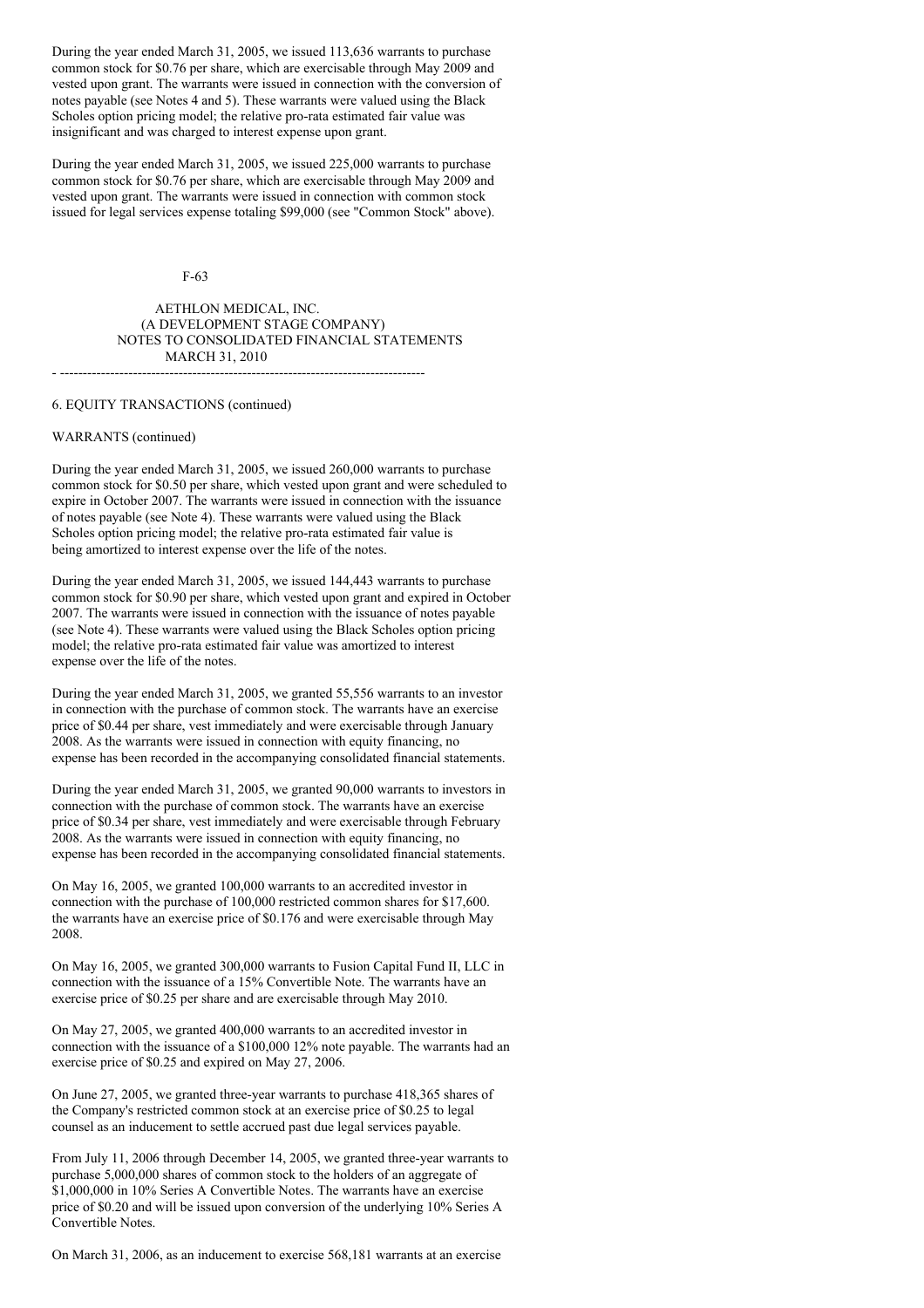price of \$0.76 per share, we issued five-year replacement warrants in like amount to Fusion Capital Fund II, LLC. The 568,181 replacement warrants have an exercise price of \$0.76. Such warrants were valued using Binomial Option Pricing model and such incremental value was insignificant.

On November 14, 2006, in conjunction with the purchase of 555,556 shares of our restricted common stock, we granted five-year warrants to purchase 555,556 shares of restricted common stock at an exercise price of \$0.18. If such warrants are exercised on or before November 14, 2007, the warrant holder will receive five-year warrants to purchase an additional 555,556 shares of restricted common stock at an exercise price of \$0.18.

On December 15, 2006, as an inducement to enter into a \$100,000 10% convertible note, we granted noteholders five-year warrants to purchase 294,118 shares of restricted common stock at an exercise price of \$0.17. If such warrants are exercised on or before December 15, 2007, the noteholders will receive five-year warrants to purchase an additional 294,118 shares of restricted common stock at an exercise price of \$0.17.

In March 2007, an investor exercised 160,000 warrants in two cashless transactions.

F-64

AETHLON MEDICAL, INC. (A DEVELOPMENT STAGE COMPANY) NOTES TO CONSOLIDATED FINANCIAL STATEMENTS MARCH 31, 2010

- --------------------------------------------------------------------------------

#### 6. EQUITY TRANSACTIONS (continued)

#### WARRANTS (continued)

On March 22, 2007 in effecting the Allonges, we amended our 10% Series A Convertible Notes to extend the maturity date of the Notes from January 2, 2007 until January 3, 2008. We agreed to also pay all accrued interest, through February 15, 2007 and each calendar quarter thereafter, in the form of units (the "Units")at the rate of \$0.20 per Unit (the "Interest Payment Rate"). The Notes were convertible into Units at any time prior to the Maturity Date at the conversion price of \$0.20 per Unit (the "Conversion Price"). Each Unit is composed of one share of the Company's Common Stock and one Class A Common Stock Purchase Warrant (the "Class A Warrant"). Each Class A Warrant expires on January 2, 2011 and is exercisable to purchase one share of Common Stock at a price of \$0.20 per share (the "Exercise Price"). If the Holder exercises Class A Warrants on or before July 3, 2008, we will issue the Holder one Class B Common Stock Purchase Warrant (the "Class B Warrant" and with the Class A Warrant, collectively, the "Warrants") for every two Class A Warrants exercised. Each Class B Warrant has a three-year term and is exercisable to purchase one share of Common Stock at a price equal to the greater of \$0.20 per share or 75% of the average of the closing bid prices of the Common Stock for the five trading days immediately preceding the date of the notice of conversion. Class A Warrants to purchase 685,328 shares of Common Stock and Class B Warrants to purchase 342,665 shares of Common Stock were granted under the Allonges.

At various points over the fiscal year ended March 31, 2007, 669,000 warrants expired.

In August 2007, as part of the purchase of 815,000 units, we issued three-year warrants to purchase 815,000 shares of our common stock at \$0.50 per share to accredited investors.

At various points in the three months ended December 31, 2007, 144,443 warrants expired.

In December 2007, we issued 1,650,000 three-year warrants to purchase our common stock at \$0.50 per share in association with debt and equity financings.

In January 2008, we issued 760,000 three-year warrants to purchase our common stock at \$0.50 per share in association with debt and equity financings.

In February 2008, an investor exercised 55,556 warrants to receive 30,617 shares in a cashless transaction.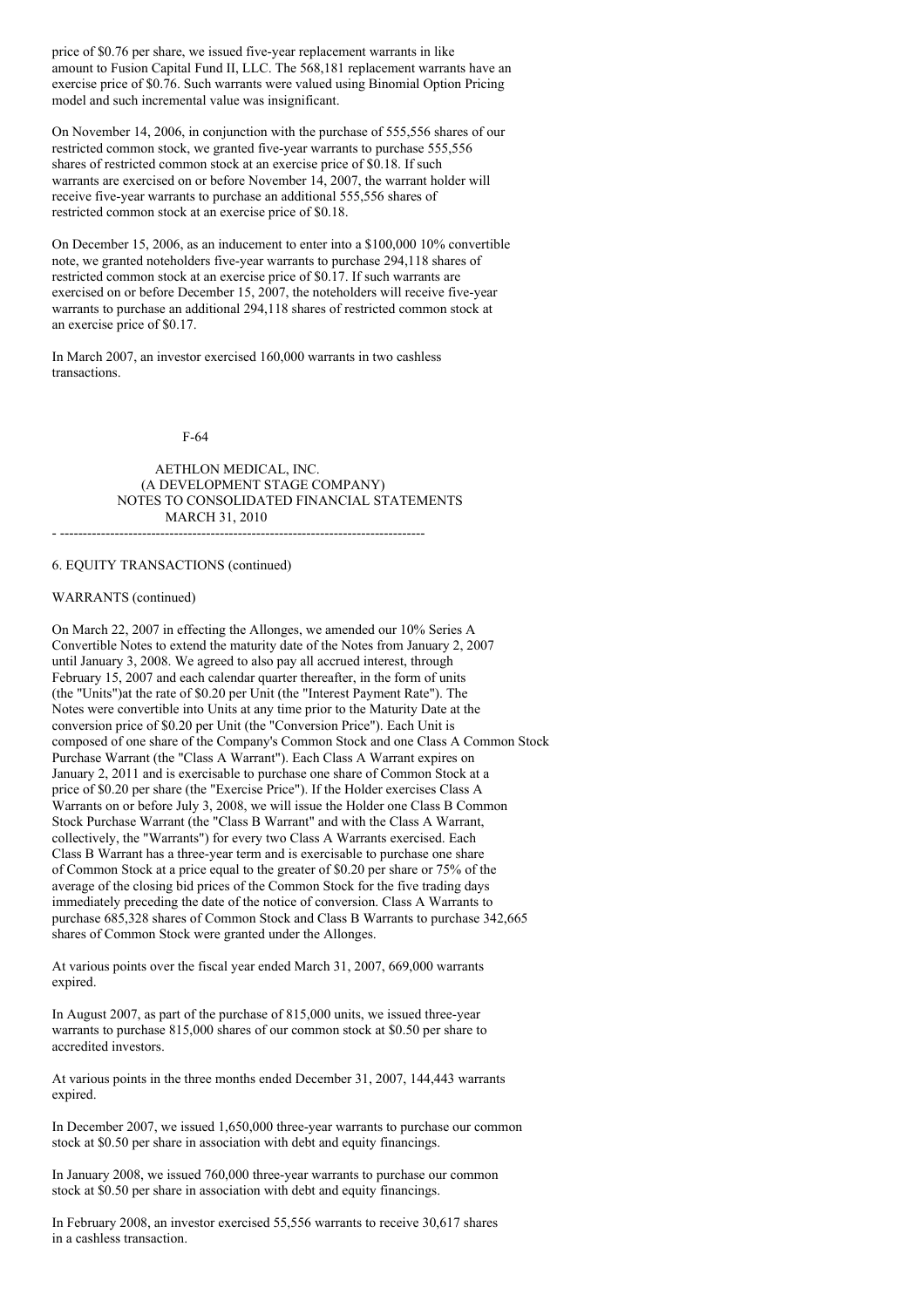In February 2008, we issued 200,000 three-year warrants to purchase our common stock at \$0.50 per share in connection with equity financings.

In March 2008, 90,000 warrants expired.

In the July through September 2008 period, we issued 860,000 warrants to accredited investors in connection with the issuance of the 2008 10% Convertible Notes. We also issued 60,200 warrants as a placement fee to an investment banking firm that arranged the placement of the 2008 10% Convertible Notes. The warrants had an exercise price of \$0.50 and carry three year terms.

In September 2008, we issued 966,750 warrants with a strike price of \$0.20 as part of a payment of accrued interest of \$89,500 and accrued damages of \$103,850 per the payment formula in the Amended Series A 10% Convertible Notes(see note 5).

In December 2008, we issued 700,000 warrants with a strike price of \$0.25 to an accredited investor as part of the sale of units in exchange for \$175,000. These warrants carry three year terms.

In the three months ended December 31, 2008, investors exercised 485,000 warrants to purchase our common stock at \$0.50 per share.

In January 2009, we issued 353,000 warrants to purchase 353,000 shares of common stock as part of the sale of units to an accredited investor in exchange for \$55,850. 118,000 of the warrants have a strike price of \$0.16 per share and 200,000 of the warrants have a strike price of \$0.15 per share. These warrants carry three year terms.

In February 2009, we issued warrants to purchase 582,000 shares of common stock as part of the sale of units to an accredited investor in exchange for \$88,870. 157,000 of the warrants have a strike price of \$0.16 per share and 425,000 of the warrants have a strike price of \$0.15 per share. These warrants carry three year terms.

#### F-65

AETHLON MEDICAL, INC. (A DEVELOPMENT STAGE COMPANY) NOTES TO CONSOLIDATED FINANCIAL STATEMENTS MARCH 31, 2010

- --------------------------------------------------------------------------------

6. EQUITY TRANSACTIONS (continued)

WARRANTS (continued)

In February 2009, we issued 168,750 warrants with a strike price of \$0.20 as part of a payment of accrued interest of \$53,105 (see note 5) per the payment formula in the Amended Series A 10% Convertible Notes(see note 5).

In March 2009, we issued warrants to purchase 385,000 shares of common stock as part of the sale of units to an accredited investor in exchange for \$57,750. The warrants have a strike price of \$0.15 per share and carry a three year term.

In the three months ended March 31, 2009, 418,365 warrants expired.

In April 2009, an accredited investor exercised a warrant to purchase 555,556 shares of our common stock at the agreed strike price of \$0.18 per share for cash proceeds of \$100,000. We issued that investor a five year warrant to purchase 555,556 shares at \$0.18 per share and a conditional warrant to purchase a like number of shares at the same strike price if that warrant is exercised.

In April 2009, we issued 80,000 shares of restricted common stock and warrants to purchase 80,000 shares of common stock in exchange for \$15,200. The shares were issued to an accredited investor.

In May 2009, we raised an aggregate amount of \$135,000 from the sale to accredited investors of 10% convertible notes. The notes are convertible into our common stock at a fixed conversion price of \$0.20 per share prior to maturity. If the noteholders exercise their conversion privilege, we agreed to issue a matching three year warrant carrying a strike price of \$0.20 per share.

In June 2009, we raised an aggregate amount of \$215,000 from the sale to an accredited investor of a 10% convertible note. The notes are convertible into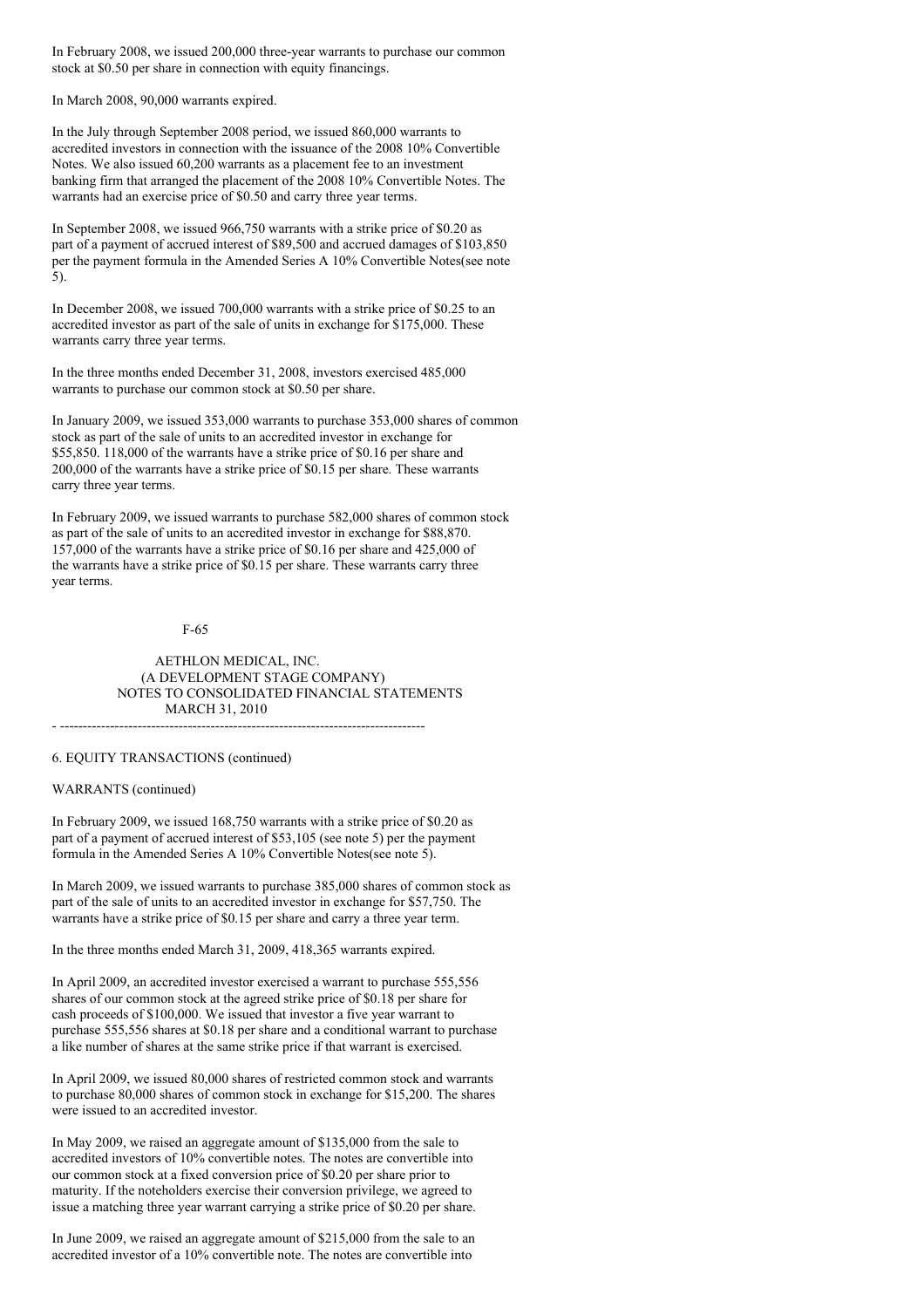our common stock at a fixed conversion price of \$0.20 per share prior to maturity. If the noteholders exercises their conversion privilege, we agreed to issue a three year warrant carrying a strike price of \$0.20 per share equal to fifty percent warrant coverage.

In July 2009, we issued a convertible promissory note in the principal amount of \$330,000 to an accredited investor. The note is convertible into shares of our common stock at a price per share that is equal to the lesser of (i) \$0.25, or (ii) the average of the closing bid prices of the common stock for the three days immediately preceding the conversion date, subject in any case to a floor of \$0.15 per share. The investor also received warrants to purchase 660,000 shares of our common stock at an exercise price of \$0.50 per share. See JULY & AUGUST 2009 10% CONVERTIBLE NOTES in note 5.

In August 2009, we issued two convertible promissory note in the principal amount of \$338,250 to two accredited investors. These notes are convertible into shares of our common stock at a price per share that is equal to the lesser of (i) \$0.25, or (ii) the average of the closing bid prices of the common stock for the three days immediately preceding the conversion date, subject in any case to a floor of \$0.15 per share. The investors also received warrants to purchase 676,500 shares of our common stock at an exercise price of \$0.50 per share. See JULY & AUGUST 2009 10% CONVERTIBLE NOTES in note 5.

In October and November 2009, we raised \$430,000 through the issuance of 10% convertible notes to accredited investors. The notes are convertible into our common stock at a fixed conversion price of \$0.25 per share. The investors also received 1,720,000 three year warrants to purchase shares of our common stock at \$0.25 per share. We also issued to a finder as deferred offering costs a convertible note for \$20,250 on the same terms as those received by the investors. Three of the investors in this financing immediately converted their notes totaling \$70,000 to 280,000 shares of our common stock per the conversion formula in the notes (see Note 5).

#### F-66

AETHLON MEDICAL, INC. (A DEVELOPMENT STAGE COMPANY) NOTES TO CONSOLIDATED FINANCIAL STATEMENTS MARCH 31, 2010

In January 2010, we raised \$250,000 from the sale to an accredited investor of 10% convertible notes. The convertible notes mature in July 2011 and are convertible into our common stock at a fixed conversion price of \$0.25 per share prior to maturity. The investor also received matching three year warrants to purchase 1,000,000 unregistered shares of our common stock at a price of \$0.25 per share. This investment concluded our 10% convertible debt round that began in October 2009. In aggregate, we issued \$700,250 in 10% convertible notes in that financing round.

In January 2010, we issued 731,251 shares of restricted common stock and 731,251 warrants to purchase our common stock at \$0.20 per share to repay \$146,250 of interest on certain convertible debentures accrued through January 31, 2010 (see Note 5).

On February 12, 2010, we raised \$300,000 in cash and received a secured promissory note in the amount of \$300,000 in exchange for the issuance by the Company of a \$660,000 principal amount 10% convertible promissory note (the "Note") to one accredited investor. The conversion price per share is equal to eighty percent (80%) of the average of the three lowest closing bid prices of our common stock as reported by Bloomberg L.P. on the Principal Market for the ten (10) trading days preceding the conversion date, subject to a maximum price per share of \$0.30 and a minimum price per share of \$0.20. The Note is convertible into a maximum of 3,300,000 shares of our common stock at the minimum price per share of \$0.20. The investor also received 660,000 three-year warrants to purchase shares of our common stock at \$0.50 per share. The Note was issued in a private placement.

A summary of the aggregate warrant activity for the years ended March 31, 2010 and 2009 is presented below:

 $<$ TARIF $>$ <CAPTION>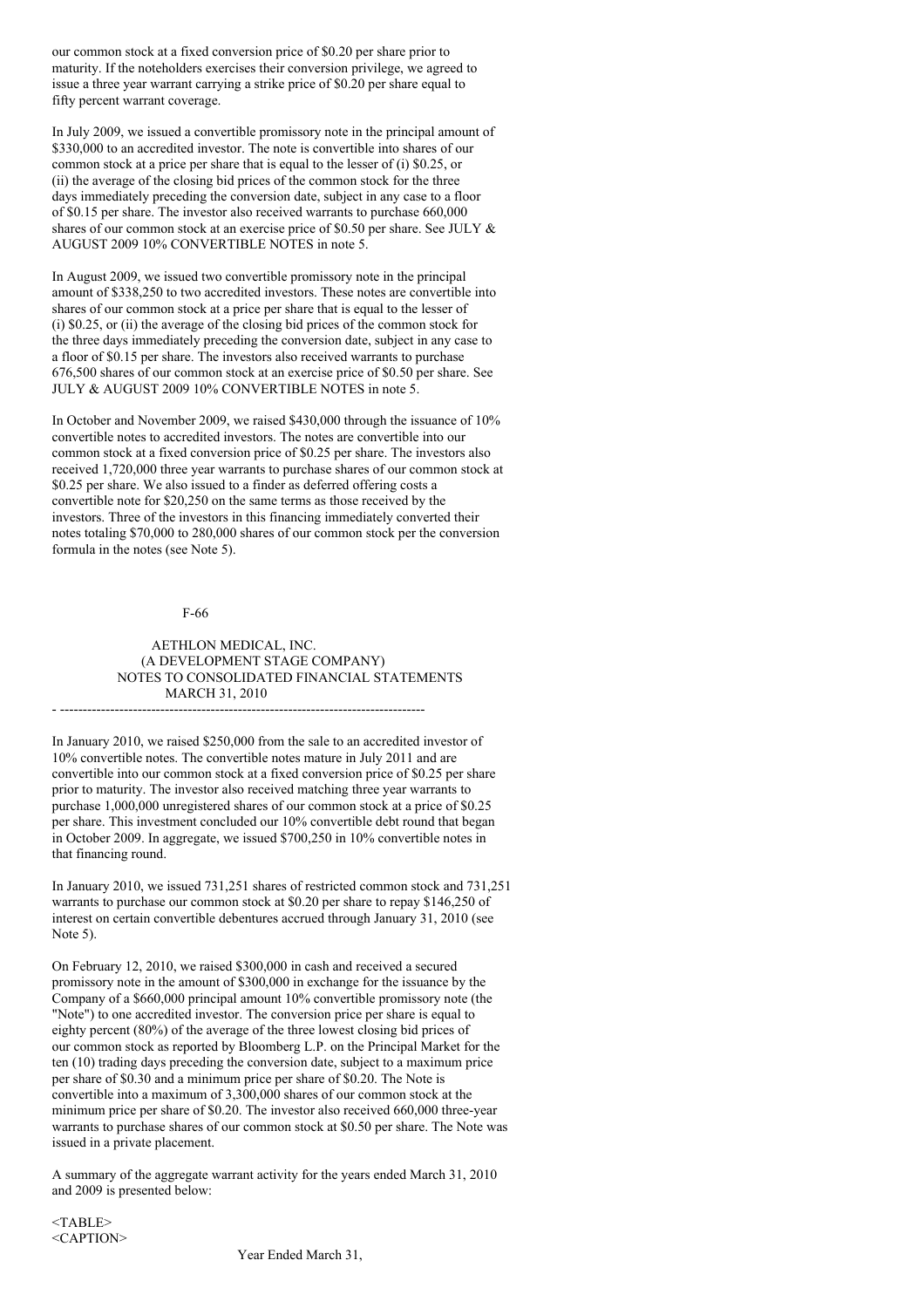|                                                                      | 2010                          | 2009                                                        |                                   |            |
|----------------------------------------------------------------------|-------------------------------|-------------------------------------------------------------|-----------------------------------|------------|
|                                                                      |                               | Weighted Weighted                                           |                                   |            |
|                                                                      |                               |                                                             | Average Exercise Average Exercise |            |
|                                                                      | Warrants Price Warrants Price |                                                             |                                   |            |
| $<\!\!S\!\!>$                                                        | $\langle C \rangle$           | $\langle C \rangle$ $\langle C \rangle$ $\langle C \rangle$ |                                   |            |
| Outstanding, beginning of year 19,193,965 \$ 0.29 16,021,629 \$ 0.36 |                               |                                                             |                                   |            |
| Granted 8,489,863 \$ 0.28 4,075,701 \$ 0.26                          |                               |                                                             |                                   |            |
| Exercised (655,556) \$ 0.19 (485,000) \$ 0.50                        |                               |                                                             |                                   |            |
| Cancelled/Forfeited (1,040,807) \$ 0.82 (418,365) \$ 0.25            |                               |                                                             |                                   |            |
| Outstanding, end of year 25,987,465 \$ 0.31 19,193,965               |                               |                                                             |                                   | 0.29<br>S. |
| Exercisable, end of year 25,987,465 \$ 0.31 19,193,965               |                               |                                                             |                                   | \$0.29     |
| Weighted average estimated fair<br>value of warrants granted         |                               | $\frac{1}{2}$ 0.22                                          | \$0.19                            |            |

# $<$ /TABLE>

The following outlines the significant weighted average assumptions used to estimate the fair value information presented, with respect to warrants

utilizing the Binomial Lattice option pricing models:

|                            | Years Ended March 31,<br>2010<br>2009 |                                       |
|----------------------------|---------------------------------------|---------------------------------------|
|                            |                                       |                                       |
| Risk free interest rate    | $1.28\% - 2.58\%$                     | $0.94\% - 3.01\%$                     |
| Average expected life      | 2 to 5 years 3 to 5 years             |                                       |
| <b>Expected volatility</b> |                                       | $78.8\% - 96.28\% - 83.6\% - 103.0\%$ |
| Expected dividends         | None                                  | None                                  |

#### F-67

AETHLON MEDICAL, INC. (A DEVELOPMENT STAGE COMPANY) NOTES TO CONSOLIDATED FINANCIAL STATEMENTS MARCH 31, 2010 - --------------------------------------------------------------------------------

The detail of the warrants outstanding and exercisable as of March 31, 2010 is as follows:

<TABLE> <CAPTION>

|                          |            | Warrants Outstanding     |            | Warrants Exercisable |             |       |
|--------------------------|------------|--------------------------|------------|----------------------|-------------|-------|
|                          | Weighted   | Weighted                 |            | Weighted             |             |       |
|                          | Average    | Average                  |            | Average              |             |       |
|                          | Number     | Remaining                | Exercise   | Number               | Exercise    |       |
| Range of Exercise Prices |            | Outstanding Life (Years) |            | Price                | Outstanding | Price |
| $<\!\!S\!\!>$            |            | <( '>                    | <்         | <( '><br><( `>       |             |       |
| $$0.15 - $0.18$          | 3,754,904  | 3.20                     | \$ 0.17    | 3,754,904            | \$ 0.17     |       |
| $$0.20 - $0.40$          | 14.914.004 | 2.70                     | \$0.23     | 14.914.004           | \$0.23      |       |
| $$0.50 - $0.76$          | 7.318.557  | 2.34                     | \$0.53     | 7,318,557            | \$0.53      |       |
|                          | ---------  |                          | ---------  |                      |             |       |
|                          | 25,987,465 |                          | 25,987,465 |                      |             |       |
|                          |            |                          |            |                      |             |       |

 $<$ /TABLE>

At March 31, 2010 we had issued 1,337,825 options to outside directors and 3,965,450 options to employee-directors under the 2005 Directors Compensation Program. Of the options issued to employee-directors, 867,175 had expired. Of the options issued to outside directors, 514,550 options had expired or been forfeited, 250,000 options had been exercised and 3,671,550 options remain outstanding.

From time to time, our Board of Directors grants common share purchase options or warrants to selected directors, officers, employees, consultants and advisors in payment of goods or services provided by such persons on a stand-alone basis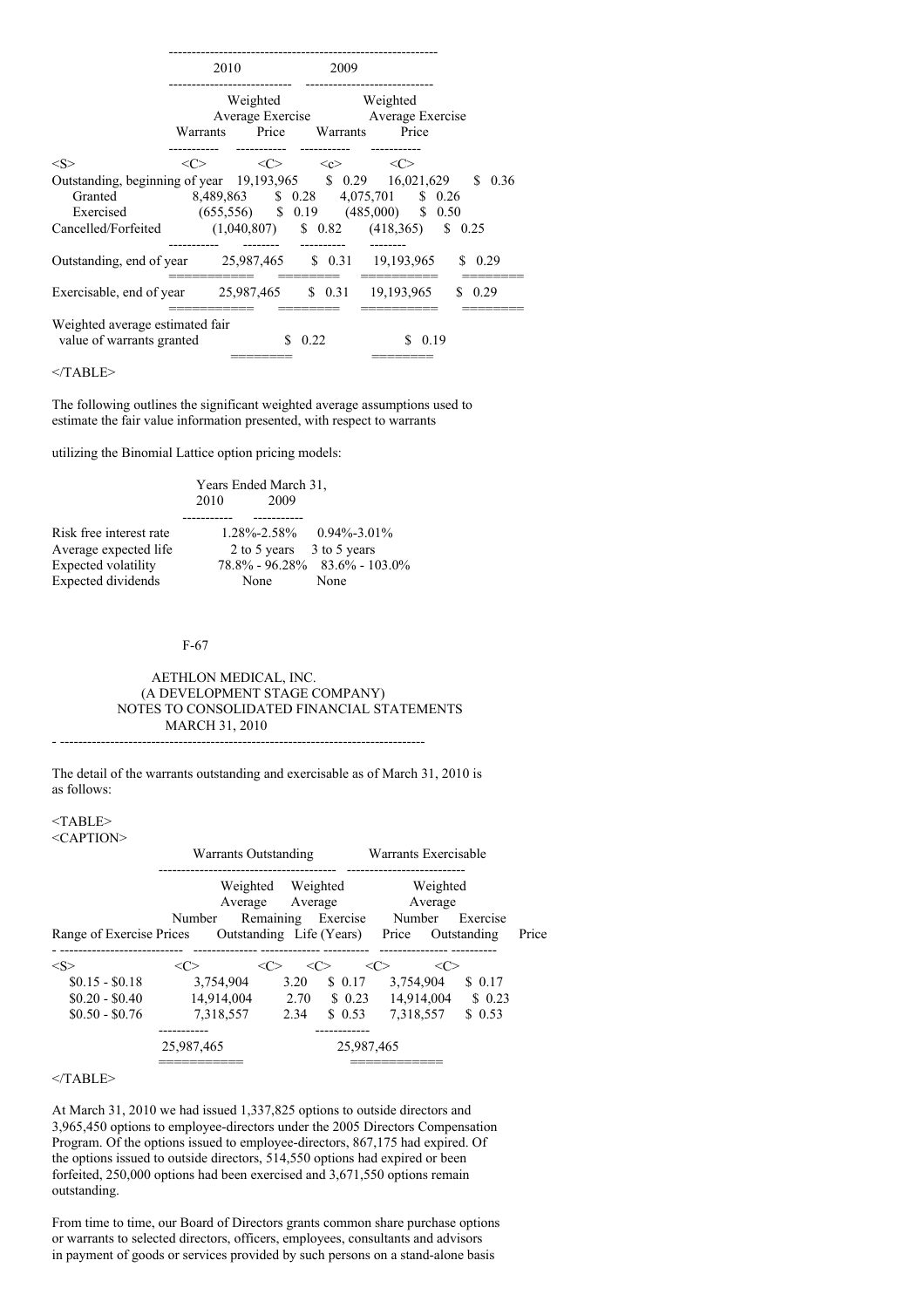outside of any of our formal stock plans. The terms of these grants are individually negotiated.

In August 2000, we adopted the 2000 Stock Option Plan ("Stock Option Plan"), which was approved by its stockholders in September 2000. The Stock Option Plan provides for the issuance of up to 500,000 options to purchase shares of common stock. Such options can be incentive options or nonstatutory options, and may be granted to employees, directors and consultants. The Stock Option Plan has limits as to the eligibility of those stockholders who own more than 10% of our stock, as defined. The options granted pursuant to the Stock Option Plan may have exercise prices of no less than 100% of fair market value of our common stock at the date of grant (incentive options), or no less than 75% of fair market value of such stock at the date of grant (nonstatutory). At March 31, 2010, we had granted 47,500 options under the 2000 Stock Option Plan of which 15,000 had been forfeited and also granted 10,000 shares to employees under the plan, with 457,500 available for future issuance.

In March 2002, the Board of Directors granted our Chief Executive Officer ("CEO") and Chief Scientific Officer ("CSO") non-qualified stock options to purchase up to 250,000 shares of common stock each, at an exercise price of \$1.90 per share (the estimated fair value of the underlying common stock at grant date) and expire March 2012. Awards are earned upon achievement of certain financial and/or research and development milestones. On July 1, 2005, the Company's CEO forfeited all of his aforementioned 250,000 options.

In February 2005, our Board of Directors granted our CEO and CSO non-qualified stock options to purchase up to 2,231,100 and 1,734,350 shares of common stock, respectively, at an exercise price of \$0.38 per share and vest fifty percent immediately, twenty-five percent in December 2005 and twenty-five percent in December 2006. In addition Mr. Calvin Leung, a board member, was granted non-qualified stock options to purchase up to 308,725 shares at \$0.38 that vest fifty percent immediately, twenty-five percent in December 2005 and twenty-five percent in December 2006. Messrs. Franklyn S Barry, Jr. and Edward G Broenniman, board members, were each granted non-qualified stock options to purchase up to 514,550 shares at \$0.38 that vest fifty percent immediately, twenty-five percent in December 2005 and twenty-five percent in December 2006. All of these options granted expire in 2010 and 2011 and were granted at a price that was \$0.08 below the estimated fair value of the underlying common stock on the date of grant. Accordingly, we recorded approximately \$424,000 of compensation expense in the accompanying consolidated statement of operations for the year ended March 31, 2005.

F-68

AETHLON MEDICAL, INC. (A DEVELOPMENT STAGE COMPANY) NOTES TO CONSOLIDATED FINANCIAL STATEMENTS MARCH 31, 2010 - --------------------------------------------------------------------------------

On September 9, 2005, our Board of Directors granted our CEO non-qualified stock options to purchase up to 2,857,143 shares of common stock, at an exercise price of \$0.21 per share, in exchange for the extinguishment of \$300,000 of accrued related-party liabilities. The fair value of such options approximated the value of the accrued related-party liability.

On October 2, 2006, our Board of Directors granted our President non-qualified stock options to purchase up to 500,000 shares of common stock, at an exercise price of \$0.27 per share. 166,667 of the options vested on July 18, 2007 with the remaining shares of the grant vesting at a rate of 13,889 shares per month. Due to our President ceasing his employment with us in November 2008, the option grant was subsequently forfeited.

On June 13, 2007, our Board of Directors granted our CEO non-qualified stock options to purchase up to 2,500,000 shares of common stock, at an exercise price of \$0.36 per share. 1,000,000 options vested immediately, 500,000 options vested in June 2008 and 500,000 options vested in June 2009. Unless terminated earlier in accordance with the agreement, the option, to the extent unexercised, will expire on June 13, 2017.

On December 15, 2008, our Board of Directors granted our CEO non-qualified stock options to purchase up to 2,000,000 shares of common stock, at an exercise price of \$0.25 per share. The exercise price was set based on the closing price of our common stock on November 13, 2008, the date on which our Board of Directors approved the grant of the option. The option vested on December 15, 2008, the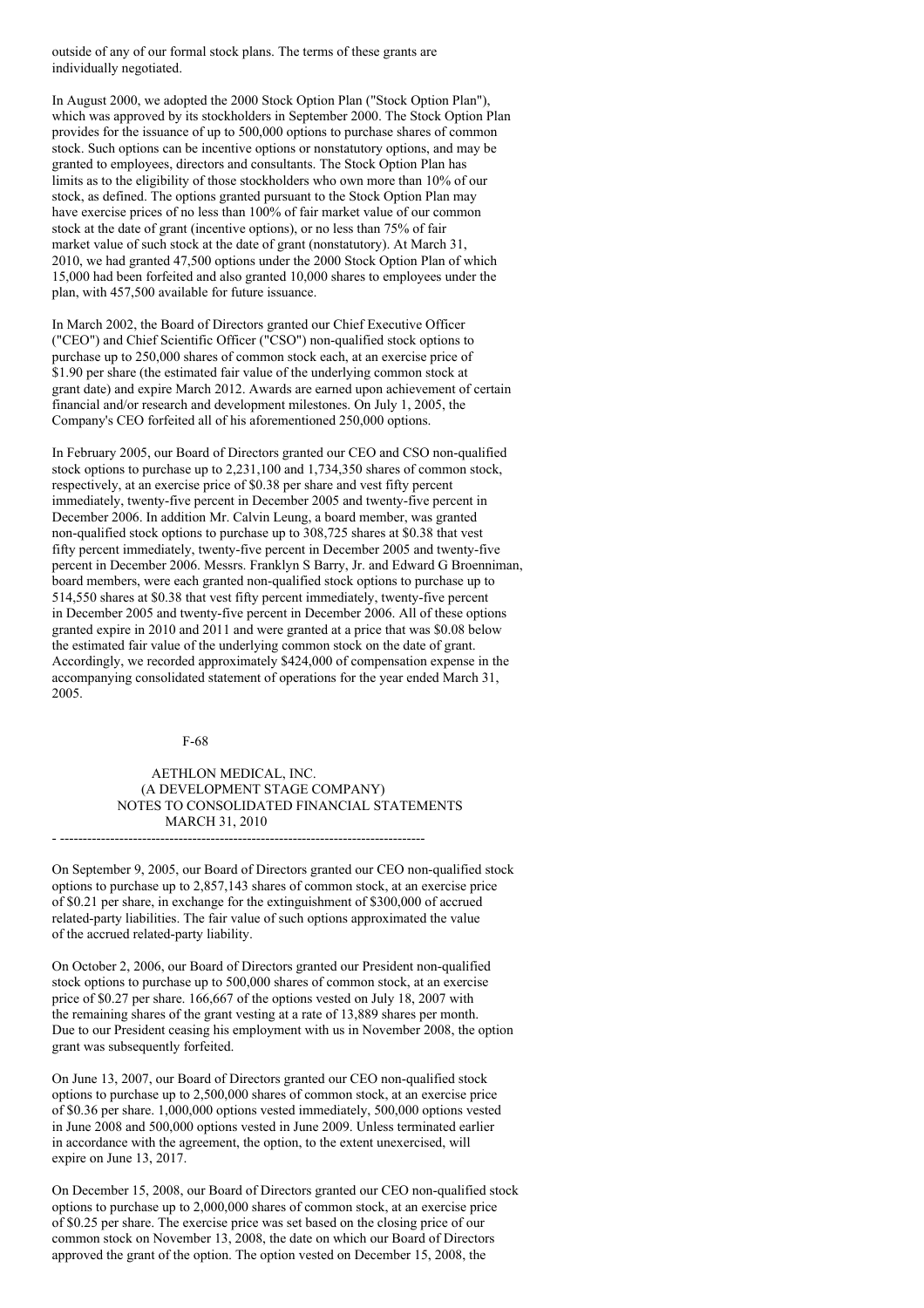date of grant, with respect to 1,000,000 shares. Another 500,000 shares vested on December 31, 2009 and will vest as to the remaining 500,000 shares on December 31, 2010. Unless terminated earlier in accordance with the agreement, the option, to the extent unexercised, will expire on November 13, 2018.

Also on December 15, 2008, we entered into separate agreements with Franklyn S. Barry, Jr. and Edward G. Broenniman, two of our non-employee directors, pursuant to which we granted to each such director a non-statutory stock option to acquire an aggregate of 500,000 shares of the Company's common stock at an exercise price of \$0.41 per share. The exercise price was set based on the closing price of our common stock on June 4, 2008, the date on which our Board of Directors approved the grant of each option. In the case of each grant, the option vested on December 15, 2008, the date of grant, with respect to 333,333 shares and vested as to the remaining 166,667 shares on June 4, 2009. Unless terminated earlier in accordance with its respective agreement, each option, to the extent unexercised, will expire on June 4, 2018.

Additionally, on December 15, 2008, our Board of Directors granted our CSO and another employee non-statutory stock options at an exercise price of \$0.41 per share to acquire an aggregate of 750,000 shares and 300,000 shares of our common stock, respectively. The exercise price was set based on the closing price of our common stock on June 4, 2008, the date on which our Board of Directors approved the option grants. The one-third of the options vested on June 4, 2009, one-third will vest on June 4, 2010 and the final one-third will vest on June 4, 2011. Unless terminated earlier in accordance with the agreements, the options, to the extent unexercised, will expire on June 4, 2018.

In June 2009, our Chief Executive Officer agreed to suspend the exercise of up to 9,588,243 of his stock options, which allowed us to utilize the shares underlying those stock options in capital raising activities while we presented our stockholders with a proposal to increase the number of authorized shares from 100,000,000 to 250,000,000. That proposal was approved by our stockholders at our Annual Meeting on September 16, 2009. Following that approval we extended the Chief Executive Officer's stock options by 100 days that he had unreserved his shares. We determined the change in fair value of his stock options due to this extension, and based on the change in fair value, recorded an increase to our stock based compensation expense in the quarter ended September 30, 2009 of \$64,678 for his vested options. For his unvested options, we recorded an increase to fair value of \$15,308 which will be expensed over the remaining vesting period of those options.

F-69

AETHLON MEDICAL, INC. (A DEVELOPMENT STAGE COMPANY) NOTES TO CONSOLIDATED FINANCIAL STATEMENTS MARCH 31, 2010 - --------------------------------------------------------------------------------

The following is a summary of the stock options outstanding at March 31, 2010 and 2009 and the changes during the two years then ended:

 $<$ TABLE $>$ <CAPTION>

|                                                                                                                                                                       |                                                                                                                                     | Year Ended March 31,    |                   |                     |      |
|-----------------------------------------------------------------------------------------------------------------------------------------------------------------------|-------------------------------------------------------------------------------------------------------------------------------------|-------------------------|-------------------|---------------------|------|
|                                                                                                                                                                       | 2010                                                                                                                                |                         | 2009              |                     |      |
|                                                                                                                                                                       | Options Price Options Price                                                                                                         | Average<br>Exercise     | Weighted Weighted | Average<br>Exercise |      |
| $<\!\!S\!\!>$<br>Outstanding, beginning of year 14,489,060 \$ 0.37 10,954,060 \$<br>Granted<br>Exercised<br>Cancelled/Forfeited (1,073,000) \$ 0.38 (515,000) \$ 0.32 | ---- -----------<br>$\langle C \rangle$ $\langle C \rangle$ $\langle C \rangle$ $\langle C \rangle$<br>$-$ \$ $-$ 4,050,000 \$ 0.33 |                         | $-$ \$ $-$ - \$   |                     | 0.38 |
| Outstanding, end of year 13,416,060 \$ 0.37 14,489,060 \$                                                                                                             |                                                                                                                                     | ----------- ----------- |                   |                     | 0.38 |
| Exercisable, end of year 11,716,060 \$ 0.37 11,105,726 \$ 0.37                                                                                                        |                                                                                                                                     |                         |                   |                     |      |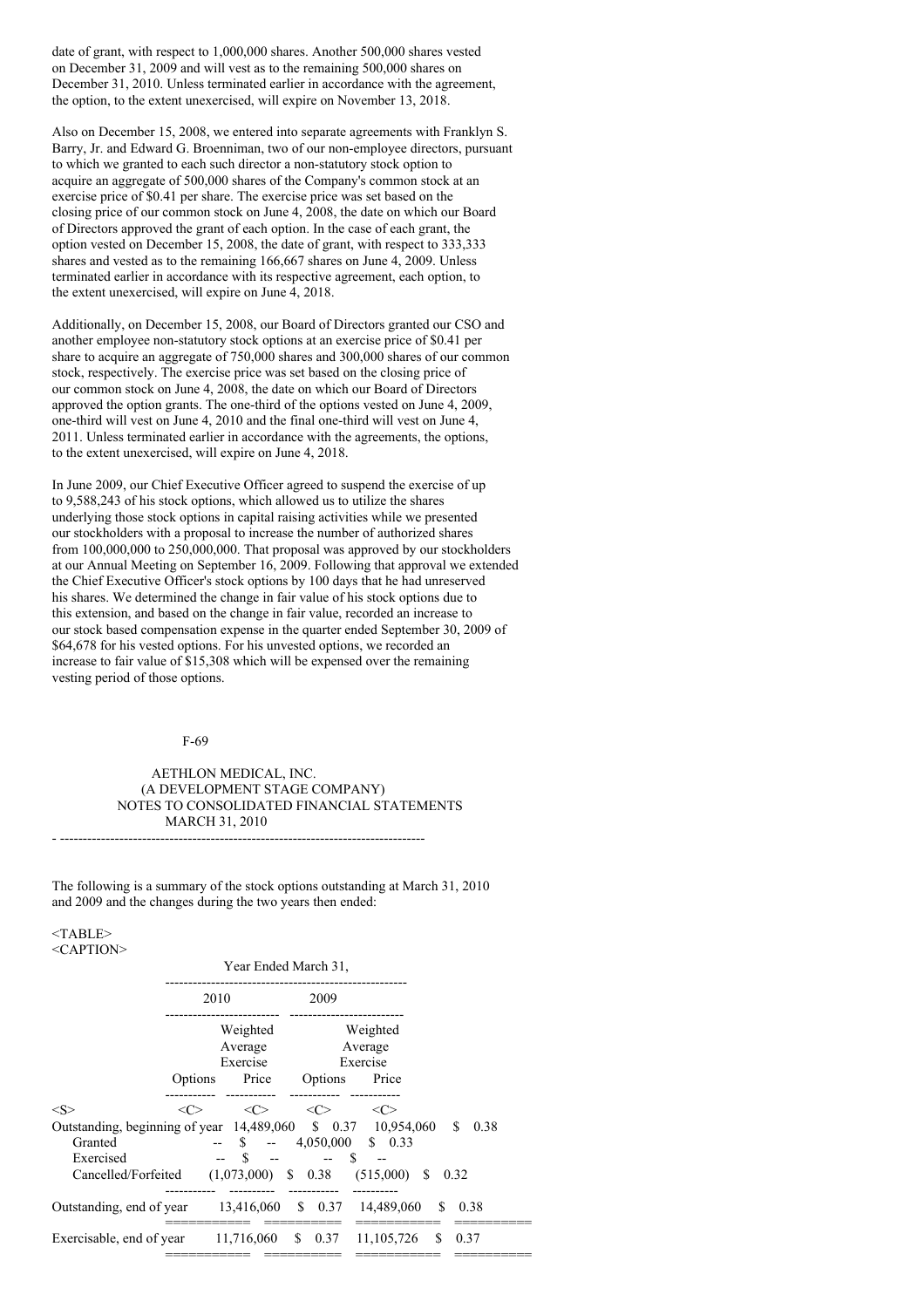| Weighted average estimated fair |       |         |
|---------------------------------|-------|---------|
| value of options granted        | $- -$ | \$ 0.21 |
|                                 |       |         |

 $<$ /TABLE>

The following outlines the significant weighted average assumptions used to estimate the fair value information presented, with respect to stock options utilizing the Binomial Lattice option pricing model for the years ended March 31, 2010 and March 31, 2009:

# Years Ended March 31, 2010 2009 ----------- ----------- Risk free interest rate  $2.08\%$  1.02% Average expected life 3.8 years 3 years Expected volatility 96% 112% Expected dividends None None

The detail of the options outstanding and exercisable as of March 31, 2010 is as follows:

#### <TABLE>  $\epsilon$ CAPTIONS

|                          |            | <b>Options Outstanding</b> |                     |            | Options Exercisable |          |  |
|--------------------------|------------|----------------------------|---------------------|------------|---------------------|----------|--|
|                          | Average    | Weighted                   | Weighted<br>Average |            | Weighted<br>Average |          |  |
|                          | Number     | Remaining                  | Exercise            |            | Number              | Exercise |  |
| Range of Exercise Prices |            | Outstanding                | Life                | Price      | Outstanding         | Price    |  |
| < S >                    | <(`>       | <c></c>                    | <<>                 | <<>        | <<>                 |          |  |
| $$0.21 - $0.25$          | 4,857,143  | 6.75 years                 | \$ 0.23             |            | 4.357.143           | \$0.22   |  |
| $$0.36 - $0.41$          | 8,221,550  | 4.64 years                 | \$0.38              |            | 7,021,550           | \$0.36   |  |
| $$1.78 - $3.75$          | 337, 367   | $1.77$ years               | \$2.02              |            | 337,367             | \$2.02   |  |
|                          |            |                            |                     |            |                     |          |  |
|                          | 13,416,060 |                            |                     | 11,716,060 |                     |          |  |
|                          | -------    |                            |                     |            |                     |          |  |

# </TABLE>

We recorded stock based compensation expense related to share issuances and to options granted outside of our Stock Option Plan totaling \$504,933 and \$733,289 for the fiscal years ended March 31, 2010 and 2009, respectively. These expenses were recorded as stock compensation included in payroll and related expenses in the accompanying consolidated statement of operations for the years ended March 31, 2010 and 2009.

# F-70

### AETHLON MEDICAL, INC. (A DEVELOPMENT STAGE COMPANY) NOTES TO CONSOLIDATED FINANCIAL STATEMENTS MARCH 31, 2010 - --------------------------------------------------------------------------------

As of March 31, 2010, we had \$253,149 of remaining unrecognized stock option expense, which is expected to be recognized over a weighted average remaining vesting period of 0.61 years.

On March 31, 2010, our stock options had an intrinsic value of approximately \$168,000 comparing the closing price of our stock on that date of \$0.38 per share to the weighted average exercise price of our stock options.

# 7. RELATED PARTY TRANSACTIONS

# DUE TO RELATED PARTIES

Certain of our officers and other related parties have advanced us funds, agreed to defer compensation and/or paid expenses on our behalf to cover working capital deficiencies. These non interest-bearing liabilities have been included as due to related parties in the accompanying consolidated balance sheets.

Other related party transactions are disclosed elsewhere in these notes to consolidated financial statements.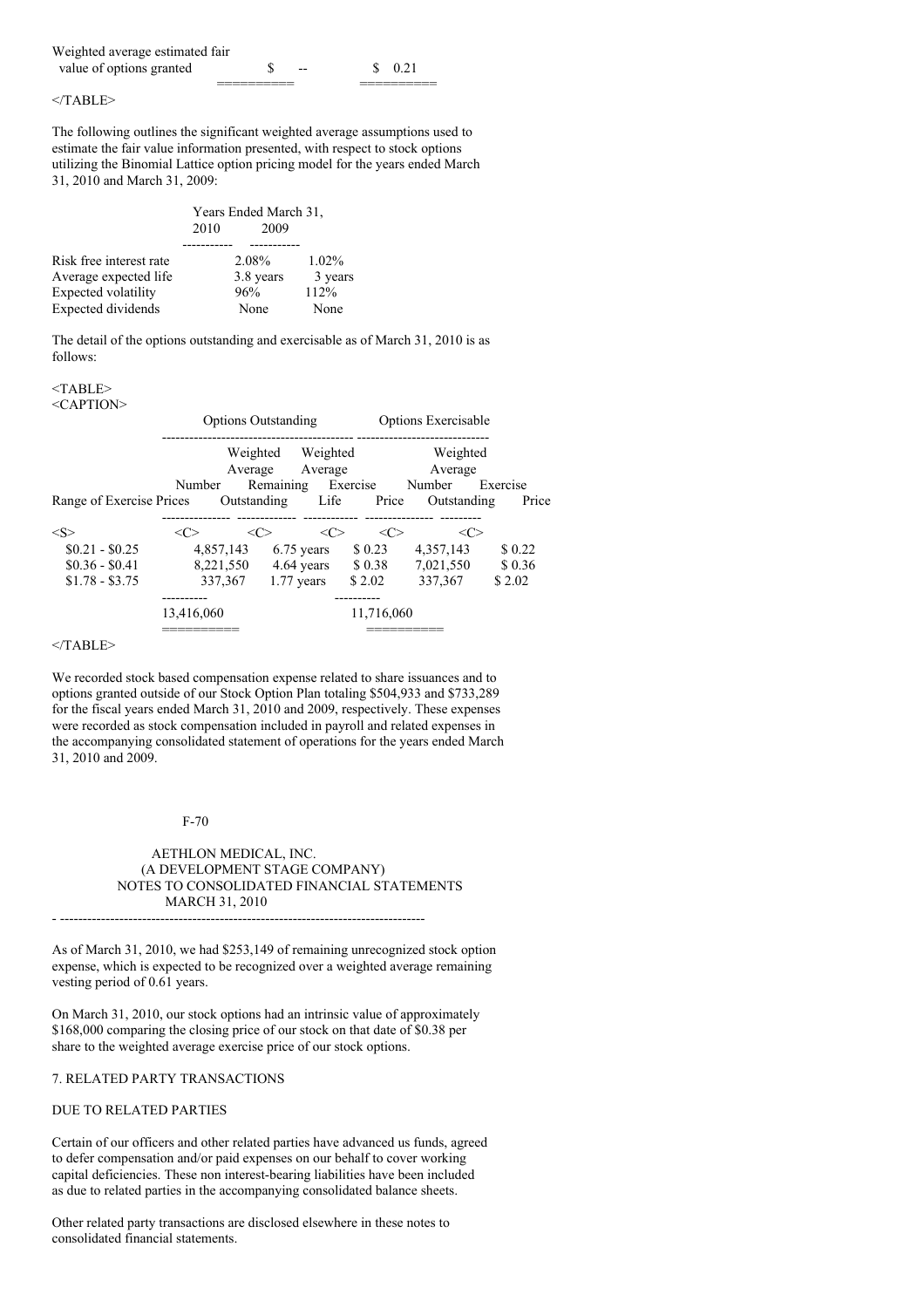# 8. ACCRUED LIQUIDATED DAMAGES

We follow the guidance of ASC 825-20 regarding our registration payment arrangements. We have registration payment arrangements associated with convertible notes (see Footnote 5) related to the registration of warrants and the common stock underlying the convertible notes. These warrants have lives extending through 2016. The terms of certain of these arrangements do not provide for a maximum potential amount of consideration. At March 31, 2010, we had accrued liquidated damages of \$493,000 related to these registration payment arrangements.

# 9. OTHER CURRENT LIABILITIES

At March 31, 2010 and 2009, other current liabilities were comprised of the following items:

|                                 | March 31,<br>2010 | March 31.<br>2009 |         |           |
|---------------------------------|-------------------|-------------------|---------|-----------|
|                                 |                   |                   |         |           |
| Accrued interest                | 452,339           |                   | 352,204 |           |
| Accrued legal fees              |                   | 236.902           |         | 246,865   |
| Other accrued liabilities       |                   | 77.699            |         | 80,429    |
|                                 |                   |                   |         |           |
| Total other current liabilities |                   | \$766,940         |         | \$679,498 |
|                                 |                   |                   |         |           |

### 10. INCOME TAXES

On July 13, 2006, the FASB issued FIN 48, subsequently codified in ASC 740, which clarifies the accounting for uncertainty in income taxes recognized in an entity's financial statements in accordance with SFAS No. 109, ACCOUNTING FOR INCOME Taxes (Codified under ASC 740), and prescribes a recognition threshold and measurement attributes for financial statement disclosure of tax positions taken or expected to be taken on a tax return. Under ASC 740, the impact of an uncertain income tax position on the income tax return must be recognized at the largest amount that is more-likely-than-not to be sustained upon audit by the relevant taxing authority. An uncertain income tax position will not be recognized if it has less than a 50% likelihood of being sustained. Additionally, ASC 740 provides guidance on derecognition, classification, interest and penalties, accounting in interim periods, disclosure and transition. ASC 740 is effective for fiscal years beginning after December 15, 2006.

We adopted the provisions of ASC 740 on April 1, 2007, and have commenced analyzing filing positions in all of the federal and state jurisdictions where it is required to file income tax returns, as well as all open tax years in these jurisdictions. As a result of adoption, we have recorded no additional tax liability. There are no unrecognized tax benefits as of April 1, 2008, or as of March 31, 2010. As of March 31, 2010, we have not yet completed our analysis of the deferred tax assets for net operating losses and we believe that it is more likely than not that an ownership change may have occurred. As such, this amount and the offsetting valuation allowance have been removed from our deferred tax assets. We will complete a Section 382 analysis regarding the limitation of the net operating loss, if we utilize the net operating loss.

Due to the existence of the valuation allowance, future changes in our unrecognized tax benefits will not impact our effective tax rate.

We are subject to taxation in the U.S. and state jurisdictions. Our tax years for 1994 and forward are subject to examination by the U.S. and 2004 and forward by California tax authorities due to the carryforward of unutilized net operating losses. We are currently not under examination by any taxing authorities.

# F-71

AETHLON MEDICAL, INC. (A DEVELOPMENT STAGE COMPANY) NOTES TO CONSOLIDATED FINANCIAL STATEMENTS MARCH 31, 2010 - --------------------------------------------------------------------------------

Our practice is to recognize interest and/or penalties related to income tax matters in income tax expense. During the twelve months ended March 31, 2010, we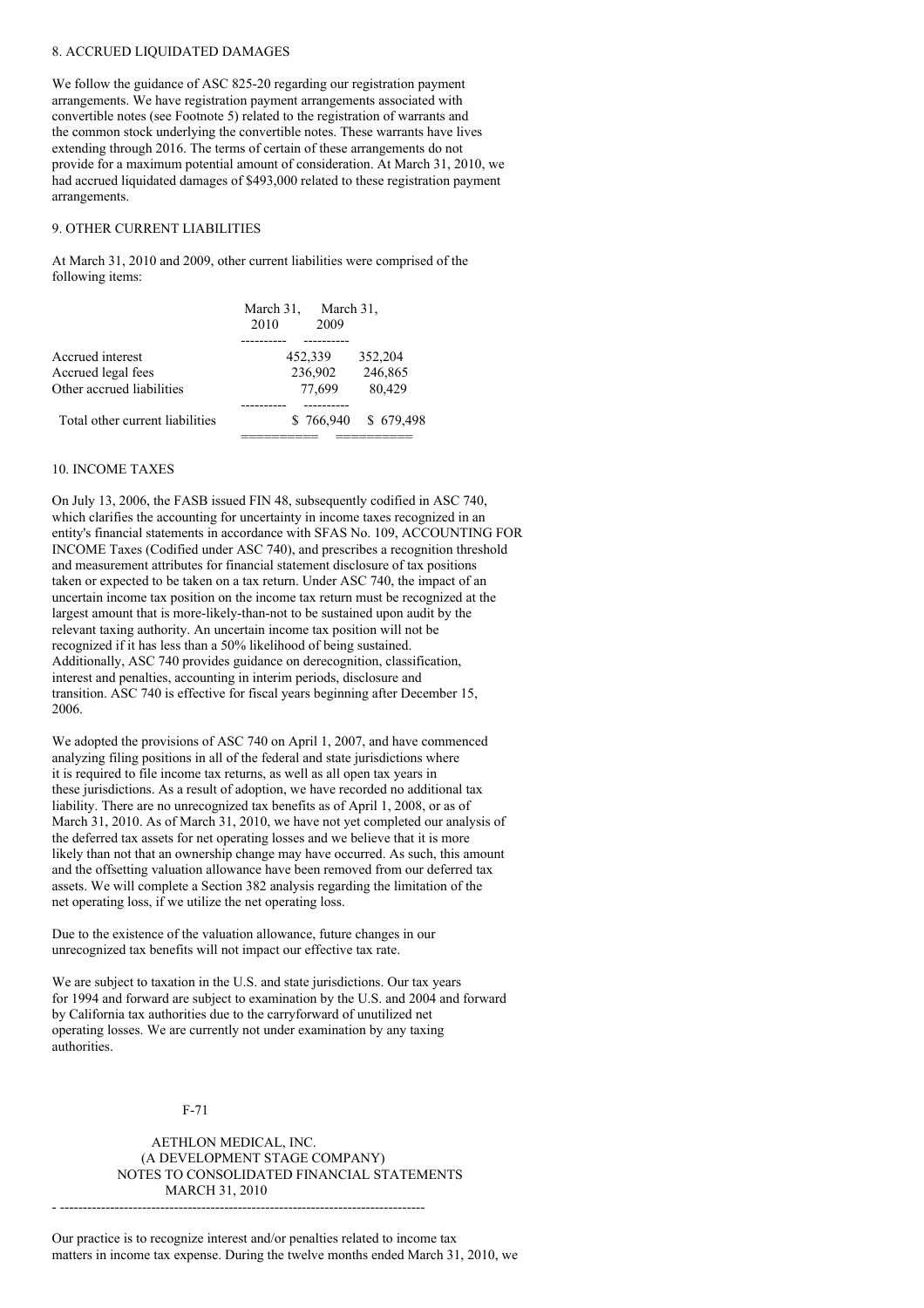did not recognize any interest or penalties. Upon adoption of ASC 740 on April 1, 2007, we did not record any interest or penalties.

At March 31, 2010, we had net deferred tax assets of approximately \$4.7 million. These deferred tax assets are primarily composed of capitalized research and development costs and other accruals. Due to uncertainties surrounding our ability to generate future taxable income to realize these assets, a full valuation has been established to offset the net deferred tax asset. Additionally, the future utilization of the our net operating loss carryforwards to offset future taxable income may be subject to an annual limitation as a result of ownership changes that may have occurred previously or that could occur in the future.

Significant components of our net deferred tax assets at March 31, 2010 are shown below (in thousands). A valuation allowance of \$4.7 million has been established to offset the net deferred tax assets as of March 31, 2010, as realization of such assets is uncertain.

|                                                                                               | YEAR ENDED MARCH 31, |                                            |             |       |  |
|-----------------------------------------------------------------------------------------------|----------------------|--------------------------------------------|-------------|-------|--|
|                                                                                               | 2010 2009            |                                            |             |       |  |
| Deferred tax assets:<br>Capitalized research and development $\qquad$ \$ 3,445 \, \$<br>Other |                      | 1,301 626                                  |             | 3,245 |  |
| Total deferred tax assets                                                                     |                      |                                            | 4,746 3,871 |       |  |
| Total deferred tax liabilities                                                                |                      |                                            |             |       |  |
| Net deferred tax assets<br>Valuation allowance for deferred tax assets $(4,746)$ $(3,871)$    |                      |                                            | 4,746 3,871 |       |  |
| Net deferred tax assets                                                                       |                      | $\text{\textbf{s}} \sim \text{\textbf{s}}$ |             |       |  |

The provision for income taxes on earnings subject to income taxes differs from the statutory federal rate at March 31, 2010, due to the following (in thousands):

|                                                                                                                  | 2010 |      | 2009         |                        |
|------------------------------------------------------------------------------------------------------------------|------|------|--------------|------------------------|
|                                                                                                                  |      |      |              |                        |
| Federal income taxes at 34%<br>State income tax, net of federal benefit<br>Tax effect on non-deductible expenses |      | S    | (265)        | $(1,539)$ \$ $(2,069)$ |
| and credits<br>Increase in valuation allowance                                                                   |      | (70) | 472<br>1,874 | 1,952                  |
|                                                                                                                  |      |      |              |                        |

Pursuant to Internal Revenue Code Sections 382, use of our net operating loss carryforwards may be limited if a cumulative change in ownership of more than 50% occurs within a three-year period.

## F-72

AETHLON MEDICAL, INC. (A DEVELOPMENT STAGE COMPANY) NOTES TO CONSOLIDATED FINANCIAL STATEMENTS MARCH 31, 2010 - --------------------------------------------------------------------------------

#### 11. COMMITMENTS AND CONTINGENCIES

#### EMPLOYMENT CONTRACTS

- -------------------

We entered into an employment agreement with our Chairman of the Board effective April 1, 1999. The agreement, which is cancelable by either party upon sixty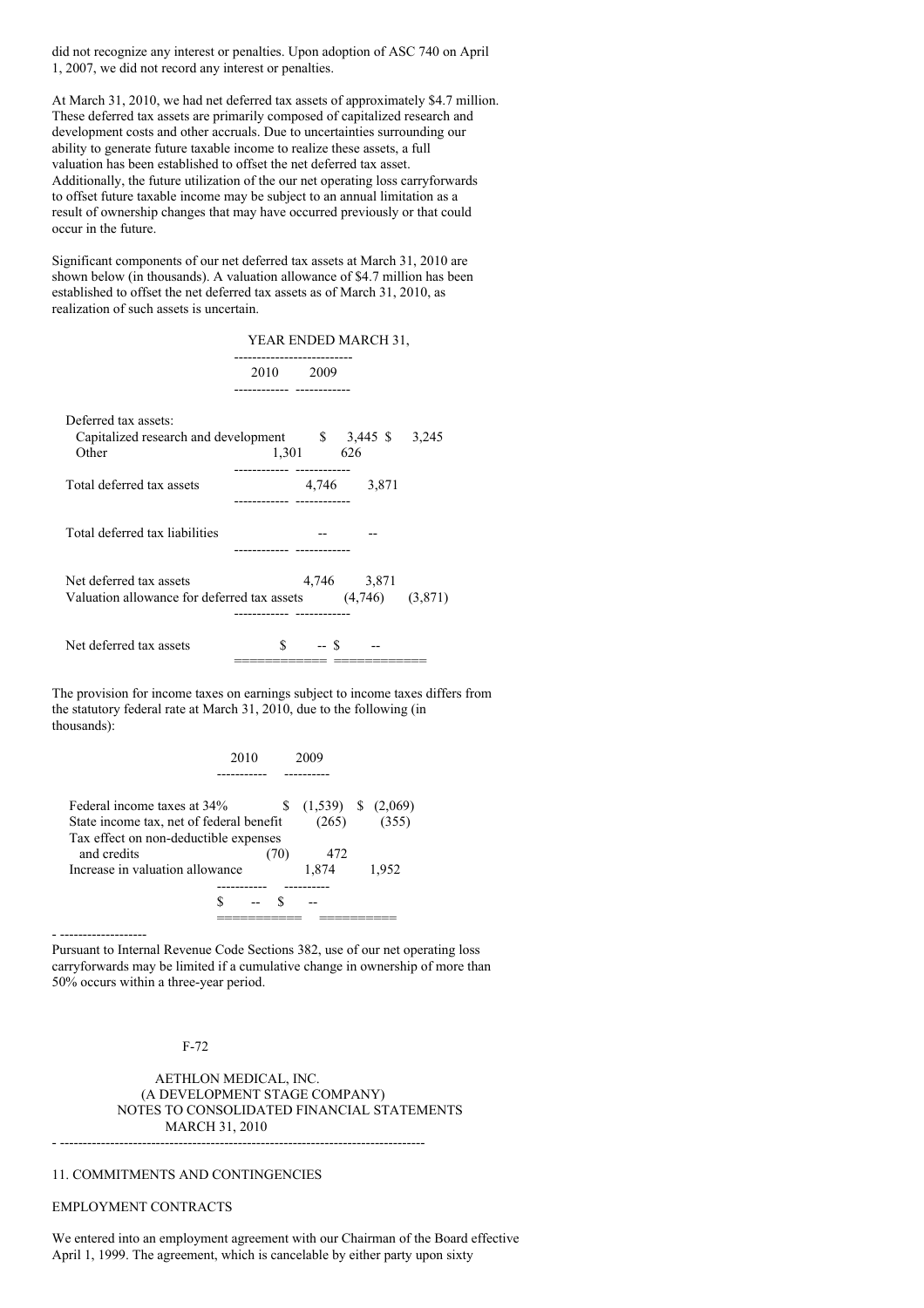days notice, will be in effect until the employee retires or ceases to be employed by us. The Chairman of the Board was appointed President and CEO effective June 1, 2001 upon which the base annual salary was increased from \$120,000 to \$180,000. Effective January 1, 2005, the CEO's salary was increased from \$180,000 to \$205,000 per year. The CEO is eligible for an annual bonus at the discretion of the Board of Directors, of which \$0 and \$20,000 was earned during each of the years ended March 31, 2007 and 2006, respectively. Under the terms of the agreement, if the employee is terminated he may become eligible to receive a salary continuation payment in the amount of at least twelve months' base salary. Effective April 1, 2006, the CEO's salary was increased from \$205,000 to \$240,000 per year. His salary was subsequently increased to \$265,000 per year and effective May 1, 2008, his salary was increased from \$265,000 to \$290,000 per year. On April 1, 2010, his salary was increased from \$290,000 to \$325,000 per year.

We entered into an employment agreement with Dr. Tullis effective January 10, 2000. Effective June 1, 2001, Dr. Tullis was appointed our Chief Science Officer ("CSO"). His compensation under the agreement was modified in June 2001 from \$80,000 to \$150,000 per year. Effective January 1, 2005 Dr. Tullis' salary was increased from \$150,000 to \$165,000 per year Under the terms of the agreement, his employment continues at a salary of \$165,000 per year for successive one-year periods, unless given notice of termination 60 days prior to the anniversary of his employment agreement. Dr. Tullis was granted 250,000 stock options to purchase the Company's common stock in connection the completing certain milestones, such as the initiation and completion of certain clinical trials, the submission of proposals to the FDA and the filing of a patent application. Under the terms of the agreement, if the employee is terminated he may become eligible to receive a salary continuation payment in the amount of twelve months base salary. Effective April 1, 2006, the CSO's salary was increased from \$165,000 per year to \$185,000 per year. On April 1, 2010, his salary was increased from \$185,000 to \$195,000 per year.

### LEASE COMMITMENTS

We currently rent approximately 2,300 square feet of executive office space at 8910 University Center Lane, Suite 660, San Diego, CA 92122 at the rate of \$6,045 per month on a four year lease that expires in September 2013. We also rent approximately 1,700 square feet of laboratory space at 11585 Sorrento Valley Road, Suite 109, San Diego, California 92121 at the rate of \$1,667 per month on a two year lease that expires in October 2011.

Rent expense approximated \$96,000 and \$91,000 for the fiscal years ended March 31, 2010 and 2009, respectively. Our commitments under the rent agreements for the next four fiscal years are as follows:

# OPERATING LEASE COMMITMENTS

| $<$ TABLE>                                  |                                                     |
|---------------------------------------------|-----------------------------------------------------|
| <caption></caption>                         |                                                     |
|                                             | FISCAL YEAR ENDED MARCH 31,                         |
|                                             | 2012<br>2013<br>2014<br>2011                        |
| <s></s>                                     | -------------------------------<br><<<br><<<br><(`> |
| 8910 University Center Lane, Suite 660, San |                                                     |
| Diego, CA 92122 office lease                | \$73,805 \$76,388 \$79,062 \$40,211                 |
| 11585 Sorrento Valley Road, Suite 109, San  |                                                     |
| Diego, California 92121 office lease        | 22,088<br>14.586                                    |
| <b>Total Lease Commitments</b>              | \$95,893 \$90,974 \$79,062 \$40,211                 |
|                                             |                                                     |

 $<$ /TABLE>

We sublet a portion of the Sorrento Valley Road location for \$500 per month to an independent third party under a month to month sublease. We record this sub rental income as an offset to our general and administrative expenses.

# F-73

AETHLON MEDICAL, INC. (A DEVELOPMENT STAGE COMPANY) NOTES TO CONSOLIDATED FINANCIAL STATEMENTS MARCH 31, 2010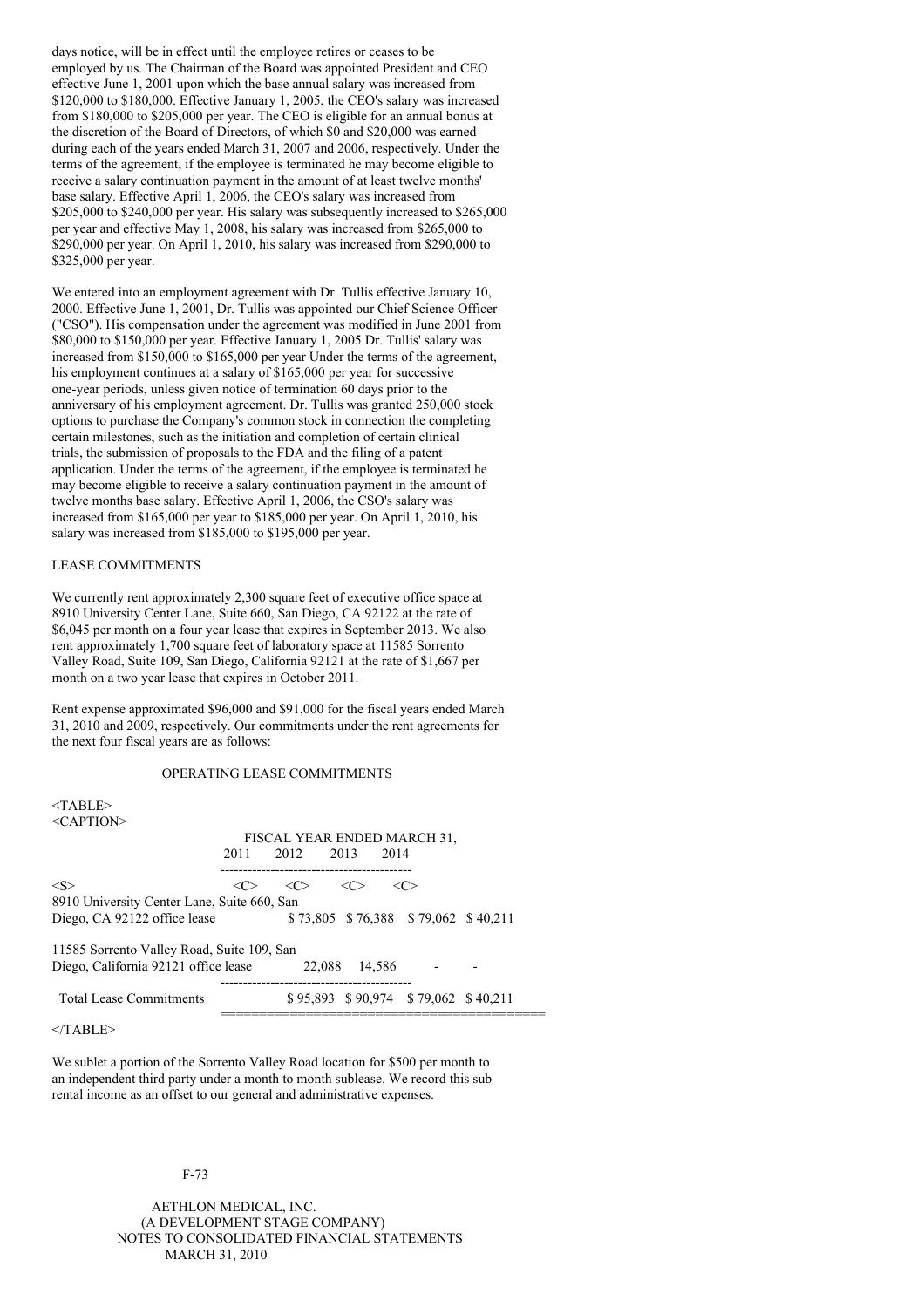### 12. NOTE RECEIVABLE

On February 12, 2010, we received a full recourse secured promissory note ("Investor Note") in the amount of \$300,000 in connection with the issuance by the Company of a \$660,000 principal amount 10% convertible promissory note to one accredited investor (See Note 5). The Investor Note bears interest payable to the Company at five percent per annum and has a maturity date of April 1, 2011. Accordingly, the Investor note is classified as non-current in the consolidated balance sheets. We recognize interest income on the Investor Note as it is earned under the terms of the note. The Investor Note has a prepayment option.

- --------------------------------------------------------------------------------

At March 31, 2010, we had accrued interest income relating to the Investor Note of \$1,932.

### 13. SUBSEQUENT EVENTS

In April 2010, a holder of one of our 12% Notes payable converted \$171,758 of principal and accrued interest into 687,033 shares of our common stock based upon an agreed conversion rate of \$0.25 per share.

In April 2010, we issued 8,333 shares of restricted common stock to a broker dealer as partial payment of the registration fee of an investor conference. The shares were valued at \$3,000 based on the closing stock price of \$0.36 per share.

In April 2010, we issued 28,301 shares of common stock pursuant to our S-8 registration statement covering our Amended and Restated 2003 Consultant Stock Plan at \$0.32 per share in payment for financial consulting services valued at \$9,056 based on the value of the services provided.

In April 2010, we issued 16,667 shares of common stock pursuant to our S-8 registration statement covering our Amended and Restated 2003 Consultant Stock Plan at \$0.33 per share in payment for business development consulting services valued at \$5,500 based on the value of the services provided.

In April 2010, we issued 8,455 shares of common stock pursuant to our S-8 registration statement covering our Amended and Restated 2003 Consultant Stock Plan at \$0.35 per share in payment for corporate communications and administration consulting services valued at \$2,917 based on the value of the services provided.

In April 2010, we issued 10,703 shares of common stock pursuant to our S-8 registration statement covering our Amended and Restated 2003 Consultant Stock Plan at \$0.37 per share in payment for regulatory affairs consulting services valued at \$3,960 based on the value of the services provided.

In April 2010, we raised \$75,000 from the sale to an accredited investor of a 10% convertible note. The convertible note matures in October 2011 and is convertible into our common stock at a fixed conversion price of \$0.25 per share prior to maturity. The investor also received a matching three year warrant to purchase unregistered shares of our common stock at a price of \$0.25 per share.

In April 2010, we issued 20,341 shares of common stock pursuant to our S-8 registration statement covering our Amended and Restated 2003 Consultant Stock Plan at \$0.33 per share in payment for internal controls consulting services valued at \$6,713 based on the value of the services provided.

In April 2010, a holder of one of our October & November 2009 10% Convertible Notes payable converted \$183,750 of principal and accrued interest into 735,000 shares of our common stock based upon an agreed conversion rate of \$0.25 per share.

In April 2010, we issued 16,667 shares of common stock pursuant to our S-8 registration statement covering our Amended and Restated 2003 Consultant Stock Plan at \$0.33 per share in payment for business development consulting services valued at \$5,500 based on the value of the services provided.

In April 2010, we issued 8,760 shares of common stock pursuant to our S-8 registration statement covering our Amended and Restated 2003 Consultant Stock Plan at \$0.33 per share in payment for corporate communications and administration consulting services valued at \$2,917 based on the value of the services provided.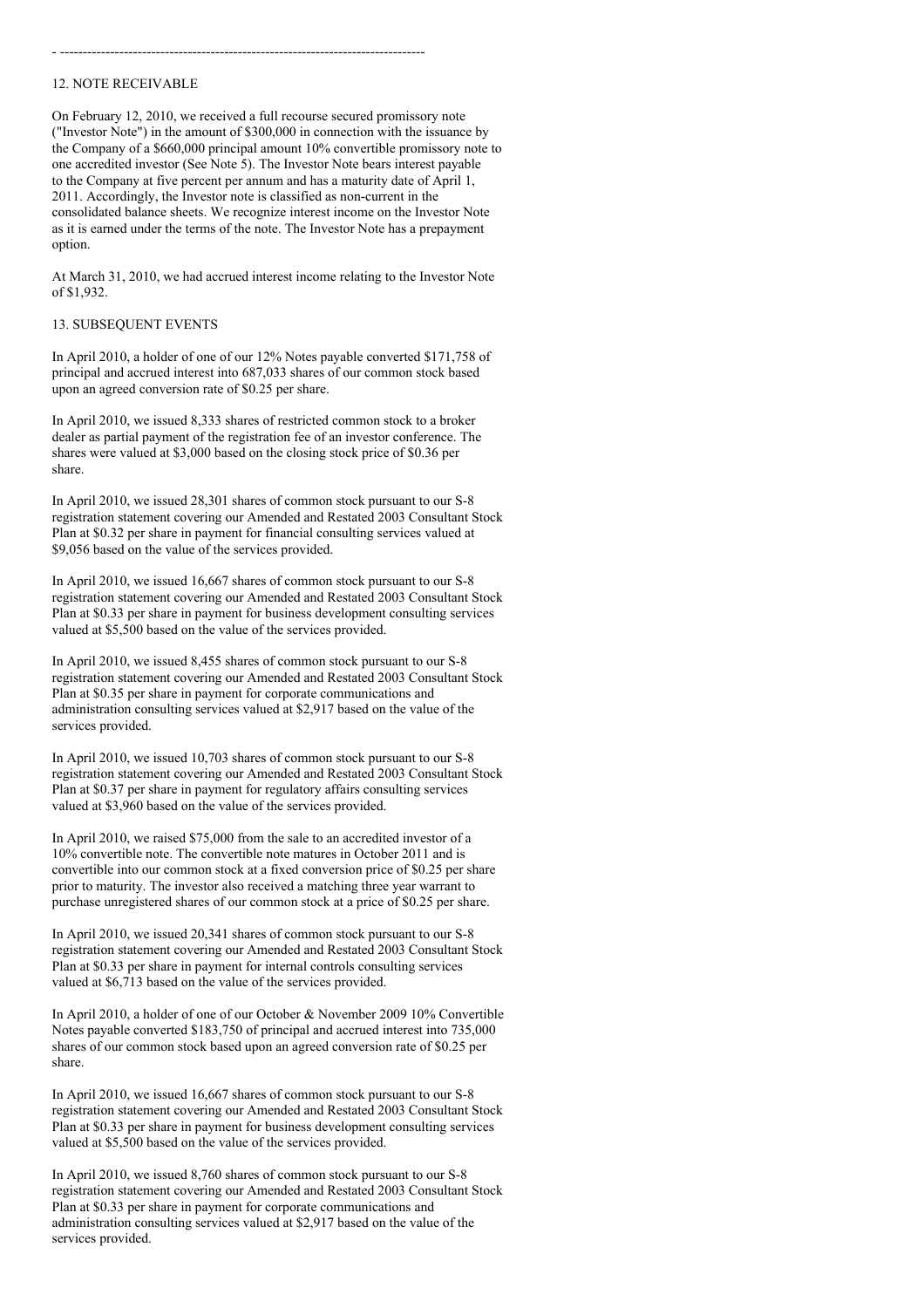### AETHLON MEDICAL, INC. (A DEVELOPMENT STAGE COMPANY) NOTES TO CONSOLIDATED FINANCIAL STATEMENTS MARCH 31, 2010

#### - --------------------------------------------------------------------------------

In April 2010, we entered into a one year consulting agreement with a individual for media relations services. We agreed to pay the consultant 22,727 warrants to purchase our common stock at a fixed exercise price of \$0.33 per share on a monthly basis. The agreement values these warrant issuances at \$5,000 per month. The first issuance under this arrangement is scheduled for late June 2010.

In May 2010, we issued 29,063 shares of common stock pursuant to our S-8 registration statement covering our Amended and Restated 2003 Consultant Stock Plan at \$0.28 per share in payment for financial consulting services valued at \$8,109 based on the value of the services provided.

In May 2010, we issued 103,332 shares of common stock pursuant to our S-8 registration statement covering our Amended and Restated 2003 Consultant Stock Plan at \$0.30 per share in payment for legal services valued at \$31,000 based on the value of the services provided.

In May 2010, we issued 17,188 shares of common stock pursuant to our S-8 registration statement covering our Amended and Restated 2003 Consultant Stock Plan at \$0.32 per share in payment for business development consulting services valued at \$5,500 based on the value of the services provided.

In May 2010, we issued 9,319 shares of common stock pursuant to our S-8 registration statement covering our Amended and Restated 2003 Consultant Stock Plan at \$0.31 per share in payment for corporate communications and administration consulting services valued at \$2,917 based on the value of the services provided.

In May 2010, we issued 12,375 shares of common stock pursuant to our S-8 registration statement covering our Amended and Restated 2003 Consultant Stock Plan at \$0.32 per share in payment for regulatory affairs consulting services valued at \$3,960 based on the value of the services provided.

In May 2010, a warrant holder exercised warrants to purchase 1,599,348 shares of common stock at the agreed exercise prices, which resulted in proceeds of \$283,600. As an inducement to this warrant holder, we agreed to issue to him 1,599,348 replacement warrants on the same terms as the warrants that he exercised.

In May 2010, we issued 11,639 shares of common stock pursuant to our S-8 registration statement covering our Amended and Restated 2003 Consultant Stock Plan at \$0.31 per share in payment for corporate communications consulting services valued at \$3,608 based on the value of the services provided.

On May 21, 2010, the Board of Directors of the Company amended the expiration terms of certain outstanding stock options such that all outstanding stock options of the Company shall have a term that is for not less than ten (10) years following the original date of grant. No other terms or features of the stock options were modified or amended. Stock options held by Mr. James Joyce, our Chief Executive Officer and Chairman of the Board of Directors, Mr. Richard Tullis, our Chief Science Officer and member of the Board of Directors, Mr. Franklyn Barry, a member of the Board of Directors, and Mr. Edward Broenniman, a member of the Board of Directors, were modified accordingly. Of the foregoing (i) options to purchase 2,231,100 shares held by Mr. Joyce were extended to February 23, 2015; (ii) options to purchase 867,175 shares held by Mr. Tullis were extended to February 23, 2015; (iii) options to purchase 308,725 shares held by Mr. Broenniman were extended to February 23, 2015; and (iv) options to purchase 308,725 shares held by Mr. Barry were extended to February 23, 2015. All of the foregoing options are at an exercise price of \$0.38 per share. The foregoing represents only a portion of the total options and shares owned by the directors and officers of the Company.

In June 2010, we issued 17,188 shares of common stock pursuant to our S-8 registration statement covering our Amended and Restated 2003 Consultant Stock Plan at \$0.32 per share in payment for business development consulting services valued at \$5,500 based on the value of the services provided.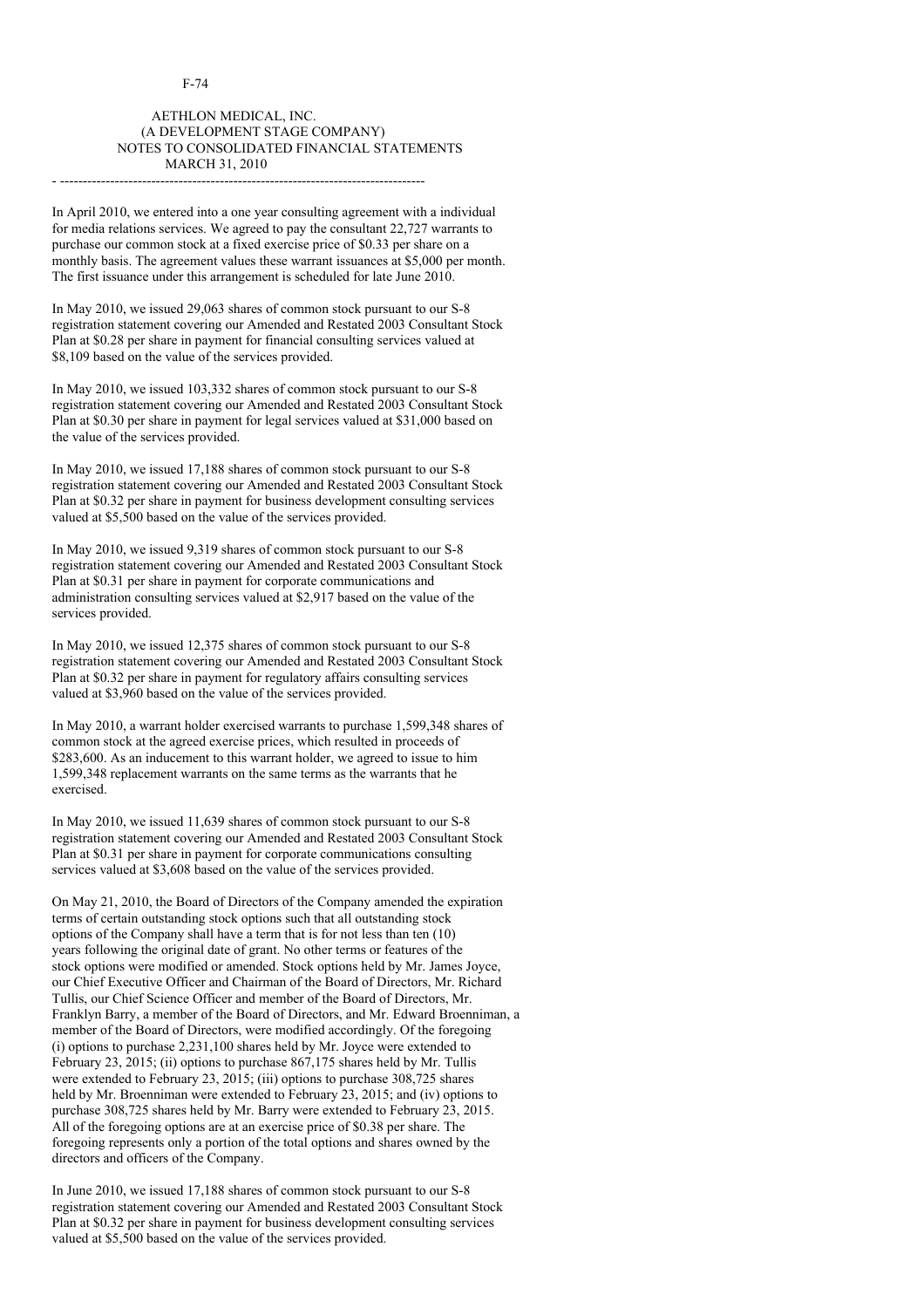In June 2010, we issued 9,349 shares of common stock pursuant to our S-8 registration statement covering our Amended and Restated 2003 Consultant Stock Plan at \$0.31 per share in payment for corporate communications and administration consulting services valued at \$2,917 based on the value of the services provided.

### F-75

### AETHLON MEDICAL, INC. (A DEVELOPMENT STAGE COMPANY) NOTES TO CONSOLIDATED FINANCIAL STATEMENTS MARCH 31, 2010 - --------------------------------------------------------------------------------

In June 2010, we issued 15,377 shares of restricted common stock valued at \$0.33 per share in payment for investor relations consulting services valued at \$5,000 based on the value of the services provided.

In June 2010, we issued 33,056 shares of common stock pursuant to our S-8 registration statement covering our Amended and Restated 2003 Consultant Stock Plan at \$0.27 per share in payment for financial consulting services valued at \$8,925 based on the value of the services provided.

In June 2010, we issued 17,516 shares of common stock pursuant to our S-8 registration statement covering our Amended and Restated 2003 Consultant Stock Plan at \$0.31 per share in payment for business development consulting services valued at \$5,500 based on the value of the services provided.

In June 2010, we issued 9,678 shares of common stock pursuant to our S-8 registration statement covering our Amended and Restated 2003 Consultant Stock Plan at \$0.30 per share in payment for corporate communications and administration consulting services valued at \$2,917 based on the value of the services provided.

In June 2010, a holder of one of our August 2009 Convertible Notes payable converted \$12,500 of principal into 51,286 shares of our common stock based upon the agreed conversion formula of the August 2009 Convertible Note.

In June 2010, a holder of one of our August 2009 Convertible Notes payable converted \$17,500 of principal into 75,000 shares of our common stock based upon the agreed conversion formula of the August 2009 Convertible Note.

In June 2010, we issued 34,514 shares of common stock pursuant to our S-8 registration statement covering our Amended and Restated 2003 Consultant Stock Plan at \$0.27 per share in payment for financial consulting services valued at \$9,319 based on the value of the services provided.

On June 23, 2010, we closed on the restructuring (the "Restructuring") of our Amended Series A 10% Convertible Notes (see Note 5). In the Restructuring, we issued four Amended and Restated 12% Series A Convertible Notes (each, a "Note" and collectively, the "Notes") to the holders in an aggregate amount of \$900,000. The Notes amend and restate certain Amended and Restated 10% Series A Convertible Notes dated November 29, 2007 and certain amendments and predecessor notes thereto (collectively, the "Prior Notes") that had been issued to the holders by us. The effective date of the Restructuring is June 14, 2010.

The Notes were issued effective February 15, 2009, bear an interest rate of 12 percent (12%) per annum on the unpaid principal balance and mature on December 31, 2010 (the "Maturity Date"). Upon closing the Restructuring, we paid interest on the Notes from February 1, 2010 through the Maturity Date and liquidated damages due under that certain Registration Rights Agreement dated as of November 29, 2007 (the "2007 Registration Rights Agreement"), entered into among the Company and the holders in connection with the Prior Notes, by issuing to the Holders an aggregate of 1,555,000 units (the "Units") consisting of one share of our common stock and a warrant to purchase one share of our common stock at an exercise price of \$0.20 per share. The Notes are convertible into shares of restricted common stock at the election of the holders at any time prior to repayment at a conversion price of \$0.20 per share (the "Conversion Price"). At any time on or prior to the Maturity Date, we have the right to prepay the Notes, in whole or in part, on ten (10) days' advance notice to the Holders, subject to the holders' right to convert in advance of such prepayment.

In addition to issuing the Notes and the Units, we issued to the holders an aggregate of 10,091,127 amended and restated warrants (collectively, the